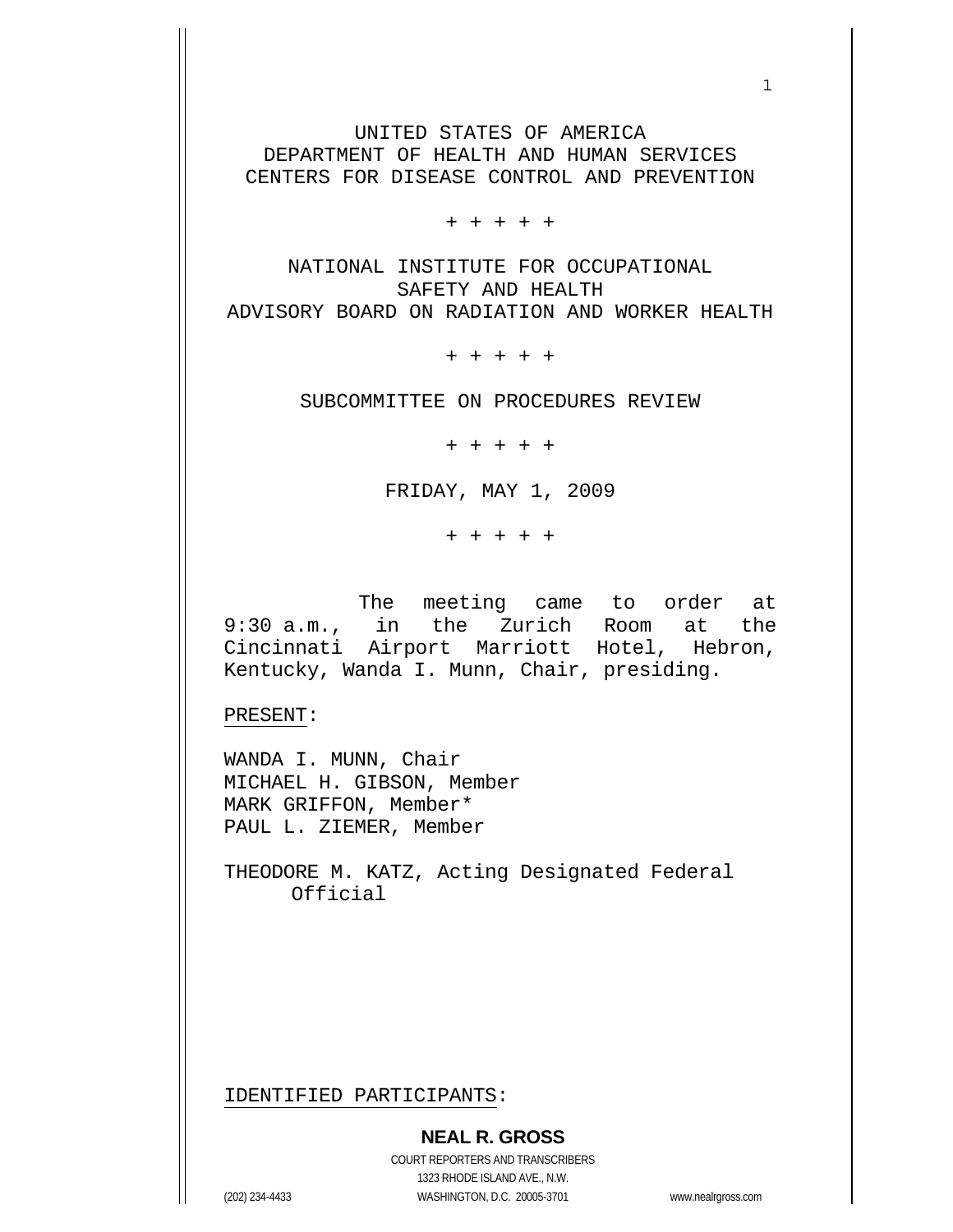NANCY ADAMS, NIOSH contractor\* HANS BEHLING, SC&A\* KATHY BEHLING, SC&A\* ELIZABETH BRACKETT, ORAU STUART HINNEFELD, NIOSH PAT KRAPS, ORAU\* ROY LLOYD, HHS\* ARJUN MAKHIJANI, SC&A\* STEVE MARSCHKE, SC&A MICHAEL RAFKY, HHS\* MUTTY SHARFI, ORAU\* SCOTT SIEBERT, ORAU MATT SMITH, ORAU\* ELYSE THOMAS, ORAU

\*Participating via telephone

## **NEAL R. GROSS**

COURT REPORTERS AND TRANSCRIBERS 1323 RHODE ISLAND AVE., N.W. (202) 234-4433 WASHINGTON, D.C. 20005-3701 www.nealrgross.com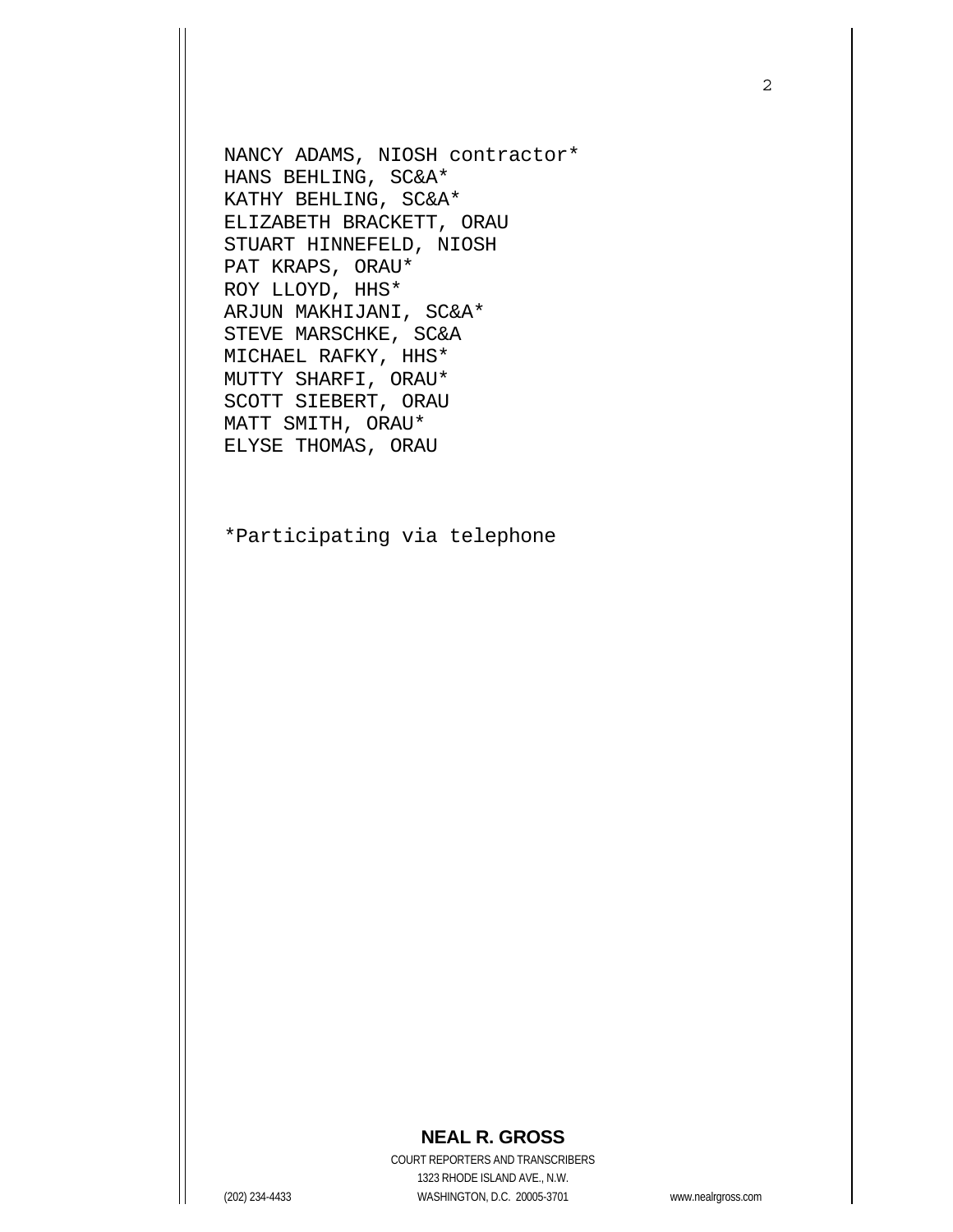## TABLE OF CONTENTS

|                                                                                                                             | Page |
|-----------------------------------------------------------------------------------------------------------------------------|------|
| Welcome and Introductions                                                                                                   | 4    |
| Database Update and Summary Report                                                                                          | 11   |
| CATI Discussions<br>Responses to Previous Questions<br>Review of Proposed New Wording<br>Recommendation to Board Discussion | 45   |
| Review PDF File Tracking History<br>of OTIB-0027 Issues Transferred                                                         | 196  |
| New OCAS-IG-004 Findings Review                                                                                             | 258  |
| Result of OTIB-029-03<br>Technical Discussions                                                                              | 286  |
| Housekeeping Items                                                                                                          | 303  |
| Adjourn                                                                                                                     | 313  |

## **NEAL R. GROSS**

COURT REPORTERS AND TRANSCRIBERS 1323 RHODE ISLAND AVE., N.W. (202) 234-4433 WASHINGTON, D.C. 20005-3701 www.nealrgross.com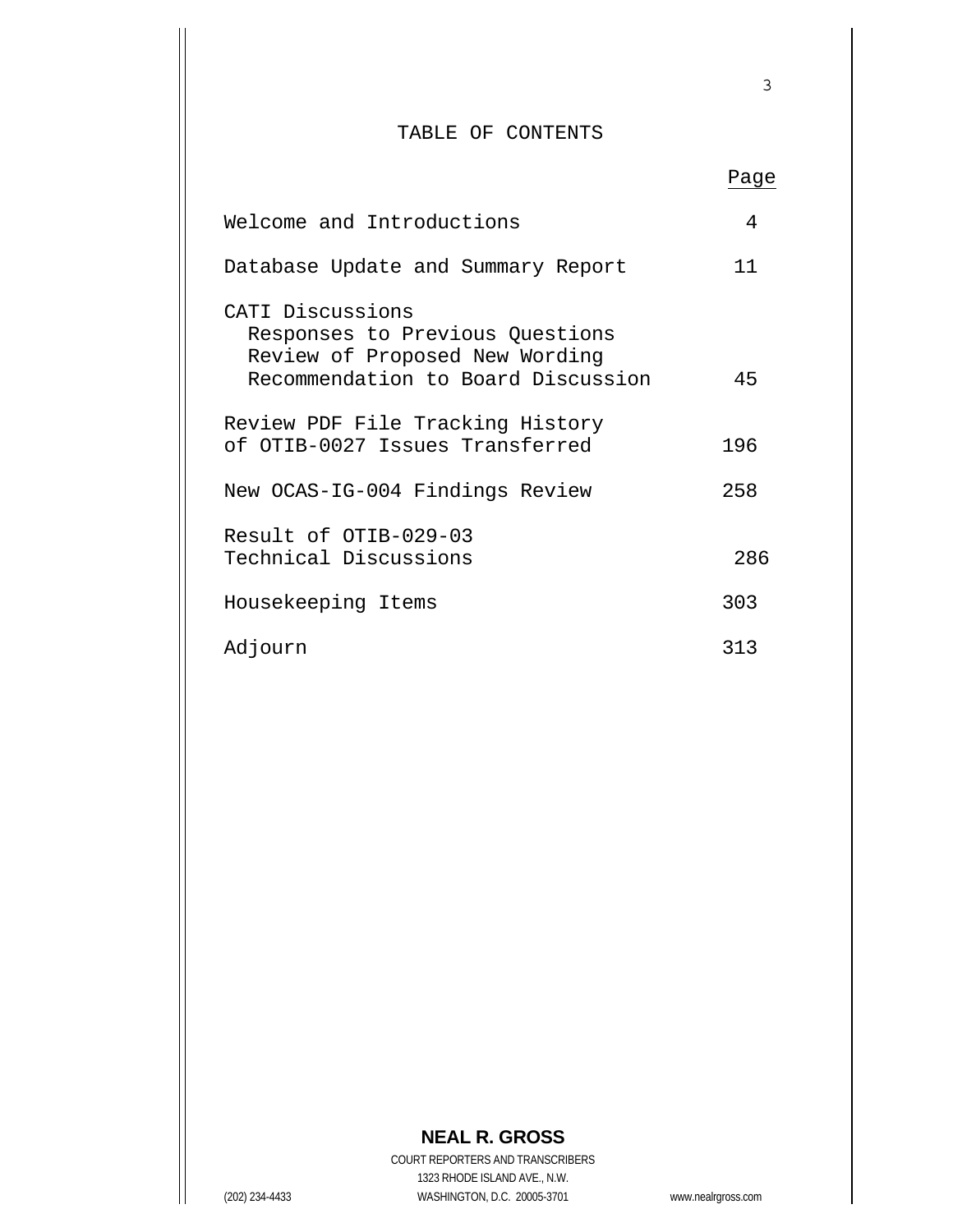**NEAL R. GROSS** COURT REPORTERS AND TRANSCRIBERS 1323 RHODE ISLAND AVE., N.W. (202) 234-4433 WASHINGTON, D.C. 20005-3701 www.nealrgross.com 4 1 2 3 4 5 6 7 8 9 10 11 12 13 14 15 16 17 18 19 20 21 22 P-R-O-C-E-E-D-I-N-G-S 9:34 a.m. MR. KATZ: This is Ted Katz, Acting Designated Federal Official. This is the Subcommittee on Procedures Review, and if we will just do roll call starting with in-theroom board members. CHAIR MUNN: This is Wanda Munn, Chair of the Procedures Subcommittee and member of the board. MEMBER ZIEMER: Paul Ziemer, work group or its subcommittee member now, subcommittee. MEMBER GIBSON: Mike Gibson, subcommittee member. MR. KATZ: And then just to check, do we have any board member on the phone yet? (No response.) MR. KATZ: Okay and then we will just carry on with NIOSH OCAS, either OCAS or Contractor or ORAU staff in the room. MR. HINNEFELD: Stu Hinnefeld from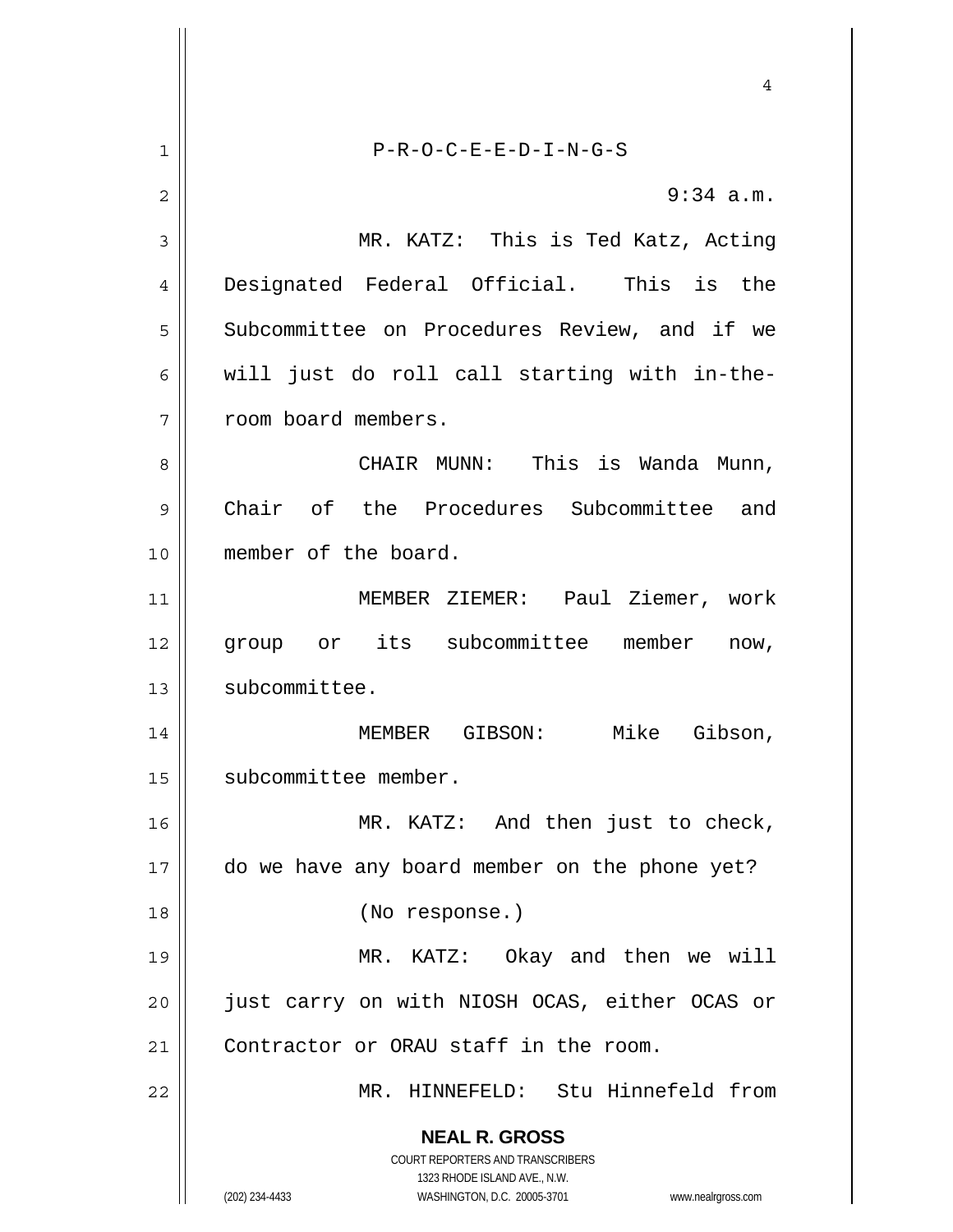**NEAL R. GROSS** COURT REPORTERS AND TRANSCRIBERS 1323 RHODE ISLAND AVE., N.W. (202) 234-4433 WASHINGTON, D.C. 20005-3701 www.nealrgross.com  $\sim$  5  $\sim$  5  $\sim$  5  $\sim$  5  $\sim$  5  $\sim$  5  $\sim$  5  $\sim$  5  $\sim$  5  $\sim$  5  $\sim$  5  $\sim$  5  $\sim$  5  $\sim$  5  $\sim$  5  $\sim$  5  $\sim$  5  $\sim$  5  $\sim$  5  $\sim$  5  $\sim$  5  $\sim$  5  $\sim$  5  $\sim$  5  $\sim$  5  $\sim$  5  $\sim$  5  $\sim$  5  $\sim$  5  $\sim$  5  $\sim$  5  $\sim$ 1 2 3 4 5 6 7 8 9 10 11 12 13 14 15 16 17 18 19 20 21 22 NIOSH. MS. THOMAS: Elyse Thomas, ORAU team. MS. BRACKETT: Liz Brackett, ORAU team. MR. SIEBERT: Scott Siebert, ORAU team. MR. KATZ: And then on the telephone, ORAU, NIOSH, ORAU? DR. SHARFI: Mutty Sharfi, ORAU team. MS. KRAPS: Pat Kraps, ORAU team. MR. SMITH: Matthew Smith, ORAU team. MR. KATZ: Okay, and then in the room, SC&A? MR. MARSCHKE: Steve Marschke. DR. MAKHIJANI: Arjun Makhijani. MR. KATZ: And on the line, SC&A? DR. MAURO: John Mauro, SC&A. DR. BEHLING: Hans Behling, SC&A. MS. BEHLING: Kathy Behling, SC&A.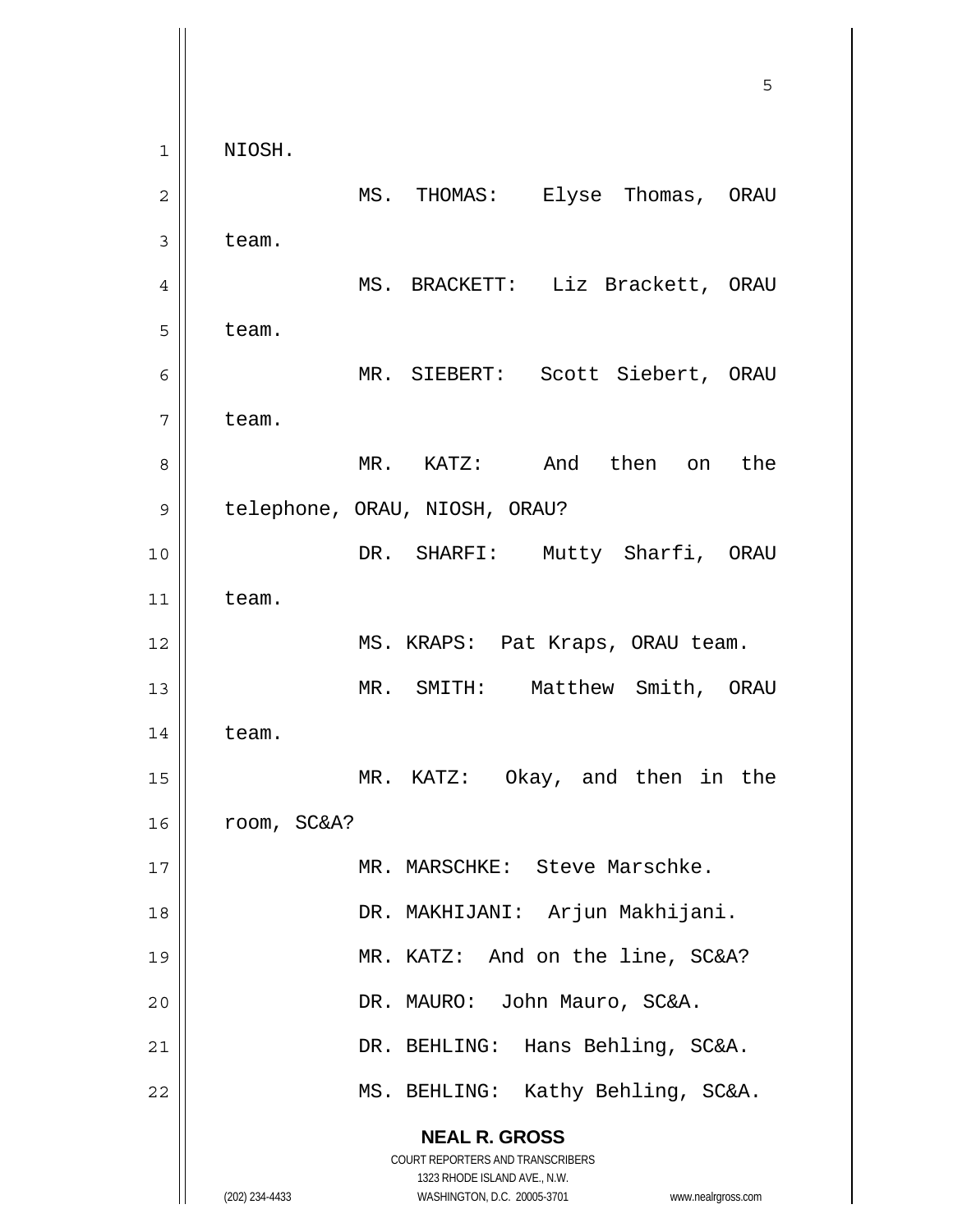**NEAL R. GROSS** COURT REPORTERS AND TRANSCRIBERS 1323 RHODE ISLAND AVE., N.W. (202) 234-4433 WASHINGTON, D.C. 20005-3701 www.nealrgross.com 1 2 3 4 5 6 7 8 9 10 11 12 13 14 15 16 17 18 19 20 21 22 MR. KATZ: Okay and then we don't have yet anyone from HHS in the room, but let me check on the line. HHS, either contractor to NIOSH or HHS staff or other government staff? MR. RAFKY: Yes, this is Michael Rafky from HHS. MR. KATZ: Welcome, Michael. MR. LLOYD: Roy Lloyd, HHS. MR. KATZ: Welcome, Roy. MS. ADAMS: Nancy Adams, NIOSH contractor. MR. KATZ: Okay and then any members of the public on the telephone who want to self-identify? MS. ADAMS: Ted, did you hear me? MR. KATZ: Yes, perfectly. MS. ADAMS: Okay, because I didn't hear you come back. Thank you. MR. KATZ: Oh, I'm sorry. I should have said welcome to you, too. Yes, thank you.

 $\sim$  6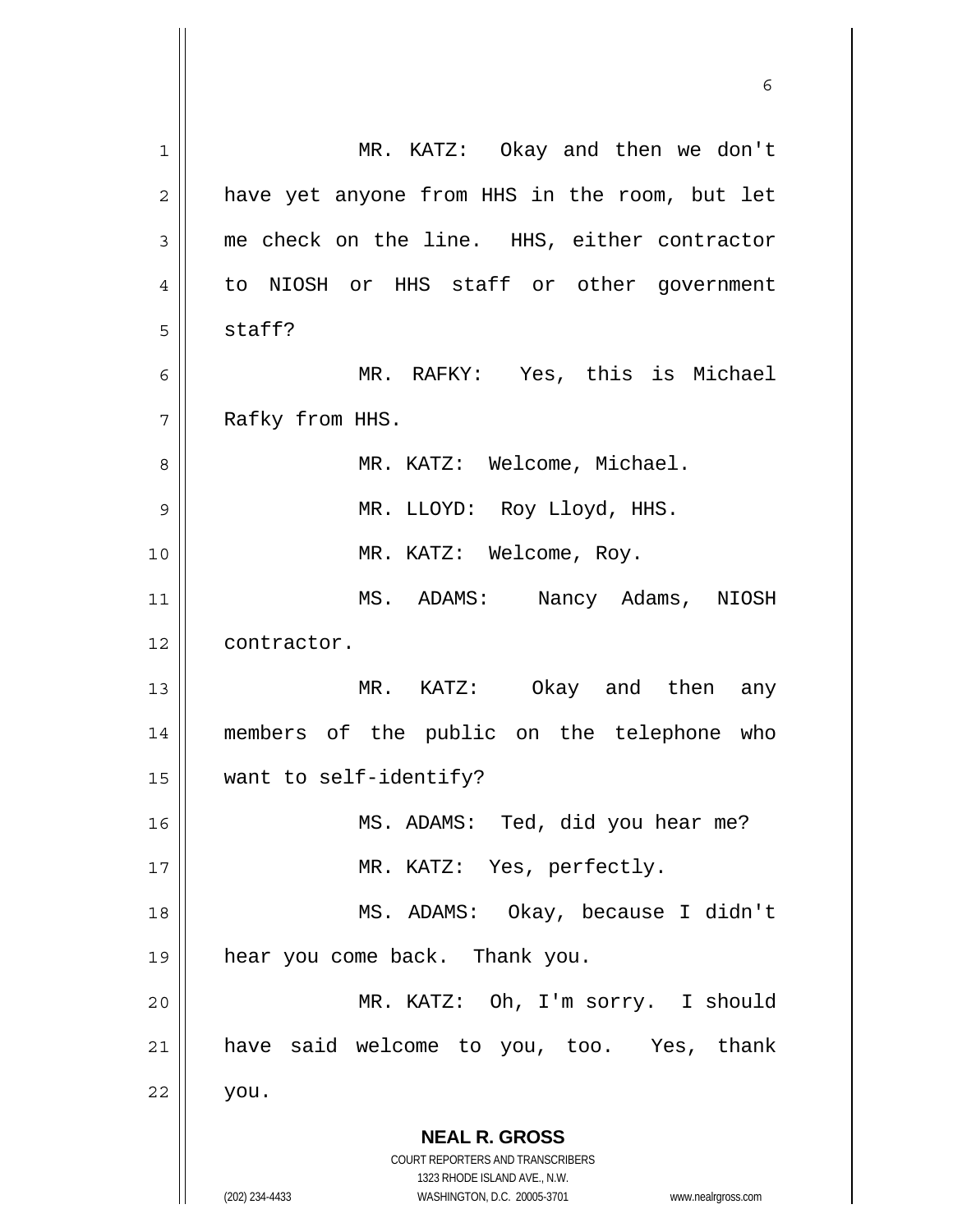| 1              | Okay, that is it for roll call.                                     |
|----------------|---------------------------------------------------------------------|
|                |                                                                     |
| $\overline{2}$ | And I don't know, Wanda, if you have any                            |
| 3              | administrative matters you want to cover                            |
| 4              | before we check for Mark again.                                     |
| 5              | CHAIR MUNN: No, just the one that                                   |
| 6              | we were discussing informally, the business of                      |
| 7              | whether or not $9:30$ or $10:00$ is the                             |
| 8              | appropriate starting time for this particular                       |
| $\mathsf 9$    | group. I always have a tendency personally to                       |
| 10             | push for 10:00 because I selfishly find that                        |
| 11             | it is easier for my West Coast body to adjust                       |
| 12             | to 10:00 than it is 9:30. But that means that                       |
| 13             | in most cases we will in fact run well into                         |
| 14             | the afternoon and will seldom disband before                        |
| 15             | $4:30$ or $5:00$ .                                                  |
| 16             | So I was getting the feeling as we                                  |
| 17             | discussed this around the room that I<br>am                         |
| 18             | probably the only person who would<br>be                            |
| 19             | $10:00$ start time.<br>preferring a<br>that<br>Is                   |
| 20             | correct?                                                            |
| 21             | MEMBER ZIEMER: Either is okay with                                  |
| 22             | me. Since I drive in, it is a three-hour                            |
|                | <b>NEAL R. GROSS</b>                                                |
|                | <b>COURT REPORTERS AND TRANSCRIBERS</b>                             |
|                | 1323 RHODE ISLAND AVE., N.W.                                        |
|                | (202) 234-4433<br>WASHINGTON, D.C. 20005-3701<br>www.nealrgross.com |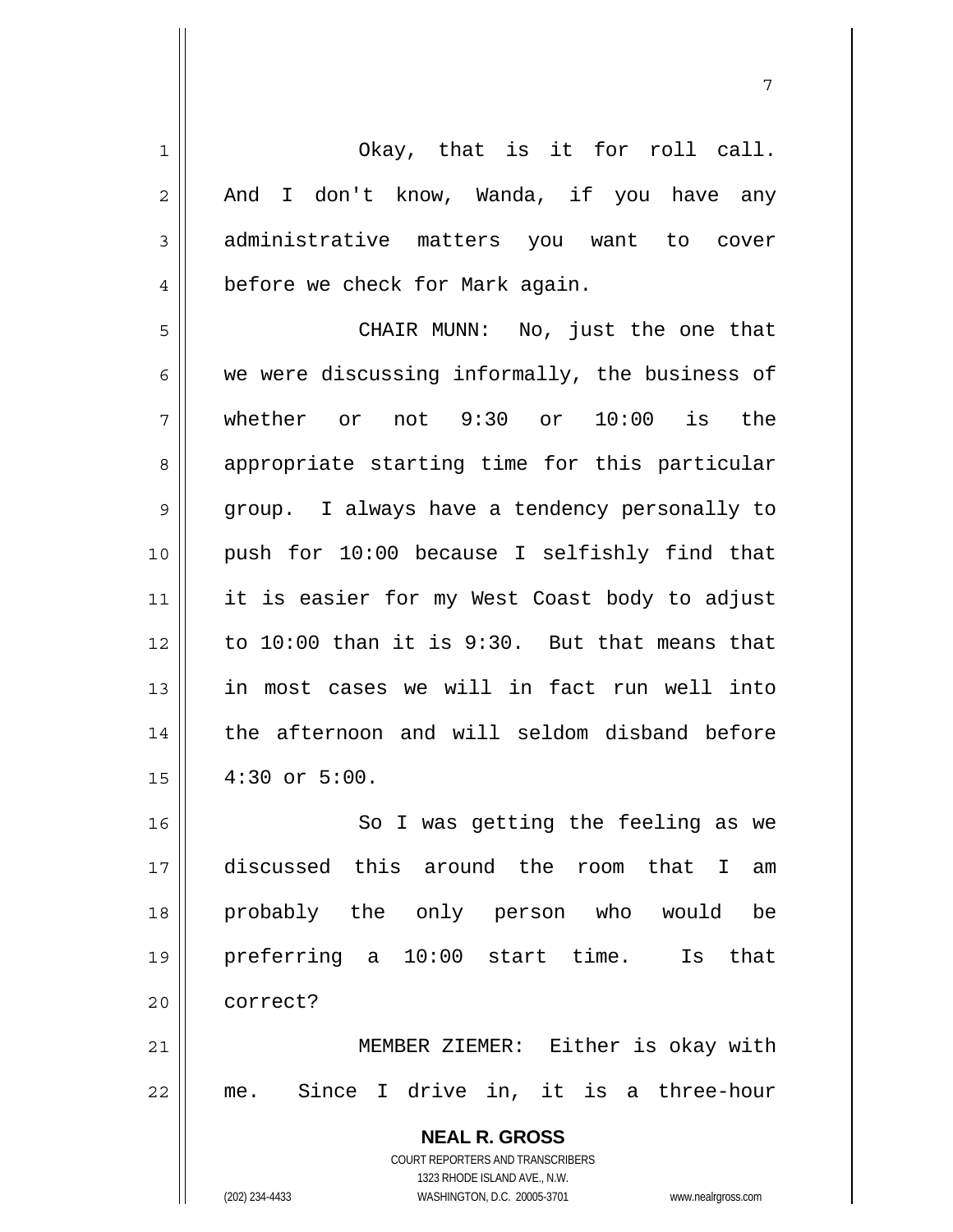**NEAL R. GROSS** COURT REPORTERS AND TRANSCRIBERS 1323 RHODE ISLAND AVE., N.W. (202) 234-4433 WASHINGTON, D.C. 20005-3701 www.nealrgross.com 1 2 3 4 5 6 7 8 9 10 11 12 13 14 15 16 17 18 19 20 21 22 drive, so 10:00 is always a little better. But I am good with 9:30. CHAIR MUNN: We have two either ways. Mark isn't on yet. The local folks don't seem to matter. Arjun? DR. MAKHIJANI: Either way is fine. MR. KATZ: Okay. Well then, why don't we, if it makes it easier for Paul and you and  $-$  MEMBER ZIEMER: I'm okay but -- MR. KATZ: -- then we can start at  $10:00$ . I mean, there is  $-$  MEMBER ZIEMER: I think the body time adjustment is harder than the three-hour drive. CHAIR MUNN: Yes, I think it probably is. MR. KATZ: Okay, so going forward -- CHAIR MUNN: Without any real adverse comment one way or the other, I think in the future we will go back to our 10:00

<u>83 - Santa Carlos de Santa Carlos de Santa Carlos de Santa Carlos de Santa Carlos de Santa Carlos de Santa Ca</u>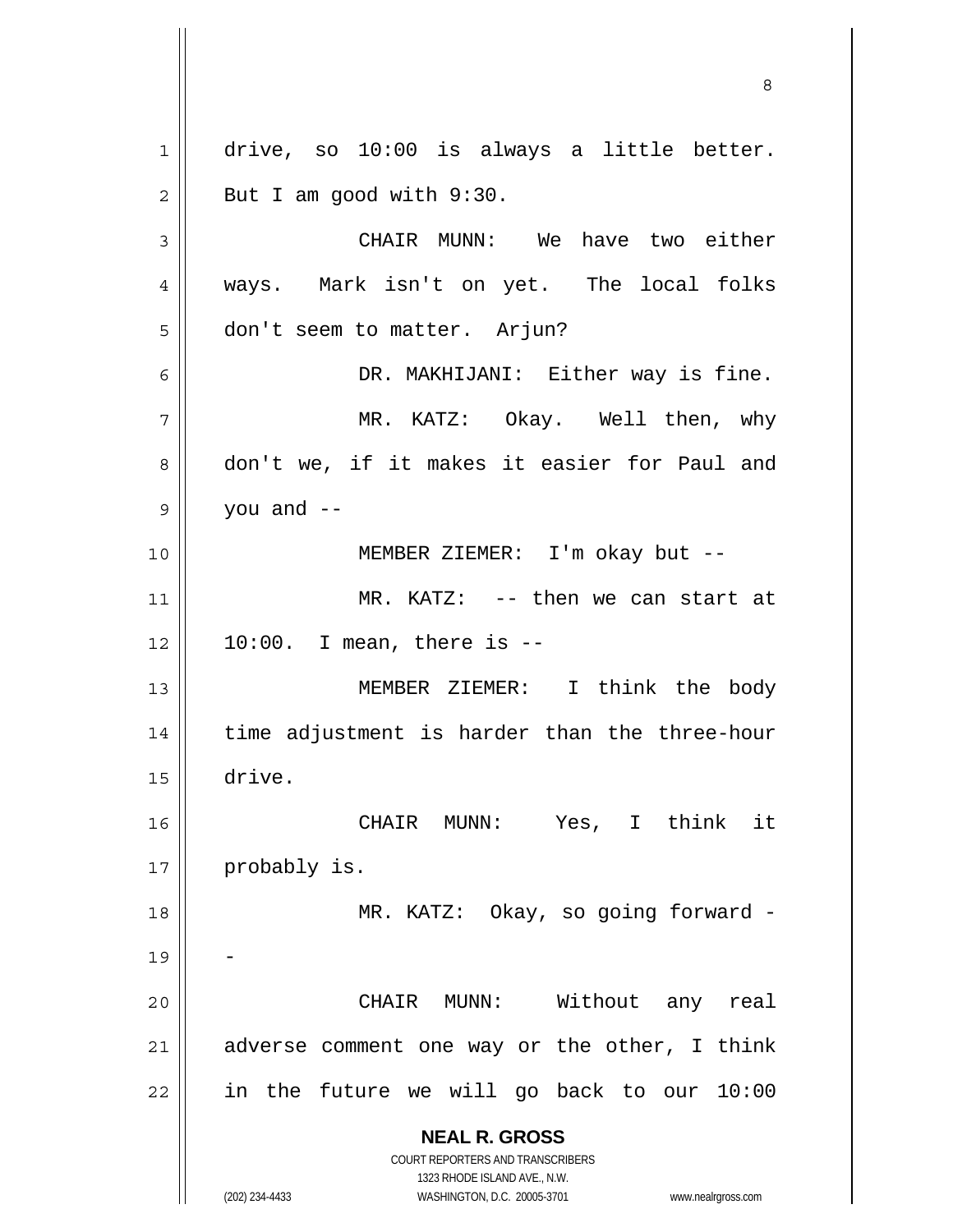**NEAL R. GROSS** COURT REPORTERS AND TRANSCRIBERS 1323 RHODE ISLAND AVE., N.W. 1 2 3 4 5 6 7 8 9 10 11 12 13 14 15 16 17 18 19 20 21 22 start time, which is what we used to do. And for those who do fly in, that gives them a few extra minutes to get here from the airport. MR. KATZ: Sure. I will make that just a habit then. CHAIR MUNN: Thank you. I appreciate that. MR. KATZ: Mark, have you joined us yet? (No response.) MR. KATZ: No. CHAIR MUNN: I would like to delay actually starting our discussion on that CATI until Mark is on the phone. During our last meeting, he was not able to join us at all. And much of the material that we discussed had been items that he had raised. That being the case, it would be helpful, I think, to make sure that Mark is here when we begin to discuss the material that we now have with respect to the CATI. Do all of you have the material

9

(202) 234-4433 WASHINGTON, D.C. 20005-3701 www.nealrgross.com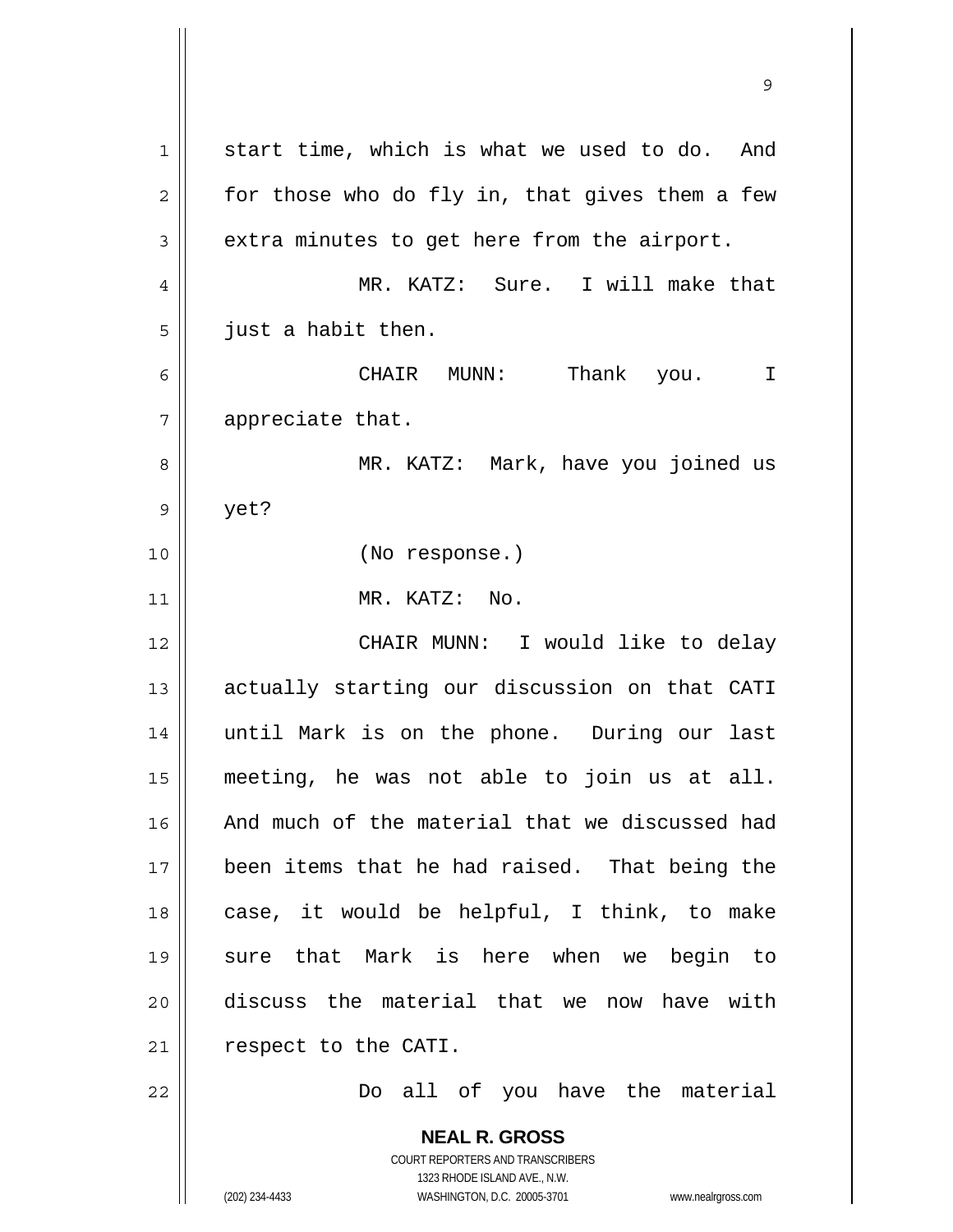**NEAL R. GROSS** COURT REPORTERS AND TRANSCRIBERS 1323 RHODE ISLAND AVE., N.W. 1 2 3 4 5 6 7 8 9 10 11 12 13 14 15 16 17 18 19 20 21 22 that Stu sent, the responses to the questions that have been raised? DR. MAKHIJANI: I got five of them. That's all. CHAIR MUNN: Yes, I think that is about right. And Steve is getting us up on the screen here so that we can be following what we are doing with our procedure transactions as we go along, even though the CATI information will not be a part of that. The database and summary report were the first thing that we had following the CATI on our agenda. You do all have a copy of the agenda, I trust. In view of the fact that that is a little bit more straight forward, it is just a review of where we are, perhaps I could ask, Nancy, are you going to try to do this by phone or is Steve going to do it for us here? MS. ADAMS: Whichever. I sent out a spreadsheet updated this morning. I had trouble, as always, in the last few meetings

10

(202) 234-4433 WASHINGTON, D.C. 20005-3701 www.nealrgross.com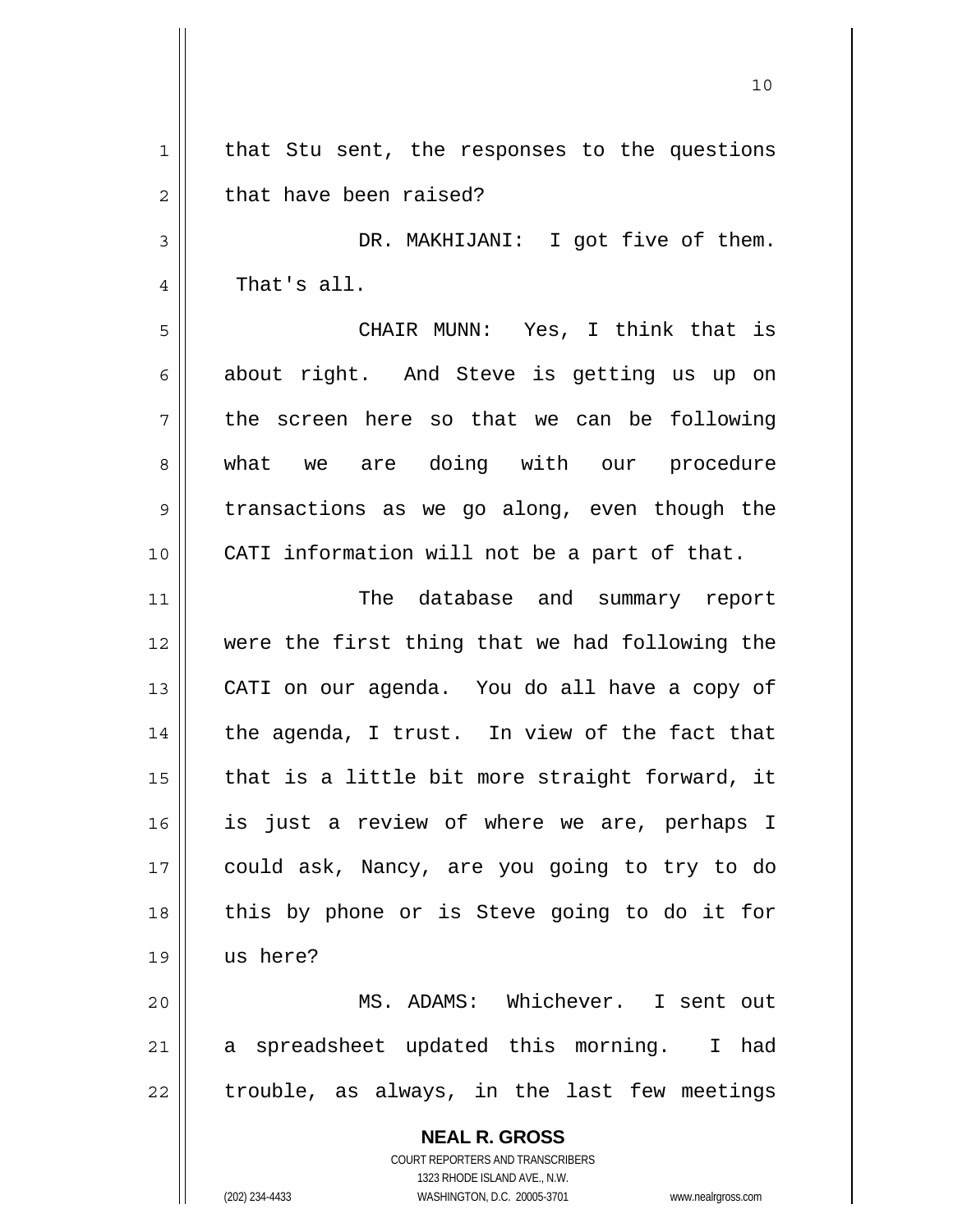1 2 3 4 5 6 7 8 9 10 11 12 13 14 15 16 17 18 19 20 21 22 getting into the database, but Steve was kind enough to ship me the numbers and I produced a spreadsheet which I emailed to everybody. CHAIR MUNN: Yes, I do have that and Steve has the tracking system from the O: drive up on the screen now. So if you would like, Steve, if it is okay with you, you want to just run through those for us? Is that all right with you, Nancy? MS. ADAMS: That is perfectly fine. Thanks, Wanda and Steve. CHAIR MUNN: Thank you. MR. MARSCHKE: This is a summary of the tracking database that I ran last evening, and it is very little changed since the beginning of April. The only thing that was changed was at the bottom, the finding date 3/30. We added seven new issues which are associated with OCAS-IG-004. SC&A did a review of OCAS-IG-004, and it was transmitted to the board recently. And in that review we identified seven issues. And so this tracking

> **NEAL R. GROSS** COURT REPORTERS AND TRANSCRIBERS 1323 RHODE ISLAND AVE., N.W.

(202) 234-4433 WASHINGTON, D.C. 20005-3701 www.nealrgross.com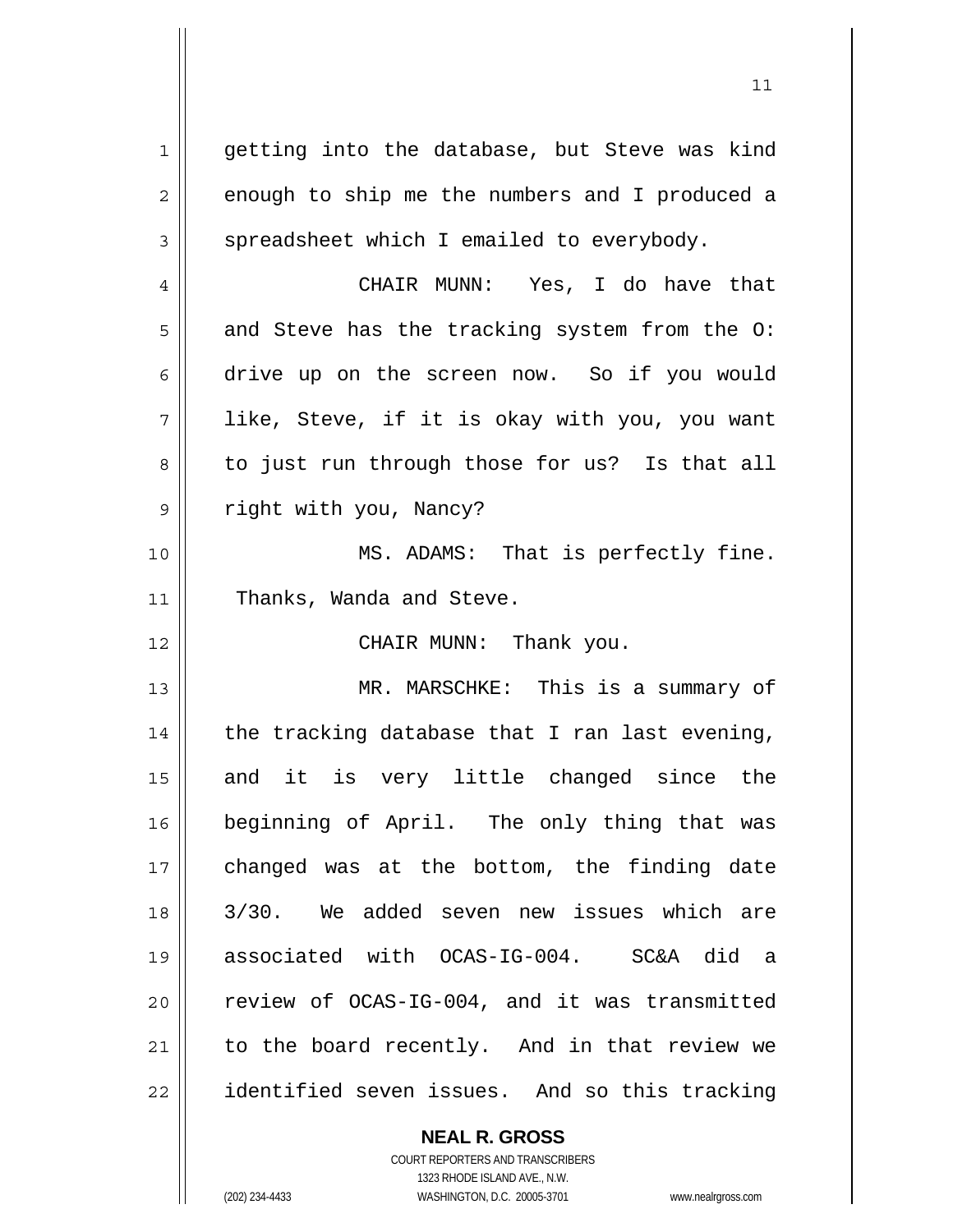1

database has identified those seven issues.

2 3 4 5 6 7 8 9 10 11 12 13 14 15 16 And with those, now we have a total of 538 findings; 155 of those are open, meaning that we haven't discussed those yet; 28 of those are in progress; 75 are in abeyance, which means that basically we are in agreement on the solution we just haven't implemented the solution; 15 of them have been identified as being addressed in other findings; 29 of them were transferred; and we have 236 issues which are closed or about 44 percent of the issues have been closed. And if you combine the 44 percent in closed and the 14 percent in abeyance, we have 58 percent which are essentially in agreement; we have come to a consensus on.

17 18 19 20 21 22 DR. MAURO: Steve, this is John. How does that compare to say a month or so ago? It seems that we are making some progress here in getting this backlog cleared. Do you recall the percent? I always look to that bottom line percent, namely, a

> **NEAL R. GROSS** COURT REPORTERS AND TRANSCRIBERS 1323 RHODE ISLAND AVE., N.W. (202) 234-4433 WASHINGTON, D.C. 20005-3701 www.nealrgross.com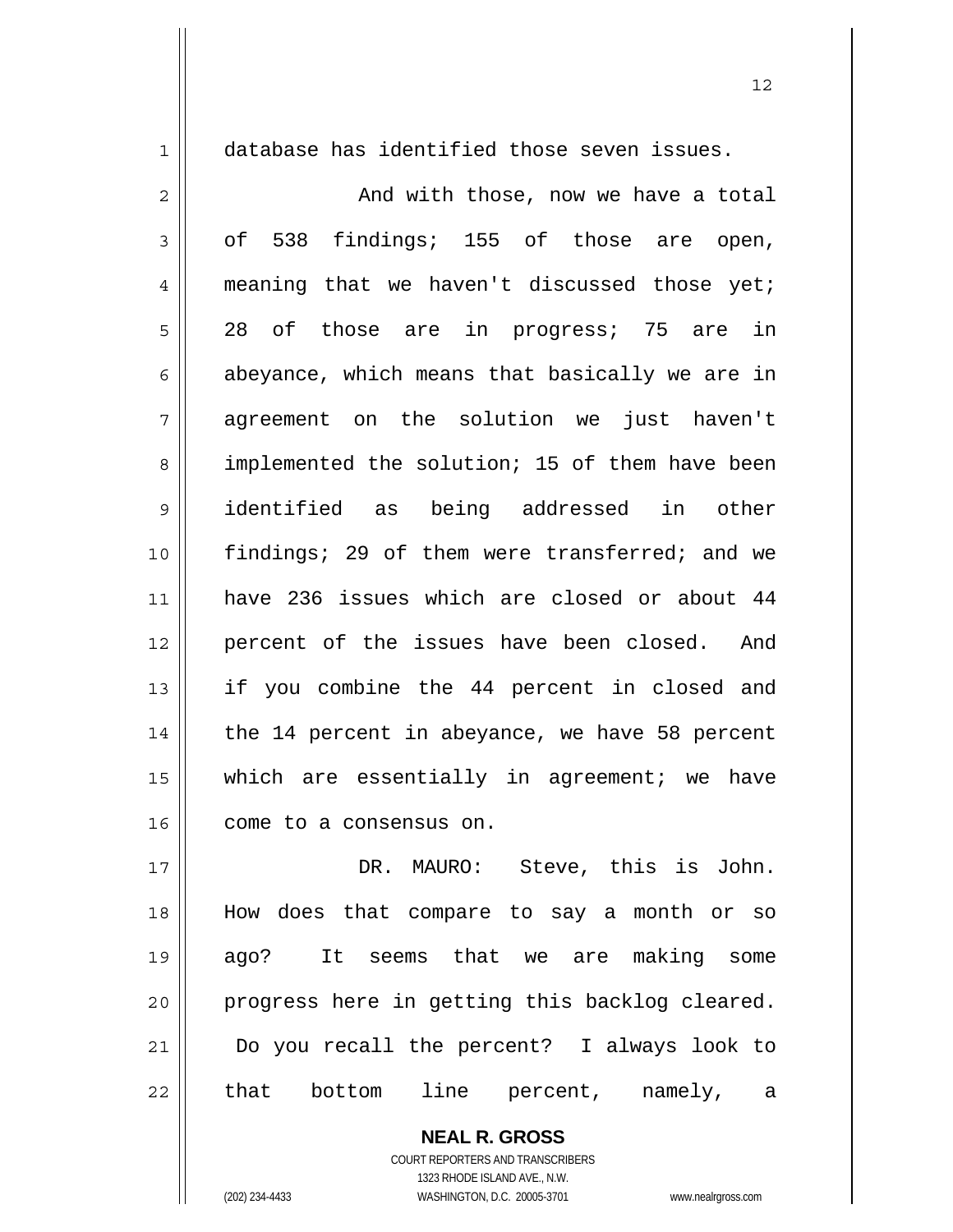combination of in abeyance and closed as being a good indicator as to our percent completion of this particular assignment.

4 5 6 7 8 9 10 11 12 13 14 15 16 17 18 19 MR. MARSCHKE: Yes, you have identified one of the weak points of the database tracking system is it doesn't allow you to go back in time. But what we have done here is what I have put up on the chart now or on the screen, obviously you can't see, John, but which the people here in Cincinnati can see is an Excel bar graph which tracks the numbers of issues and their status as either closed or in abeyance. And you can see that the number of issues have been growing recently, somewhat, up to the 538. And you can see that, and there is another chart, if you will, that shows the percentage completion, and this always adds up to 100 percent.

20 21 22 And the bottom, on the bottom, you see the ones that are closed, and as the percentage goes up, you can see the percentage

> **NEAL R. GROSS** COURT REPORTERS AND TRANSCRIBERS 1323 RHODE ISLAND AVE., N.W. (202) 234-4433 WASHINGTON, D.C. 20005-3701 www.nealrgross.com

1

2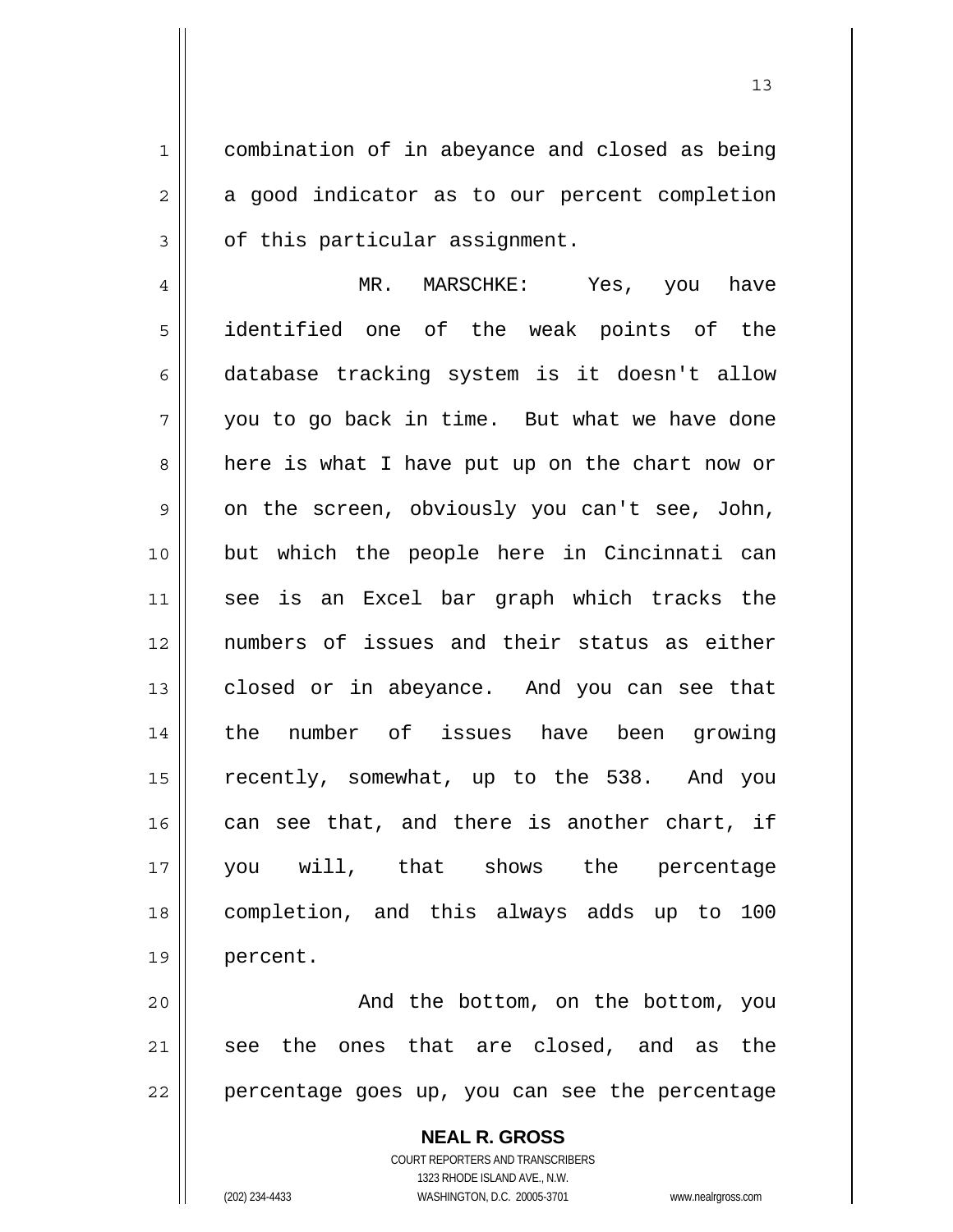closed has been increasing since -- March of 2008 we were down around 30 percent. In August 2008, we are approaching 40 percent, and now in April or May first of 2009, we are up at 44 percent closed.

6 7 8 9 10 11 12 13 14 So, yes, we have been making some progress percentage-wise. And that also includes the fact that the number of issues have changed slightly. Again, back in March of 2008, we were down 480 issues. And now we are up to 538 issues. So even though the number of issues have been increasing and the percentage that have been closed has also been increasing. So we are making some progress.

15 16 17 18 19 20 21 DR. MAURO: And, Steve, a second matter that might be of interest to the work group -- to the subcommittee is everything that we are doing right now, including, I believe, this latest OCAS-004 set of findings, this is all work related to carryover from the earlier contract, previous contract.

I do not believe there is any

**NEAL R. GROSS** COURT REPORTERS AND TRANSCRIBERS 1323 RHODE ISLAND AVE., N.W.

22

1

2

3

4

5

(202) 234-4433 WASHINGTON, D.C. 20005-3701 www.nealrgross.com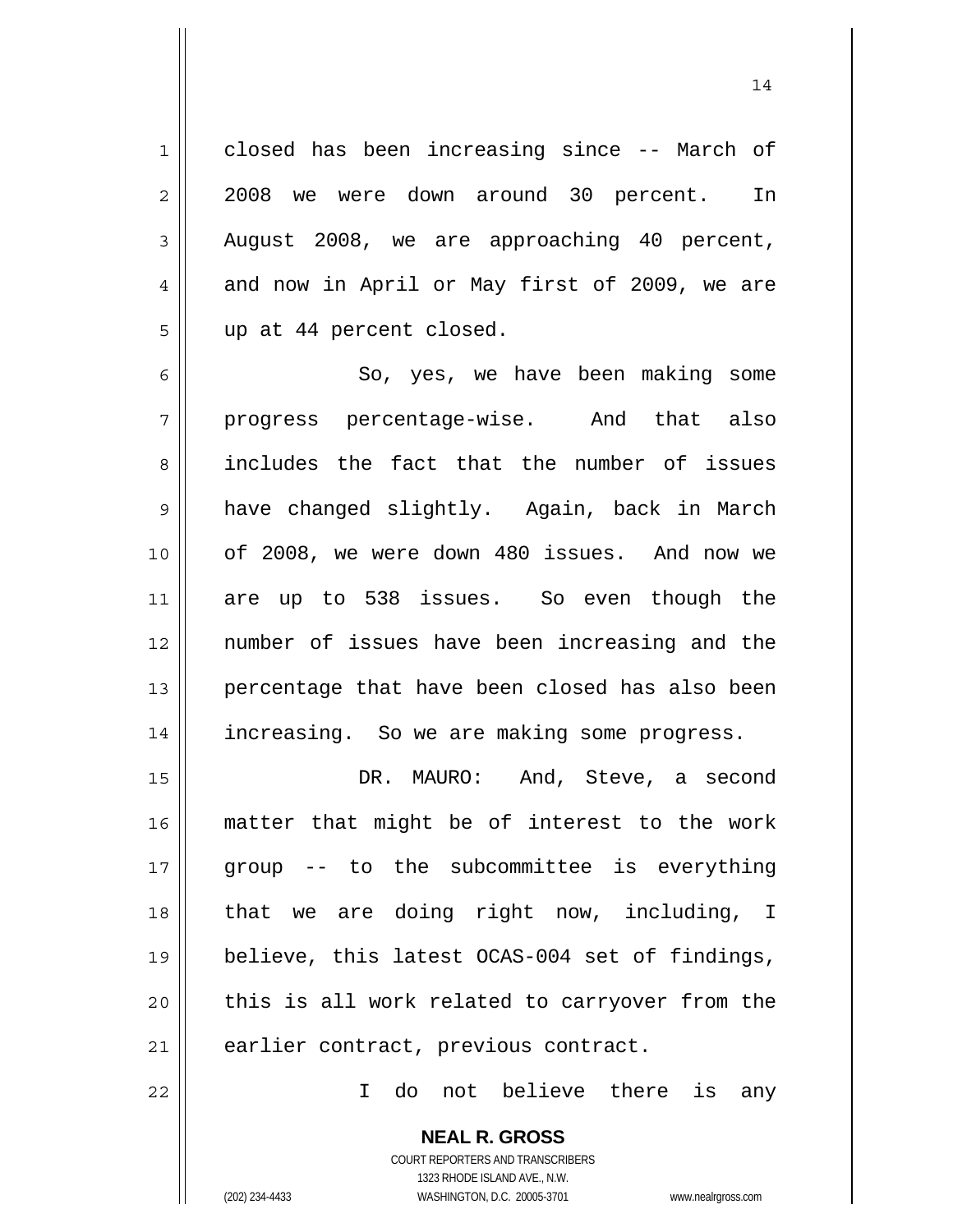| $\mathbf 1$    | material in your database that we are looking  |
|----------------|------------------------------------------------|
| $\overline{2}$ | at in the process we are going through that    |
| $\mathfrak{Z}$ | represents what I call new procedure reviews,  |
| $\overline{4}$ | new issues. The only reason I say that, I      |
| 5              | think it is important for the subcommittee and |
| 6              | the board in general to have I guess what I    |
| 7              | would call a very dire view of the burden that |
| 8              | old work is placing on the new budget, so to   |
| $\mathsf 9$    | speak.                                         |
| 10             | The extent to which when the day $-$           |
| 11             | I don't know the feasibility of doing this,    |
| 12             | but when the day comes when we start to load   |
| 13             | up our findings related to new procedures that |
| 14             | we are reviewing under the new contract, which |
| 15             | hasn't happened yet, by the way, I don't know  |
| 16             | whether there would be a way in which we could |
| 17             | make the distinction between those and whether |
| 18             | or not the subcommittee considers it something |
| 19             | that we'd like be able to track.               |
| 20             | You see, the way I am managing the             |
| 21             | project is I have allocated a budget for old   |
| 22             | Task 3 work that represents carryover and new  |
|                | <b>NEAL R. GROSS</b>                           |

COURT REPORTERS AND TRANSCRIBERS 1323 RHODE ISLAND AVE., N.W.

 $\mathsf{II}$ 

(202) 234-4433 WASHINGTON, D.C. 20005-3701 www.nealrgross.com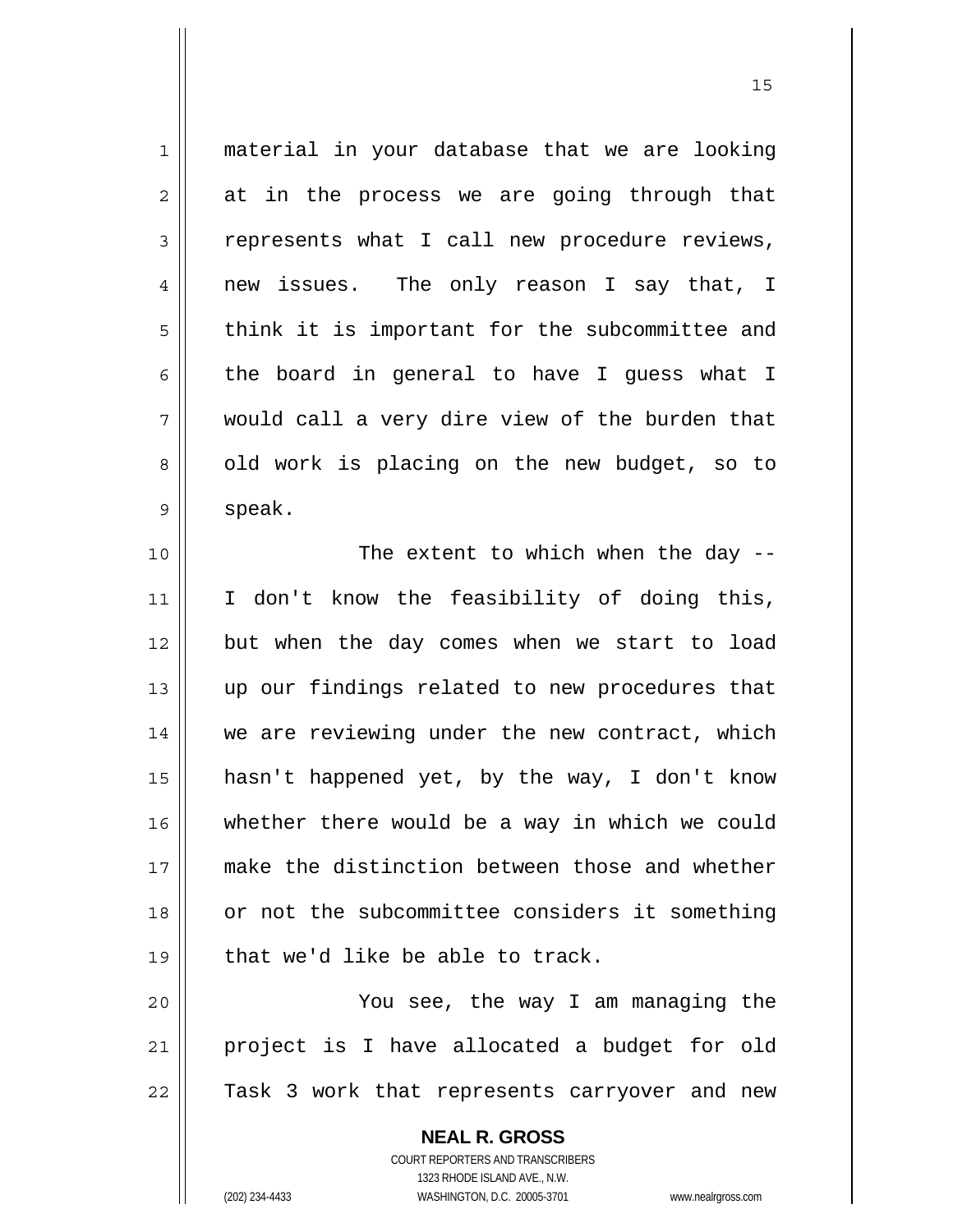1 Task 3 procedures work.

| $\overline{2}$ | And I guess I am doing my best to              |
|----------------|------------------------------------------------|
| 3              | clear that old work as quickly as we can, keep |
| 4              | track of it, see the progress we are making,   |
| 5              | so that we have a good appreciation of the     |
| 6              | degree to which this old work is in fact       |
| 7              | burdening our new budget.                      |
| 8              | CHAIR MUNN: John, this is Wanda.               |
| $\mathsf 9$    | Won't we just simply see the new work that     |
| 10             | comes along as, the way we are handling        |
| 11             | material, as the next set of material?         |
| 12             | DR. MAURO: Yes, if it is that                  |
| 13             | simple. That is when we do the roll up -- I    |
| 14             | guess I am talking not so much about the       |
| 15             | individual findings and the way in which they  |
| 16             | are loaded into the system, I quess it goes    |
| 17             | toward this roll up that you have right now    |
| 18             | where a demonstration is made, for example, I  |
| 19             | just heard 54 percent of the backlog of issues |
| 20             | have been falls into purposes resolved.<br>I.  |
| 21             | would like to keep tracking that.              |
| 22             | Because as we close that out, it               |

**NEAL R. GROSS** COURT REPORTERS AND TRANSCRIBERS 1323 RHODE ISLAND AVE., N.W.

(202) 234-4433 WASHINGTON, D.C. 20005-3701 www.nealrgross.com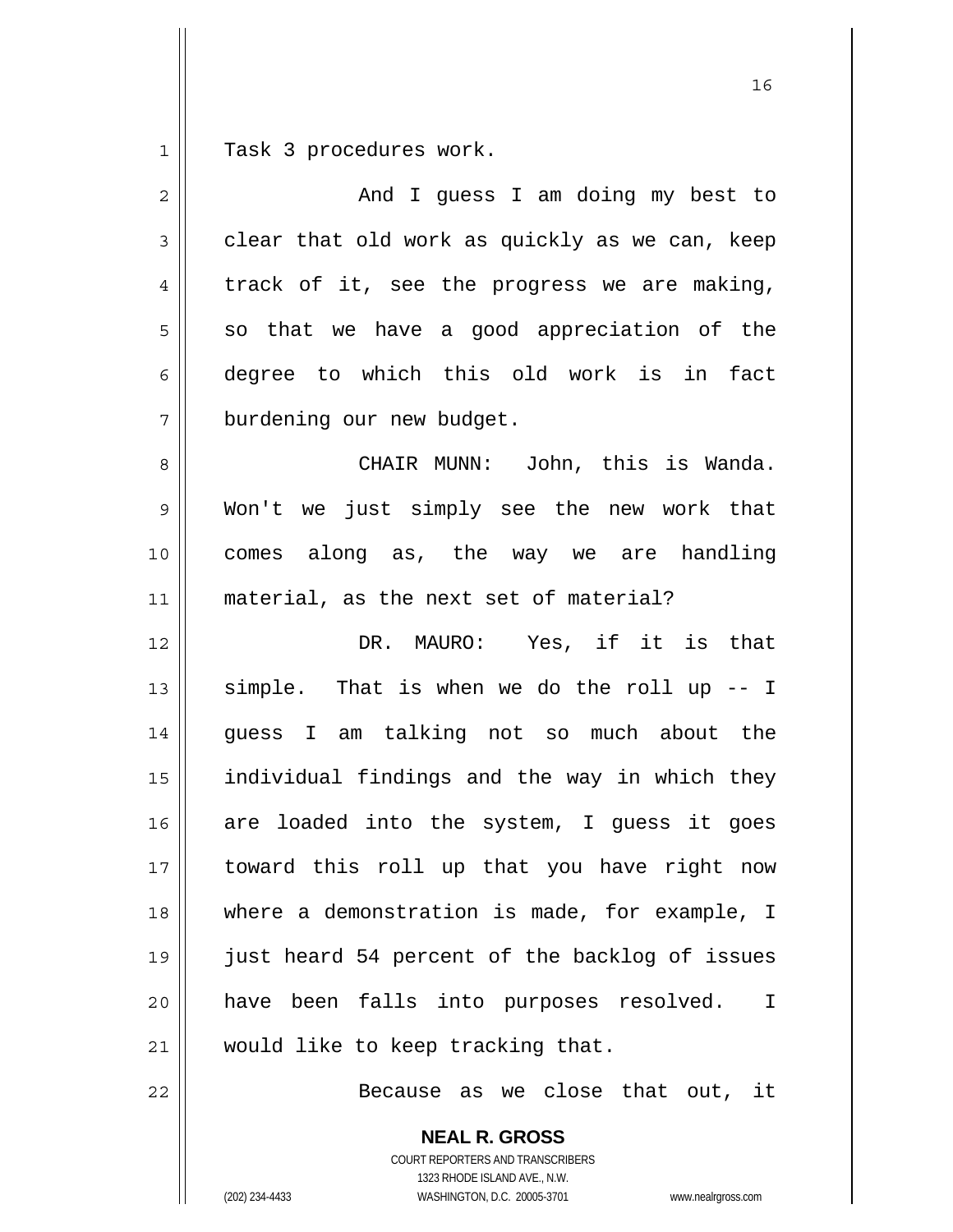gives me a good sense that we are getting to the point where we are not carrying the old backlog into the new contract. So it is really the roll up that I am interested more than I am, certainly, with regard to the actual database itself.

17

7 8 9 10 11 12 13 14 15 CHAIR MUNN: Well since we have been tracking these by date of origin, it appears to me that it would be a fairly simple matter, we have it all electronically on the database, to simply segregate the first three sets of data and the individual procedures that have fallen to us in between those times in our minds, in one group, and simply call those the first three sets for your purposes.

DR. MAURO: Yes.

17 18 19 20 21 CHAIR MUNN: And then simply look at anything from this point forward as being fourth set and on. That should be a fairly easy distinguishing factor, shouldn't it? Is that going to come --

DR. MAURO: That would be great.

**NEAL R. GROSS** COURT REPORTERS AND TRANSCRIBERS 1323 RHODE ISLAND AVE., N.W. (202) 234-4433 WASHINGTON, D.C. 20005-3701 www.nealrgross.com

1

2

3

4

5

6

16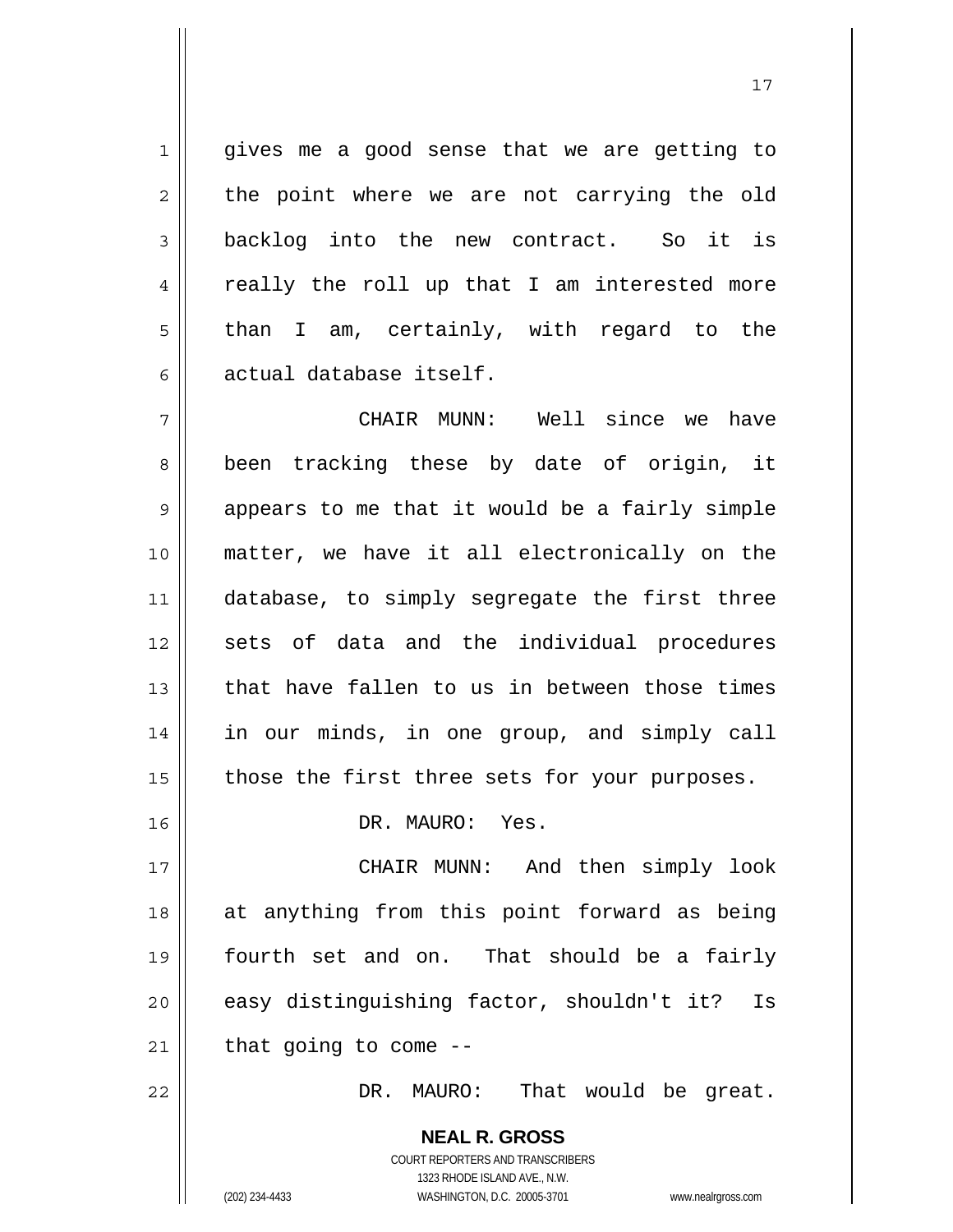**NEAL R. GROSS** COURT REPORTERS AND TRANSCRIBERS 1 2 3 4 5 6 7 8 9 10 11 12 13 14 15 16 17 18 19 20 21 22 If it is straight forward, that is terrific. I guess I was really asking the question is it that simple for us to do. CHAIR MUNN: Well I believe it is simply because we have made the decision early on to have our initial point of tracking following the name of the procedure we are looking at to be the date of origin. And that very clearly defines what was in the old contract and what is in the new, just by the date itself. DR. MAURO: Yes, it absolutely would. That would be fine. Thanks. CHAIR MUNN: Paul? MEMBER ZIEMER: Yes, everything has a finding date, and I assume that any new findings, John, will be under the new contract. Is that correct? DR. MAURO: Yes. The only one, the last batch we just loaded. Namely, OCAS-IG-004. I believe that was done under the old. And that really concludes, the way I see it

1323 RHODE ISLAND AVE., N.W.

(202) 234-4433 WASHINGTON, D.C. 20005-3701 www.nealrgross.com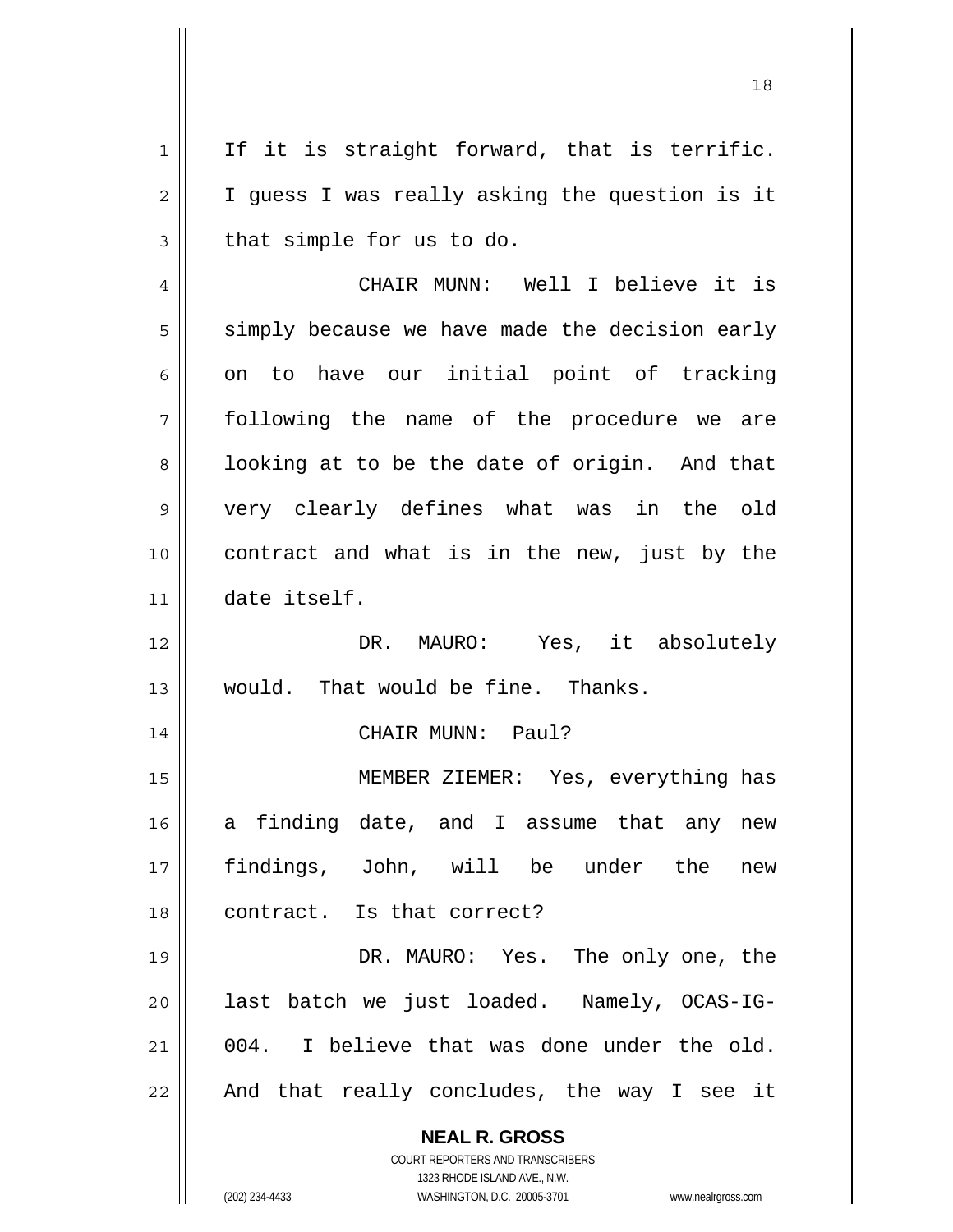right now, with the loading of those set of findings, that concludes all work that was done under the old contract, and we have now loaded up our database with everything that was, even though the date that you loaded it, the actual authorization of that work was under the old contract.

8 9 10 11 12 13 14 15 16 But the boundary line right now has been set. That is it. I do not, there may be certainly changes, and there may be even some additions to the set that is in there right now, everything, the 500 or so findings. But anything that we add new, as a result of a new procedures review, which has not occurred yet, would represent new work, under the new contract.

17 18 19 20 21 22 MEMBER ZIEMER: A follow up question. Do you close out the old set of findings under existing or carry forward money or are you closing out under new funds? DR. MAURO: Okay. No, this is really -- think of it like this. We have 3.44

> **NEAL R. GROSS** COURT REPORTERS AND TRANSCRIBERS 1323 RHODE ISLAND AVE., N.W. (202) 234-4433 WASHINGTON, D.C. 20005-3701 www.nealrgross.com

1

2

3

4

5

6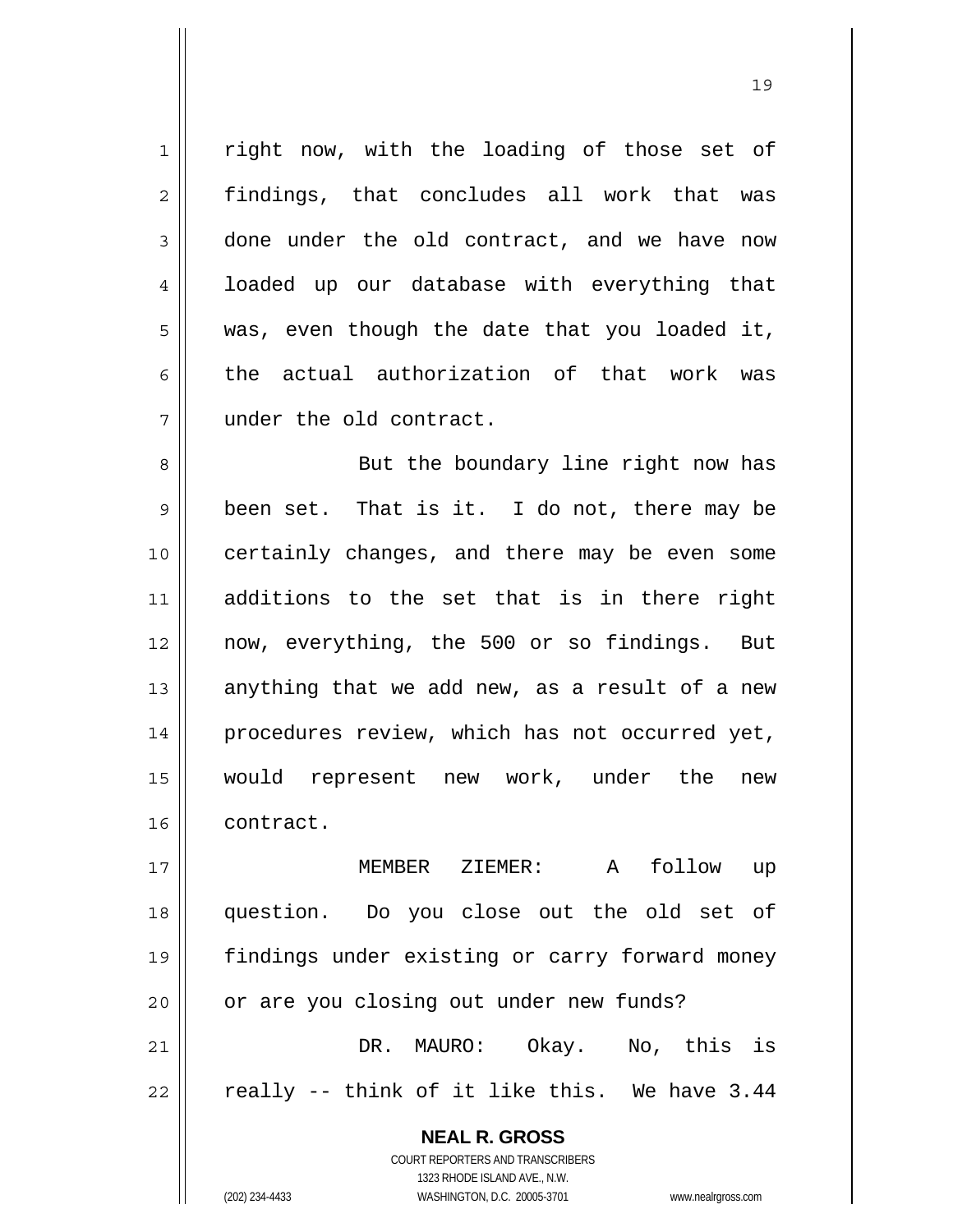| $\mathbf 1$    | million dollars in our budget for the year,    |
|----------------|------------------------------------------------|
| $\overline{2}$ | the calendar year 2009. The way our contract   |
| 3              | is currently written, we can spend that; the   |
| $\overline{4}$ | board can spend that any way they like. That   |
| 5              | is, you can spend it on dose reconstructions,  |
| 6              | procedure reviews, SEC petition reviews, any   |
| 7              | way you like. There are no boundaries.         |
| 8              | What I do, though, and that                    |
| $\mathsf 9$    | includes the carryover work that we have been  |
| 10             | authorized to do and new work that emerges at  |
| 11             | each one of our full board meetings. So those  |
|                |                                                |
| 12             | are the resources available to the board.      |
| 13             | Now we have been authorized to do a            |
| 14             | certain amount of new work, as you know. And,  |
| 15             | of course, we have also been authorized to     |
| 16             | continue to close out issues related to the    |
| 17             | old work. I feel that -- what I have been      |
| 18             | doing is tracking old work and the cost and    |
| 19             | the progress we make on all of the tests from  |
| 20             | SECs to dose reconstructions to procedures, on |
| 21             | old work and also on new work. This way, and   |

20

**NEAL R. GROSS** COURT REPORTERS AND TRANSCRIBERS

1323 RHODE ISLAND AVE., N.W.

(202) 234-4433 WASHINGTON, D.C. 20005-3701 www.nealrgross.com

 $\mathsf{II}$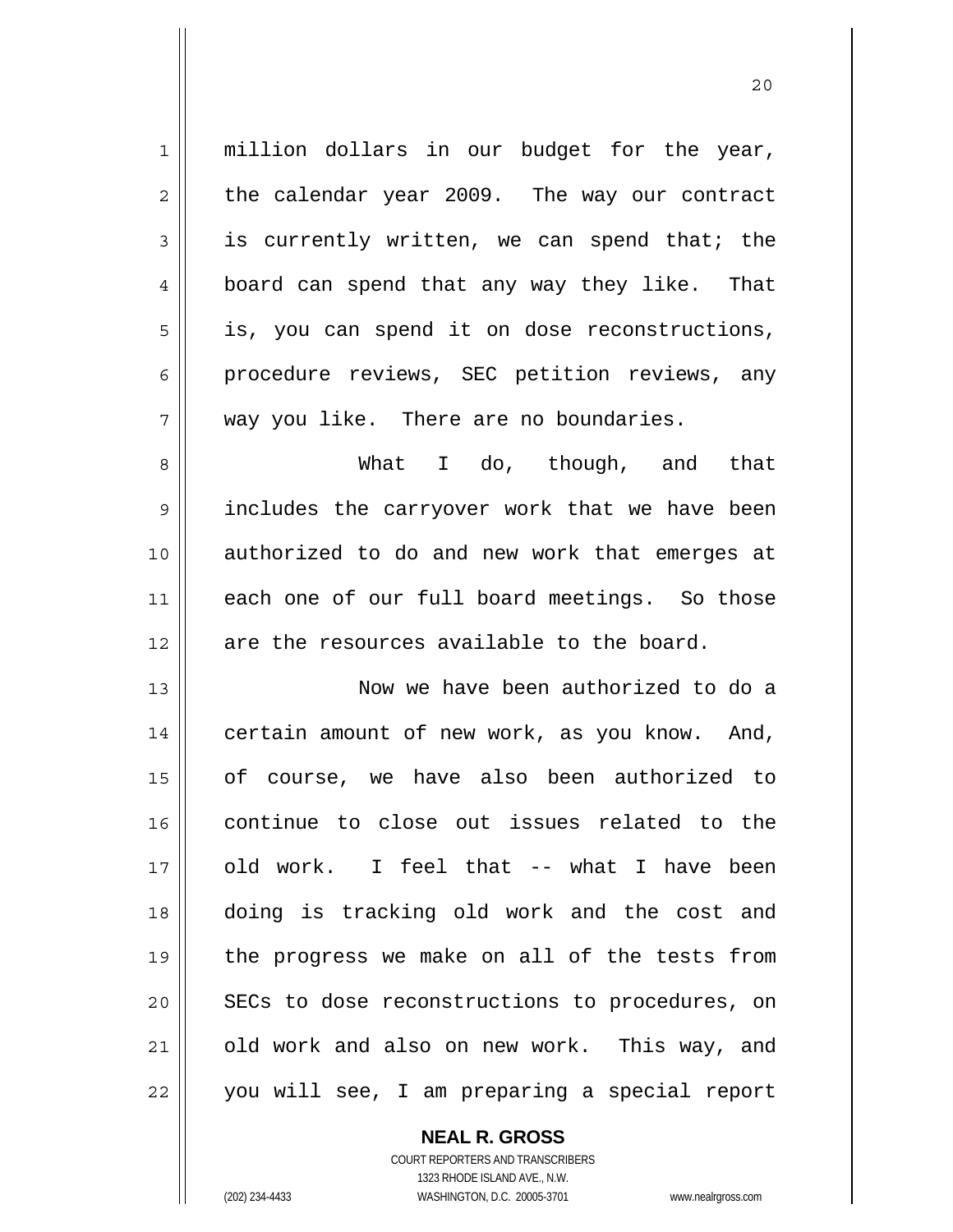1 2 3 4 5 6 7 8 9 10 11 12 13 14 15 16 for this upcoming meeting which will apprise the board of the amount of resources that we have expended to date closing out and dealing with old work, including these issue resolution issues on the subcommittee and the amount we expect it will cost to finish all that up. So that, and which really means, here is how much money we have available, you have available, to do new work. Some of which, of course, there has been a great deal of new work authorized. No new procedures, but there has been new work certainly on site profile reviews, dose reconstruction reviews, and SEC petition reviews. And that, of course, places -- is additional resources that have been committed.

17 18 19 20 21 22 So you could see why even though our contractors are really from the point of view of perhaps the board, listen you have got 3.4 million and you can authorize as you go and do whatever you feel you would like to do. But I feel as if it is our obligation to keep

> COURT REPORTERS AND TRANSCRIBERS 1323 RHODE ISLAND AVE., N.W. (202) 234-4433 WASHINGTON, D.C. 20005-3701 www.nealrgross.com

**NEAL R. GROSS**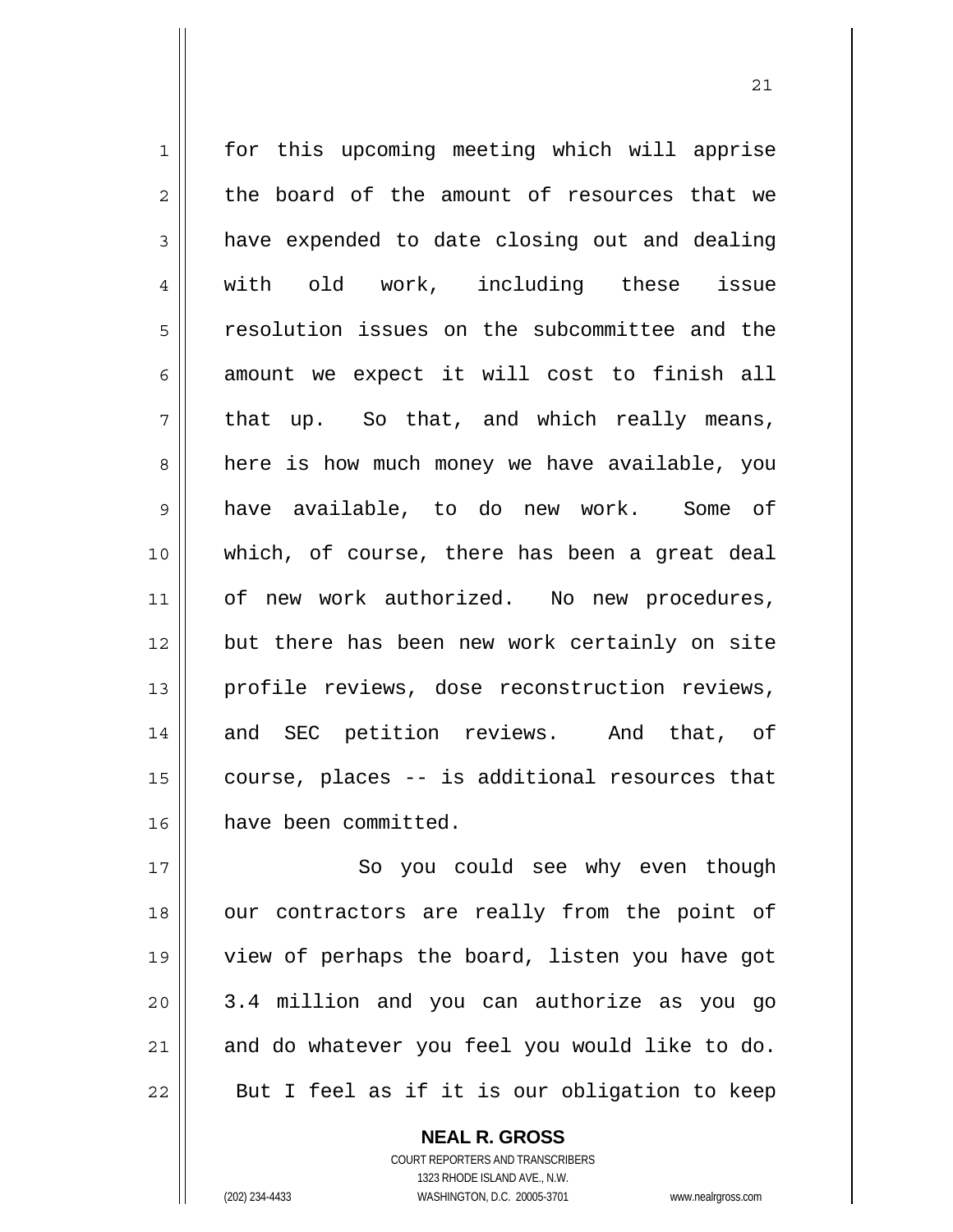1 2 3 you apprised of where the money has been spent and where we think it has been committed and what might be left.

4 5 6 7 8 So that is why I bring this up. I feel that it is important that I am in a position to track how we are doing on closing out issues associated with the old contract related to procedure reviews.

9 10 11 MEMBER ZIEMER: Well this would be a report similar to what you provided at the last meeting.

12 13 14 15 16 17 18 19 20 21 22 DR. MAURO: Exactly. Exactly. I have actually finished the draft, and I am refining it, and I will be mailing it out. As soon as I get our actual billings, I will know our actual costs through the end of April in about two days. As soon as I get that number, I put it into the report that I have already written. It is just waiting for that number, and I will be sending it out to the full board, and it will be another one of those reports like I had the last time. And you

> **NEAL R. GROSS** COURT REPORTERS AND TRANSCRIBERS 1323 RHODE ISLAND AVE., N.W. (202) 234-4433 WASHINGTON, D.C. 20005-3701 www.nealrgross.com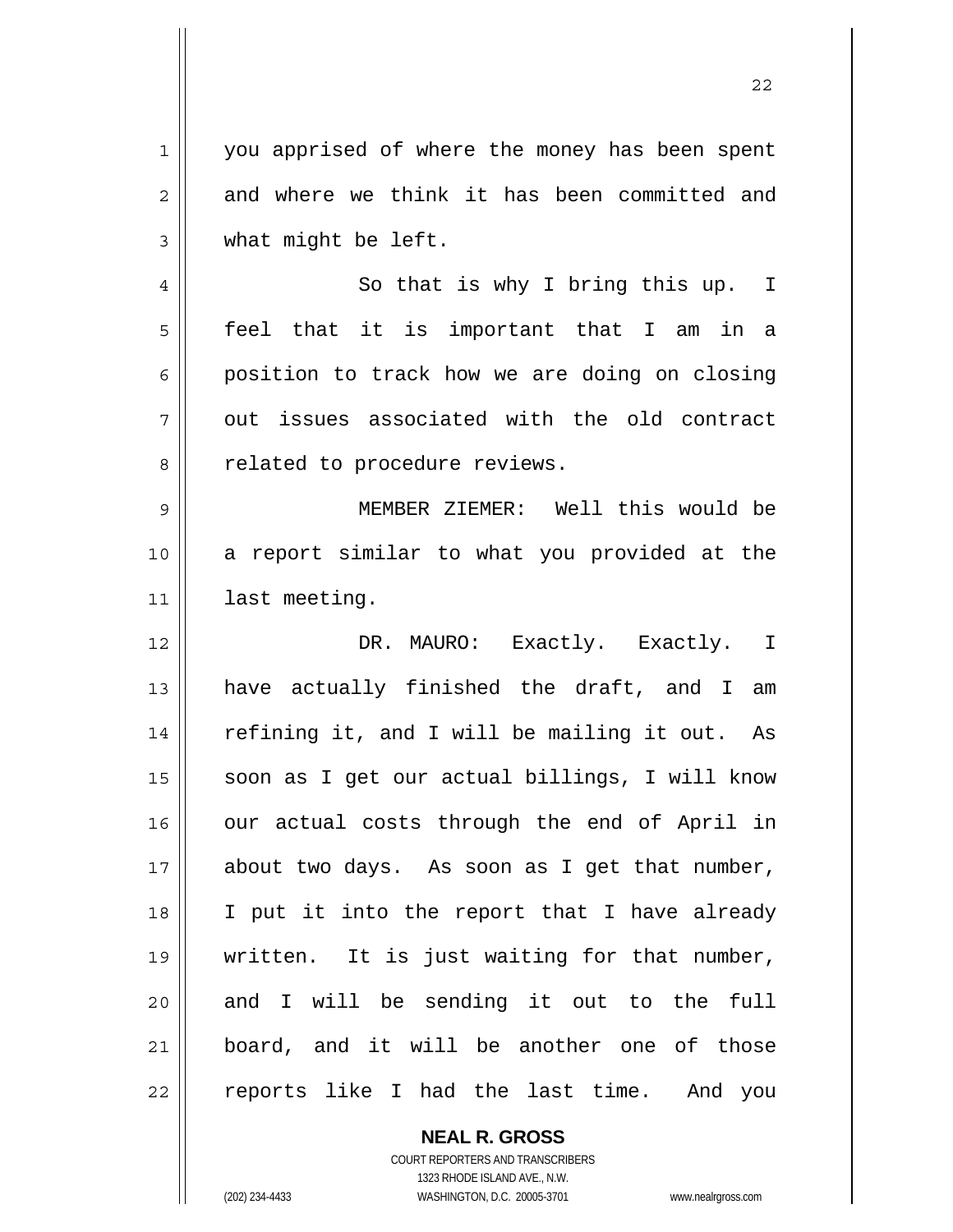| 1              | will have a good view, a good bird's eye view, |
|----------------|------------------------------------------------|
| $\overline{2}$ | of where things stand and<br>how<br>much       |
| 3              | discretionary funds the board has with respect |
| 4              | -- it turns out it is going to be about 1.4    |
| 5              | million.                                       |
| 6              | In other words, in effect, out of              |
| 7              | the 3.44 million available to the board, the   |
| 8              | obligated money, the committed money between   |
| 9              | old work and new work such that you have about |
| 10             | a little less than half of that remaining to   |
| 11             | work with. And that is the story that is       |
| 12             | going to come out in this report. I am sorry   |
| 13             | to go on and on like this.                     |
| 14             | MEMBER ZIEMER: Well that will be               |
| 15             | similar. It is the same situation for all of   |
| 16             | the work groups and subcommittees.             |
| 17             | DR. MAURO: Exactly.                            |
| 18             | MEMBER ZIEMER: It is an overall                |
| 19             | thing. So that will be helpful, I think,       |
| 20             | aside from this subcommittee, just for the     |
| 21             | overall thing. You will be tracking it. We     |
| 22             | will be knowledgeable of it, and that will     |
|                | <b>NEAL R. GROSS</b>                           |

 $\mathsf{II}$ 

1323 RHODE ISLAND AVE., N.W. (202) 234-4433 WASHINGTON, D.C. 20005-3701 www.nealrgross.com

COURT REPORTERS AND TRANSCRIBERS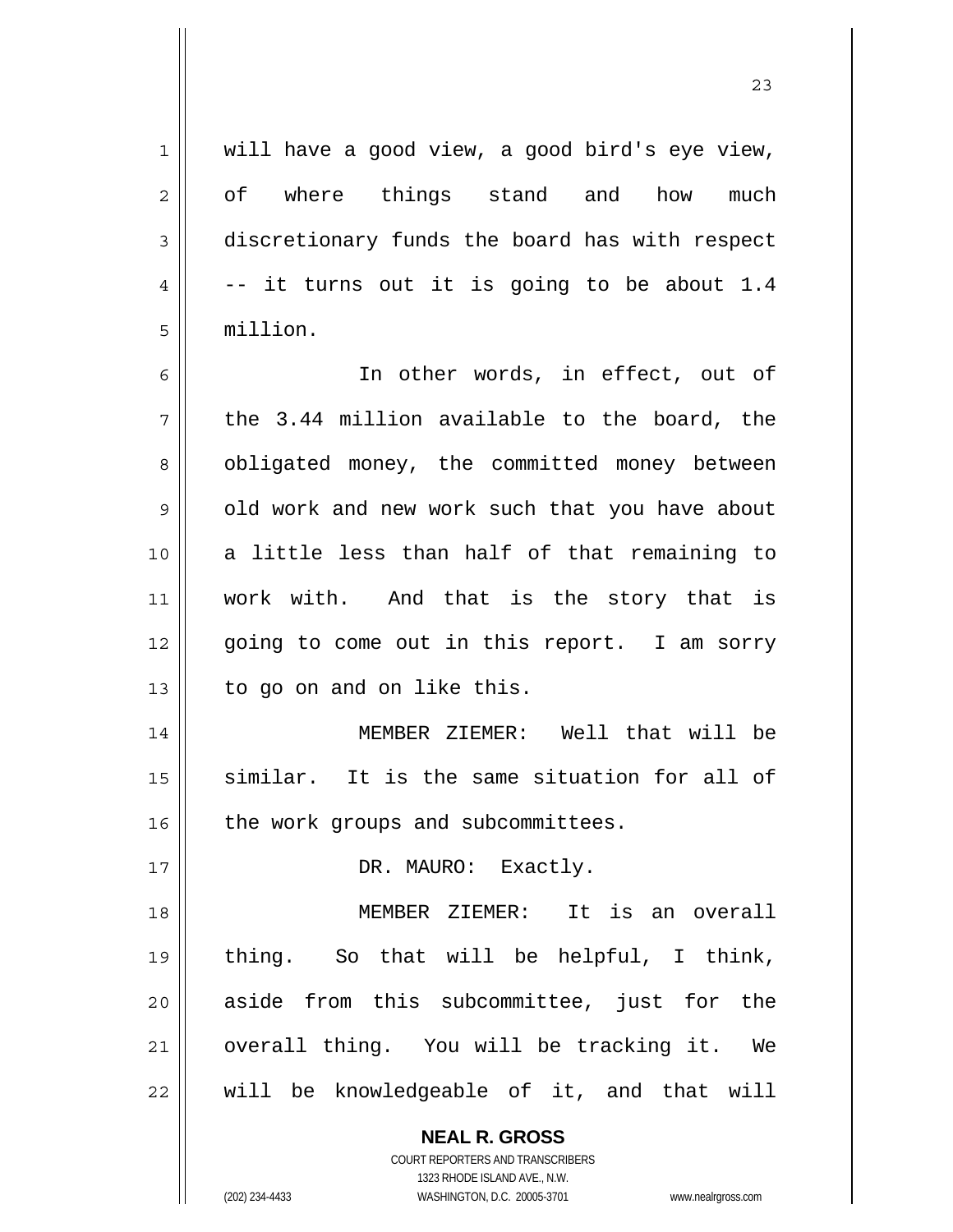| 1              | help us in our decisions --                                                                         |
|----------------|-----------------------------------------------------------------------------------------------------|
| $\overline{2}$ | DR. MAURO: Exactly. Exactly.                                                                        |
| 3              | MEMBER ZIEMER: -- going forward.                                                                    |
| 4              | So I don't think we have to make a separate                                                         |
| 5              | decision for this subcommittee.                                                                     |
| 6              | DR. MAURO: Oh, no. I'm sorry for                                                                    |
| 7              | going on like this. It is within the -- the                                                         |
| 8              | reason I brought the question up in the first                                                       |
| 9              | place regarding the tracking was within that                                                        |
| 10             | context.                                                                                            |
| 11             | MEMBER ZIEMER: I think it is                                                                        |
| 12             | helpful. I like Steve's bar chart, and,                                                             |
| 13             | Madame Chairman, I wonder if Steve couldn't                                                         |
| 14             | provide us each time -- you are going to do                                                         |
| 15             | that anyway, I guess, as you track things.                                                          |
| 16             | Steve, are you? It's fairly simple to                                                               |
| 17             | generate that.                                                                                      |
| 18             | MR. MARSCHKE: It is fairly simple                                                                   |
| 19             | to generate. Yes, I can make a note just like                                                       |
| 20             | Stu is going to bring the projector each time;                                                      |
| 21             | I can make a note to myself to --                                                                   |
| 22             | MR. HINNEFELD: Ted is going to                                                                      |
|                | <b>NEAL R. GROSS</b>                                                                                |
|                | COURT REPORTERS AND TRANSCRIBERS                                                                    |
|                | 1323 RHODE ISLAND AVE., N.W.<br>(202) 234-4433<br>WASHINGTON, D.C. 20005-3701<br>www.nealrgross.com |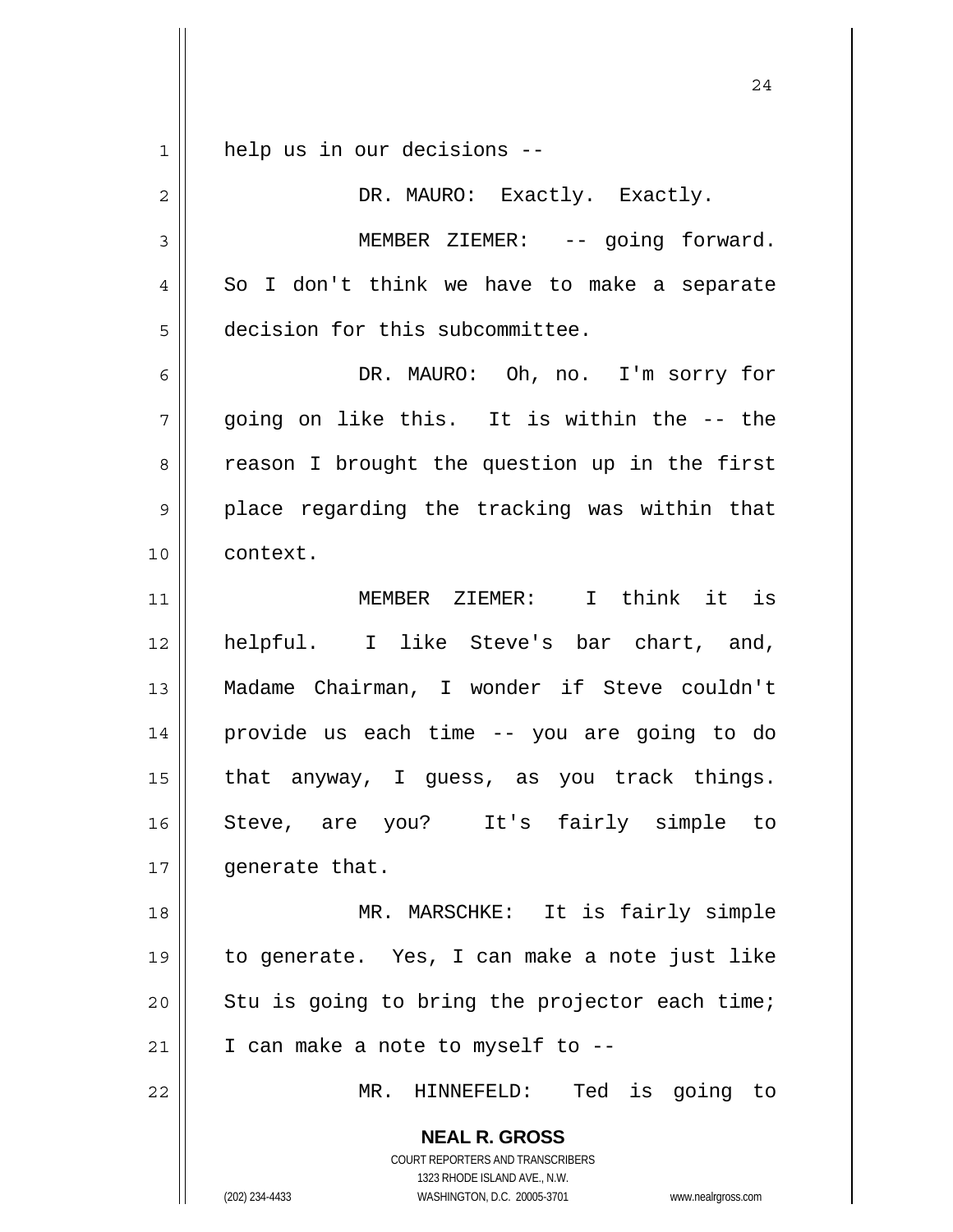**NEAL R. GROSS** COURT REPORTERS AND TRANSCRIBERS 1323 RHODE ISLAND AVE., N.W. 1 2 3 4 5 6 7 8 9 10 11 12 13 14 15 16 17 18 19 20 21 22 remind me to bring the projector. MR. KATZ: Yes, there's a chain here. MR. MARSCHKE: I will make a note to myself to make a bar chart and bring it to each meeting that we go to. MEMBER ZIEMER: Right. And isn't NIOSH going to provide all of the board members with a pocket projector, those miniature ones now? MR. MARSCHKE: They haven't bought us one yet. MEMBER ZIEMER: They haven't bought you one yet. CHAIR MUNN: It probably won't quite work. MR. KATZ: And John, just to cap the discussion that we just had, I just would like to make the point from a sort of contractor/officer point of view. I mean, it is not old work that you are doing. It makes it sound like it is remedial and that you

<u>25</u>

(202) 234-4433 WASHINGTON, D.C. 20005-3701 www.nealrgross.com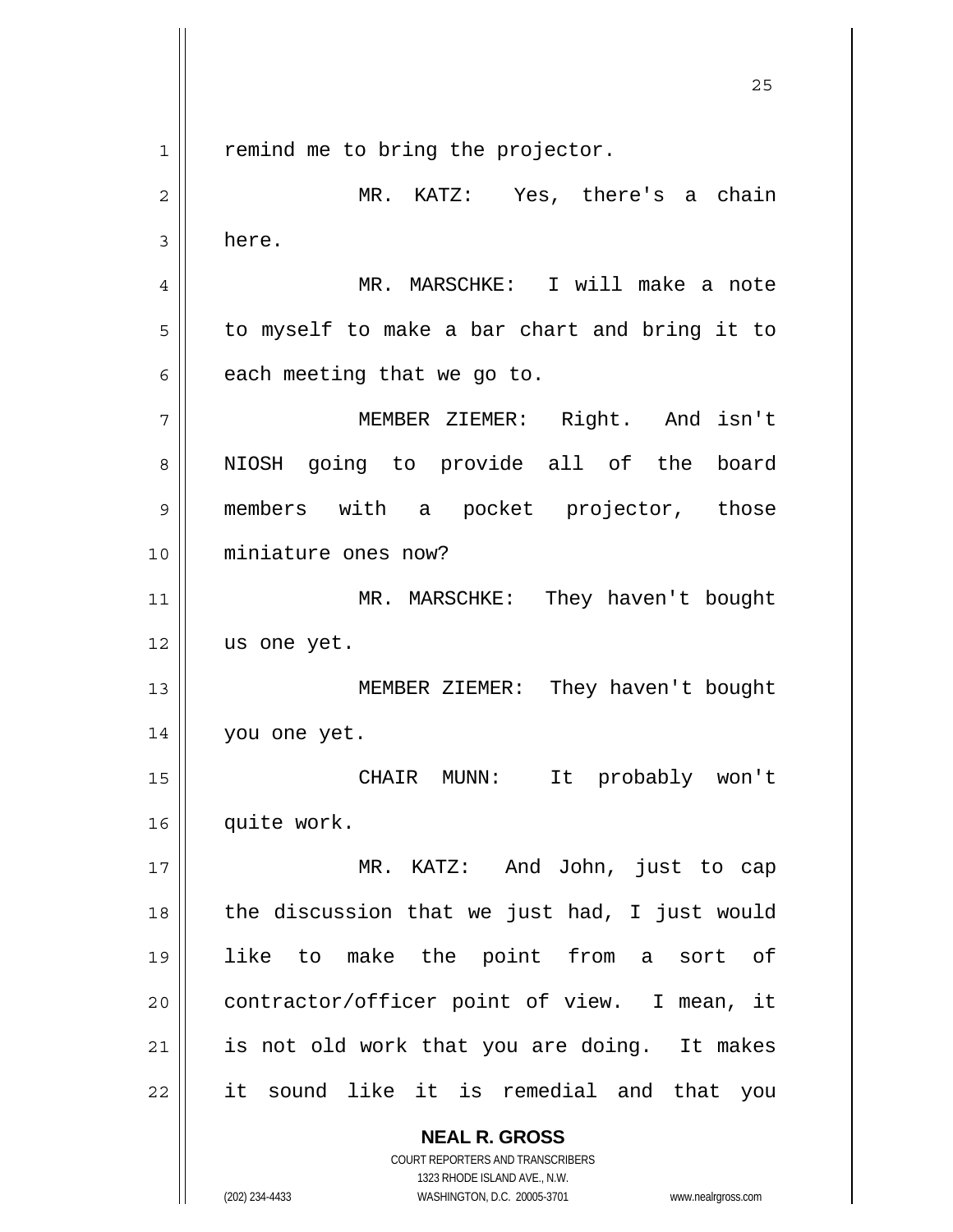1 2 3 4 5 6 7 8 9 10 11 12 13 14 15 16 17 18 19 didn't get your homework done. But this is new resolution work that you are doing under the current contract. It relates to deliverables that you delivered as you needed to under the first contract. But just understand that that is current resolution work under the new contract. It is not old work that you are remediating. DR. MAURO: Absolutely. But I am telling you why it is important to make this distinction. When we put in place our new contract, it had a budget and a SOP which included six site profile reviews, 60 dose reconstructions, six SEC petition reviews, 30 procedure reviews, plus project manager. And that budget to do all of that work was 3.44 million. So right now -- now what happened is when we did that, when we put that contract

<u>26</u>

20 21 22 in place, the budget and the SOP, it did not include this item called issues resolution related to work completed under the previous

> **NEAL R. GROSS** COURT REPORTERS AND TRANSCRIBERS 1323 RHODE ISLAND AVE., N.W. (202) 234-4433 WASHINGTON, D.C. 20005-3701 www.nealrgross.com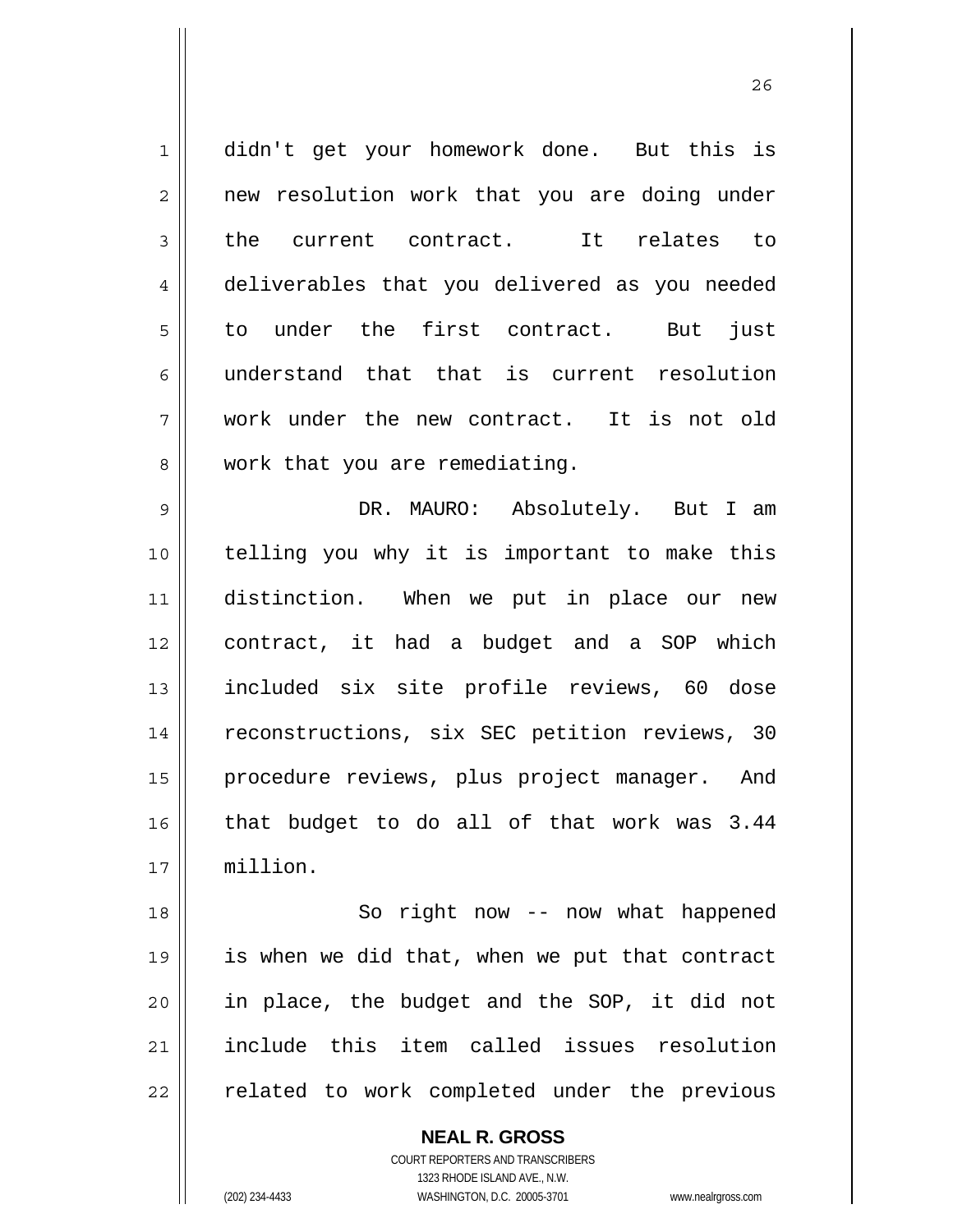1 contract.

| $\overline{2}$ | MR. KATZ: Right.                                 |
|----------------|--------------------------------------------------|
| $\mathfrak{Z}$ | DR. MAURO: So it is important that               |
| $\overline{4}$ | the board knows that -- now, fortunately, the    |
| 5              | nature of the work has been unfolding in a way   |
| 6              | that we are okay. That is, we are burdened $-$ - |
| 7              | that 3.4 million for calendar year 2009 under    |
| 8              | the new contract, is in fact burdened with a     |
| 9              | lot of closeout activity associated with work    |
| 10             | completed under the previous contract.           |
| 11             | Fortunately to date, things have unfolded in a   |
| 12             | way that we are able to manage that. But I       |
| 13             | think it is important that the Board             |
| 14             | understands that the current, you know, the      |
| 15             | budget we do have is burdened. And it was        |
| 16             | never planned. In other words, when we           |
| 17             | originally wrote the contract, it wasn't an      |
| 18             | item, a line item that said okay, you also       |
| 19             | include the cost associated with closeout        |
| 20             | issues associated with the old contract. That    |
| 21             | was not a line item in our contract.             |
| 22             | MR. KATZ: Right, that is correct.                |

**NEAL R. GROSS** COURT REPORTERS AND TRANSCRIBERS 1323 RHODE ISLAND AVE., N.W.

(202) 234-4433 WASHINGTON, D.C. 20005-3701 www.nealrgross.com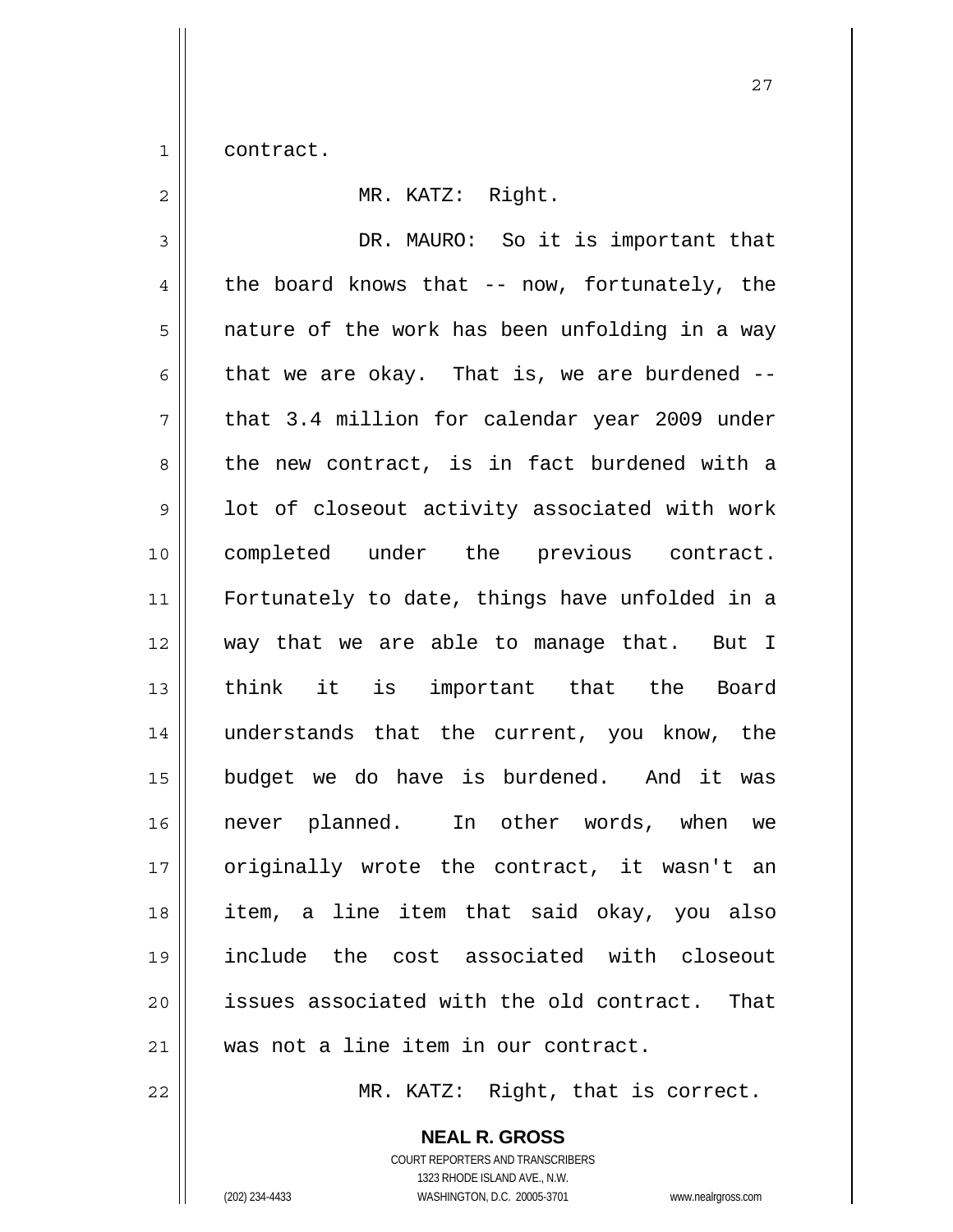| $\mathbf 1$    | DR. MAURO: Yes, and that is okay.                                                                   |
|----------------|-----------------------------------------------------------------------------------------------------|
| $\overline{c}$ | I mean, we have discussed this matter, if you                                                       |
| 3              | recall, Ted, with David, and I think you were                                                       |
| 4              | very helpful in helping resolve that issue.                                                         |
| 5              | But at the same time, it is                                                                         |
| 6              | important that the board has that bird's eye                                                        |
| $\overline{7}$ | view where things are so that they could make                                                       |
| 8              | informed decisions about where they would like                                                      |
| 9              | to invest their remaining resources.                                                                |
| 10             | MR. KATZ: Right. No, I agree                                                                        |
| 11             | completely, John.                                                                                   |
| 12             | CHAIR MUNN: Well John, I think we                                                                   |
| 13             | have that bird's eye view to which you refer                                                        |
| 14             | here in this particular group. It might be a                                                        |
| 15             | good idea for you to point that out to the                                                          |
| 16             | full board at the time that you are giving                                                          |
| 17             | your contractor report. It may not be obvious                                                       |
| 18             | to all the amount of -- the volume of work                                                          |
| 19             | that might be involved in closing some of                                                           |
| 20             | these earlier decisions.                                                                            |
| 21             | DR. MAURO: It is substantial. I                                                                     |
| 22             | certainly would be prepared to discuss that,                                                        |
|                | <b>NEAL R. GROSS</b>                                                                                |
|                | <b>COURT REPORTERS AND TRANSCRIBERS</b>                                                             |
|                | 1323 RHODE ISLAND AVE., N.W.<br>(202) 234-4433<br>WASHINGTON, D.C. 20005-3701<br>www.nealrgross.com |
|                |                                                                                                     |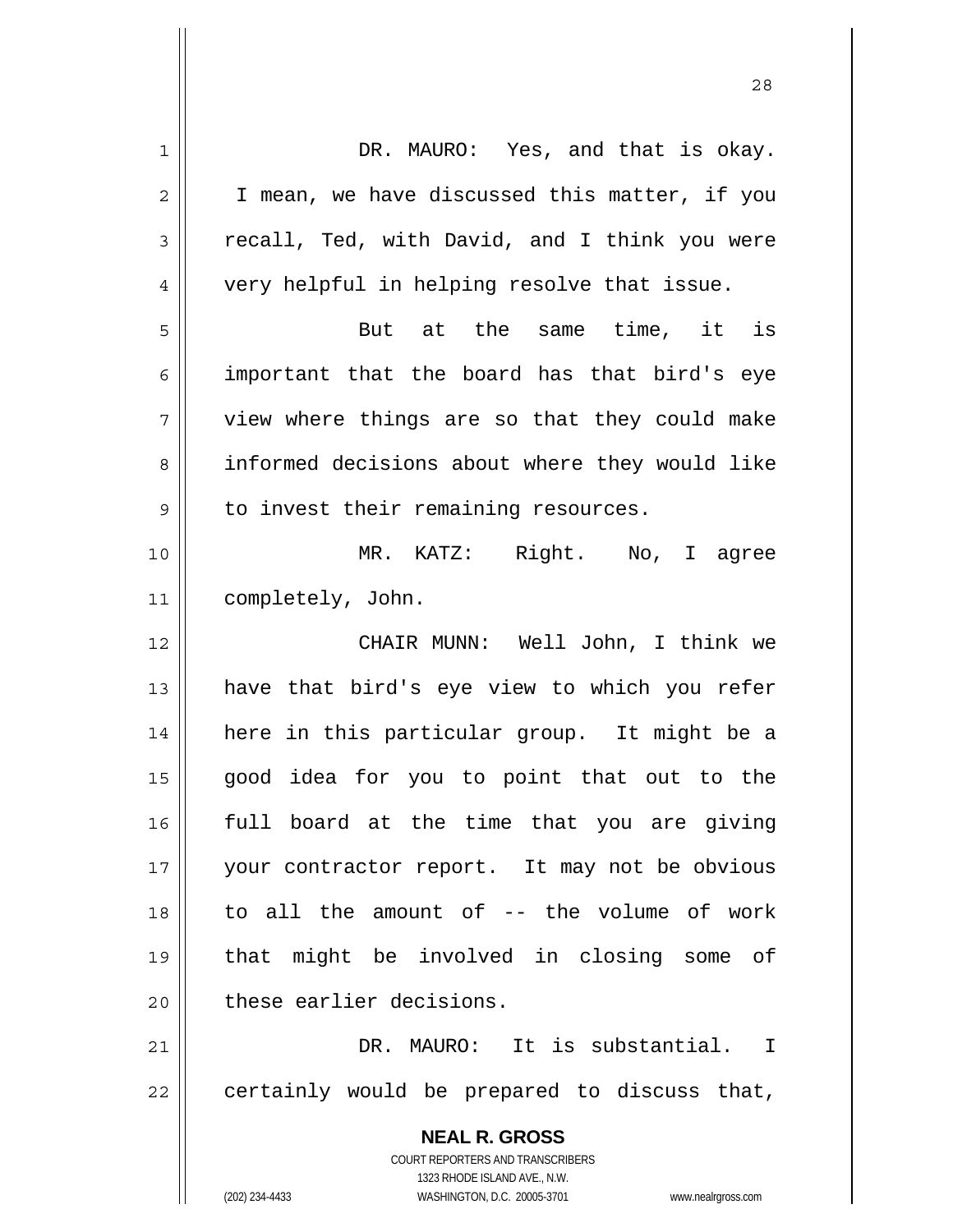1 2 3 4 5 6 7 8 9 10 11 12 13 14 15 16 17 18 19 20 21 22 if you would like. I do plan to distribute this material beforehand. If you would like me to go over it a bit, I would be happy to come to the microphone. MEMBER ZIEMER: We will take a look at it at that point. You actually did talk about this some the last time when you had that initial report. So I think the board is somewhat cognizant of this, and we can reemphasize it. But it will be very clear if your report at the Amarillo meeting is similar to the last one. I think it is quite obvious what the separation is there. DR. MAURO: Yes. MEMBER ZIEMER: Thank you. CHAIR MUNN: Good. Are we all comfortable with the review we had regarding the material that is on our current screen? I agree with Paul that the bar chart is always very helpful in getting a quick look at progress. We will look forward to continuing to see that, Steve.

<u>29</u>

**NEAL R. GROSS** COURT REPORTERS AND TRANSCRIBERS 1323 RHODE ISLAND AVE., N.W. (202) 234-4433 WASHINGTON, D.C. 20005-3701 www.nealrgross.com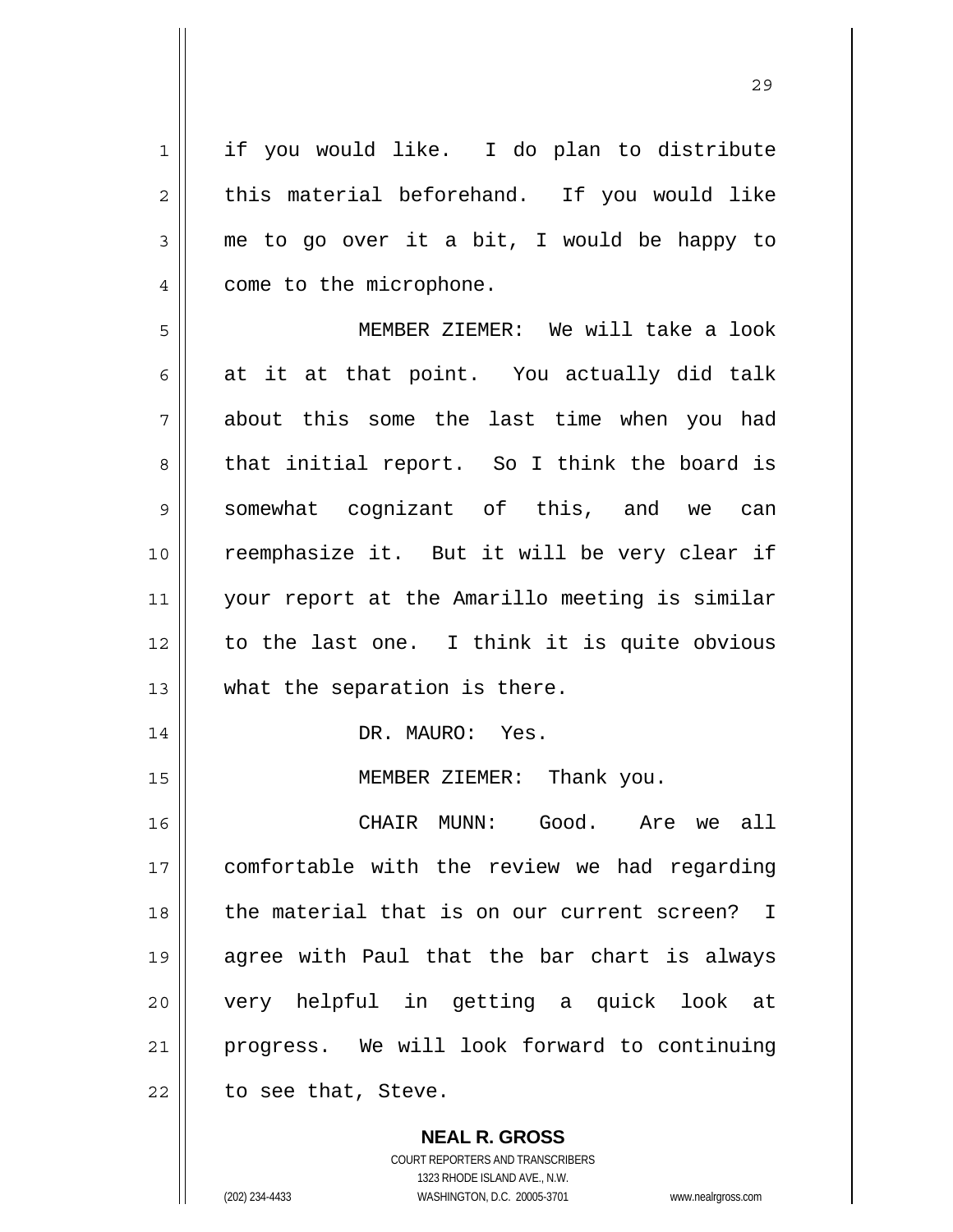|                | 30                                                                                                                                                              |
|----------------|-----------------------------------------------------------------------------------------------------------------------------------------------------------------|
| 1              | MR. MARSCHKE: Okay.                                                                                                                                             |
| $\overline{2}$ | CHAIR MUNN: Thank you.                                                                                                                                          |
| 3              | MEMBER GRIFFON: Hey Wanda, this is                                                                                                                              |
| 4              | Mark Griffon. I just wanted to let you know I                                                                                                                   |
| 5              | am on the phone.                                                                                                                                                |
| 6              | CHAIR MUNN: Good.                                                                                                                                               |
| 7              | MEMBER GRIFFON: Sorry for being                                                                                                                                 |
| 8              | late.                                                                                                                                                           |
| 9              | CHAIR MUNN: No, that is quite all                                                                                                                               |
| 10             | right.                                                                                                                                                          |
| 11             | MEMBER GRIFFON: And I also have                                                                                                                                 |
| 12             | one question for Steve about the database. I                                                                                                                    |
| 13             | am looking at the database, and I am assuming                                                                                                                   |
| 14             | no one has had a chance to attempt the<br>that                                                                                                                  |
| 15             | improvement that I requested for the database,                                                                                                                  |
| 16             | which is that these fields, you know, somehow                                                                                                                   |
| 17             | if you click on a finding or whatever, you can                                                                                                                  |
| 18             | blow it up so that it fills the screen so that                                                                                                                  |
| 19             | you can actually read more than one line at a                                                                                                                   |
| 20             | time instead of scrolling down a line at a                                                                                                                      |
| 21             | time in some of these fields?                                                                                                                                   |
| 22             | That is correct,<br>MR. MARSCHKE:                                                                                                                               |
|                | <b>NEAL R. GROSS</b><br>COURT REPORTERS AND TRANSCRIBERS<br>1323 RHODE ISLAND AVE., N.W.<br>(202) 234-4433<br>WASHINGTON, D.C. 20005-3701<br>www.nealrgross.com |

 $\overline{\phantom{a}}$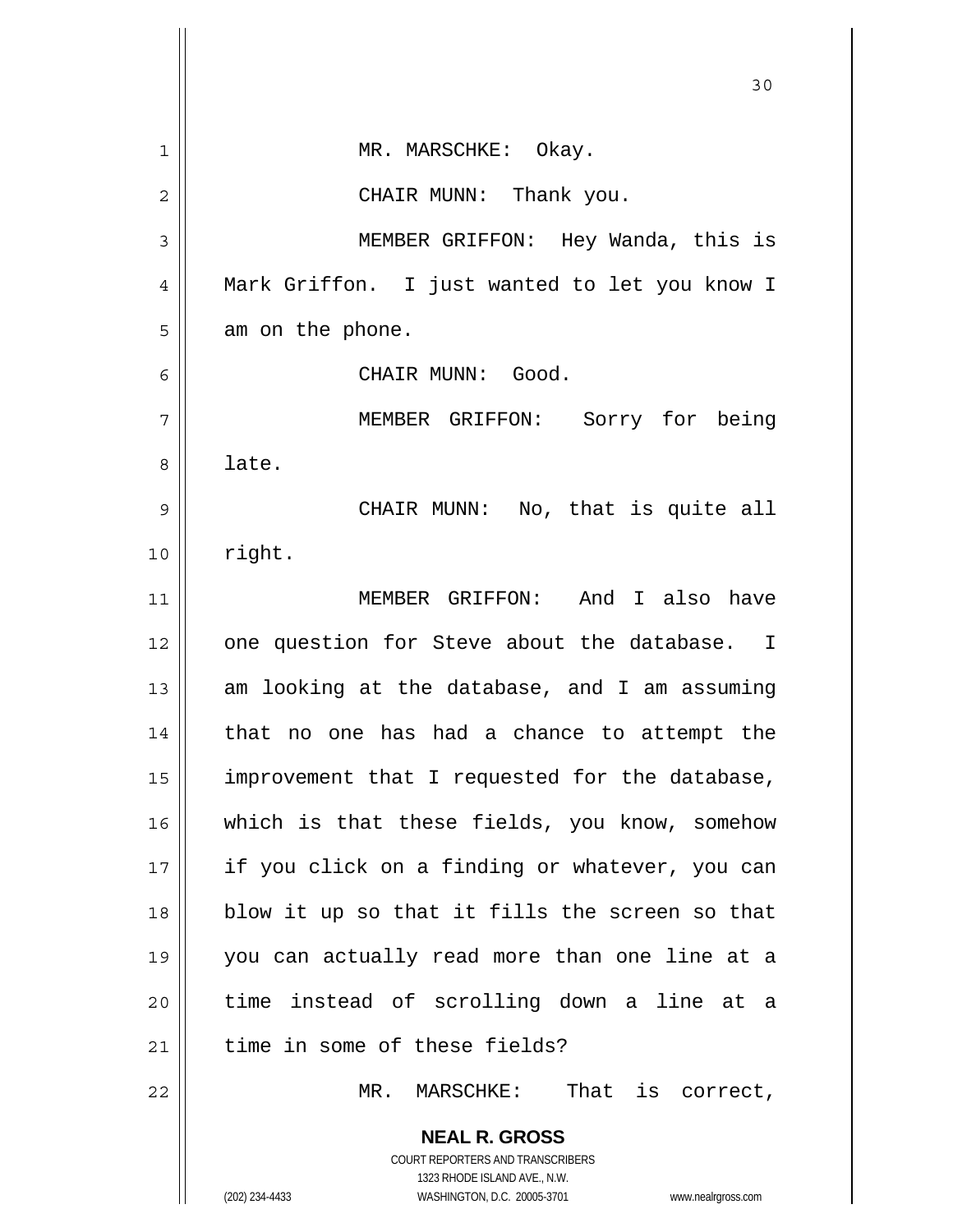**NEAL R. GROSS** COURT REPORTERS AND TRANSCRIBERS 1323 RHODE ISLAND AVE., N.W. (202) 234-4433 WASHINGTON, D.C. 20005-3701 www.nealrgross.com 31 1 2 3 4 5 6 7 8 9 10 11 12 13 14 15 16 17 18 19 20 21 22 Mark. MEMBER GRIFFON: Okay. MR. MARSCHKE: I am getting -- this is one of the -- MEMBER GRIFFON: It is very difficult to follow along with the findings and the responses when you have to like cursor down every little individual line reading six words at a time. MR. MARSCHKE: This is, again, going over to the SQL version of the database -- MEMBER GRIFFON: Right. MR. MARSCHKE:  $--$  I mean, we  $--$  I am assuming that we would implement that suggestion at that point in time. MEMBER GRIFFON: Yes. I figured there is no sense in doing it now. MR. MARSCHKE: I know when we were working on the dose reconstruction database, this is one of the features that Kathy Behling wanted to talk to me about and wanted to make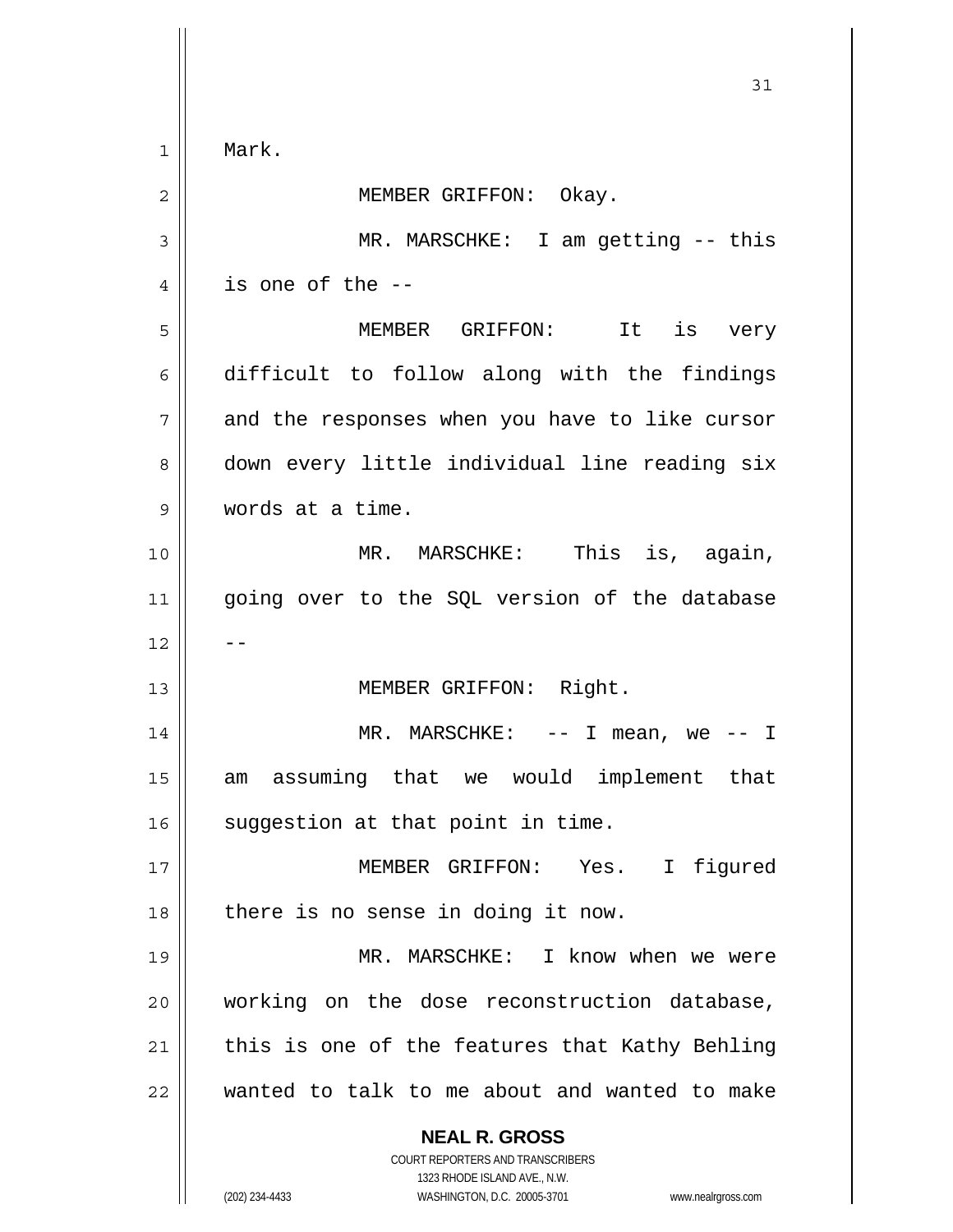1 2 sure the dose reconstruction database had that feature incorporated into it.

3 4 5 6 7 8 So it should be, again, maybe if Kathy wants to but I am assuming that it would be incorporated into that database but at this point, we are not making any changes to the Access version of this database. So it is on hold.

## MEMBER GRIFFON: Okay.

10 11 12 13 14 MS. BEHLING: And this is Kathy Behling. And, yes, that has been incorporated into the database that you have in hand, Mark. MEMBER GRIFFON: Oh, okay. I guess I should look at that a little closer, too.

15 16 MS. BEHLING: Okay, but it has been incorporated into the database.

17 18 19 20 21 22 MEMBER GRIFFON: Okay, thank you. CHAIR MUNN: That is great. Thank you. MR. KATZ: Do we have a status on the SQL work? MR. HINNEFELD: I don't have one

> **NEAL R. GROSS** COURT REPORTERS AND TRANSCRIBERS 1323 RHODE ISLAND AVE., N.W.

9

(202) 234-4433 WASHINGTON, D.C. 20005-3701 www.nealrgross.com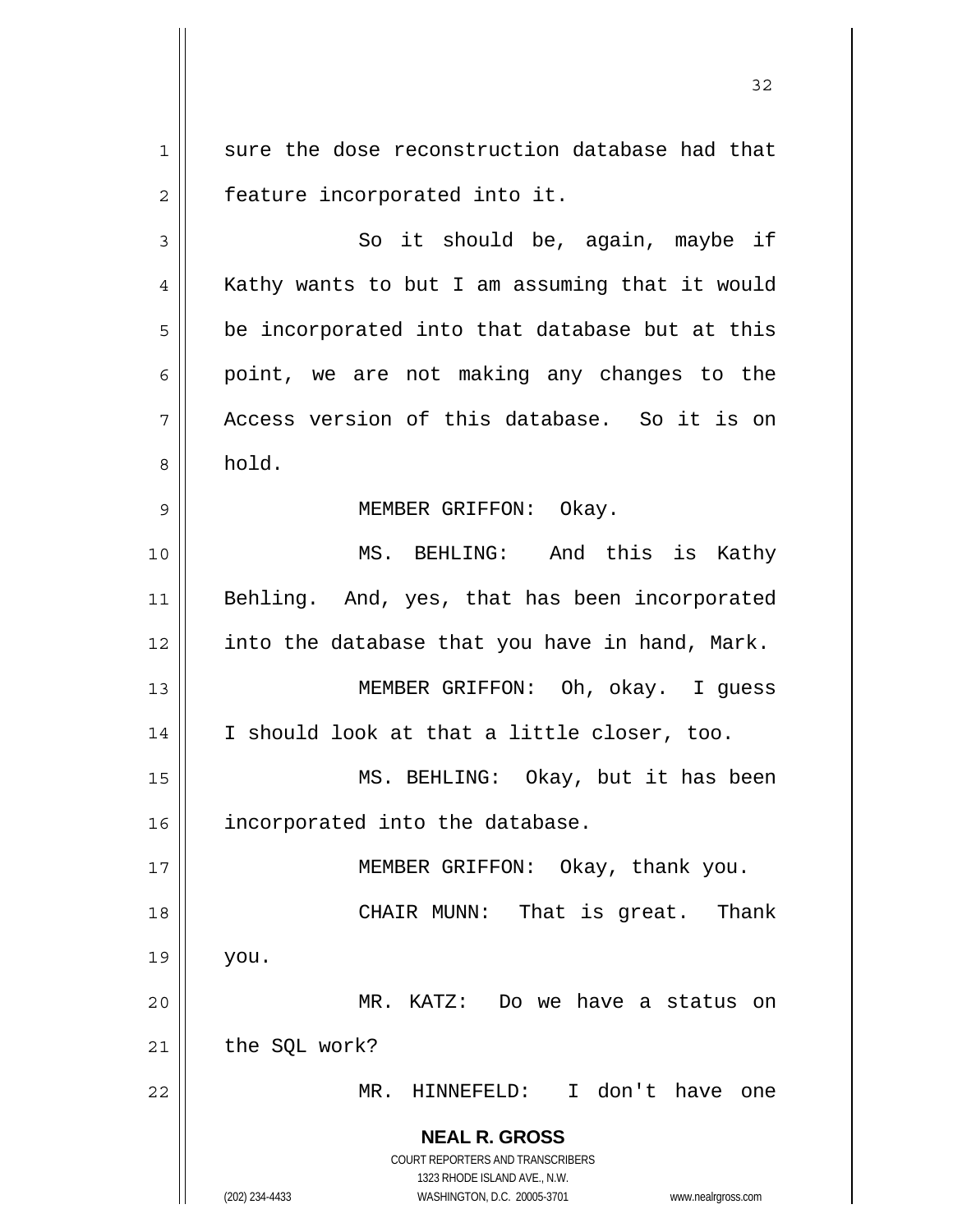1 2 3 4 5 6 7 8 9 10 11 12 13 14 15 16 17 18 19 20 21 22 ready today. I believe the intention is it will be available or become available about the time the board has their accounts because it will be running on our system although this one can be shared readily between us on our contracts. MR. KATZ: Okay, good because the board is about ready to come online. MR. HINNEFELD: Yes, it is ready. I mean the application is, it is a document review application that has many, many uses. And so this is one module of it. I don't - and the data from these tables is not loaded, but that is, I think, just a simple matter of moving the data. It is not like it has to be entered. It is just a matter of moving the table. And I need to get back with our TST people about what they call the front end, in other words what we see, and make sure that it is as similar to what we are used to as we can. The reason I say that is that many of

> **NEAL R. GROSS** COURT REPORTERS AND TRANSCRIBERS 1323 RHODE ISLAND AVE., N.W.

(202) 234-4433 WASHINGTON, D.C. 20005-3701 www.nealrgross.com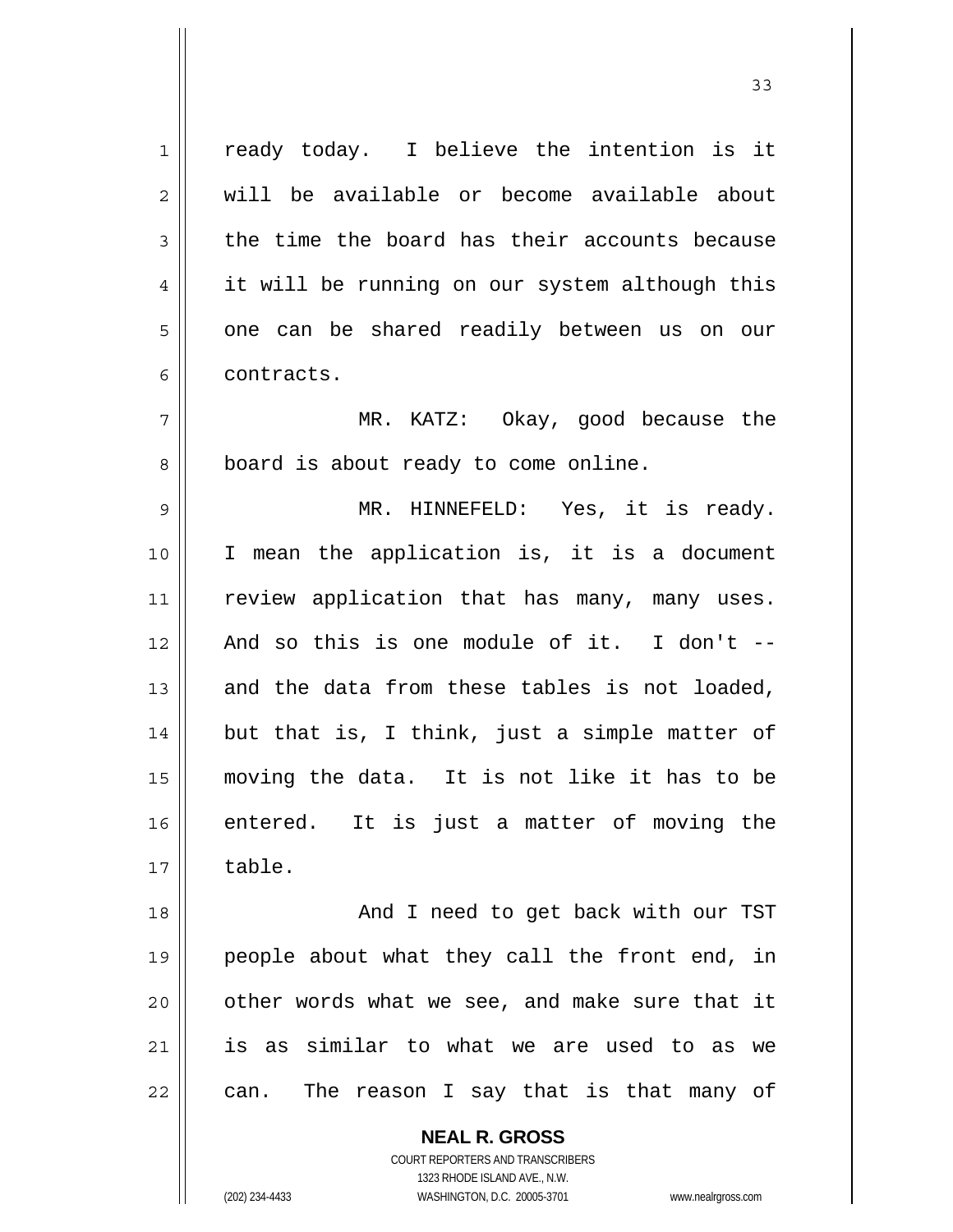**NEAL R. GROSS** COURT REPORTERS AND TRANSCRIBERS 1323 RHODE ISLAND AVE., N.W. 1 2 3 4 5 6 7 8 9 10 11 12 13 14 15 16 17 18 19 20 21 22 our document review processes don't follow quite this. You know, they have evolved other standard practices that are sort of built in. And I want to make sure that we are together on that, that this is going to look pretty similar. I don't know that it is going to be exactly the same, but I would hope that it is fairly similar. I really have to go find out. I am not exactly sure what the capability is. For instance, can an access front end just be brought over and masked and used in that. I don't know if it can or not. MR. KATZ: Well, I will probably poll the board members then at the Amarillo meeting to see if everybody is ready to come online at that point so that you will have that heads up. MR. HINNEFELD: Okay. CHAIR MUNN: It seems that would be an excellent juncture for this group to give a little thought to whether or not we are

34

(202) 234-4433 WASHINGTON, D.C. 20005-3701 www.nealrgross.com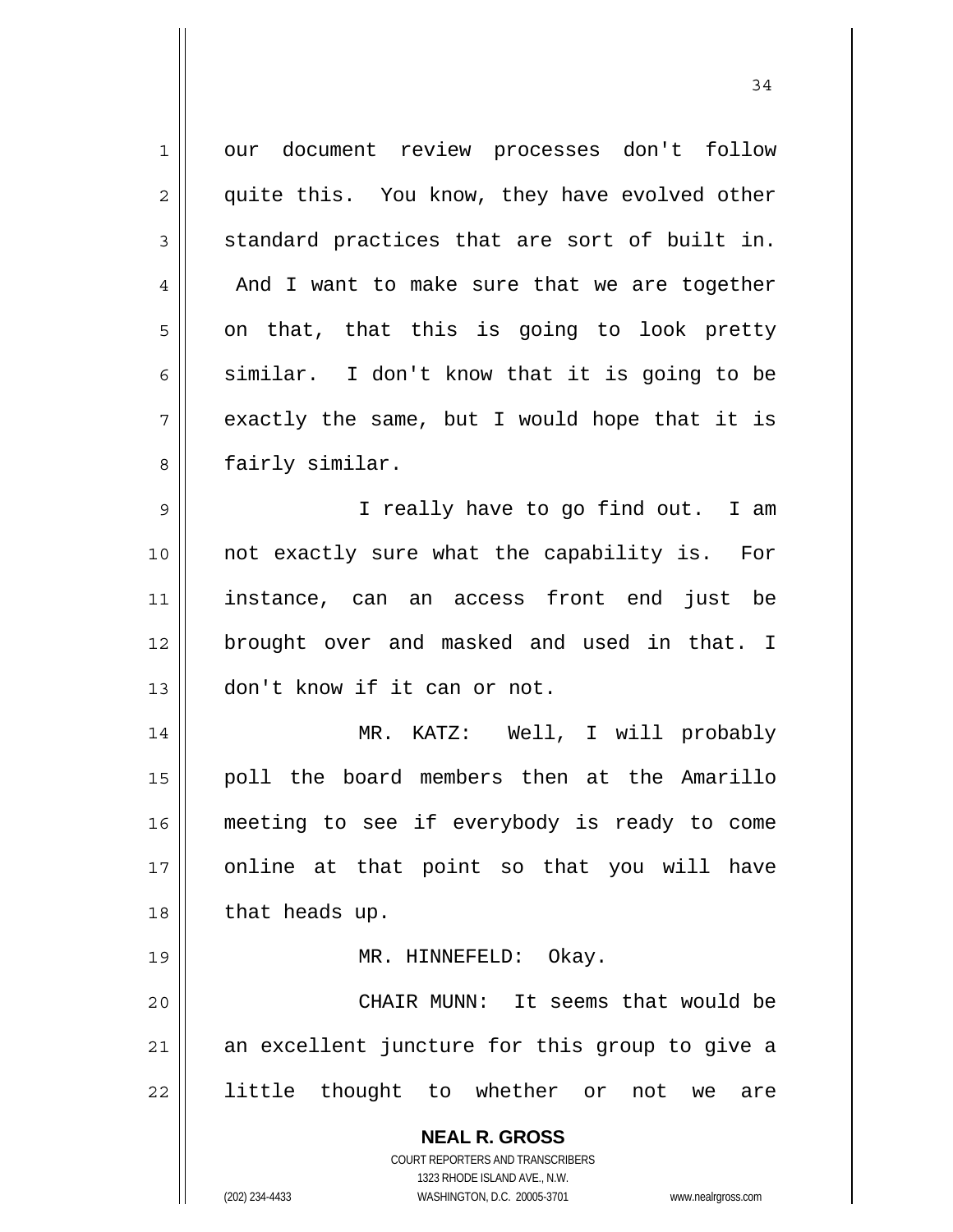1 2 3 4 5 6 7 8 9 10 11 12 13 14 15 16 17 18 19 20 21 22 comfortable with our current filtering and sorting system. I certainly have found it to be useful, but from time to time we have had some questions about whether or not we can filter some way other than what we are doing. I would suggest that certainly for any members of this particular subcommittee, if you have any thoughts or concerns with respect to how we filter and sort, it would be very wise to get that information to Stu certainly. Right? MR. HINNEFELD: Yes, best in writing because if you tell me, I will not be able to reproduce it faithfully for our TST people. CHAIR MUNN: Yes. So we are right on the cusp of a change of process here. At least a change of behind the scenes process. So anyone who has any grief with what we have been doing in the past relative to filtering and sorting, please do get your concerns in writing to Stu at the earliest possible

> COURT REPORTERS AND TRANSCRIBERS 1323 RHODE ISLAND AVE., N.W. (202) 234-4433 WASHINGTON, D.C. 20005-3701 www.nealrgross.com

**NEAL R. GROSS**

<u>35</u>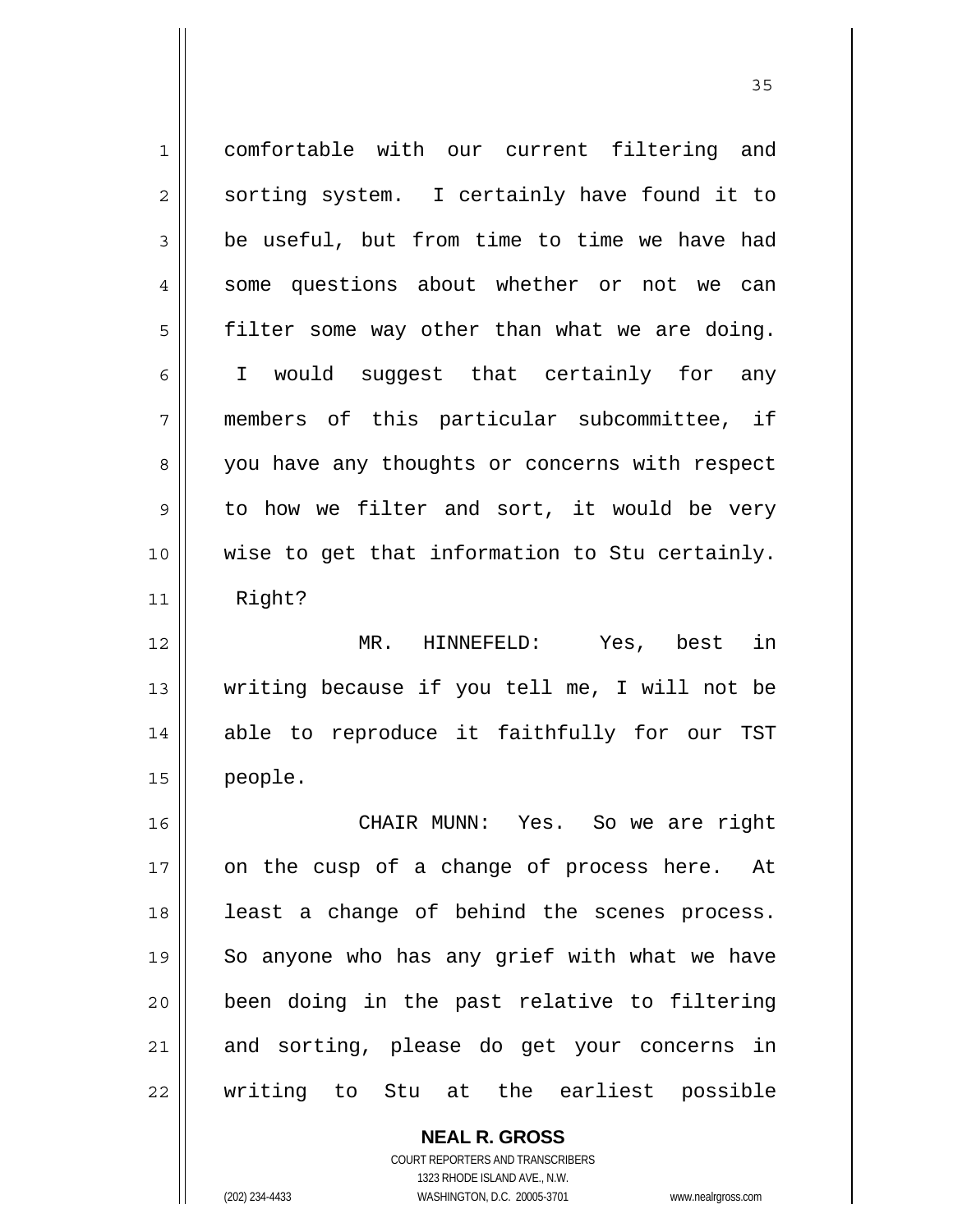1 moment.

| $\overline{2}$ | MR. MARSCHKE: I was just going to             |
|----------------|-----------------------------------------------|
| 3              | expand upon that a little bit, Wanda, and     |
| $\overline{4}$ | suggest that there are several other updates  |
| 5              | that we have kind of put on hold. Like one of |
| 6              | them<br>was to associate a little text, a     |
| 7              | description field with each of the finding    |
| 8              | dates so that we can find what these dates    |
| 9              | were really representative. And we have kind  |
| 10             | of put that on hold. And there is Mark's      |
| 11             | suggestion about expanding in the field. So   |
| 12             | there are a few other updates to the database |
| 13             | that we may want to collect all these         |
| 14             | suggestions and then present them to NIOSH or |
| 15             | whoever is going to be doing the SQL          |
| 16             | programming to kind of upgrade or make a      |
| 17             | general upgrade to the database.              |

18 19 20 21 22 CHAIR MUNN: That is a good suggestion, Steve. And in light of the discussion that we have just had with John relative to keeping track of his previous contract, as opposed to this contract, that

> **NEAL R. GROSS** COURT REPORTERS AND TRANSCRIBERS 1323 RHODE ISLAND AVE., N.W. (202) 234-4433 WASHINGTON, D.C. 20005-3701 www.nealrgross.com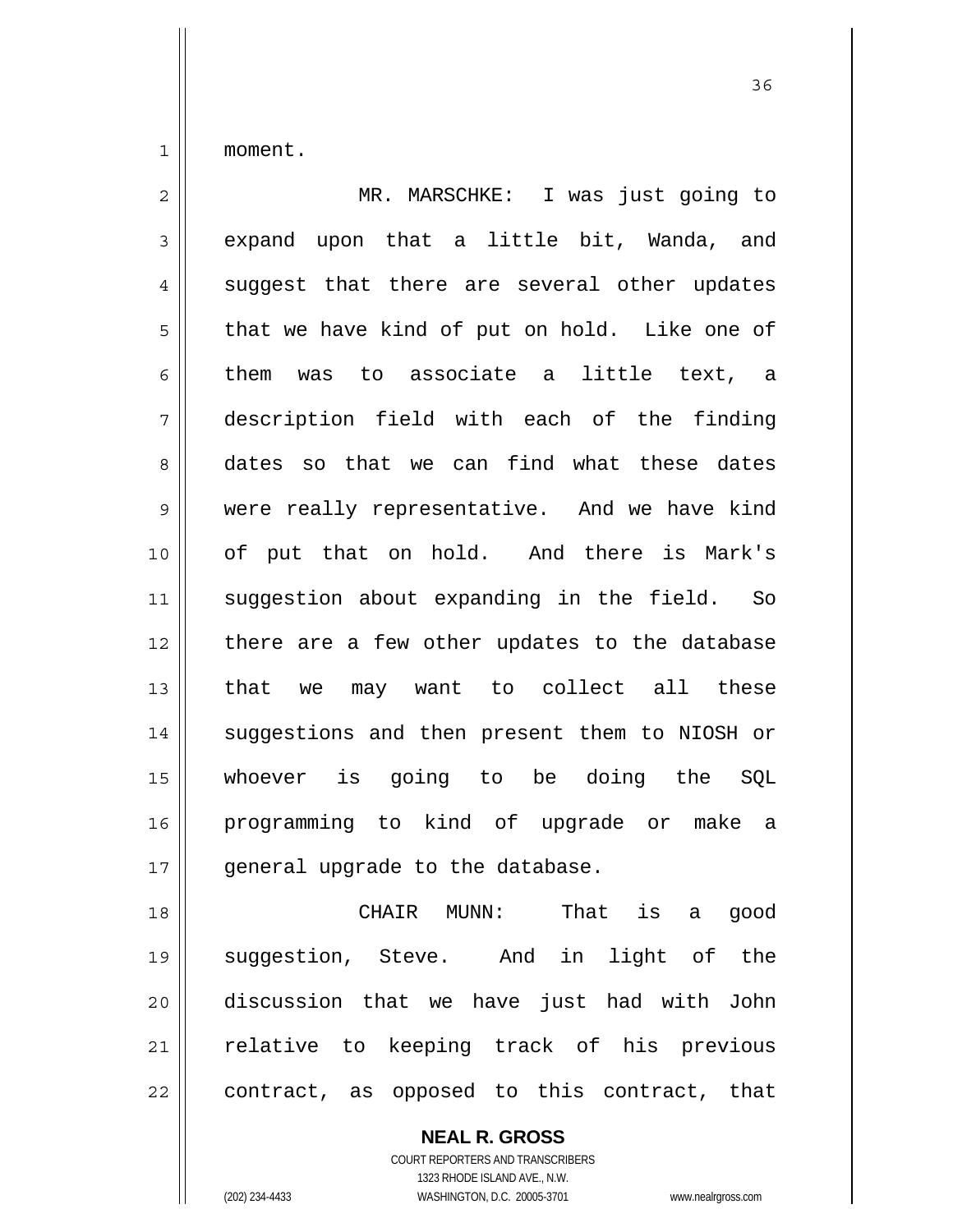|                | 37                                                                                                  |
|----------------|-----------------------------------------------------------------------------------------------------|
| $\mathbf 1$    | kind of notation would be very helpful.                                                             |
| $\overline{c}$ | MR. MARSCHKE: We could add that                                                                     |
| 3              | feature to the database as well.                                                                    |
| $\overline{4}$ | CHAIR MUNN: Right.                                                                                  |
| 5              | MEMBER ZIEMER: Steve, you are                                                                       |
| 6              | talking about here just information on, for                                                         |
| 7              | example, what procedures were reviewed or the                                                       |
| 8              | findings represent what procedures.                                                                 |
| 9              | MR. MARSCHKE: Right.                                                                                |
| 10             | MEMBER ZIEMER: For example, the                                                                     |
| 11             | 9/20/2007, that covered the following                                                               |
| 12             | procedures or something like that.                                                                  |
| 13             | MR. MARSCHKE: Right. Or this one                                                                    |
| 14             | was the first set of general procedures or the                                                      |
| 15             | second set. This one was, I think, OTIB-52.                                                         |
| 16             | This one was -                                                                                      |
| 17             | MEMBER ZIEMER: Whatever defining                                                                    |
| 18             | characteristic you have --                                                                          |
| 19             | MR. MARSCHKE: Yes, so we know --                                                                    |
| 20             | right now we have got a bunch of numbers and                                                        |
| 21             | dates up there --                                                                                   |
| 22             | MEMBER ZIEMER: Yes.                                                                                 |
|                | <b>NEAL R. GROSS</b>                                                                                |
|                | COURT REPORTERS AND TRANSCRIBERS                                                                    |
|                | 1323 RHODE ISLAND AVE., N.W.<br>(202) 234-4433<br>WASHINGTON, D.C. 20005-3701<br>www.nealrgross.com |

Ш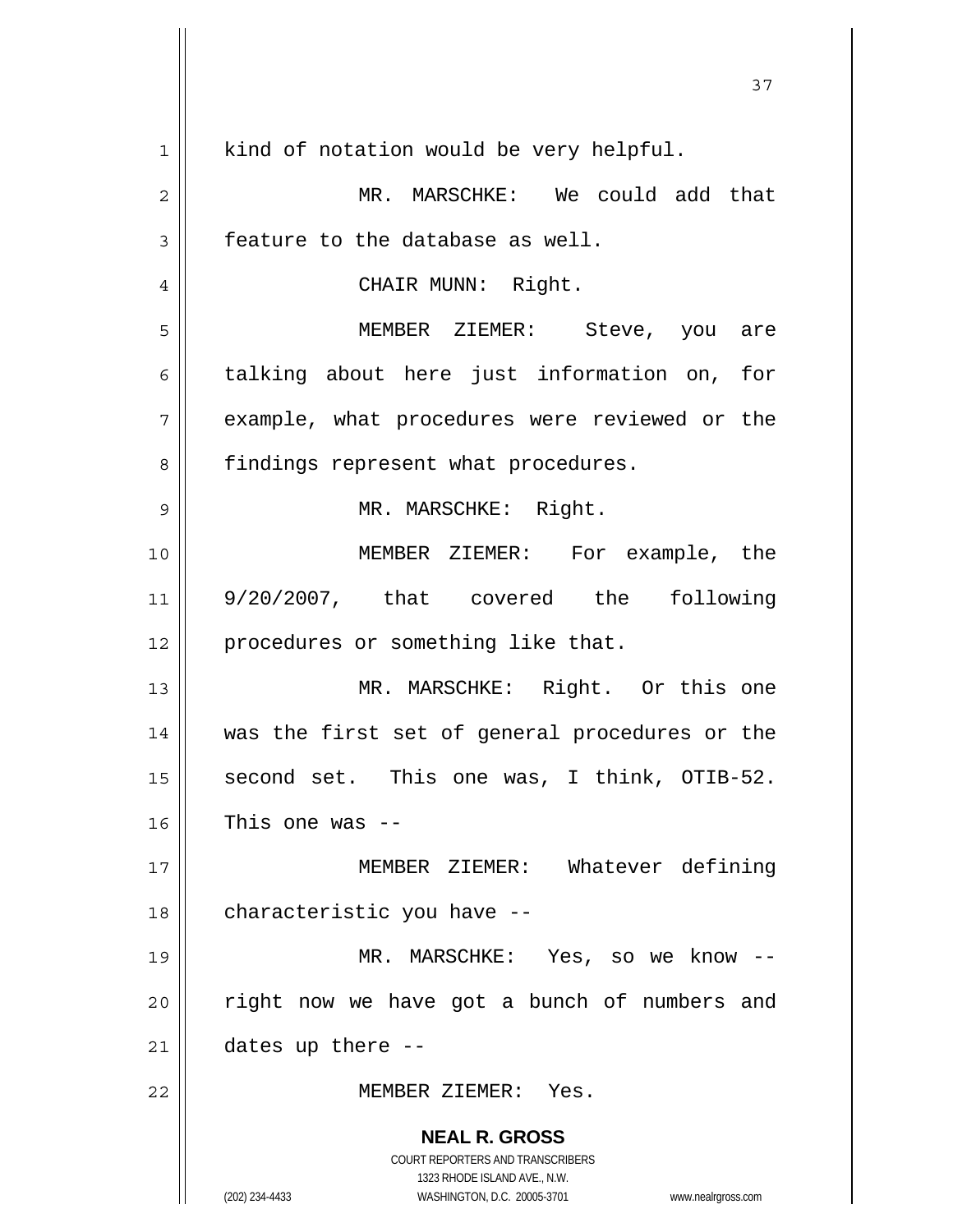**NEAL R. GROSS** COURT REPORTERS AND TRANSCRIBERS 1323 RHODE ISLAND AVE., N.W. (202) 234-4433 WASHINGTON, D.C. 20005-3701 www.nealrgross.com 1 2 3 4 5 6 7 8 9 10 11 12 13 14 15 16 17 18 19 20 21 22 MR. MARSCHKE: -- and it is hard to keep track of what they are. CHAIR MUNN: So we wanted a column that indicate this is set one, set two, individual, individual, that type of designation. MEMBER ZIEMER: Right. MR. KATZ: Does it make sense if we have, I don't know if it is Steve or Kathy Behling, but we have an SC&A point of contact to work with the software folks? MR. HINNEFELD: Well, I think if we were to work with software folks, we would work with -- MR. KATZ: Steve? MR. HINNEFELD: -- Steve or your programmer guy. I can't think of his name now. MR. MARSCHKE: Don Loomis. MR. HINNEFELD: Loomis, yes. And I know, I think there has been some contact between -- I don't know specifically about

<u>38</u>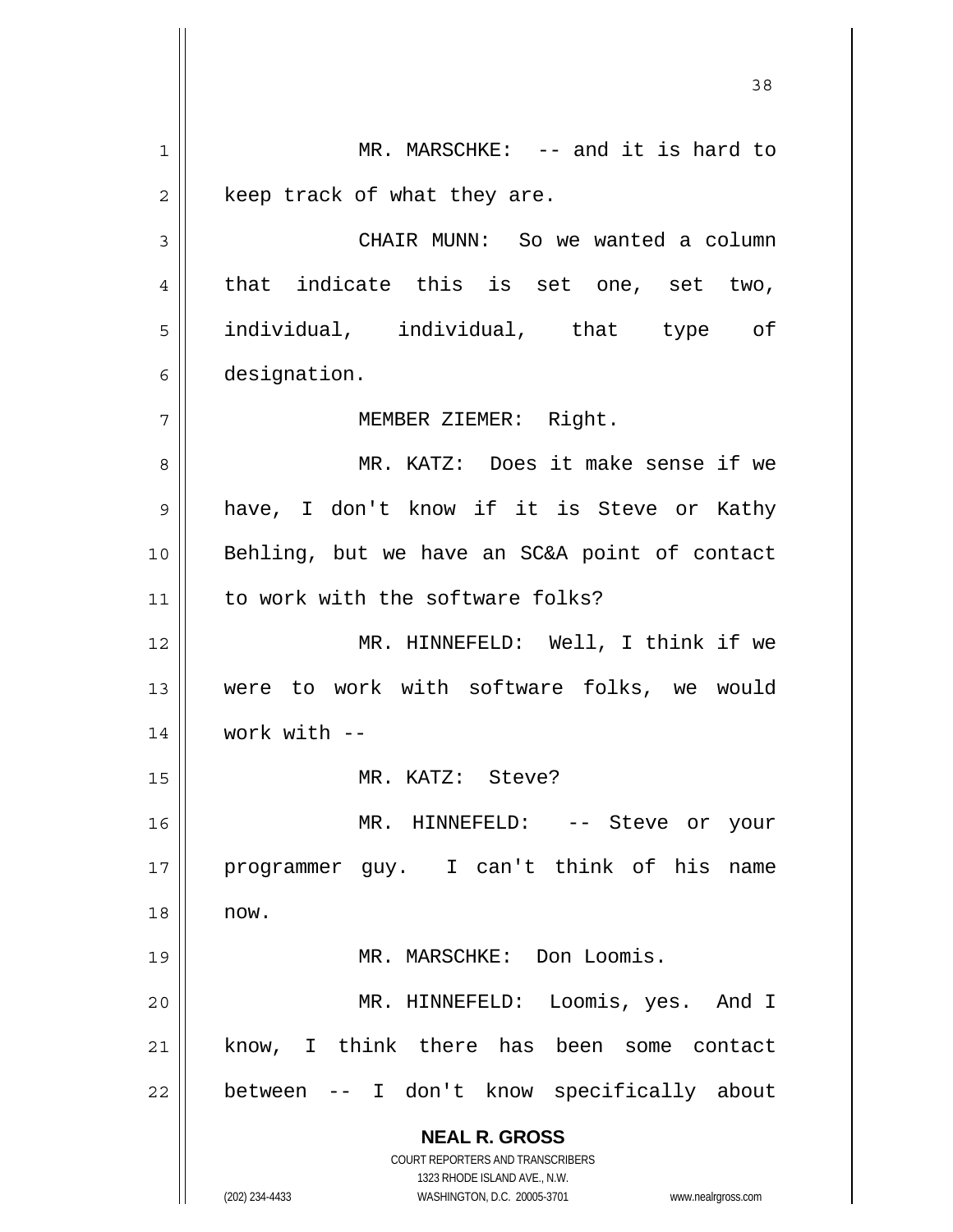39

1 2 3 4 5 6 7 8 9 10 11 12 13 14 15 16 17 18 19 20 21 22 this but it has been a while, I think. But I think they did talk once or twice about some stuff. MR. KATZ: So I think if we hook them up, we can make sure that -- MR. HINNEFELD: I'll make entry to Steve and let Steve arrange it on their side, if that needs to be done. But my first task is to go back to our TST and get a better understanding of really timetable and what - is this really going to look like what we think. You know, is this going to be what we think. So I may need to get with the developer and actually do some more building there. I don't know what I have to do. CHAIR MUNN: So, again, I emphasize if Stu is going to do this, he needs written comments from anyone who wishes to see any additional information or any change in process. So if you and I do not take it upon ourselves individually to submit that information, then a change is not likely to

> **NEAL R. GROSS** COURT REPORTERS AND TRANSCRIBERS

> > 1323 RHODE ISLAND AVE., N.W.

(202) 234-4433 WASHINGTON, D.C. 20005-3701 www.nealrgross.com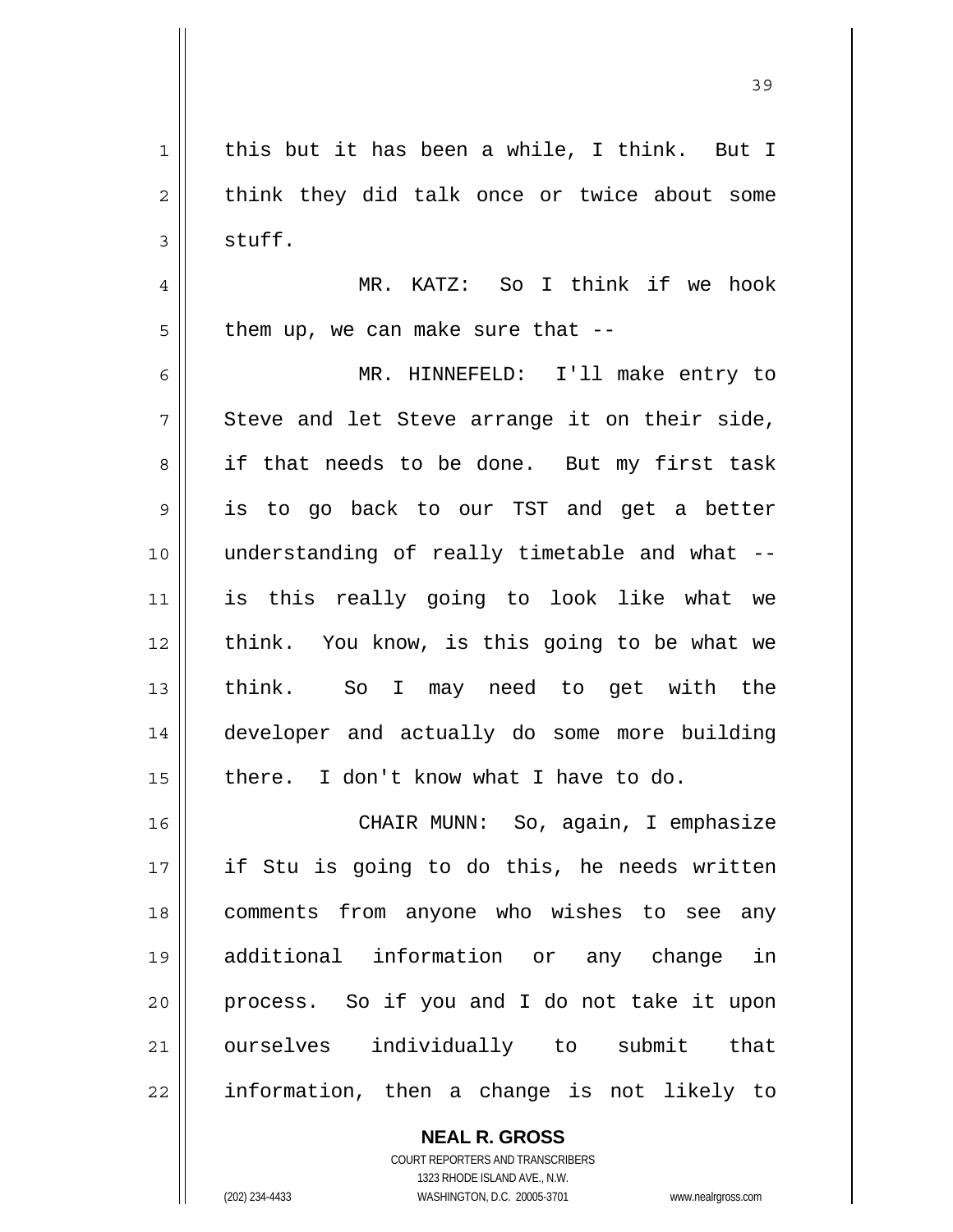$1$ occur.

| $\overline{c}$ | MR. KATZ: I was just going to say,                                                                                                                              |
|----------------|-----------------------------------------------------------------------------------------------------------------------------------------------------------------|
| 3              | I think it would probably be best to do that                                                                                                                    |
| $\overline{4}$ | all through Steve so that really their                                                                                                                          |
| 5              | computer people have just one person providing                                                                                                                  |
| 6              | all of the sort of design information, as                                                                                                                       |
| 7              | opposed to --                                                                                                                                                   |
| 8              | MR. HINNEFELD: You can send it to                                                                                                                               |
| 9              | both of us. I would just suggest sending it                                                                                                                     |
| 10             | to both of us, and we will work it out.                                                                                                                         |
| 11             | CHAIR MUNN: All right, it goes to                                                                                                                               |
| 12             | Stu and to Steve. Thank you. Anything else                                                                                                                      |
| 13             | on the tracking system before we leave it?                                                                                                                      |
| 14             | MEMBER ZIEMER: Well the only other                                                                                                                              |
| 15             | comment, I would make the comment that it                                                                                                                       |
| 16             | might be that in working along with something,                                                                                                                  |
| 17             | you know, I get the bright idea that I would                                                                                                                    |
| 18             | like them to be able to sort on some obscure                                                                                                                    |
| 19             | thing that may occur so rarely that it is not                                                                                                                   |
| 20             | worth the time and effort doing.                                                                                                                                |
| 21             | I would not -- I think it might not                                                                                                                             |
| 22             | be good for us as individuals to be tasking                                                                                                                     |
|                | <b>NEAL R. GROSS</b><br>COURT REPORTERS AND TRANSCRIBERS<br>1323 RHODE ISLAND AVE., N.W.<br>(202) 234-4433<br>WASHINGTON, D.C. 20005-3701<br>www.nealrgross.com |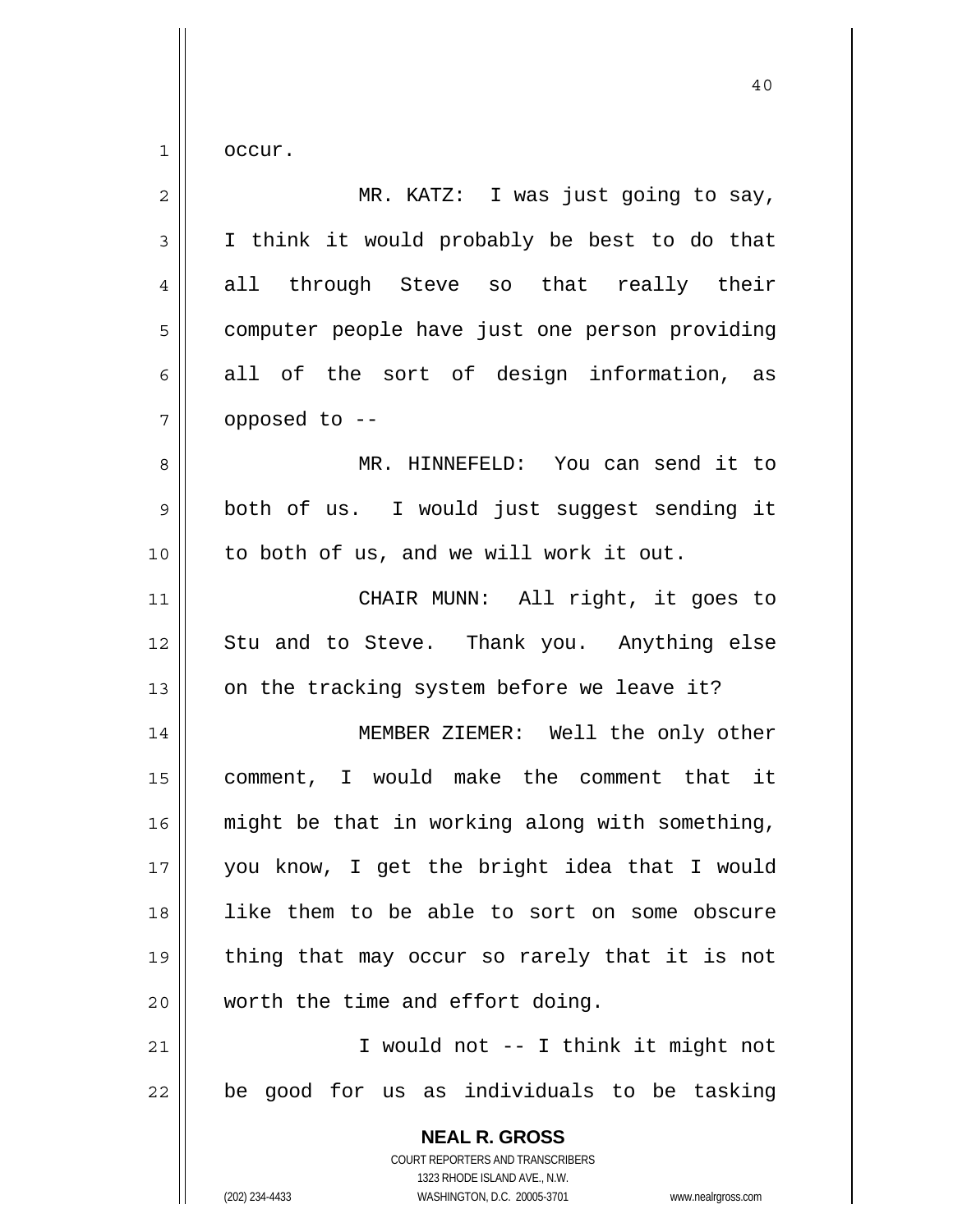41

1 2 3 4 5 6 7 8 9 10 11 12 13 14 15 16 17 18 19 20 21 those kinds of things. I mean, I would like to make sure they cleared through the chair of the subcommittee. CHAIR MUNN: I would like to make sure -- MEMBER ZIEMER: If I say I would like you to be able to sort on, I don't know, some parameter which you could do with a lot of effort and which might only need to be done or the sort may occur so rarely, it is just not worth the time and effort. I have the feeling as we have progressed here and we have looked at a lot of kinds of sorts, we have probably covered 99.9 percent of how you would use the database. Now things like expanding the text, I think that is a great idea. It would be very helpful. So as your cursor hits a line, that text blows up. I know it can be done because I see it all the time on other applications. Your cursor hits a line, and

22 the full paragraph expands.

> **NEAL R. GROSS** COURT REPORTERS AND TRANSCRIBERS 1323 RHODE ISLAND AVE., N.W. (202) 234-4433 WASHINGTON, D.C. 20005-3701 www.nealrgross.com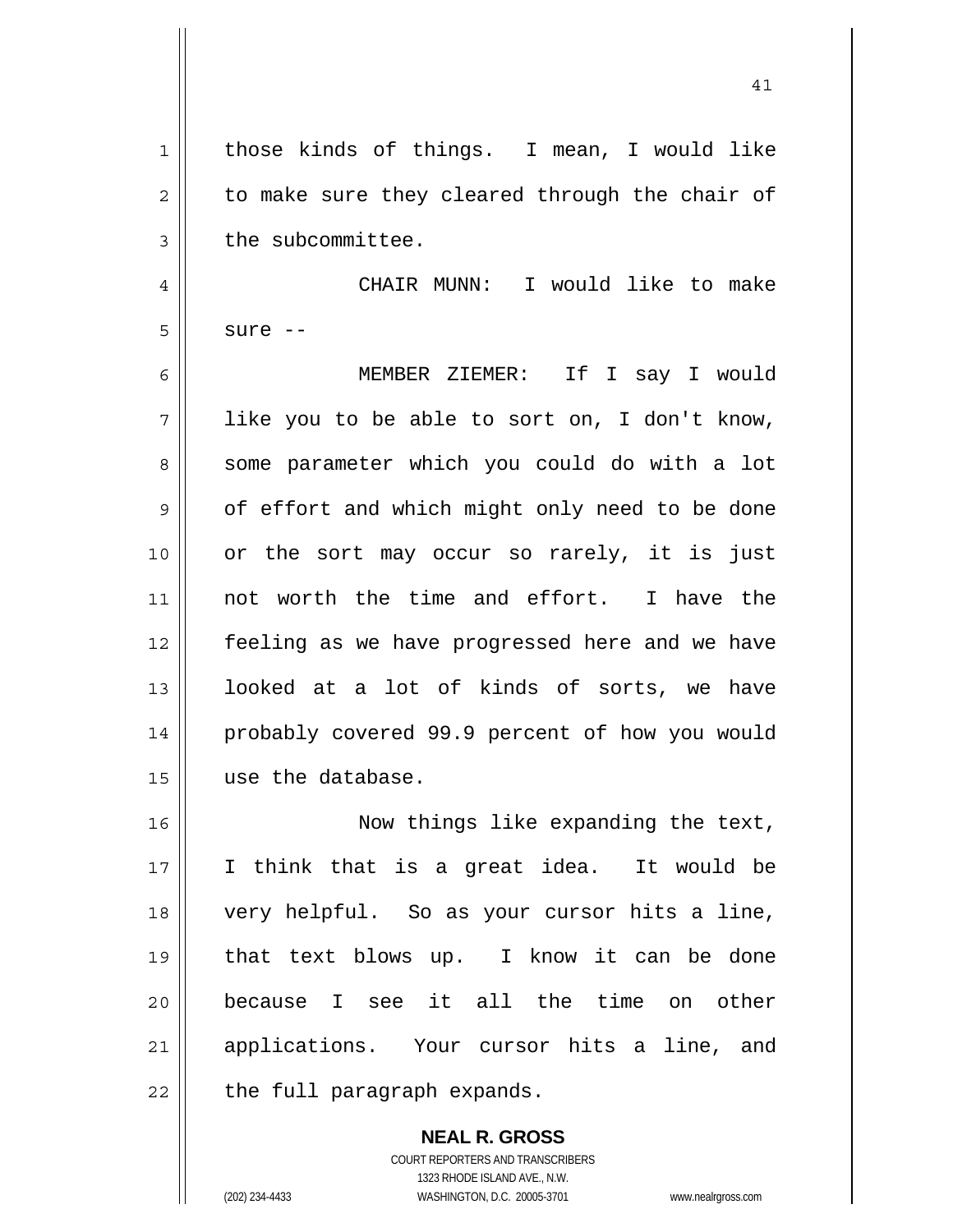| 1           | But anyway, but otherwise, just to             |
|-------------|------------------------------------------------|
| 2           | sort of at my whim or Mike's or Mark's or      |
| 3           | whatever, well, you heard what I said. That    |
| 4           | is my feeling on it.                           |
| 5           | CHAIR MUNN: I think you are                    |
| 6           | absolutely correct. And I am not suggesting    |
| 7           | that they act on them once they get them. I    |
| 8           | had assumed that the suggestions would then    |
| $\mathsf 9$ | come back to us in this group and that         |
| 10          | Procedures Subcommittee would review those.    |
| 11          | MEMBER ZIEMER: Or Steve could say,             |
| 12          | this is really easy to do and we will do it or |
| 13          | tell you that. Or this is going to be a major  |
| 14          | effort, so do you really want to do it.        |
| 15          | MR. MARSCHKE: I think when we are              |
| 16          | converting to SQL; it gives us an opportunity  |
| 17          | to make a general upgrade. And so we can come  |
| 18          | up with a laundry list at this particular      |
| 19          | point in time and go through and do it now.    |
| 20          | After we get done with this general upgrade,   |
| 21          | if we get trickling in, little requests        |
| 22          | trickling in, then we will table them and      |

**NEAL R. GROSS** COURT REPORTERS AND TRANSCRIBERS

1323 RHODE ISLAND AVE., N.W.

(202) 234-4433 WASHINGTON, D.C. 20005-3701 www.nealrgross.com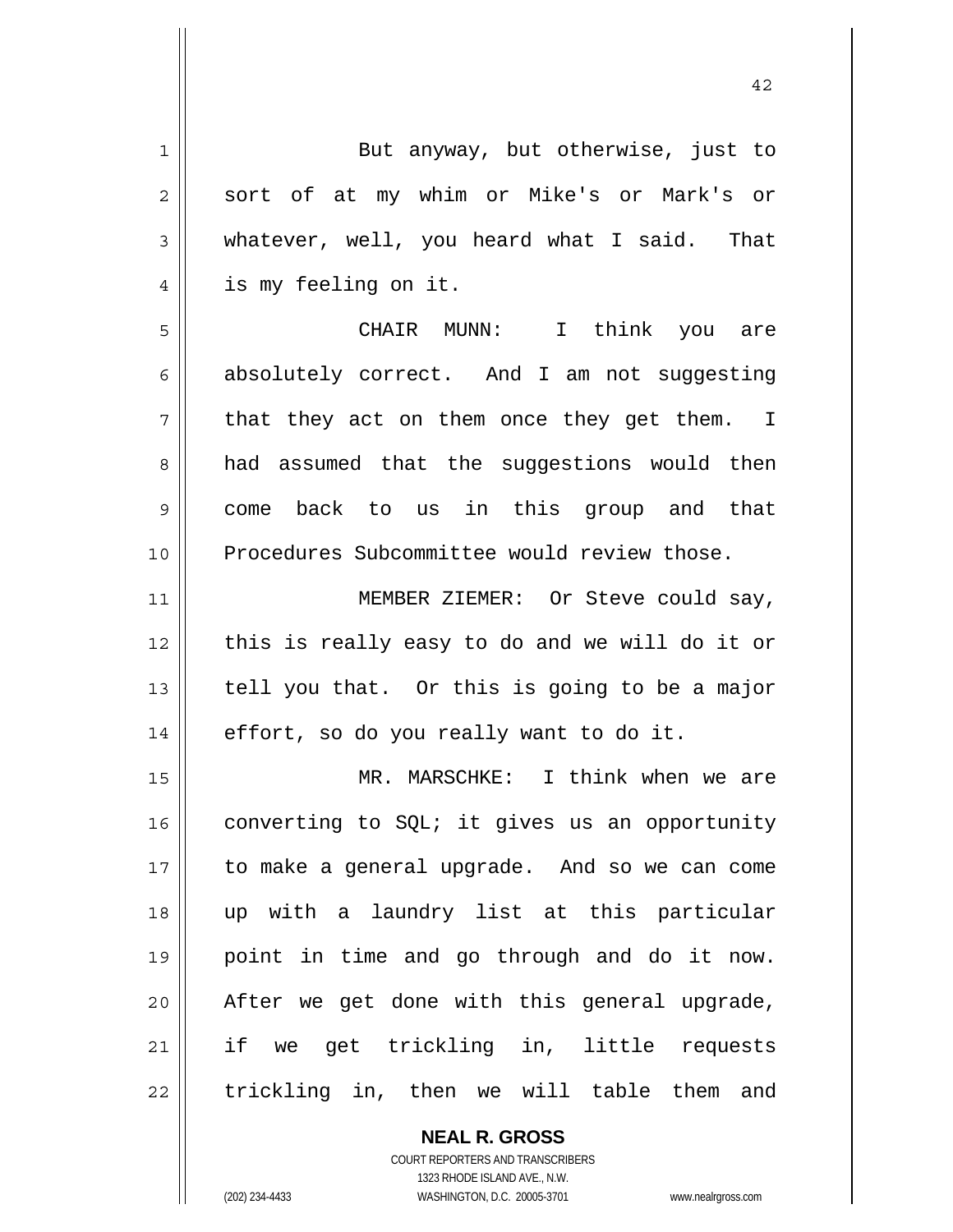1 2 3 4 5 6 7 8 9 10 11 12 13 14 15 16 17 18 19 20 21 22 bring them to the meeting and present them to the subcommittee and get their opinion or blessings before we do anything. How does that sound? CHAIR MUNN: Probably reasonable. MR. MARSCHKE: And even the general upgrade, I think, before we start it, we should probably, if we collect a list, we will get it and we will basically present it to the subcommittee and get the okay before we go off and start implementing it. CHAIR MUNN: Actually, the intent of my original comment was precisely that, regardless of how inarticulately it was presented. MS. ADAMS: Wanda, this is Nancy. I have also created a list that actually I have shared with the folks in the NIOSH computer groups of things that, from a reporting perspective that I thought the subcommittee and the board might be interested in having.

43

**NEAL R. GROSS** COURT REPORTERS AND TRANSCRIBERS 1323 RHODE ISLAND AVE., N.W. (202) 234-4433 WASHINGTON, D.C. 20005-3701 www.nealrgross.com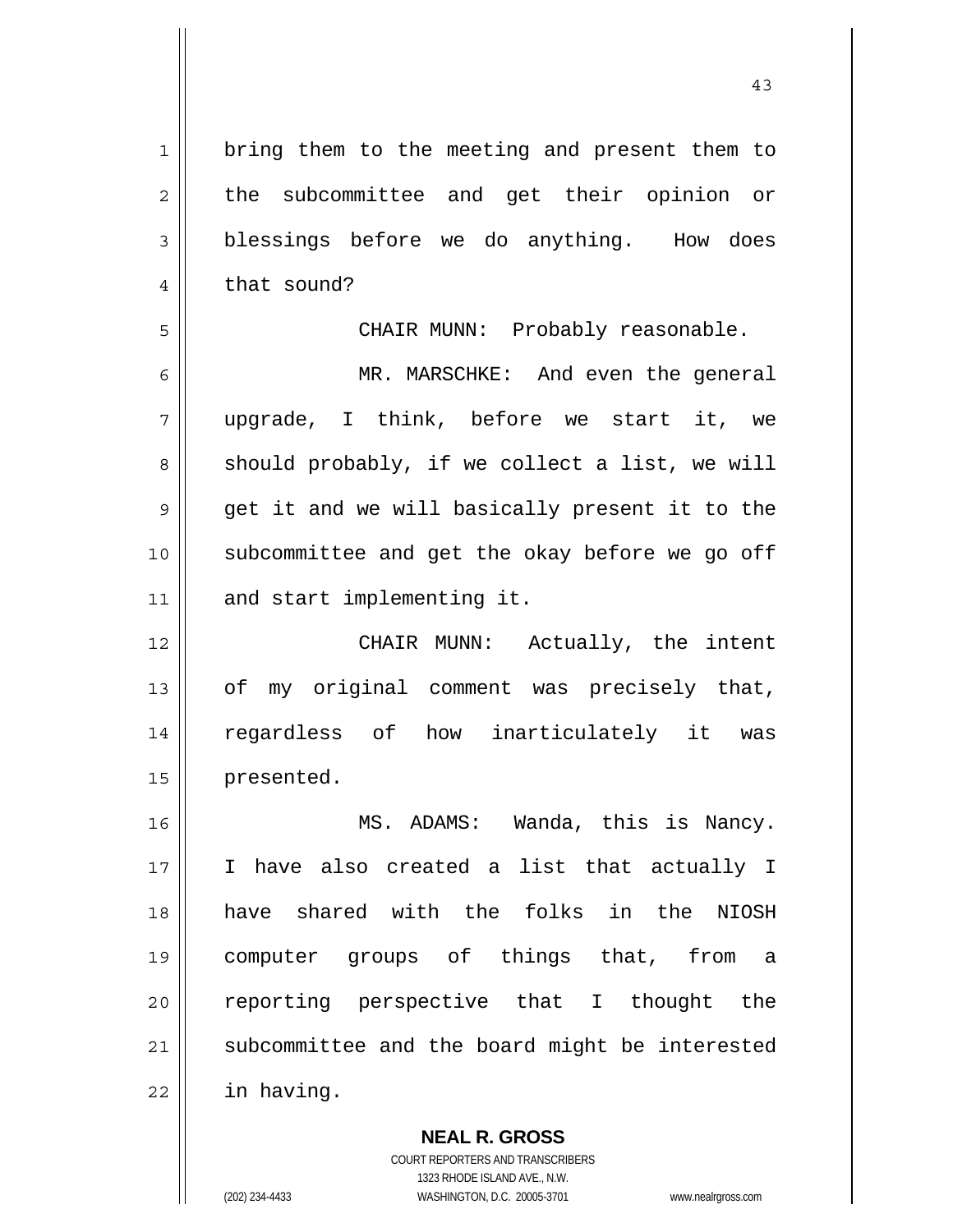| $\mathbf 1$    | That would be very<br>CHAIR MUNN:              |
|----------------|------------------------------------------------|
| $\overline{2}$ | nice if you would share that with us when you  |
| 3              | have an opportunity, Nancy. Certainly before   |
| $\overline{4}$ | we make any actual changes, we would like to   |
| 5              | see that. And perhaps you will be able to be   |
| 6              | with us at our next meeting and provide that   |
| 7              | to us prior to that time.                      |
| 8              | We also need to bear in mind,                  |
| 9              | especially with issues like the expansion of   |
| 10             | the text, that our ultimate purpose in         |
| 11             | maintaining this database is to have a         |
| 12             | reliable archive. So text expansion needs to   |
| 13             | be a high priority for us.                     |
| 14             | Anything else? If not, then let's              |
| 15             | over to our CATI discussions and begin<br>move |
| 16             | those. We are a little disjointed with         |
| 17             | respect to where we are with the CATIs.        |
| 18             | I have one question for Mark before            |
| 19             | we go forward. Mark, at our last meeting when  |
| 20             | we carried on without you, you had provided a  |
| 21             | number of questions and concerns that you had  |
| 22             | relative to the EE forms but had not seen      |
|                | <b>NEAL R. GROSS</b>                           |

44

COURT REPORTERS AND TRANSCRIBERS 1323 RHODE ISLAND AVE., N.W.

 $\prod$ 

(202) 234-4433 WASHINGTON, D.C. 20005-3701 www.nealrgross.com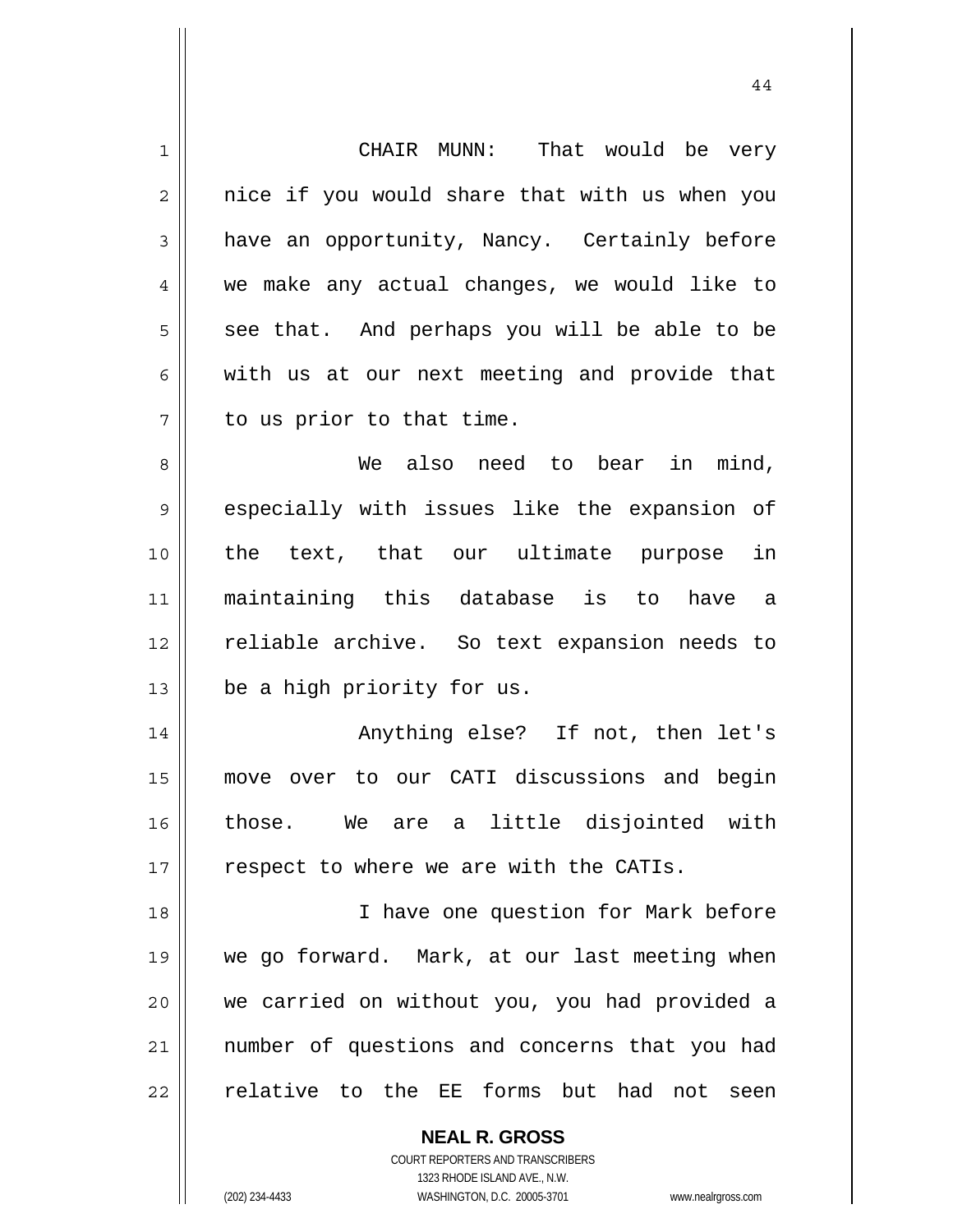1 2 3 4 5 6 7 8 9 10 11 12 13 14 15 16 17 18 19 20 21 22 anything from you with respect to survivor forms, I believe. Do you have any specifics that you want considered today on that survivor form or shall we continue down our road focusing more closely on the EE form? MEMBER GRIFFON: Wanda, I don't have any more specifics right with me, but I think a lot of them -- some overlap, anyway. CHAIR MUNN: Yes, a great many of them. MEMBER GRIFFON: It would be applicable to both, but I need to go through the survivor form the way I did the other one. CHAIR MUNN: Good. Okay, just wanted to make sure you didn't have something in hand or some major concern that we were missing. All right. If it is amenable to the group, I would like to ask Stu to give us the information that he has already provided us. I would like to go through those items one at a time with response to the issues that

45

**NEAL R. GROSS** COURT REPORTERS AND TRANSCRIBERS

1323 RHODE ISLAND AVE., N.W.

(202) 234-4433 WASHINGTON, D.C. 20005-3701 www.nealrgross.com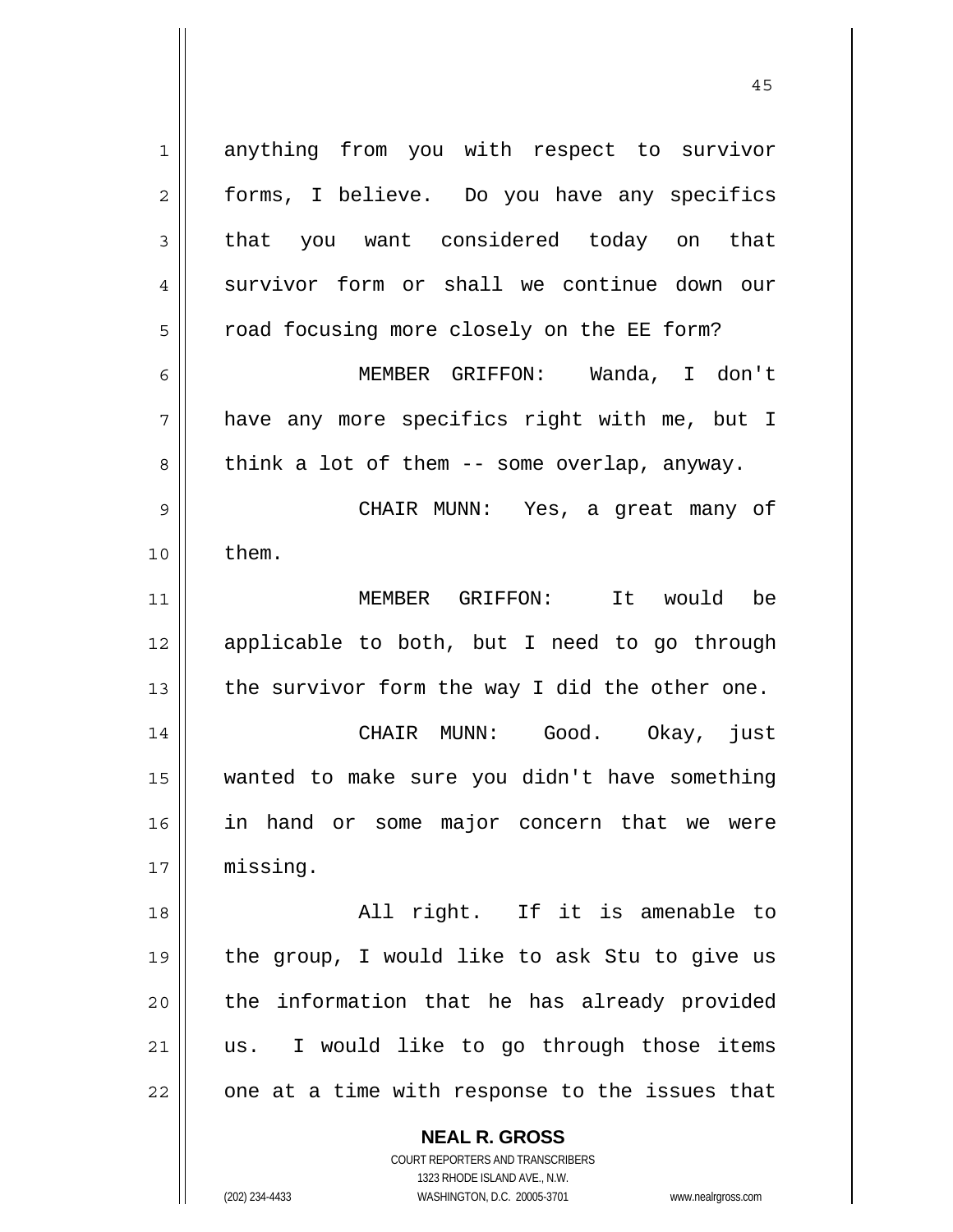**NEAL R. GROSS** COURT REPORTERS AND TRANSCRIBERS 1323 RHODE ISLAND AVE., N.W. (202) 234-4433 WASHINGTON, D.C. 20005-3701 www.nealrgross.com 1 2 3 4 5 6 7 8 9 10 11 12 13 14 15 16 17 18 19 20 21 22 have already been raised to see if we can come to an agreement on some of those points. Stu, do you have some preference as to how to address this? MR. HINNEFELD: No. No, I don't have any preference. CHAIR MUNN: Then I will leave it to your discretion. My thought was that we would start with the letter itself to see if there was any concern with respect to that letter and the single correction that was intended there. MR. HINNEFELD: Now when you say letter, are you talking about the letter that was, the cover letter that provides the blank CATI interview form, essentially, to the claimant? Is that the letter? CHAIR MUNN: This letter, yes. MR. HINNEFELD: Can I look at it real quick? CHAIR MUNN: Yes. MR. HINNEFELD: I can't read it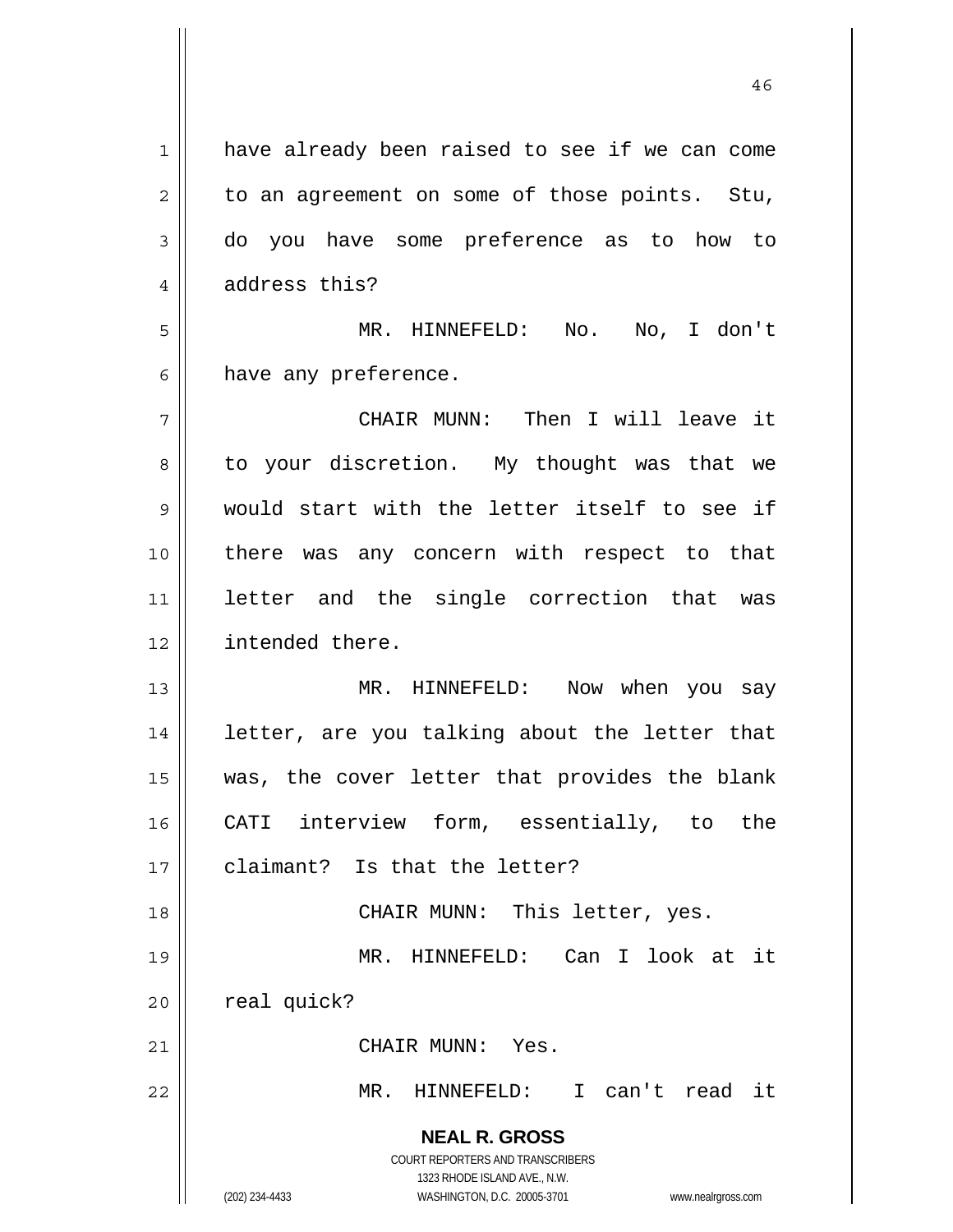**NEAL R. GROSS** COURT REPORTERS AND TRANSCRIBERS 1323 RHODE ISLAND AVE., N.W. (202) 234-4433 WASHINGTON, D.C. 20005-3701 www.nealrgross.com 47 1 2 3 4 5 6 7 8 9 10 11 12 13 14 15 16 17 18 19 20 21 22 from far that away, no. DR. MAKHIJANI: It is on the screen. MR. HINNEFELD: Okay, good. Okay, on that letter. CHAIR MUNN: Entitled "ORAU Team Dose Reconstruction Project for NIOSH." MR. HINNEFELD: Well, I have -- CHAIR MUNN: It starts with a tracking number. MR. HINNEFELD: Yes. I have submitted a letter to the subcommittee members. Let's see. MEMBER ZIEMER: I think it is called proposed revision May 1 '09. Is that the one? MR. HINNEFELD: It would be CATI -- MEMBER ZIEMER: CATI Letter. MR. HINNEFELD: CATI Letter Proposed Revision May 01. I sent that to -- MEMBER ZIEMER: That's it right there.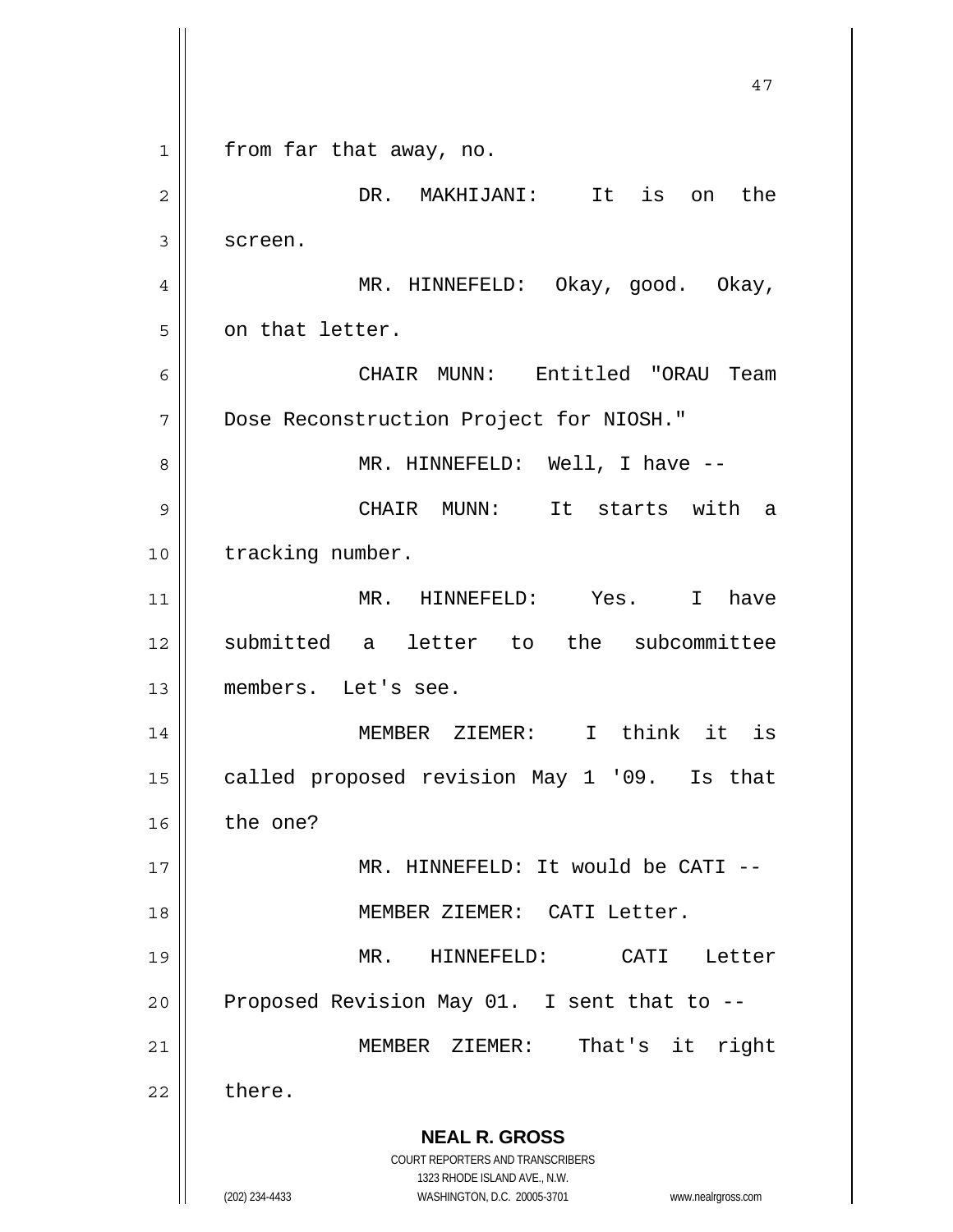1 2 3 4 5 6 7 8 9 10 11 12 13 14 15 16 17 18 19 20 21 MR. HINNEFELD: So the idea here is to compare this to the previous version, which was the previous one on the screen there. I think that we have revised, we are proposing to revise this letter to incorporate some of the, a number of the comments, at least as I took notes from the last meeting, that should be addressed in this letter, in the tone of the letter. In particular, it was additional emphasis on the fact that the interview is voluntary and that if they don't want to participate or if they cannot provide, they cannot answer the questions or don't feel like they can provide much information, to provide some reassurance to the claimant that that is okay, we can still do an appropriate dose reconstruction anyway. So that is sort of the nature of how we tried to revise this cover letter. Like I said, this is proposed. This has not been put into effect yet. But we

felt those comments were certainly well

22

**NEAL R. GROSS** COURT REPORTERS AND TRANSCRIBERS 1323 RHODE ISLAND AVE., N.W.

(202) 234-4433 WASHINGTON, D.C. 20005-3701 www.nealrgross.com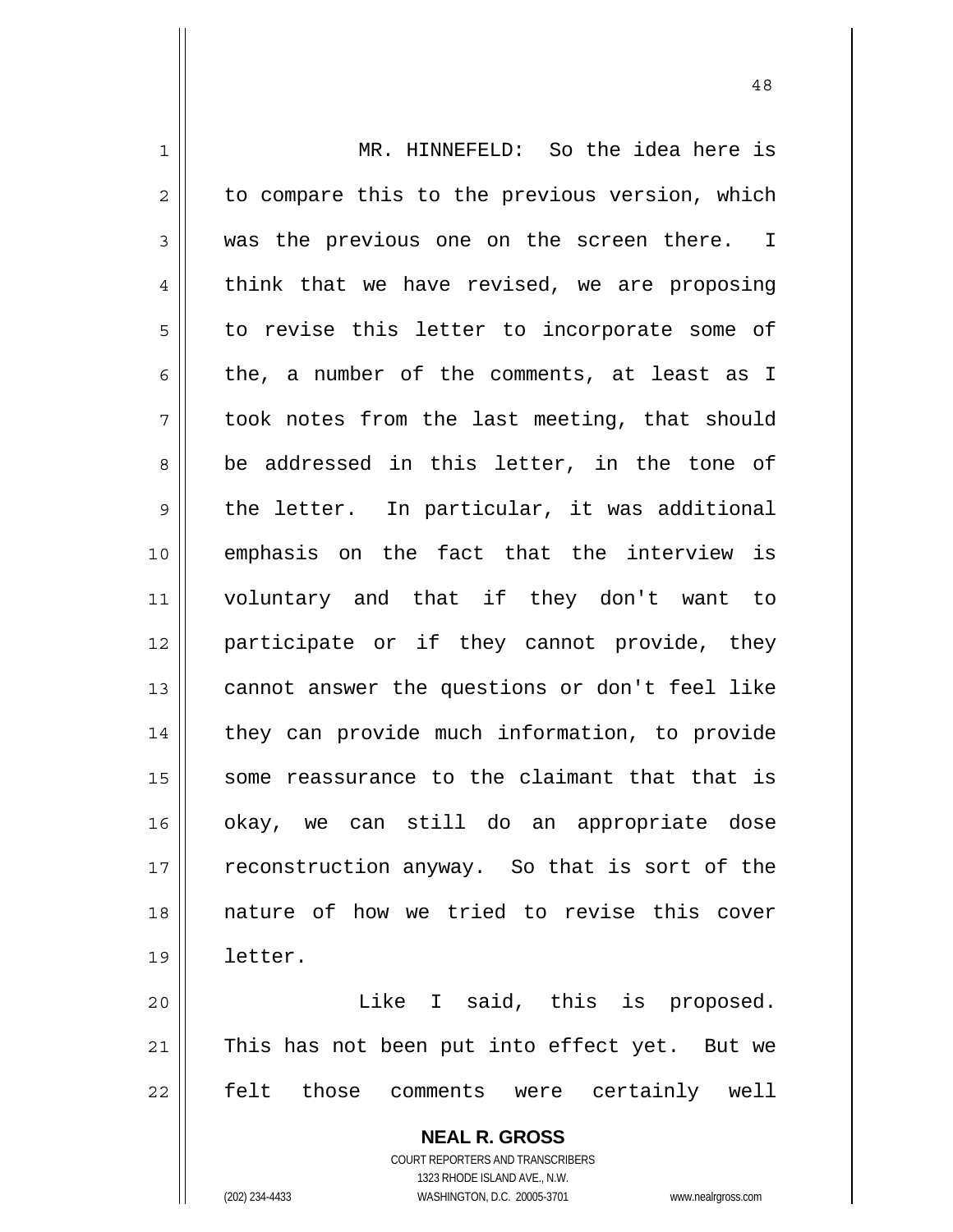1 founded, and we didn't want to introduce that additional level of stress into a claimant to say that if I mess this up or if I don't know the answers, then everything is going to go badly for me and they won't know what to do. So that was the intention of it.

7 8 9 10 11 12 13 Now with respect to specific passages, we didn't really start with one letter and mark things out and so on. We wrote another letter that tried to accomplish what we wanted to accomplish. And so there is not really a markup version to go look at. This is what we have to look at.

14 15 16 17 18 19 20 21 22 So I realize I only just provided anything in the last couple of days. I suspect people may want to look at this. But I have also provided, I sent the previous version as well so that at their convenience, people could look at these two side-by-side, see the changes, and particularly what I consider the change in the tone, about sort of this, there was this sort of urgency in the

> **NEAL R. GROSS** COURT REPORTERS AND TRANSCRIBERS 1323 RHODE ISLAND AVE., N.W.

2

3

4

5

6

(202) 234-4433 WASHINGTON, D.C. 20005-3701 www.nealrgross.com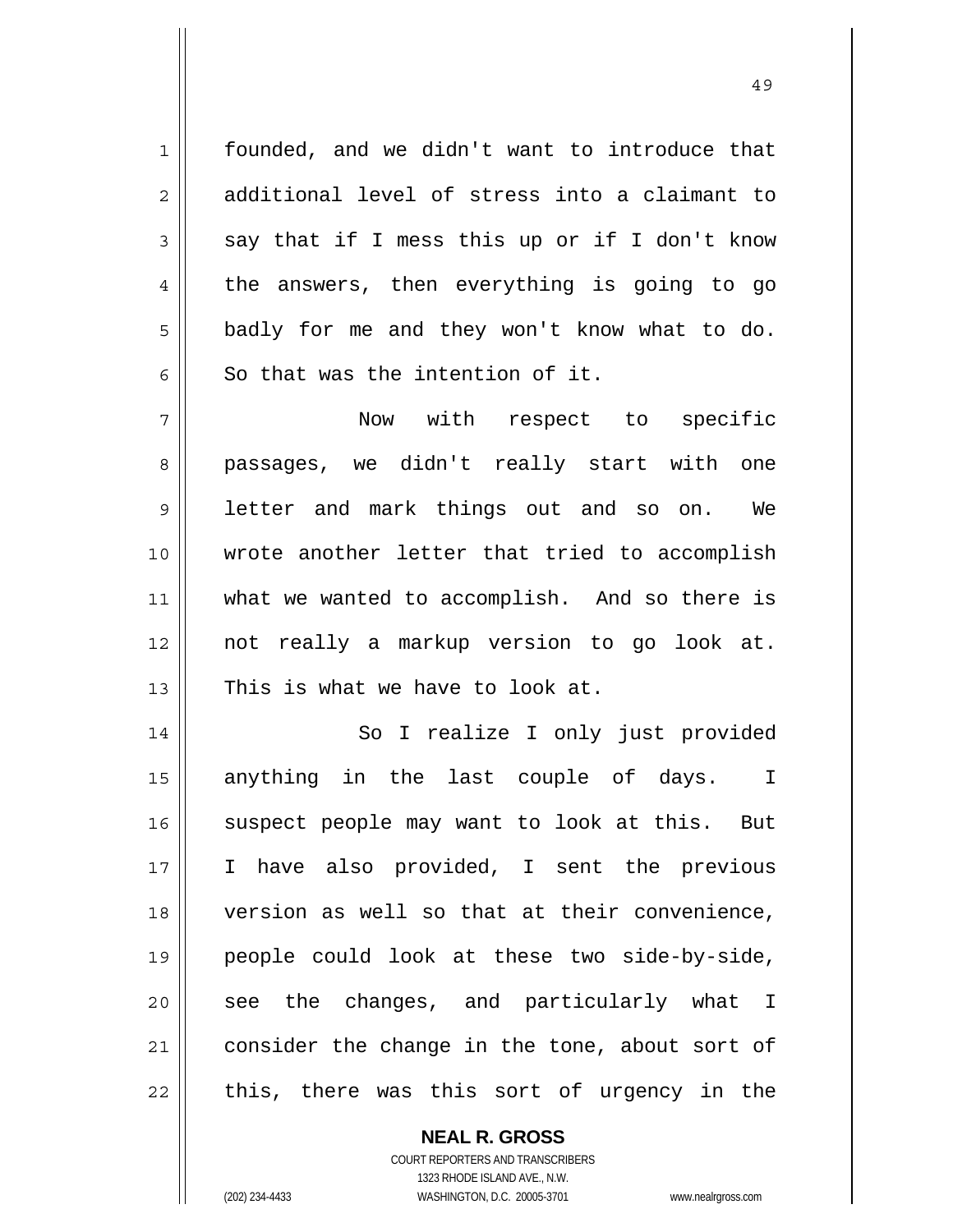1 7 earlier part that kind of imparted a lot of, you know, felt like a lot of responsibility on the claimant that we didn't really intend or at least we don't intend. And so that is why, you know, so it is written with that in mind. So other than that, I don't know how to cover this one.

50

8 9 10 11 12 13 14 15 16 CHAIR MUNN: Now the rereading - the removal of that last sentence in the first paragraph of the original letter makes a great deal of difference in the tone of the entire letter. And the additional emphasis on the voluntary nature of the interview seems very helpful. Does anyone have any concern with the new wording, or do you need some time to look it over?

17 18 19 20 21 MEMBER ZIEMER: Is what we saw in the letterhead right there different from your -- I mean -- MR. MARSCHKE: I can't get them side-by-side.

MEMBER ZIEMER: Okay, but the one

**NEAL R. GROSS** COURT REPORTERS AND TRANSCRIBERS 1323 RHODE ISLAND AVE., N.W.

22

2

3

4

5

6

(202) 234-4433 WASHINGTON, D.C. 20005-3701 www.nealrgross.com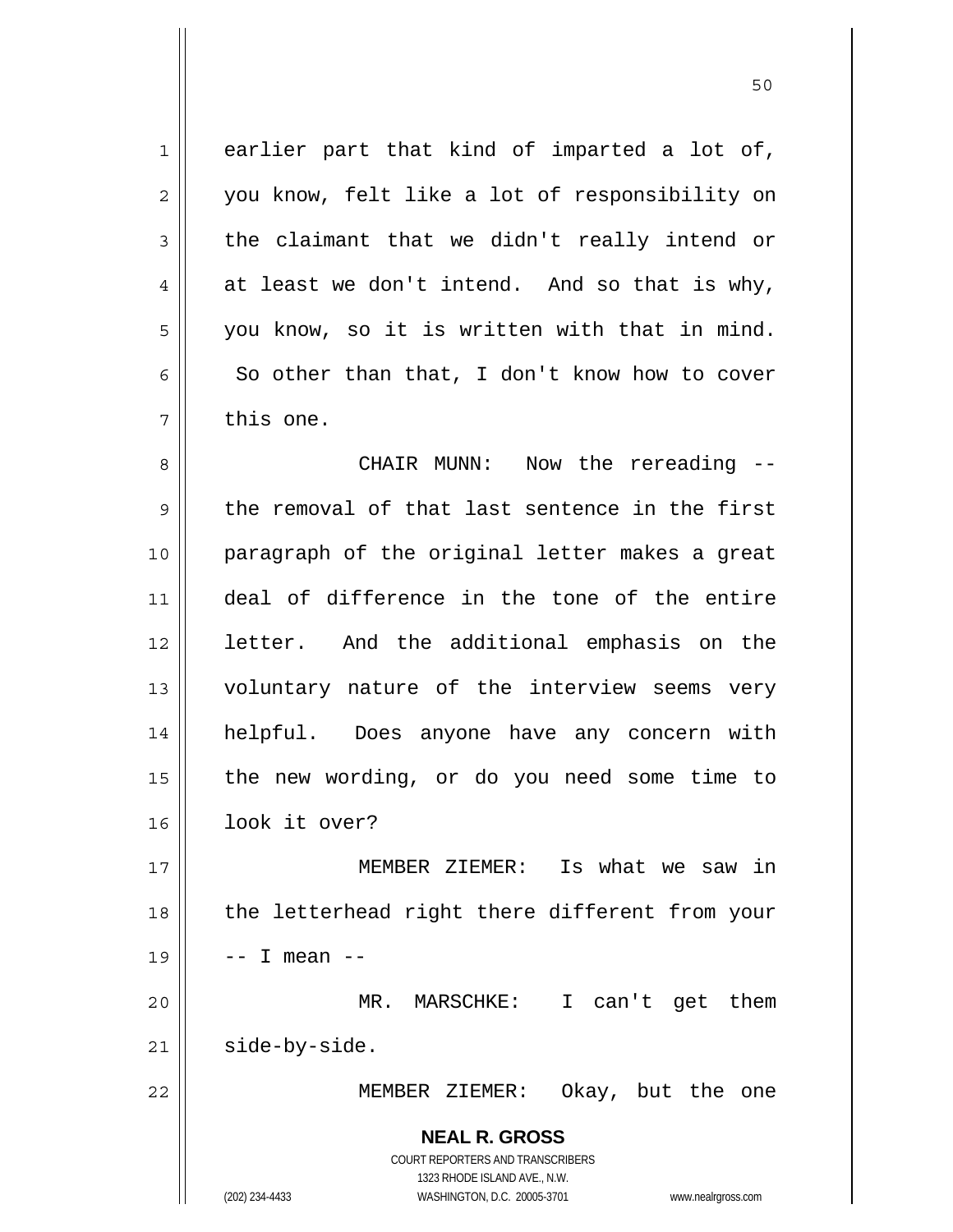**NEAL R. GROSS** COURT REPORTERS AND TRANSCRIBERS 1323 RHODE ISLAND AVE., N.W. (202) 234-4433 WASHINGTON, D.C. 20005-3701 www.nealrgross.com 1 2 3 4 5 6 7 8 9 10 11 12 13 14 15 16 17 18 19 20 21 22 on the letterhead looks different than the letterhead copy I have. For example, oh, there. There are two -- see, those two are different. See that one that says Oak Ridge, request -- okay, wait a minute. MR. HINNEFELD: Well there is no letterhead on the proposed change. MEMBER ZIEMER: No. I see that. But this first one or this one right here says in the second line, ORAU is the contractor assisting NIH and NIOSH. The other letterhead one doesn't have that phrase in it. I'm looking at it right here. I think it is good to have it in. But you must have two versions with letterheads up, Steve. Do you have two? CHAIR MUNN: Well, one -- MR. MARSCHKE: This one doesn't have a letterhead. MEMBER ZIEMER: No, no. Do you just have two things open? CHAIR MUNN: No, one of them is an EE and one of them is a survivor letter.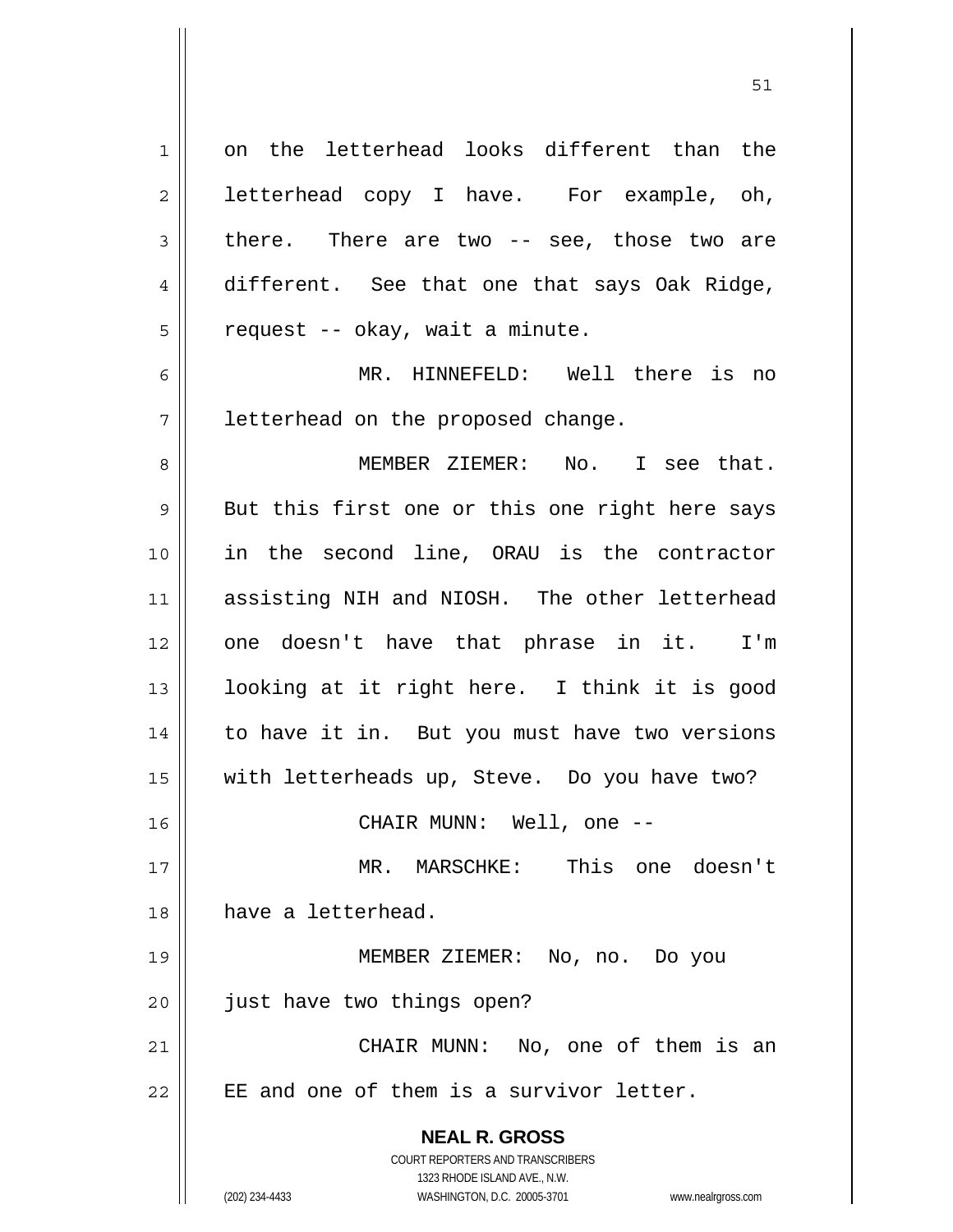**NEAL R. GROSS** COURT REPORTERS AND TRANSCRIBERS 1323 RHODE ISLAND AVE., N.W. 1 2 3 4 5 6 7 8 9 10 11 12 13 14 15 16 17 18 19 20 21 22 MR. MARSCHKE: The only ones I have open are the scripts. CHAIR MUNN: Yes. MEMBER ZIEMER: Okay, I am looking at a letterhead, the letterhead CATI letter for EE. Okay, that does say ORAU is the contractor assisting. So, that is the right one. Okay, I just wanted to make sure I am matching that. That is good. MR. MARSCHKE: I see it now. MEMBER ZIEMER: Okay maybe I read that wrong. But I am good. Go ahead. I've got the right one. CHAIR MUNN: Mark, do you have any comment with respect to the letter as proposed? MEMBER GRIFFON: Just saw the document. So, you know, I don't really have any comment to this. It is a little difficult to, I guess, for me to comment on a letter regarding a questionnaire that I still have outstanding issues with. So, I mean, it seems

(202) 234-4433 WASHINGTON, D.C. 20005-3701 www.nealrgross.com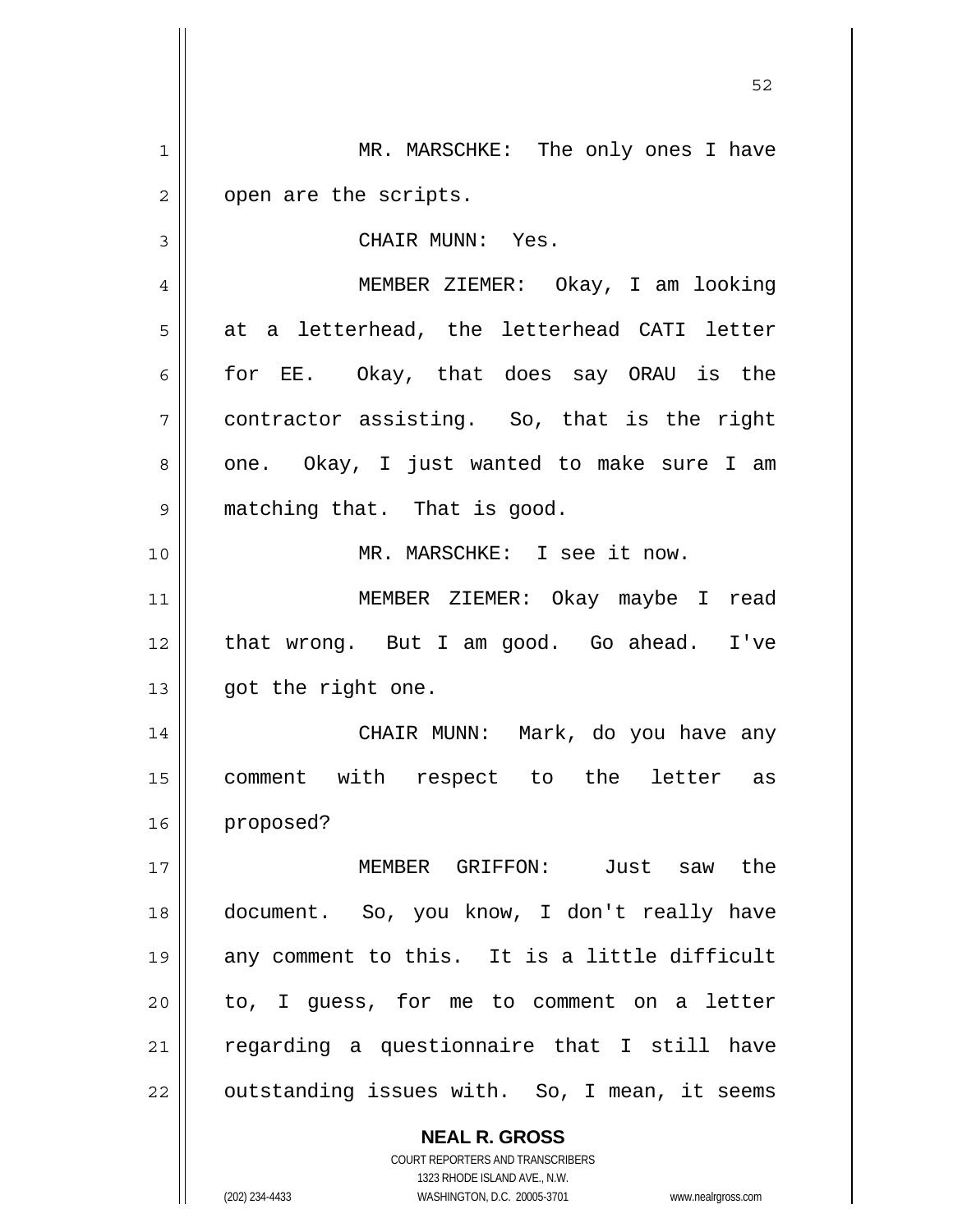| 1  | like it is, I don't know. But other than                            |
|----|---------------------------------------------------------------------|
| 2  | that, I mean, I don't have $-$ I think the idea                     |
| 3  | of putting voluntary in there is okay. That                         |
| 4  | is fine.                                                            |
| 5  | CHAIR MUNN: Would you like us to                                    |
| 6  | set this letter discussion aside for a moment                       |
| 7  | and address your issues?                                            |
| 8  | MEMBER GRIFFON: Well maybe that                                     |
| 9  | would be $-$ yes, I don't $-$ yes, maybe that                       |
| 10 | would be better.                                                    |
| 11 | CHAIR MUNN: That is simple enough                                   |
| 12 | to do. Let's set this aside for the moment                          |
| 13 | and begin our discussion addressing Mark's                          |
| 14 | issue.                                                              |
| 15 | Mark, I am sorry that you weren't                                   |
| 16 | us the last time<br>with<br>we met<br>because<br>we                 |
| 17 | encountered several minor issues inside your                        |
| 18 | stated issues that we were at a loss<br>to                          |
| 19 | resolve without your input. Would you like to                       |
| 20 |                                                                     |
| 21 | MEMBER GRIFFON: I'm sorry I wasn't                                  |
| 22 | there, too. I was in a non-disclosed                                |
|    | <b>NEAL R. GROSS</b>                                                |
|    | COURT REPORTERS AND TRANSCRIBERS                                    |
|    | 1323 RHODE ISLAND AVE., N.W.                                        |
|    | (202) 234-4433<br>WASHINGTON, D.C. 20005-3701<br>www.nealrgross.com |

 $\sim$  53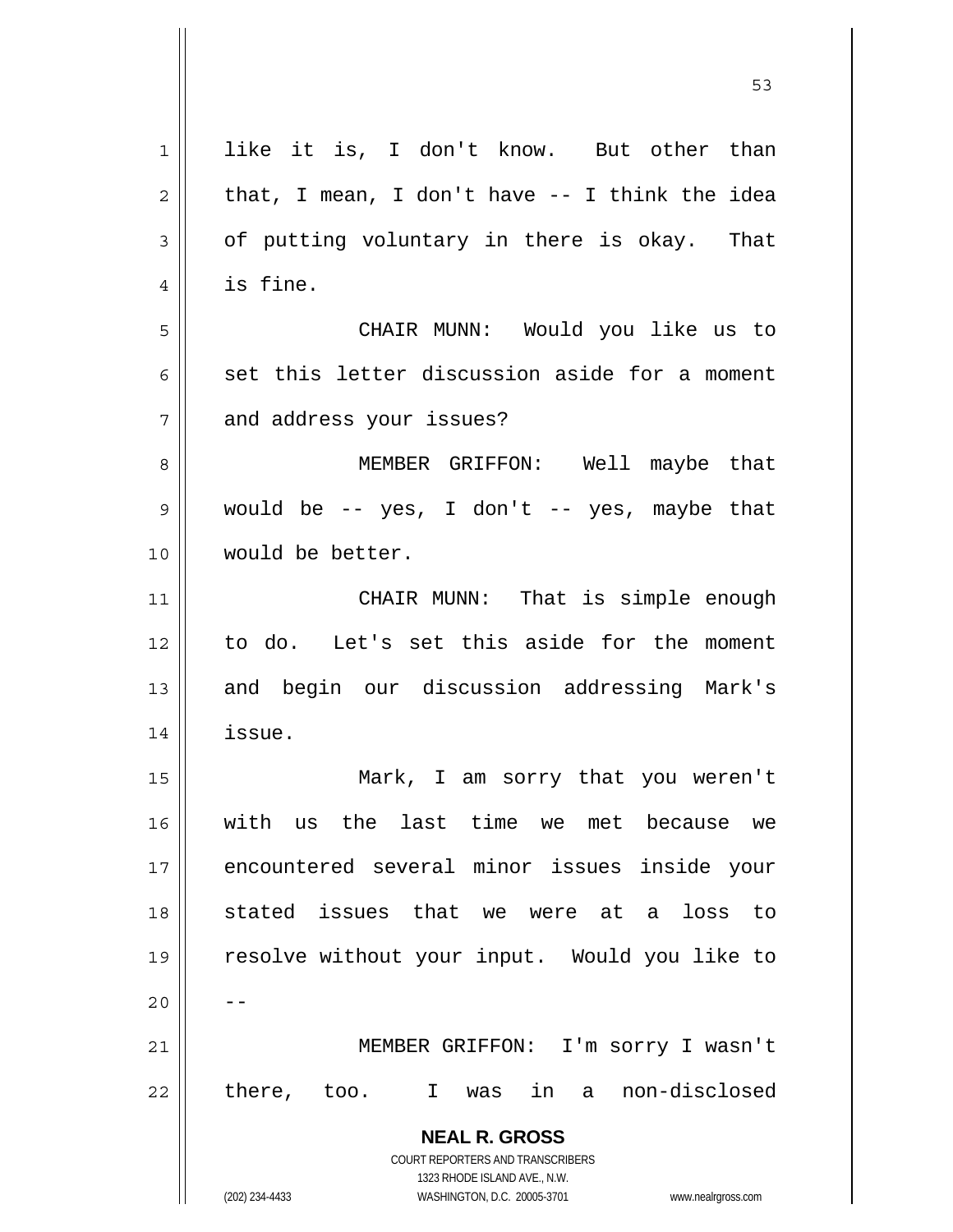1 location, unfortunately.

| CHAIR MUNN: Yes, we were aware of             |
|-----------------------------------------------|
| what was going on. And when the man says go,  |
| we wouldn't have you do anything other than   |
| go.                                           |
| MEMBER GRIFFON: All right.                    |
| CHAIR MUNN: It would be helpful               |
| for us then if you would -- have you had any  |
| feedback at all with respect to the           |
| deliberations that were undertaken in your    |
| absence?                                      |
| MEMBER GRIFFON: No, no. Maybe, I              |
| mean, maybe you can summarize where things    |
| stand or summarize the discussion from last   |
| time, if you can recall.                      |
| CHAIR MUNN: It would be difficult             |
| to summarize because you had some very        |
| specific information there. We did go through |
| the material, the questionnaires that we had  |
| before us and had a considerable amount of    |
| discussion relative to the wording of many of |
|                                               |
|                                               |

**NEAL R. GROSS**

COURT REPORTERS AND TRANSCRIBERS 1323 RHODE ISLAND AVE., N.W. (202) 234-4433 WASHINGTON, D.C. 20005-3701 www.nealrgross.com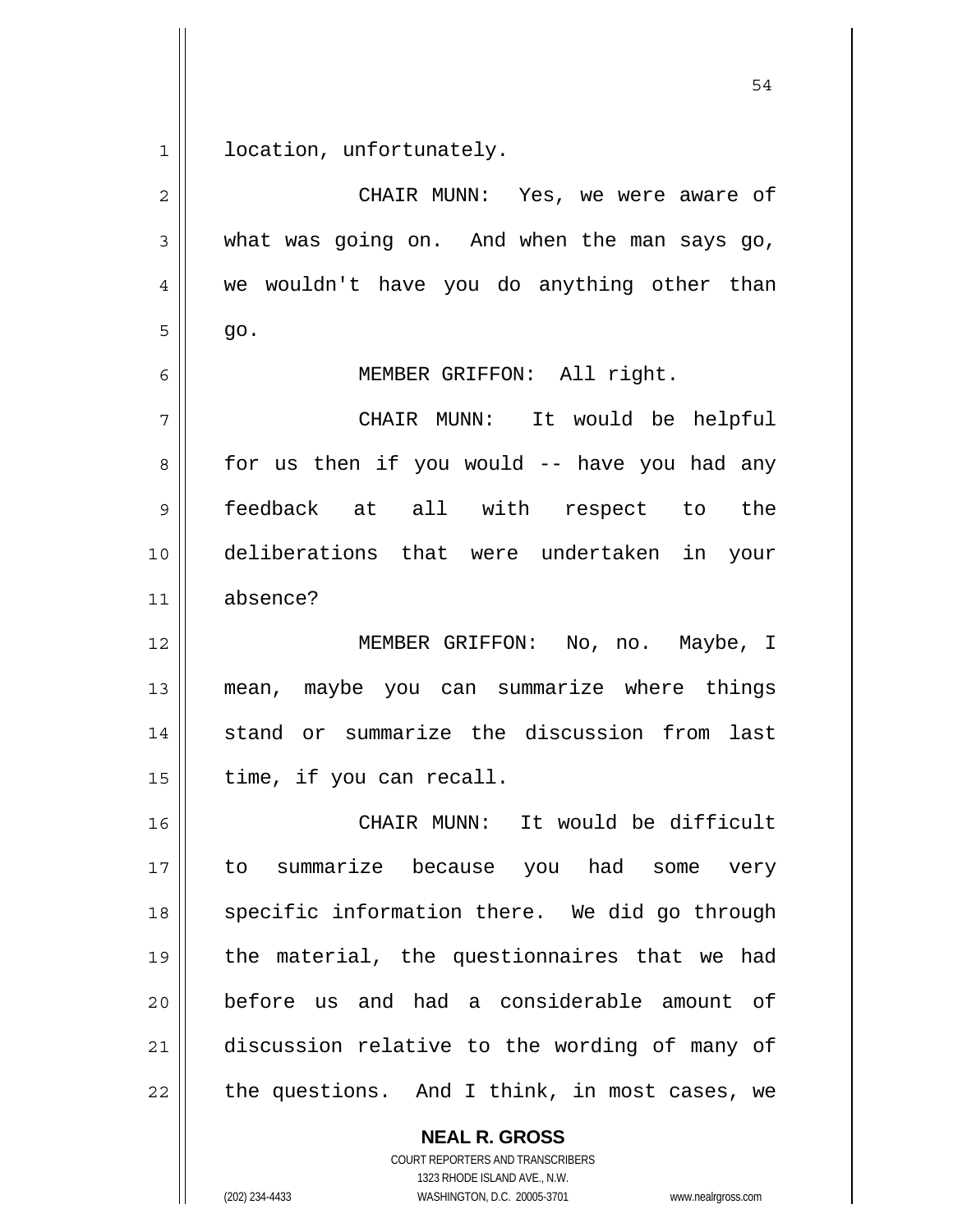were wordsmithing material that was not as pertinent as your questions were.

3 4 5 6 7 8 9 10 11 I think at that time Paul had made a statement which appeared to me to cover the issues quite well with respect to wording of the questions when he said, "Despite how the question is worded, the bottom line really is whether we are getting the information that we need when we ask these questions." There was never a universal response to that but that is in fact the question that was proposed.

12 13 14 15 16 17 My attempting to summarize for you what was essentially about a three hour discussion centering around that issue and the questions that you had raised, would probably fall very short of the reality of where we were.

18 19 20 21 22 Perhaps the smartest thing to do is for us to address your questions again, now that you are here. And if you want to propose those questions, then one of the principles who is involved in the discussion perhaps can

**NEAL R. GROSS**

COURT REPORTERS AND TRANSCRIBERS 1323 RHODE ISLAND AVE., N.W. (202) 234-4433 WASHINGTON, D.C. 20005-3701 www.nealrgross.com

1

2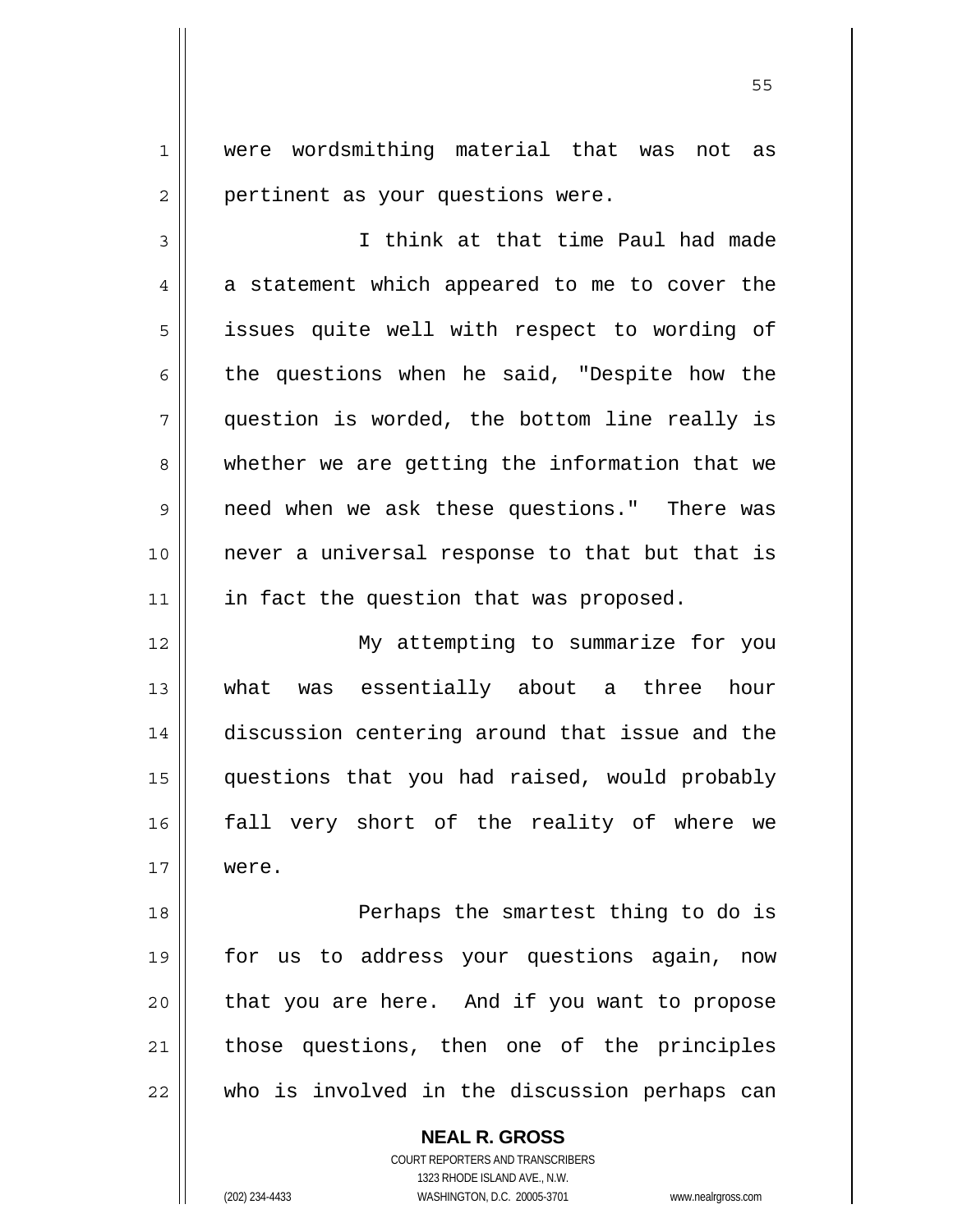**NEAL R. GROSS** 1 2 3 4 5 6 7 8 9 10 11 12 13 14 15 16 17 18 19 20 21 22 bring you up to speed on that question. Would that be a feasible way to approach this? MEMBER GRIFFON: Yes, that is fine, Wanda. CHAIR MUNN: Why don't you just - why don't we do that. I need to try to get back to what your questions were. And having lost a great deal of my personal database on my computer since that time, I may not be doing a very good job. But you certainly must have those questions in front of you and you may also have -- you have Stu's information with respect to some of the responses that were made to the CATI questions themselves. I don't know whether you have had an opportunity to go through those. MEMBER GRIFFON: Well, I'm not sure what -- I have these two sample questionnaires that Stu sent. Is that what you are referring to or is there other information? CHAIR MUNN: No, he sent action items from this meeting, which included

 $56$ 

COURT REPORTERS AND TRANSCRIBERS 1323 RHODE ISLAND AVE., N.W.

(202) 234-4433 WASHINGTON, D.C. 20005-3701 www.nealrgross.com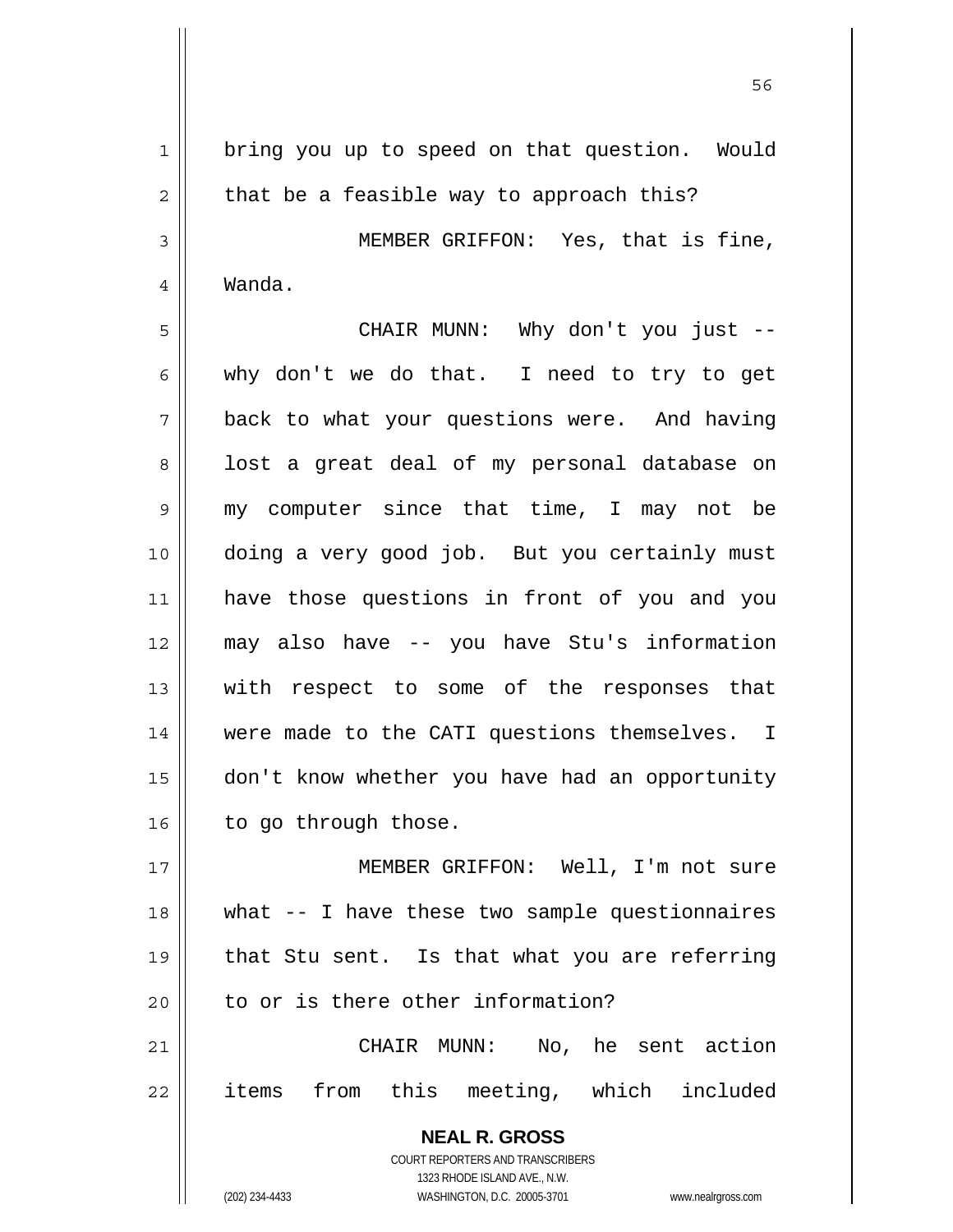**NEAL R. GROSS** COURT REPORTERS AND TRANSCRIBERS 1323 RHODE ISLAND AVE., N.W. (202) 234-4433 WASHINGTON, D.C. 20005-3701 www.nealrgross.com 1 2 3 4 5 6 7 8 9 10 11 12 13 14 15 16 17 18 19 20 21 22 responses to much of the discussion that went on relative to the wording of the questions. MEMBER GRIFFON: Okay, I just found it. I did just find that document. So yes, I have that pulled up. Okay. CHAIR MUNN: If you have that, then that may address some of the questions that you had. But there is also a document that has been provided specifically responding to your comments on the CATI letter. That is dated May first. MEMBER GRIFFON: Yes. CHAIR MUNN: Have you had an opportunity to absorb any of those? MEMBER GRIFFON: Response to Mark G. comment on CATI letter. CHAIR MUNN: Right. MEMBER GRIFFON: I have it pulled up. I mean, it is only one page so I guess I can look at it. MEMBER GRIFFON: Yes, I mean, Stu's or NIOSH's response basically is that the new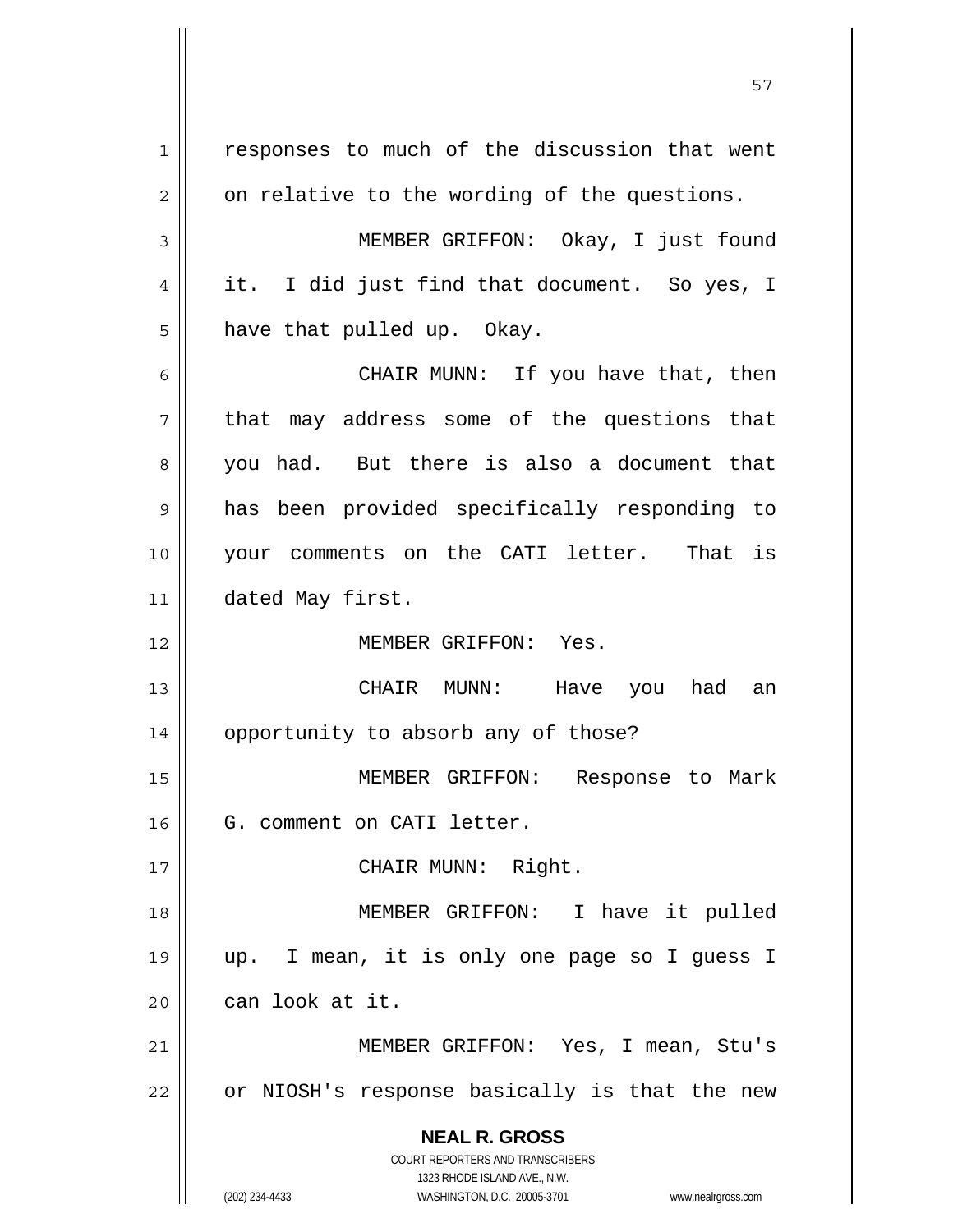1 2 3 4 5 6 7 8 9 10 11 12 13 14 15 16 17 18 19 20 21 22 questionnaire proposed has the expanded work history section. Right? Is that basically it, Stu, and that that would cover --? MR. HINNEFELD: Yes, the work history form accommodates as much work history as the person has. You know, it is the CATI interview process is, you know, we show a static picture of, when we distribute the picture of the interview form, we show you the static picture. But it is entered, you know, the CATI information is entered directly onto a computer in a computer application. And so the fields expand to accept, you know, everything that, you know, all of information that is provided. MEMBER GRIFFON: And those would go into -- where would those print? I mean, those would end up in like comment sections or -- MR. HINNEFELD: There are a couple places they could be. I mean, it depends on what they are saying.

58

**NEAL R. GROSS** COURT REPORTERS AND TRANSCRIBERS 1323 RHODE ISLAND AVE., N.W. (202) 234-4433 WASHINGTON, D.C. 20005-3701 www.nealrgross.com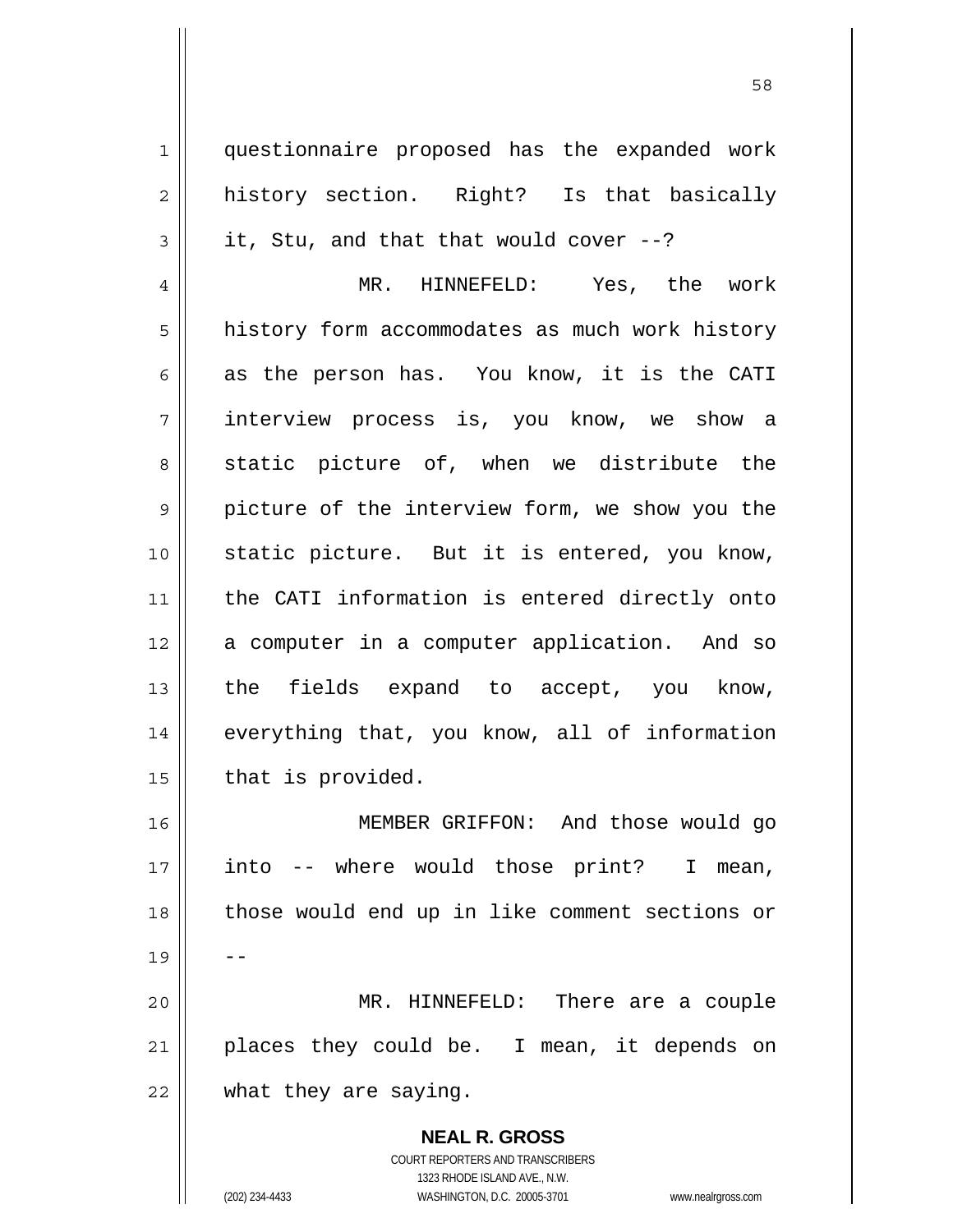| 1  | MEMBER GRIFFON: Yes.                                                                                |
|----|-----------------------------------------------------------------------------------------------------|
| 2  | MR. HINNEFELD: If what they say                                                                     |
| 3  | kind of fits in line with the question of, you                                                      |
| 4  | know, that is on the form, then it would go                                                         |
| 5  | there and if there is additional information,                                                       |
| 6  | that would go in the comment section. You                                                           |
| 7  | know, if the interviewer feels like it is                                                           |
| 8  | additional information but it is not exactly                                                        |
| 9  | responsive but it is additional information,                                                        |
| 10 | so it would go in like a comment section.                                                           |
| 11 | MEMBER GRIFFON: Right. Right.                                                                       |
| 12 | Right.                                                                                              |
| 13 | CHAIR MUNN: The additional                                                                          |
| 14 | information that we received recently included                                                      |
| 15 | two completed CATI interviews.<br>Did<br>you                                                        |
| 16 | receive that?                                                                                       |
| 17 | MEMBER GRIFFON: Yes. Yes, and --                                                                    |
| 18 | $MUNN$ :<br>is<br>CHAIR<br>It<br>good<br>a                                                          |
| 19 | demonstration of how expansive the<br>comment                                                       |
| 20 | section can be.                                                                                     |
| 21 | MEMBER GRIFFON:<br>It<br>is<br>great<br>а                                                           |
| 22 | demonstration and actually I would propose to                                                       |
|    | <b>NEAL R. GROSS</b>                                                                                |
|    | <b>COURT REPORTERS AND TRANSCRIBERS</b>                                                             |
|    | 1323 RHODE ISLAND AVE., N.W.<br>(202) 234-4433<br>WASHINGTON, D.C. 20005-3701<br>www.nealrgross.com |

<u>59 September 2005 September 2005 September 2005 September 2005 September 2005 September 2005 September 2005 S</u>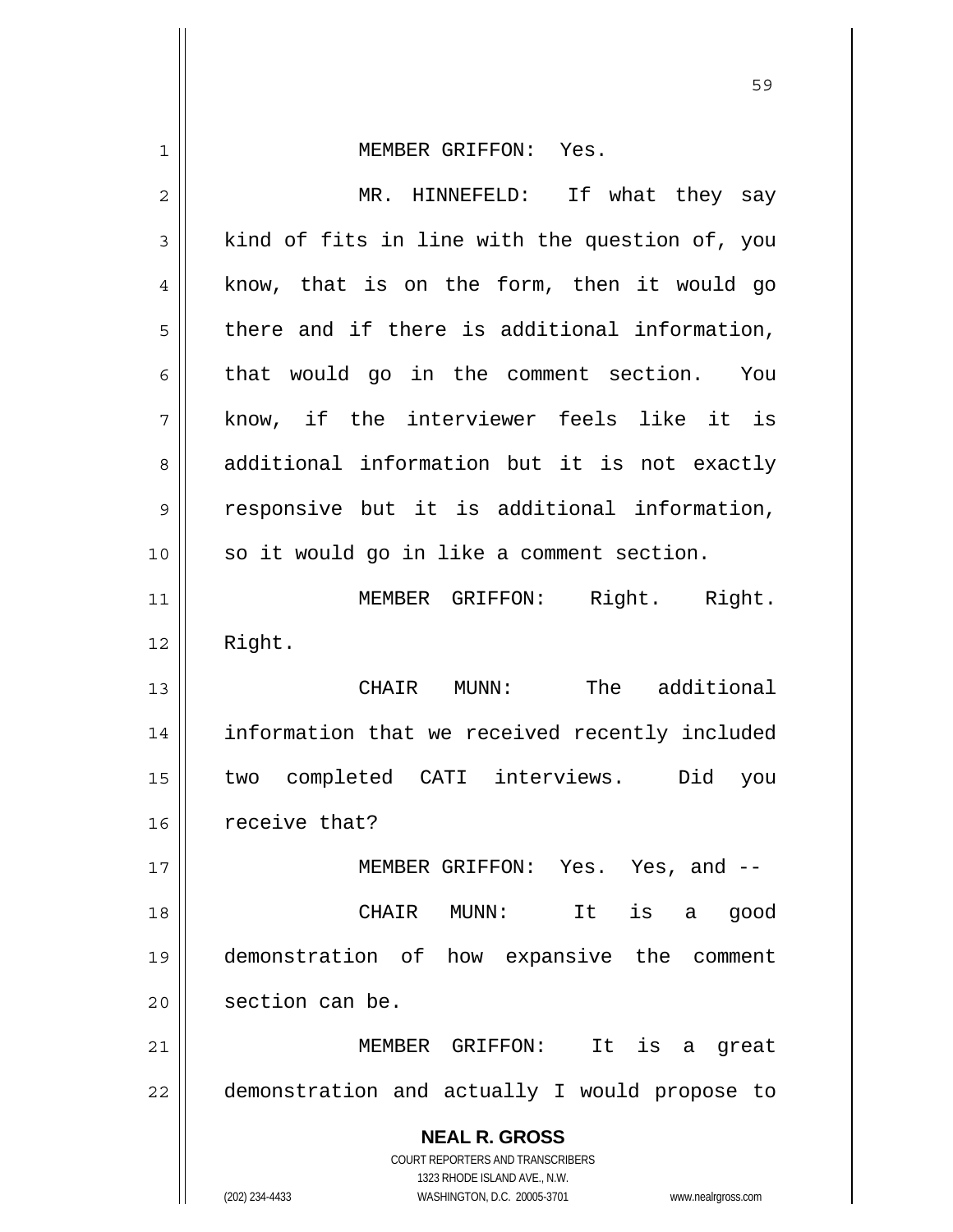**NEAL R. GROSS** COURT REPORTERS AND TRANSCRIBERS 1323 RHODE ISLAND AVE., N.W. (202) 234-4433 WASHINGTON, D.C. 20005-3701 www.nealrgross.com 1 2 3 4 5 6 7 8 9 10 11 12 13 14 15 16 17 18 19 20 21 22 hire Heather because I have never seen this many comments in the current questionnaires that we did. But I have never seen, you know, I mean, those who have been involved in the DR reviews, I have looked at a lot of cases and I never recall seeing anywhere near -- now maybe with this new form, it will give the opportunity to have this, you know, more expanded information. Stu, is that what you are trying to get at? MR. HINNEFELD: I think the form has always expanded in that fashion. I think that the comments, you know, certain interviewees are very expansive and so they end up with a lot of comments and other interviewees are not. I, to be honest with you, don't see any more, very few more dose reconstructions than the dose reconstruction subcommittee does. I just, it is not part of the role I play. MEMBER GRIFFON: Right, right,

 $\sim$  60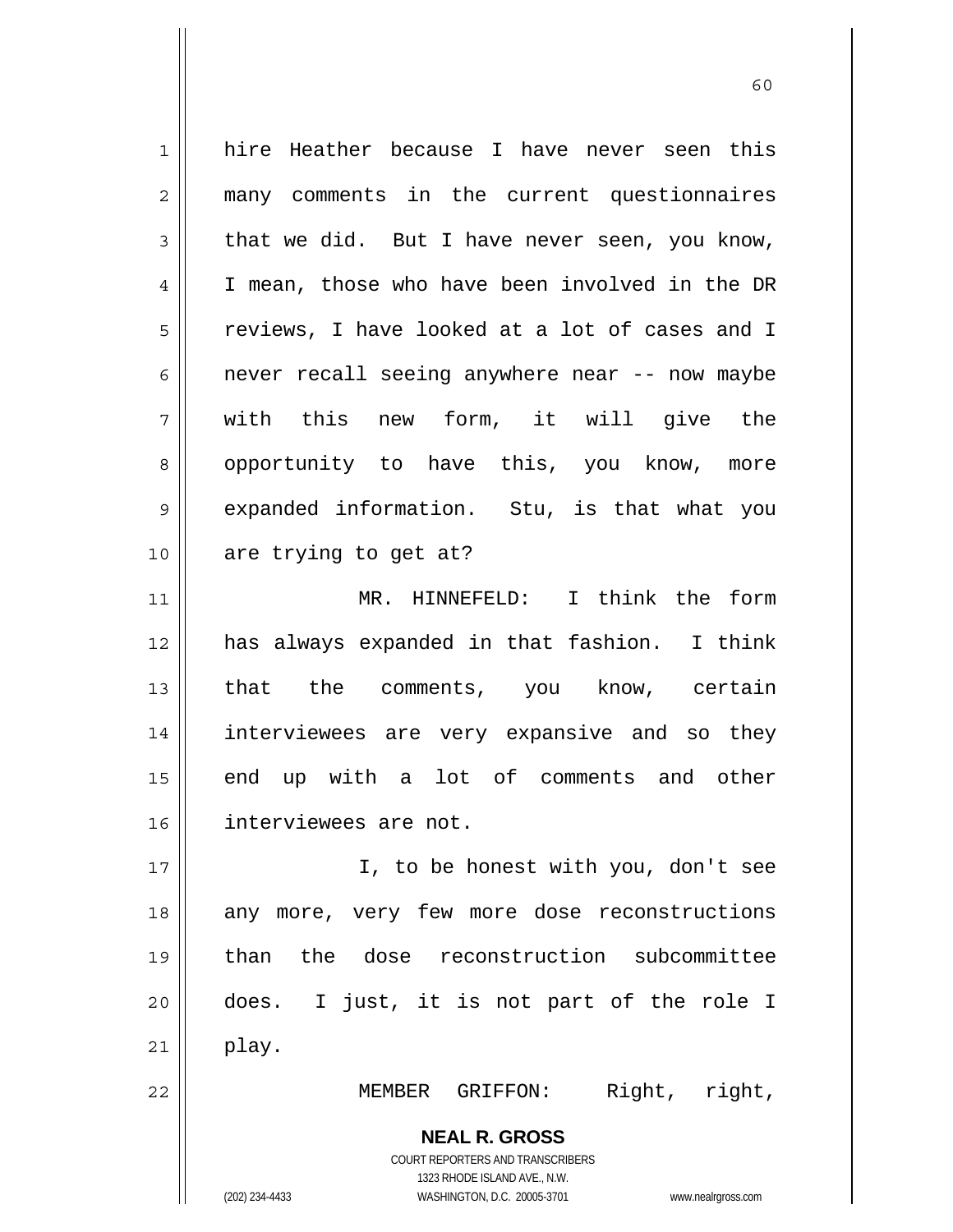1 right.

| $\overline{c}$ | MR. HINNEFELD: So I don't really               |
|----------------|------------------------------------------------|
| 3              | have a real clear view. I know I have seen     |
| $\overline{4}$ | some CATIs with essentially no comments and I  |
| 5              | have seen some CATIs that I thought had really |
| 6              | nice information, good information to know in  |
| 7              | the comment field. But I don't really have a   |
| 8              | kind of a meter, a metric of what I would      |
| 9              | expect in the comments field.                  |
| 10             | MEMBER GRIFFON: Yes, I mean, I,                |
| 11             | too, have only seen the ones on our            |
| 12             | subcommittee. But like I have said, I have     |
| 13             | never seen this level of comments added. And   |
| 14             | I guess, you know, the notion is that our, I   |
| 15             | mean, I guess the proof is in the pudding, you |
| 16             | know, that kind of thing. If they are          |
| 17             | capturing all of this additional information   |
| 18             | that is very important, that is different than |
| 19             | if it is just, you know, check boxes and any   |
| 20             | additional information is kind of, you know,   |
| 21             | it is sort of up to the phone interviewers to  |
| 22             | decide is this important enough to expand my   |

**NEAL R. GROSS**

COURT REPORTERS AND TRANSCRIBERS 1323 RHODE ISLAND AVE., N.W. (202) 234-4433 WASHINGTON, D.C. 20005-3701 www.nealrgross.com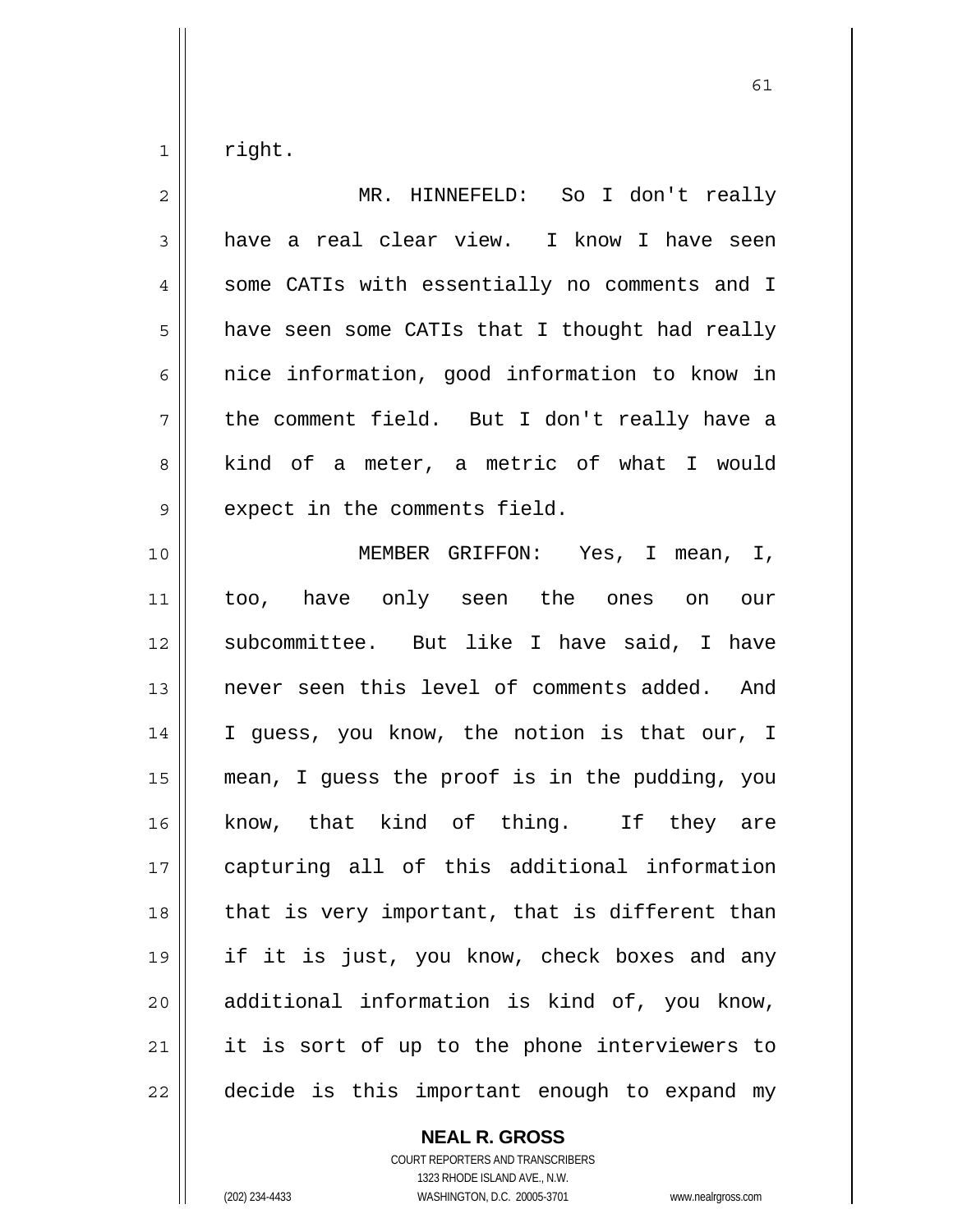1 2 3 4 5 6 7 8 9 10 11 12 13 14 15 16 17 18 19 20 21 22 field and take it down or is it, you know, not important enough or not relevant to dose reconstruction, that sort of thing. And my sense from the cases that I have looked at anyway, I mean a couple hundred, not, maybe 150 total, you know, is that I see very sparse, you know, once in a while they will mention an incident or two. And that is about it, as far as the comment section goes. MR. HINNEFELD: Well, I think -- MEMBER GRIFFON: They might mention another cancer that wasn't included on their thing and they don't know why. But beyond that, I have never seen this kind of expanding comments. MR. HINNEFELD: Well, Pat Kraps, I believe, is on the phone. She is a team leader for ORAU's interview personnel. I don't know, Pat, did you have anything you wanted to offer about how the interviewers conduct that portion of it and collect the

> **NEAL R. GROSS** COURT REPORTERS AND TRANSCRIBERS 1323 RHODE ISLAND AVE., N.W.

(202) 234-4433 WASHINGTON, D.C. 20005-3701 www.nealrgross.com

 $\sim$  62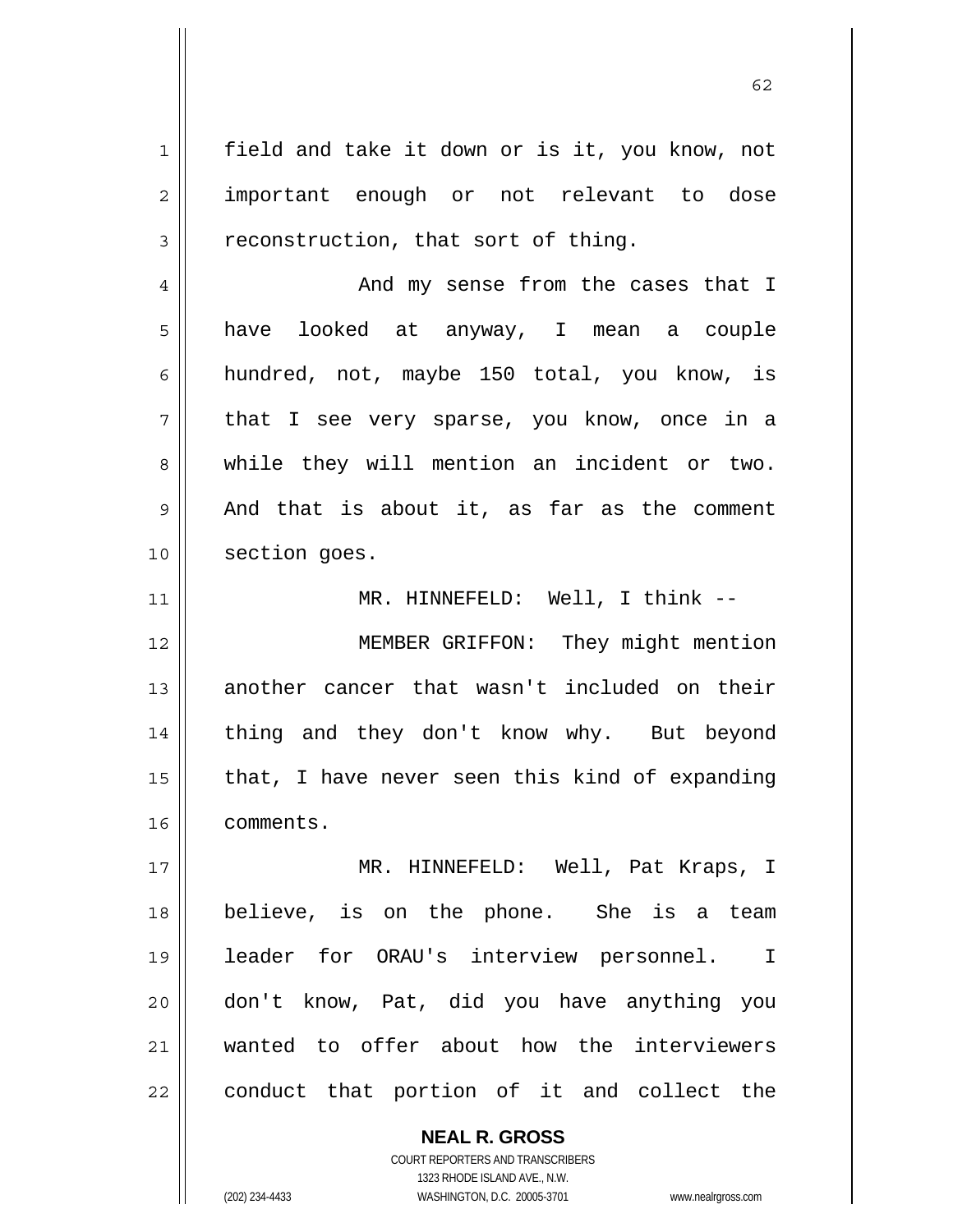1 comments on the CATI?

| $\mathbf{2}$   | MS. KRAPS: We essentially report                                                                                                                                       |
|----------------|------------------------------------------------------------------------------------------------------------------------------------------------------------------------|
| $\mathfrak{Z}$ | anything the claimant would like to provide to                                                                                                                         |
| 4              | us during the questioning process, as we are                                                                                                                           |
| 5              | going through the script.                                                                                                                                              |
| 6              | So, you know, if the claimant gives                                                                                                                                    |
| 7              | us a lot of detail, there is going to be a lot                                                                                                                         |
| 8              | of detail. If the claimant does not give us a                                                                                                                          |
| $\mathsf 9$    | lot of detail, then we can only, naturally,                                                                                                                            |
| 10             | record what they have provided to us.                                                                                                                                  |
| 11             | So, some CATIs will be much greater                                                                                                                                    |
| 12             | in detail than others, obviously, you know,                                                                                                                            |
| 13             | depending upon the history of the claimant                                                                                                                             |
| 14             | themselves, whether it be an EE or a survivor.                                                                                                                         |
| 15             | MEMBER GRIFFON: And when you say                                                                                                                                       |
| 16             | record, I mean, these aren't recorded.<br>You                                                                                                                          |
| 17             | mean write down or logged down.                                                                                                                                        |
| 18             | MS. KRAPS: Yes, which is -- we use                                                                                                                                     |
| 19             | a computer program. That is what CATI stands                                                                                                                           |
| 20             | for, is a computer aided telephone interview.                                                                                                                          |
| 21             | MEMBER GRIFFON: Right.                                                                                                                                                 |
| 22             | MS. KRAPS: So when I use the term                                                                                                                                      |
|                | <b>NEAL R. GROSS</b><br><b>COURT REPORTERS AND TRANSCRIBERS</b><br>1323 RHODE ISLAND AVE., N.W.<br>(202) 234-4433<br>WASHINGTON, D.C. 20005-3701<br>www.nealrgross.com |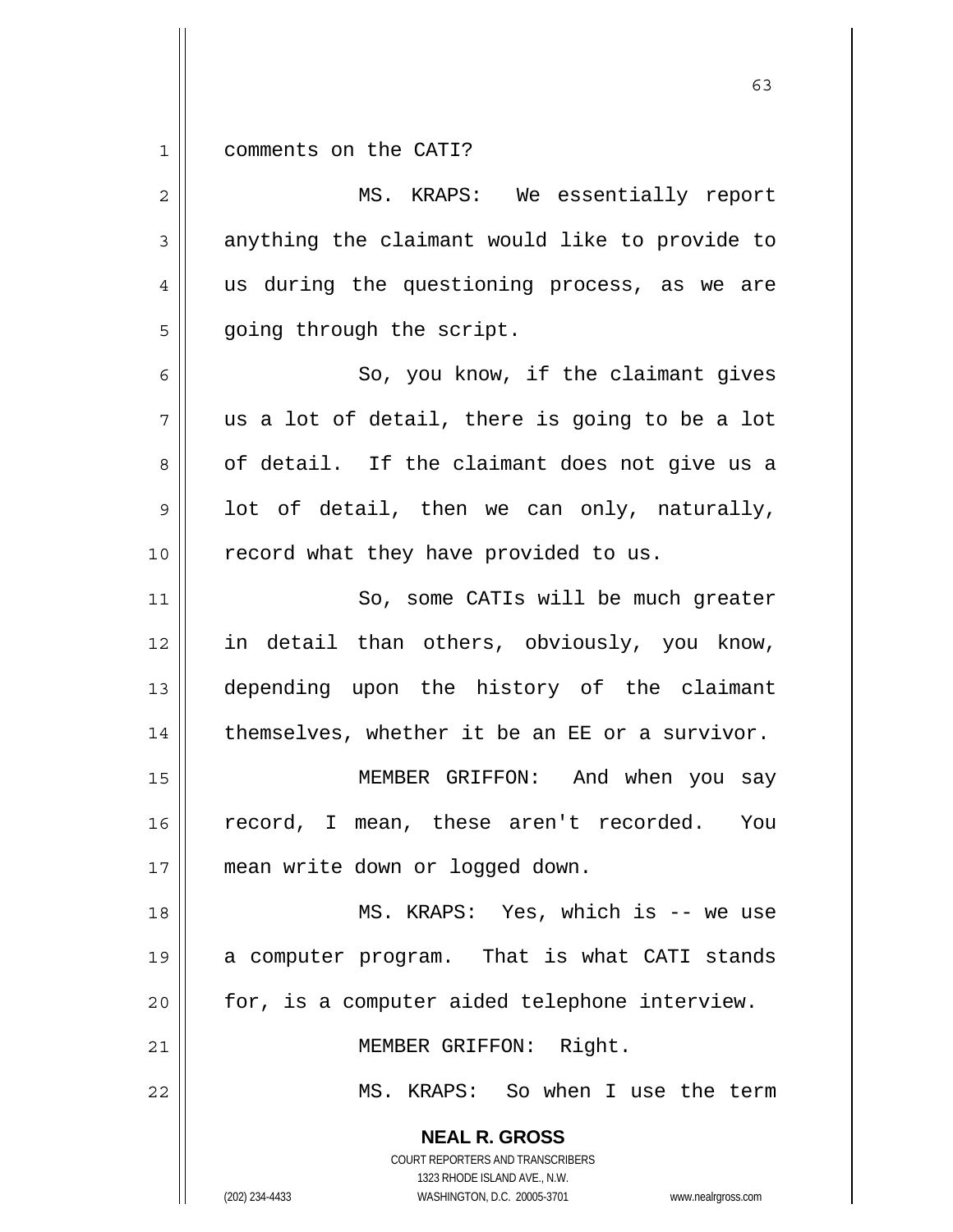| $\mathbf{1}$   | "recorded," I am merely reflecting that we are |
|----------------|------------------------------------------------|
| $\overline{2}$ | typing every single response that they give us |
| 3              | and we put it into the appropriate section.    |
| $\overline{4}$ | MEMBER GRIFFON: Okay.                          |
| 5              | CHAIR MUNN: So, that being said --             |
| 6              | MS. BEHLING: Wanda, this is Kathy              |
| 7              | Behling. I just wanted to make a comment here  |
| 8              | also because I am looking at these comments.   |
| $\mathsf 9$    | And from the CATI reports that I have looked   |
| 10             | at, I do agree I have never seen this level of |
| 11             | detail. And I think it is one of the issues    |
| 12             | that I seem to bring up all the time. And      |
| 13             | that is the fact that we often don't know      |
| 14             | where these workers work and sometimes you     |
| 15             | will just, they will give you three different  |
| 16             | job descriptions and you don't know what time  |
| 17             | period those job descriptions covered.         |
| 18             | And what I am seeing in these                  |
| 19             | comment sections, this comment section, is     |
| 20             | something much more expansive than I have seen |
| 21             | before. And it would be very nice to have      |
| 22             | this level of detail in the other cases that   |

64

COURT REPORTERS AND TRANSCRIBERS 1323 RHODE ISLAND AVE., N.W. (202) 234-4433 WASHINGTON, D.C. 20005-3701 www.nealrgross.com

**NEAL R. GROSS**

 $\mathsf{II}$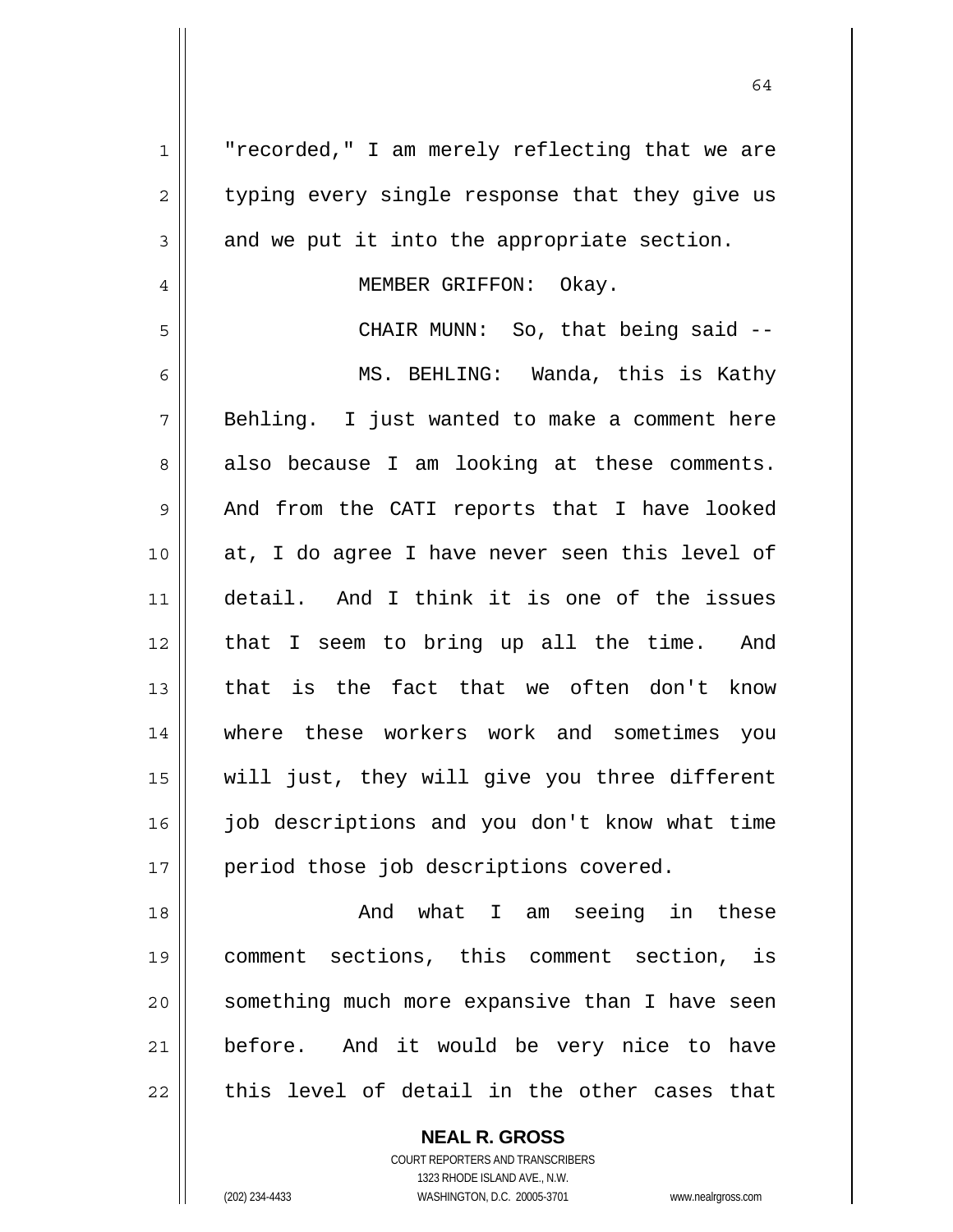1 we have looked at.

| $\overline{2}$ | MR. HINNEFELD: Well<br>Kathy,                                                                                                                                   |
|----------------|-----------------------------------------------------------------------------------------------------------------------------------------------------------------|
| $\mathsf 3$    | understand we can only put the level of detail                                                                                                                  |
| $\overline{4}$ | that the interviewee tells us.                                                                                                                                  |
| 5              | MEMBER GRIFFON: Well maybe I can                                                                                                                                |
| 6              | rephrase that question. I think it would be                                                                                                                     |
| 7              | useful for, I mean, these hypotheticals are, I                                                                                                                  |
| 8              | guess, useful to look at in terms of                                                                                                                            |
| 9              | considering the questionnaire. But can we get                                                                                                                   |
| 10             | just an example of the range, maybe five                                                                                                                        |
| 11             | different, you know, you guys can go through                                                                                                                    |
| 12             | and give me five and show me one that has this                                                                                                                  |
| 13             | level of detail? And then I will get off this                                                                                                                   |
| 14             | soap box?                                                                                                                                                       |
| 15             | CHAIR MUNN: Well, Mark --                                                                                                                                       |
| 16             | MS. BEHLING: When you are actually                                                                                                                              |
| 17             | dealing with the Energy employee and he tells                                                                                                                   |
| 18             | you that he had three different job functions,                                                                                                                  |
| 19             | does it get asked, when did you work in this                                                                                                                    |
| 20             | particular job function as opposed to the next                                                                                                                  |
| 21             | job function?                                                                                                                                                   |
| 22             | Right now, I am putting together                                                                                                                                |
|                | <b>NEAL R. GROSS</b><br>COURT REPORTERS AND TRANSCRIBERS<br>1323 RHODE ISLAND AVE., N.W.<br>(202) 234-4433<br>WASHINGTON, D.C. 20005-3701<br>www.nealrgross.com |

 $\sim$  65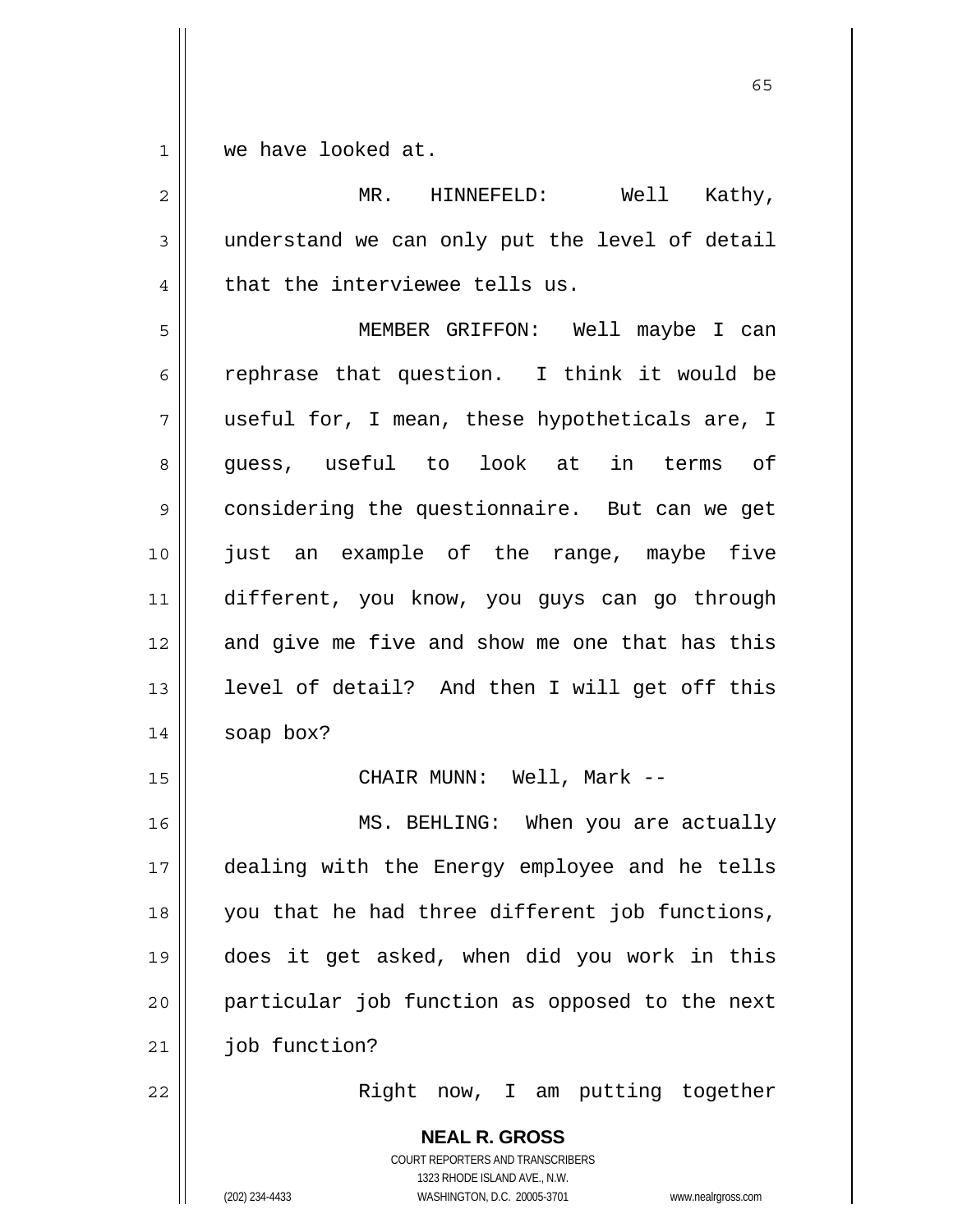1 2 3 4 5 6 7 8 9 some data for the Fernald SEC work and one of the things I see often is the individual will write down job descriptions from various different activities and job activities. However, there is nothing that lets me know when those -- what job period, or what employment period covers what job function. And that is what I am impressed with on this particular example.

10 11 12 13 14 15 CHAIR MUNN: We discussed these concerns at considerable length in our last meeting. This was true with respect to the job title and the type of work, as well as the supervisor's name and the buildings and locations we worked in.

16 17 18 19 20 21 22 We all agreed that if you are talking to an employee who was in that job for only one or two years, they can probably tell you what their job descriptions, what their titles were, and some of them may even remember who their supervisors were. But if you have done what many of these individuals

> **NEAL R. GROSS** COURT REPORTERS AND TRANSCRIBERS 1323 RHODE ISLAND AVE., N.W. (202) 234-4433 WASHINGTON, D.C. 20005-3701 www.nealrgross.com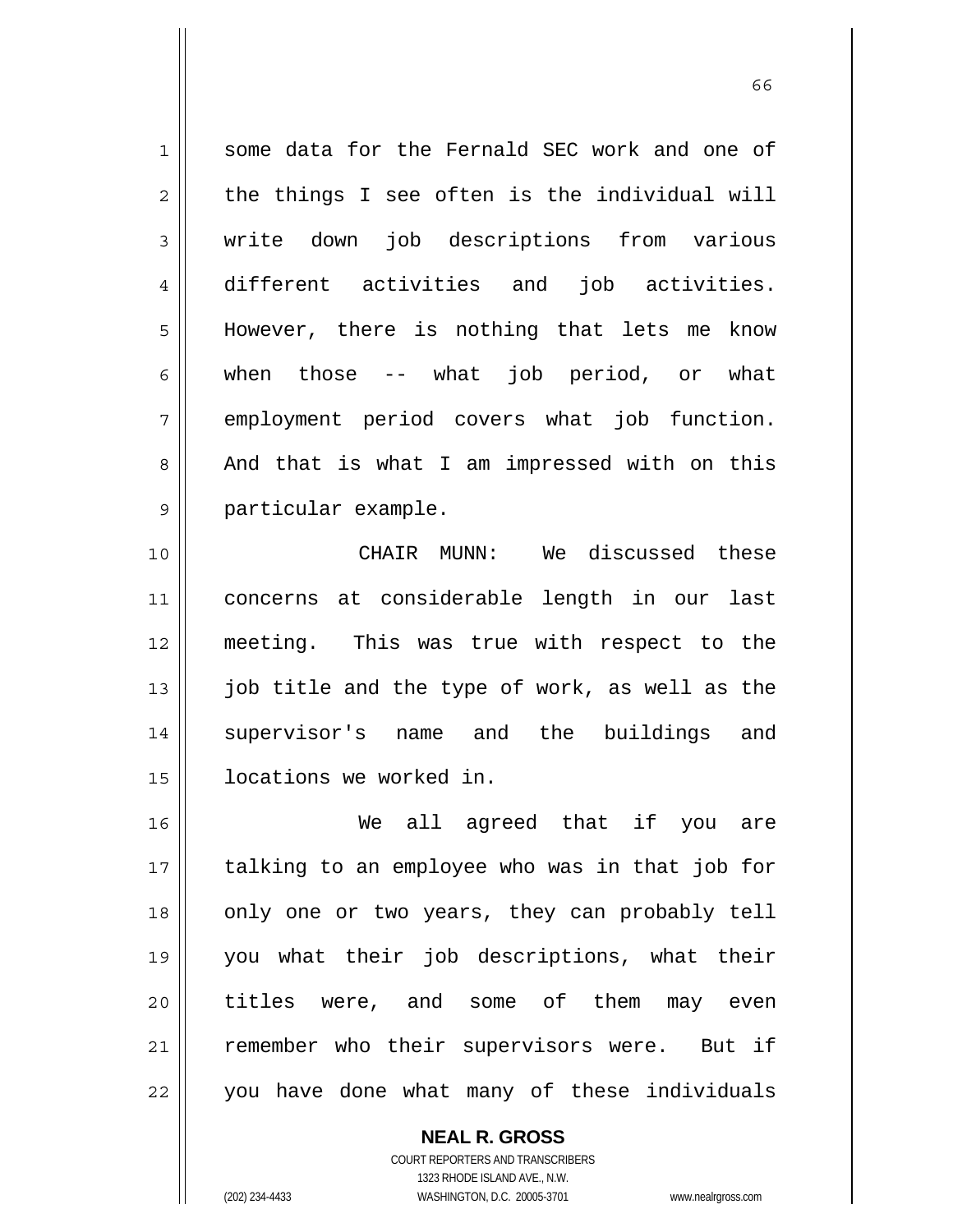1 2 3 4 5 6 7 8 9 10 11 12 13 14 15 16 17 18 19 20 21 22 have done, who even though they were specifically a carpenter or a pipefitter, or had some title of that sort, they have worked in so many different kinds of jobs, in so many different types -- you know, I have a hard time telling people where I lived during any particular year, even though I have not moved around the countryside very much. So, if you have an employee, which is often the case from what I have seen, that has worked 20 or 25 years and is now retired and has an infinite number of jobs that he or she has performed, telling people when they performed those jobs is a gargantuan task. We have to be realistic with respect to what we can expect from the claimants themselves. If they are unable to give us the information and if we ask them that information, the question that we had earlier when we were talking about it, is whether or not this is even a capable thing for the ordinary claimant.

67

**NEAL R. GROSS** COURT REPORTERS AND TRANSCRIBERS 1323 RHODE ISLAND AVE., N.W. (202) 234-4433 WASHINGTON, D.C. 20005-3701 www.nealrgross.com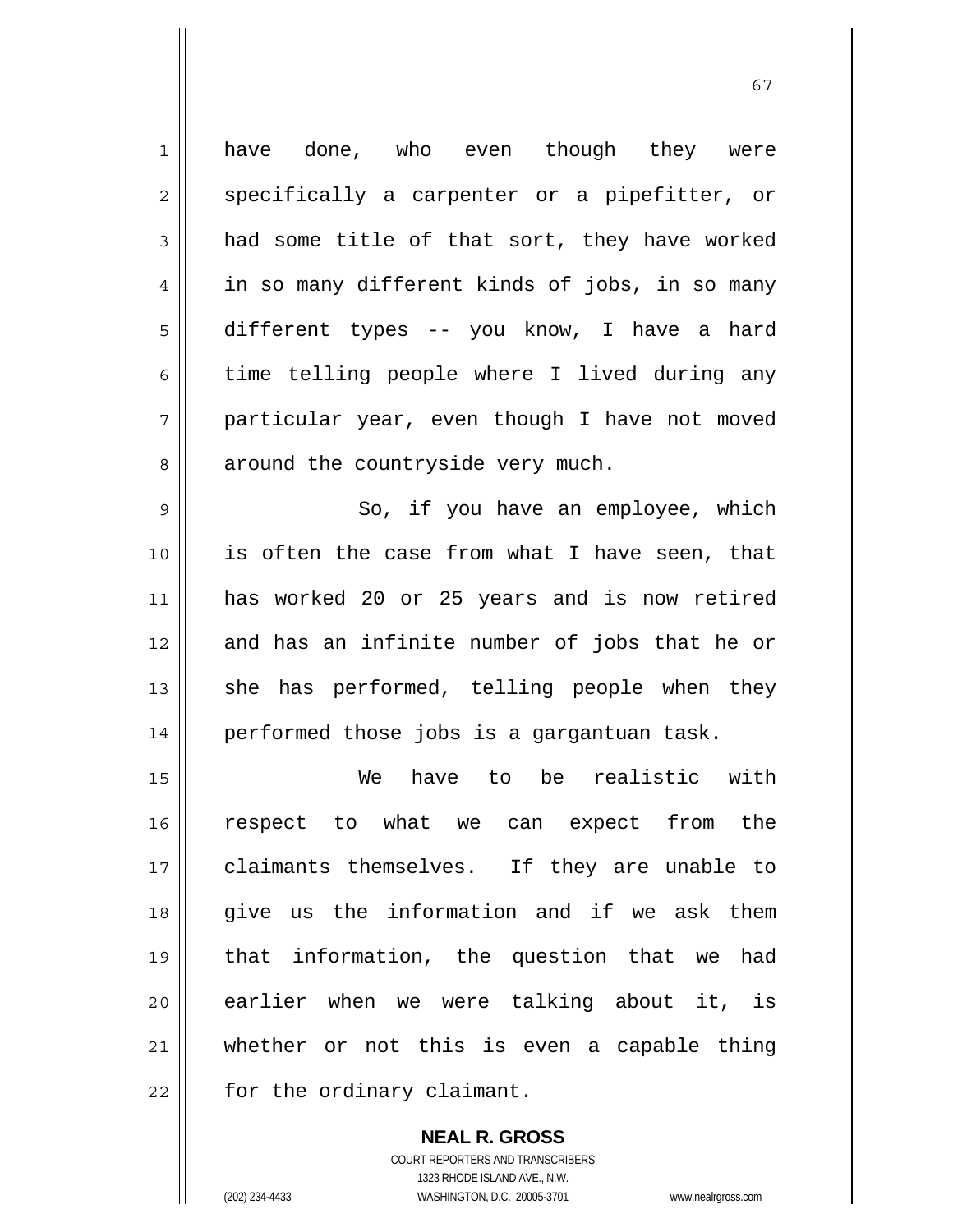1 2 3 4 5 6 7 8 9 10 11 12 13 14 15 16 17 18 19 20 21 22 MR. HINNEFELD: Yes, another thing I would be curious about Kathy, are there instances when in that situation where the dose reconstruction didn't sufficiently address the uncertainty in particular, in different job titles? If there is a situation like that where a person has moved around or has had several jobs or in several locations, the dose reconstructions that I have seen and, like I said, I don't see that many, but as a general rule, if you don't know what years they worked in what places, you generally -- and it makes a difference. You know, if they have got an exposure record, it may or may not make a difference, depending upon whether there are location-specific adjustments you have to make to the exposure record. If it makes a difference, aren't they placed in the position and in the spectrum that gives them essentially the highest risk factor in the dose reconstruction pretty consistently,

> **NEAL R. GROSS** COURT REPORTERS AND TRANSCRIBERS 1323 RHODE ISLAND AVE., N.W.

(202) 234-4433 WASHINGTON, D.C. 20005-3701 www.nealrgross.com

 $\sim$  68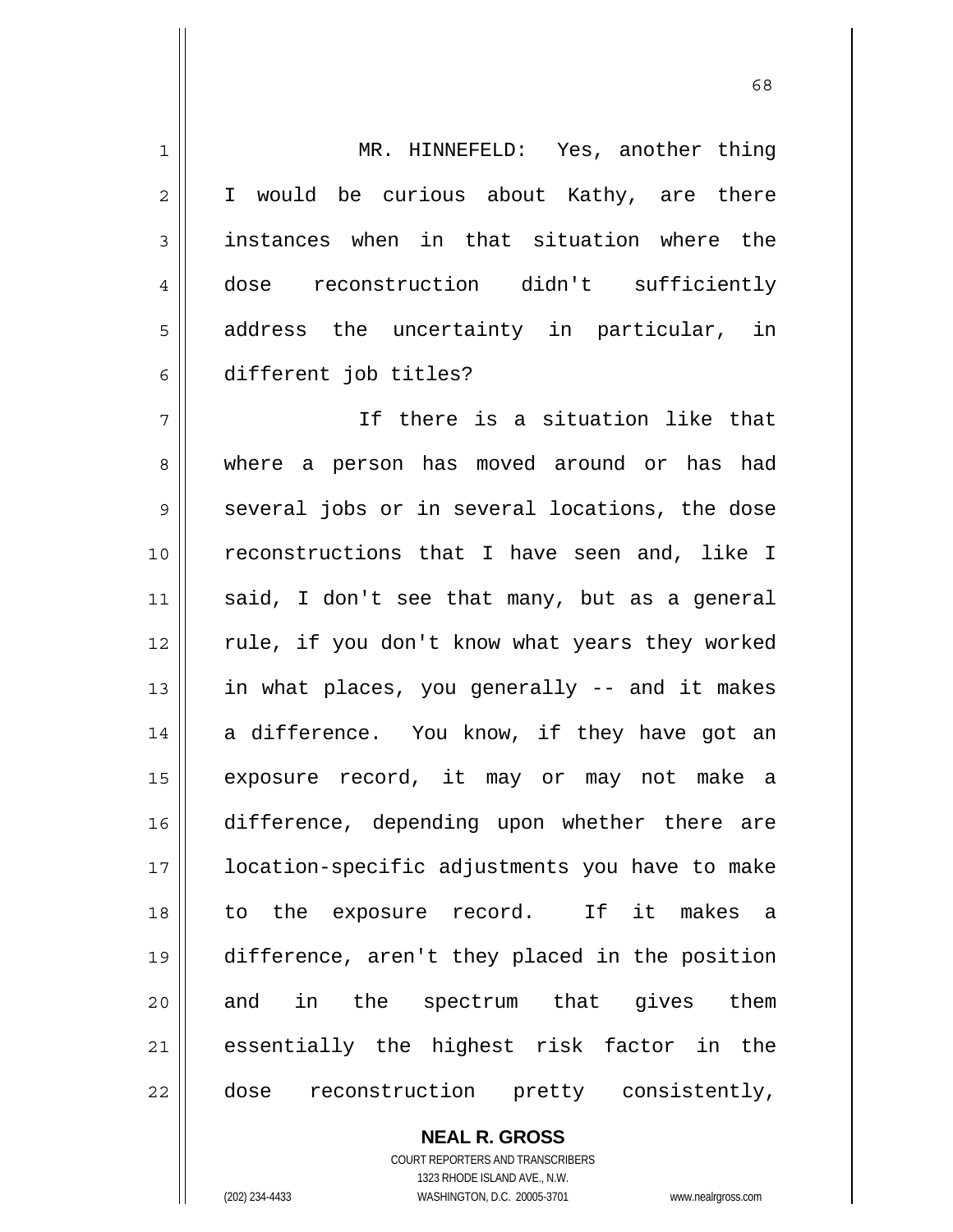1 unless there is evidence?

**NEAL R. GROSS** 2 3 4 5 6 7 8 9 10 11 12 13 14 15 16 17 18 19 20 21 22 For instance, some radiation exposure records, some bioassay records placed the person in their work location. I mean, the record itself says they worked in the one hundred area or whatever building. So sometimes there is additional evidence to place them. And so, you would have that evidence, aside from the interview. And if there is not that evidence, the ones I have seen pretty consistently say if you don't know, we are going to pick the one that, and if it makes a difference, we will choose the one that provides the highest risk factor to the worker. I mean, there is a number of things to consider here about exact -- you know, other than just how precise the information you are going to ask the person for, how many times is it going to really matter. CHAIR MUNN: Are we getting the information we need if we ask that question?

 $\sim$  69

COURT REPORTERS AND TRANSCRIBERS 1323 RHODE ISLAND AVE., N.W.

(202) 234-4433 WASHINGTON, D.C. 20005-3701 www.nealrgross.com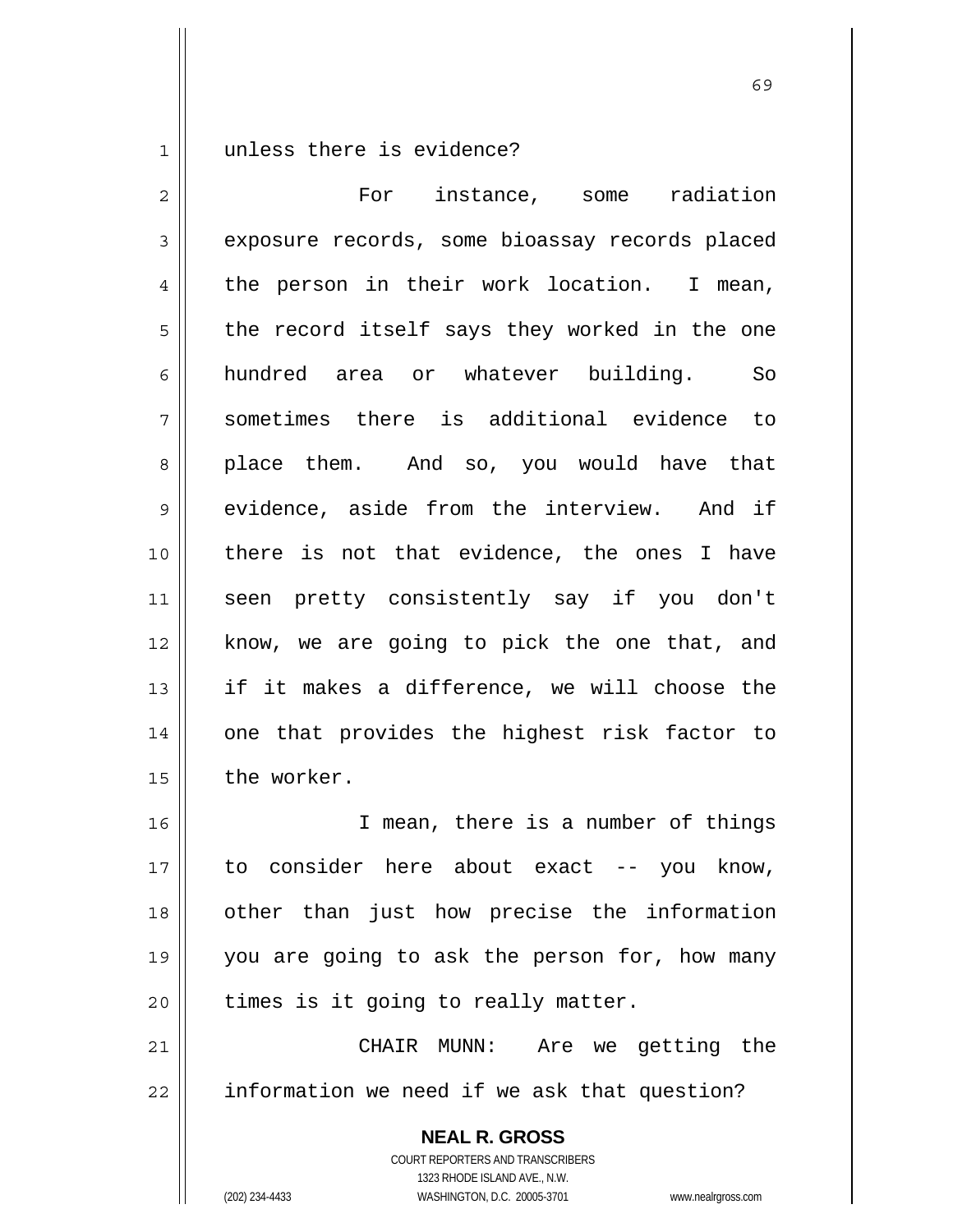| $\mathbf 1$    | Paul.                                                                                               |
|----------------|-----------------------------------------------------------------------------------------------------|
| 2              | MEMBER ZIEMER: It is not clear to                                                                   |
| $\mathfrak{Z}$ | me at this point what the issue really is. Is                                                       |
|                |                                                                                                     |
| 4              | the issue the fact that the form that goes to                                                       |
| 5              | the claimant looks very different from a                                                            |
| 6              | completed computer-generated CATI interview?                                                        |
| 7              | I think there was concern initially that the                                                        |
| 8              | form, it looked too simple. Like it wouldn't                                                        |
| 9              | cover all of the jobs or this or that.                                                              |
| 10             | But the form that they get is sort                                                                  |
| 11             | of, as Stu described it, a static picture. It                                                       |
| 12             | simply gives them an indication of the types                                                        |
| 13             | of questions that will be asked. But it does,                                                       |
| 14             | in fact, look quite different than the detail                                                       |
| 15             | on a completed form. But it is not clear to                                                         |
| 16             | me if our initial charge is to determine                                                            |
| 17             | whether or not the things sent to the worker,                                                       |
| 18             | sent by mail, I guess, and as approved by OMB,                                                      |
| 19             | do we need to change that in some way. Isn't                                                        |
| 20             | that what we are looking at?                                                                        |
| 21             | Are we recommending changes in what                                                                 |
| 22             | is sent out? Isn't that the issue?                                                                  |
|                | <b>NEAL R. GROSS</b>                                                                                |
|                | COURT REPORTERS AND TRANSCRIBERS                                                                    |
|                | 1323 RHODE ISLAND AVE., N.W.<br>(202) 234-4433<br>WASHINGTON, D.C. 20005-3701<br>www.nealrgross.com |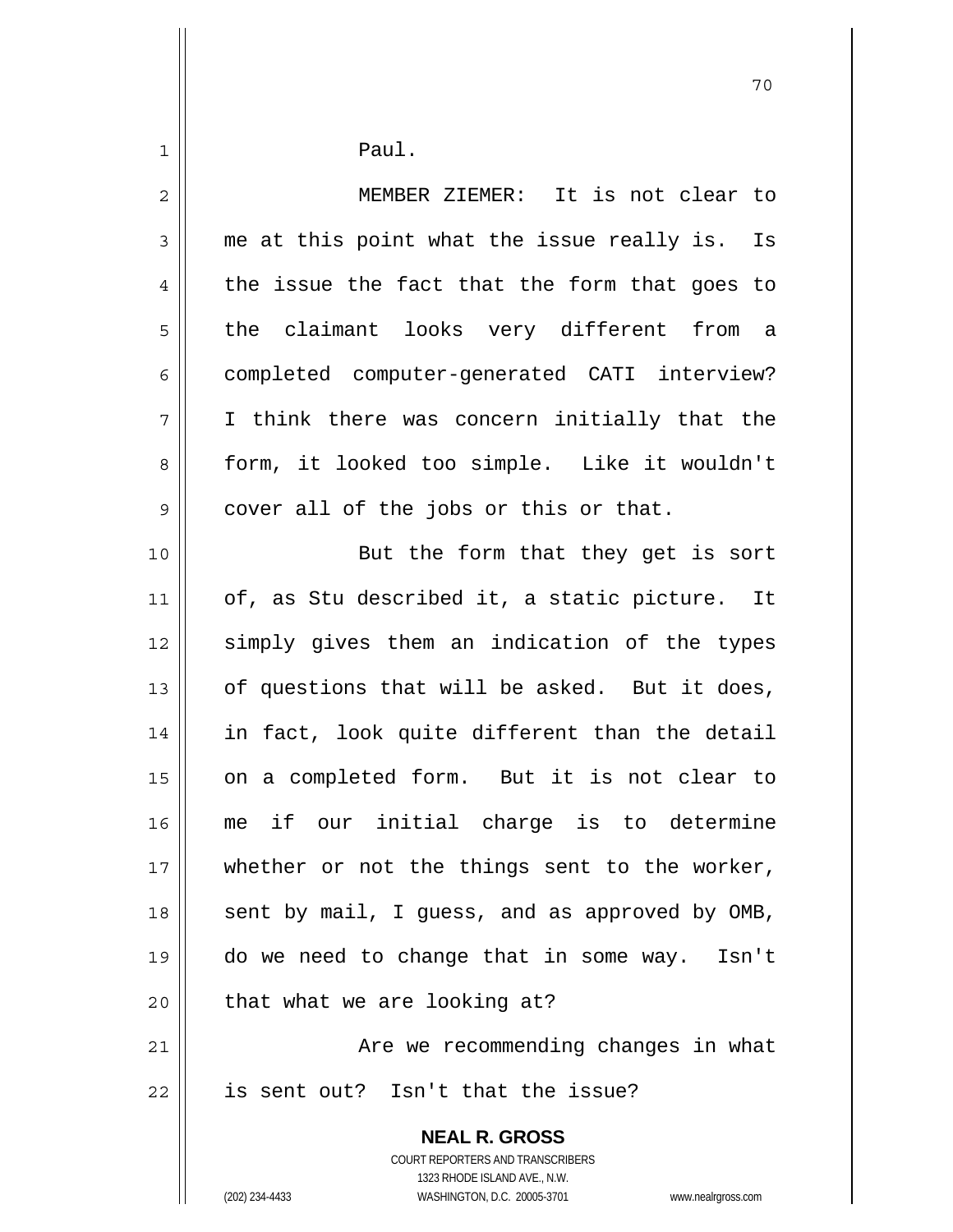1 2 MR. HINNEFELD: Well, I mean, there are a number of things here.

3 4 5 6 7 8 9 10 11 This started with a review of the CATI process. And within the CATI process, there were a number of findings related to the CATI itself, the questions on the CATI. And so the issue is in this subcommittee essentially because of that. It started as a review of the CATI procedure and then associated with that, there were these findings.

12 13 14 15 16 17 18 19 20 21 22 During this discussion, you know, there has been an issue that it is an OMB approved form. If you are going to get information for more than nine people, you have got to get OMB approval of your vehicle. And so it is in that arena. So, I guess, it's wrapped into it. But we recently renewed it and we started this conversation thinking it might be timely at renewal to issue an alternative. So, the discussion kind of went longer.

> **NEAL R. GROSS** COURT REPORTERS AND TRANSCRIBERS

> > 1323 RHODE ISLAND AVE., N.W.

(202) 234-4433 WASHINGTON, D.C. 20005-3701 www.nealrgross.com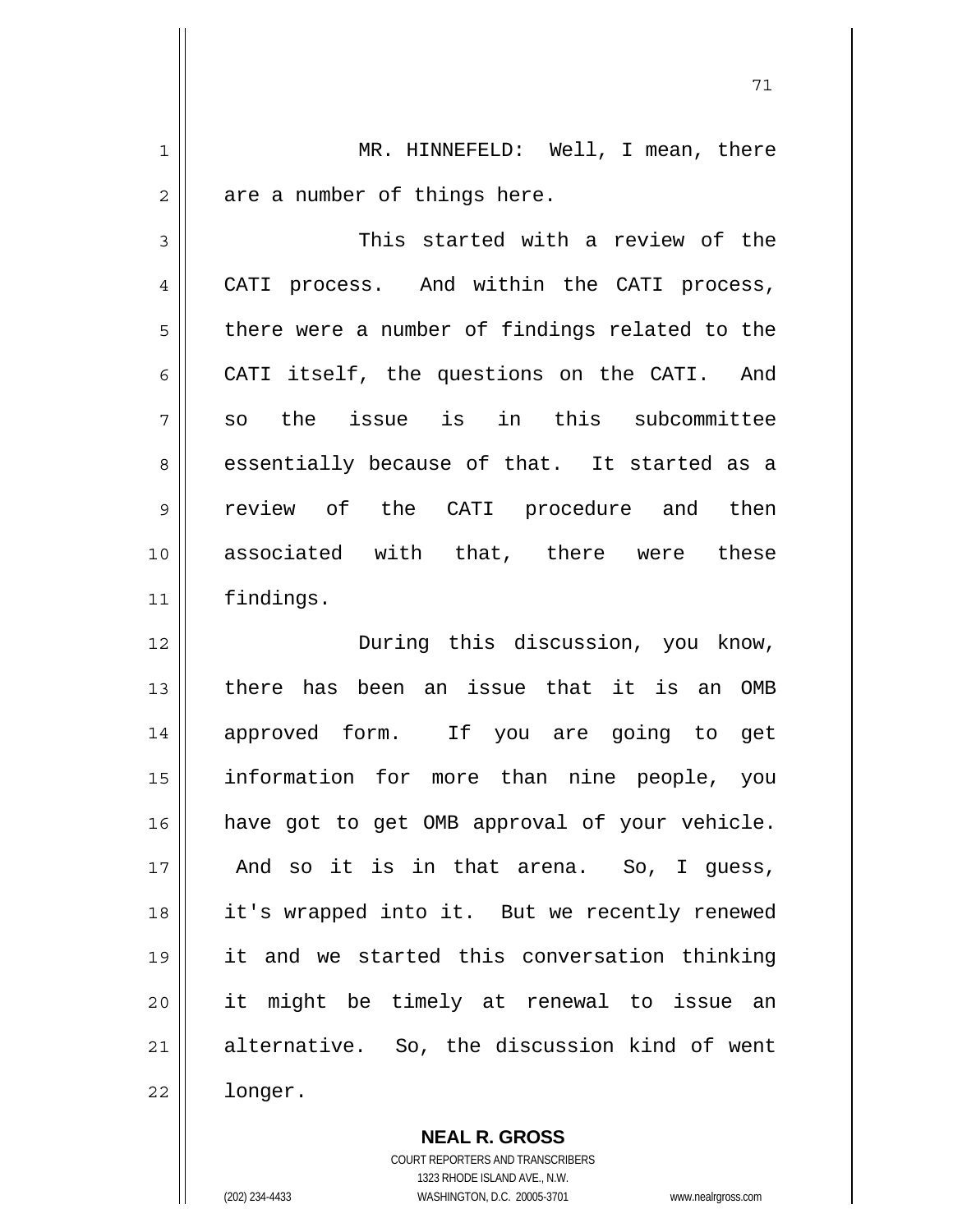| $\mathbf 1$ | And so we said well, we will just                                   |
|-------------|---------------------------------------------------------------------|
| 2           | renew the one we have because we can change                         |
| 3           | it. We don't have to wait until the next                            |
| 4           | renewal date to change the form if we want to                       |
| 5           | change it. We just have to submit it and get                        |
| 6           | approval of the revised form. So, we are                            |
| 7           | proceeding on that path now. So, I mean, that                       |
| 8           | is where it is.                                                     |
| $\mathsf 9$ | MEMBER GRIFFON: Well we did, Stu                                    |
| 10          | this is Mark, if I can interject. We did,                           |
| 11          | Paul, talk about two sets of different -- you                       |
| 12          | are right, in a sense, because we talked about                      |
| 13          | trying to separate these things into questions                      |
| 14          | or concerns about the process and questions or                      |
| 15          | concerns about the form and the letter.                             |
| 16          | MR. HINNEFELD: Right.                                               |
| 17          | MEMBER GRIFFON: And my comments                                     |
| 18          | that I sent to Wanda for that last meeting                          |
| 19          | were focused on just the letter and the form                        |
| 20          | that is attached to the letter.                                     |
| 21          | MEMBER ZIEMER: Right. And that is                                   |
| 22          | what I was trying to pin down.                                      |
|             | <b>NEAL R. GROSS</b>                                                |
|             | COURT REPORTERS AND TRANSCRIBERS                                    |
|             | 1323 RHODE ISLAND AVE., N.W.                                        |
|             | (202) 234-4433<br>WASHINGTON, D.C. 20005-3701<br>www.nealrgross.com |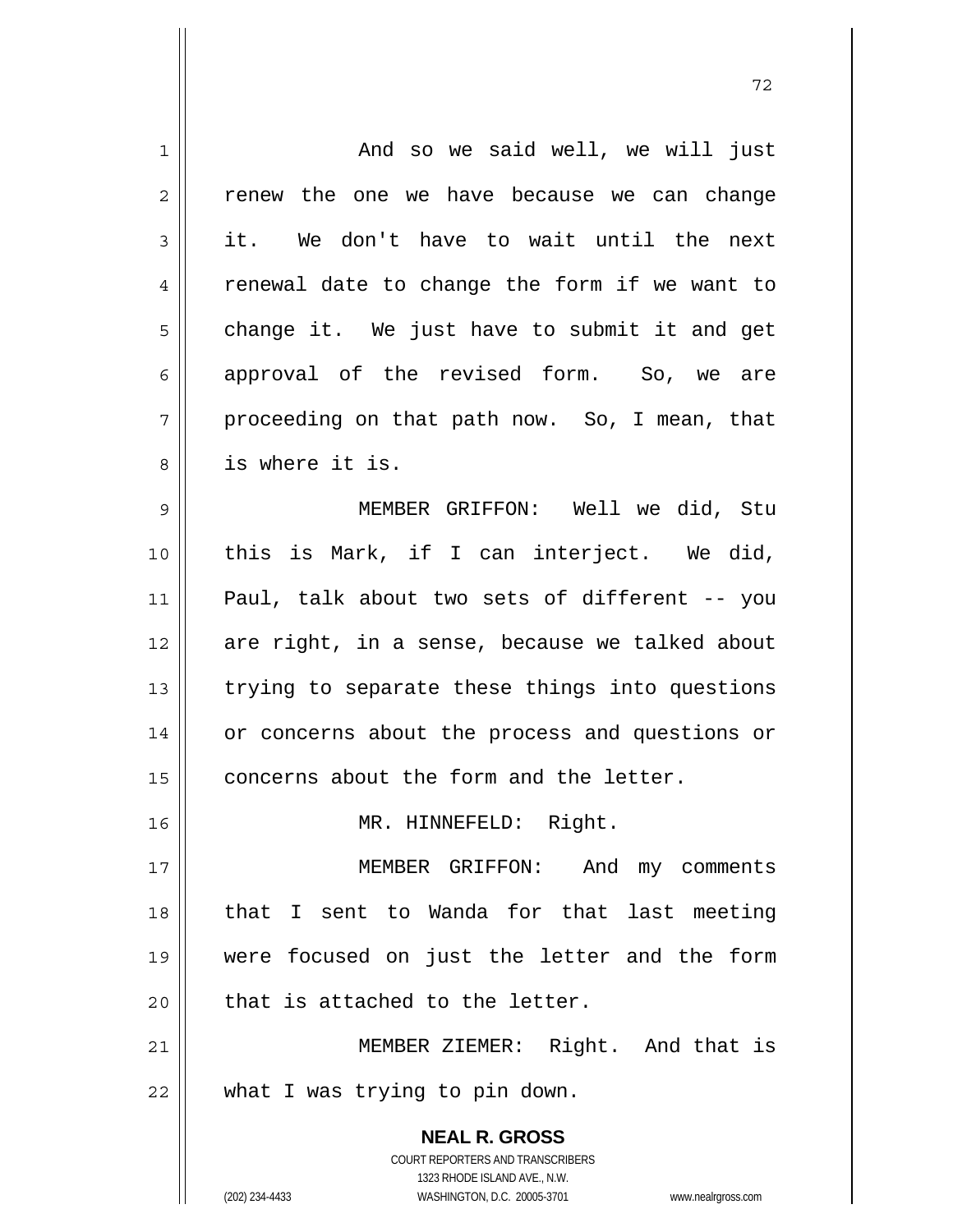MEMBER GRIFFON: Yes, so if you want to do that first and then maybe talk about the process stuff. But that might be a way to proceed.

5 6 7 8 9 10 11 12 13 14 15 MEMBER ZIEMER: Well, originally, we were sort of under pressure to recommend to the board some changes so that the OMB thing could be taken care of. For example, we have that issue about asking them if there were other coworkers who could verify their work and so on. And we found out that that was never used and, therefore, we said why ask that question, since it is not a piece of information that is ever used and that sort of thing.

16 17 18 19 20 21 22 So, it wasn't clear to me, as we got to talking about the detail on the computer-generated response, whether we were saying that we want the claimants to see what a real response looks like, versus the original form. It seemed to me that the original form, which is much simpler looking,

> **NEAL R. GROSS** COURT REPORTERS AND TRANSCRIBERS 1323 RHODE ISLAND AVE., N.W. (202) 234-4433 WASHINGTON, D.C. 20005-3701 www.nealrgross.com

1

2

3

4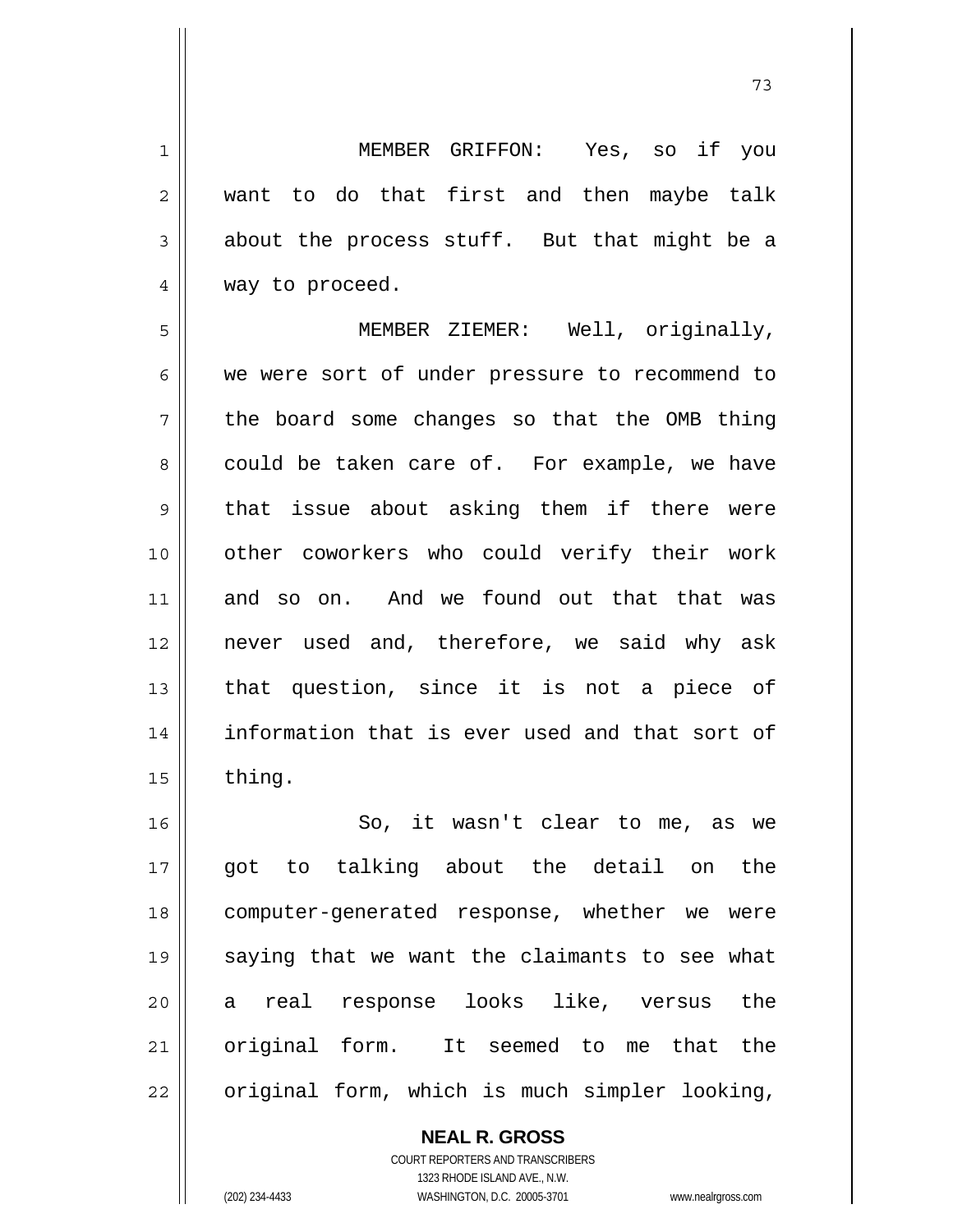**NEAL R. GROSS** COURT REPORTERS AND TRANSCRIBERS 1323 RHODE ISLAND AVE., N.W. (202) 234-4433 WASHINGTON, D.C. 20005-3701 www.nealrgross.com 1 2 3 4 5 6 7 8 9 10 11 12 13 14 15 16 17 18 19 20 21 22 would be more useful for the recipients, as a means of indicating to them the types of questions that would be asked. MEMBER GRIFFON: Yes. MEMBER ZIEMER: The fact that the fields can be expanded in much more detail can be generated, I think is not that critical at that point to the recipients, as long as they sort of know what to expect and also not to ask questions for soliciting information that will never be used. MEMBER GRIFFON: Well, that is a separate comment on my, you know, the coworker question is another question but if I can stick to the one that NIOSH gave a response on. I am still, the example CATIs you sent out, Stu, those are from the current CATI. Correct? They are not from the new proposed -- MR. HINNEFELD: That is correct. The new proposed form is proposed. It has not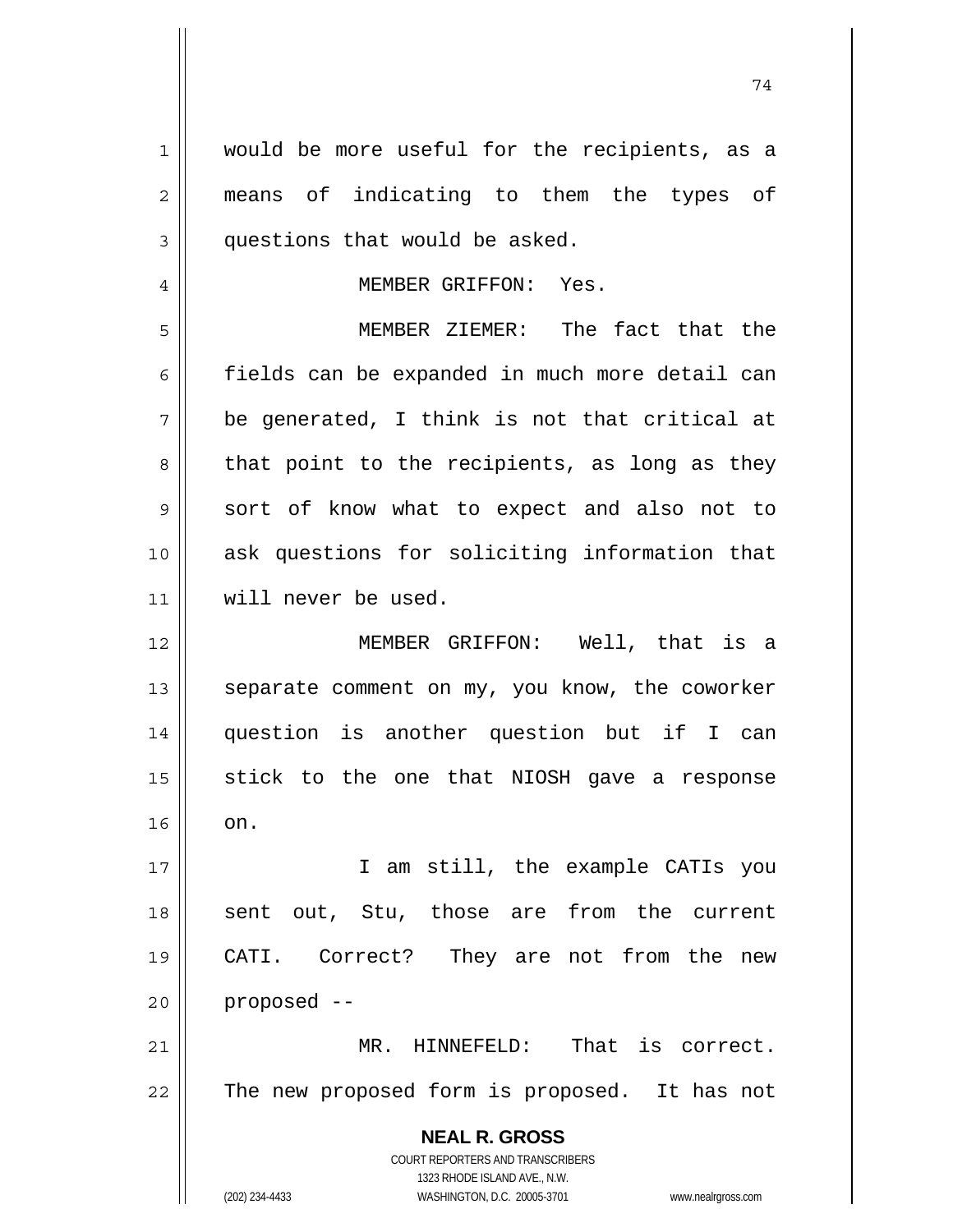$\begin{array}{c|c} 1 & 1 \end{array}$ been used at all.

| 2  | MEMBER GRIFFON: So the new form of                                                                                                                                     |
|----|------------------------------------------------------------------------------------------------------------------------------------------------------------------------|
| 3  | the questionnaire has more, if I recall, has                                                                                                                           |
| 4  | more extensive fields for collecting<br>job                                                                                                                            |
| 5  | information by, you know, I mean, you look at                                                                                                                          |
| 6  | your exposure information for each job over                                                                                                                            |
| 7  | time. I mean, it is broken out more on the                                                                                                                             |
| 8  | questionnaire, the new proposal, if I<br>am                                                                                                                            |
| 9  | getting this right.                                                                                                                                                    |
| 10 | MR. HINNEFELD: Boy, I am trying to                                                                                                                                     |
| 11 | recall.                                                                                                                                                                |
| 12 | MEMBER GRIFFON: I know. I know                                                                                                                                         |
| 13 | and I can't find my copies of the new draft                                                                                                                            |
| 14 | questionnaires, the blank questionnaires.                                                                                                                              |
| 15 | MEMBER ZIEMER: There is one called                                                                                                                                     |
| 16 | CATI Letter in Form EE, all Changes and                                                                                                                                |
| 17 | Deletions, $--$                                                                                                                                                        |
| 18 | MEMBER GRIFFON: Yes, that is the                                                                                                                                       |
| 19 | one. Yes.                                                                                                                                                              |
| 20 | MEMBER ZIEMER: -- which I think is                                                                                                                                     |
| 21 | the proposal from NIOSH.                                                                                                                                               |
| 22 | MEMBER GRIFFON: That is the one I                                                                                                                                      |
|    | <b>NEAL R. GROSS</b><br><b>COURT REPORTERS AND TRANSCRIBERS</b><br>1323 RHODE ISLAND AVE., N.W.<br>(202) 234-4433<br>WASHINGTON, D.C. 20005-3701<br>www.nealrgross.com |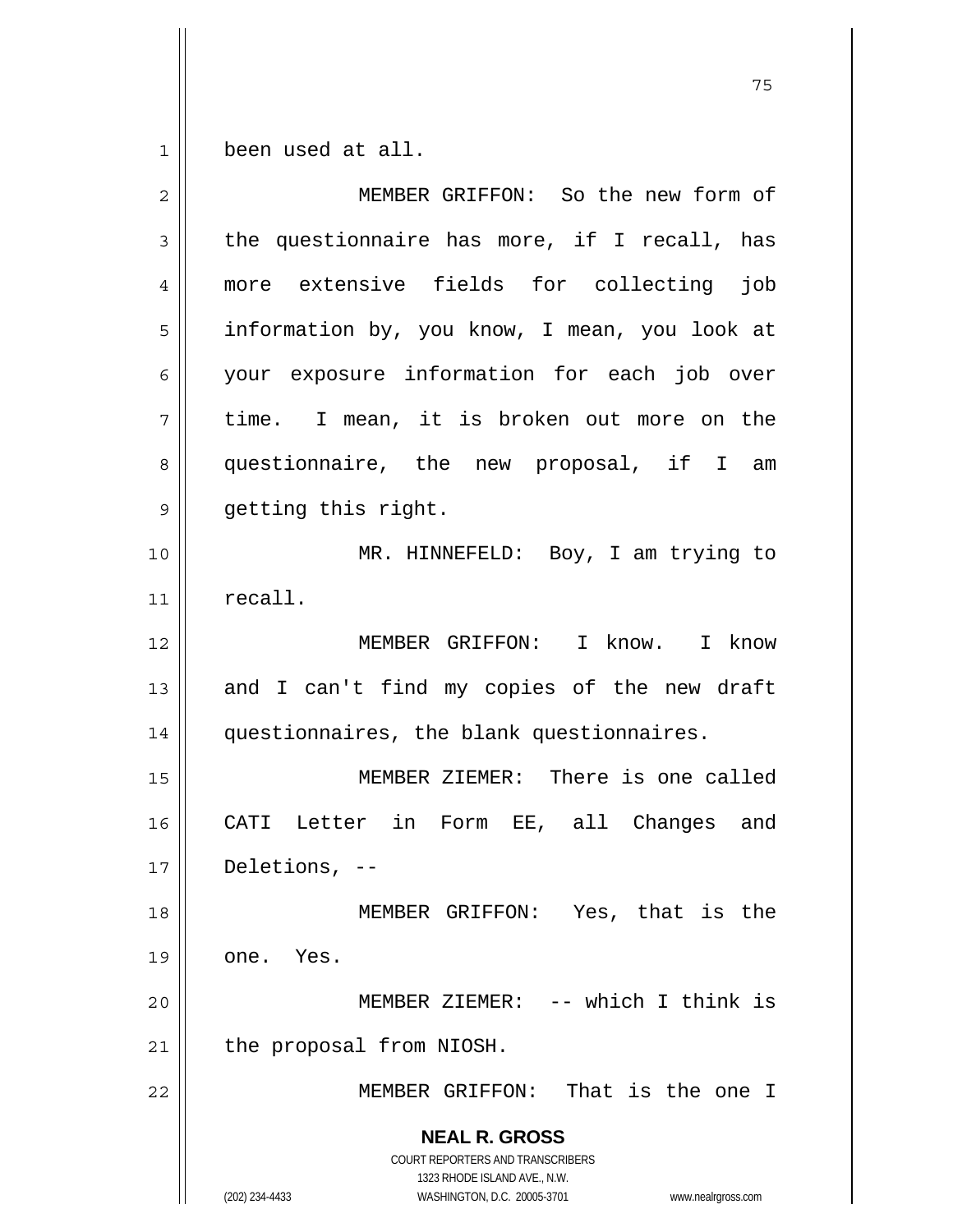| $\mathbf 1$ | was commenting from. Yes. Thank you, Paul.     |
|-------------|------------------------------------------------|
| $\mathbf 2$ | MEMBER ZIEMER: And it had some                 |
| 3           | things highlighted in yellow. And it has some  |
| 4           | deletions indicated in red.                    |
| 5           | MEMBER GRIFFON: Right. So<br>for               |
| 6           | example, even in that current version, you     |
| 7           | know, employment, number one, what jobs, blah, |
| 8           | blah, blah, you asked for facility and job and |
| $\mathsf 9$ | start and end date for each job, which is what |
| 10          | Kathy was kind of eluding to.                  |
| 11          | MEMBER ZIEMER: Right. That is --               |
| 12          | MEMBER GRIFFON: And then you also              |
| 13          | have a column for supervisors' name. So you    |
| 14          | know, that goes into my first question, which  |
| 15          | is if you are going to ask for supervisors'    |
| 16          | names, you sort of deleted the section on      |
| 17          | coworkers but you are still asking for         |
| 18          | supervisors' names, why ask for it if you are  |
| 19          | not going to use it. And I would argue why     |
| 20          | delete it. Is it just to be expedient? I       |
| $2\,1$      | mean, you are not using it when --             |
| 22          | MEMBER ZIEMER: Is it ever used?                |
|             | <b>NEAL R. GROSS</b>                           |

и процесс в политическиот представление в 176 године. В 176 године в 176 године. В 176 године в 176 године в 1<br>В 176 године в 176 године в 176 године в 176 године в 176 године в 176 године в 176 године в 176 године в 176

1323 RHODE ISLAND AVE., N.W. (202) 234-4433 WASHINGTON, D.C. 20005-3701 www.nealrgross.com

COURT REPORTERS AND TRANSCRIBERS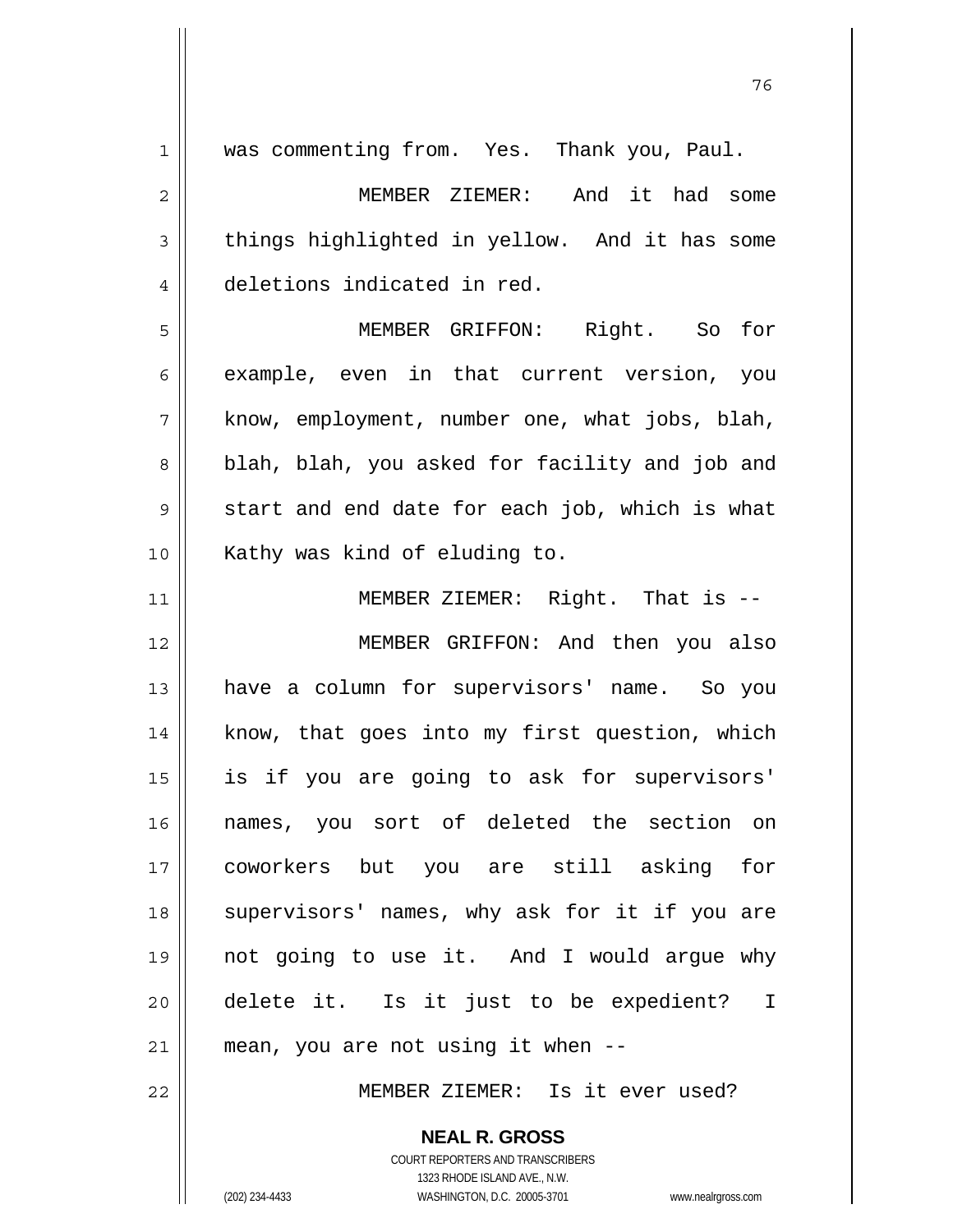1 2 3 4 5 6 7 8 9 10 11 12 13 14 15 16 17 18 19 20 21 22 MEMBER GRIFFON: Maybe you should be. CHAIR MUNN: Well this is one of those things that we discussed with respect to the fact that very few people can remember who their supervisor was 25 years ago. And it was suggested that if we are going to use it, it should include a parenthetical, "if known" statement. MEMBER GRIFFON: Yes, "if known" is fine. I mean, my experience, I have interviewed hundreds of workers and I think it varies greatly. I mean, I have got some people I interviewed that were at sites for 40 years and they, you know, they would come to the interviews with a listing in a written out form of every job they had, detailed dates of when they started and stopped and they would have their supervisors' names. They have incredible memories. But then you are right, Wanda, it ranges all the way to the other end where they can't really remember those times

77

**NEAL R. GROSS** COURT REPORTERS AND TRANSCRIBERS 1323 RHODE ISLAND AVE., N.W. (202) 234-4433 WASHINGTON, D.C. 20005-3701 www.nealrgross.com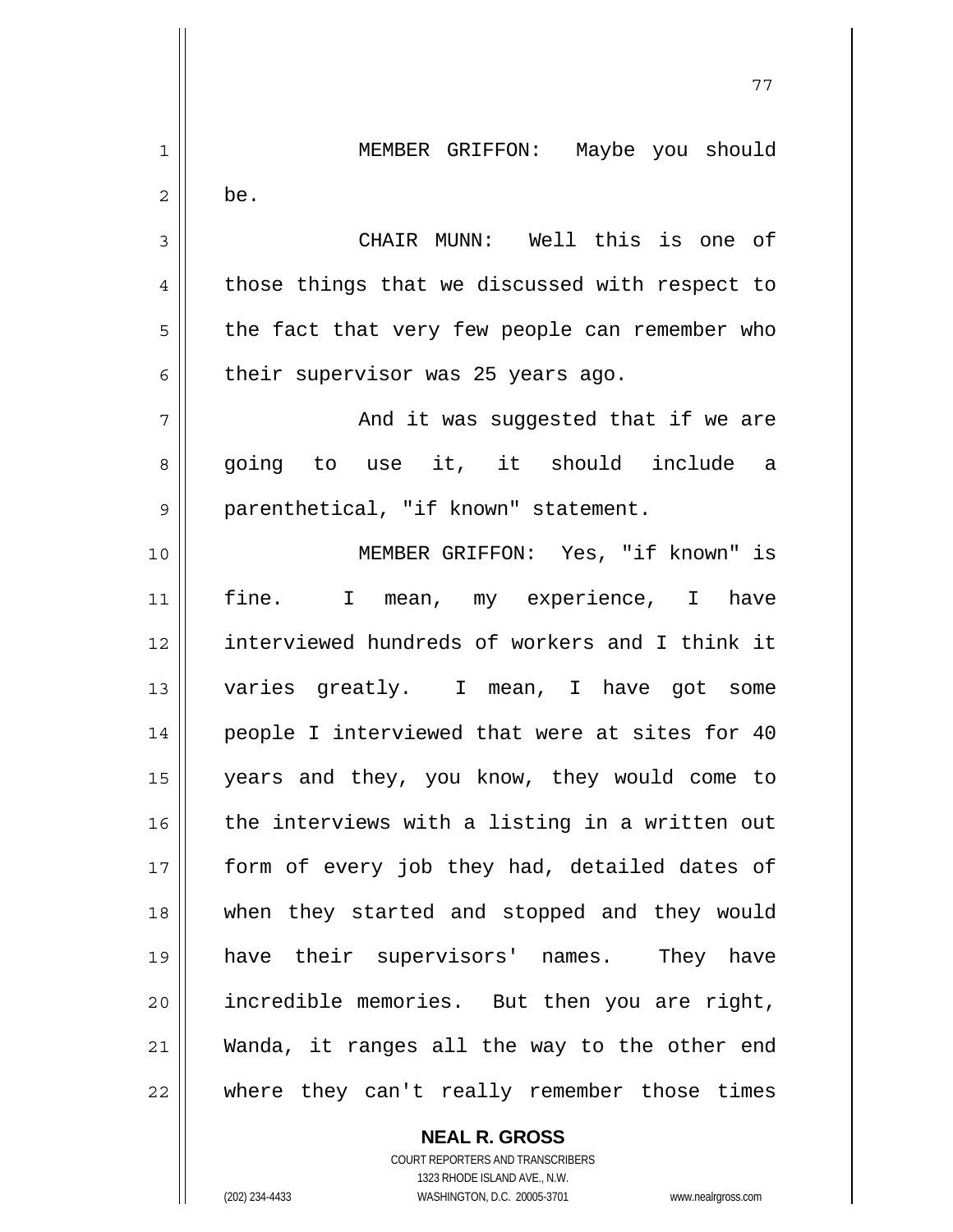**NEAL R. GROSS** COURT REPORTERS AND TRANSCRIBERS 1323 RHODE ISLAND AVE., N.W. (202) 234-4433 WASHINGTON, D.C. 20005-3701 www.nealrgross.com 1 2 3 4 5 6 7 8 9 10 11 12 13 14 15 16 17 18 19 20 21 22 or supervisor information at all. So, I think "if known" would be good but I think some people do know it and it could be valuable. CHAIR MUNN: So would you be comfortable with "supervisor's name, if known; job title, if known?" MEMBER GRIFFON: Yes. I mean, you know, or some clause in the introductory question, you know, complete fields to the best of your memory or whatever. That is fine. MEMBER ZIEMER: Yes, because even the dates might have caveats. MEMBER GRIFFON: Right, exactly. Because I found oftentimes, they don't know month and year. They can give me year ballparks but not -- CHAIR MUNN: That would be most common. MEMBER GRIFFON: Right. CHAIR MUNN: And Arjun is chomping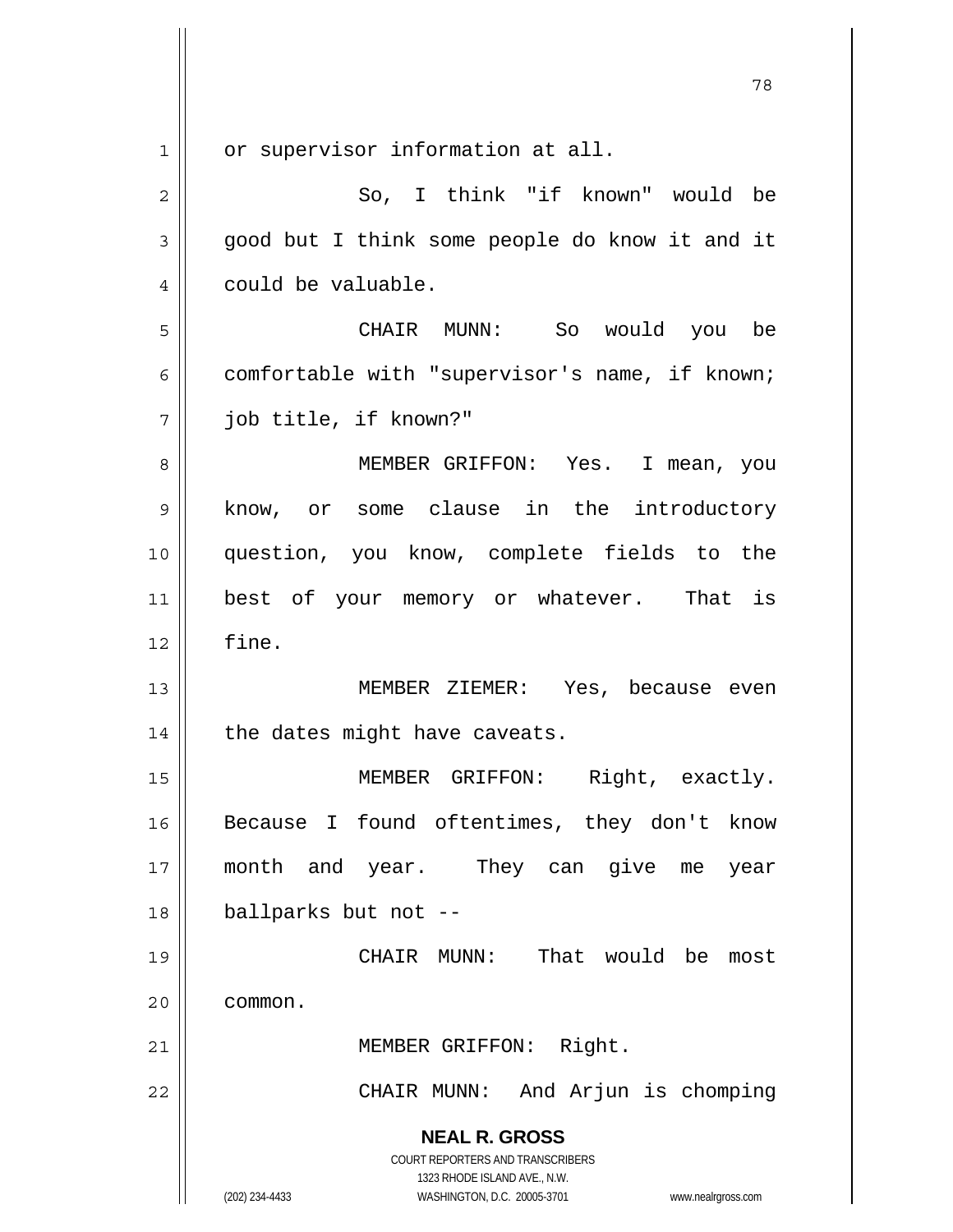| 1  | at the bit to say something here.              |
|----|------------------------------------------------|
| 2  | DR. MAKHIJANI: No, I am<br>never               |
| 3  | chomping at the bit. I'm calm.                 |
| 4  | CHAIR MUNN: There is no bit.                   |
| 5  | DR. MAKHIJANI:<br>The proposed                 |
| 6  | questionnaire in section seven of the proposed |
| 7  | questionnaire, question seven, there is a new  |
| 8  | proposed addition "time period worked." So, I  |
| 9  | think the issue that we were talking about     |
| 10 | earlier actually proposed to be addressed in   |
| 11 | the new questionnaire, further down from where |
| 12 | we are looking at.                             |
| 13 | CHAIR MUNN: Down at question eight             |
| 14 | or something.                                  |
| 15 | DR. MAKHIJANI: And I would<br>just             |
| 16 | suggest that perhaps the job title question be |
| 17 | addressed there. Where it says duties, it      |
| 18 | could just say "duty/job title" and that might |
| 19 | kind of -- you have already got building       |
| 20 | location. So I think that pretty much would    |
| 21 | cover all of the possible issues that might    |
| 22 | enter into a dose reconstruction.<br>For       |
|    | <b>NEAL R. GROSS</b>                           |

79

COURT REPORTERS AND TRANSCRIBERS 1323 RHODE ISLAND AVE., N.W.

 $\mathsf{I}$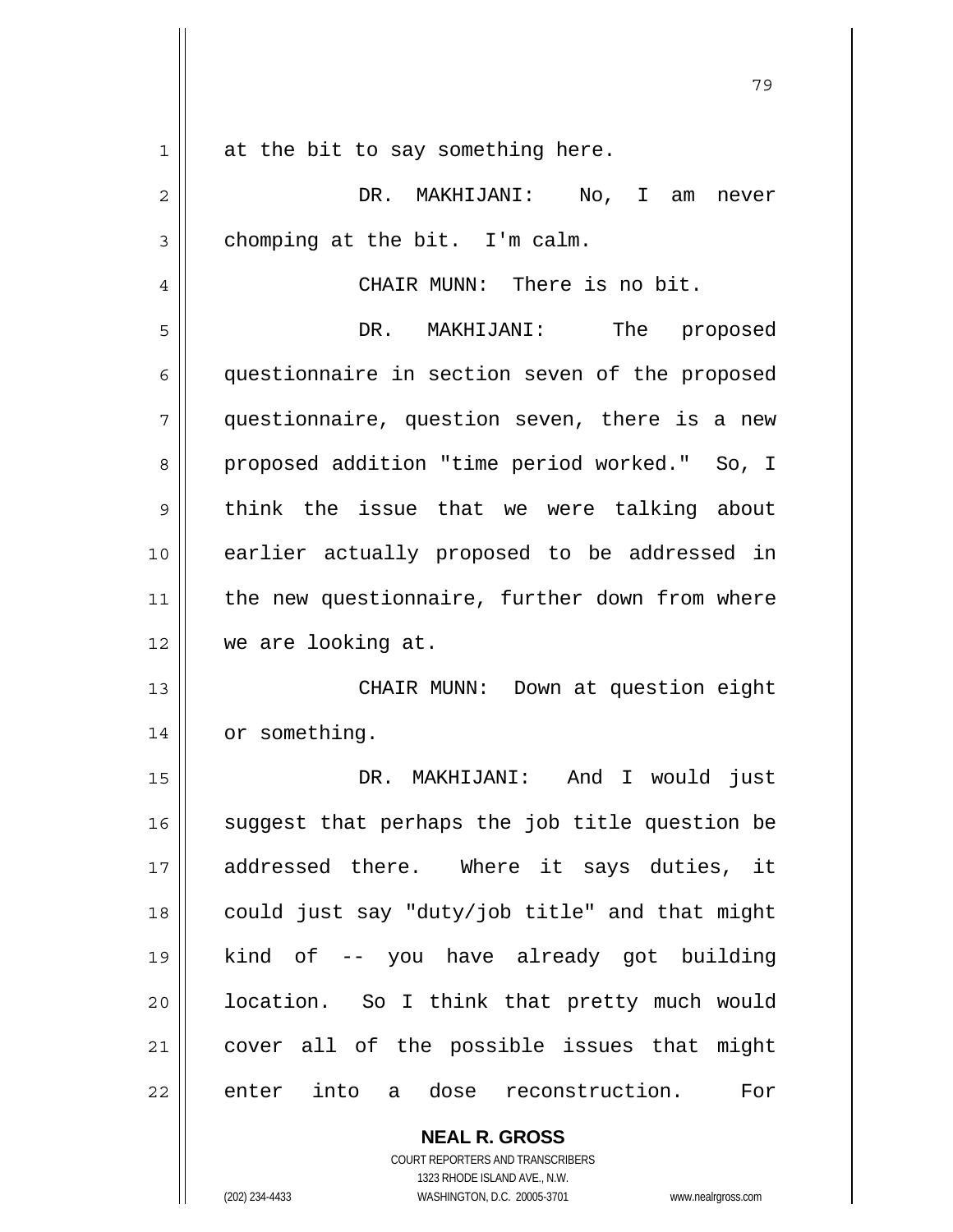**NEAL R. GROSS** COURT REPORTERS AND TRANSCRIBERS 1323 RHODE ISLAND AVE., N.W. (202) 234-4433 WASHINGTON, D.C. 20005-3701 www.nealrgross.com 1 2 3 4 5 6 7 8 9 10 11 12 13 14 15 16 17 18 19 20 21 22 instance, if you are using air monitoring data or something, which is the only case that I can think of where you have something like this potential would be useful to you. CHAIR MUNN: Yes. Is there any feeling one way or the other about that? Is that reasonable and going to be one of our suggestions for adoption? We realize, of course, that we can't tell anybody what to do but we can certainly provide the questions. MR. HINNEFELD: What was the suggestion again? I have lost track. CHAIR MUNN: The suggestion was two-fold. One, that we incorporate the "if known" concept. MR. HINNEFELD: Okay that is -- MEMBER ZIEMER: That is in question one. CHAIR MUNN: In question one, yes. DR. MAKHIJANI: Well you have job title in question one.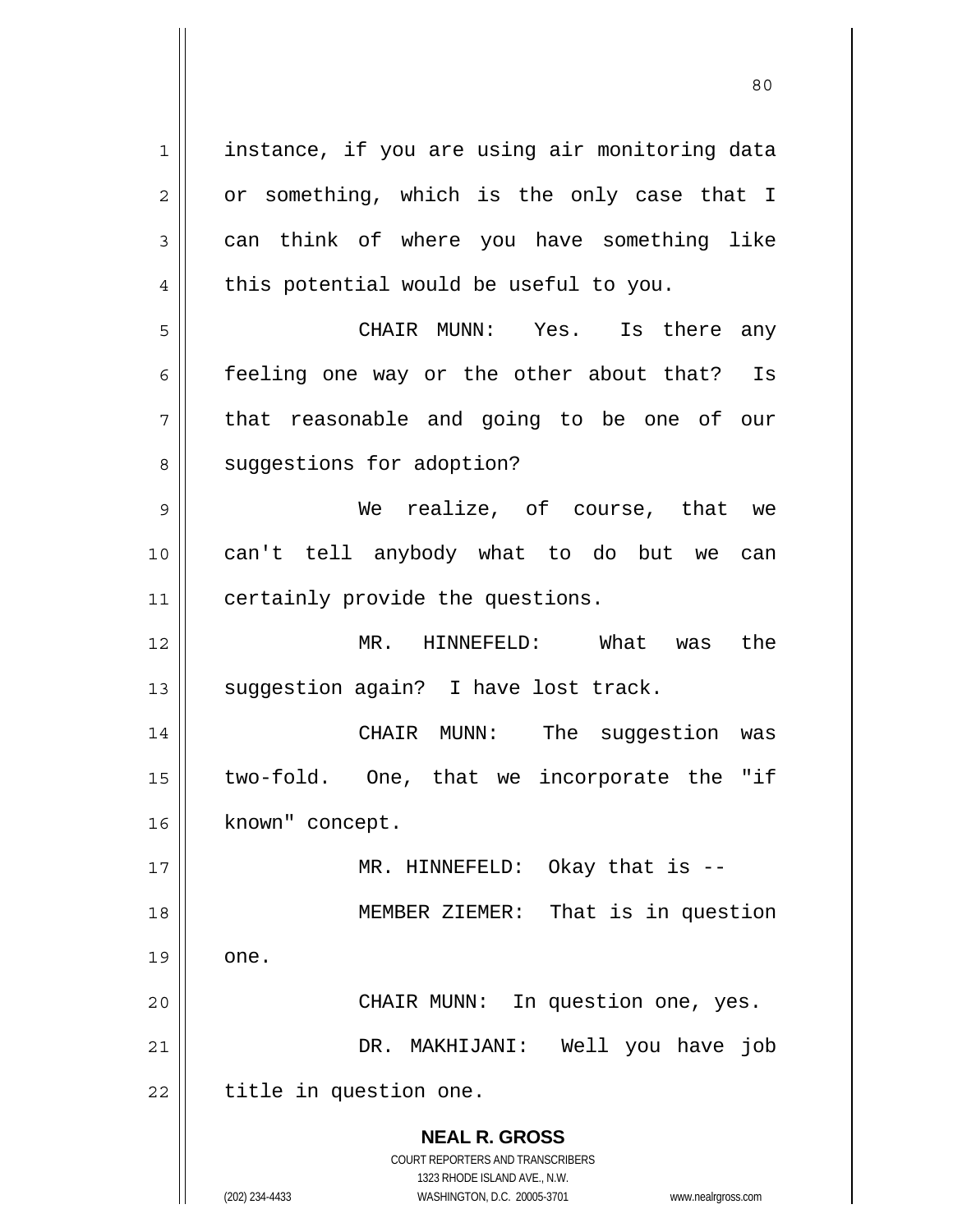| 1              | CHAIR MUNN: Well yes, but a lot of                                                                  |
|----------------|-----------------------------------------------------------------------------------------------------|
| $\overline{2}$ | people don't know what it was, can't remember                                                       |
| 3              | what it was.                                                                                        |
| 4              | MEMBER ZIEMER: Mark's suggestion,                                                                   |
| 5              | I think, on that was to include that before                                                         |
| 6              | the table because the "if known" might apply                                                        |
| 7              | to not only the supervisor, it might apply to                                                       |
| 8              | the dates.                                                                                          |
| 9              | Mark, weren't you suggesting that                                                                   |
| 10             | we add the sort of "if known" comment ahead of                                                      |
| 11             | that table?                                                                                         |
| 12             | CHAIR MUNN: Incorporate it --                                                                       |
| 13             | MEMBER GRIFFON: Yes, I mean,                                                                        |
| 14             | something like that. I would, you know, for                                                         |
| 15             | the whole section, you know, below is                                                               |
| 16             | questions on employment history, complete the                                                       |
| 17             | fields to the best of your memory. You know,                                                        |
| 18             | da, da, da. I don't know. I haven't thought                                                         |
| 19             | about the exact language.                                                                           |
| 20             | But I think Wanda is right that                                                                     |
| 21             | some people, you know, and especially it                                                            |
| 22             | strikes me that month/year would definitely be                                                      |
|                | <b>NEAL R. GROSS</b>                                                                                |
|                | COURT REPORTERS AND TRANSCRIBERS                                                                    |
|                | 1323 RHODE ISLAND AVE., N.W.<br>(202) 234-4433<br>WASHINGTON, D.C. 20005-3701<br>www.nealrgross.com |

<u>81</u>

 $\mathsf{I}$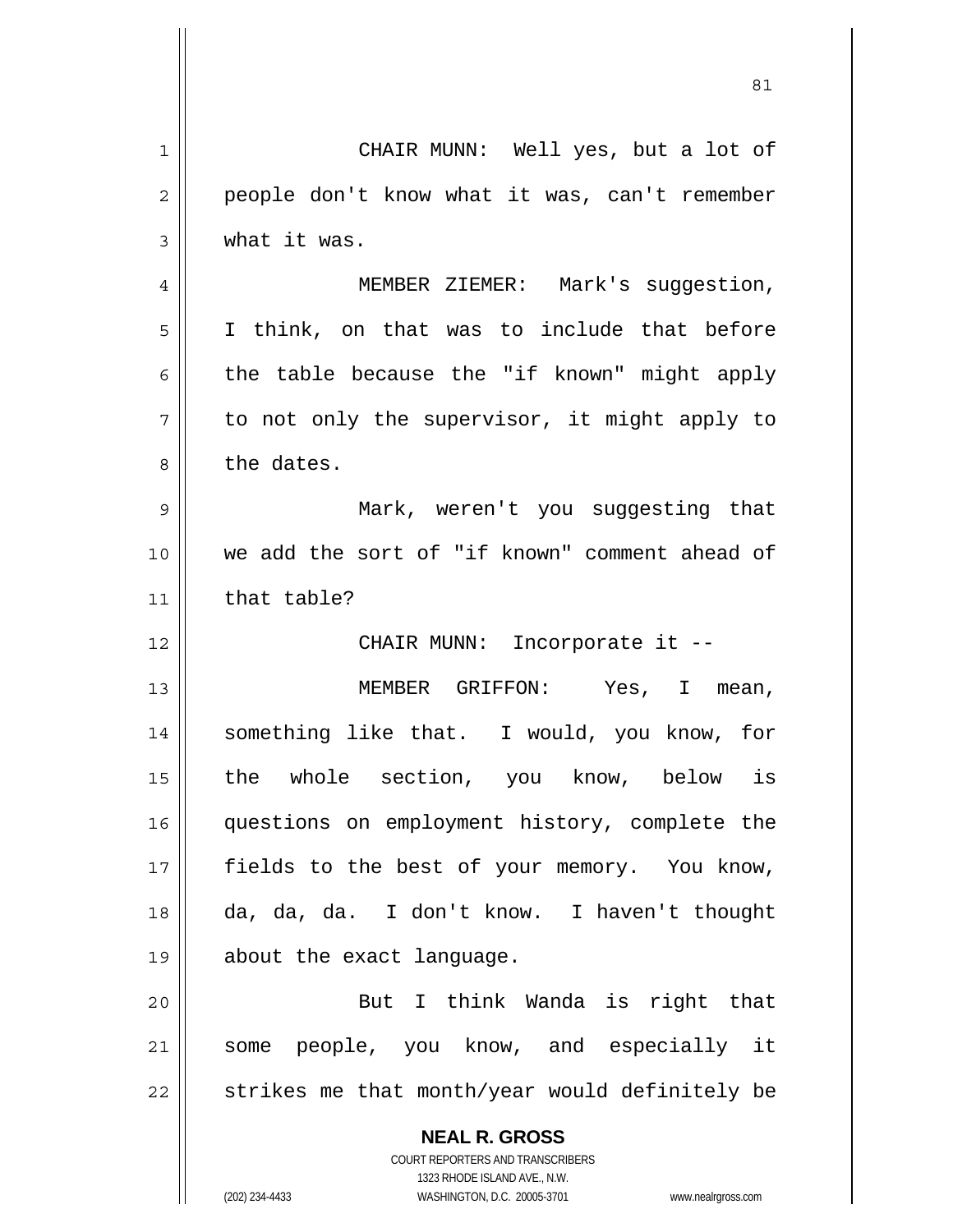a problem with some of the people I have interviewed. You know, it was the early '50s, you know, they might say '51, '52, whatever. They are usually nailing down month is the exception rather than the rule.

CHAIR MUNN: Unless we have a

7 8 9 10 11 lifelong OCD practitioner who has kept track of every paycheck that has ever been received -- MEMBER GRIFFON: Yes, and some people have like their work cards.

12 13 CHAIR MUNN: There are a few people who do that.

## MEMBER GRIFFON: Yes.

15 16 17 18 19 20 21 22 MR. HINNEFELD: Now, do you feel like that is necessary beyond the letter, saying that we are only interested in what you can provide easily and you don't have -- you know, the letter is supposed to indicate that we are only interested, we don't want you to research, this, this is just what you are supposed to provide readily. Do you think it

## **NEAL R. GROSS**

COURT REPORTERS AND TRANSCRIBERS 1323 RHODE ISLAND AVE., N.W. (202) 234-4433 WASHINGTON, D.C. 20005-3701 www.nealrgross.com

1

2

3

4

5

6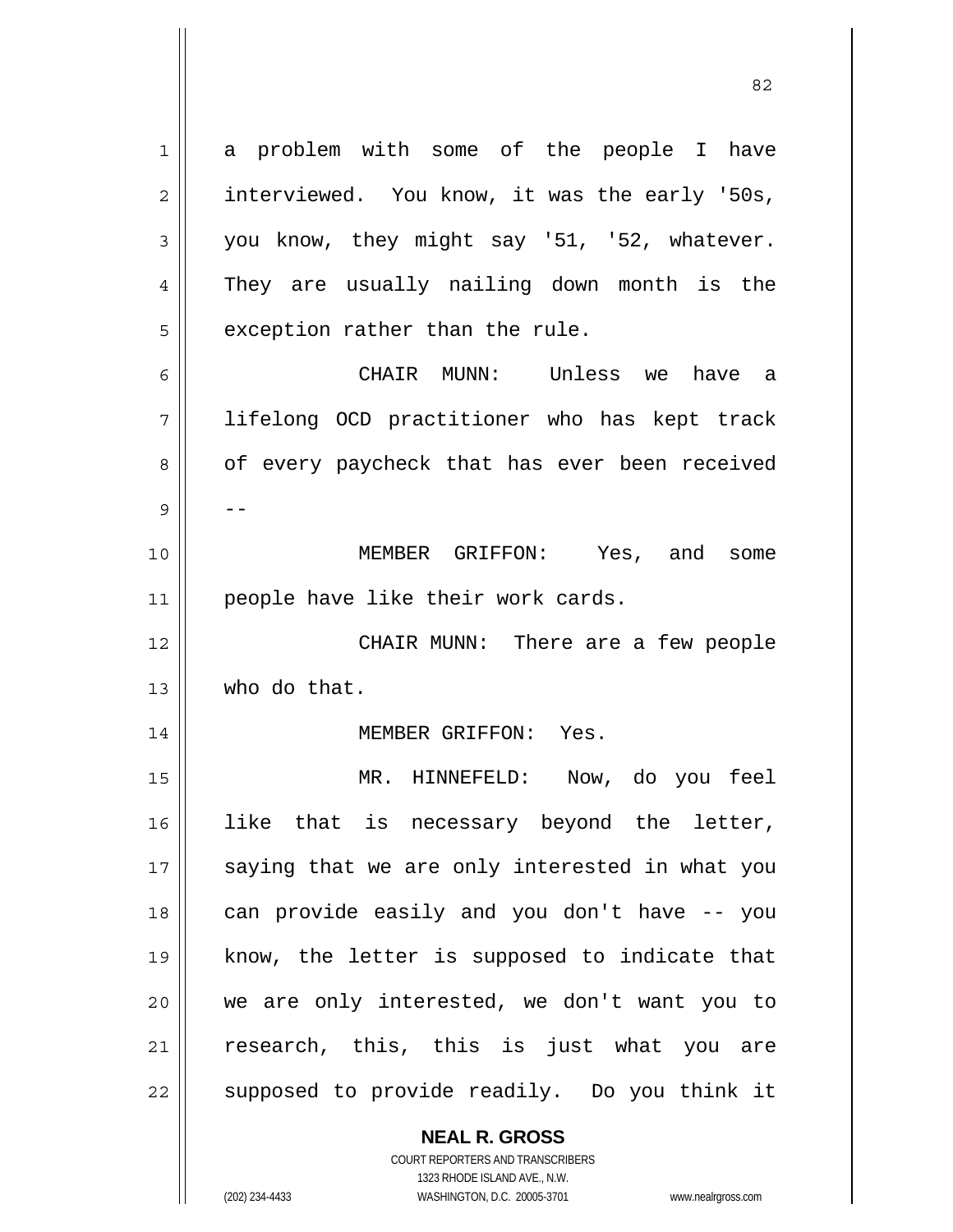1 2 would be necessary to modify this question in addition to that?

**NEAL R. GROSS** COURT REPORTERS AND TRANSCRIBERS 1323 RHODE ISLAND AVE., N.W. (202) 234-4433 WASHINGTON, D.C. 20005-3701 www.nealrgross.com 3 4 5 6 7 8 9 10 11 12 13 14 15 16 17 18 19 20 21 22 MEMBER ZIEMER: I don't personally think it hurts to re-emphasize that. I mean, they skim through the letter and then they start focusing on this. Maybe under employment history, simply say please provide the following information, if known, or something like that. I mean, it would apply for everything under employment history. MEMBER GRIFFON: Or as best as you can remember. MEMBER ZIEMER: As best as you can remember. MEMBER GRIFFON: Yes, my concern sometimes is that they, you know, they are concerned to sort of guess because they are afraid that if it is wrong, they will be in some way -- MEMBER ZIEMER: Yes, penalized or - - MEMBER GRIFFON: -- penalized if

<u>83</u>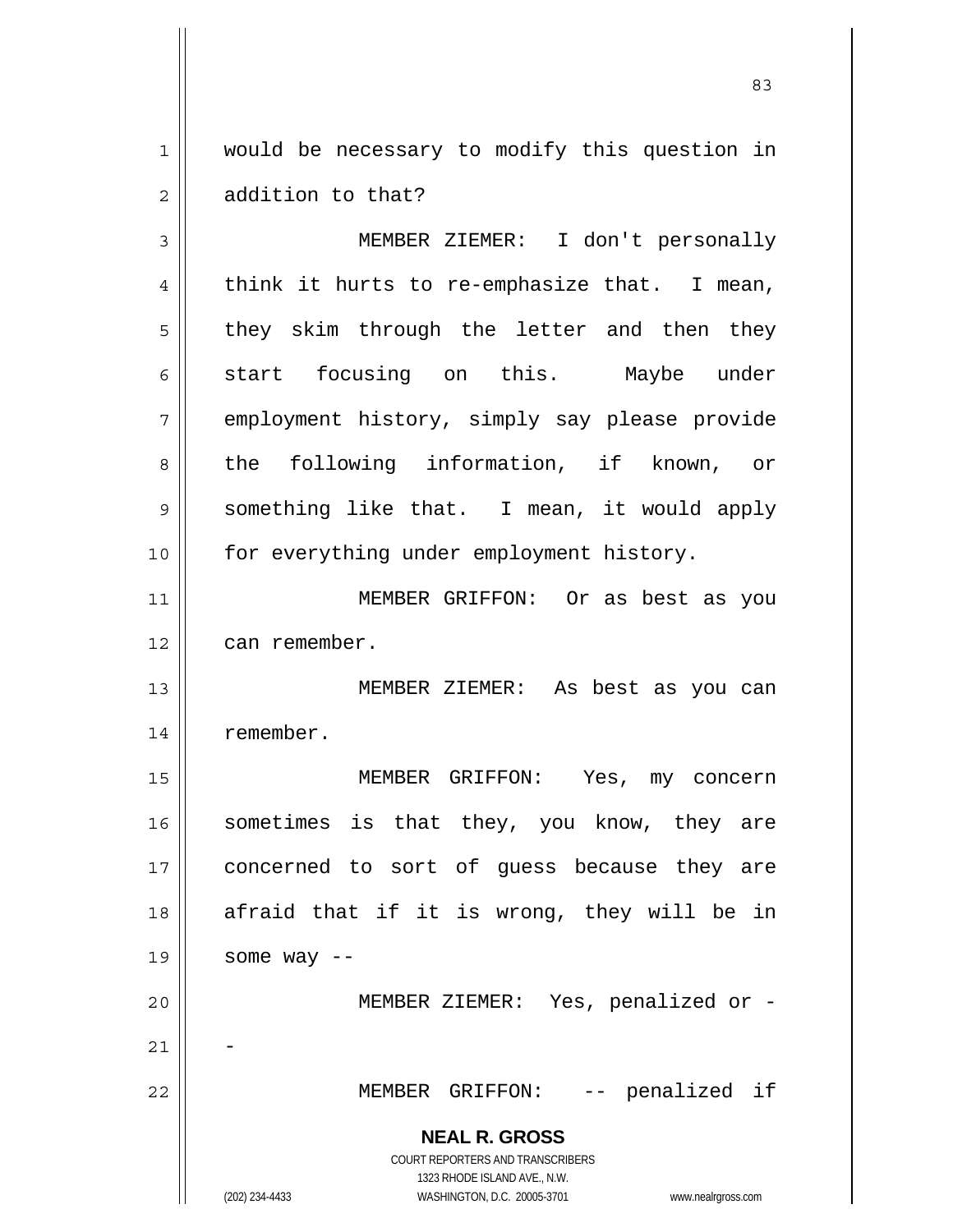they wrote down the wrong dates or something. So, yes.

3 4 5 6 7 8 9 10 11 12 13 14 15 16 17 18 19 20 21 CHAIR MUNN: And that, I think, was the primary concern that moved a great deal of our issue forward from the outset, was the concern that we were placing undue stress on people leading them to believe that they needed to do research and work out the answers to these questions, if they didn't already have them, or otherwise, we actually had that sentence that led people to believe it would be to their detriment to not be able to provide information. Having removed that or change the language, whichever we opt to do -- MEMBER GRIFFON: Is helpful, yes. CHAIR MUNN: -- is considerably helpful. And I can guarantee you that every person sitting around this table has already spent more time reading these letters than any

claimant ever has.

22

1

2

So what an individual picks up --

**NEAL R. GROSS** COURT REPORTERS AND TRANSCRIBERS

1323 RHODE ISLAND AVE., N.W.

(202) 234-4433 WASHINGTON, D.C. 20005-3701 www.nealrgross.com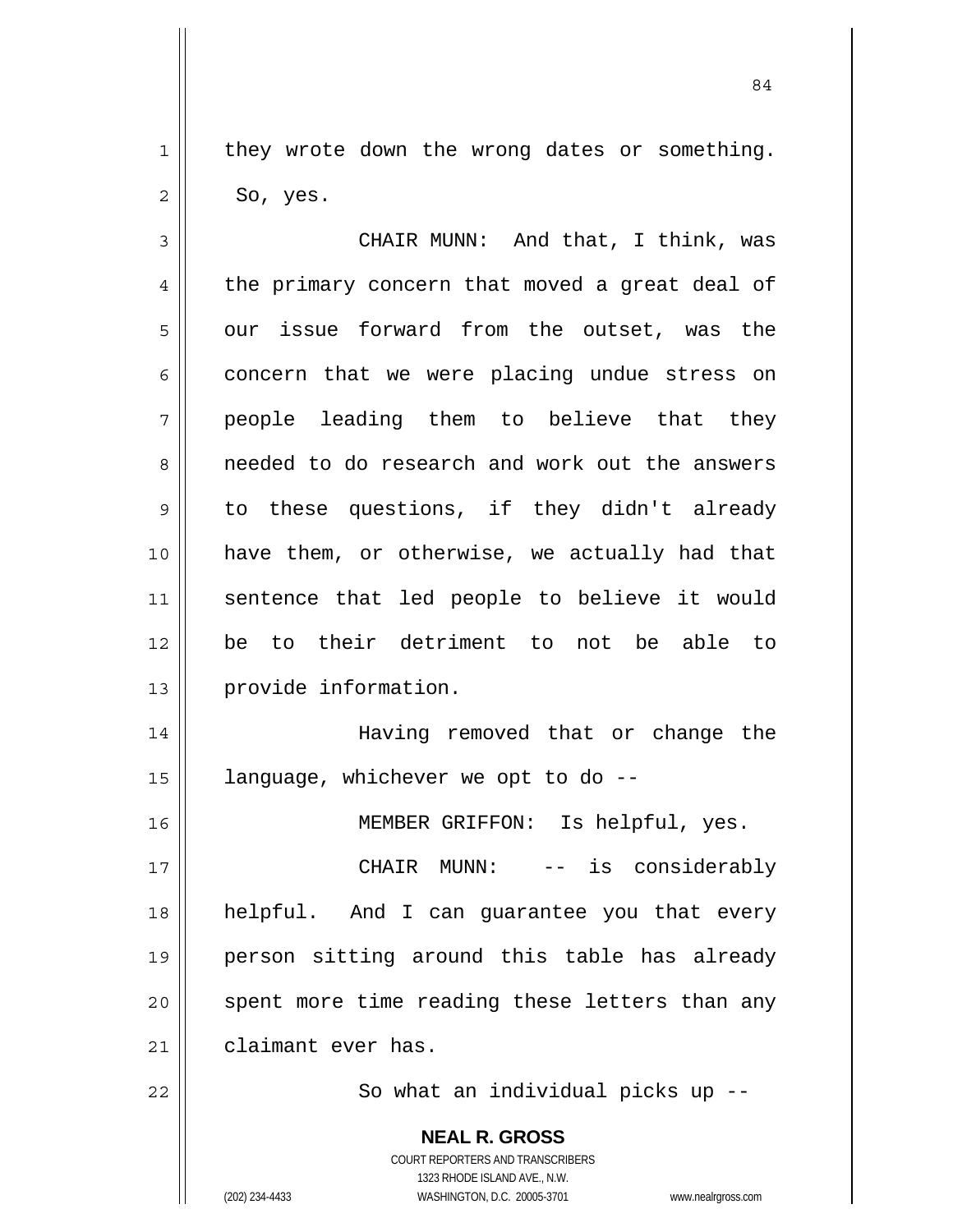**NEAL R. GROSS** COURT REPORTERS AND TRANSCRIBERS 1323 RHODE ISLAND AVE., N.W. (202) 234-4433 WASHINGTON, D.C. 20005-3701 www.nealrgross.com 1 2 3 4 5 6 7 8 9 10 11 12 13 14 15 16 17 18 19 20 21 22 MEMBER ZIEMER: We are preparing for later. CHAIR MUNN: Yes. MEMBER ZIEMER: I would suggest we do the same thing on the detailed work history. Just repeat the same phrase again. CHAIR MUNN: Yes. MEMBER ZIEMER: Re-emphasize it. CHAIR MUNN: The real question here is what do we want that specific phrase to be? MR. HINNEFELD: We can probably write it, unless you have a real specific interest on what you want it to be. I mean, it would be easier for us to have one person, a technical writer write it than for us to try to write it in the subcommittee. CHAIR MUNN: It certainly would. MR. HINNEFELD: Okay. CHAIR MUNN: I just wanted to make sure that there wasn't anybody with --MEMBER ZIEMER: But it is along the

<u>85 and 2001 and 2001 and 2001 and 2001 and 2001 and 2001 and 2001 and 2001 and 2001 and 2001 and 2001 and 200</u>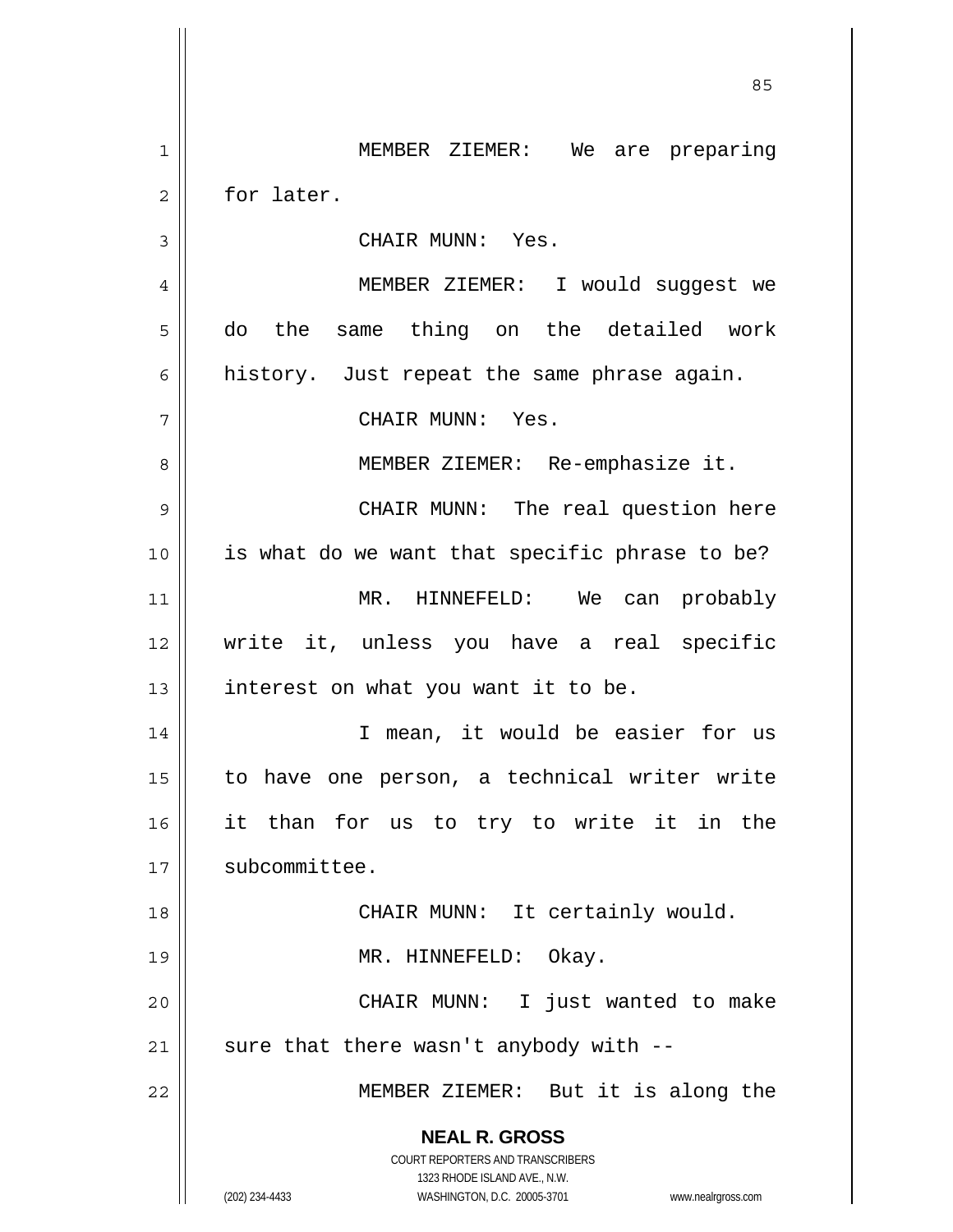1 2 lines of "if known" or to the best of your recall.

3 4 5 6 MR. HINNEFELD: As you can easily provide it, or as you can easily provide it. You know, to the extent that you can recall, whatever words we decide. Okay.

7 8 9 10 11 MEMBER GRIFFON: That's fine, yes. MR. HINNEFELD: Okay. I'm sorry. The second part of the recommendation, did that go to question number seven or what was the second part of that recommendation?

12 13 14 15 16 17 DR. MAKHIJANI: I actually withdraw that suggestion to put job titles in question number seven again because you have got it in question one and it is just confusing If you are asking for duties, routine duties in question seven.

18 19 20 21 MEMBER GRIFFON: And duties, I think you are getting at job tasks, right, or whatever? I mean, that is what you are trying  $to$   $-$ 

CHAIR MUNN: Correct because that

**NEAL R. GROSS** COURT REPORTERS AND TRANSCRIBERS

1323 RHODE ISLAND AVE., N.W.

(202) 234-4433 WASHINGTON, D.C. 20005-3701 www.nealrgross.com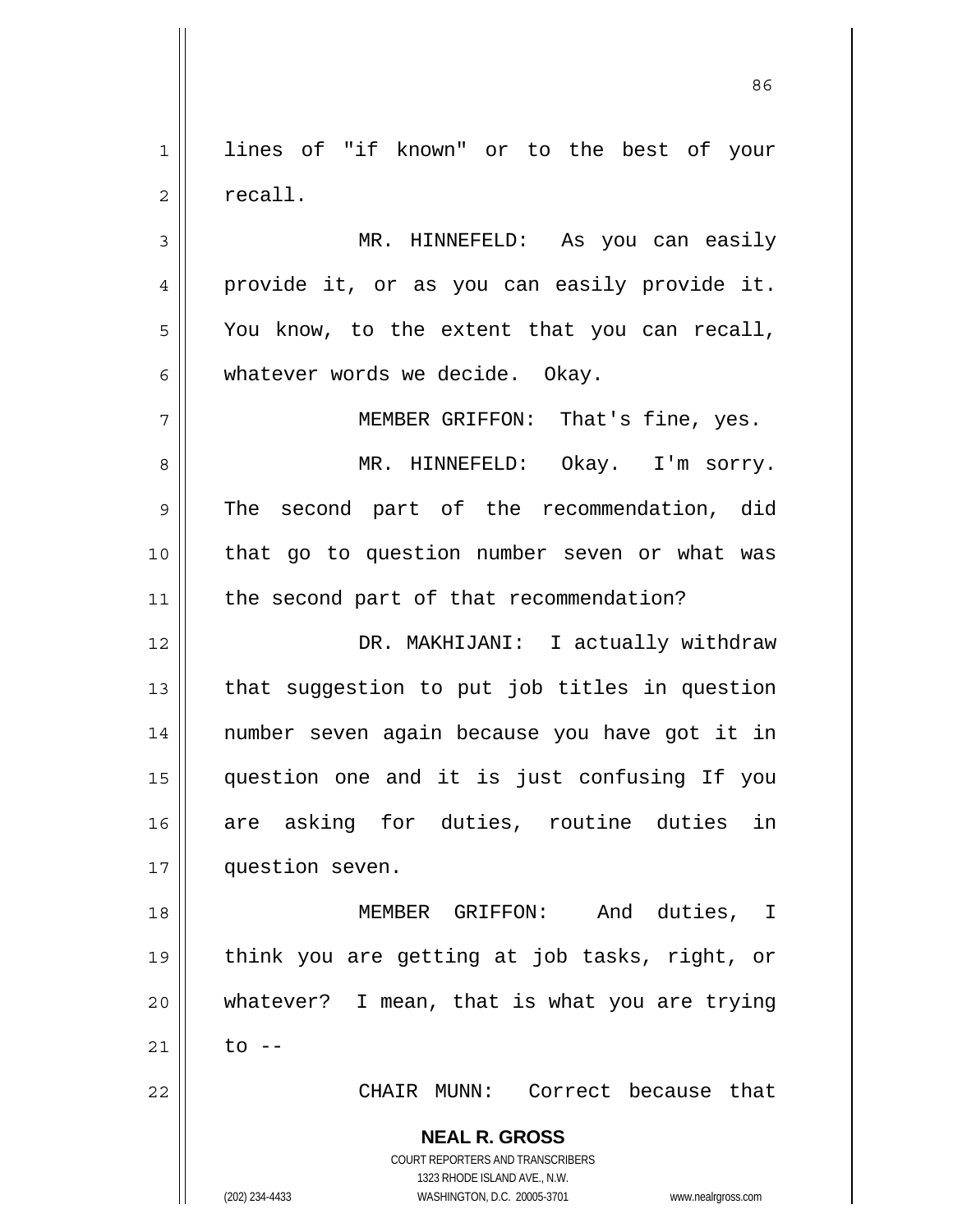**NEAL R. GROSS** COURT REPORTERS AND TRANSCRIBERS 1323 RHODE ISLAND AVE., N.W. (202) 234-4433 WASHINGTON, D.C. 20005-3701 www.nealrgross.com <u>87 and 2014 and 2014 and 2014 and 2014 and 2014 and 2014 and 2014 and 2014 and 2014 and 2014 and 2014 and 201</u> 1 2 3 4 5 6 7 8 9 10 11 12 13 14 15 16 17 18 19 20 21 22 really and truly is what bears most -- MEMBER GRIFFON: Right, right, right. CHAIR MUNN: -- heavily on the potential for exposure. What were the duties? MEMBER GRIFFON: And Larry and NIOSH assured me that this is not a problem with regard to classification at all. CHAIR MUNN: I can't see how it would be. MEMBER GRIFFON: I hate to bring up this issue, but, you know -- MR. HINNEFELD: If the individual -- MEMBER GRIFFON: -- people start talking buildings and on your form, you are linking together, inadvertently, exposures, buildings, and time periods, and tasks. MEMBER ZIEMER: And nuclides. MEMBER GRIFFON: And nuclides - that is what I said, exposures. Yes. Yes. CHAIR MUNN: Well, but the question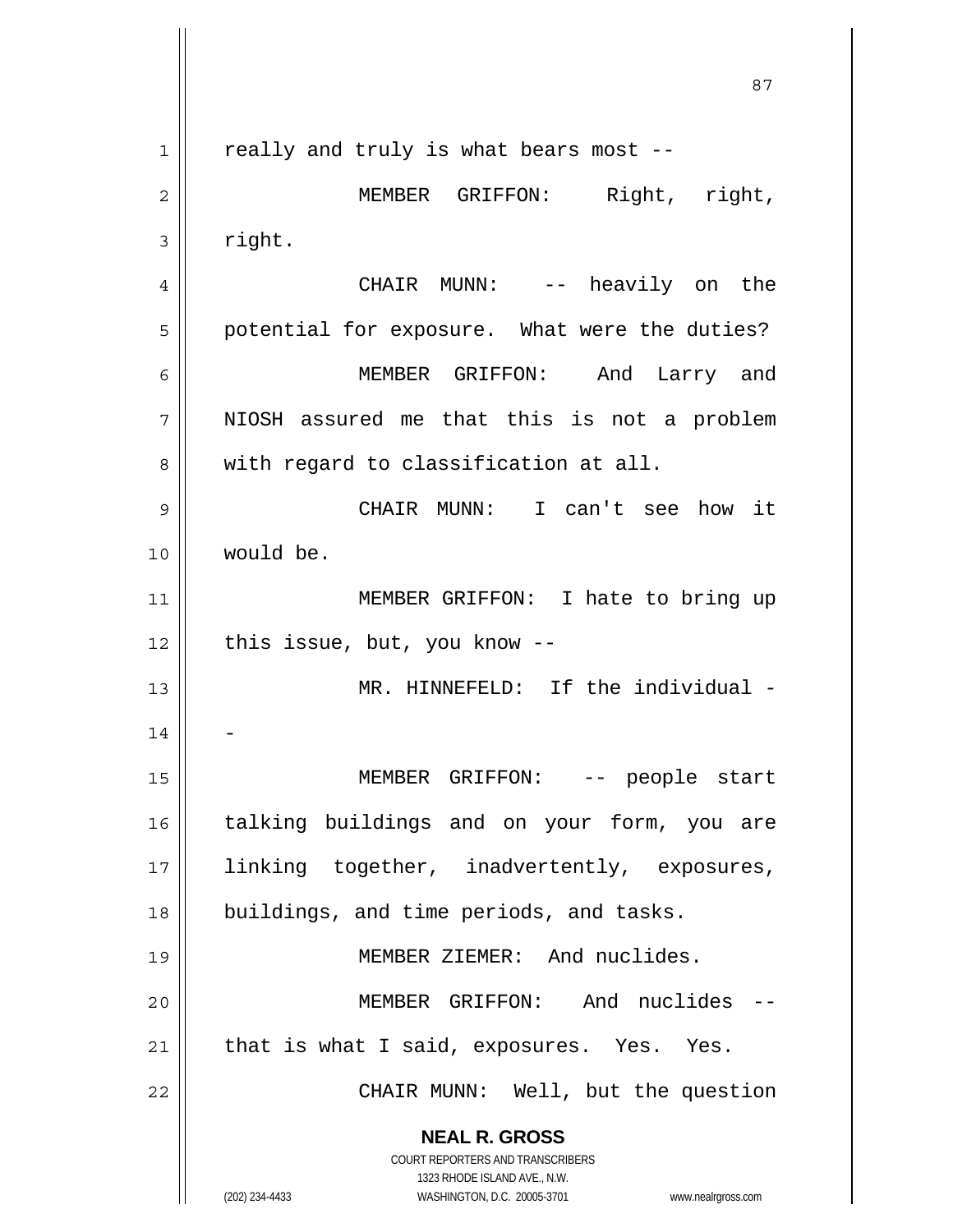| 1  | is, is anybody of questionable security ever                        |
|----|---------------------------------------------------------------------|
| 2  | going to have access to that information. And                       |
| 3  | the answer is no.                                                   |
| 4  | MEMBER GRIFFON: Well, the other --                                  |
| 5  | MR. HINNEFELD: Well now, wait a                                     |
| 6  | minute.                                                             |
| 7  | MEMBER GRIFFON: Those can't have                                    |
| 8  | classified information on them.                                     |
| 9  | MR. HINNEFELD: This should not                                      |
| 10 | have classified information in it.                                  |
| 11 | CHAIR MUNN: No.                                                     |
| 12 | MR. HINNEFELD: What Mark is saying                                  |
| 13 | is that if a person says I was exposed to this                      |
| 14 | magic radionuclide in this building at this                         |
| 15 | facility, I am not even cleared, but I think                        |
| 16 | that is one of the things that gets kind of                         |
| 17 | dicey in terms of what you are able to talk                         |
| 18 | about.                                                              |
| 19 | MEMBER GRIFFON: All I am saying is                                  |
| 20 | my experience that I had to get my<br>from                          |
| 21 | questionnaires for Y-12 cleared by Y-12                             |
| 22 | security before I could use them in the                             |
|    | <b>NEAL R. GROSS</b>                                                |
|    | <b>COURT REPORTERS AND TRANSCRIBERS</b>                             |
|    | 1323 RHODE ISLAND AVE., N.W.                                        |
|    | (202) 234-4433<br>WASHINGTON, D.C. 20005-3701<br>www.nealrgross.com |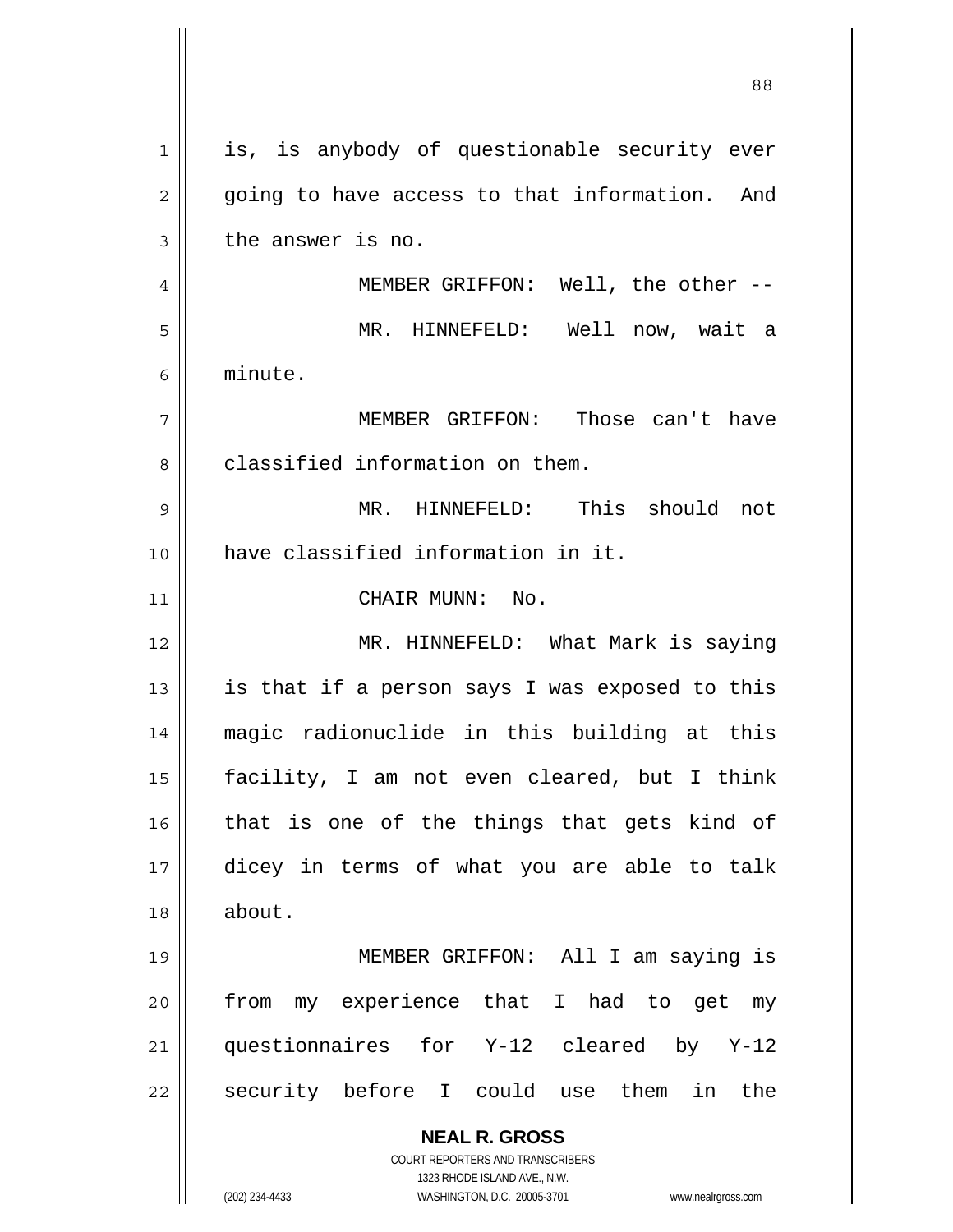1 medical screening program.

**NEAL R. GROSS** COURT REPORTERS AND TRANSCRIBERS 1323 RHODE ISLAND AVE., N.W. (202) 234-4433 WASHINGTON, D.C. 20005-3701 www.nealrgross.com 2 3 4 5 6 7 8 9 10 11 12 13 14 15 16 17 18 19 20 21 22 MR. HINNEFELD: I will note -- MEMBER GRIFFON: And we had to actually have some defaults that if you were an assembly worker, please do not complete the following details. I mean, there were certain -- MR. HINNEFELD: I will check -- MEMBER ZIEMER: Or do not provide information that you think may be classified. MEMBER GRIFFON: Right. Right, just don't put it down. MR. HINNEFELD: Well, we pretty much tell them that. We tell them don't tell us things you think are classified. MEMBER GRIFFON: Yes, but sometimes, you know -- MR. HINNEFELD: The problem is, -- MEMBER GRIFFON: -- people don't think about  $--$  MR. HINNEFELD: They don't think about that.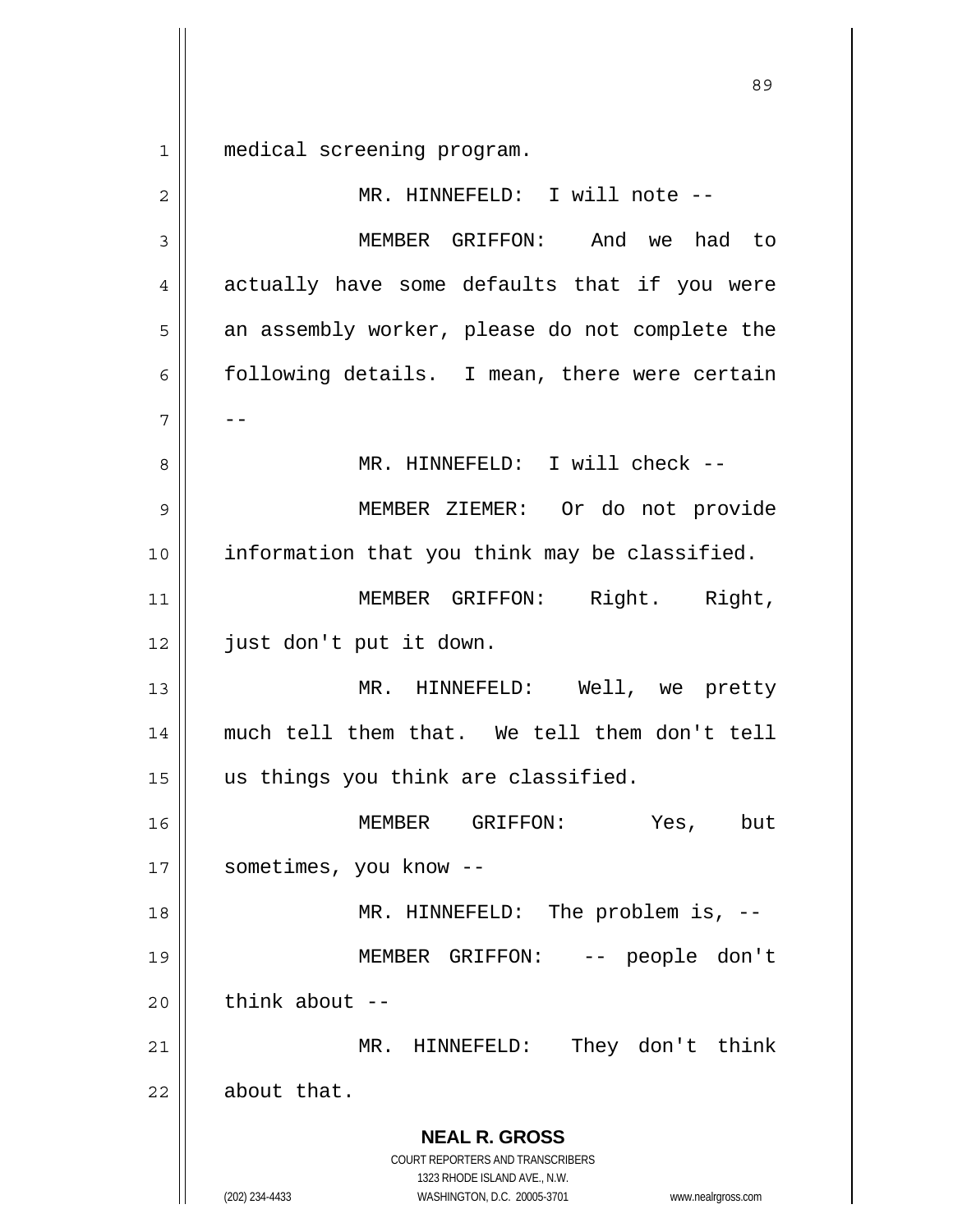**NEAL R. GROSS** COURT REPORTERS AND TRANSCRIBERS 1323 RHODE ISLAND AVE., N.W. (202) 234-4433 WASHINGTON, D.C. 20005-3701 www.nealrgross.com 1 2 3 4 5 6 7 8 9 10 11 12 13 14 15 16 17 18 19 20 21 22 MEMBER GRIFFON: -- the linking of the different sections. You know what I mean? MR. HINNEFELD: Right. Because it is they say well, you are clearly asking me. If you are asking me about my radionuclides and you are asking me about my place, I mean, that must be okay -- MEMBER GRIFFON: Right, right. MR. HINNEFELD: -- to answer it. And a lot of people may not have that ready. Just because you are cleared doesn't mean you are an ADC and you are prepared to judge things as being cleared or un-cleared. CHAIR MUNN: This material that is being gathered is not going to be available, is it? MR. HINNEFELD: It is available to everybody that works on the project. MEMBER ZIEMER: It would be available to un-cleared people. MEMBER GRIFFON: Un-cleared people on the project, yes.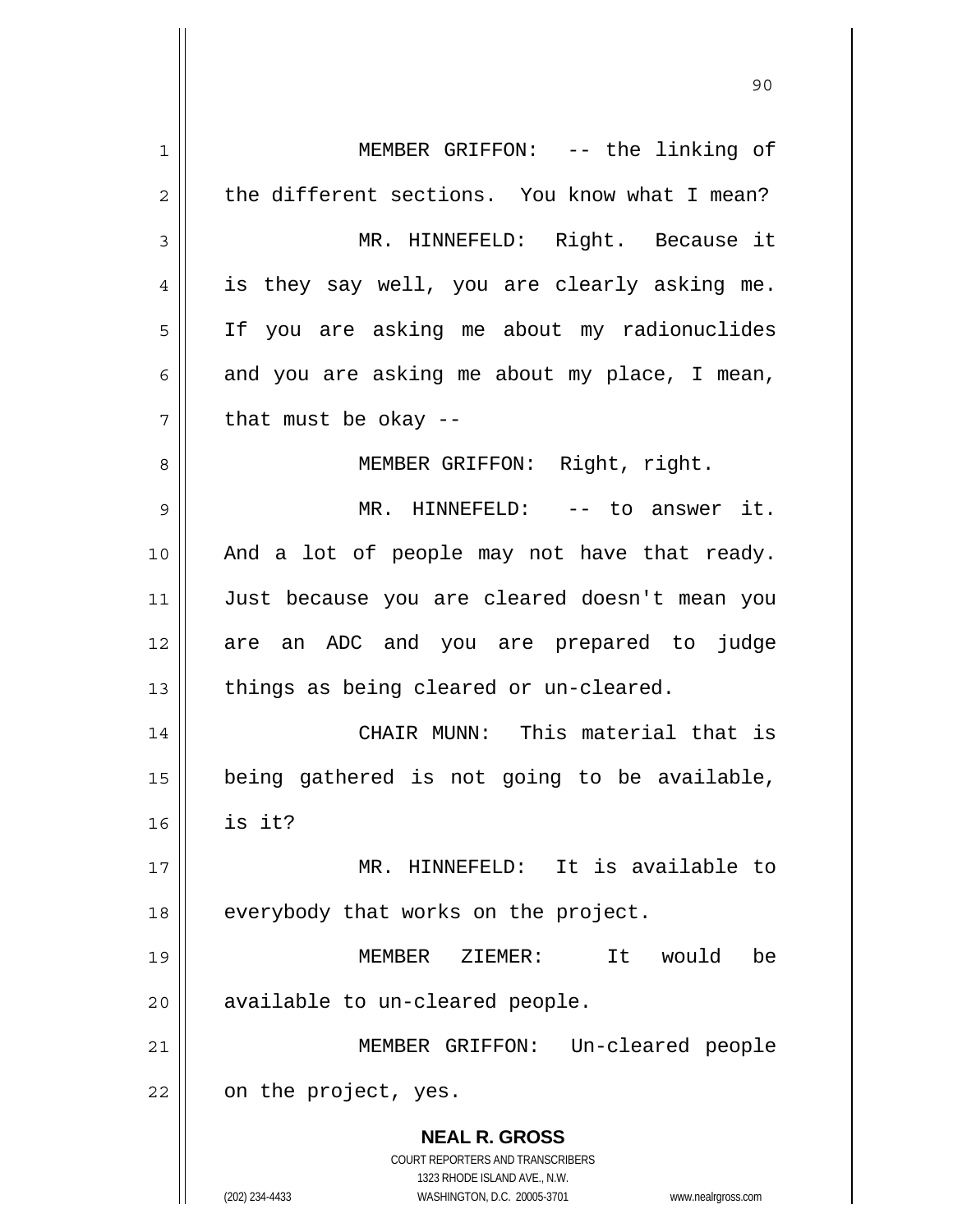**NEAL R. GROSS** COURT REPORTERS AND TRANSCRIBERS 1323 RHODE ISLAND AVE., N.W. 1 2 3 4 5 6 7 8 9 10 11 12 13 14 15 16 17 18 19 20 21 22 MR. HINNEFELD: It is available to everybody who works on the project. Most of us do not have clearances. CHAIR MUNN: I guess that is true. MR. HINNEFELD: Until DOE finds out it is there and they shut down the computer system. CHAIR MUNN: Well knowing how difficult it is for me to have access to some of this, to get access to some of this material, it is difficult to imagine -- MR. HINNEFELD: We clearly can't have -- CHAIR MUNN: Yes, there is a question. There is an issue. MEMBER GRIFFON: I hate to bring this up in a way but I don't want it to be a problem. I mean, it can be a nightmare later. MR. HINNEFELD: I will get another check at this. We will make sure that some of our guys who are in a position, who are cleared, who may be able to render judgment.

<u>91</u>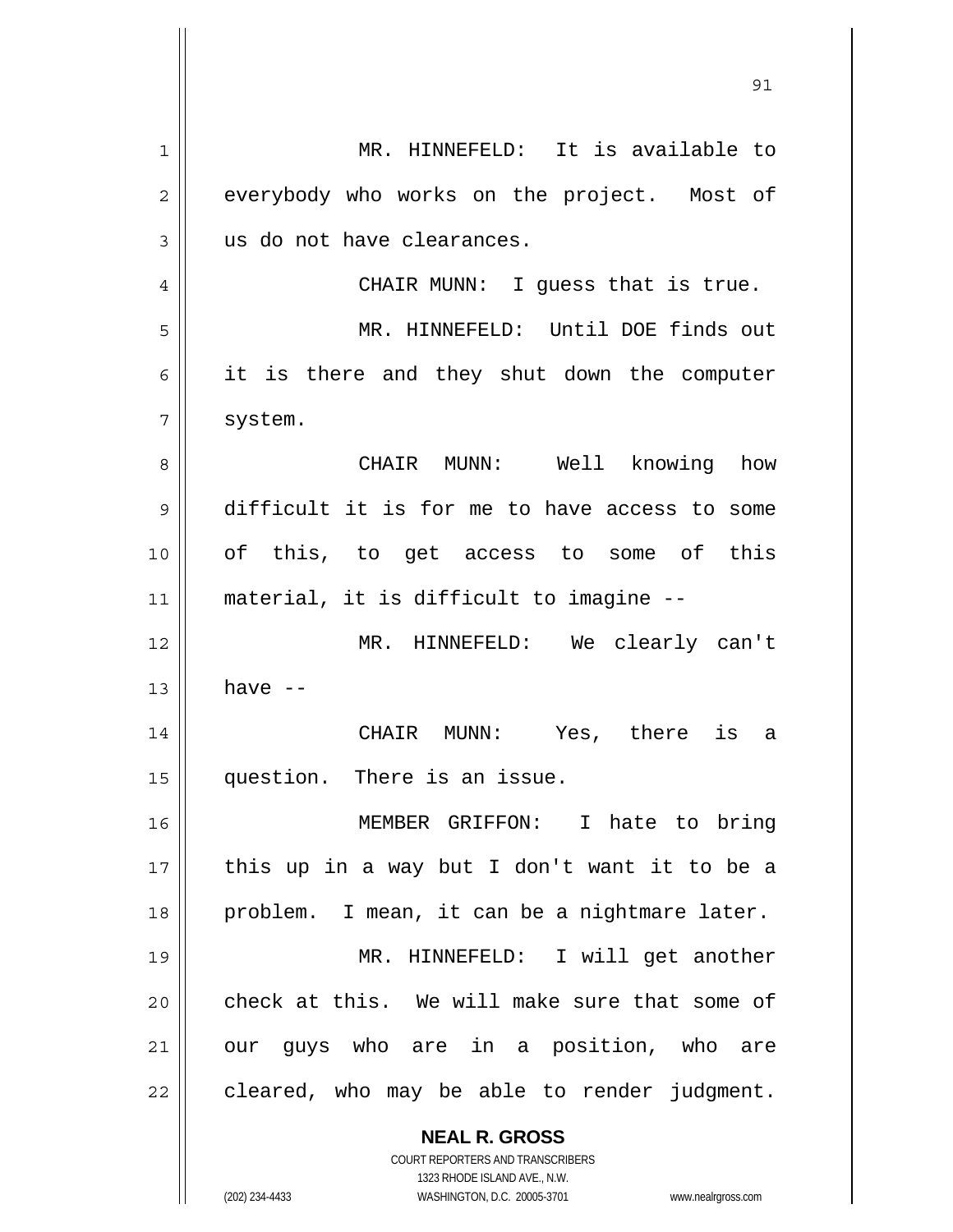**NEAL R. GROSS** COURT REPORTERS AND TRANSCRIBERS 1323 RHODE ISLAND AVE., N.W. (202) 234-4433 WASHINGTON, D.C. 20005-3701 www.nealrgross.com 1 2 3 4 5 6 7 8 9 10 11 12 13 14 15 16 17 18 19 20 21 22 They still may say I can't render judgment on this. We will have to get somebody in DOE to render a judgment on it, on how specific we can ask about your exposures, meaning, what were you exposed to and at what building were you exposed to it. MR. KATZ: But just for memory's sake, I mean, you are correct, Mark in recollecting that Larry was asked this same question and that he did state that this was not an issue for DOE -- MEMBER GRIFFON: Right. MR. KATZ: -- at that time. But that is not to say that Stu shouldn't follow up. MR. HINNEFELD: I would like to follow up on that anyway. MEMBER GRIFFON: Yes. DR. MAKHIJANI: Because this is an old, except for the time period, it is an old question. MR. HINNEFELD: Yes.

<u>92 and 2014 and 2014 and 2014 and 2014 and 2014 and 2014 and 2014 and 2014 and 2014 and 2014 and 2014 and 201</u>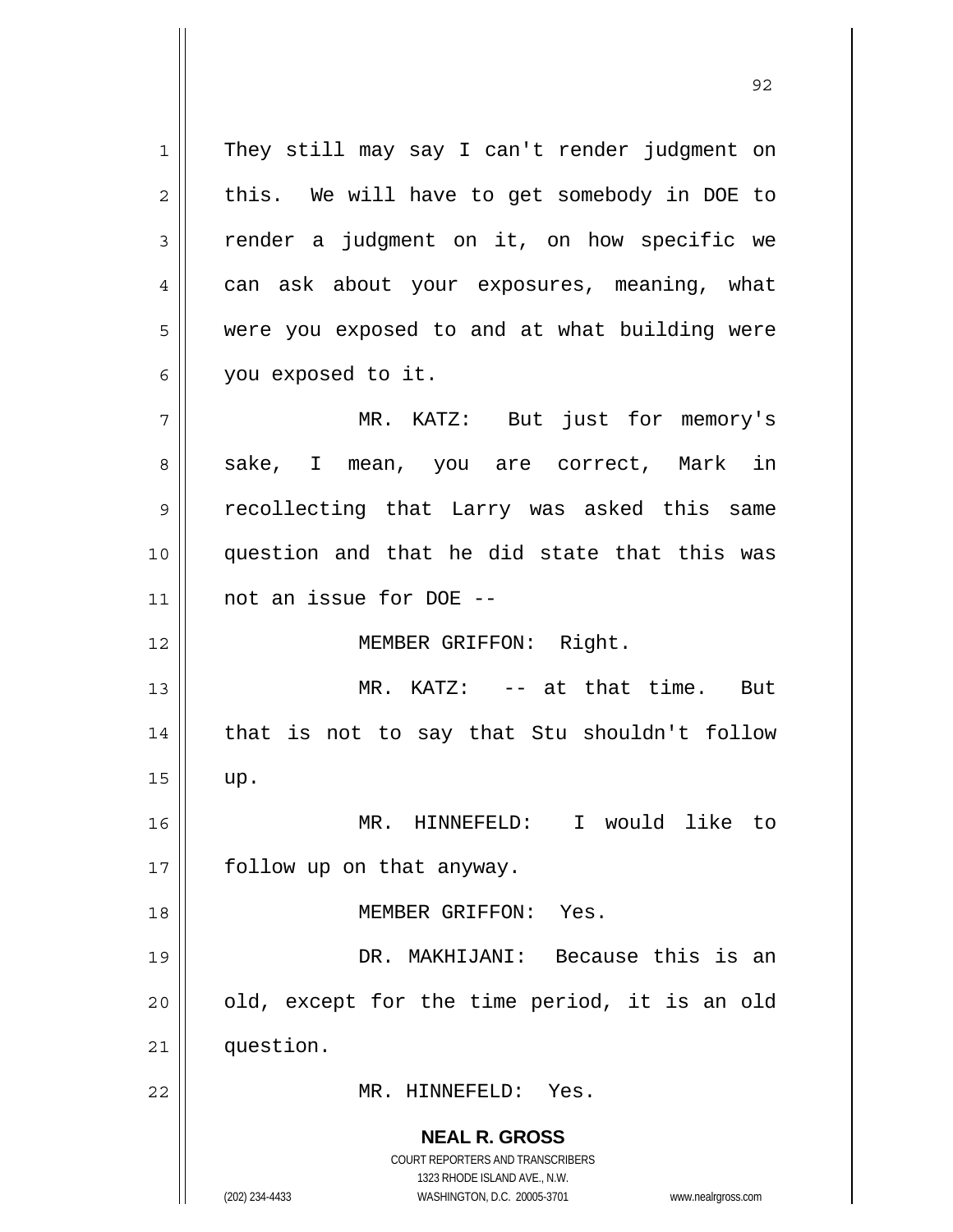| 1  | CHAIR MUNN: All right, Stu will                |
|----|------------------------------------------------|
| 2  | question about that. So, that will have one    |
| 3  | piece of feedback we can anticipate.           |
| 4  | Next issue.                                    |
| 5  | MR. HINNEFELD: I don't remember.               |
| 6  | MEMBER GRIFFON: Well, going back               |
| 7  | to my -- that was NIOSH's response to my       |
| 8  | second question on the letter. Really, where   |
| 9  | we started, we ended up going a little bit     |
| 10 | into the sections.                             |
| 11 | MR. HINNEFELD: Yes.                            |
| 12 | MEMBER GRIFFON: But the first                  |
| 13 | question, I still don't -- we have touched on  |
| 14 | it but I don't know where it is being left,    |
| 15 | Wanda. It is the question in the first         |
| 16 | paragraph, why was this sentence deleted. And  |
| 17 | the sentence is related to or the sentence was |
| 18 | if we need additional information that may     |
| 19 | only be available from supervisors, coworkers, |
| 20 | or others, the interview is also an            |
| 21 | opportunity for you to help us identify,       |
| 22 | locate, these persons.                         |
|    |                                                |

<u>93 and 200 and 200 and 200 and 200 and 200 and 200 and 200 and 200 and 200 and 200 and 200 and 200 and 200 an</u>

**NEAL R. GROSS** COURT REPORTERS AND TRANSCRIBERS 1323 RHODE ISLAND AVE., N.W. (202) 234-4433 WASHINGTON, D.C. 20005-3701 www.nealrgross.com

 $\mathbf{I}$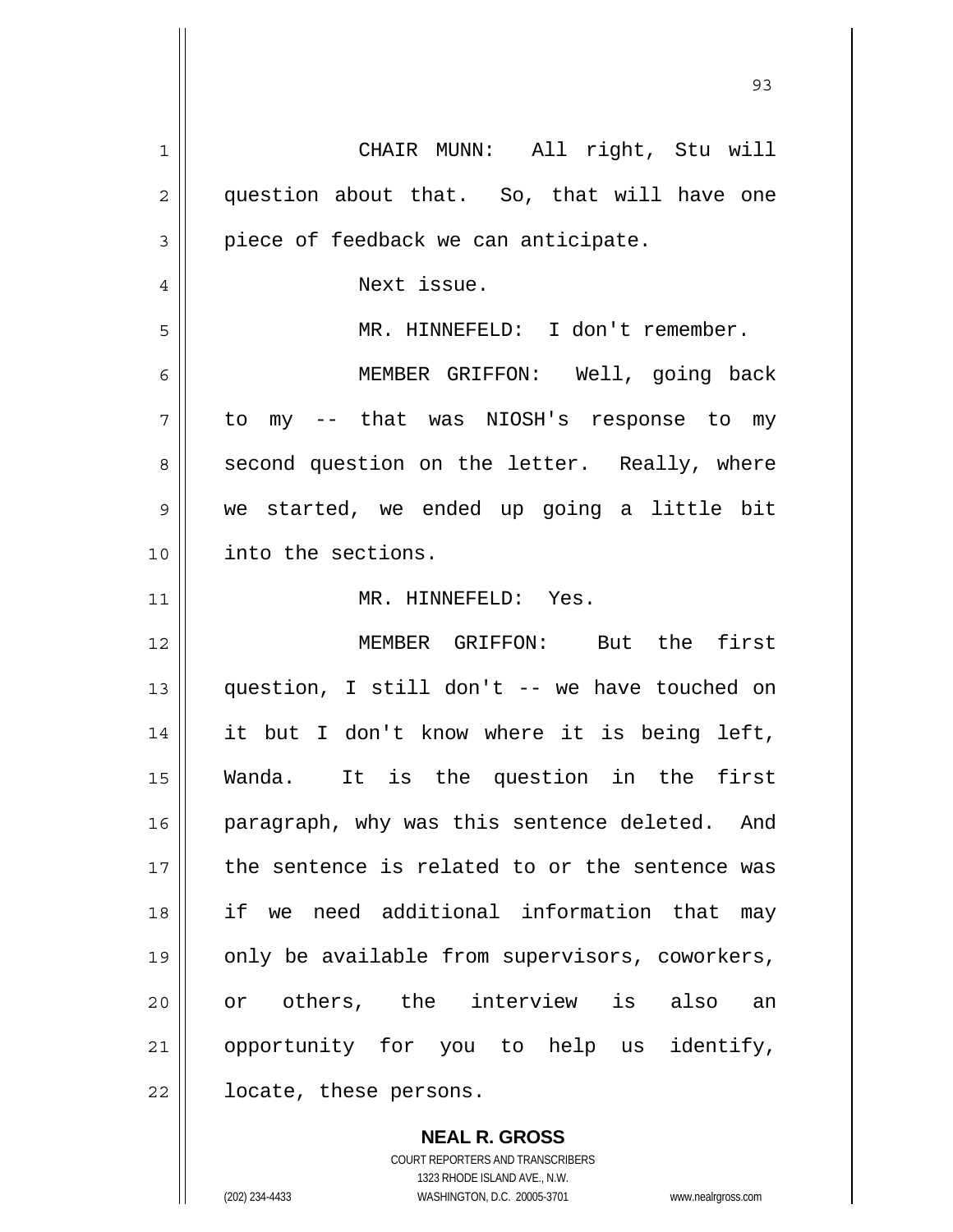| 1  | I understand that you are<br>And                                    |
|----|---------------------------------------------------------------------|
| 2  | saying well, we -- you know, it is sort of a                        |
| 3  | self-fulfilling prophecy. NIOSH<br>never<br>$- -$                   |
| 4  | NIOSH very rarely went to these people. So,                         |
| 5  | now you are just deleting it out of the form.                       |
| 6  | And my question is, you know, do we feel like                       |
| 7  | it is something that they maybe should have                         |
| 8  | been going to more often and just haven't been                      |
| 9  | using.                                                              |
| 10 | CHAIR MUNN:<br>Now the question was                                 |
| 11 | not so much is it being used; the question is,                      |
| 12 | more properly I believe, are we getting the                         |
| 13 | information that we need without asking that                        |
| 14 | question. Are we getting it in other ways?                          |
| 15 | my memory of our discussion<br>And                                  |
| 16 | from our last meeting was it was generally                          |
| 17 | felt that we were getting that information in                       |
|    |                                                                     |
| 18 | other ways and it seldom was used, simply                           |
| 19 | because there are other methods for doing the                       |
| 20 | dose reconstruction.                                                |
| 21 | DR. MAKHIJANI: One of the original                                  |
| 22 | points that we raised in our review was, it                         |
|    | <b>NEAL R. GROSS</b>                                                |
|    | <b>COURT REPORTERS AND TRANSCRIBERS</b>                             |
|    | 1323 RHODE ISLAND AVE., N.W.                                        |
|    | (202) 234-4433<br>WASHINGTON, D.C. 20005-3701<br>www.nealrgross.com |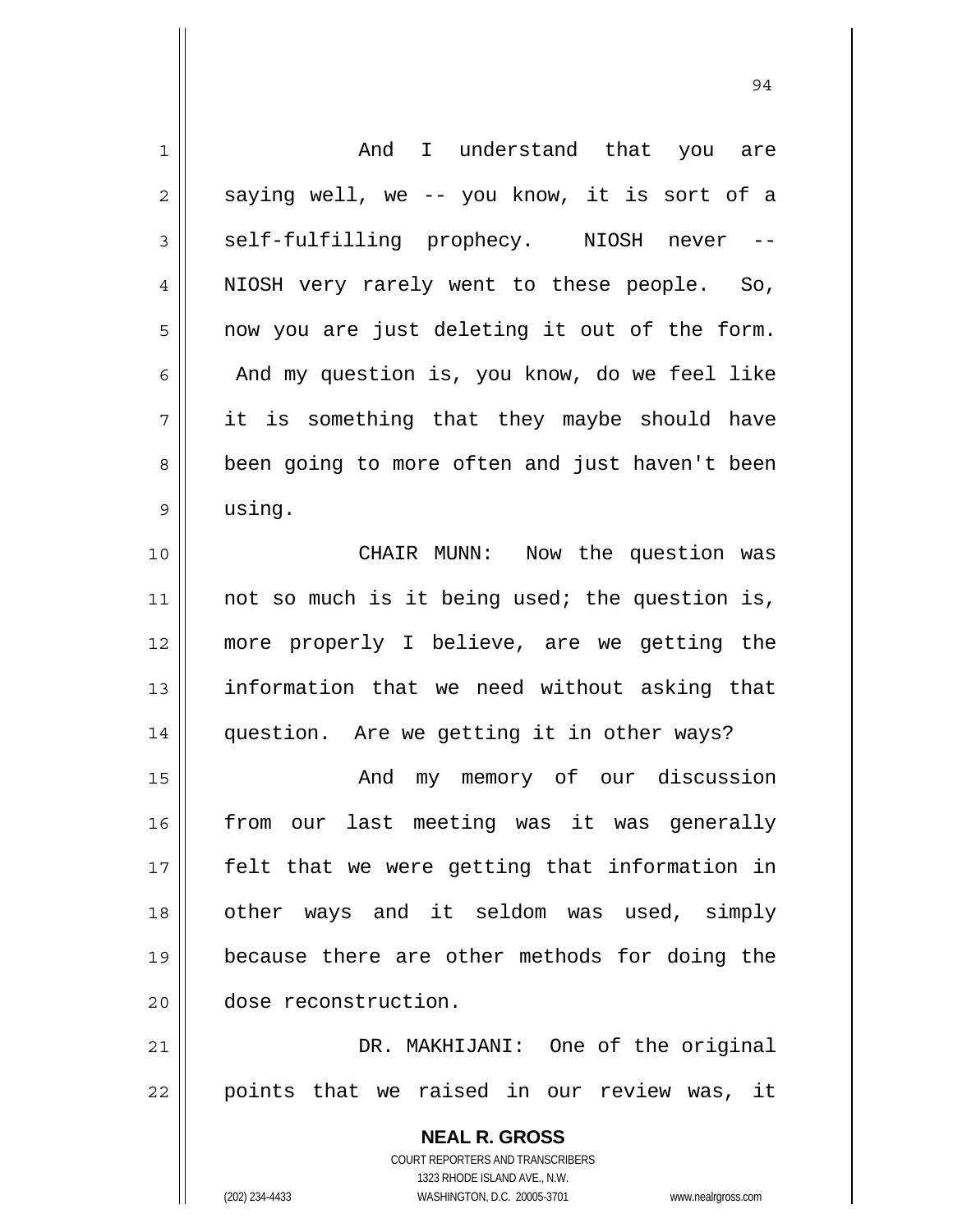<u>95 and 2001 and 2001 and 2001 and 2001 and 2001 and 2001 and 2001 and 2001 and 2001 and 2001 and 2001 and 200</u>

1 2 3 4 didn't go exactly to the point that Wanda is making but it was the question is there a level playing field between employees and survivors.

5 6 7 8 9 10 11 12 13 And clearly, you know, there is going to be some asymmetry because the employee was there and they know a lot of stuff. And the way we viewed the coworker question was it brings some more symmetry if you actually go to those coworkers, especially in cases where you are going to deny the claim, in case those coworkers know something because the survivors usually don't.

14 15 16 17 18 19 20 21 22 Now the question comes in if none of the information that energy employees themselves provide is used in the dose reconstruction, then of course, there is automatically a level playing field. But if it is, then there isn't. And the question about coworkers really is about equity and fairness, which is supposed to be part of the process.

> **NEAL R. GROSS** COURT REPORTERS AND TRANSCRIBERS

> > 1323 RHODE ISLAND AVE., N.W.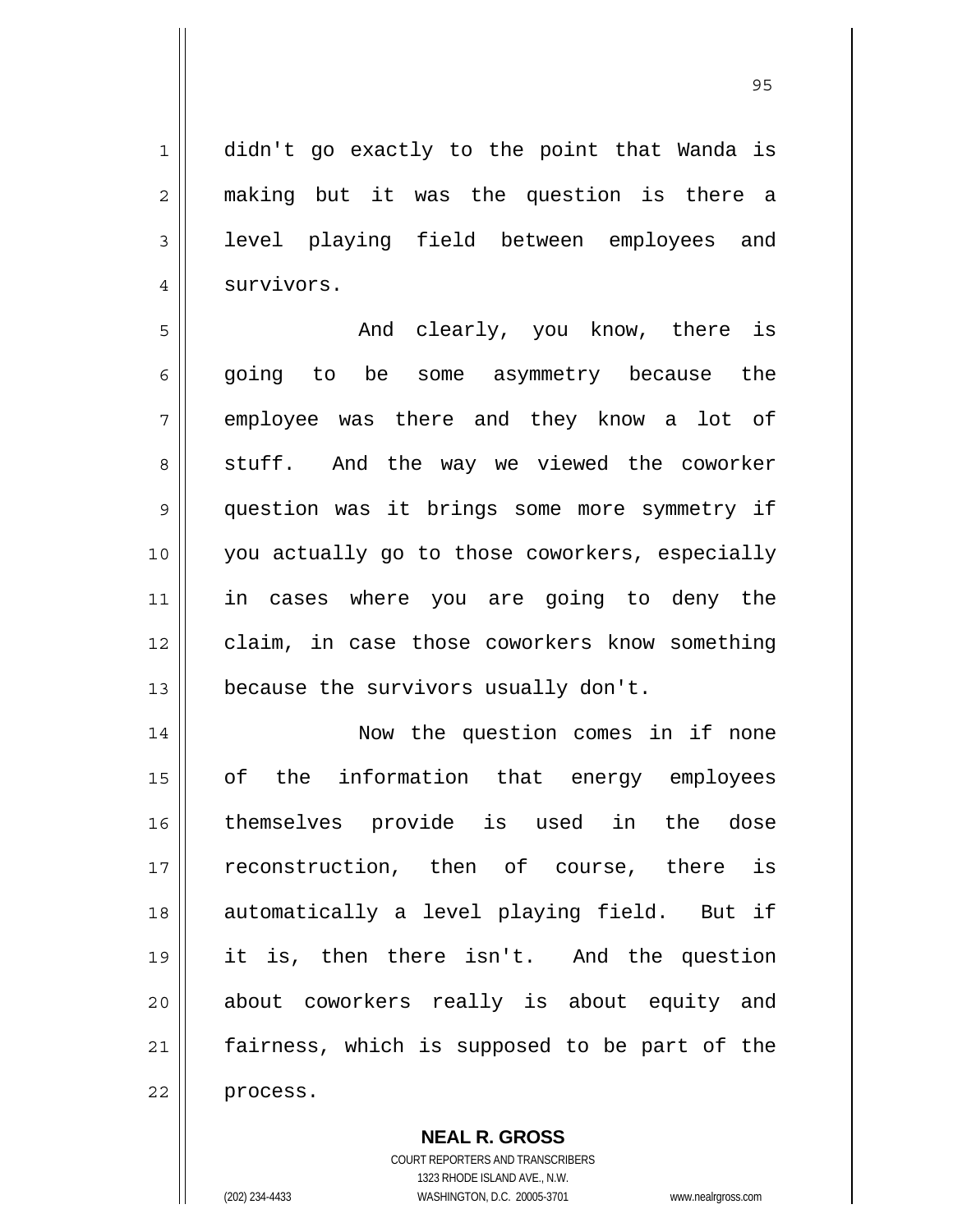**NEAL R. GROSS** COURT REPORTERS AND TRANSCRIBERS 1323 RHODE ISLAND AVE., N.W. 1 2 3 4 5 6 7 8 9 10 11 12 13 14 15 16 17 18 19 20 21 22 And just to remind you that our original review had raised it in that context because the board-approved checklist that we had, had a fairness item in it. And so that was the context, just to remind you, that was raised. MEMBER ZIEMER: Maybe one way to address this would be to word it in such a way that there wasn't a very clear expectation that we are automatically going to contact coworkers, that there may be the possibility if it is necessary. I mean, in many cases, even if it is a survivor, there is enough information about either the worker or the workplace that it is not necessary to specifically interview people, but if it were, then this would be important.  $I$  think  $-$  MEMBER GRIFFON: Yes, I mean -- MEMBER ZIEMER: -- one of the things we run into, we hear from people, I gave all these names and nobody ever contacted

<u>96 and 200 million and 200 million and 200 million and 200 million and 200 million and 200 million and 200 million and 200 million and 200 million and 200 million and 200 million and 200 million and 200 million and 200 mi</u>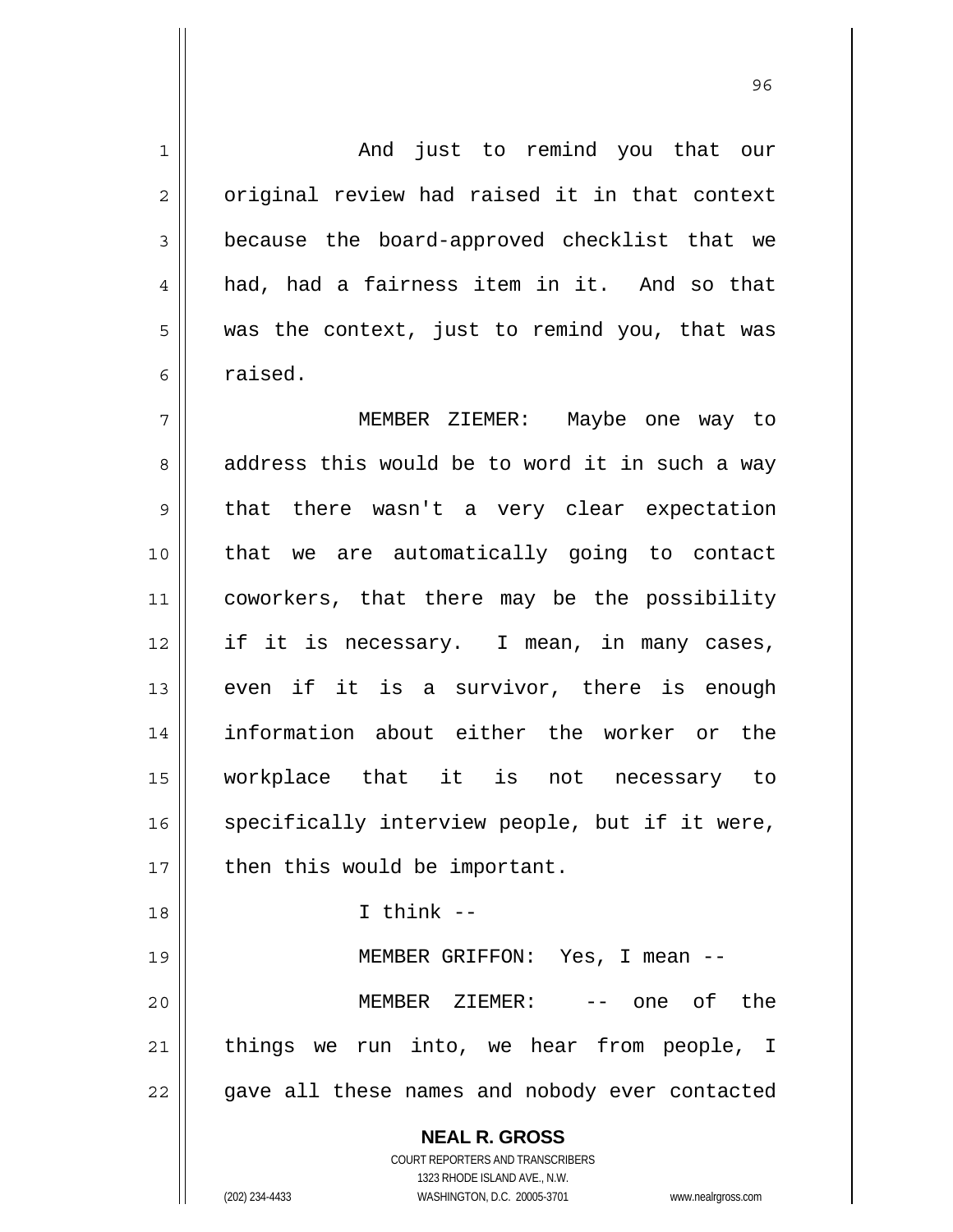| 1              | There is clearly an expectation when<br>them.                       |
|----------------|---------------------------------------------------------------------|
| $\overline{c}$ | the question is asked that it's some kind of                        |
| 3              | follow-up. So maybe the question has to be                          |
| 4              | worded in such a way that would say if it                           |
| 5              | became necessary for us to either confirm                           |
| 6              | something or to get additional details, if it                       |
| 7              | could be worded in such a way that would make                       |
| 8              | people think that you are always going to do                        |
| 9              | this.                                                               |
| 10             | It looks here like we are looking                                   |
| 11             | for a confirmation. It is almost like you are                       |
| 12             | applying for a job, who are your recommenders,                      |
| 13             | and I expect that you are going to contact                          |
| 14             | them.                                                               |
| 15             | MEMBER GRIFFON:<br>$\mathbf I$<br>would accept                      |
| 16             | that, Paul. I mean, I would agree that it is                        |
| 17             | the exception rather than rule, where you are                       |
| 18             | going to have to follow up with coworkers.                          |
| 19             | MEMBER ZIEMER: But the respondents                                  |
| 20             | think it is the rule, rather than<br>the                            |
| 21             | exception.                                                          |
| 22             | Right. Right,<br>MEMBER GRIFFON:                                    |
|                | <b>NEAL R. GROSS</b>                                                |
|                | <b>COURT REPORTERS AND TRANSCRIBERS</b>                             |
|                | 1323 RHODE ISLAND AVE., N.W.                                        |
|                | (202) 234-4433<br>WASHINGTON, D.C. 20005-3701<br>www.nealrgross.com |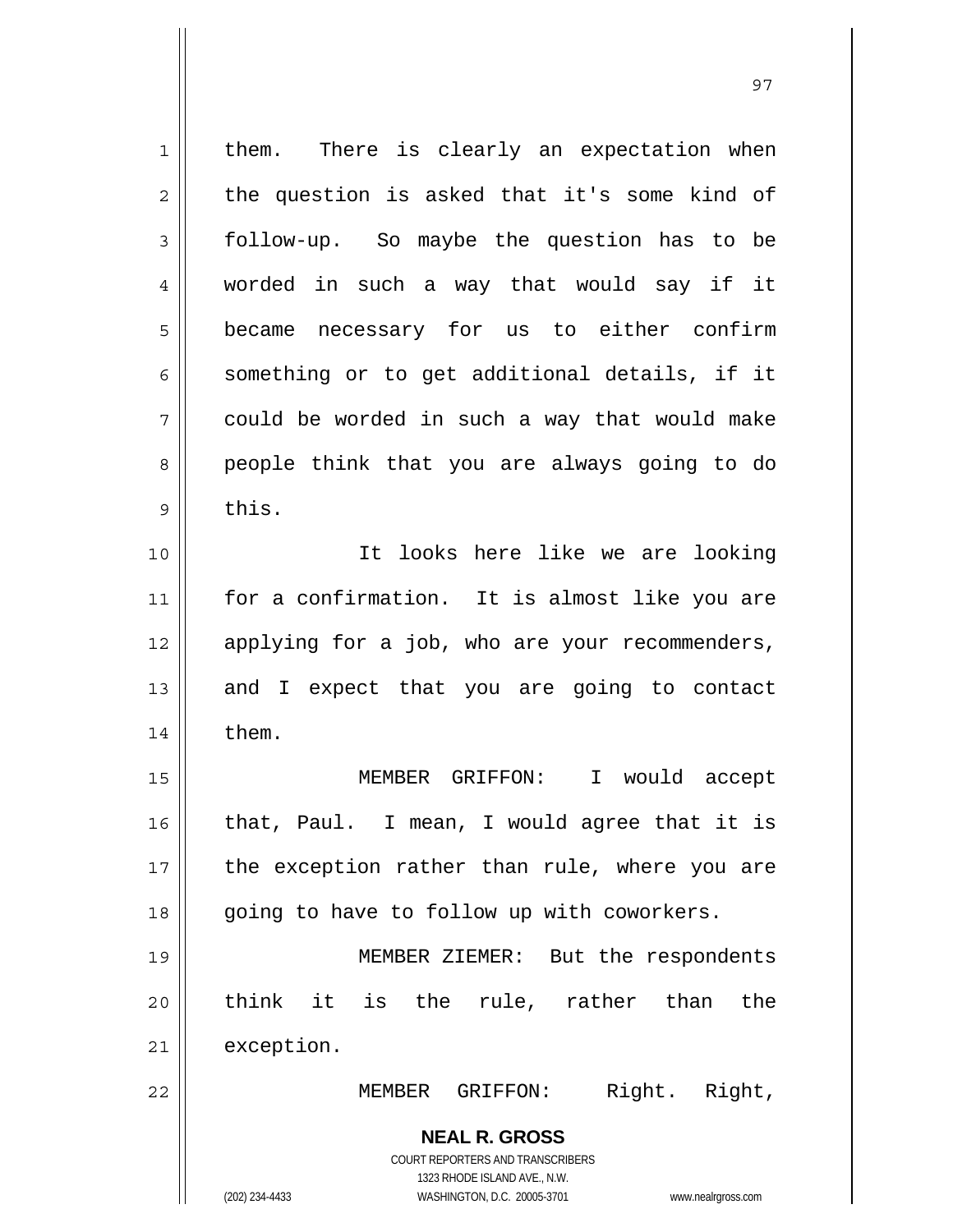1 2 3 4 5 6 7 8 9 10 11 12 13 14 15 16 17 18 19 20 21 22 right. I mean, I would accept that kind of modification that if you made it pretty clear that it is a small percentage of ones that are going to be, you know, but these people may be needed if we can't find whatever. I don't have the words but I mean, -- MEMBER ZIEMER: That is the concept. MEMBER GRIFFON: -- instead of just dropping it completely, I would rather see something like that. CHAIR MUNN: Well it is pretty important that these people not develop the idea that everything they say must be corroborated or else it is not adequate. And from comments that we have had in public comment sessions, it would appear that this has developed in the minds of many people. Without corroborating evidence, what they had to say is not being heard, which we don't find to be the case. But if that impression is

98

COURT REPORTERS AND TRANSCRIBERS 1323 RHODE ISLAND AVE., N.W. (202) 234-4433 WASHINGTON, D.C. 20005-3701 www.nealrgross.com

**NEAL R. GROSS**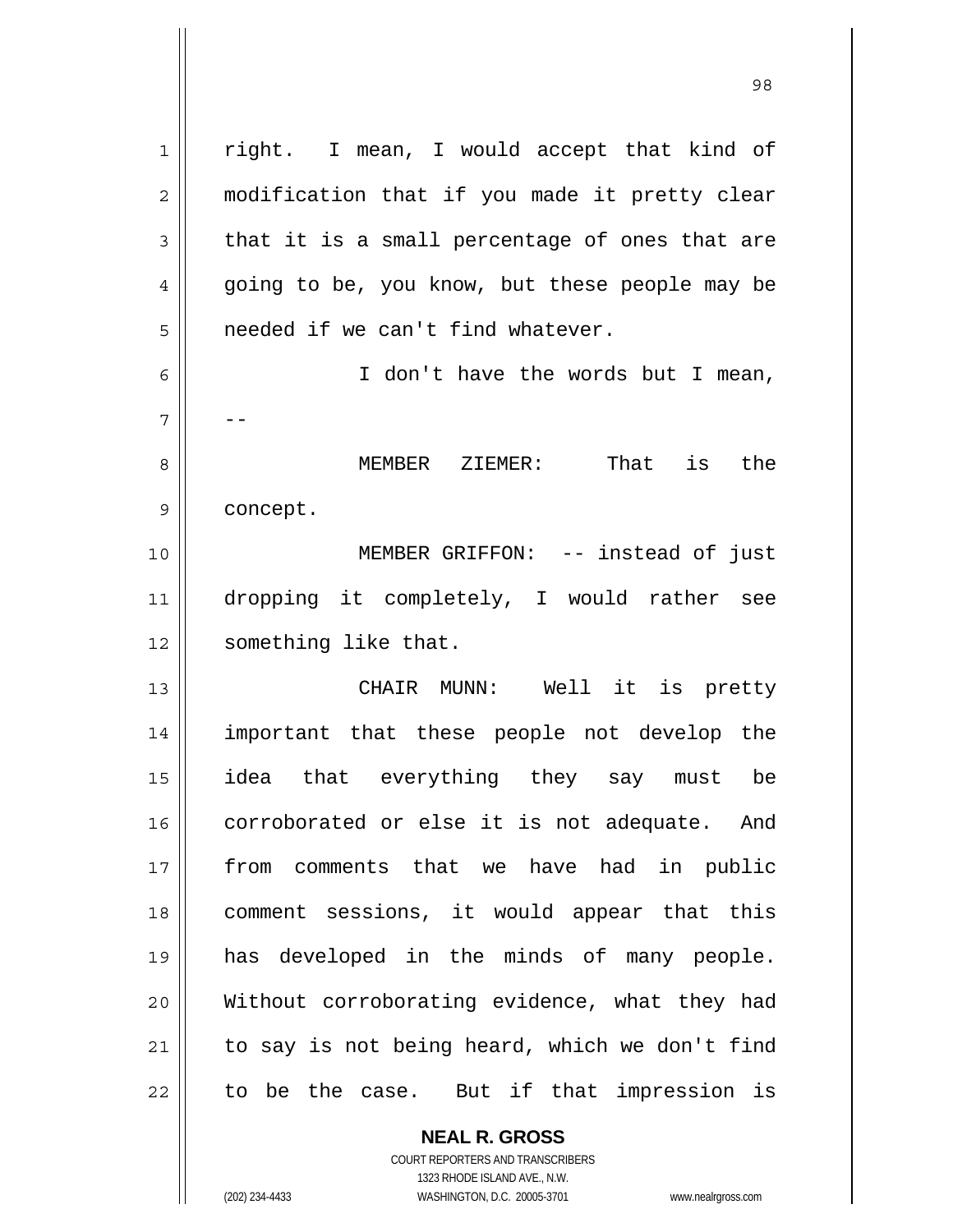1 2 being imparted, we do need to try to circumvent that, squash that now.

3 4 5 6 7 8 9 10 11 12 13 DR. MAKHIJANI: Now, this is from memory four or five years ago when we were developing this report. And at that time, you remember that Denise Brock was one of the sort of early organized advocates for workers in the Mallinckrodt situation and I interviewed her about this. One of the difficulties that she was having is that people go through a lot of trouble to collect these names because they don't necessarily know them. They will call up a coworker and so on.

14 15 16 17 18 19 20 21 22 And I would agree with the idea just from the perspective of the interviews that I remember and the questions that were raised is that if NIOSH says in exceptional cases we might need this and we may contact but normally we don't, so that it is very explicit that you normally don't. So when survivors get the dose reconstruction and they call this coworker and say did they contact

> **NEAL R. GROSS** COURT REPORTERS AND TRANSCRIBERS 1323 RHODE ISLAND AVE., N.W. (202) 234-4433 WASHINGTON, D.C. 20005-3701 www.nealrgross.com

99 - Paul Barbara, poeta e a contra de 1999 - Paul Barbara, español de 1999 - Paul Barbara, español de 1999 -<br>1990 - Paul Barbara, poeta español de 1990 - Paul Barbara, español de 1990 - Paul Barbara, español de 1990 -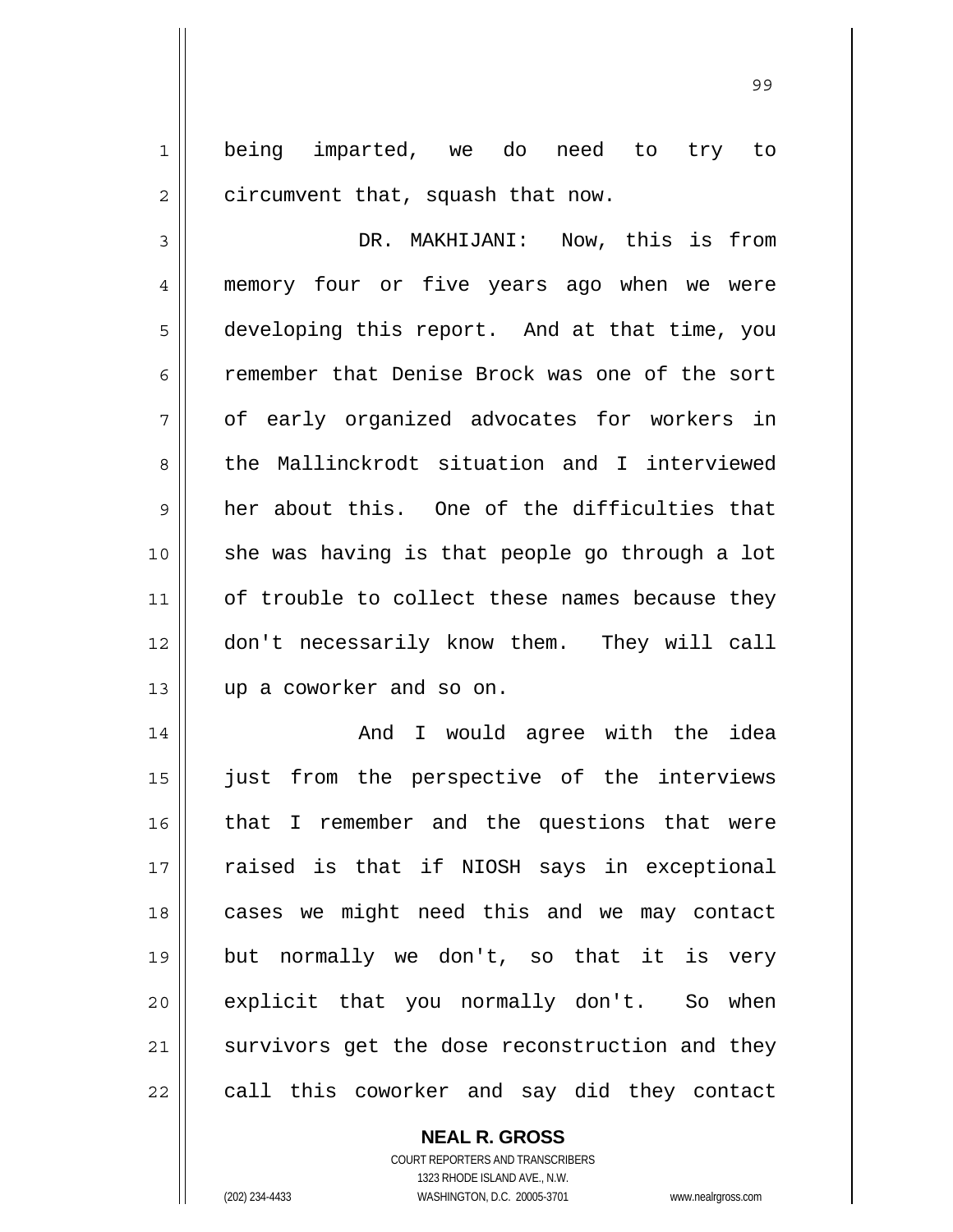1 2 3 4 5 6 7 8 9 10 11 12 13 14 15 16 17 18 19 20 21 22 you and they get no, then it kind of creates an upset. That was the main kind of problem that came up at the interviews. And the main problem that came up in the assessment, evaluation, was the question of a level playing field. CHAIR MUNN: So are we going to recommend that Stu wordsmith something for us here or not? MR. HINNEFELD: I can take it back. I mean, I am not the one person who has an opinion and decides what OCAS does. CHAIR MUNN: I understand that. MEMBER ZIEMER: I know, but you get the idea of what we are saying here. MR. HINNEFELD: I have that note. This is about  $-$  MEMBER ZIEMER: Not to necessarily delete it fully but to word it in such a way that there is not a high expectation that all of these folks will automatically be contacted.

100

**NEAL R. GROSS** COURT REPORTERS AND TRANSCRIBERS 1323 RHODE ISLAND AVE., N.W.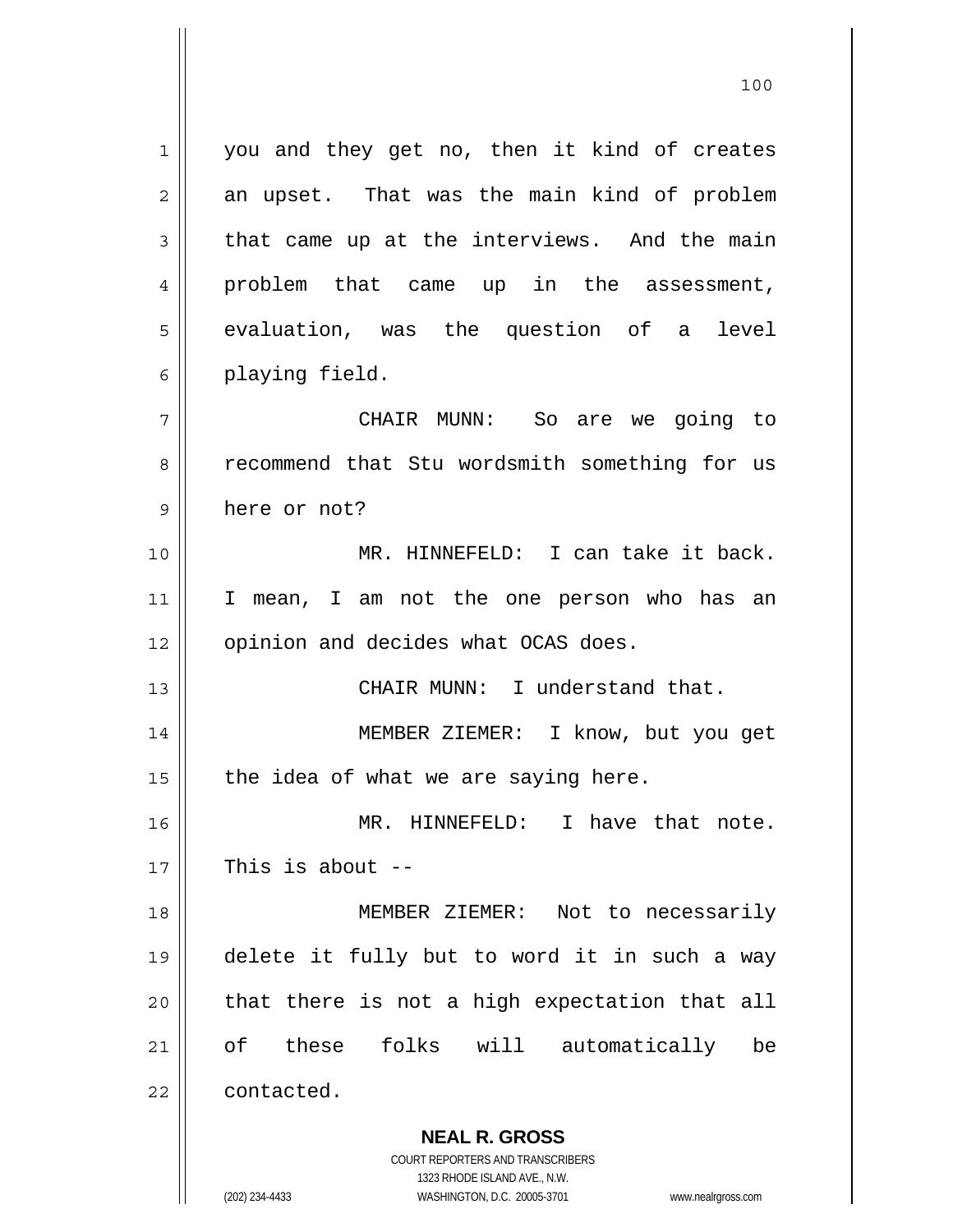**NEAL R. GROSS** COURT REPORTERS AND TRANSCRIBERS 1323 RHODE ISLAND AVE., N.W. 101 1 2 3 4 5 6 7 8 9 10 11 12 13 14 15 16 17 18 19 20 21 22 CHAIR MUNN: As a matter of fact, there is an expectation they will not be contacted. DR. MAKHIJANI: But that is a normal practice. CHAIR MUNN: Yes, because it would be unusual. MEMBER ZIEMER: And again, if they can identify these. Again, I don't think we want them going back and making a big effort to track down all these people. CHAIR MUNN: Track people down, no. MR. HINNEFELD: Well that is certainly one of the things that we felt like we wanted to change in this because we have heard those complaints also. That I gave you these names, you never even contacted them. I went to all this trouble or whatever and you never even contacted them. MR. KATZ: And just to give you an OMB perspective because OMB reviews, I mean, the whole issue of OMB review is burdened on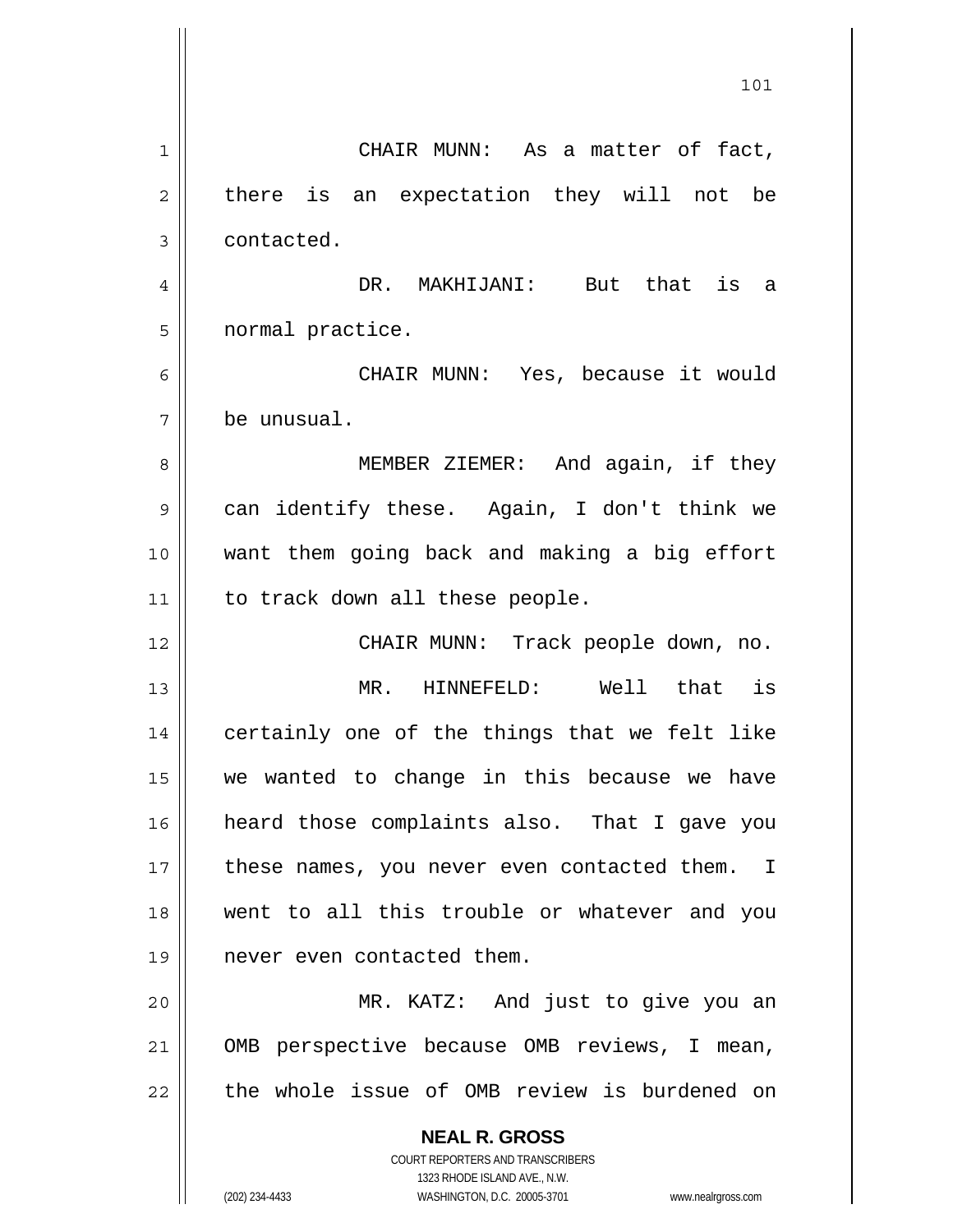1 2 3 4 5 6 7 8 9 10 11 12 13 14 15 16 17 18 19 20 21 22 the public. And so a natural question for the OMB person examining this is are they asking for information that they are not using? And OMB routinely cuts out from our studies, from our research, from all of our work, where we survey material that they don't believe is actually going to be utilized or utilized with enough frequency to justify the burden. So you just, it is good for you to understand that expectation on OMB's part. MEMBER ZIEMER: But if the burden is reduced by simply asking them if they know of these, if it could be worded in such a way so that it is making clear that we are not asking them to spend hours, and hours, and hours, and coming up with this detailed list, which most of the time won't be used. MR. KATZ: I am just going to say that would be the concern that OMB, if these people are going to go and do some research to figure out who their supervisors were and so on, if 99.5 percent of the time that is not

> **NEAL R. GROSS** COURT REPORTERS AND TRANSCRIBERS

> > 1323 RHODE ISLAND AVE., N.W.

(202) 234-4433 WASHINGTON, D.C. 20005-3701 www.nealrgross.com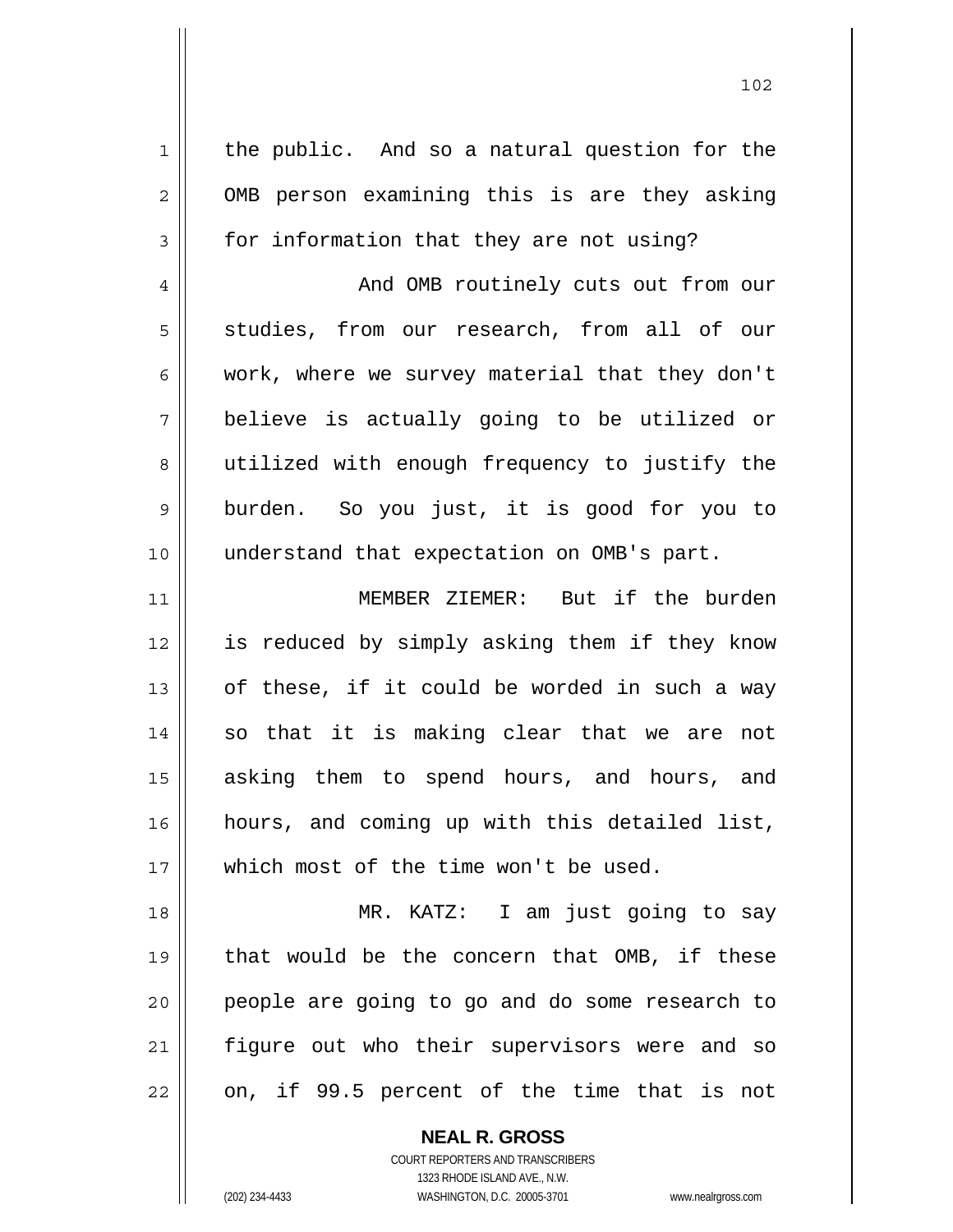$\begin{array}{c} 1 \end{array}$ going to be used.

| $\overline{2}$ | Most folks will<br>MEMBER ZIEMER:                                                                                                                                      |
|----------------|------------------------------------------------------------------------------------------------------------------------------------------------------------------------|
| 3              | know a coworker or two, if it is the claimant.                                                                                                                         |
| $\overline{4}$ | If it is the survivor, it would be very                                                                                                                                |
| 5              | different. But some survivors say yes,                                                                                                                                 |
| 6              | because I know they worked, you know, this was                                                                                                                         |
| 7              | his co-worker, they worked together. They may                                                                                                                          |
| 8              | not know anything about the job but they know                                                                                                                          |
| $\mathsf 9$    | who the close workers were.                                                                                                                                            |
| 10             | MR. KATZ: Stu, can I just ask one                                                                                                                                      |
| 11             | other question that is sort of germane to                                                                                                                              |
| 12             | this, or maybe this is an ORAU question. But                                                                                                                           |
| 13             | do you have the opportunity if you find                                                                                                                                |
| 14             | yourself in a situation where you feel like                                                                                                                            |
| 15             | you want to know something from coworkers,                                                                                                                             |
| 16             | isn't there an opportunity to go back to                                                                                                                               |
| 17             | someone you have interviewed and obtain more                                                                                                                           |
| 18             | information?                                                                                                                                                           |
| 19             | MR. HINNEFELD: We always tell them                                                                                                                                     |
| 20             | if something comes up, we may need to call you                                                                                                                         |
| 21             | back.                                                                                                                                                                  |
| 22             | MR. MARSCHKE: What I was going to                                                                                                                                      |
|                | <b>NEAL R. GROSS</b><br><b>COURT REPORTERS AND TRANSCRIBERS</b><br>1323 RHODE ISLAND AVE., N.W.<br>(202) 234-4433<br>WASHINGTON, D.C. 20005-3701<br>www.nealrgross.com |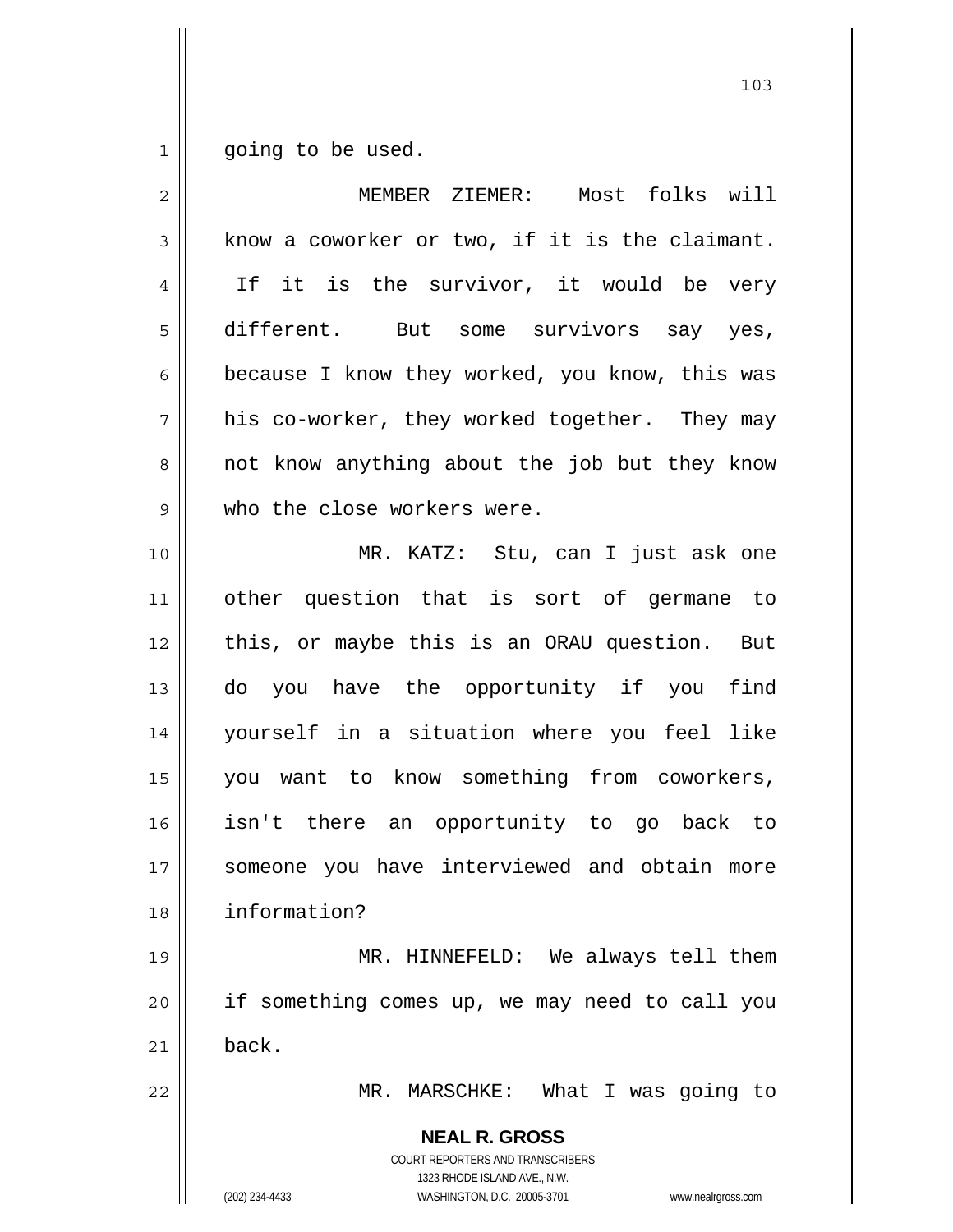1 2 3 4 5 say is in the May first proposed revision to the letter, there is a sentence in there that says we do not expect you to be able to answer all questions and we do not expect you to search for records or information.

6 7 8 9 10 So I mean, it looks like they started to address these concerns. Now, I don't know if that is the great wording or not, but it looks like it is something - that's a starting point anyways.

11 12 CHAIR MUNN: I don't think there is any problem with the wording of the letter.

13 14 15 16 17 18 19 20 MR. HINNEFELD: But I think what you are saying, though, is that the letter removed completely this that we may want to contact a coworker or a supervisor, although we did still ask for a supervisor or a coworker. And that I think is Mark's point, is why abandon coworkers all together. MEMBER ZIEMER: If it might provide

useful information.

MR. HINNEFELD: And it is a fact,

**NEAL R. GROSS** COURT REPORTERS AND TRANSCRIBERS 1323 RHODE ISLAND AVE., N.W.

21

22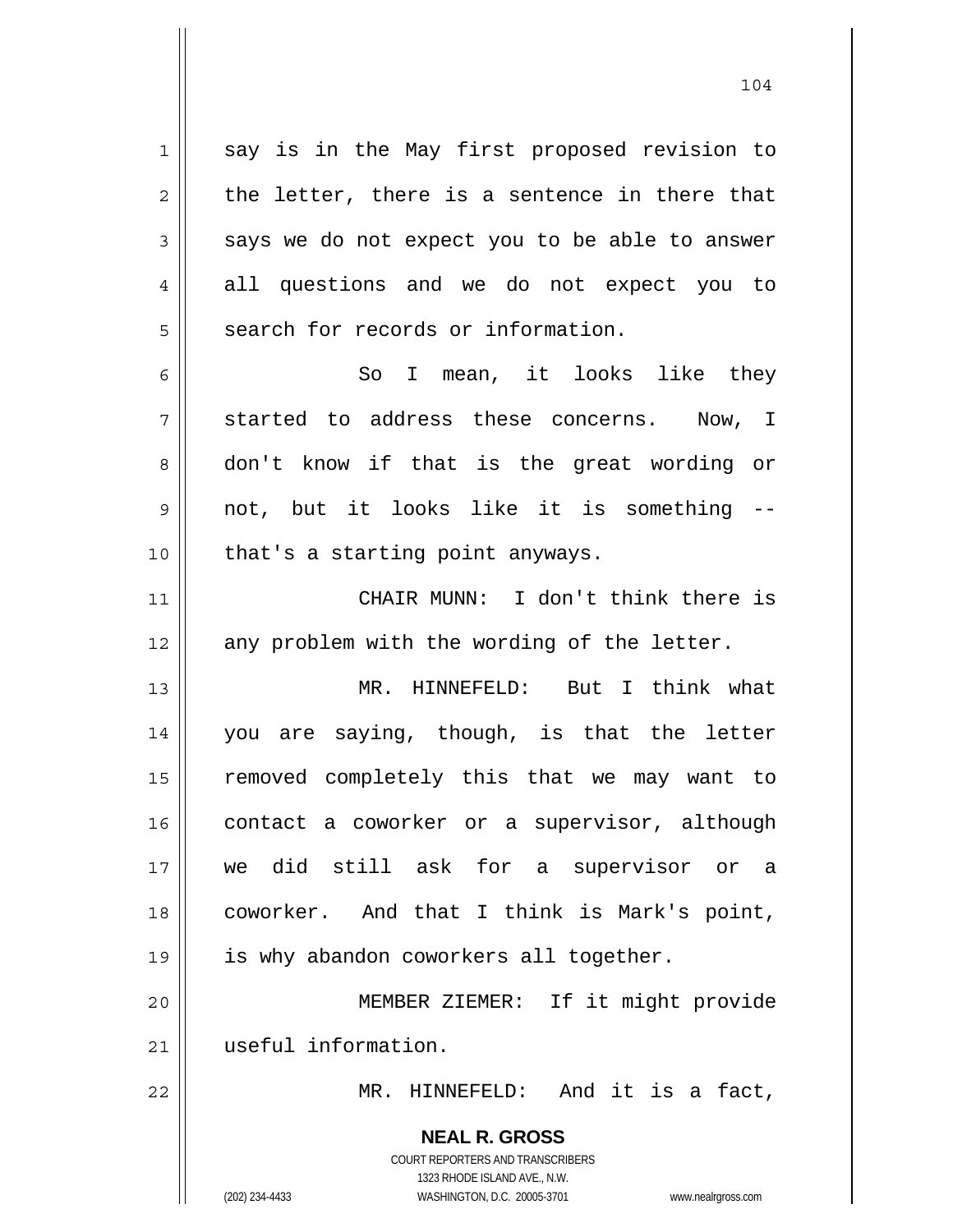1 2 3 4 5 6 7 8 as Ted pointed out, that if we get into a dose reconstruction and we say we really need to find out more about this, we call the person back, we could at that time do it. In that case, that is not an interview of a lot of people. That is one conversation with one person. You don't need to go back to OMB to get anything approved for that.

105

9 10 11 12 13 14 15 16 17 So that is a part of things. So, I don't, you know, I will take the recommendations back to the staff. I am not the person who decides, necessarily what OCAS does. You know, OCAS decides what to do and then I tell the contractor what to do is the way it works right now. So, I am kind of the one that decides, the person who decides what the contractor does.

18 19 20 21 22 So, I can take them back and I don't know what kind of reaction I am going to get on this. My own view of interviews is maybe not as good as other people's. Because like I said, I rarely ever see a dose

> **NEAL R. GROSS** COURT REPORTERS AND TRANSCRIBERS 1323 RHODE ISLAND AVE., N.W. (202) 234-4433 WASHINGTON, D.C. 20005-3701 www.nealrgross.com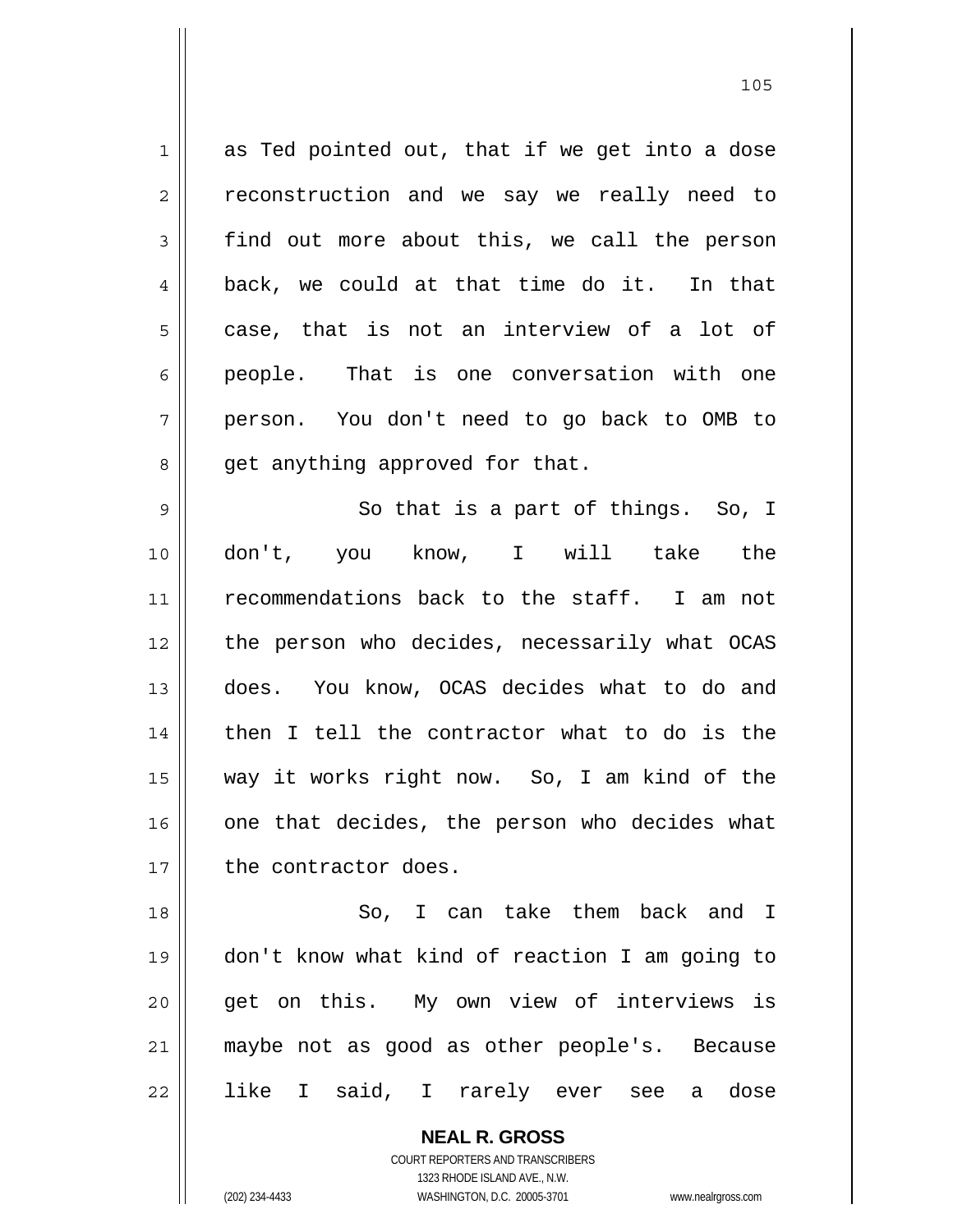1 2 3 4 5 6 7 8 9 10 11 12 13 14 15 16 17 18 19 20 21 22 reconstruction anymore, except in that subcommittee. DR. MAKHIJANI: Stu, one other question is, and Kathy Behling -- Kathy are you still on the line? MEMBER ZIEMER: Kathy are you on the line? MS. BEHLING: I'm here, yes. DR. MAKHIJANI: One of the equity questions that arises, how often do you use the information from the energy employees? That is in the CATI because if you have monitoring information then, obviously you are not using that information. MR. HINNEFELD: I think it could be a matter of looking at some cases, if you want. You know, look at some cases and see in which of these cases did the CATI -- the dose reconstruction should say if the person in the CATI says I was in this incident or there were all these uranium chip fires where I worked, the dose reconstruction should acknowledge

106

COURT REPORTERS AND TRANSCRIBERS 1323 RHODE ISLAND AVE., N.W.

**NEAL R. GROSS**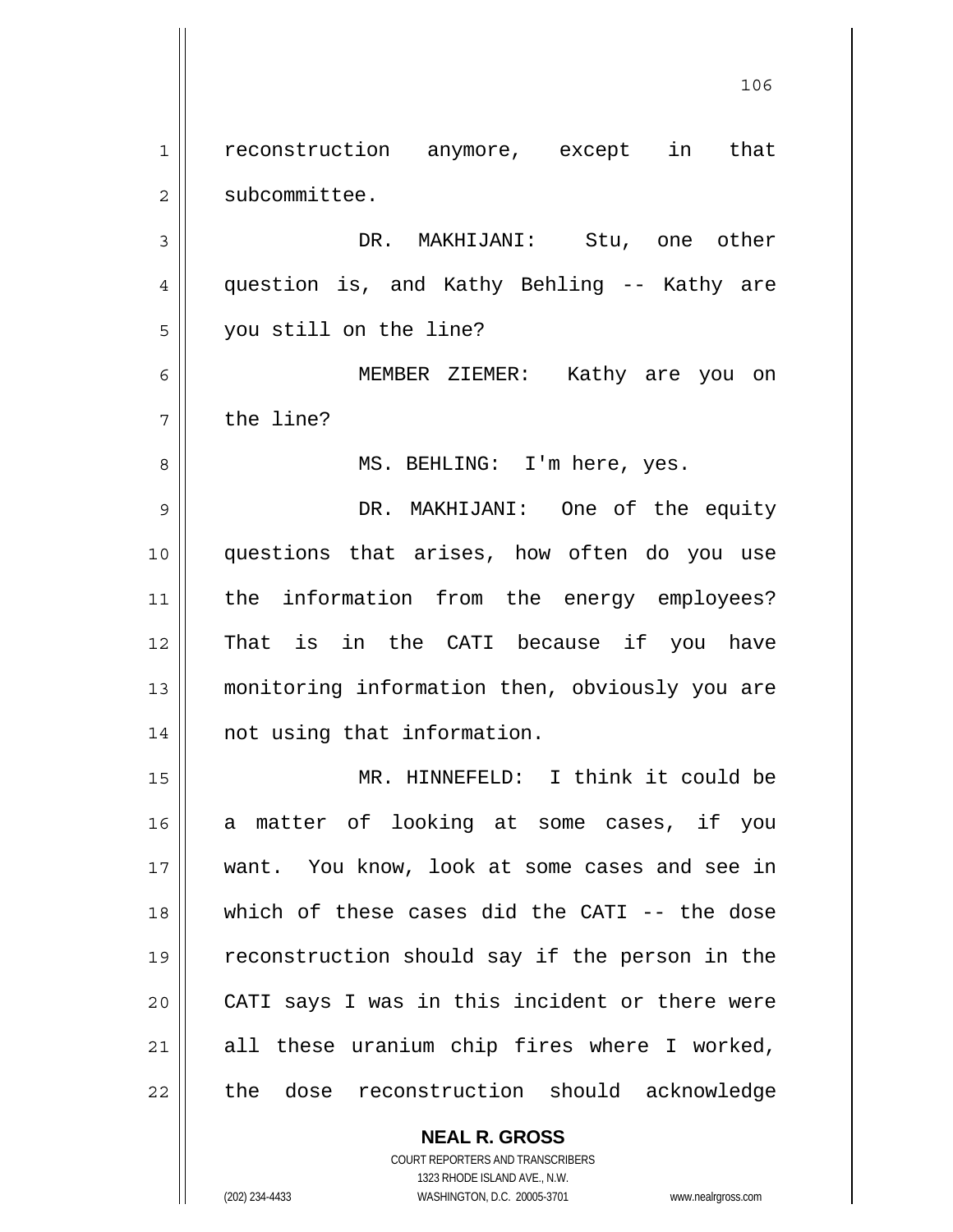that and say that we did in fact address that and his monitoring record would reflect his exposure from those situations. And so it is included in dose reconstruction.

5 6 7 8 9 10 11 12 13 14 15 16 Dose reconstruction would say that but in terms of the outcome of the dose reconstruction, in terms of what dose was reconstructed, how many times did the CATI affect the dose that was reconstructed? And you know, that would be a situation to think about before you want to wrap yourself around the axle or maybe not. Maybe that is way too much work and that is wrapping yourself around the axle. I'll just go ahead and write some things that are suitable that don't burden the claimant.

17 18 19 20 21 22 DR. MAKHIJANI: The reason I asked for it, and Kathy is on the phone, is Kathy has looked, you know, I have looked at some and not recently but Kathy looks at these things repeatedly from the point of actually looking at your dose reconstruction.

> COURT REPORTERS AND TRANSCRIBERS 1323 RHODE ISLAND AVE., N.W. (202) 234-4433 WASHINGTON, D.C. 20005-3701 www.nealrgross.com

**NEAL R. GROSS**

1

2

3

 <sup>107</sup>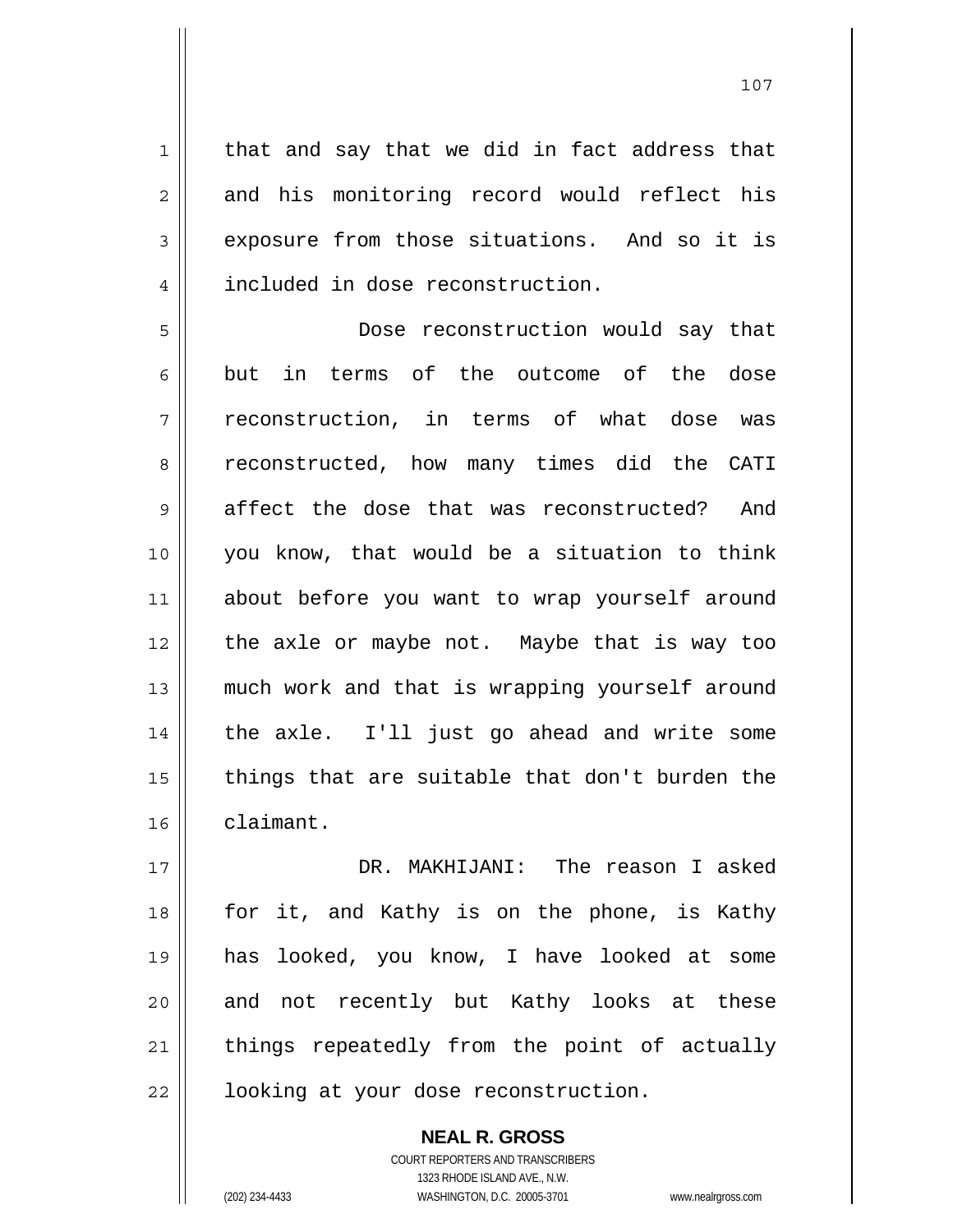| $\mathbf 1$    | From my memory, letters and dose               |
|----------------|------------------------------------------------|
| $\overline{2}$ | reconstruction usually don't explicitly        |
| 3              | acknowledge. Now my memory is of some years    |
| $\overline{4}$ | ago because these days I am not looking at any |
| 5              | of that documentation since I am mostly        |
| 6              | involved, almost completely involved in SEC    |
| 7              | work.                                          |
| 8              | Kathy, what is the current                     |
| 9              | situation in regard to when a person says they |
| 10             | have been in an incident, actually reflecting  |
| 11             | that in the dose reconstruction letter that is |
| 12             | sent?                                          |
| 13             | MS. BEHLING: The information that              |
| 14             | we have on the CATI report from the dose       |
| 15             | reconstructor, they do have a section that     |
| 16             | they complete that identifies any incidents    |
| 17             | that they were involved in. It is, obviously,  |
| 18             | very specific that they are asked those        |
| 19             | questions. And it is one issue I think that    |
| 20             | during our issues resolution meetings NIOSH    |
| 21             | has really looked at that data, at least in    |
| 22             | the current dose reconstructions that we are   |

**NEAL R. GROSS** COURT REPORTERS AND TRANSCRIBERS

1323 RHODE ISLAND AVE., N.W.

(202) 234-4433 WASHINGTON, D.C. 20005-3701 www.nealrgross.com

 $\mathsf{II}$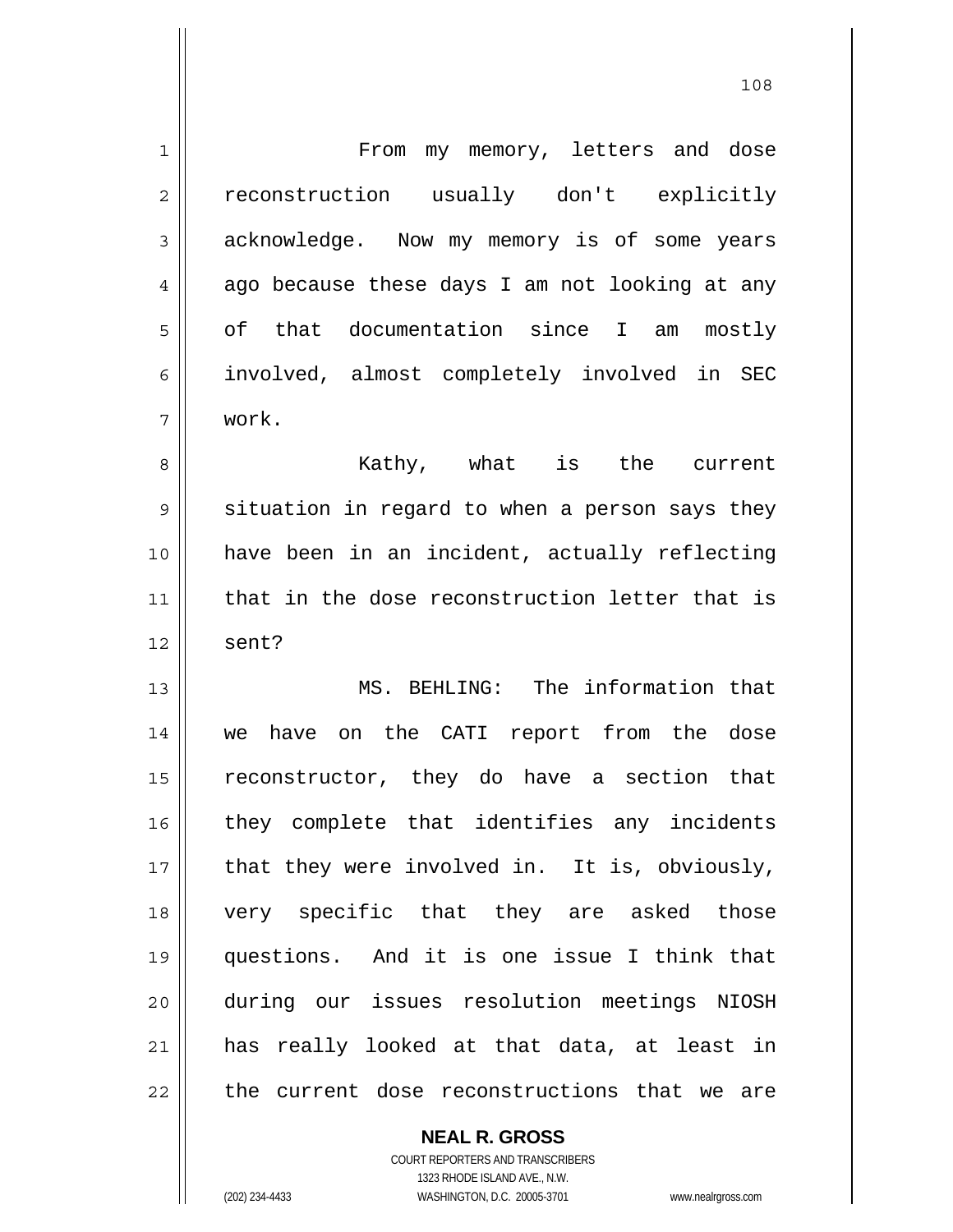reviewing, they do seem to look at that and they try to ensure that the data that they have either identifies the incident or their approach to reconstructing dose covers anything that might have been mentioned in the dose reconstruction or in the CATI report.

7 8 9 10 11 12 13 The other thing that we try to encourage is even if they don't feel that it is necessary to reconstruct doses or add any additional doses from an incident that is identified, that they least mention that in the report. And I think that they have been doing an adequate job of that.

14 15 16 17 18 DR. MAURO: I would like to weigh in on this; this is John, as it applies to AWE. I have reviewed just about all of the AWE cases and I have an interesting observation.

19 20 21 22 The AWEs generally are performed using an exposure matrix, so that the nature of the dose reconstruction is different for AWE than it is for the DOE facilities. And it

> **NEAL R. GROSS** COURT REPORTERS AND TRANSCRIBERS 1323 RHODE ISLAND AVE., N.W.

1

2

3

4

5

6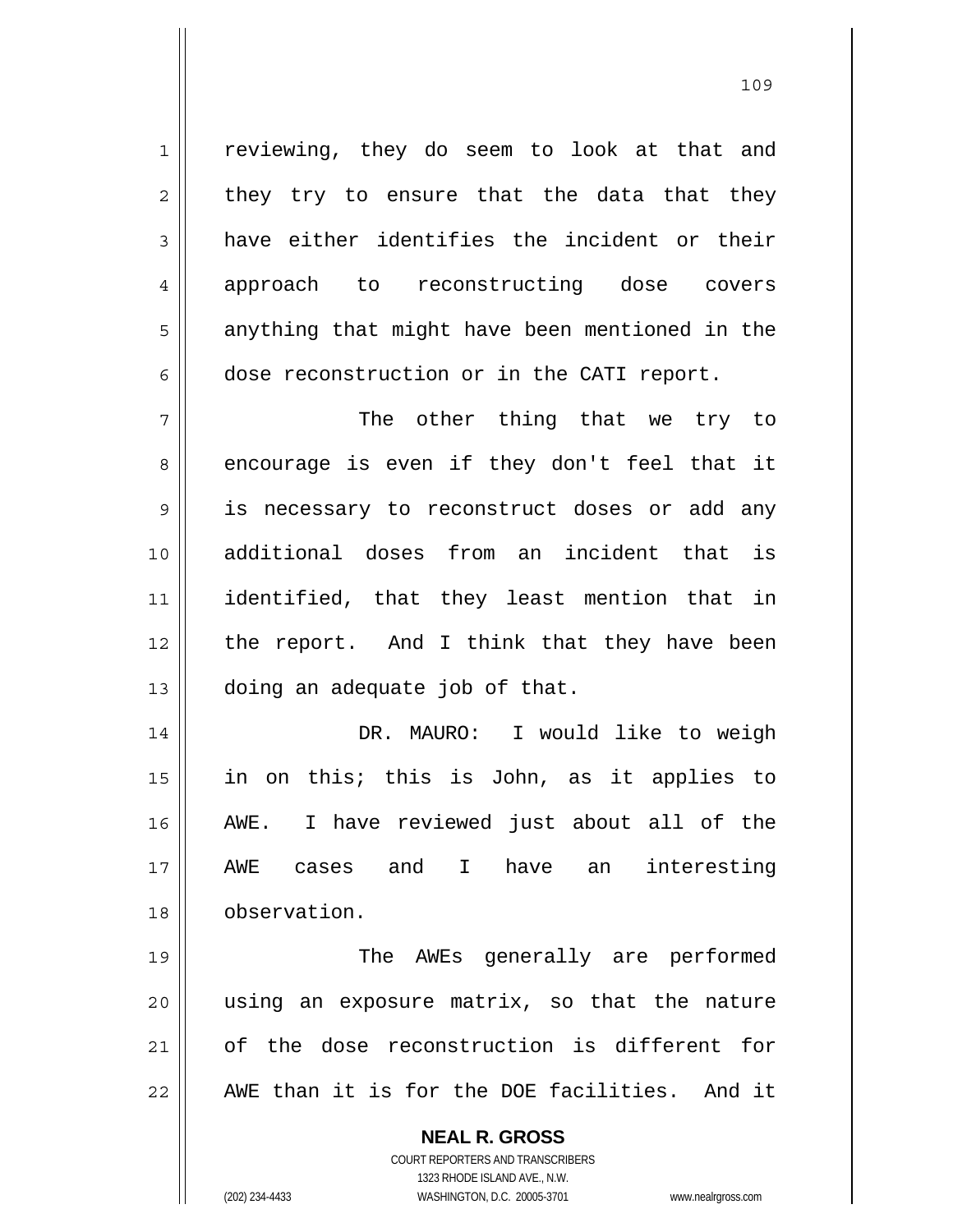is my observation that I can't think of an occasion where any of the information in the CATI was used by the dose reconstructor. The dose reconstructor typically goes straight to the matrix and applies the matrix to the person.

7 8 9 10 11 12 13 14 15 However, when I review it, I do look at the CATI and I often notice that often there will be information in the CATI that would reveal that the exposure matrix, which is often a one-size-fits-all, did not take appropriate consideration some of the very unusual unique nature of the job that the person themselves did and described, as far as the CATI.

16 17 18 19 20 21 22 So, what I am saying is the information is valuable, especially when I review AWE cases and I think it is important. However, to be somewhat critical, however, I don't think as much attention is paid to that when the dose reconstructor has a matrix that he is using. I think he just applies the

> **NEAL R. GROSS** COURT REPORTERS AND TRANSCRIBERS 1323 RHODE ISLAND AVE., N.W. (202) 234-4433 WASHINGTON, D.C. 20005-3701 www.nealrgross.com

1

2

3

4

5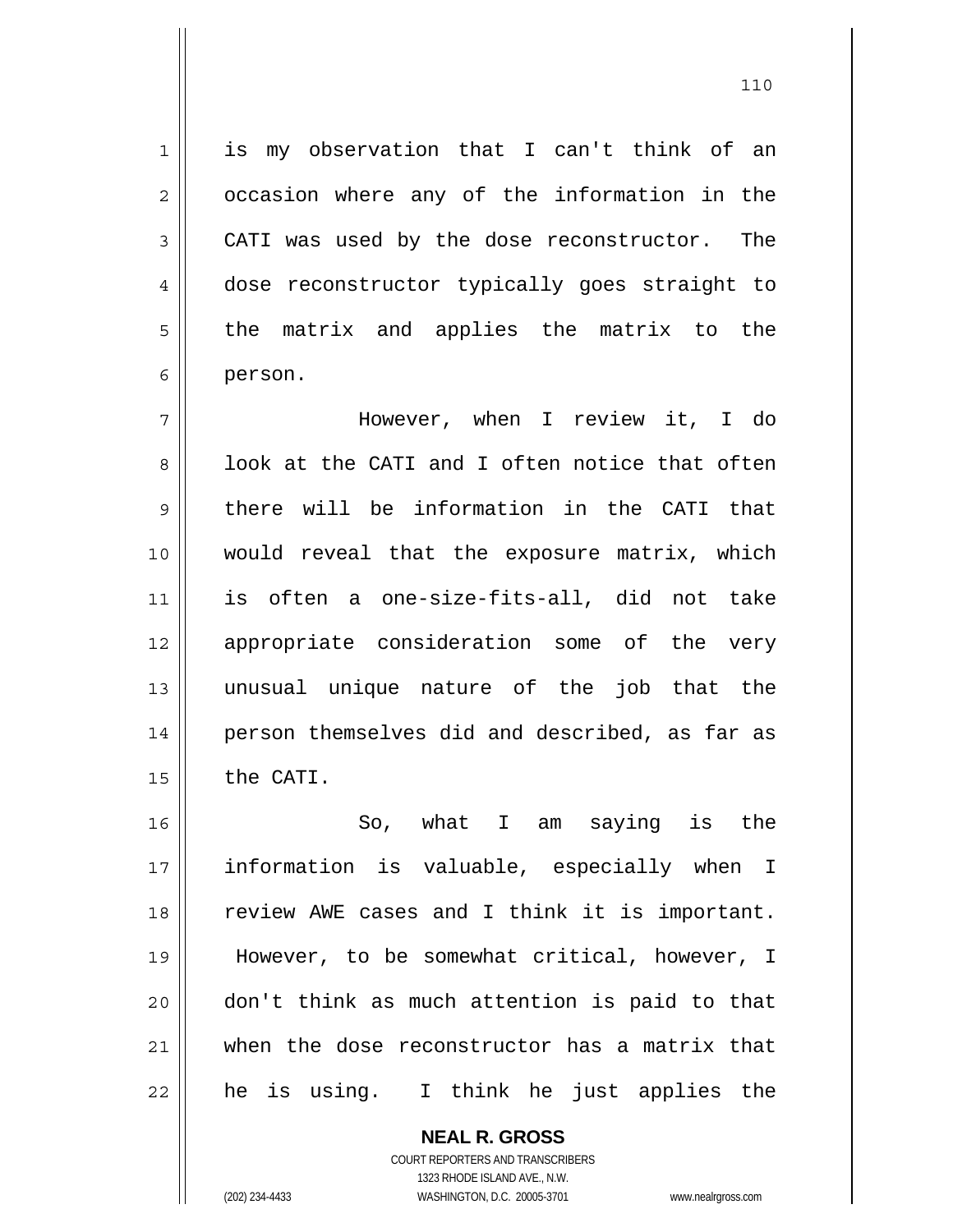| matrix fairly, you know, one-size-fits-all.    |
|------------------------------------------------|
| MR. HINNEFELD: Well John, we are               |
| kind of getting into another discussion. I     |
| would like to comment on that first. We are    |
| getting into another discussion here.          |
| But you are saying that and I know             |
| why you are saying that. And it has to do      |
| with the dose model and how the dose model is  |
| generated and how it is described. Now, I      |
| will agreed with you that based on how they    |
| are described, they don't seem to be           |
| describing the maximum dose anybody could have |
| developed, could have received at that site.   |
| But I believe that is what they are intended   |
| 15<br>to do.                                   |
| 16<br>They are intended to say, okay, we       |
| have got a dose here from these people who     |
| machine uranium of you know, 2 rem a year. We  |
| know it and certain of us know that at a       |
| uranium machine plant, that is all they did    |
| every day all year long and they had loads of  |
| uranium sitting around. Nobody got 2 rem a     |
|                                                |

COURT REPORTERS AND TRANSCRIBERS 1323 RHODE ISLAND AVE., N.W. (202) 234-4433 WASHINGTON, D.C. 20005-3701 www.nealrgross.com

**NEAL R. GROSS**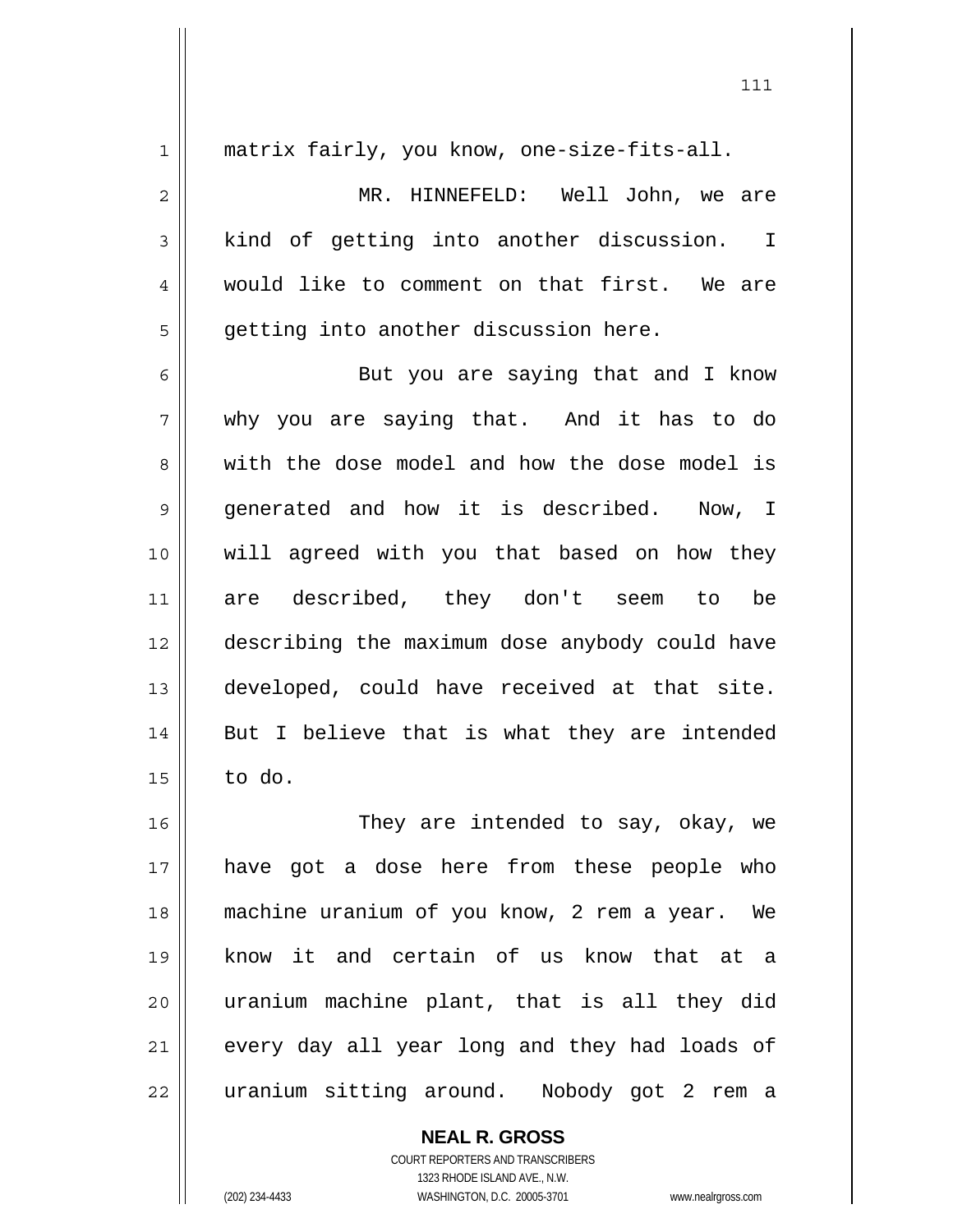1 2 3 4 5 6 7 8 9 10 11 12 13 14 15 16 17 18 19 20 21 22 year. So even though our model doesn't describe the fact that this is the highest one anybody was exposed to, that should be what that dose model is. And we don't try to distinguish people in to high exposed and low exposed because we can't reliably count on having the information on each claim that allows us to do that. And so we give people a one-size-fits-all dose and it is as high as we think anyone there could have received. So that is how that is. Now, the models don't describe them as being developed that way but I believe that is what the end result was. And I don't know that based on that, you want to draw judgments about the value of a CATI for the whole program. DR. MAURO: I understand what you are saying, Stu. I think there are occasions when some thought needs to be given to the information about this particular worker. And we have discussed this in a DR case. And I

112

COURT REPORTERS AND TRANSCRIBERS 1323 RHODE ISLAND AVE., N.W. (202) 234-4433 WASHINGTON, D.C. 20005-3701 www.nealrgross.com

**NEAL R. GROSS**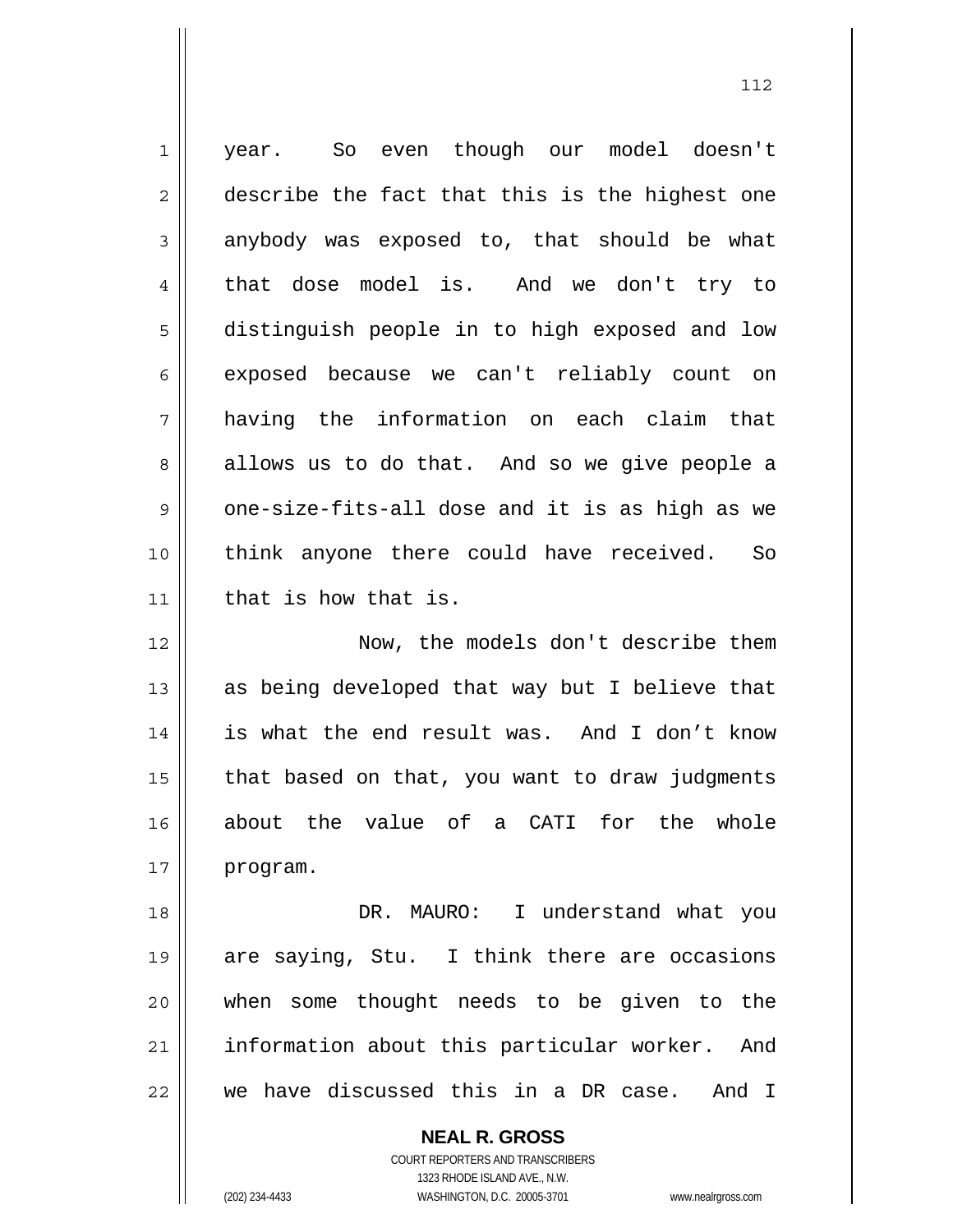1 2 3 4 5 6 7 8 agree. What we have in the circumstance, well we have information that is in the CATI that does bear on how you would model the person's dose. But at the same time, the exposure matrix is designed, in general, to be fairly claimant favorable and you often never really have the intention to try to tailor it to that extent.

9 10 11 12 13 14 15 So, we have, I guess, a bit of a dilemma. The information is there. It can be helpful. The degree to which the dose reconstruction decides to use that information is a judgment call, especially in light of the fact that the exposure matrix often was intended to be a one-size-fits-all.

16 17 18 So, I agree with you but at the same time, I think this observation needs to be put on the record.

19 20 21 22 MEMBER GRIFFON: John, can I just weigh in on this one? I mean, I agree with what you are saying. One thing that you have to remember though, in terms of the CATI

> **NEAL R. GROSS** COURT REPORTERS AND TRANSCRIBERS 1323 RHODE ISLAND AVE., N.W. (202) 234-4433 WASHINGTON, D.C. 20005-3701 www.nealrgross.com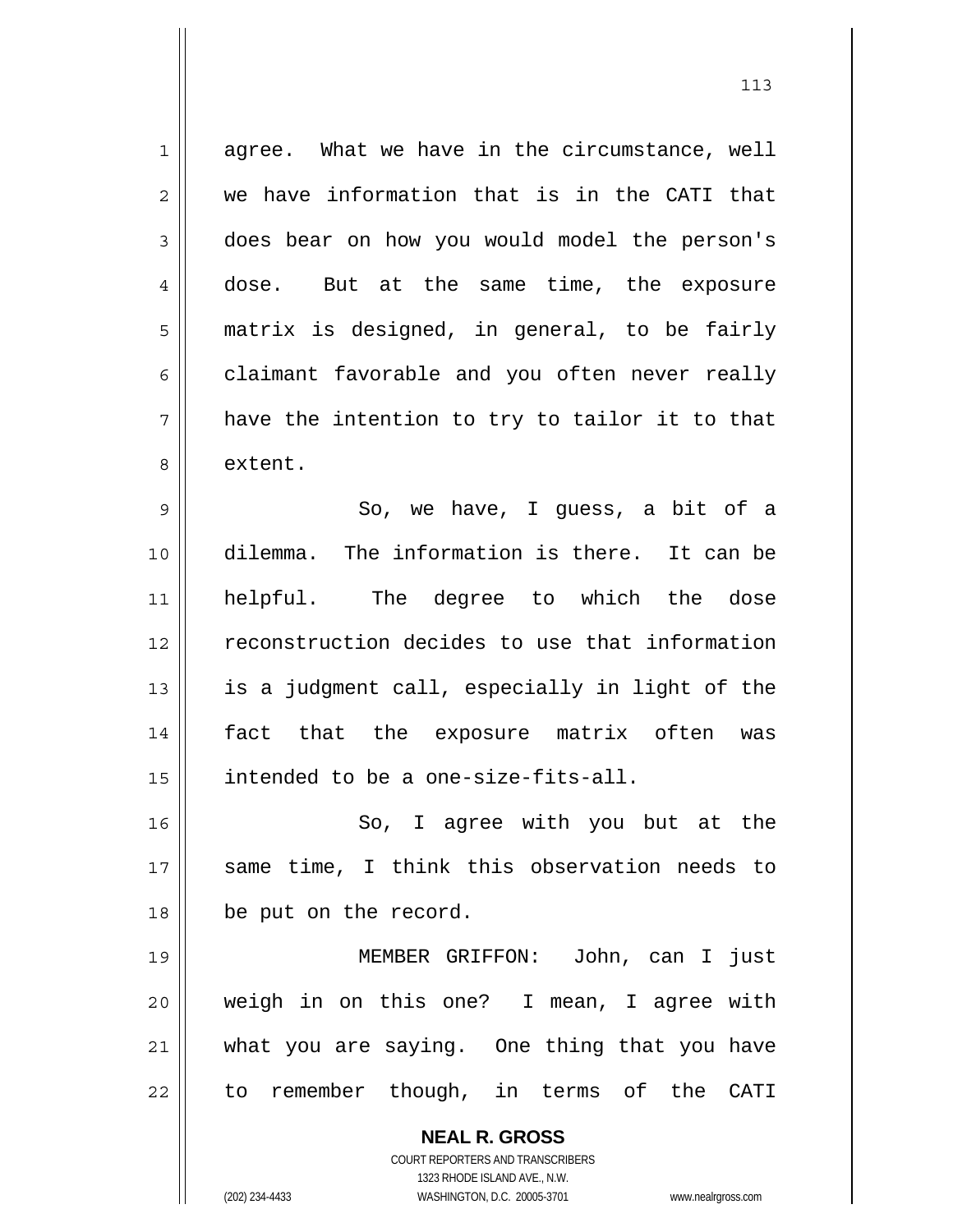information being useful, and that is why I think Paul's suggestion of sort of qualifying that language that we are not going to call or try to contact most of these coworkers but we may. You know, it may be necessary.

6 7 8 9 10 11 12 13 14 15 16 17 18 But this stuff, even for interviewees, I would hope and I know that although I have never seen it that there is a database that has all this CATI information in it. And the people for the interview side of the shop that put together the site matrices or whatever, can look at this stuff in aggregate. And I think it is being used and may be beneficial in terms of them developing their exposure matrix or their site profiles for some of these interviewees. They may find out things that they didn't know from other research.

19 20 21 22 So there are different uses for this for the individual claims but also the CATI information can be used in aggregate. So I think it serves two purposes there. So, I

> **NEAL R. GROSS** COURT REPORTERS AND TRANSCRIBERS 1323 RHODE ISLAND AVE., N.W. (202) 234-4433 WASHINGTON, D.C. 20005-3701 www.nealrgross.com

1

2

3

4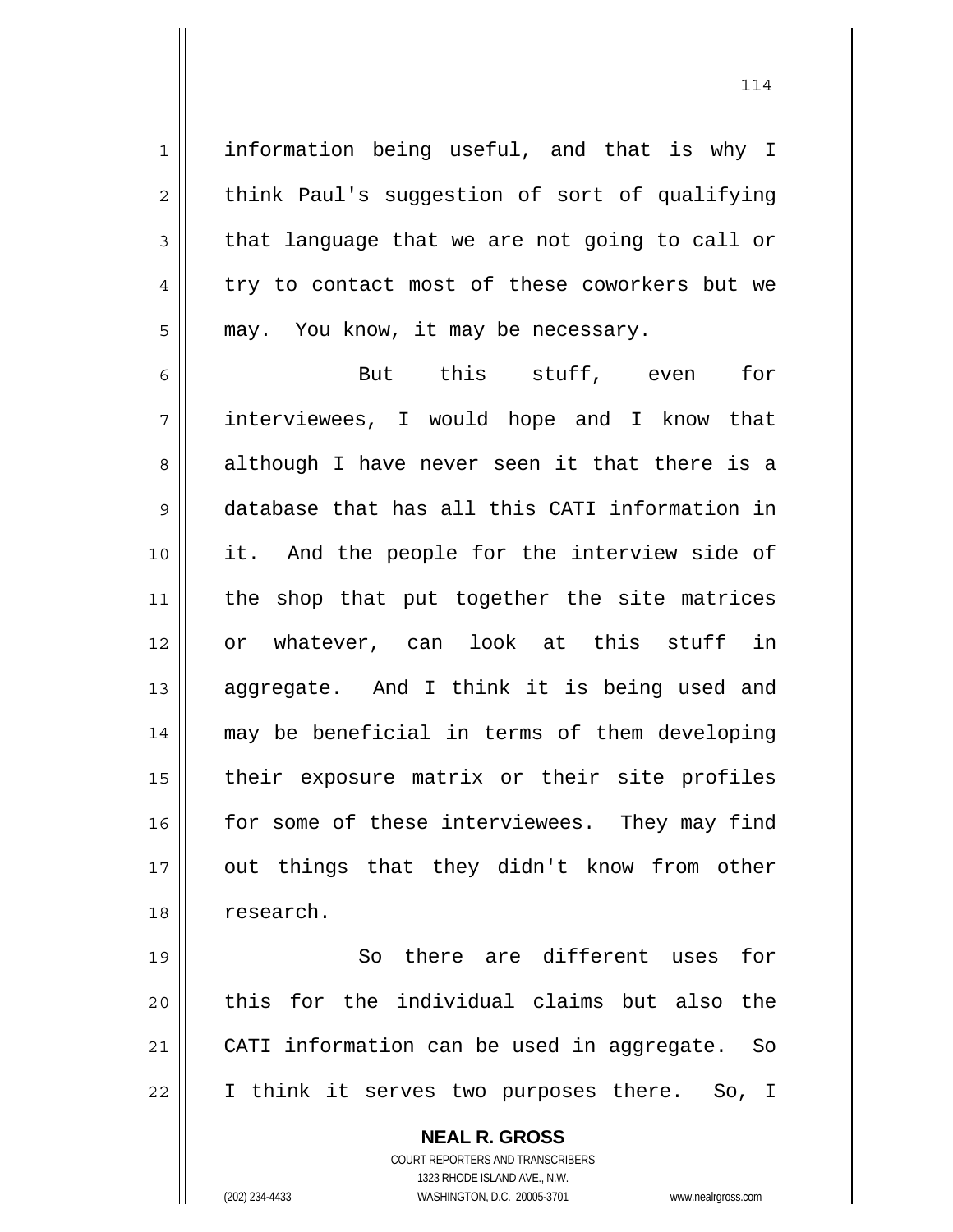1 2 3 4 5 6 think as long as we qualify some of those these things that we may contact these coworkers but however we phrase that, given the suggestion that it is not likely but we may, or NIOSH may, I think that is the way to proceed on this.

7 8 9 10 11 12 CHAIR MUNN: Well, we have given that charge to Stu to go off and follow the thread to see where it leads and bring us back something at our next meeting, I suppose. I had hoped we would be able to close that issue today but it doesn't sound as though we are.

We are in need of  $-$ 

14 15 MEMBER GRIFFON: I think, Wanda - oh, I'm sorry.

 CHAIR MUNN: We are in need of a break here. So the question is what is the first thing before us when we come back?

19 20 21 MEMBER GRIFFON: Well, I can run down these other comments when we get back from break.

CHAIR MUNN: That will be very

**NEAL R. GROSS** COURT REPORTERS AND TRANSCRIBERS 1323 RHODE ISLAND AVE., N.W.

13

16

17

18

22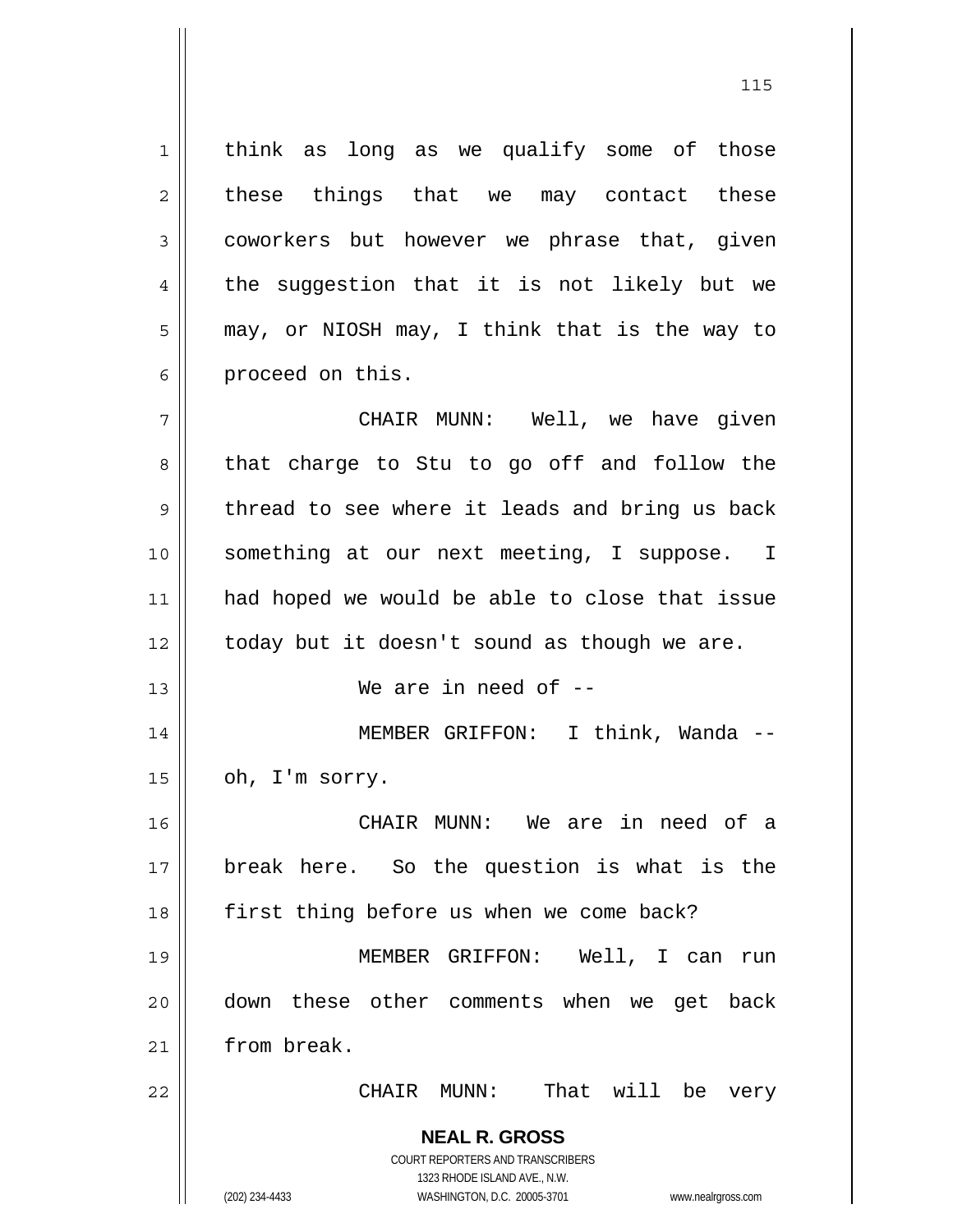| $\overline{c}$ | MEMBER GRIFFON: I think that will                                                                                                                               |
|----------------|-----------------------------------------------------------------------------------------------------------------------------------------------------------------|
| $\mathfrak{Z}$ | be much quicker. You know, the other, they                                                                                                                      |
| 4              | are more form-specific things.                                                                                                                                  |
| 5              | CHAIR MUNN: Let's hope so. We are                                                                                                                               |
| 6              | going to take 15 minutes. We will be back at                                                                                                                    |
| 7              | 11:35.                                                                                                                                                          |
| 8              | (Whereupon, the above-entitled                                                                                                                                  |
| $\mathsf 9$    | matter went off the record at                                                                                                                                   |
| 10             | 11:23 a.m. and resumed at $11:37$ a.m.)                                                                                                                         |
| 11             | MR. KATZ: This is the Procedures                                                                                                                                |
| 12             | Subcommittee. We are getting back going                                                                                                                         |
| 13             | again. Mark, are you with us?                                                                                                                                   |
| 14             | MEMBER GRIFFON: Yes, I am here.                                                                                                                                 |
| 15             | MR. KATZ: Great.                                                                                                                                                |
| 16             | CHAIR MUNN: We will let you take                                                                                                                                |
| 17             | the lead, Mark.                                                                                                                                                 |
| 18             | MEMBER GRIFFON: Okay. Yes, just                                                                                                                                 |
| 19             | going down my questions. After the first two,                                                                                                                   |
| 20             | I had some comments on the form. And I think                                                                                                                    |
| 21             | some of these we have already sort of gone by.                                                                                                                  |
| 22             | I mean, there were just little suggestions on                                                                                                                   |
|                | <b>NEAL R. GROSS</b><br>COURT REPORTERS AND TRANSCRIBERS<br>1323 RHODE ISLAND AVE., N.W.<br>(202) 234-4433<br>WASHINGTON, D.C. 20005-3701<br>www.nealrgross.com |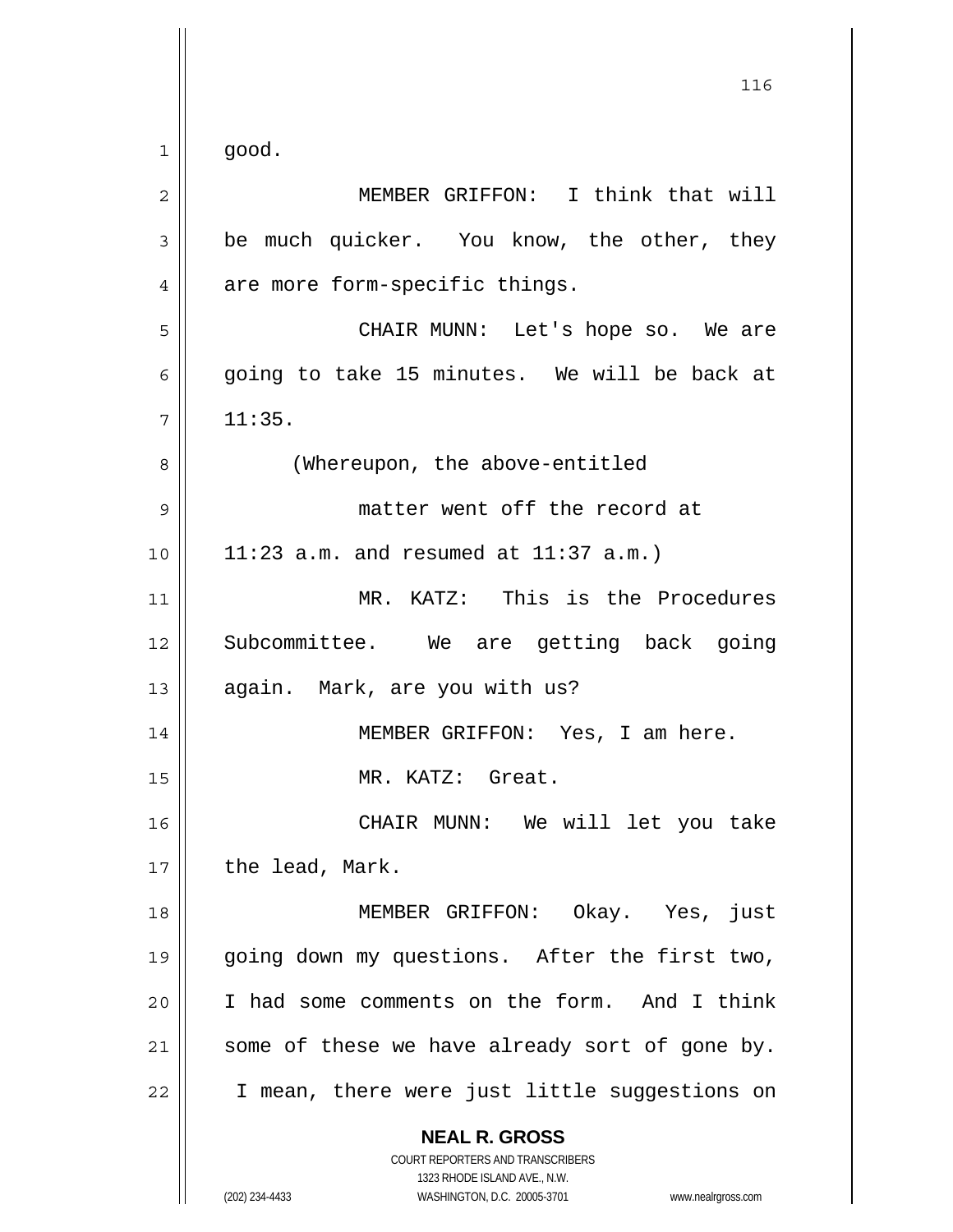**NEAL R. GROSS** COURT REPORTERS AND TRANSCRIBERS 1323 RHODE ISLAND AVE., N.W. 1 2 3 4 5 6 7 8 9 10 11 12 13 14 15 16 17 18 19 20 21 22 the time period. I'm using this thing because we learned over time with our questionnaire that we put examples so they  $d$ idn't -- again, I gave an example of years because people tend not to know month and year but that is just my preference. On 8.2, I think I have the answer to some of these other questions. Stu, you mentioned earlier that these fields, basically when the person is entering them, they open up into a broader, so the person is not filling this out and sending this in, obviously, -- MR. HINNEFELD: Right. MEMBER GRIFFON: -- in the field, so they have more room. So some of it was, you know, you ask for a lot of information you give one little line. But that is not the way it is on your screen or whatever. MR. HINNEFELD: Right. MEMBER GRIFFON: The other things for 8.2, the only other concern I would have, this goes back to my earlier classification

(202) 234-4433 WASHINGTON, D.C. 20005-3701 www.nealrgross.com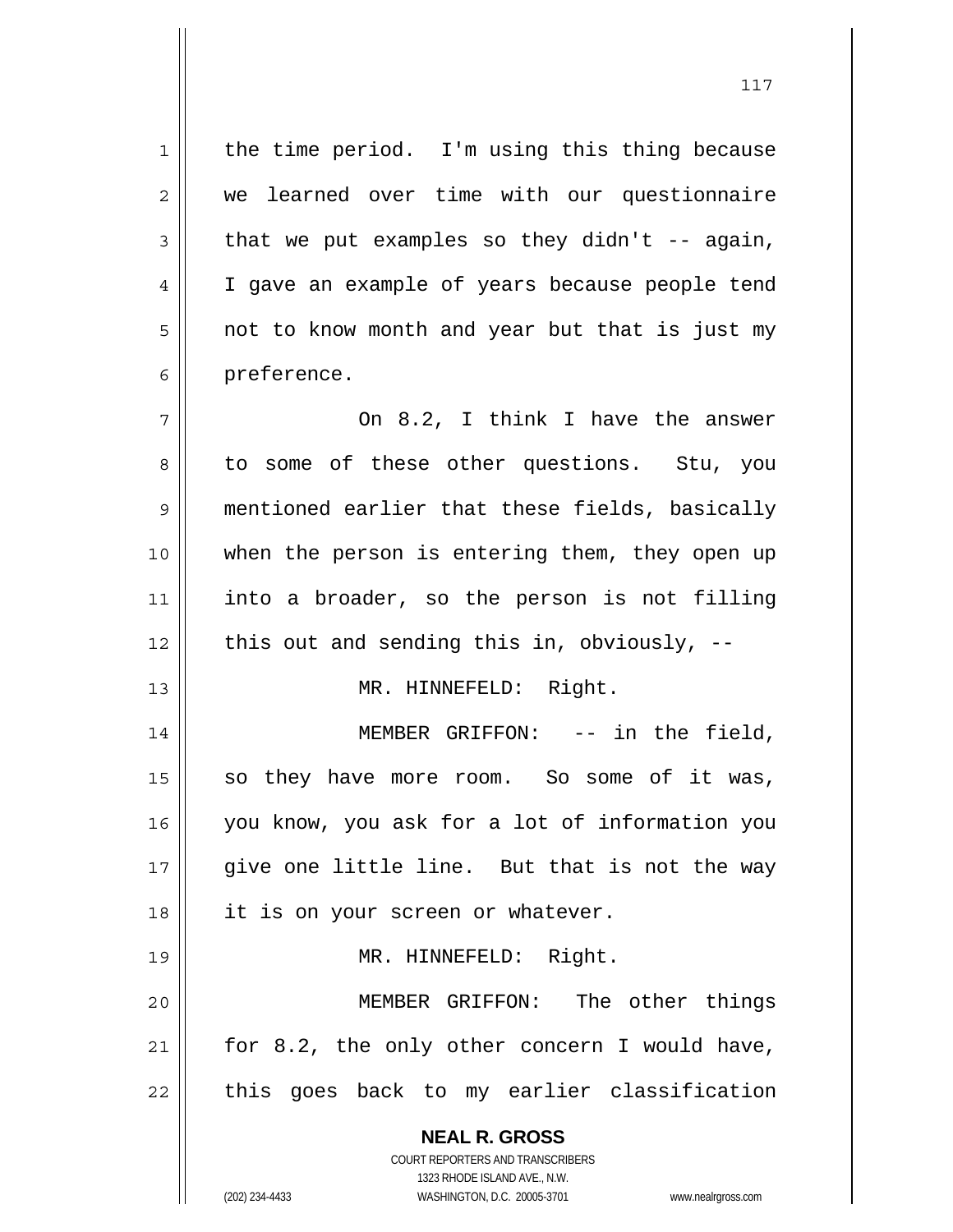1 2 3 4 5 6 7 8 9 10 11 12 13 14 concerns, this even scares me a little more, you know, when you start talking nuclides and amounts and tests. You know, you get the point there. You are going to follow up on that anyway. MEMBER ZIEMER: Was that the security issue, Mark? MEMBER GRIFFON: Yes, the security issue. Number three, 8.5; these are the same, so-- DR. MAKHIJANI: Mark, before you go on, may I ask a question? MEMBER GRIFFON: Uh-huh.

15 16 17 18 19 20 21 22 DR. MAKHIJANI: Do we say somewhere here that these fields can open up and you are free to, you know, while you may just see a line or two, you are free to give as short or long an answer as you like? That might - because it was a little confusing to look at it initially and then to look at the completed.

> **NEAL R. GROSS** COURT REPORTERS AND TRANSCRIBERS

> > 1323 RHODE ISLAND AVE., N.W.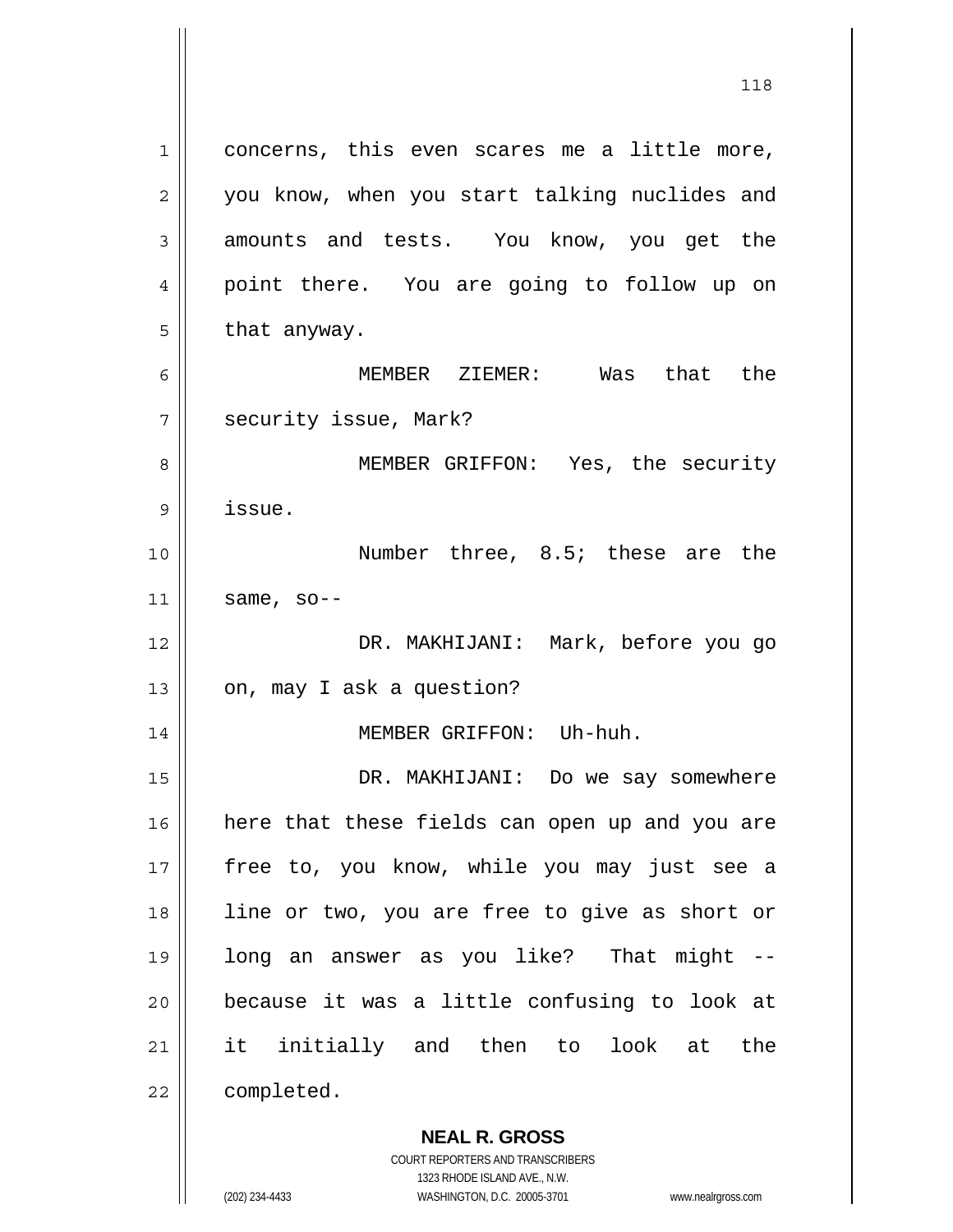1 2 3 4 5 6 7 8 9 10 11 12 13 14 15 16 17 18 19 20 21 22 MEMBER GRIFFON: Yes, I guess it was my sort of notion for the person that is doing this, if they get this ahead of time and they see that little tiny amount of room, you know, then they are going to be gearing towards a short answer. DR. MAKHIJANI: So this goes to the letter, in a way. CHAIR MUNN: But as we pointed out, this is not a form that they are filling out. This is an interactive process. And it is an interactive process being directed by individuals who have been trained to do this. MEMBER GRIFFON: Right. CHAIR MUNN: And that being the case, it really shouldn't matter how long the line is. MEMBER GRIFFON: But all I am saying is if I was to get this in the mail and you know, you say don't do any research but I might kind of for my own purpose jot some things down and then, you know, some

119

**NEAL R. GROSS** COURT REPORTERS AND TRANSCRIBERS 1323 RHODE ISLAND AVE., N.W.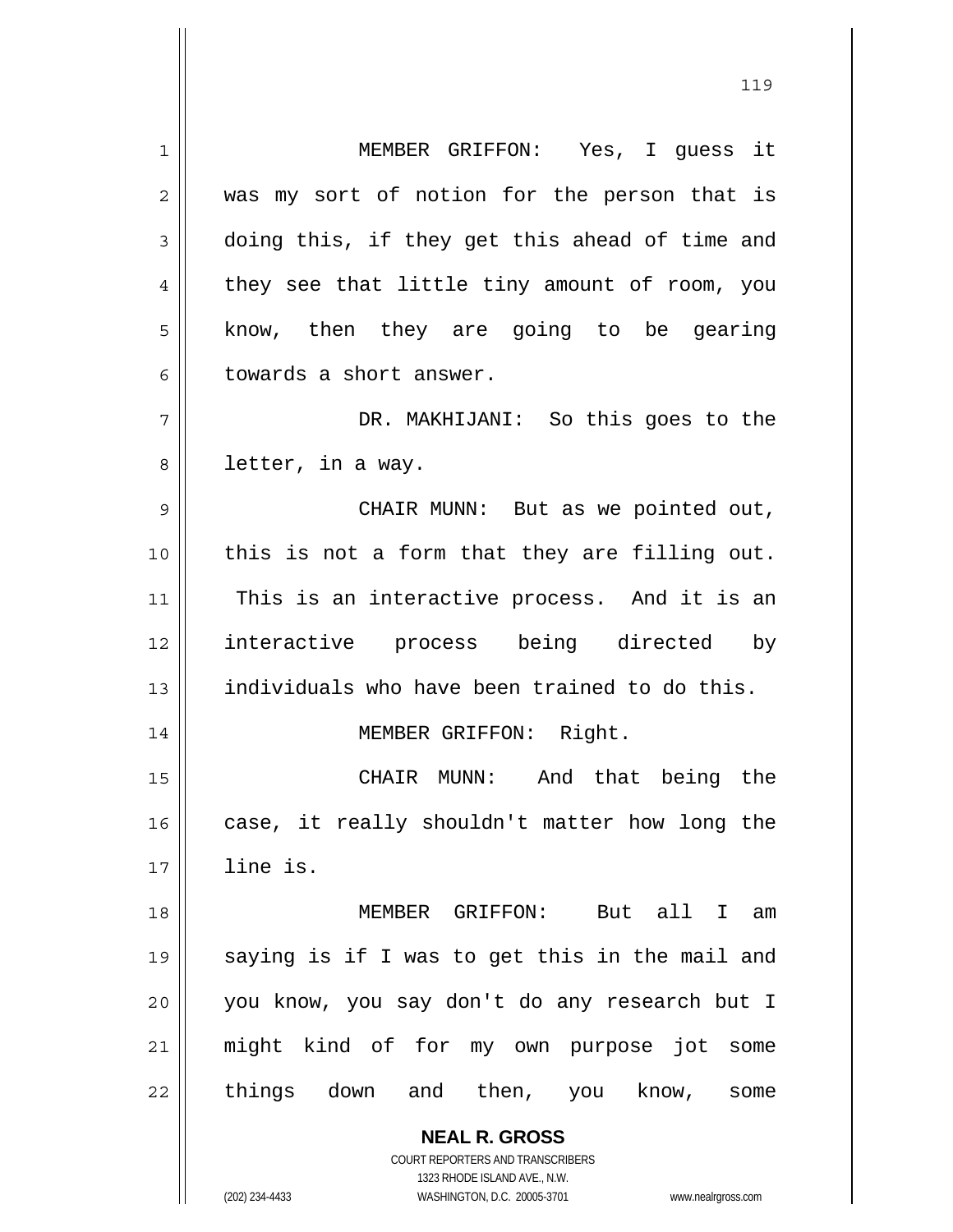**NEAL R. GROSS** COURT REPORTERS AND TRANSCRIBERS 1 2 3 4 5 6 7 8 9 10 11 12 13 14 15 16 17 18 19 20 21 22 indication that NIOSH on the other end, you know, you don't need to limit your answer to three words or whatever. I mean, I don't know how you do that but that was sort of where the comment came from was that, you know. Anyway, you got the gist of it. I'm not how you correct the thing but that is the idea. CHAIR MUNN: And my suggestion is that it probably doesn't need to be corrected because it is interactive. This is not something that people are filling out. If they are filling out, for example, to use your own words, if you were to receive this, I would suspect that you would probably end up with a legal pad with eight different pages of information on it, which some folks may do. But the interviewer certainly knows that the interviewer cannot in any case put a complete answer in any of these things. MEMBER GRIFFON: Right. I think it is fine, as long as the interviewer gets a

1323 RHODE ISLAND AVE., N.W.

(202) 234-4433 WASHINGTON, D.C. 20005-3701 www.nealrgross.com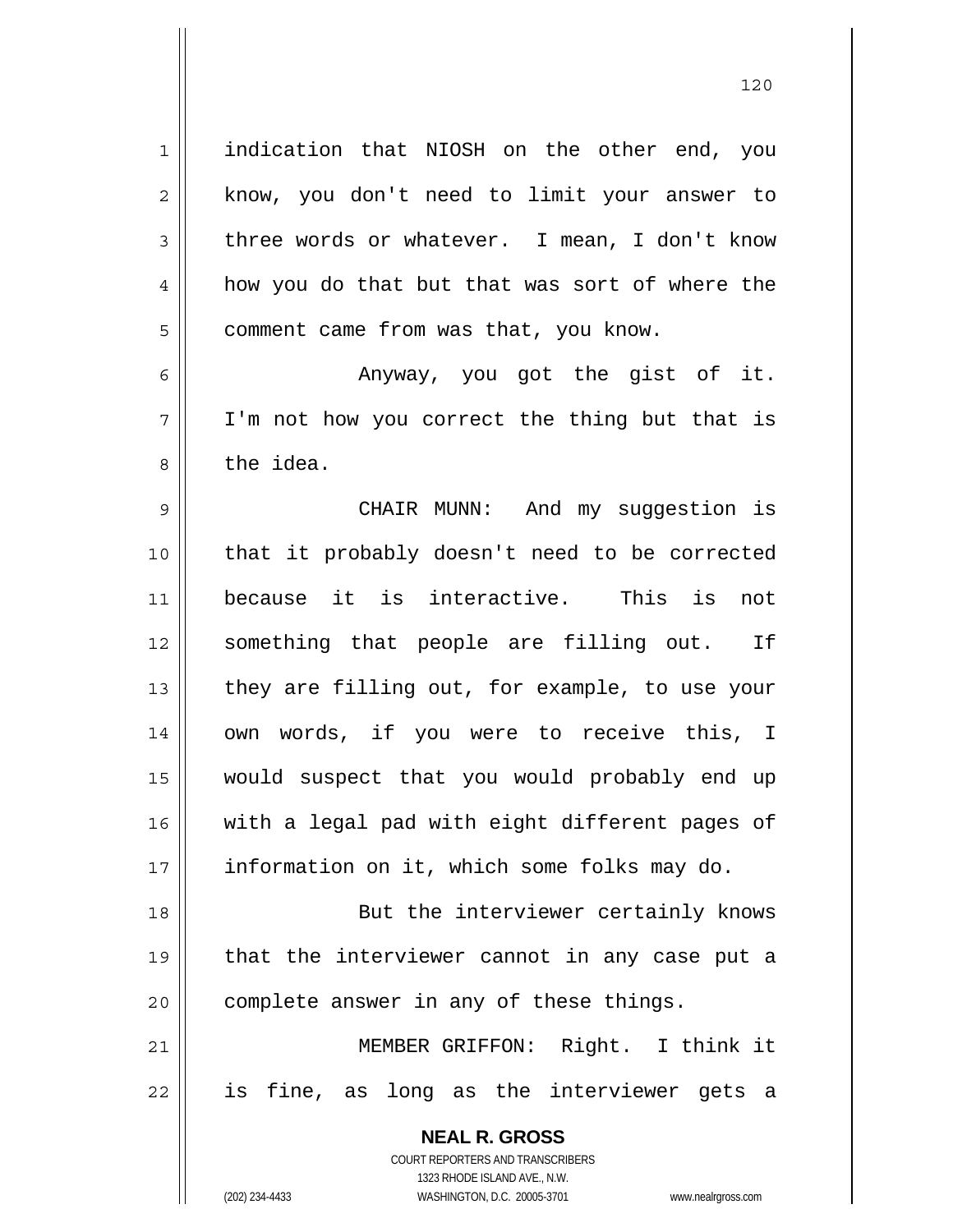**NEAL R. GROSS** COURT REPORTERS AND TRANSCRIBERS 1323 RHODE ISLAND AVE., N.W. (202) 234-4433 WASHINGTON, D.C. 20005-3701 www.nealrgross.com 1 2 3 4 5 6 7 8 9 10 11 12 13 14 15 16 17 18 19 20 21 22 sense, yes, and they will, that they can expand on their answer. CHAIR MUNN: Okay. MEMBER GRIFFON: So I have let that one go because I understand that the field opens up and they have more room. CHAIR MUNN: Fine. Okay. Then the same for 8.5? MEMBER GRIFFON: I'm sorry; the next one is 8.7, the time period thing. I guess this one, the only thing I was questioning was the word "special work." That is terminology that I think came out in the late '80s maybe and I didn't know if there was any other examples that we could use, you know, that would be more reflective of the earlier times. But maybe there is not and maybe they get the gist of it with that wording. If nobody has other suggestions, I guess that would be fine. MEMBER ZIEMER: Are you thinking a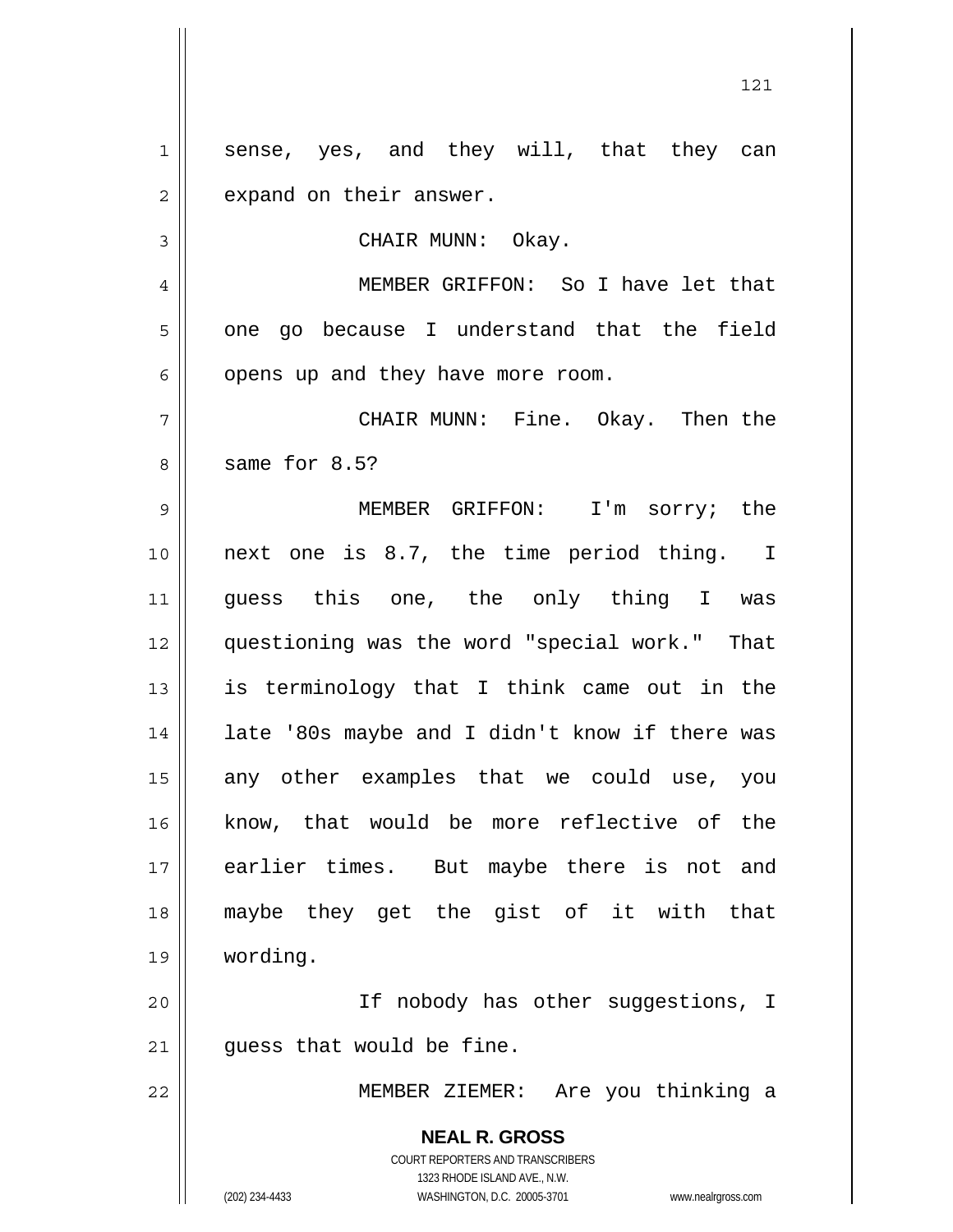**NEAL R. GROSS** COURT REPORTERS AND TRANSCRIBERS 1323 RHODE ISLAND AVE., N.W. (202) 234-4433 WASHINGTON, D.C. 20005-3701 www.nealrgross.com 122 1 2 3 4 5 6 7 8 9 10 11 12 13 14 15 16 17 18 19 20 21 22 generic title or other special -- MEMBER GRIFFON: Controlled jobs or something like that. MEMBER ZIEMER: Controlled? MEMBER GRIFFON: Yes. Special projects or controlled jobs, or I don't know how to. CHAIR MUNN: Well now, -- MEMBER GRIFFON: Because you know, remember we have heard for example that for some of the thorium work at Fernald or for some of the tritide work at Mound, it was very controlled. You know, there was a log that had certain people that were only allowed to access those areas. CHAIR MUNN: Well doesn't that feed right into question 8.6? Isn't that what 8.6 is there for? MEMBER GRIFFON: Maybe it does. Hold on. Let me look at 8.6. Oh well that is more protective, I guess 8.7 is more where you would do like --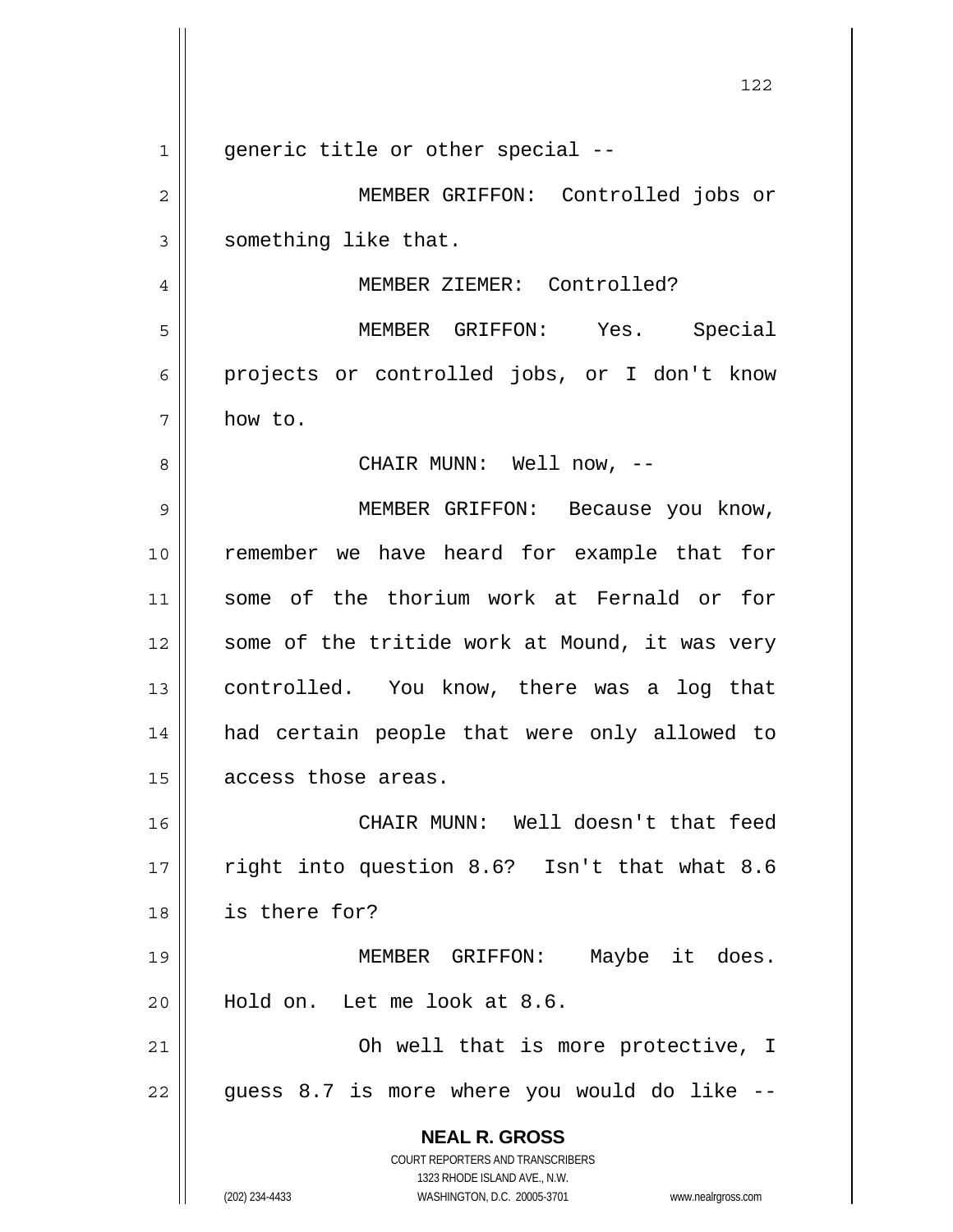**NEAL R. GROSS** COURT REPORTERS AND TRANSCRIBERS 1323 RHODE ISLAND AVE., N.W. (202) 234-4433 WASHINGTON, D.C. 20005-3701 www.nealrgross.com 1 2 3 4 5 6 7 8 9 10 11 12 13 14 15 16 17 18 19 20 21 22 you know, 8.7 implies that if you were on this special work permit or rad work permit, it was another indication that you were working in contaminated or controlled areas, rad areas, like I was just saying. CHAIR MUNN: My question is -- MEMBER GRIFFON: Earlier than the late '80s, that doesn't really apply, those terms. CHAIR MUNN: But my question would be why are those two even broken up because the question, "What exposure or contamination control measures were used to protect you" should include special work permits or radiological permits. Should it not? MEMBER GRIFFON: Well, I guess it could. I guess you could put that into there, yes. MR. HINNEFELD: It just depends on how you feel about that. MEMBER GRIFFON: Another form of control, yes.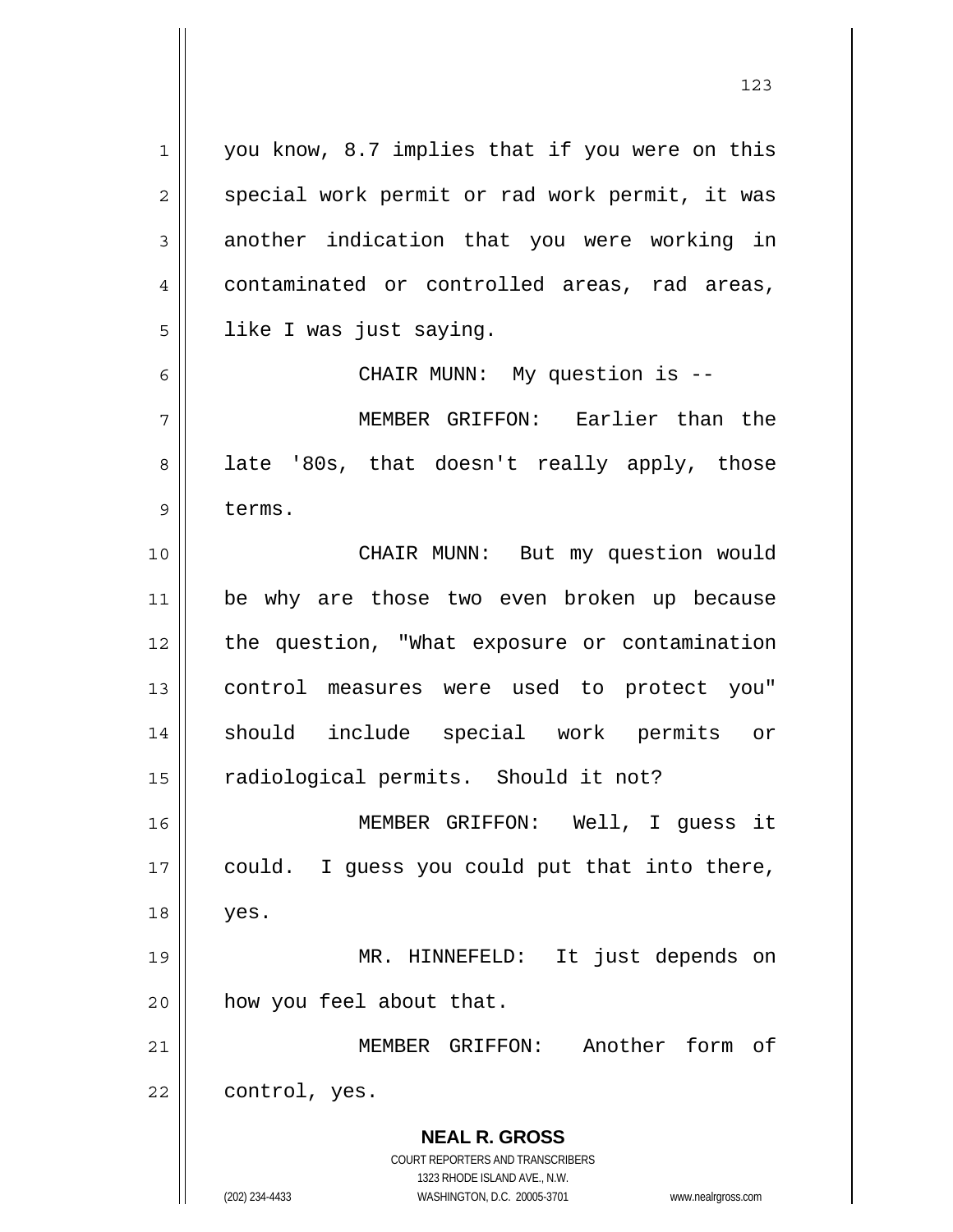**NEAL R. GROSS** COURT REPORTERS AND TRANSCRIBERS 1323 RHODE ISLAND AVE., N.W. (202) 234-4433 WASHINGTON, D.C. 20005-3701 www.nealrgross.com 1 2 3 4 5 6 7 8 9 10 11 12 13 14 15 16 17 18 19 20 21 22 MEMBER ZIEMER: Well what is the original purpose of this question? Because there is no follow-up on the work permit. MR. HINNEFELD: I don't know. I wasn't here for the original drafting of the form. I don't know. MEMBER ZIEMER: Is it intended to be an indicator of the level of formality of the program or -- MR. HINNEFELD: I don't know. CHAIR MUNN: That is the only thing it could be. A determination whether this individual was working -- DR. MAURO: I think it might be a radiation, I'm sorry, a radiation work permit on file somewhere that might contain information regarding a particular operation, a type of class of operations that might contain a richer set of information to help establish the work environment. MEMBER ZIEMER: Well I guess my question is, is that in fact what happens? If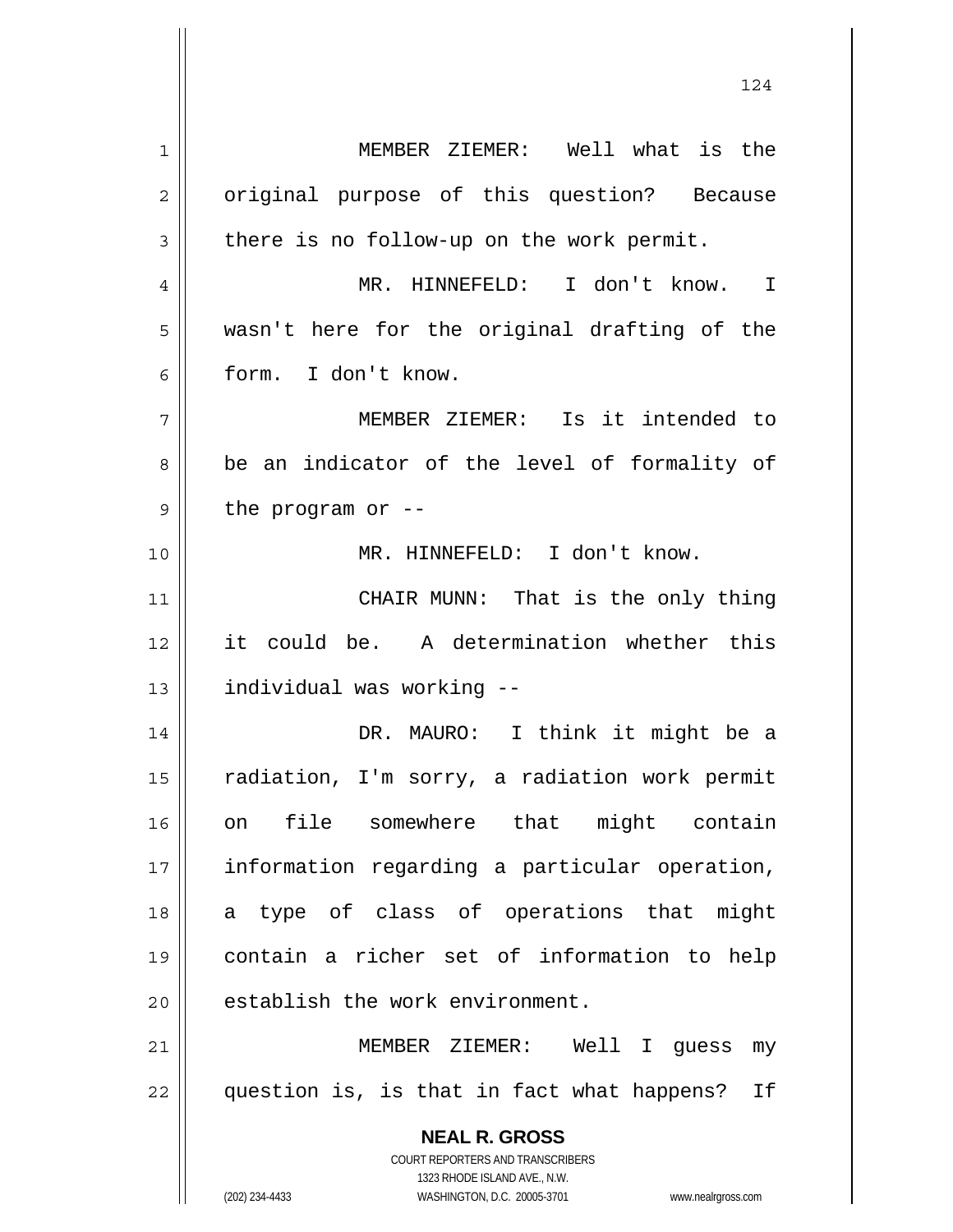|             | 125                                            |
|-------------|------------------------------------------------|
| $\mathbf 1$ | somebody says they had worked under a work     |
| 2           | permit, does NIOSH, for example, try to locate |
| 3           | work permits?                                  |
| 4           | MR. HINNEFELD: No. Not for every               |
| 5           | individual under those permits.                |
| 6           | MEMBER ZIEMER: Not per se.                     |
| 7           | MEMBER GRIFFON: Right. I would                 |
| 8           | doubt it.                                      |
| 9           | MEMBER ZIEMER: If a facility had               |
| 10          | work permits and you found a vast file of      |
| 11          | them, what would you do with it?               |
| 12          | HINNEFELD: Well, in the<br>$MR$ .              |
| 13          | instance of say a task that was done for short |
| 14          | periods of time or a limited period of time in |
| 15          | a limited area, like thorium work at some      |
| 16          | place that normally didn't do thorium, if they |
| 17          | have radiation work permits for that work or   |
| 18          | the equivalent of a radiation work permit, you |
| 19          | would expect that you would have some pretty   |
| 20          | good characterization information about what   |
| 21          | these people were working around on these      |
| 22          | permits.                                       |

**NEAL R. GROSS** COURT REPORTERS AND TRANSCRIBERS 1323 RHODE ISLAND AVE., N.W. (202) 234-4433 WASHINGTON, D.C. 20005-3701 www.nealrgross.com

 $\mathbf{I}$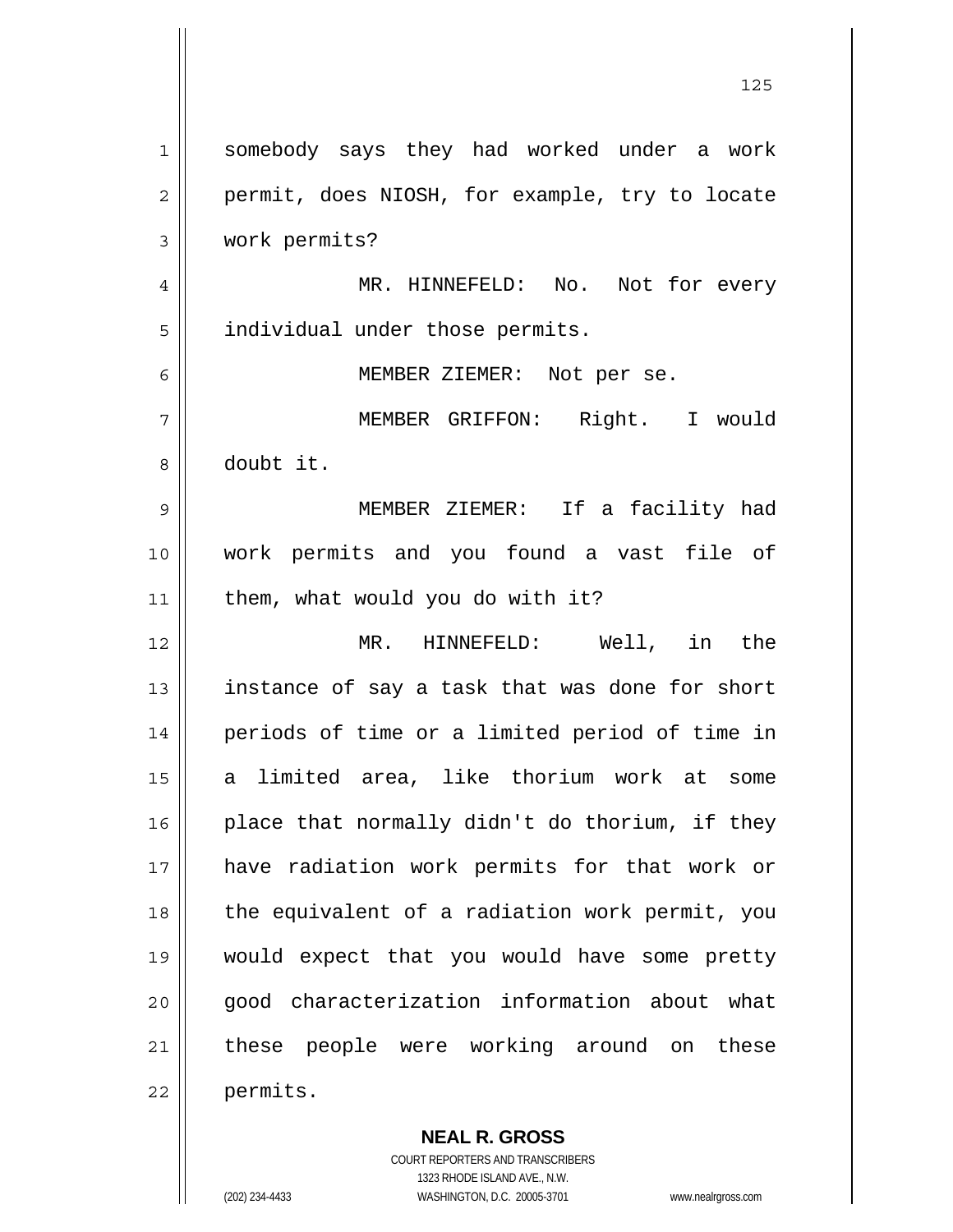| $\mathbf 1$ | MEMBER ZIEMER: Right.                          |
|-------------|------------------------------------------------|
| 2           | MR. HINNEFELD:<br>Then<br>you would            |
| 3           | compile that may assist in dose reconstruction |
| 4           | for that specific work.                        |
| 5           | MEMBER ZIEMER: Right.                          |
| 6           | MR. HINNEFELD: I think there were              |
| 7           | probably a lot of radiation work permits that  |
| 8           | if we ran across them we wouldn't make any     |
| 9           | attempt to capture them at all. You know,      |
| 10          | because they just wouldn't be any more         |
| 11          | specific than, it wouldn't give you any more   |
| 12          | information than the person's, you know,       |
| 13          | monitoring information would give you.         |
| 14          | So it really depends on<br>the                 |
| 15          | situation. I don't know that --                |
| 16          | DR. MAURO: This is John again.                 |
| 17          | Interestingly enough, we find that when doing  |
| 18          | our work related to data validation            |
| 19          | completeness for SEC work, the more hard copy  |
| 20          | or electronic copies of documents<br>like      |
| 21          | radiation work permits that are available to   |
| 22          | us to sample from, the more insight we could   |
|             | <b>NEAL R. GROSS</b>                           |

126

COURT REPORTERS AND TRANSCRIBERS 1323 RHODE ISLAND AVE., N.W.

 $\mathsf{II}$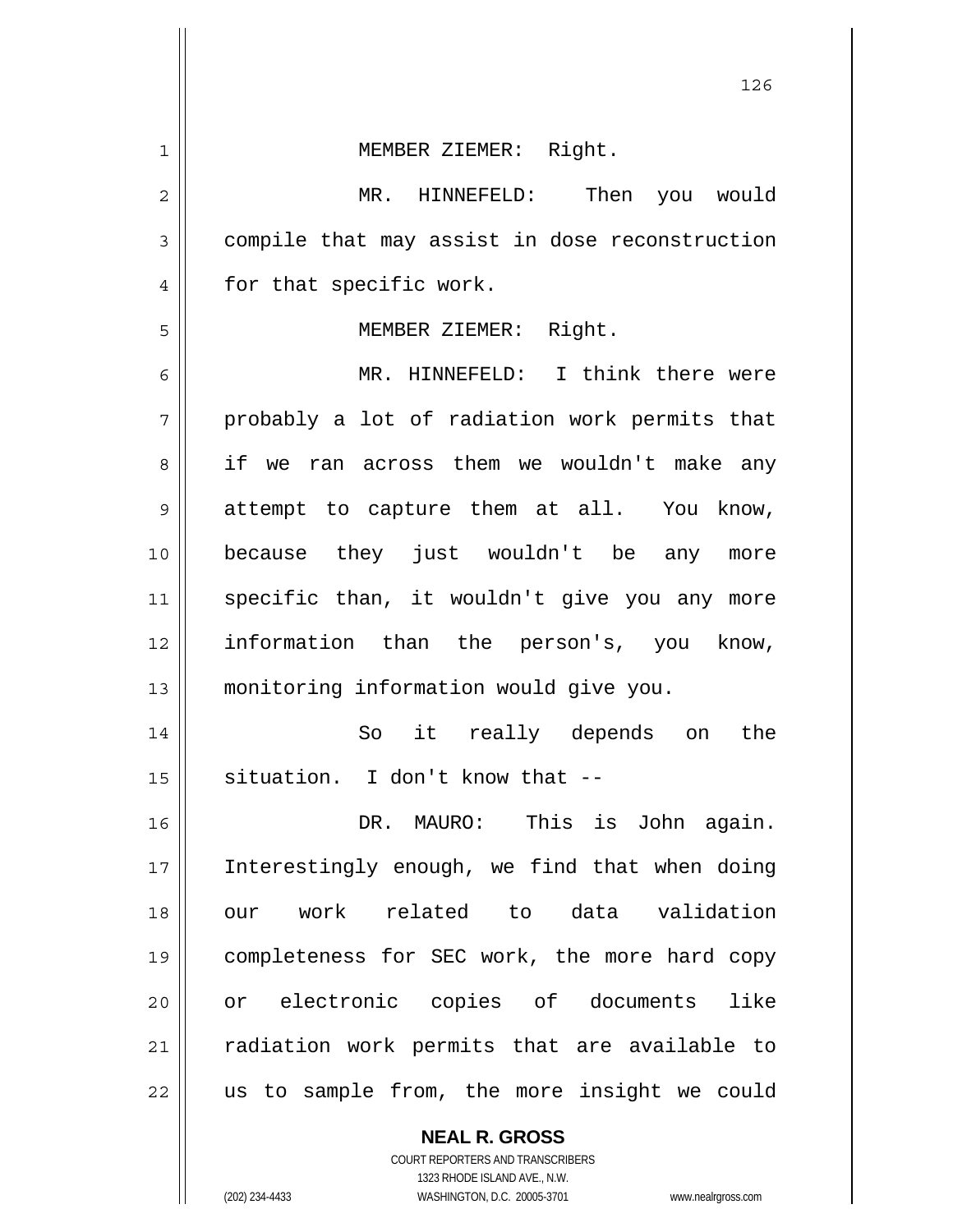1 2 get, we often get related to data completeness, data adequacy.

3 4 5 6 7 8 9 10 So, in an interesting sort of way, nowhere we are talking about this matter within the context of CATIs or dose reconstruction and I can see why one would say "well we really don't go there." I know I never found myself ever even thinking in terms of going to check something like that when I do my reviews.

11 12 13 14 But I can tell you, going to something like that and the work we are doing in support of SEC petition reviews, it would be very valuable.

15 16 17 MR. HINNEFELD: That is true. I mean, I think we are doing a lot of that at NTS and I think -- well, John said it.

18 19 20 MEMBER ZIEMER: So maybe the only thing we need here is a generic term, special work permit --

21 22 MEMBER GRIFFON: That is what I would suggest --

> **NEAL R. GROSS** COURT REPORTERS AND TRANSCRIBERS 1323 RHODE ISLAND AVE., N.W. (202) 234-4433 WASHINGTON, D.C. 20005-3701 www.nealrgross.com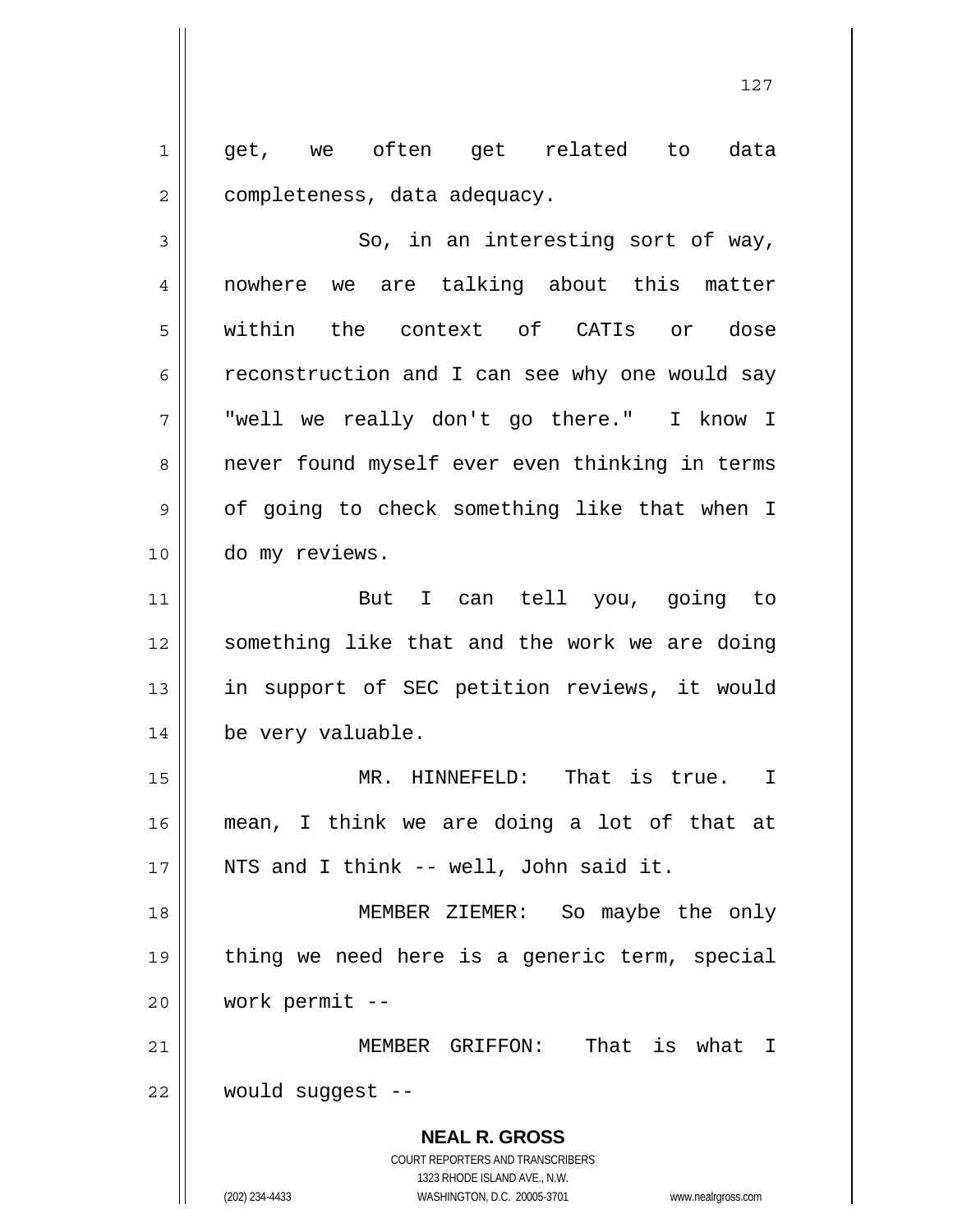**NEAL R. GROSS** COURT REPORTERS AND TRANSCRIBERS 1323 RHODE ISLAND AVE., N.W. (202) 234-4433 WASHINGTON, D.C. 20005-3701 www.nealrgross.com 128 1 2 3 4 5 6 7 8 9 10 11 12 13 14 15 16 17 18 19 20 21 22 MEMBER ZIEMER: -- or radiological permit. MEMBER GRIFFON: -- because like you said, you know, they may have the rad work permit or equivalent you had just said. And I am trying to think of some generic term that would imply for the earlier years. And that was the only suggestion by my comment. If anybody can come up with that term, that would be great. CHAIR MUNN: Well it probably -- MR. HINNEFELD: I mean, we can, if you guys would want us to try to do that, we could try to do that. MEMBER GRIFFON: Yes, that is fine with me. CHAIR MUNN: Well, why doesn't it just say did you conduct your work under special controlled situations such as a special work permit or a radiological? That, essentially covers it. MEMBER GRIFFON: Yes, I think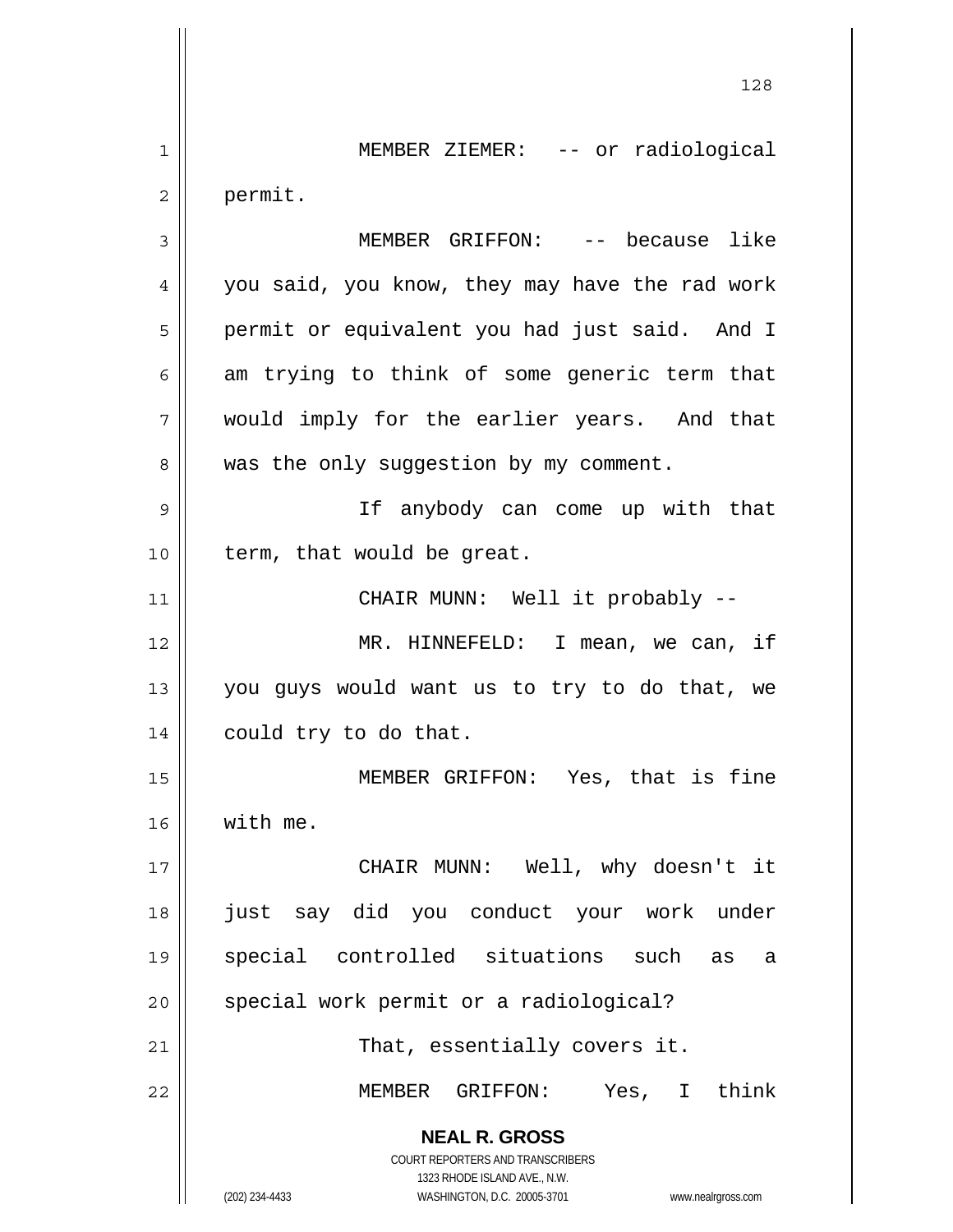|    | 129                                                                 |
|----|---------------------------------------------------------------------|
| 1  | something like that probably would work. Yes.                       |
| 2  | $\mathbf{I}$<br>mean, Stu, you can take that                        |
| 3  | back, too.                                                          |
| 4  | MR. HINNEFELD: Yes, got you. Got                                    |
| 5  | it.                                                                 |
| 6  | MEMBER GRIFFON: I think something                                   |
| 7  | like that might work.                                               |
| 8  | CHAIR MUNN: All right.                                              |
| 9  | MEMBER GRIFFON: Number nine is a                                    |
| 10 | minor thing. You know, under "wore a badge"                         |
| 11 | and you may get at this in another field                            |
| 12 | anyway.                                                             |
| 13 | CHAIR MUNN: Yes, question nine is                                   |
| 14 | talking about --                                                    |
| 15 | MEMBER GRIFFON: Wore a badge                                        |
| 16 | weekly, monthly, you know, ask --                                   |
| 17 | CHAIR MUNN: Time periods.                                           |
| 18 | MEMBER GRIFFON: Yes, and the time                                   |
| 19 | period, again, you know, I would suggest the                        |
| 20 | year thing. But then "wore a badge" was where                       |
| 21 | I was talking about, you know, it is sometimes                      |
| 22 | nice to know monthly, annually, quarterly.                          |
|    | <b>NEAL R. GROSS</b>                                                |
|    | COURT REPORTERS AND TRANSCRIBERS<br>1323 RHODE ISLAND AVE., N.W.    |
|    | (202) 234-4433<br>WASHINGTON, D.C. 20005-3701<br>www.nealrgross.com |

 $\mathsf{l}$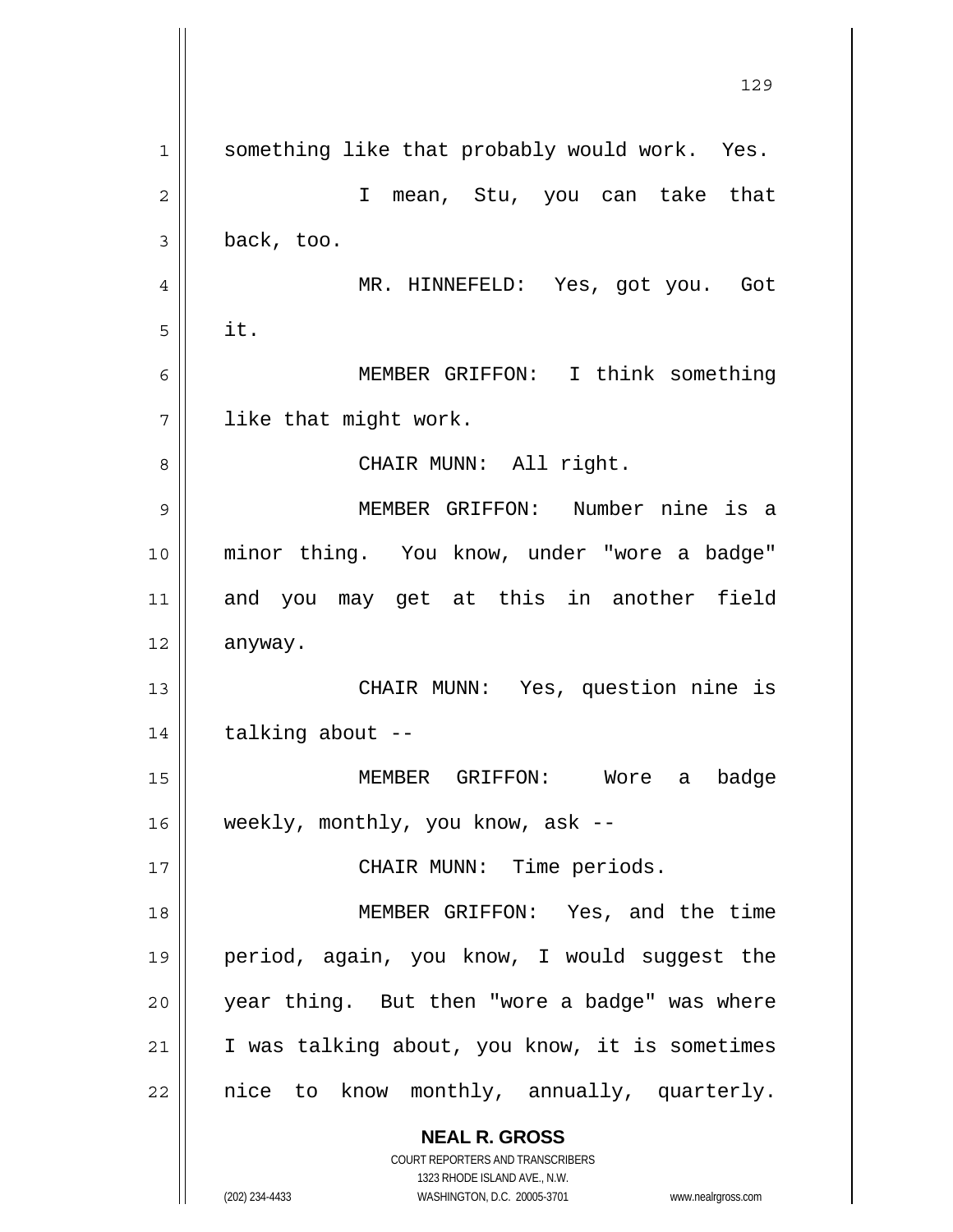| 1  | And they should know what that means.                               |
|----|---------------------------------------------------------------------|
| 2  | But you have frequency in the                                       |
| 3  | bottom section, I think 9.2. I'm sorry.                             |
| 4  | CHAIR MUNN: Right.                                                  |
| 5  | MEMBER GRIFFON: So maybe you                                        |
| 6  | should have it all on the table. You know, it                       |
| 7  | seems like you are asking kind of redundant                         |
| 8  | information there in the little table in 9.1                        |
| 9  | and 9.2. I don't know.                                              |
| 10 | CHAIR MUNN: Well, I --                                              |
| 11 | MEMBER GRIFFON: I'm just trying to                                  |
| 12 | capture that all in one spot, instead of                            |
| 13 | making them reenter time periods and                                |
| 14 | frequencies.                                                        |
| 15 | CHAIR MUNN: I read those a little                                   |
| 16 | differently. I read the table as whether or                         |
| 17 | not they were assigned a badge to where I read                      |
| 18 | 9.2 as to whether or not they actually wore                         |
| 19 | it.                                                                 |
| 20 | MEMBER GRIFFON: Oh. Oh, I didn't                                    |
| 21 | really read it that way but maybe you are                           |
| 22 | right.                                                              |
|    | <b>NEAL R. GROSS</b>                                                |
|    | COURT REPORTERS AND TRANSCRIBERS                                    |
|    | 1323 RHODE ISLAND AVE., N.W.                                        |
|    | (202) 234-4433<br>WASHINGTON, D.C. 20005-3701<br>www.nealrgross.com |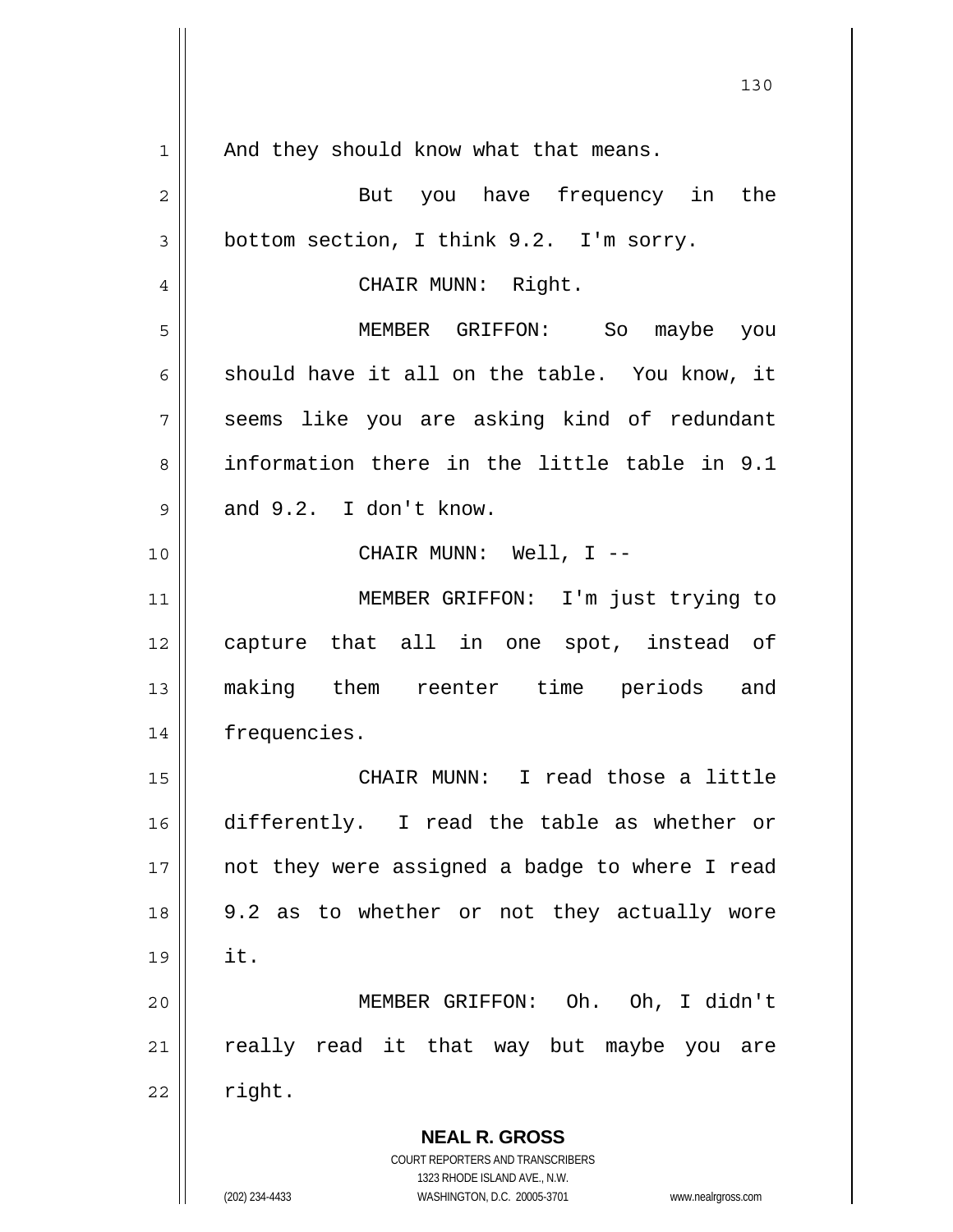**NEAL R. GROSS** COURT REPORTERS AND TRANSCRIBERS 1323 RHODE ISLAND AVE., N.W. (202) 234-4433 WASHINGTON, D.C. 20005-3701 www.nealrgross.com 131 1 2 3 4 5 6 7 8 9 10 11 12 13 14 15 16 17 18 19 20 21 22 CHAIR MUNN: That is probably an incorrect interpretation. MEMBER GRIFFON: I mean, Stu, do you think, I mean, I would put "wore a badge," check yes/no and then insert a little column in there. And it might, you know, I would say frequency. And then you know, W/M/A, you know, weekly, monthly, annually. CHAIR MUNN: Well that is what the badge exchange is about, isn't it, 9.3? MEMBER GRIFFON: How often was your badge changed? Yes. How often did you wear your badge? CHAIR MUNN: All the time, -- MEMBER GRIFFON: That's true. CHAIR MUNN: -- once in a while. MEMBER GRIFFON: Yes. CHAIR MUNN: 9.3 is how often was it exchanged. That is a whole different question, really. MEMBER GRIFFON: Right, right, right. I guess I was just trying to get those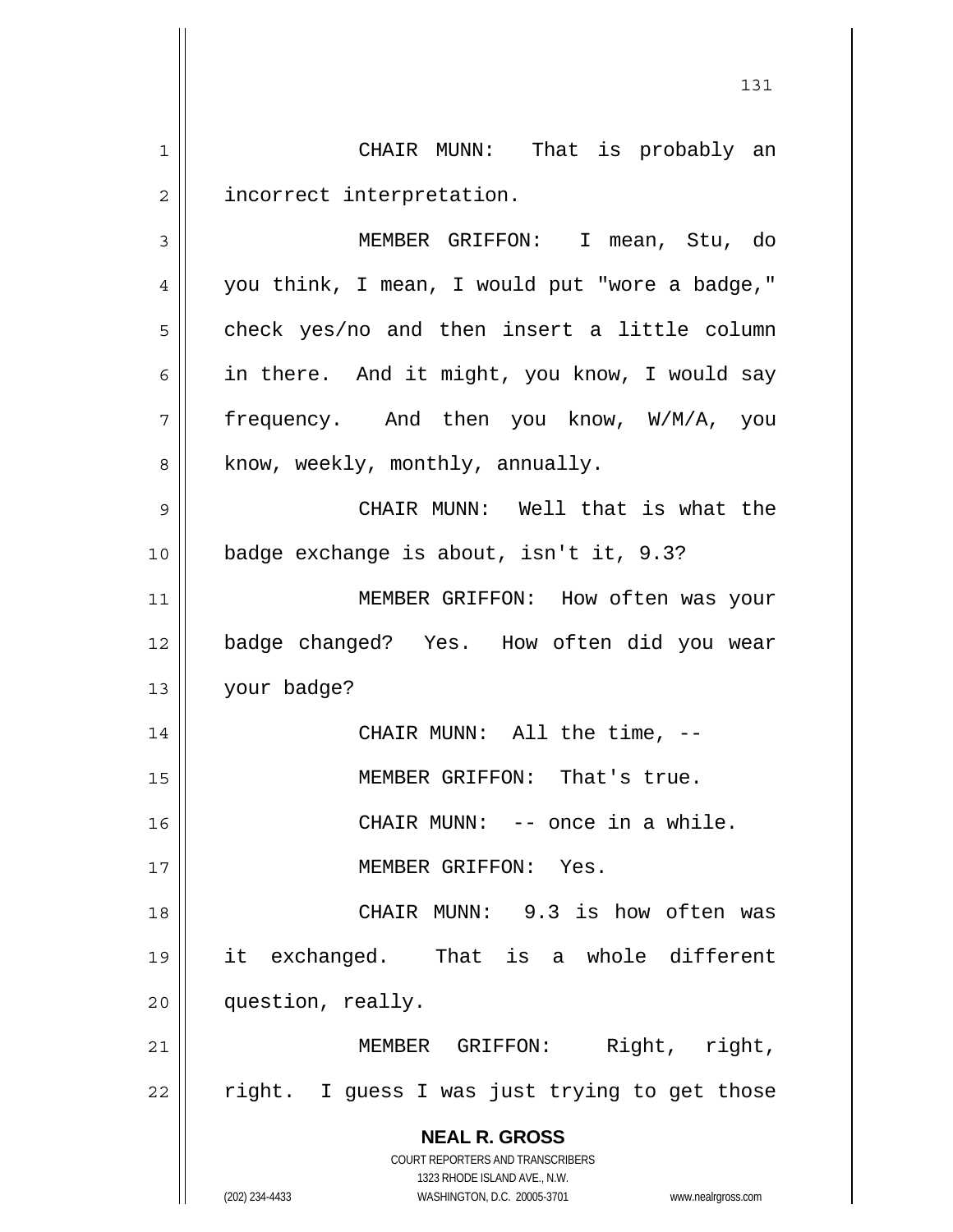|                | 132                                                                 |
|----------------|---------------------------------------------------------------------|
| $\mathbf 1$    | all on one table instead of repeating it. I                         |
| $\overline{c}$ | guess it is okay.                                                   |
| 3              | CHAIR MUNN: And where is it worn?                                   |
| 4              | Okay.                                                               |
| 5              | MEMBER GRIFFON: Yes.                                                |
| 6              | CHAIR MUNN: So we will leave those                                  |
| 7              | alone.                                                              |
| 8              | MEMBER GRIFFON: But either way,                                     |
| 9              | even under frequency, if you leave it like                          |
| 10             | 9.2, 9.3, 9.4, I guess for those I would put                        |
| 11             | under frequency. You know, like frequency,                          |
| 12             | always, periodically, or never, or whatever.                        |
| 13             | And then the second frequency you are looking                       |
| 14             | for weekly -- example, weekly, annually,                            |
| 15             | quarterly, whatever, for the exchange. So I                         |
| 16             | am not sure that is intuitively obvious when                        |
| 17             | people read the form. But anyway, it is a                           |
| 18             | minor thing.                                                        |
| 19             | CHAIR MUNN: Can we get by with                                      |
| 20             | just saying in 9.3 how often was your badge                         |
| 21             | exchanged, i.e., weekly, monthly --                                 |
| 22             | MEMBER GRIFFON: Yes.                                                |
|                | <b>NEAL R. GROSS</b>                                                |
|                | COURT REPORTERS AND TRANSCRIBERS<br>1323 RHODE ISLAND AVE., N.W.    |
|                | (202) 234-4433<br>WASHINGTON, D.C. 20005-3701<br>www.nealrgross.com |

 $\mathsf{I}$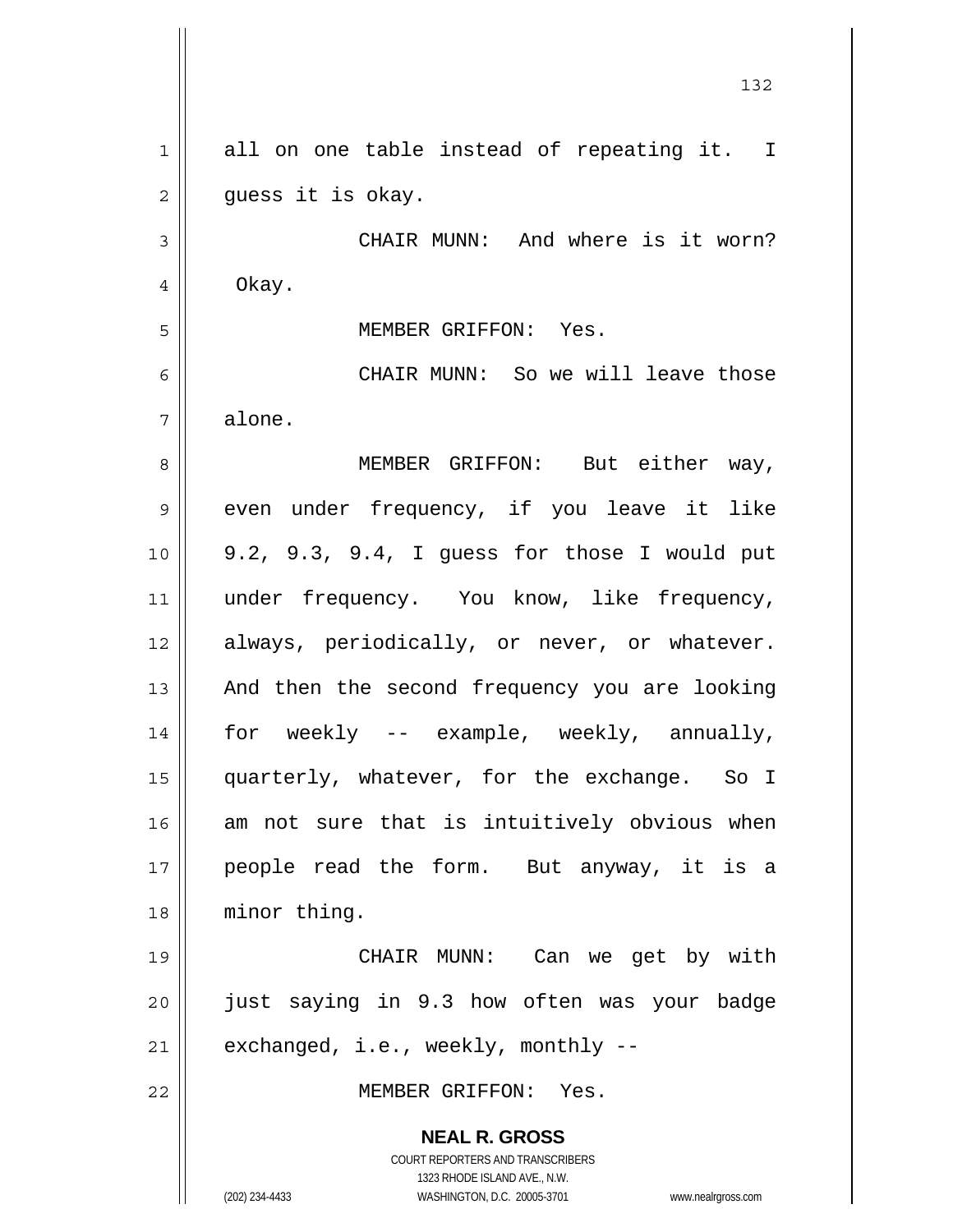**NEAL R. GROSS** COURT REPORTERS AND TRANSCRIBERS 1323 RHODE ISLAND AVE., N.W. (202) 234-4433 WASHINGTON, D.C. 20005-3701 www.nealrgross.com 133 1 2 3 4 5 6 7 8 9 10 11 12 13 14 15 16 17 18 19 20 21 22 CHAIR MUNN: -- semi-annually, annually? MEMBER GRIFFON: Yes. MEMBER ZIEMER: I can see doing the badge exchange under a frequency statement, monthly and so on. How often did you wear your badge is a very different question. CHAIR MUNN: It is. MEMBER GRIFFON: Yes, it's a different question. MEMBER ZIEMER: At our place, for example, and the university is not necessarily like an AWE lab or a DOE lab but I think the principle is the same. A professor, who has a research project involving radioactive materials, is not required to wear his badge into the lecture room. In fact, we want him to wear his badge when he goes into the lab. MEMBER GRIFFON: Yes. That might be  $-$  MEMBER ZIEMER: And so that is not like weekly or something. It is, for example,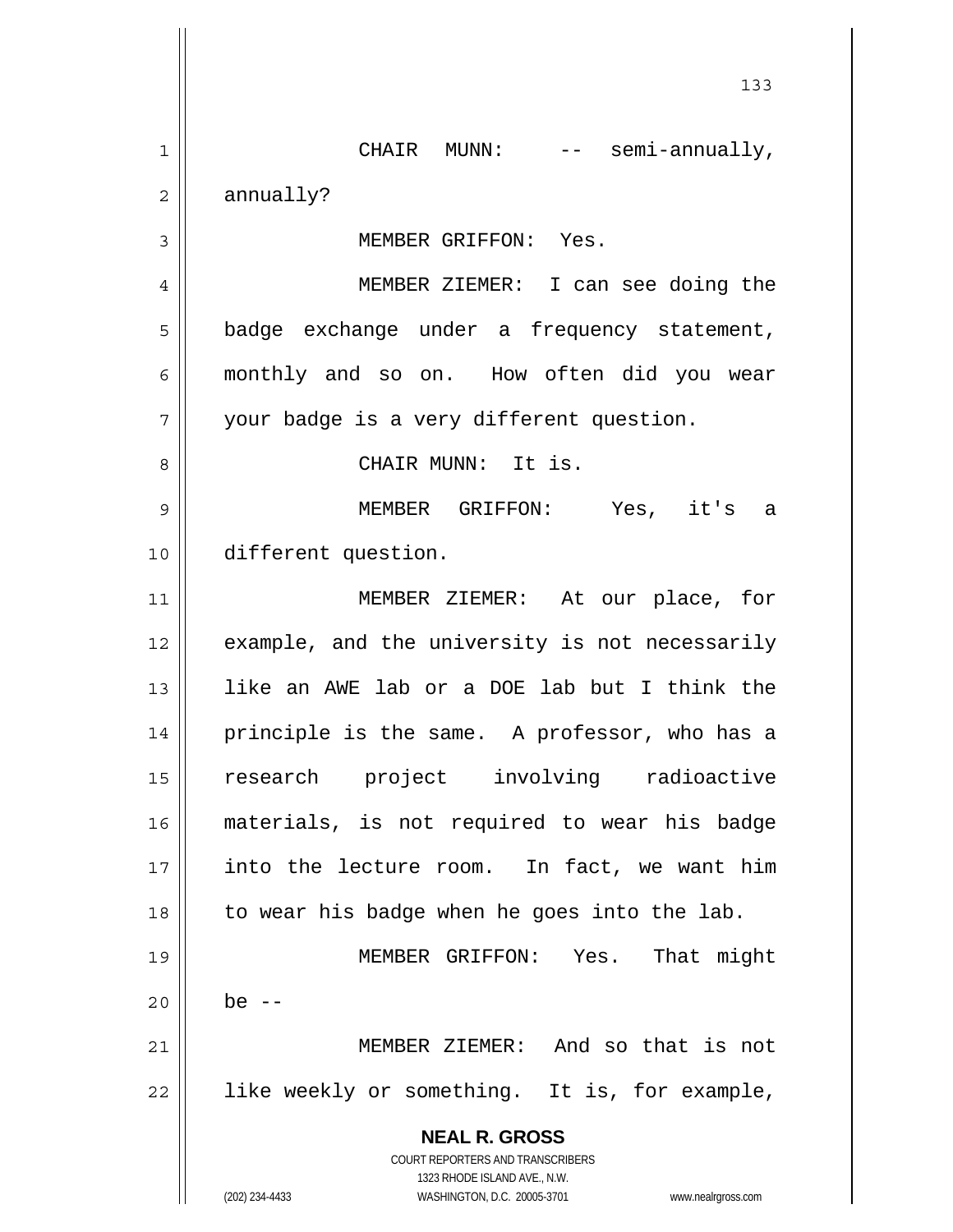**NEAL R. GROSS** COURT REPORTERS AND TRANSCRIBERS 1323 RHODE ISLAND AVE., N.W. (202) 234-4433 WASHINGTON, D.C. 20005-3701 www.nealrgross.com 134 1 2 3 4 5 6 7 8 9 10 11 12 13 14 15 16 17 18 19 20 21 22 the right answer is whenever I go into the restricted area. MEMBER GRIFFON: Yes, right. MEMBER ZIEMER: And so, it is not necessarily -- MEMBER GRIFFON: That could be more of an open-ended question, really. CHAIR MUNN: Yes. MEMBER ZIEMER: How often did you wear your badge? So, I am not sure what, you know, owning one, working in restricted areas, or something. MEMBER GRIFFON: Yes. MEMBER ZIEMER: I think some other titles are appropriate. It is not like I wore it every other week or once a month or something like that. MEMBER GRIFFON: Yes, I agree. CHAIR MUNN: But there is no way that we can possibly imagine the range of responses one might get to that. MEMBER GRIFFON: Yes, that might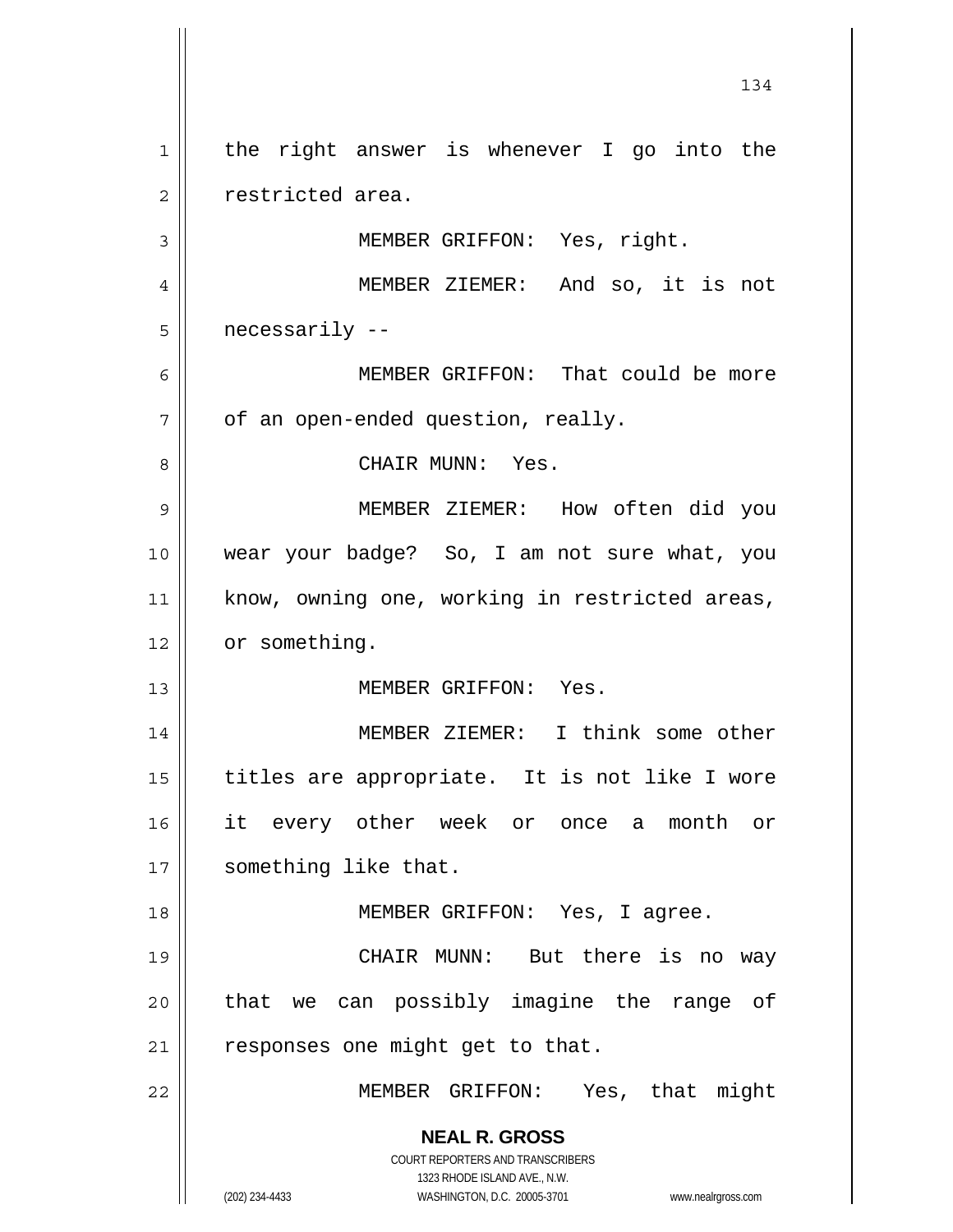**NEAL R. GROSS** COURT REPORTERS AND TRANSCRIBERS 1323 RHODE ISLAND AVE., N.W. (202) 234-4433 WASHINGTON, D.C. 20005-3701 www.nealrgross.com 1 2 3 4 5 6 7 8 9 10 11 12 13 14 15 16 17 18 19 20 21 22 have to be more open-ended if you -- CHAIR MUNN: I would think so. How your badge is exchanged was an entirely different thing and that probably changed from time to time, too. MEMBER GRIFFON: Yes. CHAIR MUNN: But where was the badge worn, that is -- MEMBER GRIFFON: I think they can - - yes. CHAIR MUNN: They can -- that is pretty straight forward. MEMBER GRIFFON: That is okay, yes. CHAIR MUNN: All right, I think your next one -- MEMBER GRIFFON: Anyway then, yes, my next one is down to -- CHAIR MUNN: -- 17. You didn't like the word elect. MEMBER GRIFFON: Yes, I know. I am trying to -- did you ever -- CHAIR MUNN: There are a lot of us

<u>135</u>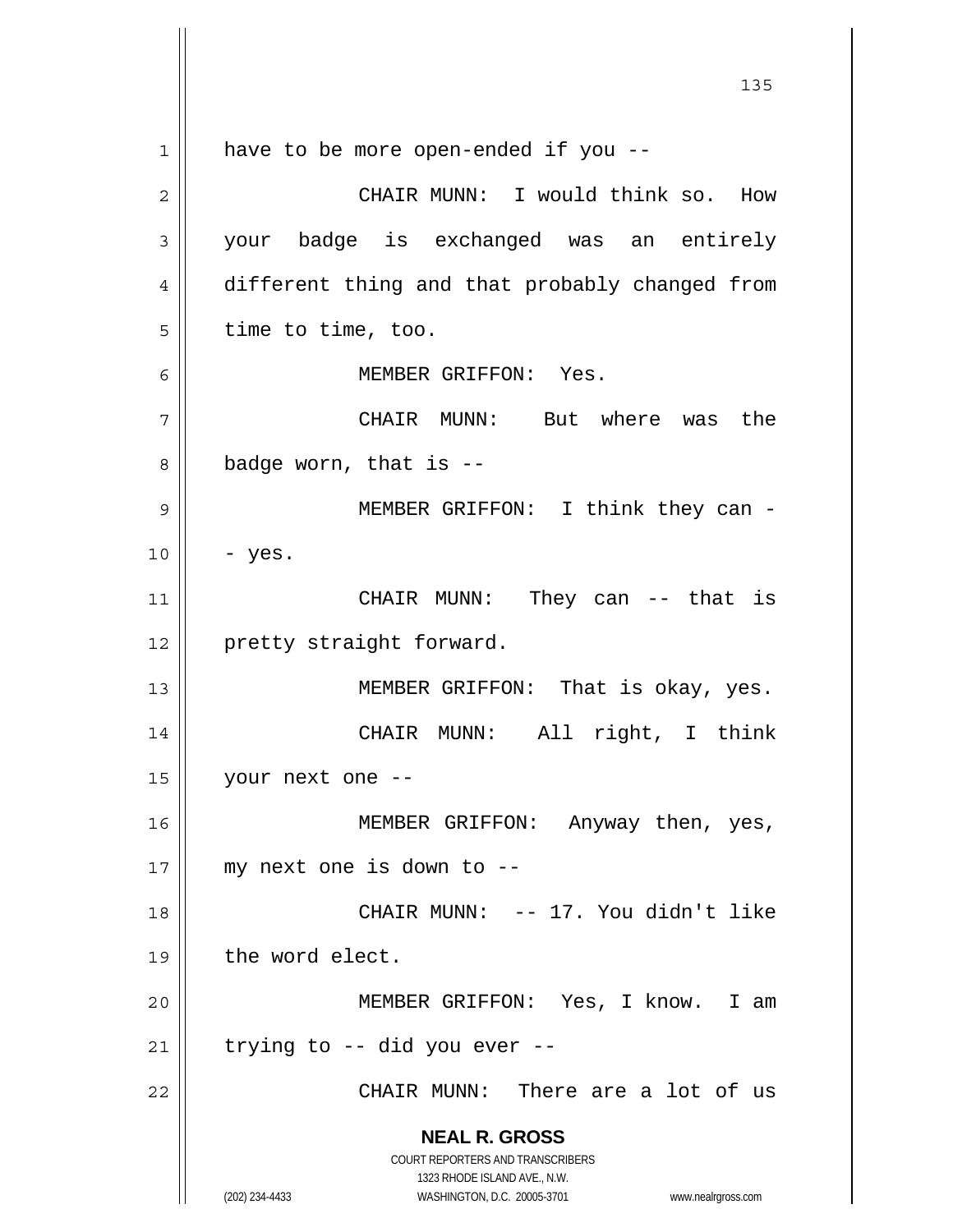| 1  | who do not care for elections but --                                                                |
|----|-----------------------------------------------------------------------------------------------------|
| 2  | MEMBER GRIFFON: To be sure.                                                                         |
| 3  | MEMBER ZIEMER: What number is it?                                                                   |
| 4  | CHAIR MUNN: Seventeen.                                                                              |
| 5  | MEMBER GRIFFON: Well the reason                                                                     |
| 6  | why I didn't necessarily like the word elect                                                        |
| 7  | is because we have heard at least some people                                                       |
| 8  | suggest that they were strongly encouraged not                                                      |
| 9  | to wear their badges. So I thought maybe just                                                       |
| 10 | instead of implying either way, we could just                                                       |
| 11 | say did you ever not wear or you know, not                                                          |
| 12 | turn in your badge.                                                                                 |
| 13 | MEMBER ZIEMER: So we don't weigh                                                                    |
| 14 | whether it was their decision.                                                                      |
| 15 | MEMBER GRIFFON: Elected or<br>not.                                                                  |
| 16 | Elected or demanded by your foreman or                                                              |
| 17 | whatever. You know, we don't imply either                                                           |
| 18 | way. We just leave it open that did you ever                                                        |
| 19 | not wear or not turn in your badge.                                                                 |
| 20 | CHAIR MUNN: I don't recall the                                                                      |
| 21 | result of our conversation on this point when                                                       |
| 22 | we discussed it last time. But my sense is                                                          |
|    | <b>NEAL R. GROSS</b>                                                                                |
|    | <b>COURT REPORTERS AND TRANSCRIBERS</b>                                                             |
|    | 1323 RHODE ISLAND AVE., N.W.<br>(202) 234-4433<br>WASHINGTON, D.C. 20005-3701<br>www.nealrgross.com |
|    |                                                                                                     |

136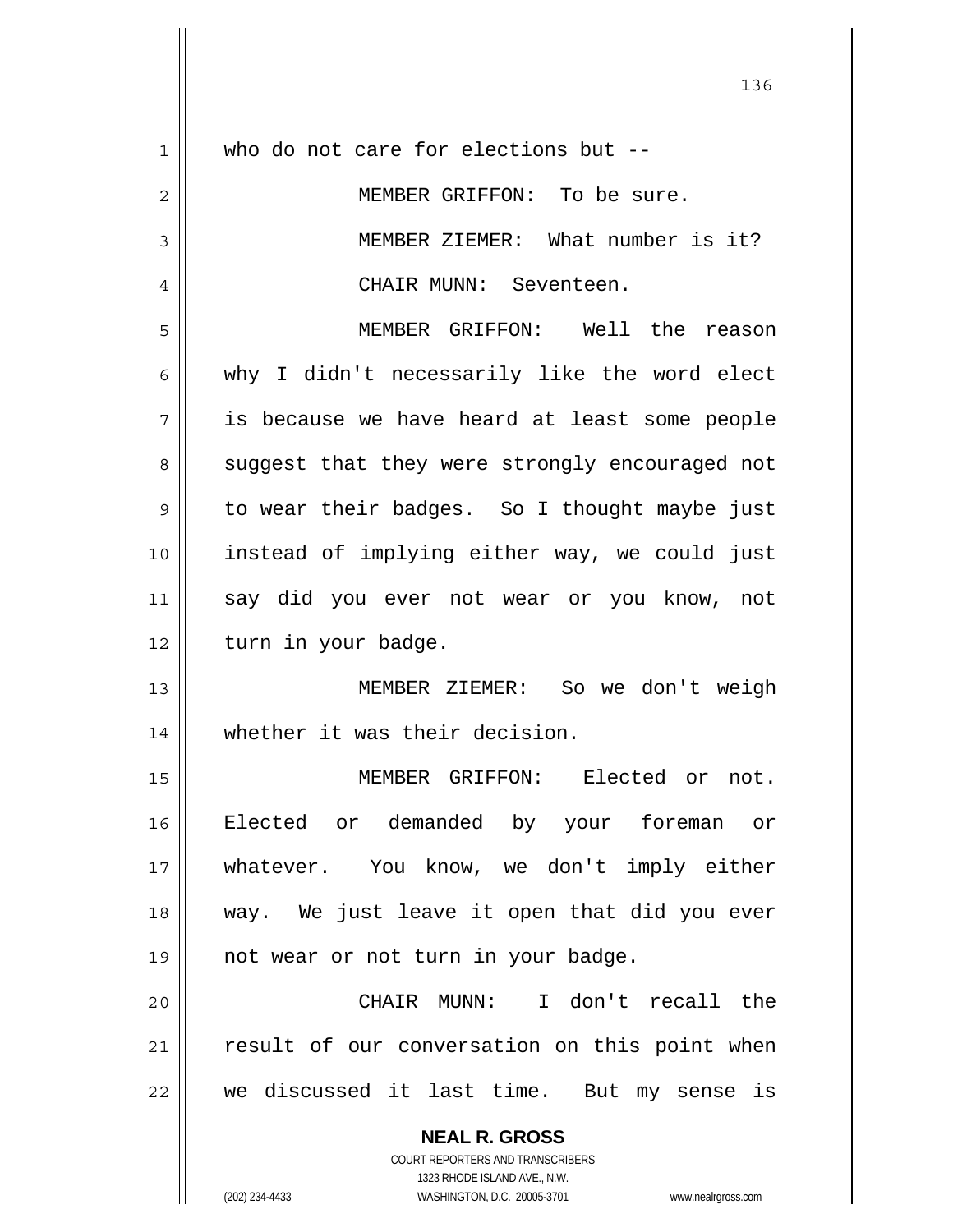**NEAL R. GROSS** COURT REPORTERS AND TRANSCRIBERS 1323 RHODE ISLAND AVE., N.W. (202) 234-4433 WASHINGTON, D.C. 20005-3701 www.nealrgross.com 1 2 3 4 5 6 7 8 9 10 11 12 13 14 15 16 17 18 19 20 21 22 that there would be very little conflict over the idea of removing the word elect. Does anyone disagree with Mark's position on that? MR. HINNEFELD: No, I don't think we had a problem with it. It is just, that is coded into the form that shows up on the screen. We will just take it off. CHAIR MUNN: Okay. MEMBER ZIEMER: Is there a difference between not wearing it and not turning it in? I think many people turned it in but didn't necessarily wear it. MR. HINNEFELD: Well, they are allowed to, I would expect them to tell us that in the answer. MEMBER ZIEMER: Okay, well it says did you elect not to turn it in. MR. HINNEFELD: Okay, well Mark's suggestion is -- MEMBER GRIFFON: That might have been -- MR. HINNEFELD: -- that we should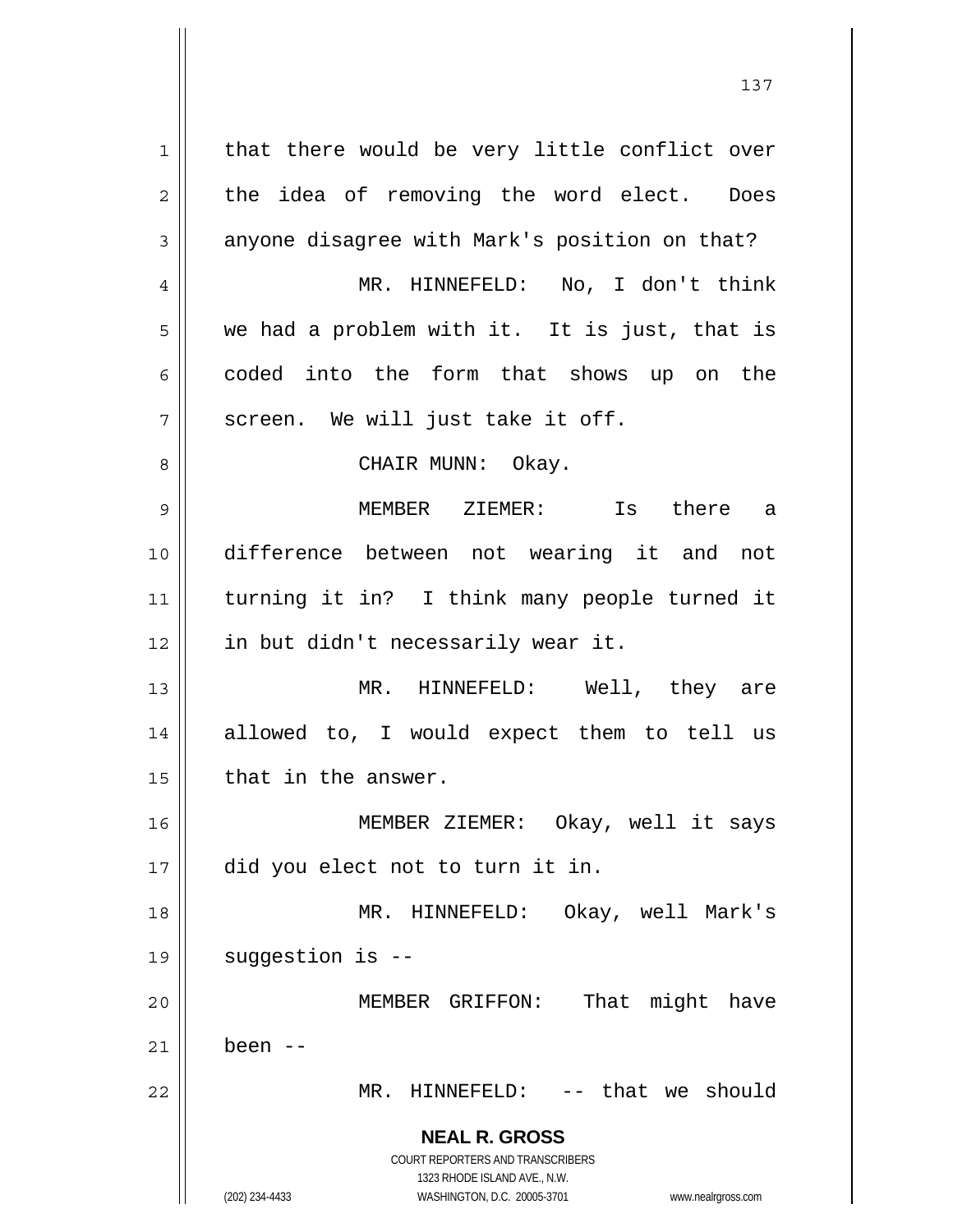1 2 3 4 5 6 7 8 9 10 11 12 13 14 15 16 17 18 19 20 21 22 say did you ever not wear or turn in your badge. That was Mark's suggestion. MEMBER ZIEMER: Oh, okay. MR. HINNEFELD: So if we just put that in there, I think that would be all right. CHAIR MUNN: All right, that suggestion will go in. MEMBER GRIFFON: Okay. CHAIR MUNN: Number 19. MEMBER GRIFFON: And I don't know. I think my concern here was the incident, incidents thing. And it does pick up that in 19.1, you know, in the line before 19.1 it does imply -- again, this is this form versus you are not limited to one choice of an incident but in the opening statement, were you ever involved in an incident. I would just put parenthesis S. You know, "incident(s)" involving radiation. You know, so that they know they can list more than one if they feel it is necessary.

> **NEAL R. GROSS** COURT REPORTERS AND TRANSCRIBERS 1323 RHODE ISLAND AVE., N.W.

<sup>(202) 234-4433</sup> WASHINGTON, D.C. 20005-3701 www.nealrgross.com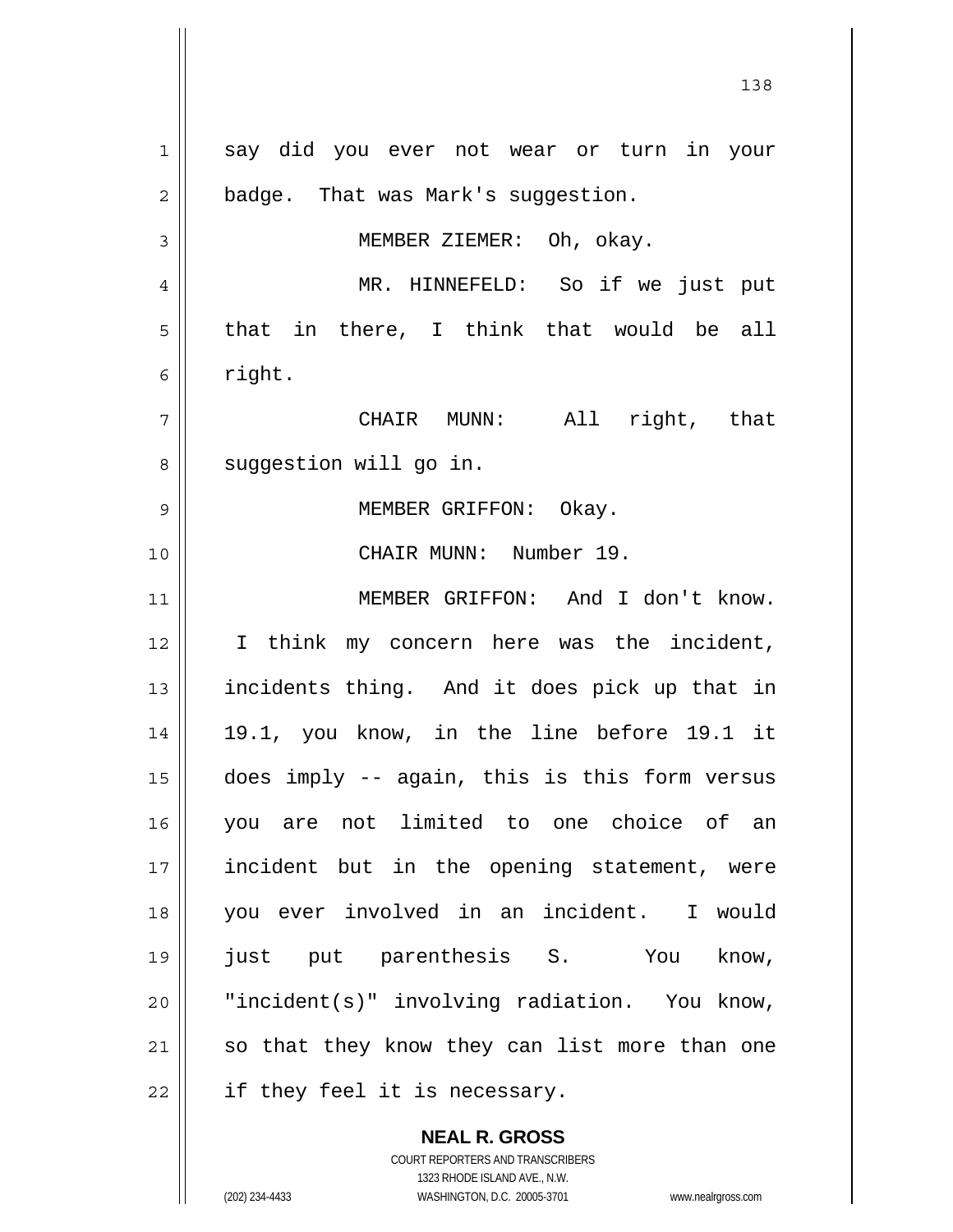**NEAL R. GROSS** COURT REPORTERS AND TRANSCRIBERS 1 2 3 4 5 6 7 8 9 10 11 12 13 14 15 16 17 18 19 20 21 22 MEMBER ZIEMER: How about "any incidents?" "Were you ever involved in any incidents?" MEMBER GRIFFON: Or in any incidents, yes. MEMBER ZIEMER: I can be any number then. MEMBER GRIFFON: Right. Right. I guess that was my point. And then I have a note here and I couldn't find the old form so I am not sure what this is. This might be a co-worker question but why is question 18 deleted. And I can't find the old form to find question 18. So, I need some help here. I mean, number 18 on the current form is not the one I was concerned about. I don't think it is medical x-rays and stuff. It must have been an old question number 18. CHAIR MUNN: I don't think -- we didn't change any of the questions, did we? MR. HINNEFELD: Well, yes, we did.

139

1323 RHODE ISLAND AVE., N.W.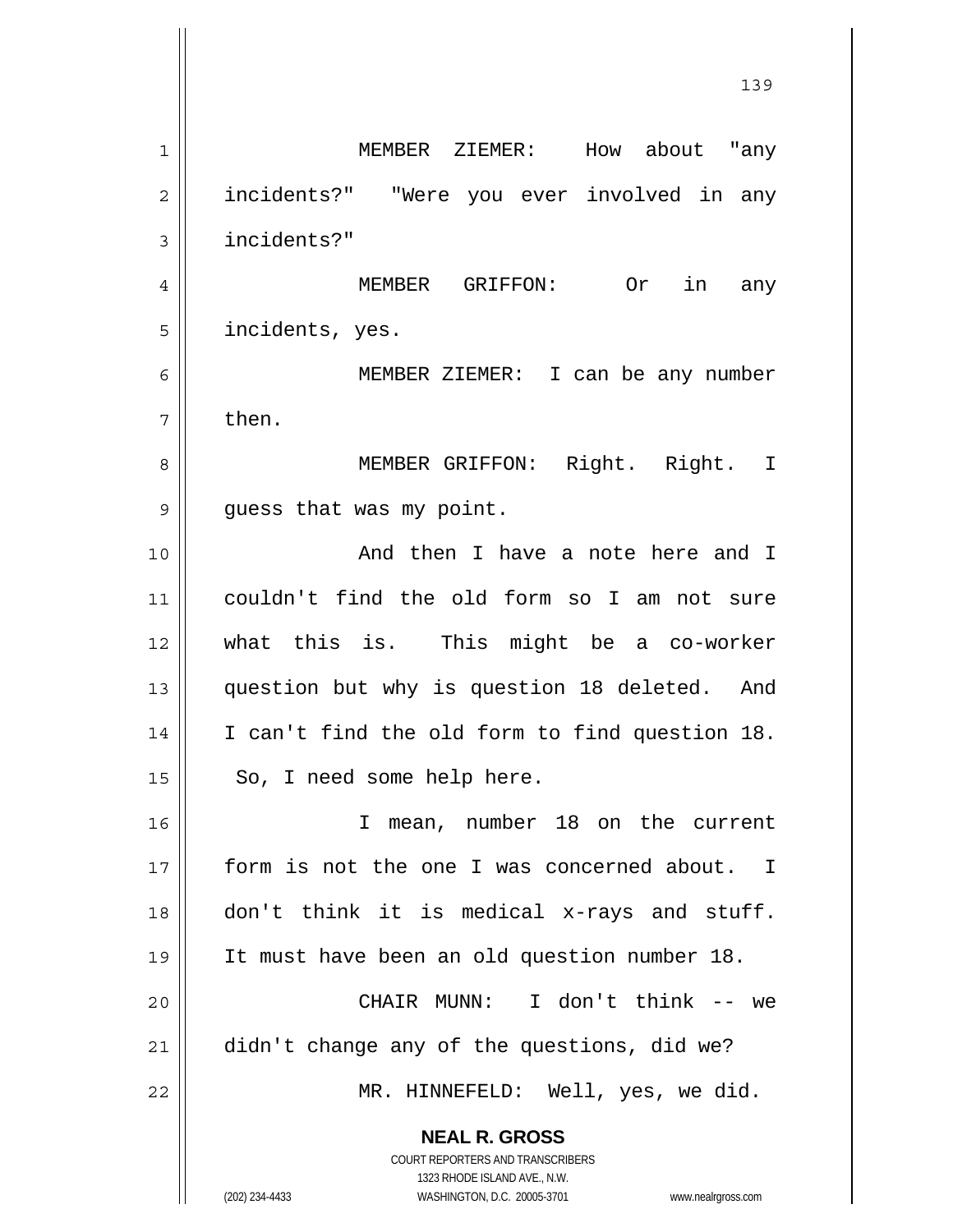| $\mathbf{1}$   | CHAIR MUNN: Did we?                                                                                 |
|----------------|-----------------------------------------------------------------------------------------------------|
| $\overline{2}$ | MR. HINNEFELD: Yes, and there was                                                                   |
| 3              | some renumbering done and stuff like that.                                                          |
| 4              | But between the old form and what we proposed                                                       |
| 5              | and what we gave you to work from, there were                                                       |
| 6              | some changes. I think that is what he is                                                            |
| 7              | commenting about.                                                                                   |
| 8              | MEMBER GRIFFON: Yes.                                                                                |
| 9              | MR. SIEBERT: Yes, it is. The                                                                        |
| 10             | final question is identifying coworkers and                                                         |
| 11             | other witnesses.                                                                                    |
| 12             | MEMBER GRIFFON: Okay, that is what                                                                  |
| 13             | I thought. So it is the coworker question.                                                          |
| 14             | And coworker or other incident. Anyway, I                                                           |
| 15             | don't have it in front of me but I was                                                              |
| 16             | questioning why it was deleted.                                                                     |
| 17             | MR. SIEBERT: If you are looking at                                                                  |
| 18             | the one that is all changes and deletions, it                                                       |
| 19             | is actually at the end of the form that it was                                                      |
| 20             | removed.                                                                                            |
| 21             | MEMBER GRIFFON: Oh, yes. There it                                                                   |
| 22             | is, at the end of the form. Thank you.<br>Is                                                        |
|                | <b>NEAL R. GROSS</b>                                                                                |
|                | <b>COURT REPORTERS AND TRANSCRIBERS</b>                                                             |
|                | 1323 RHODE ISLAND AVE., N.W.<br>(202) 234-4433<br>WASHINGTON, D.C. 20005-3701<br>www.nealrgross.com |

 $\mathsf{l}$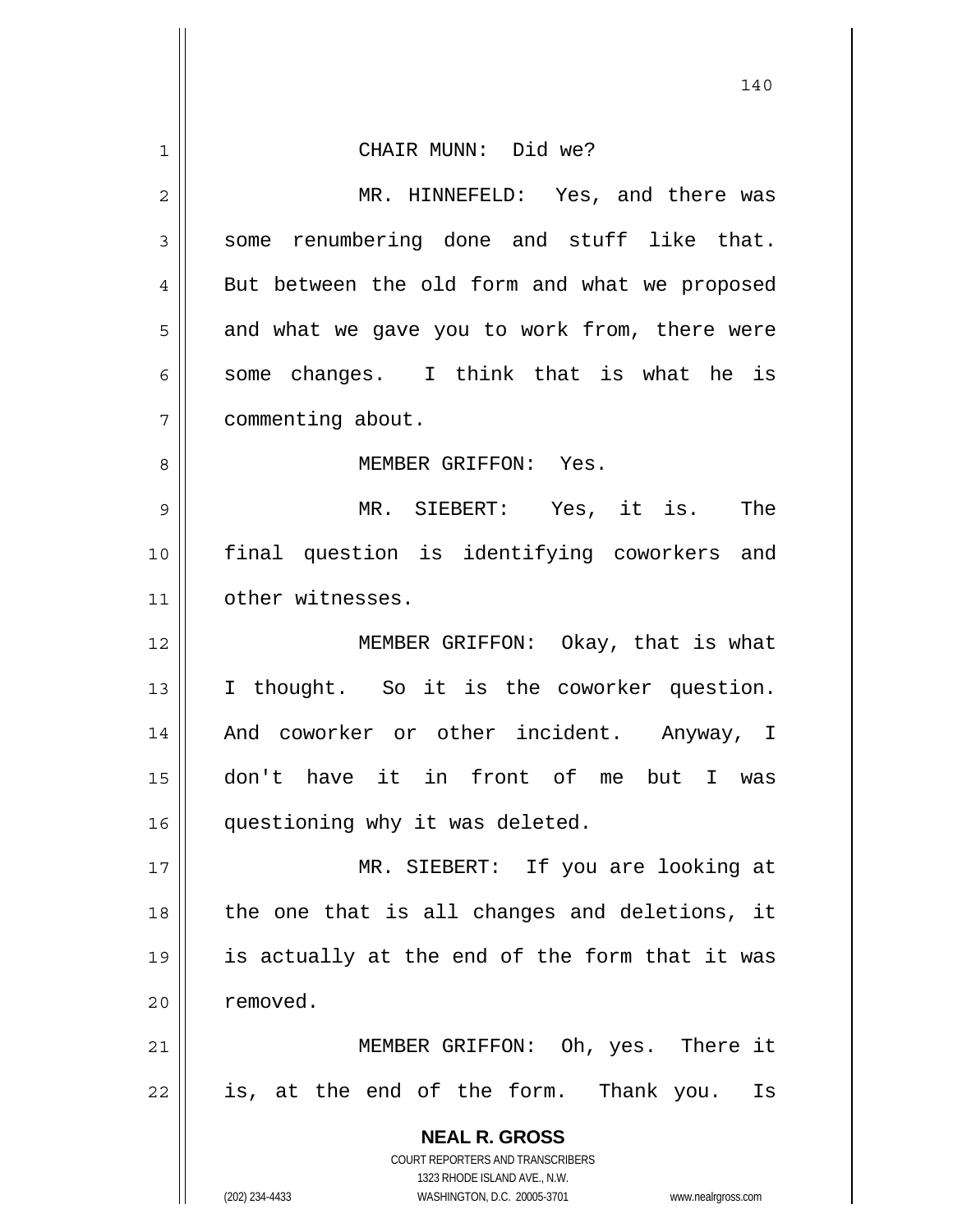**NEAL R. GROSS** COURT REPORTERS AND TRANSCRIBERS 1323 RHODE ISLAND AVE., N.W. (202) 234-4433 WASHINGTON, D.C. 20005-3701 www.nealrgross.com 141 1 2 3 4 5 6 7 8 9 10 11 12 13 14 15 16 17 18 19 20 21 22 that Scott? MR. SIEBERT: Yes. MEMBER GRIFFON: Thanks. MR. SIEBERT: Any time. MEMBER GRIFFON: All right. Yes, identifying coworkers and other witnesses. Right. So I think, given our discussion earlier, I still believe that should stay in with the caveat that Paul was saying that we may, you know, it is likely we won't contact these individuals. However, we may need to if your dose reconstruction requires it, or something like that. CHAIR MUNN: But Mark -- MEMBER GRIFFON: That way, it is not expected but it could happen. CHAIR MUNN: There are also some serious issues surrounding the words that are used here. This is a very legal sounding question. MEMBER ZIEMER: Which one are you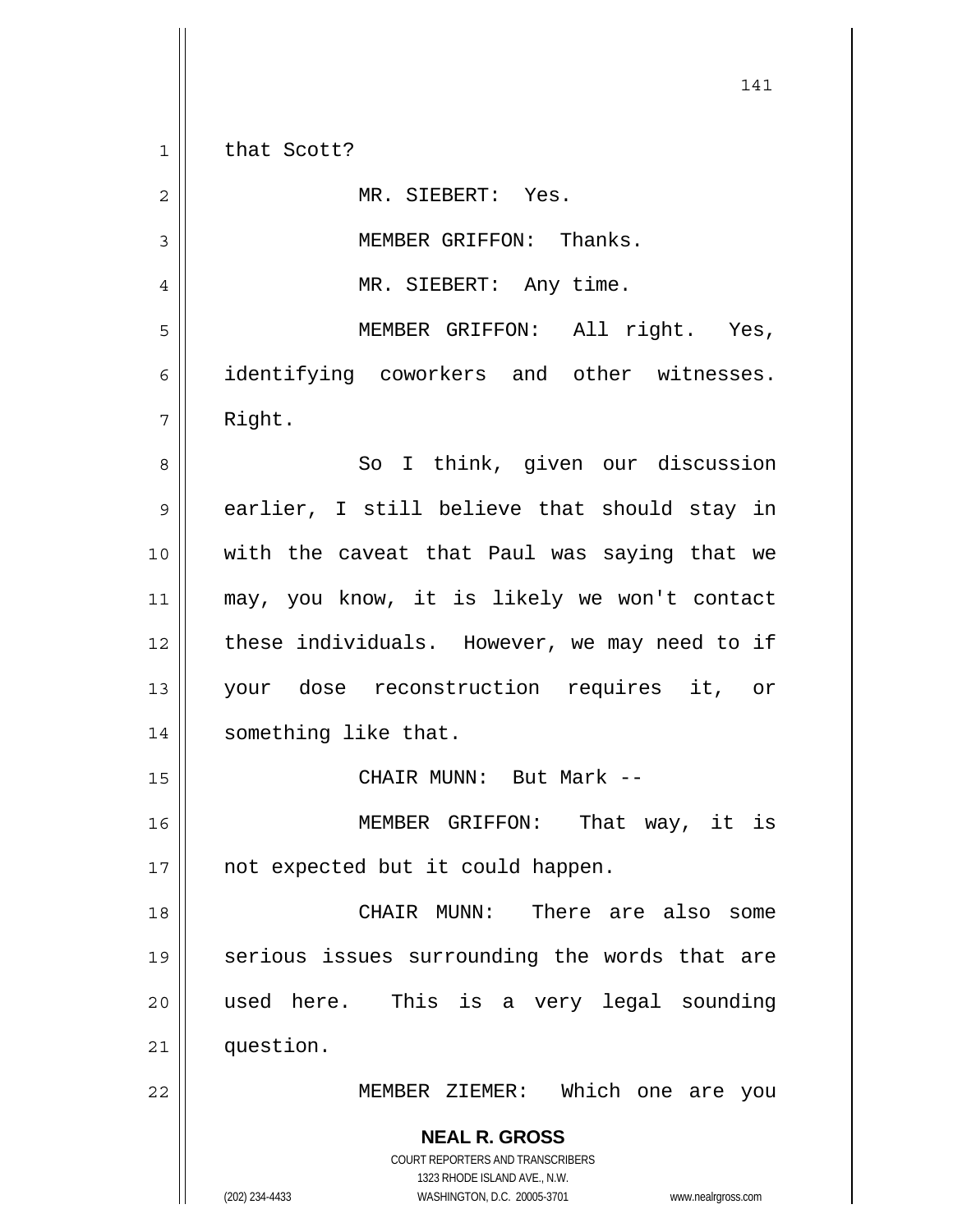**NEAL R. GROSS** COURT REPORTERS AND TRANSCRIBERS 1323 RHODE ISLAND AVE., N.W. (202) 234-4433 WASHINGTON, D.C. 20005-3701 www.nealrgross.com 142 1 2 3 4 5 6 7 8 9 10 11 12 13 14 15 16 17 18 19 20 21 22 on? CHAIR MUNN: Way down at the bottom of the form. All the way down to final questions that have been eliminated. MEMBER ZIEMER: Oh, okay. CHAIR MUNN: That question said, "Can you name coworkers or other witnesses," -- MEMBER GRIFFON: Yes. CHAIR MUNN: -- which immediately puts people in a courtroom in their mind. MEMBER GRIFFON: Right. CHAIR MUNN: So does "consulting industrial hygienists." Most of them don't even known what consulting industrial hygienists are. "Or radiation safety specialists who can confirm" -- again, you are back in the courtroom. MEMBER GRIFFON: Yes. CHAIR MUNN: Can you substantiate what you are saying here? How can you prove it? And that is the one thing that no one has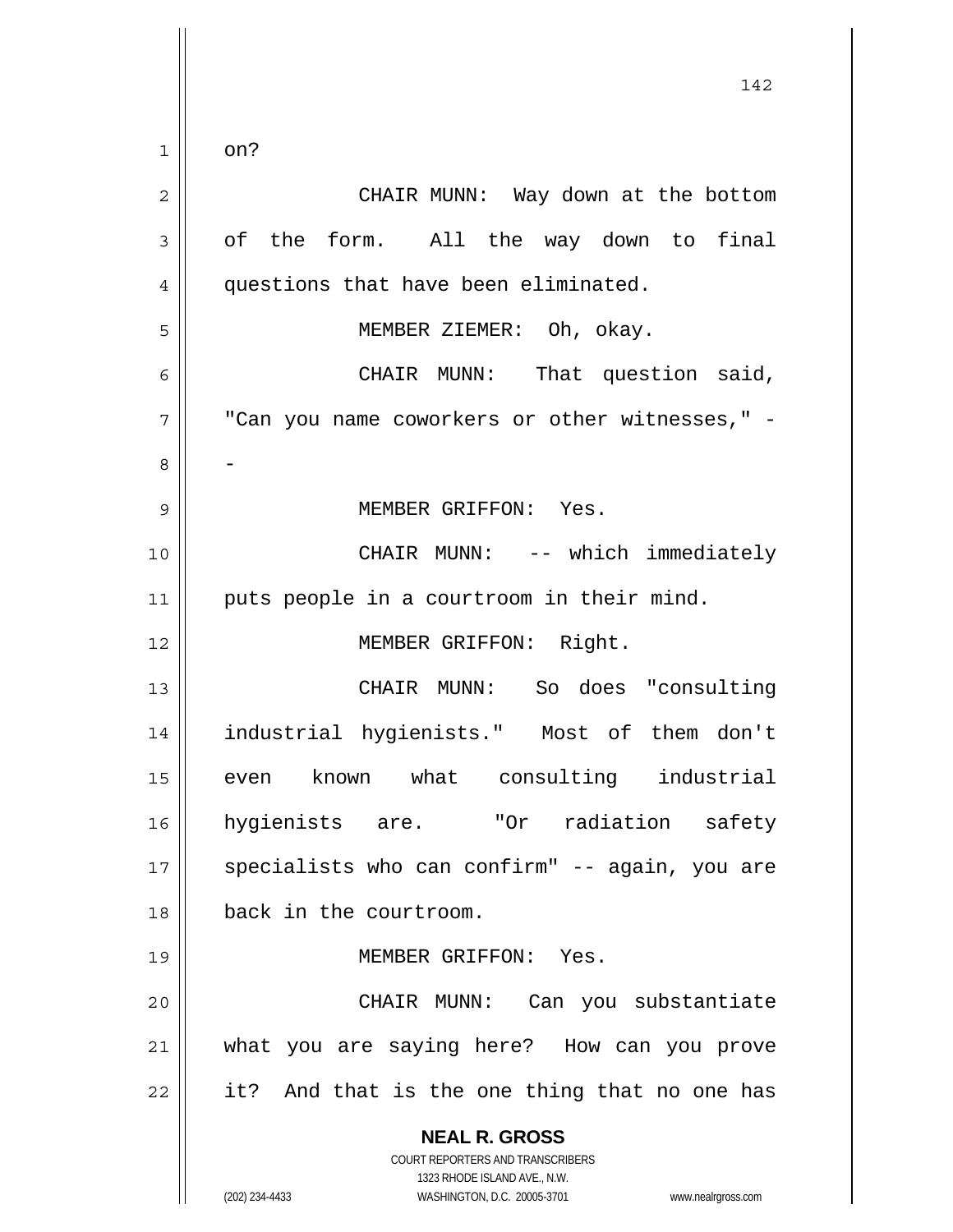**NEAL R. GROSS** COURT REPORTERS AND TRANSCRIBERS 1323 RHODE ISLAND AVE., N.W. (202) 234-4433 WASHINGTON, D.C. 20005-3701 www.nealrgross.com 1 2 3 4 5 6 7 8 9 10 11 12 13 14 15 16 17 18 19 20 21 22 ever tried to do and which for some reason is firmly entrenched in the minds of many that they have to have confirmation of what they say. MEMBER GRIFFON: I totally agree with you, Wanda -- MEMBER ZIEMER: Plus the instruction to obtain the names. This instructs them to obtain the names. MEMBER GRIFFON: I totally agree with you, Wanda. This should be, I would say, identifying coworkers. And it should say can you name coworkers, not other witnesses. You know, such as industrial hygienists, radiation specialty. CHAIR MUNN: I wouldn't even say can you name them, I would -- MEMBER GRIFFON: Yes, I would just say coworkers. CHAIR MUNN: Well, do you know of other coworkers -- MEMBER GRIFFON: Right.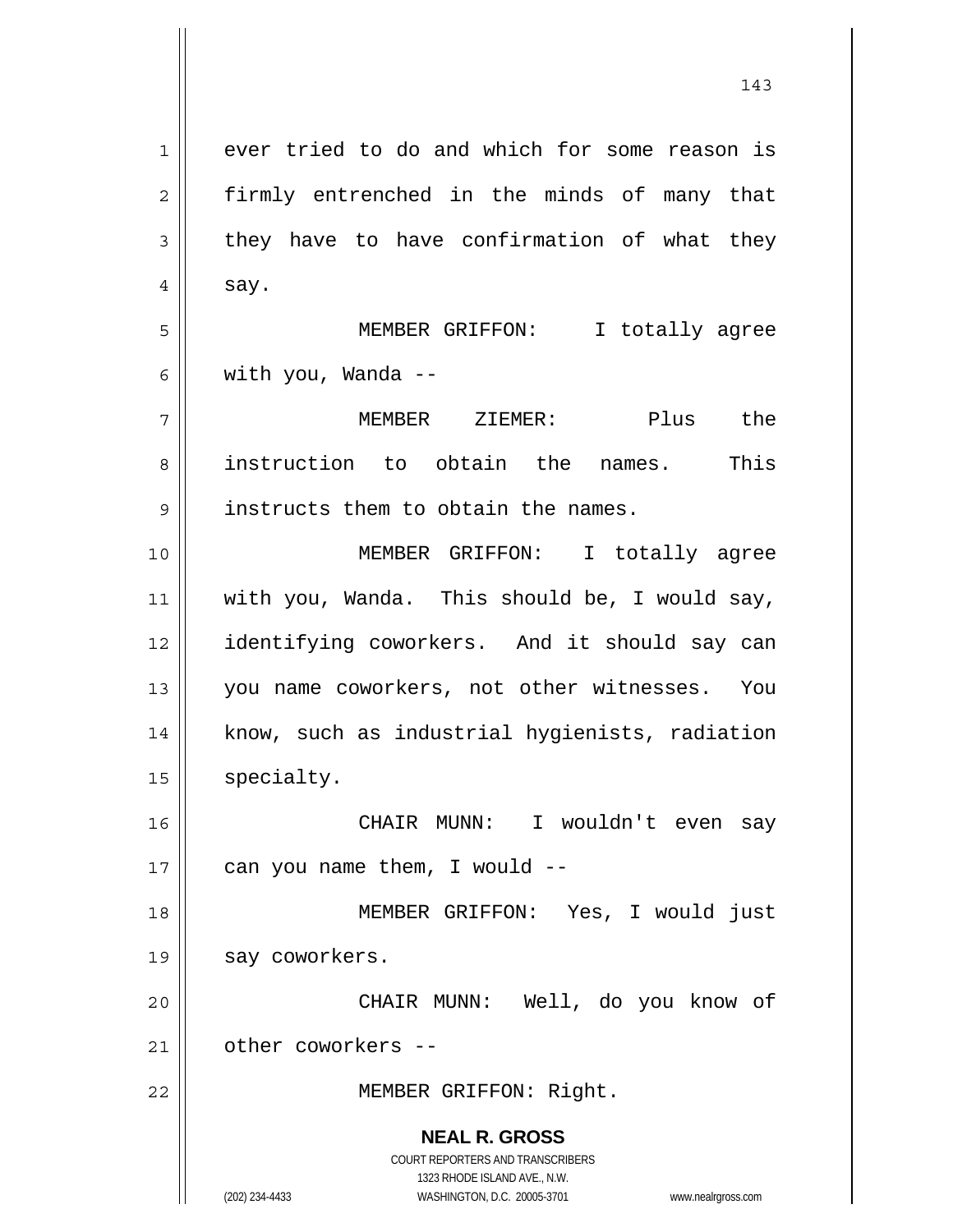| 1  | MEMBER ZIEMER: Or others, period.                                   |
|----|---------------------------------------------------------------------|
| 2  | CHAIR MUNN: Yes, or anyone who --                                   |
| 3  | MEMBER GRIFFON: Who can expand on,                                  |
| 4  | not confirm. I agree with you.                                      |
| 5  | CHAIR MUNN: -- who might have                                       |
| 6  | additional information that would help.                             |
| 7  | MEMBER GRIFFON: Yes.                                                |
| 8  | CHAIR MUNN: But then there is the                                   |
| 9  | caveat that we have already discussed. We                           |
| 10 | have to make it very clear to them; this                            |
| 11 | doesn't mean we are going to contact them,                          |
| 12 | even if you give them to us.                                        |
| 13 | MEMBER GRIFFON: Right. I                                            |
| 14 | completely agree with what you said, Wanda.                         |
| 15 | CHAIR MUNN: So the question as I                                    |
| 16 | identify it before us is, one, does this type                       |
| 17 | of question stay in; and two, how should it be                      |
| 18 | worded if it does. Is that the correct                              |
| 19 | interpretation of the question?                                     |
| 20 | MEMBER GRIFFON: Yes.<br>$\mathbf{I}$<br>mean, I                     |
| 21 | would suggest the modification you just laid                        |
| 22 | out for us, Wanda, would be appropriate. And                        |
|    | <b>NEAL R. GROSS</b>                                                |
|    | COURT REPORTERS AND TRANSCRIBERS                                    |
|    | 1323 RHODE ISLAND AVE., N.W.                                        |
|    | (202) 234-4433<br>WASHINGTON, D.C. 20005-3701<br>www.nealrgross.com |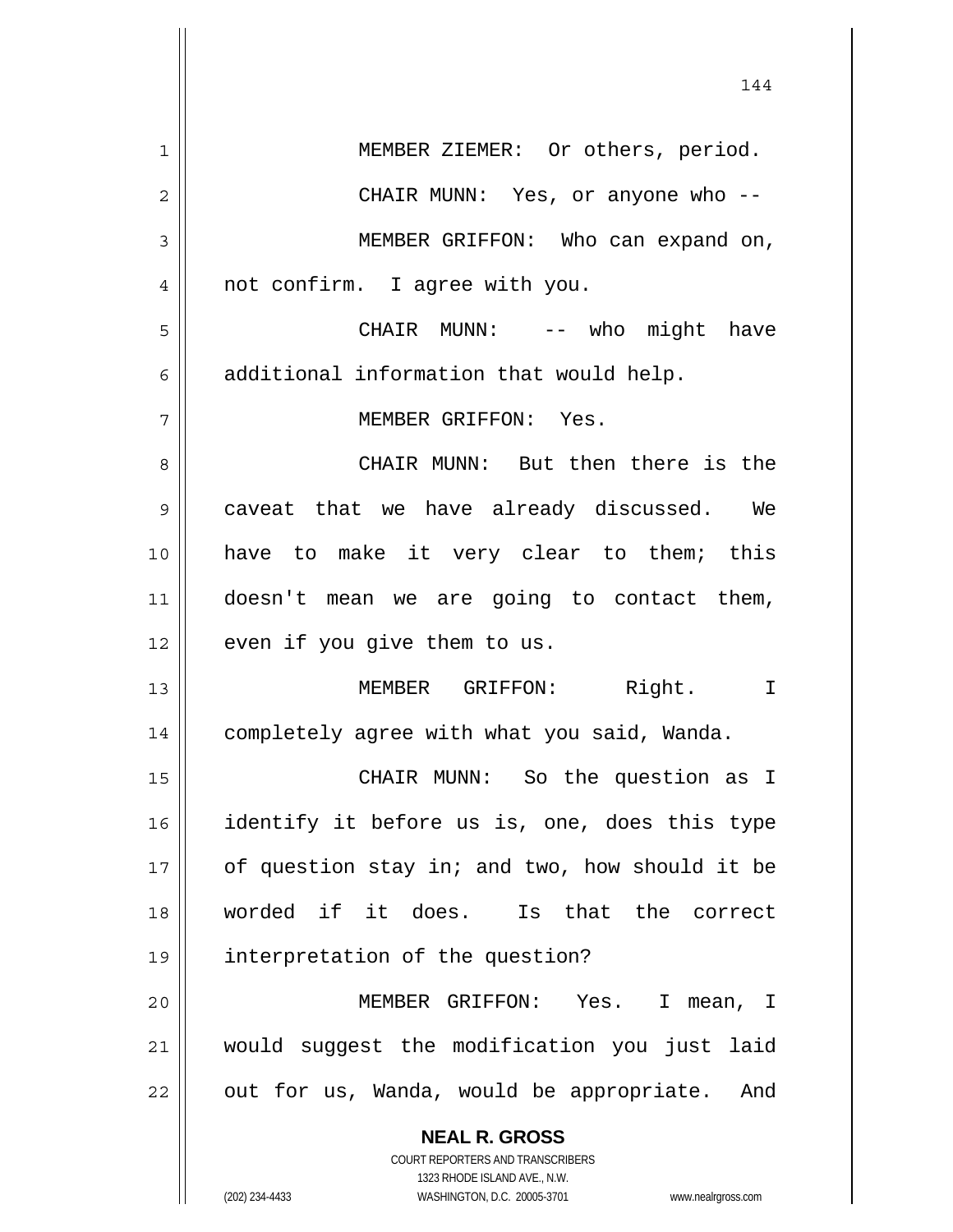1 2 3 4 5 6 7 8 9 10 11 12 13 14 15 16 17 18 19 20 21 22 then I think NIOSH, we should recommend that to NIOSH and see if they agree or disagree. But you know, the language you have with the note that Paul was talking about that we likely won't use, be contacting these individuals, but we may want to depending on the need for reconstruction, whatever. CHAIR MUNN: All right, what is the action here, to request that and to ask wording from NIOSH? Do we want to approve the wording? MEMBER GRIFFON: Yes, or can we -- CHAIR MUNN: You're up. MEMBER GRIFFON: I'm sorry. I have got my other phone ringing, too. Sorry. Can we suggest language similar to, and then lay out what you just sort of framed it as. Because I think the legal language that is in there already, you are right, it is a problem. So, in this case, can we sort of suggest language similar to, you know, this be included for question number 18? And then

> **NEAL R. GROSS** COURT REPORTERS AND TRANSCRIBERS 1323 RHODE ISLAND AVE., N.W.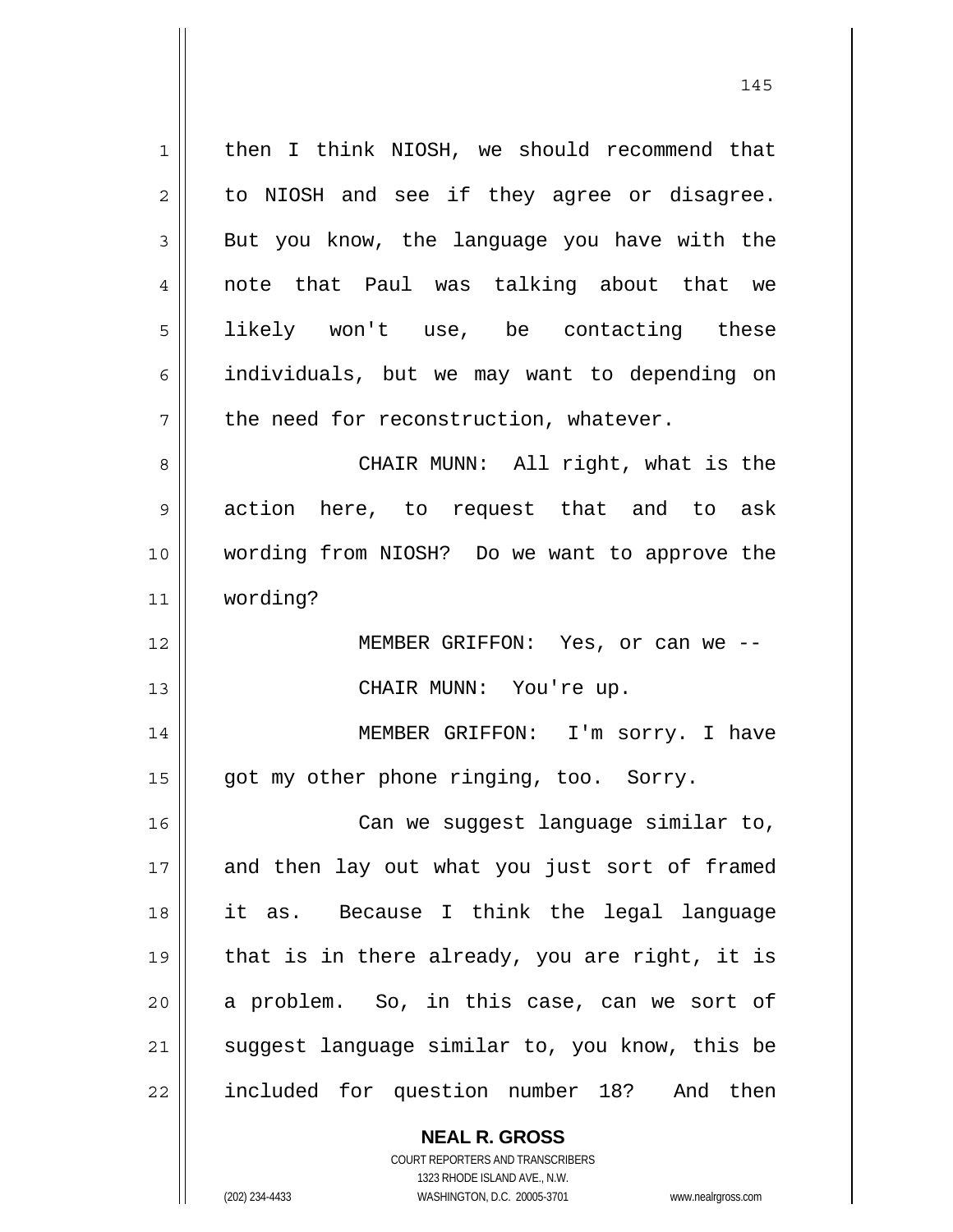1 2 question 18 be reinserted in the questionnaire.

3 4 5 And then NIOSH has the liberty to edit it but they, you know, they get the gist of what we want.

6 7 8 9 10 11 12 13 CHAIR MUNN: All right. So what I am going to do is say that our action as a subcommittee is recommending to NIOSH that this type of question be returned to the questionnaire with complete revision and wording, so that there is neither expectation nor pressure on the interviewed employee to provide this data. Right?

14 15 MEMBER GRIFFON: That's fine, for me anyway.

16 17 CHAIR MUNN: Anyone have any heartburn with that?

MEMBER ZIEMER: I'm good.

19 20 21 22 MR. HINNEFELD: I'm sorry. Am I supposed to write something for you or are you going to write something and then send it to me?

**NEAL R. GROSS**

COURT REPORTERS AND TRANSCRIBERS 1323 RHODE ISLAND AVE., N.W.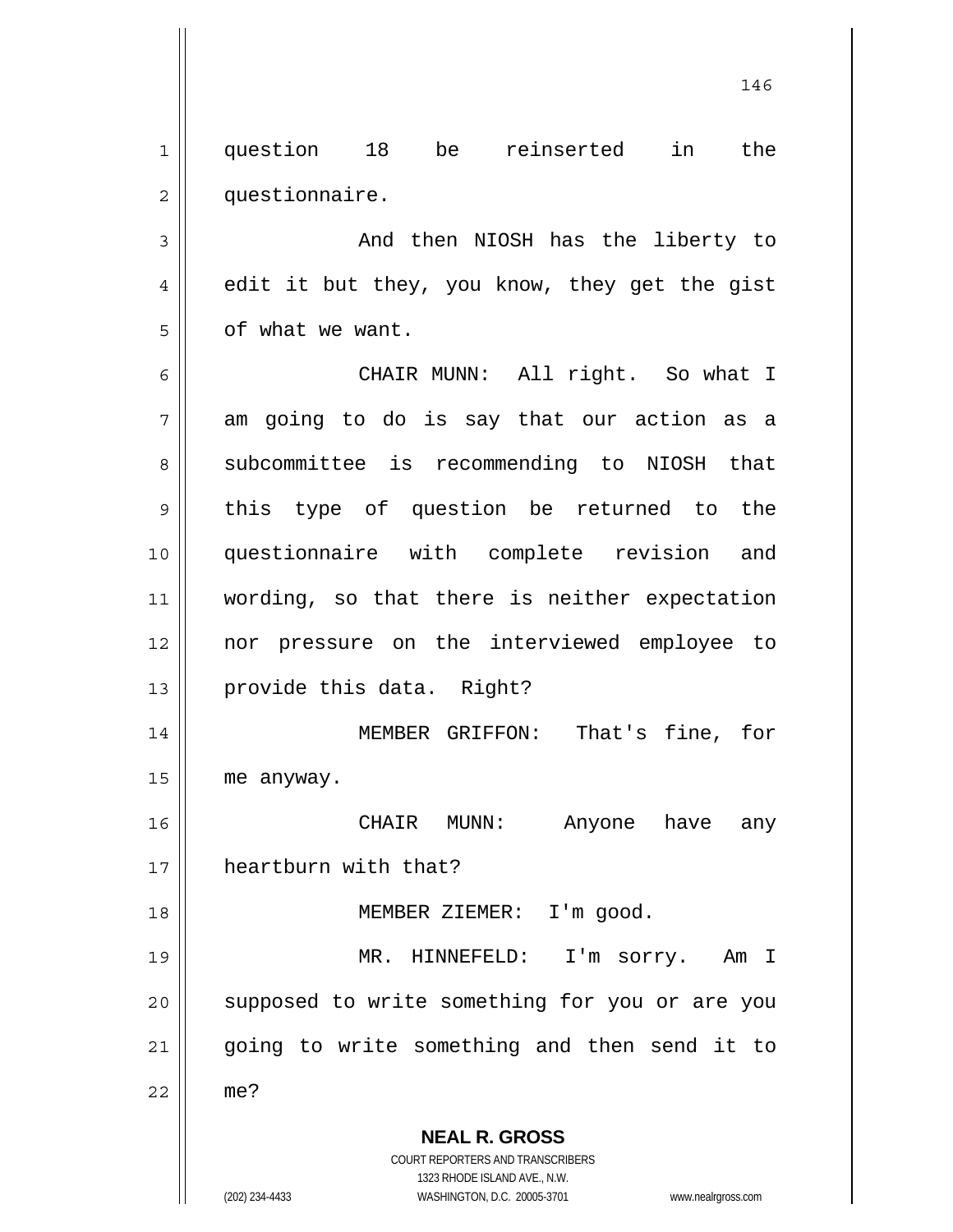**NEAL R. GROSS** COURT REPORTERS AND TRANSCRIBERS 1 2 3 4 5 6 7 8 9 10 11 12 13 14 15 16 17 18 19 20 21 22 CHAIR MUNN: Wanda will put some words together for a recommendation and send it to you with a "for instance" language. And actually, I will send it to you and the rest of this body so that if anyone has any grief with the wording, we will relay that to you. MEMBER GRIFFON: That sounds good, Wanda. CHAIR MUNN: Okay. Does that come -- have we covered your general comments in our other discussions here? MEMBER GRIFFON: I believe so. I was just looking through there. The one is that it is a lengthy questionnaire but I think we understand that. You know, you could have done these with people that have six, seven, eight, jobs, so it could be a lengthy process. And the last one is really getting to the security question in the end. So I think we have covered both of those, though. CHAIR MUNN: So we can consider your list now having been gone through and I

1323 RHODE ISLAND AVE., N.W.

(202) 234-4433 WASHINGTON, D.C. 20005-3701 www.nealrgross.com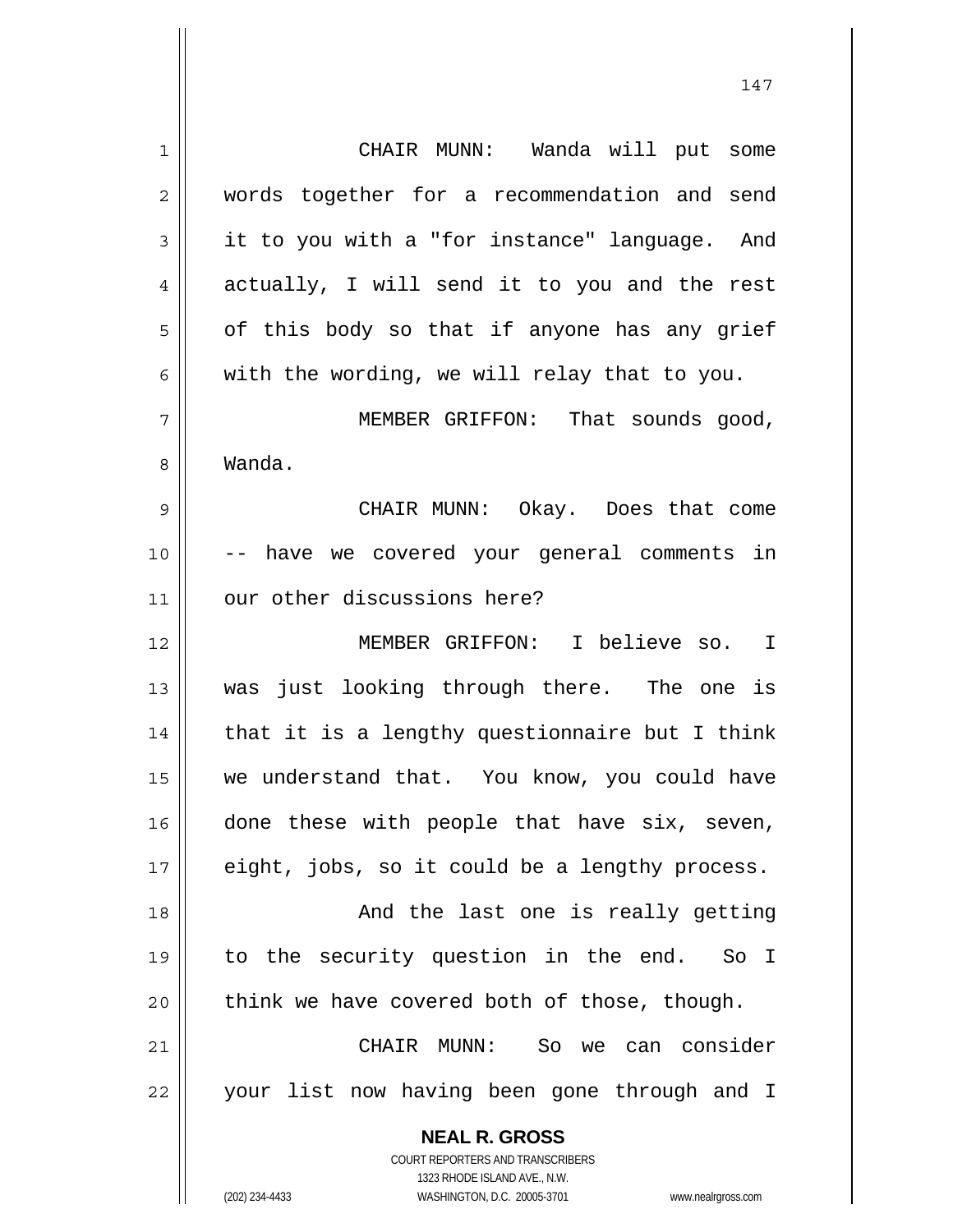**NEAL R. GROSS** COURT REPORTERS AND TRANSCRIBERS 1323 RHODE ISLAND AVE., N.W. (202) 234-4433 WASHINGTON, D.C. 20005-3701 www.nealrgross.com 148 1 2 3 4 5 6 7 8 9 10 11 12 13 14 15 16 17 18 19 20 21 22 have one, two, three, four, five, six, seven actions for NIOSH and one for me to NIOSH. MR. HINNEFELD: I have got the same count. CHAIR MUNN: Yes. MR. HINNEFELD: I don't know if they are the same actions, but I have the same count. Are you going to share yours with me or should I share mine with you? CHAIR MUNN: Well, I am not sure that one can interpret from my scribbles what it really and truly means. I have an action item for Stu and Steve to list the changes that have been suggested from board members to the overall database as we change over to SQL. MR. HINNEFELD: Oh, that is not relevant to CATI. CHAIR MUNN: That doesn't have anything to do with the CATI. That was my first action item, though.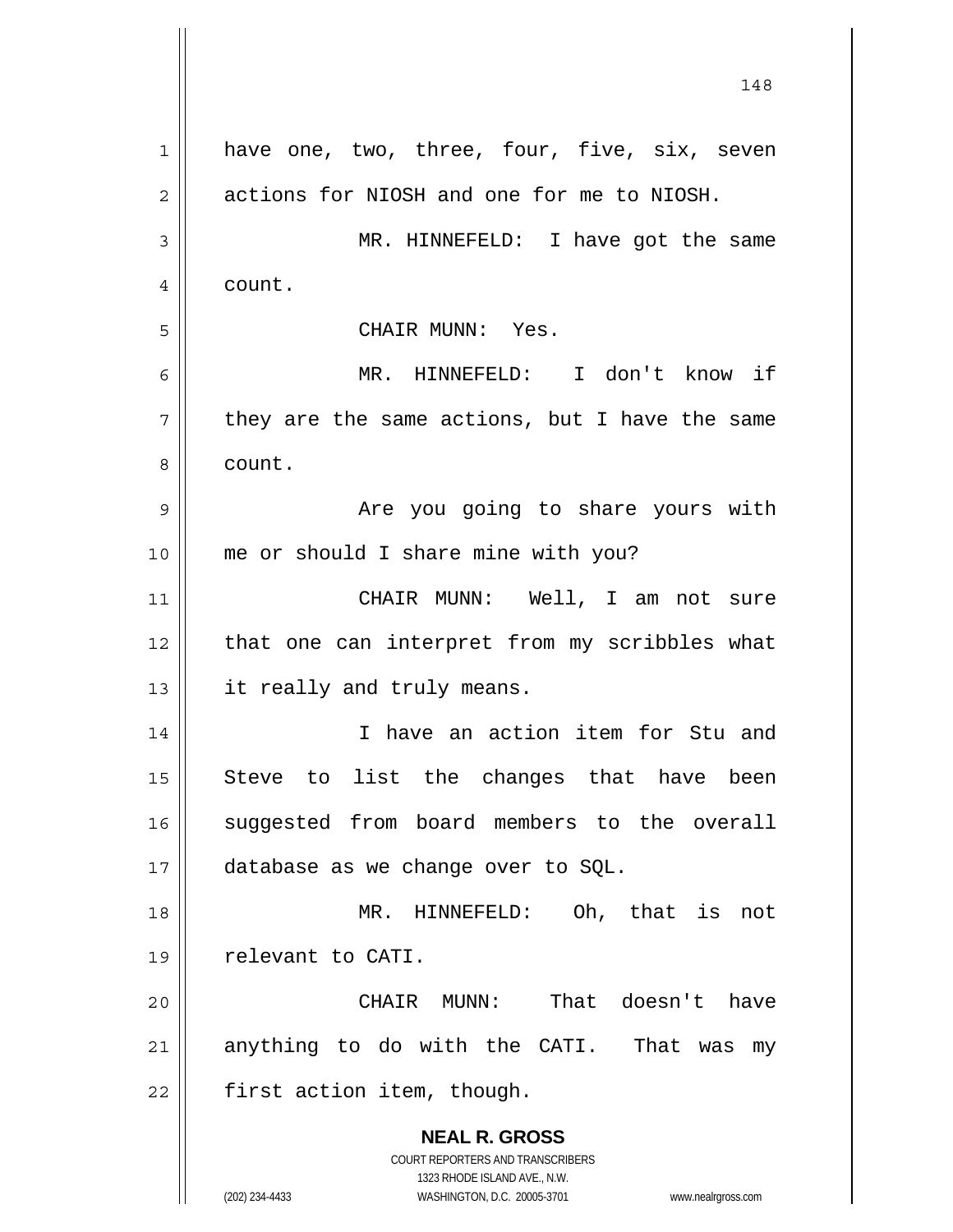**NEAL R. GROSS** COURT REPORTERS AND TRANSCRIBERS 1323 RHODE ISLAND AVE., N.W. (202) 234-4433 WASHINGTON, D.C. 20005-3701 www.nealrgross.com 149 1 2 3 4 5 6 7 8 9 10 11 12 13 14 15 16 17 18 19 20 21 22 MEMBER ZIEMER: He may have more CATI items than you do. CHAIR MUNN: Yes, that is possible. MEMBER ZIEMER: That's all right. CHAIR MUNN: The first CATI item I had had to do with Stu checking to see how, what security problems exist with respect to our requesting information on buildingspecific nuclides. MEMBER ZIEMER: I had that for a second item. CHAIR MUNN: All right. What did you have for a first item? MEMBER ZIEMER: The first item had to do with that employment history -- CHAIR MUNN: If known. MEMBER ZIEMER: -- if known business. CHAIR MUNN: If known, yes. MR. HINNEFELD: On the form. Yes, that is what I have for the first one. CHAIR MUNN: Okay. Well that was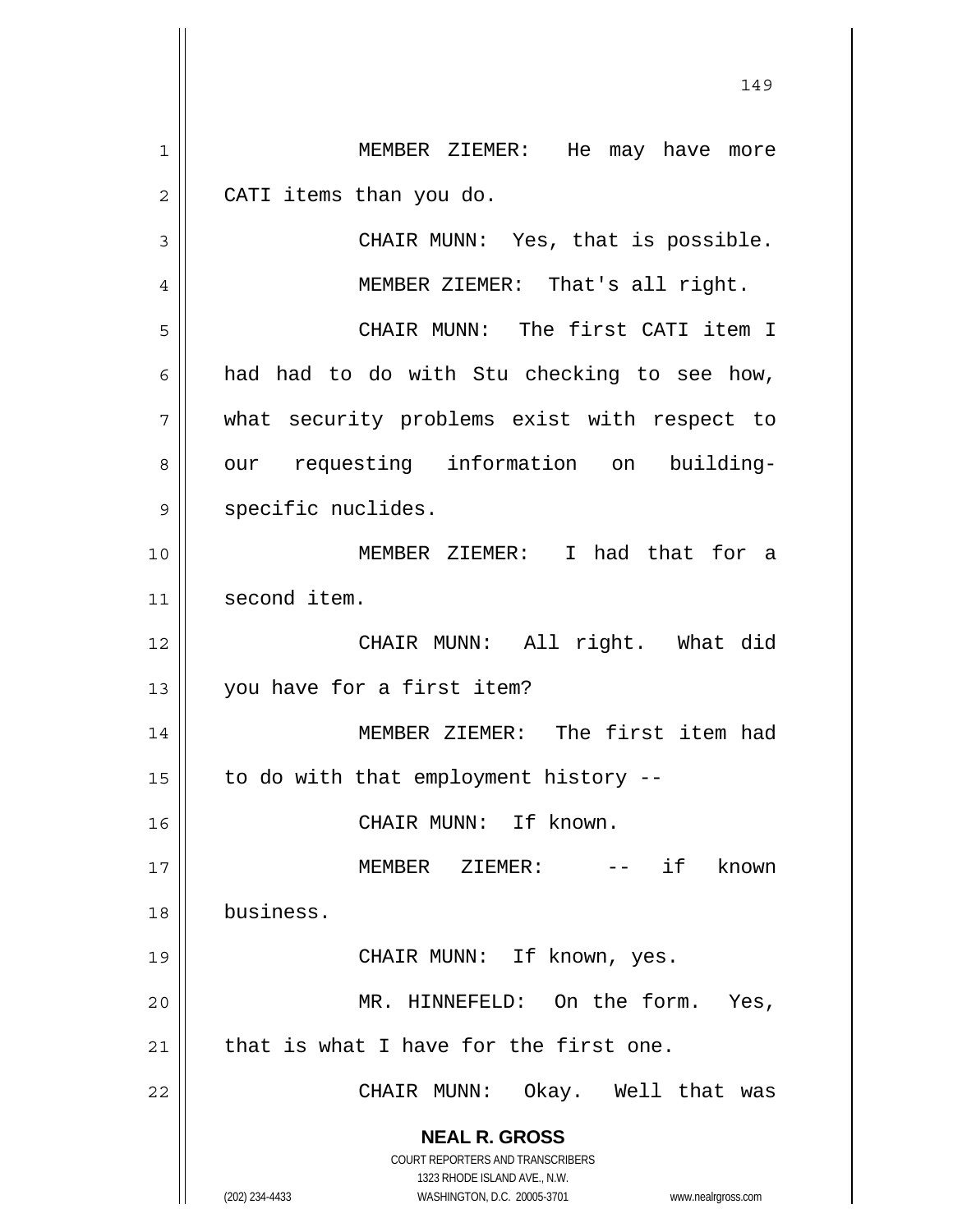1 my next one.

| $\overline{c}$ | And then change of expectations of                                                                                                                                     |
|----------------|------------------------------------------------------------------------------------------------------------------------------------------------------------------------|
| 3              | are we getting into contact with coworkers or                                                                                                                          |
| 4              | supervisors. We were going to reword. You                                                                                                                              |
| 5              | were going to seek wording on that, how we                                                                                                                             |
| 6              | would make sure that it was emphasized again,                                                                                                                          |
| 7              | that when they give us this information, when                                                                                                                          |
| 8              | we ask for additional information -- when we                                                                                                                           |
| $\mathsf 9$    | ask for information on coworkers, supervisors,                                                                                                                         |
| 10             | things of that sort, it does not mean that we                                                                                                                          |
| 11             | are going to contact those people. We will                                                                                                                             |
| 12             | only contact them if we need to expand on                                                                                                                              |
| 13             | information that they have given us.                                                                                                                                   |
| 14             | Then I had a note we are going to                                                                                                                                      |
| 15             | change 8.7 with respect to the wording of                                                                                                                              |
| 16             | special radiation work permits. And number                                                                                                                             |
| 17             | 17, we are going to remove the word elect and                                                                                                                          |
| 18             | change it to wear or turn it badges. Number                                                                                                                            |
| 19             | 19, we are going to say and any incidents,                                                                                                                             |
| 20             | rather than incidence.                                                                                                                                                 |
| 21             | And then I am going to deal with                                                                                                                                       |
| 22             | the wording and recommendation that we insert                                                                                                                          |
|                | <b>NEAL R. GROSS</b><br><b>COURT REPORTERS AND TRANSCRIBERS</b><br>1323 RHODE ISLAND AVE., N.W.<br>(202) 234-4433<br>WASHINGTON, D.C. 20005-3701<br>www.nealrgross.com |

<u>150</u>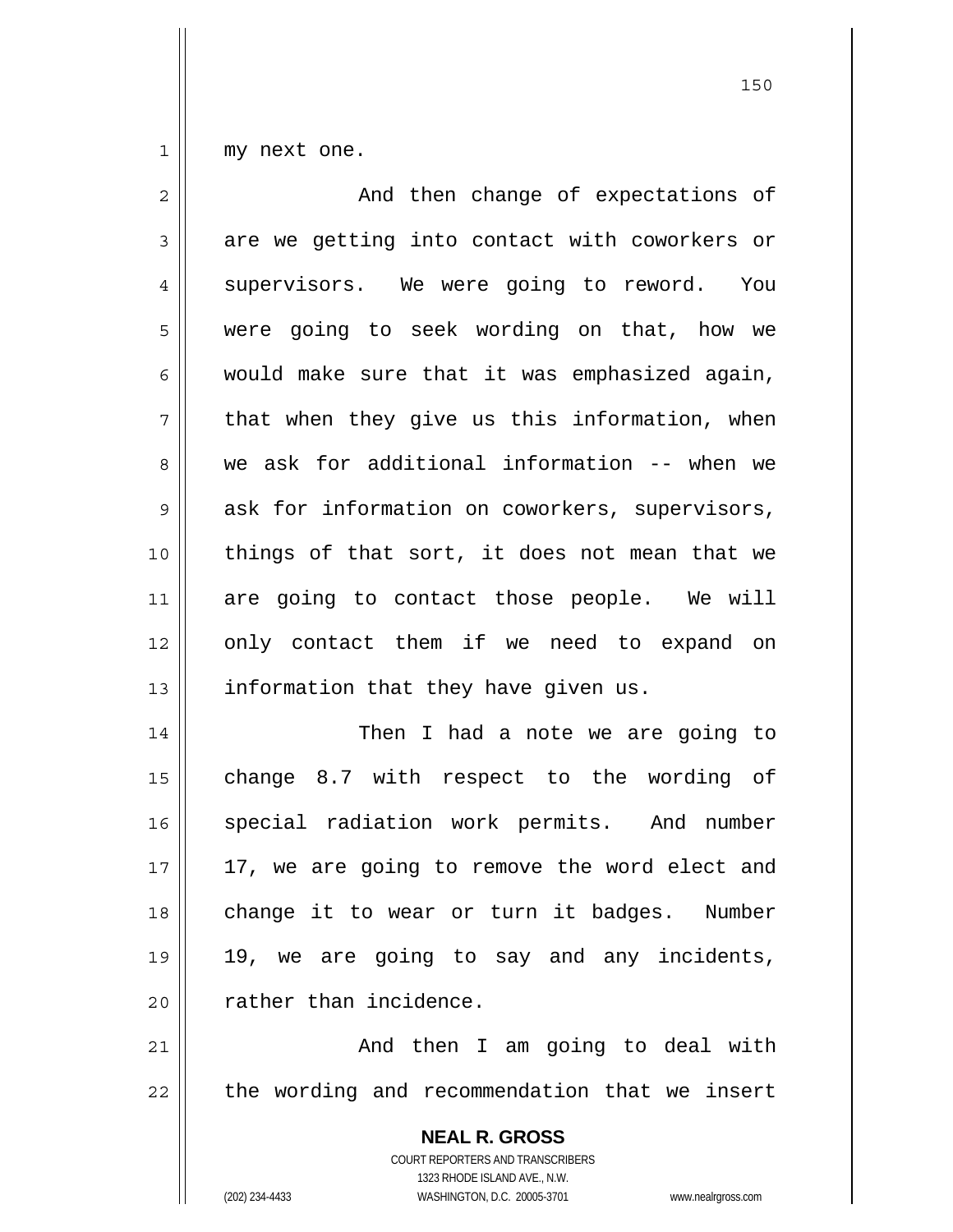1 something like section 18.

| $\overline{2}$ | MR. HINNEFELD: Okay, I have one                                                                                                                                        |
|----------------|------------------------------------------------------------------------------------------------------------------------------------------------------------------------|
| 3              | other comment for either 9.2 or 9.3. It is                                                                                                                             |
| 4              | about the frequency of badge exchange when                                                                                                                             |
| 5              | talked about, you know, there are some                                                                                                                                 |
| 6              | examples in the frequency heading.                                                                                                                                     |
| 7              | MEMBER ZIEMER: Frequency of use                                                                                                                                        |
| 8              | versus of frequency of exchange.                                                                                                                                       |
| 9              | MR. HINNEFELD: Well, now, I want                                                                                                                                       |
| 10             | to make sure that we are clear on that.                                                                                                                                |
| 11             | Because you were saying that frequency of use                                                                                                                          |
| 12             | is sort of an open-ended thing.                                                                                                                                        |
| 13             | MEMBER ZIEMER: I think, in my mind                                                                                                                                     |
| 14             | it is.                                                                                                                                                                 |
| 15             | MR. HINNEFELD: In which case, you                                                                                                                                      |
| 16             | know, for instance, if I wore a badge every                                                                                                                            |
| 17             | time I went into what we called the controlled                                                                                                                         |
| 18             | area, I would answer that way, as opposed to                                                                                                                           |
| 19             | weekly or monthly.                                                                                                                                                     |
| 20             | MEMBER ZIEMER: Right.                                                                                                                                                  |
| 21             | MR. HINNEFELD: Other people might                                                                                                                                      |
| 22             | my badge every day, or daily.<br>say I wore                                                                                                                            |
|                | <b>NEAL R. GROSS</b><br><b>COURT REPORTERS AND TRANSCRIBERS</b><br>1323 RHODE ISLAND AVE., N.W.<br>(202) 234-4433<br>WASHINGTON, D.C. 20005-3701<br>www.nealrgross.com |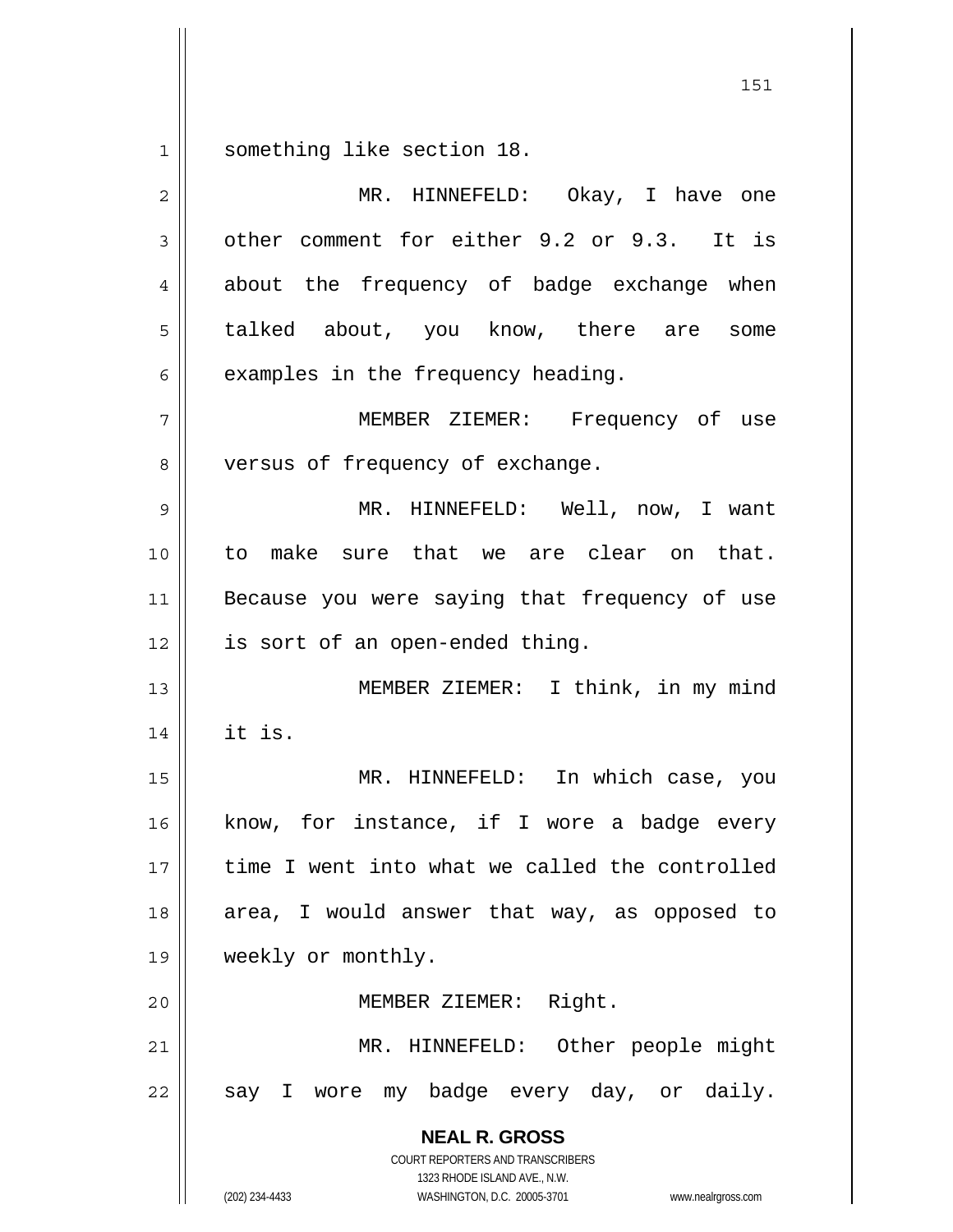**NEAL R. GROSS** COURT REPORTERS AND TRANSCRIBERS 1323 RHODE ISLAND AVE., N.W. 1 2 3 4 5 6 7 8 9 10 11 12 13 14 15 16 17 18 19 20 21 22 Okay, so you think there might be some benefit in not listing examples there and just letting them describe the situations in which they wore their badge. Or you could say instead of asking how frequently did you wear your badge, under what situations did you wear our full badge or something like that. MEMBER ZIEMER: Or something like that. MR. HINNEFELD: Yes, okay. CHAIR MUNN: Yes. Your last comment is probably the more broad way to ask the question. MEMBER ZIEMER: I had one other and I am not sure this was an action item but I jotted down that Stu, you were going to check back on the wording relating to security issues. Were you going to have the DOE at some point look at this? MR. HINNEFELD: I don't know. MEMBER ZIEMER: Or you were going to talk --

152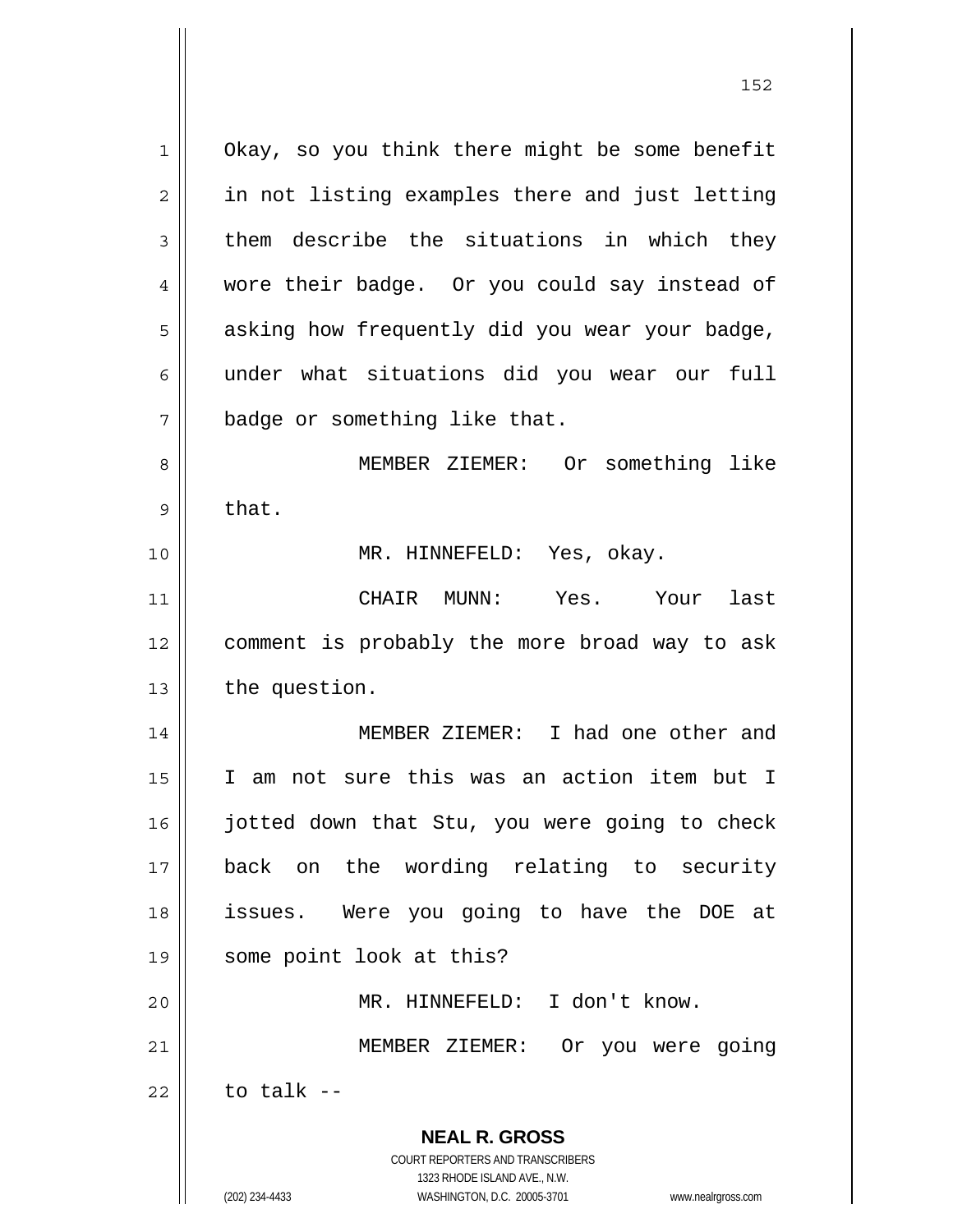|    | 153                                                                     |
|----|-------------------------------------------------------------------------|
| 1  | MR. HINNEFELD: I don't know.                                            |
| 2  | MR. KATZ: Check internally.                                             |
| 3  | MEMBER ZIEMER: Internally to see.                                       |
| 4  | MR. HINNEFELD: I will check                                             |
| 5  | internally.                                                             |
| 6  | MEMBER ZIEMER: Yes.                                                     |
| 7  | MR. HINNEFELD: Internally, we may                                       |
| 8  | decide that DOE needs to see it.                                        |
| 9  | MEMBER ZIEMER: Yes, I got you.                                          |
| 10 | But there was that security question, --                                |
| 11 | MR. HINNEFELD: Yes.                                                     |
| 12 | MEMBER ZIEMER: -- the one I                                             |
| 13 | thought was sort of an action item.                                     |
| 14 | CHAIR MUNN: Yes, an action item.                                        |
| 15 | MEMBER ZIEMER: It relates to time,                                      |
| 16 | place, location, and amount.                                            |
| 17 | CHAIR MUNN: Time, place, yes, it                                        |
| 18 | covers several things.                                                  |
| 19 | All right. I think we<br>have                                           |
| 20 | responses to the previous questions. Now, I                             |
| 21 | have revisions of the proposed new wording on                           |
| 22 | I guess the CATI letters themselves is what I                           |
|    | <b>NEAL R. GROSS</b>                                                    |
|    | <b>COURT REPORTERS AND TRANSCRIBERS</b><br>1323 RHODE ISLAND AVE., N.W. |
|    | (202) 234-4433<br>WASHINGTON, D.C. 20005-3701<br>www.nealrgross.com     |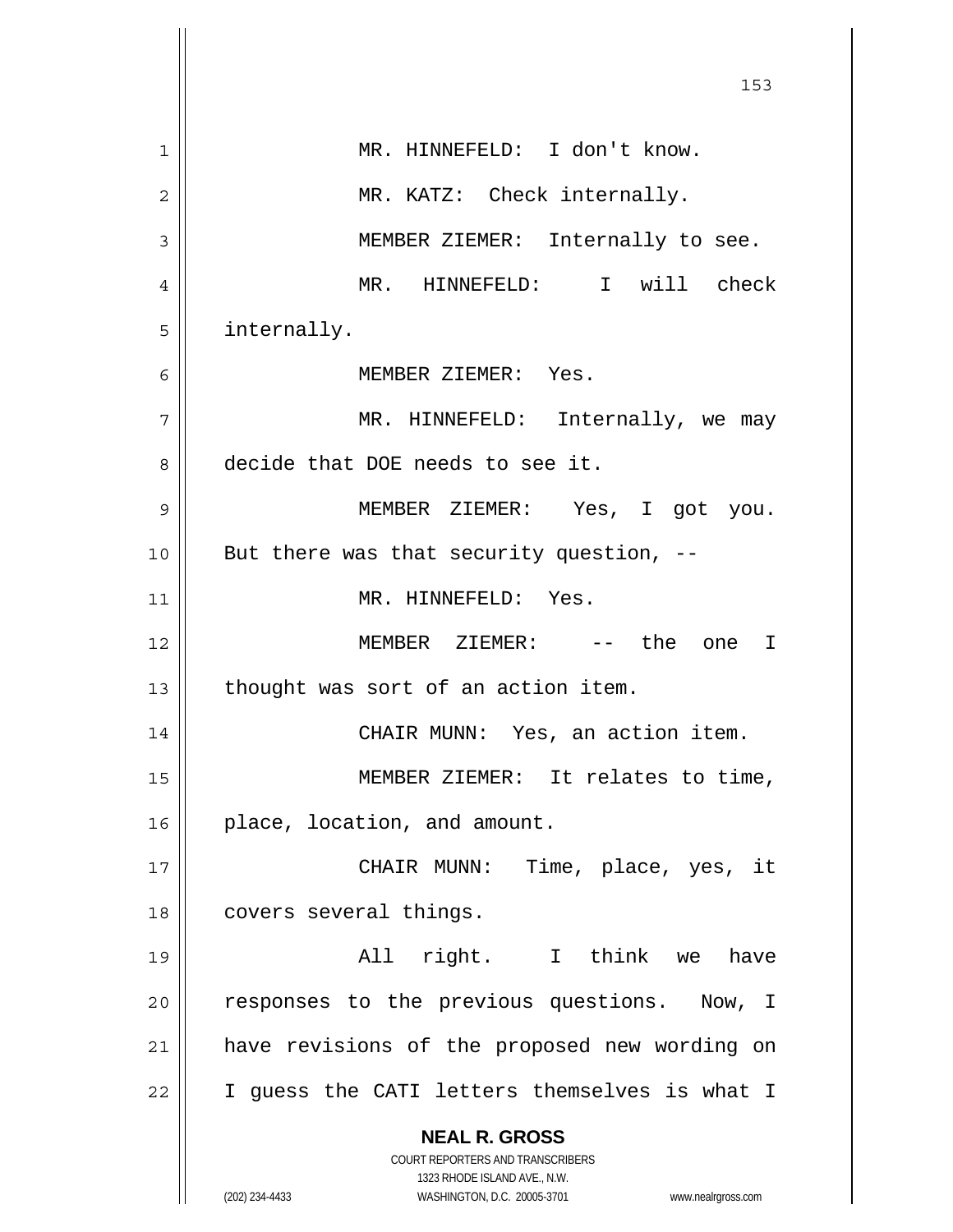1 was thinking about at the time.

| 2  | MR. HINNEFELD: Well, we looked at              |
|----|------------------------------------------------|
| 3  | the two CATI letters, the proposed revision    |
| 4  | and the original version.                      |
| 5  | CHAIR MUNN: Yes.                               |
| 6  | MR. HINNEFELD: And then also we                |
| 7  | were asked what is the introduction or the     |
| 8  | introductory script to the CATI.               |
| 9  | CHAIR MUNN: Yes.                               |
| 10 | MR. HINNEFELD: And so we produced              |
| 11 | what appears on the interviewer's screen. And  |
| 12 | Pat told us at the last meeting, well the      |
| 13 | interviewer doesn't read that verbatim, they   |
| 14 | introduce in the fashion that we want in       |
| 15 | introduced. And so we have prepared a revised  |
| 16 | introductory screen, despite the fact that the |
| 17 | interviewer doesn't use it. You know,          |
| 18 | theoretically at some point you may hire a new |
| 19 | interviewer and you wouldn't want<br>to        |
| 20 | necessarily have a screen up that shows them   |
| 21 | the incorrect wording. You want to show them   |
| 22 | what you want it to be. And so should we       |

**NEAL R. GROSS** COURT REPORTERS AND TRANSCRIBERS

1323 RHODE ISLAND AVE., N.W.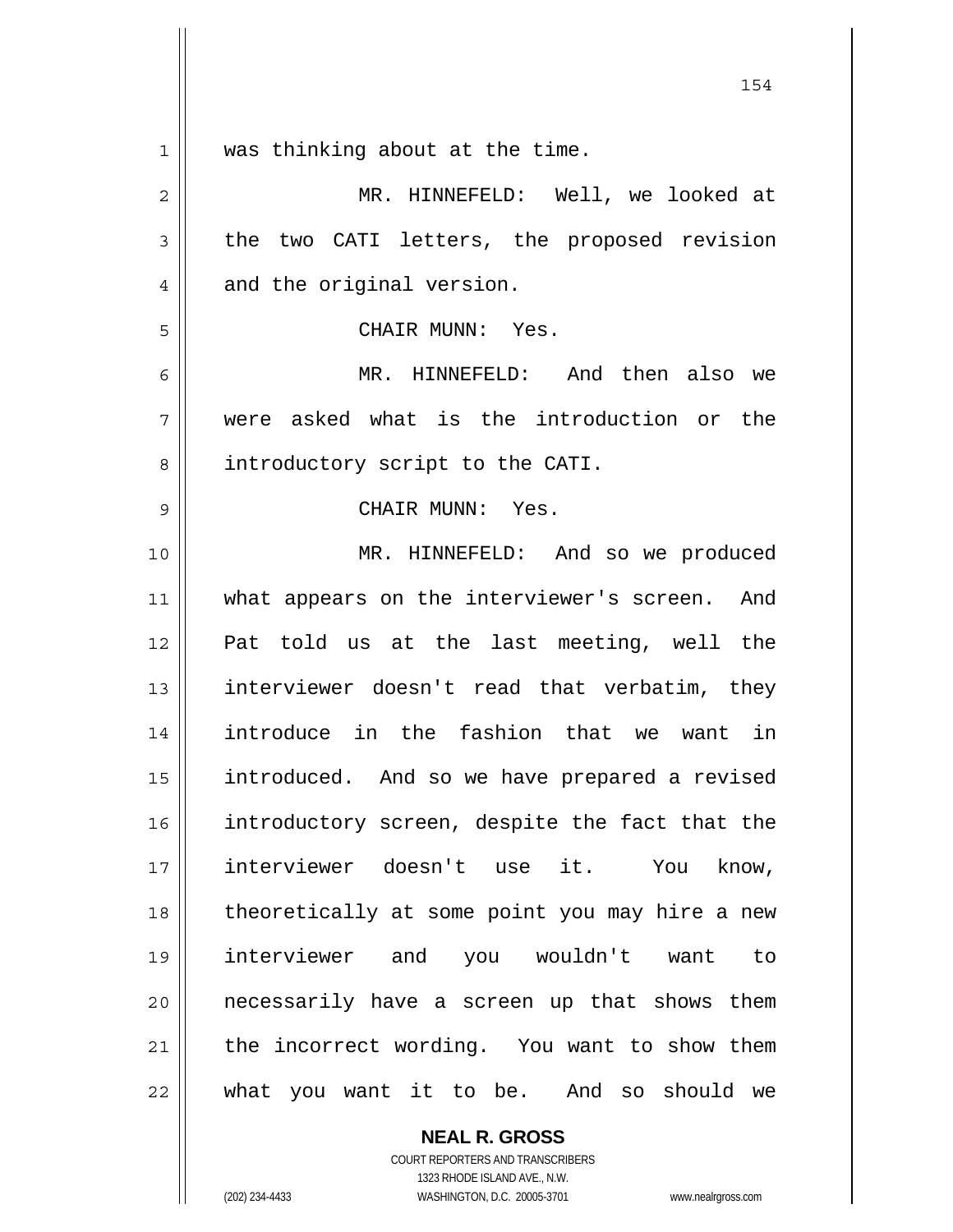**NEAL R. GROSS** COURT REPORTERS AND TRANSCRIBERS 1323 RHODE ISLAND AVE., N.W. (202) 234-4433 WASHINGTON, D.C. 20005-3701 www.nealrgross.com 1 2 3 4 5 6 7 8 9 10 11 12 13 14 15 16 17 18 19 20 21 22 revise that as well. Now, I sent those out as well. Both for the current existing language and a proposed revision to that. And we might figure out what I called those. CHAIR MUNN: Yes, let me see. Those went out on the 24th. MR. HINNEFELD: It wasn't very long ago, probably. Yes, one is called "Introduction to CATI Script Original" and the other is called "Introduction to CATI Script Proposed Revision May First." CHAIR MUNN: And I believe was it the introduction to the CATI script item that I had said last time I would look at some words for that I just sent you yesterday? MR. HINNEFELD: They are not included in what I sent you. MEMBER ZIEMER: What was that that you were calling them? MR. HINNEFELD: It was "Introduction to CATI Script."

<u>155 میں اس کی استعمال کرتا ہے۔ اس کی اس کی اس کی اس کی اس کی اس کی اس کی اس کی اس کی اس کی اس کی اس کی اس کی</u>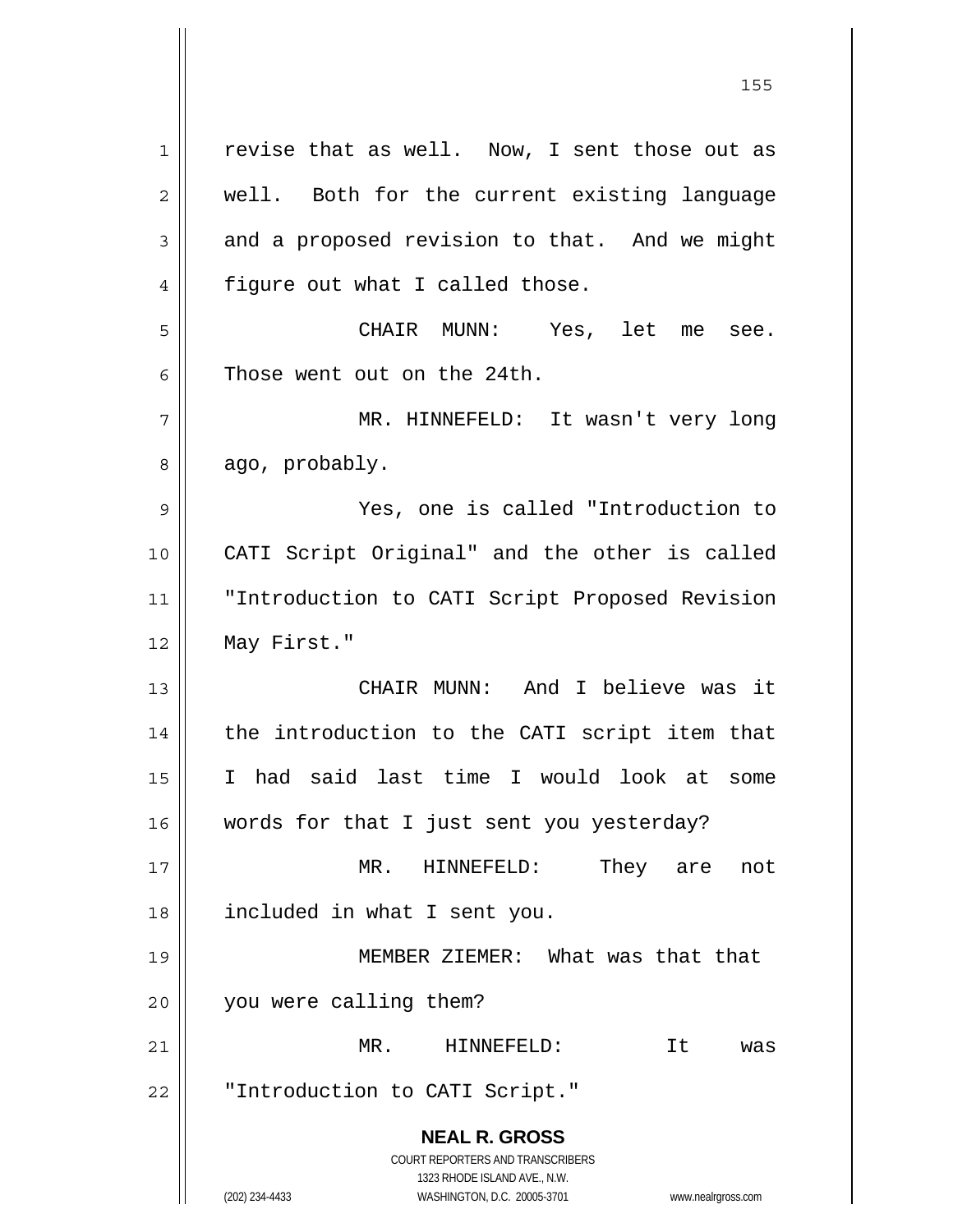**NEAL R. GROSS** COURT REPORTERS AND TRANSCRIBERS 1323 RHODE ISLAND AVE., N.W. <u>156 - Animal Stephen Barbara, amerikan pendadaran pengaran pengaran pengaran pengaran pengaran pengaran penga</u> 1 2 3 4 5 6 7 8 9 10 11 12 13 14 15 16 17 18 19 20 21 22 CHAIR MUNN: "Introduction to CATI Script." MR. HINNEFELD: And then one of them is underscore "Original" and the other is "Proposed Revision May First." MEMBER ZIEMER: Is that a Word document? MR. HINNEFELD: Yes, they are a Word document. CHAIR MUNN: Yes, because the wording that we were complaining about was the end of the second paragraph that said, "However, if you choose not to be interviewed, this would hinder NIOSH in conducting the dose reconstruction for your claim. Choosing not to be interviewed may also result in a dose reconstruction that incompletely or inaccurately estimates the radiation dose to which you may have been exposed." We took exception to that in our last meeting and said we feel that was inaccurate and left the impression that there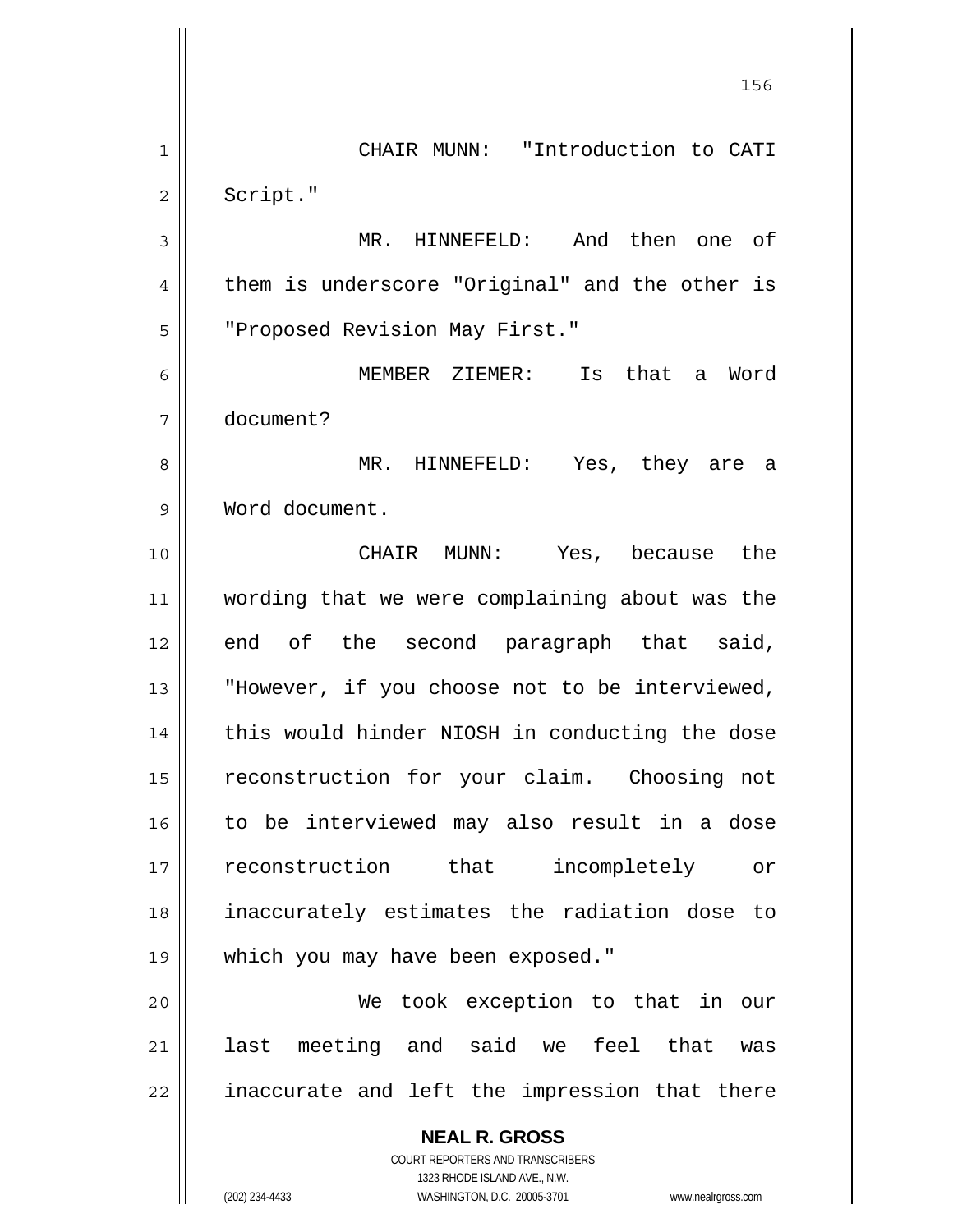**NEAL R. GROSS** 1 2 3 4 5 6 7 8 9 10 11 12 13 14 15 16 17 18 19 20 21 22 is undue pressure on the person being interviewed to provide more information. And that isn't necessarily the case. So I sent you, since I accepted that as an action item last time, I sent you, let me see, did we have any other correction to that, that introduction? We didn't, did we? I didn't see that there was any change made to that. So, I sent you yesterday, I believe, no, day before yesterday, maybe yesterday. MR. HINNEFELD: Yes, you sent it to me yesterday. CHAIR MUNN: Yes, before I left. MR. HINNEFELD: Actually at 5:29 Eastern Time. CHAIR MUNN: Yes, right. And it was entitled "Procedures Subcommittee Proposed Revised Language Action Item." And what I submitted was "You alone can choose whether not to be interviewed." Dose reconstructions

157

1323 RHODE ISLAND AVE., N.W. (202) 234-4433 WASHINGTON, D.C. 20005-3701 www.nealrgross.com

COURT REPORTERS AND TRANSCRIBERS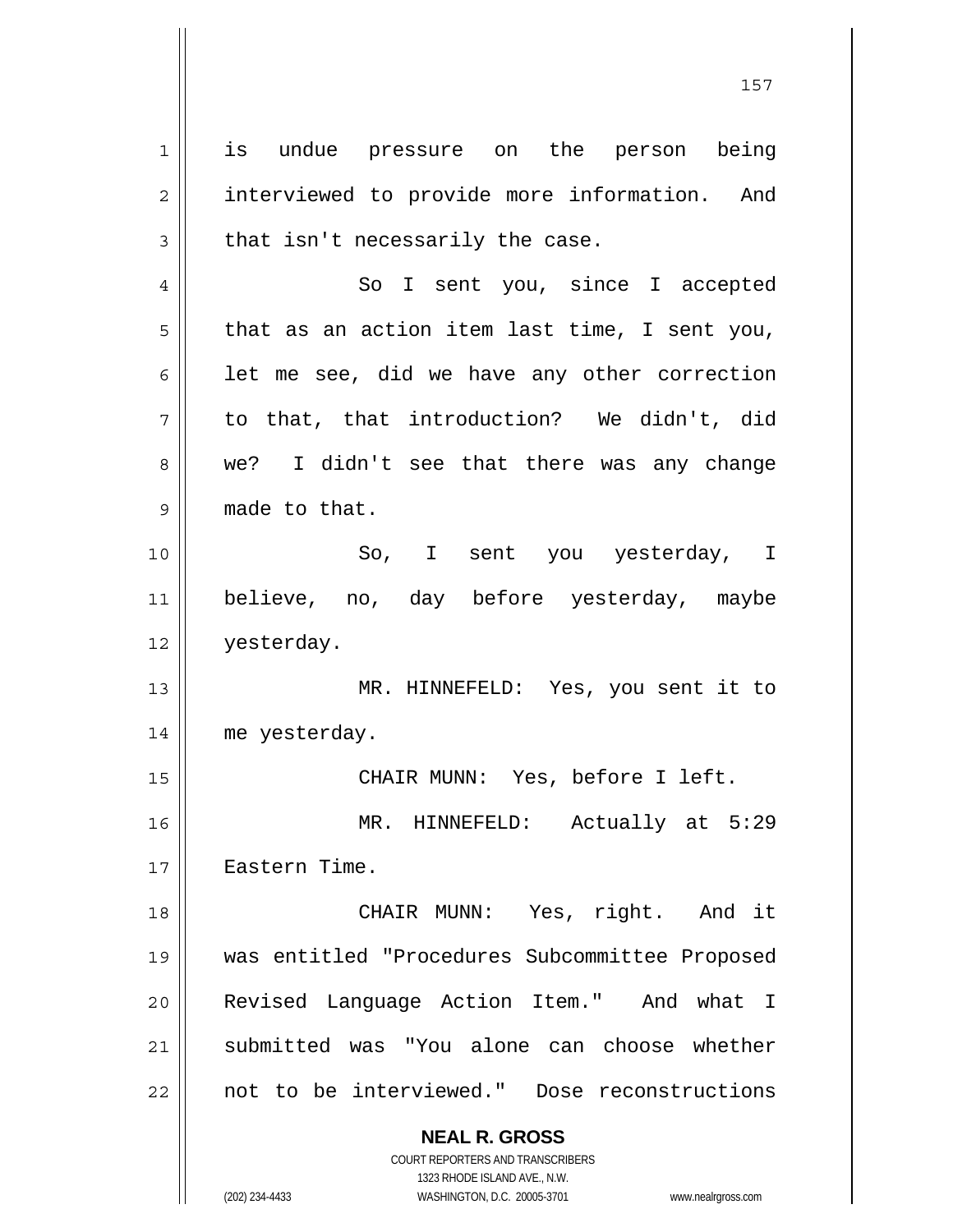**NEAL R. GROSS** COURT REPORTERS AND TRANSCRIBERS 1323 RHODE ISLAND AVE., N.W. (202) 234-4433 WASHINGTON, D.C. 20005-3701 www.nealrgross.com 1 2 3 4 5 6 7 8 9 10 11 12 13 14 15 16 17 18 19 20 21 22 for your claim can be made only on information that is available to us. So any additional facts might help complete or expand the information we have and could be very helpful. That was my suggested change from the two sentences that I just read you previously. That was script. Yes, Paul? MEMBER ZIEMER: I like what you say. I have a minor suggestion that might make it feel less -- it still feels to me like there is a little bit of pressure on them here. And what I am thinking is something like "This dose reconstruction for your claim can be made with information that is already available to us but additional information might help us complete or expand what we already have." CHAIR MUNN: I have no problem with that. MEMBER ZIEMER: Do you see what I am saying?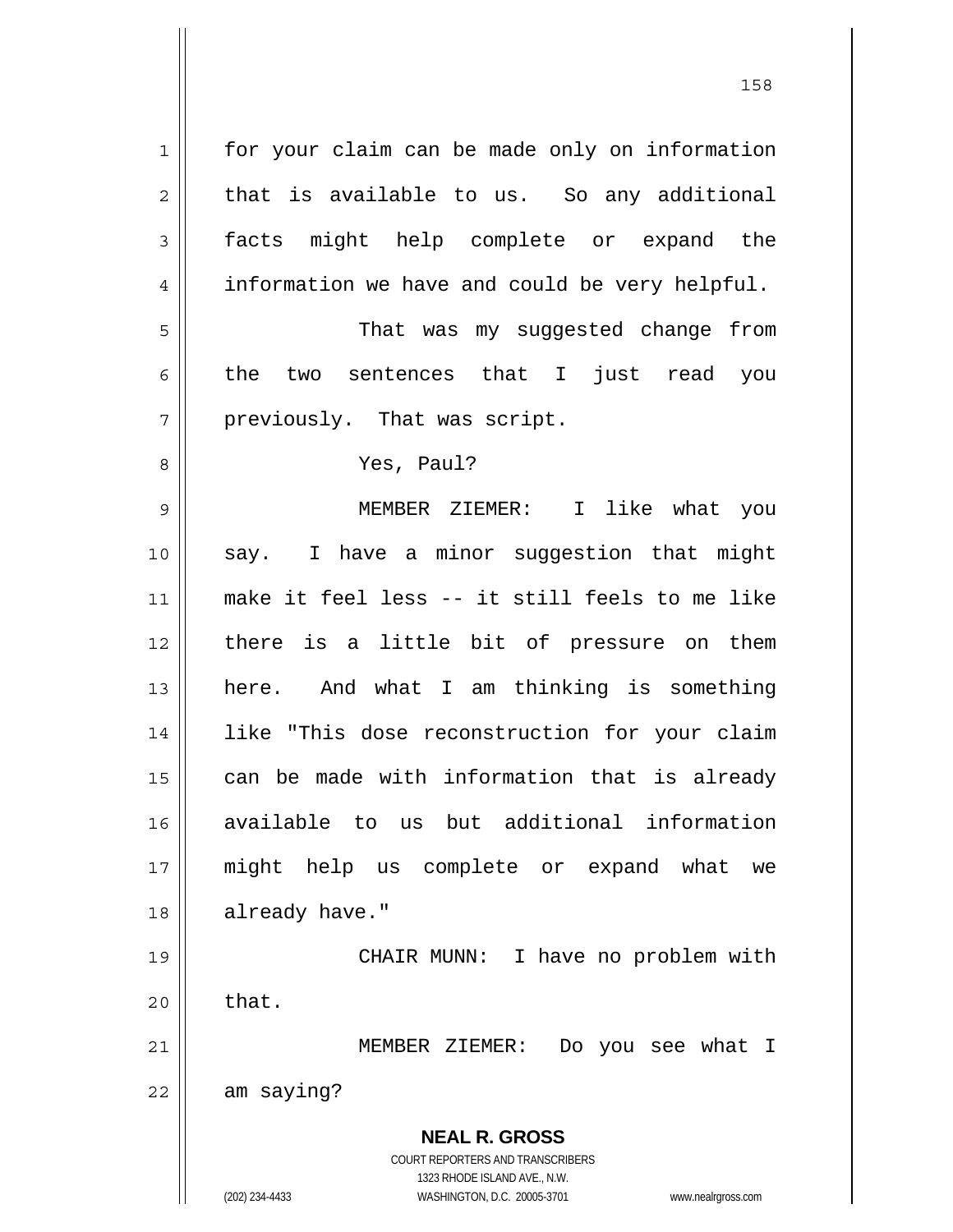|                | 159                                                                 |
|----------------|---------------------------------------------------------------------|
| $\mathbf{1}$   | CHAIR MUNN: Yes.                                                    |
| $\mathbf 2$    | MEMBER ZIEMER: Like we only have                                    |
| $\mathfrak{Z}$ | so much and so we really need your additional.                      |
| 4              | It is a very slight nuance.                                         |
| 5              | CHAIR MUNN: But it is a worthwhile                                  |
| 6              | nuance. And I have no objection to it at all.                       |
| 7              | MR. HINNEFELD: Could I propose                                      |
| 8              | that I ask that you send to me in the proposed                      |
| 9              | revision I sent you, how you would like this                        |
| 10             | incorporated or accommodated in that? Because                       |
| 11             | it is going to be a little bit -- I mean, we                        |
| 12             | wrote a new introduction.                                           |
| 13             | MEMBER ZIEMER: Oh, okay.                                            |
| 14             | MR. HINNEFELD: And so we wrote a                                    |
| 15             | new introduction and so this may or may not be                      |
| 16             | particularly fitting.                                               |
| 17             | MR. KATZ:<br>Someone put us on hold,                                |
| 18             | I think.                                                            |
| 19             | CHAIR MUNN: Yes, they did.                                          |
| 20             | MR. HINNEFELD: Probably.                                            |
| 21             | At least they have a<br>CHAIR MUNN:                                 |
| 22             | nice carrier.                                                       |
|                | <b>NEAL R. GROSS</b>                                                |
|                | COURT REPORTERS AND TRANSCRIBERS<br>1323 RHODE ISLAND AVE., N.W.    |
|                | (202) 234-4433<br>WASHINGTON, D.C. 20005-3701<br>www.nealrgross.com |

 $\mathsf{I}$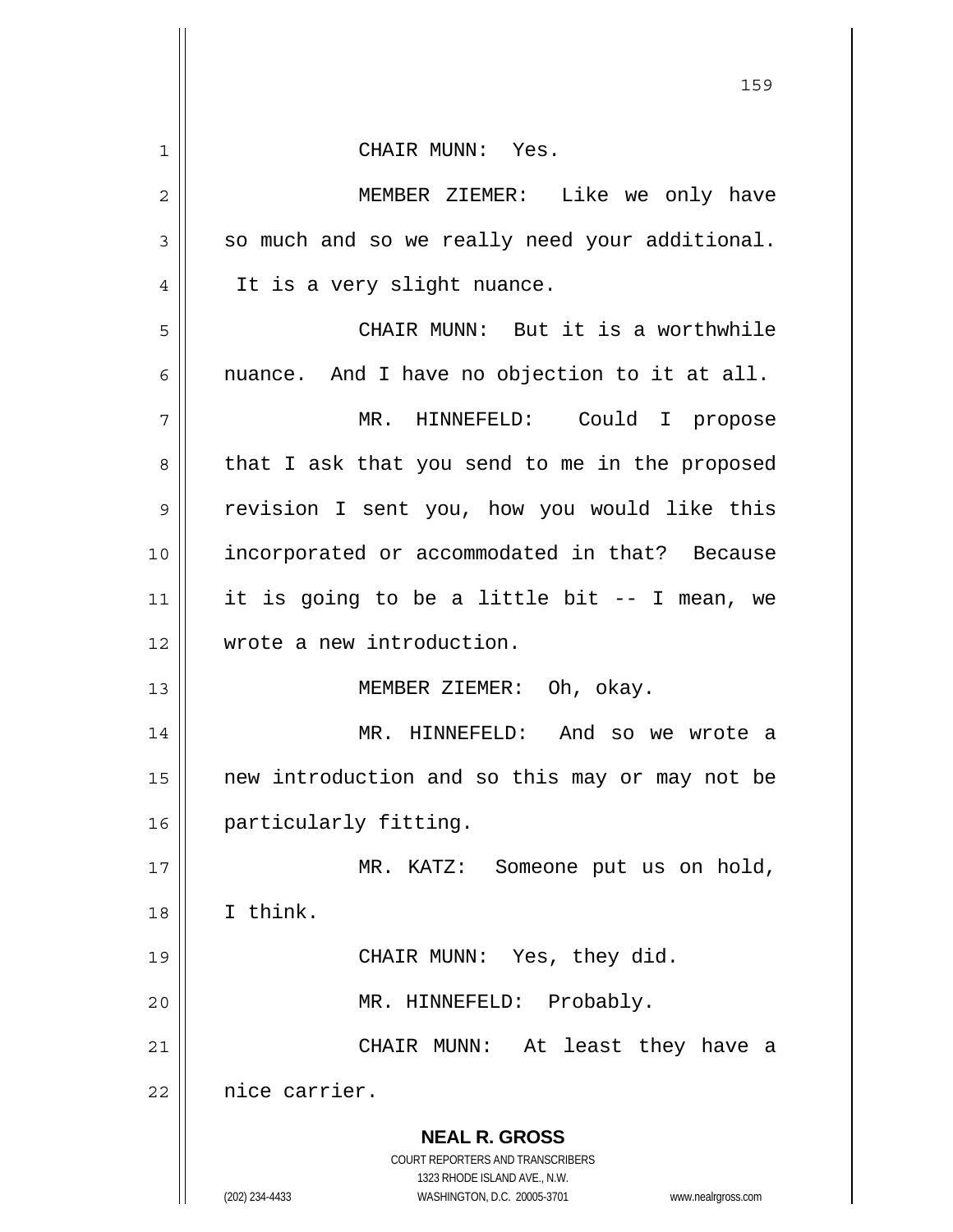**NEAL R. GROSS** COURT REPORTERS AND TRANSCRIBERS 1323 RHODE ISLAND AVE., N.W. (202) 234-4433 WASHINGTON, D.C. 20005-3701 www.nealrgross.com 160 1 2 3 4 5 6 7 8 9 10 11 12 13 14 15 16 17 18 19 20 21 22 MEMBER ZIEMER: Are the others on the line hearing music? MR. KATZ: Is anyone on the line who can hear this? MEMBER GRIFFON: Yes, we can. MR. KATZ: Okay, I'm sorry about that. MEMBER ZIEMER: Somebody put us on hold and we are getting music. Could you all sing along with it? (Laughter.) CHAIR MUNN: If you could just consider us properly directed via Hollywood. MEMBER ZIEMER: Is there anyway to cut that off? MR. KATZ: Yes, someone probably just did that. AUTOMATED VOICE: The pass code you are attempting to enter 9933704 is invalid. Please check your pass code and try again. MR. KATZ: Okay, I assume that will be the end of it. If it comes back, we can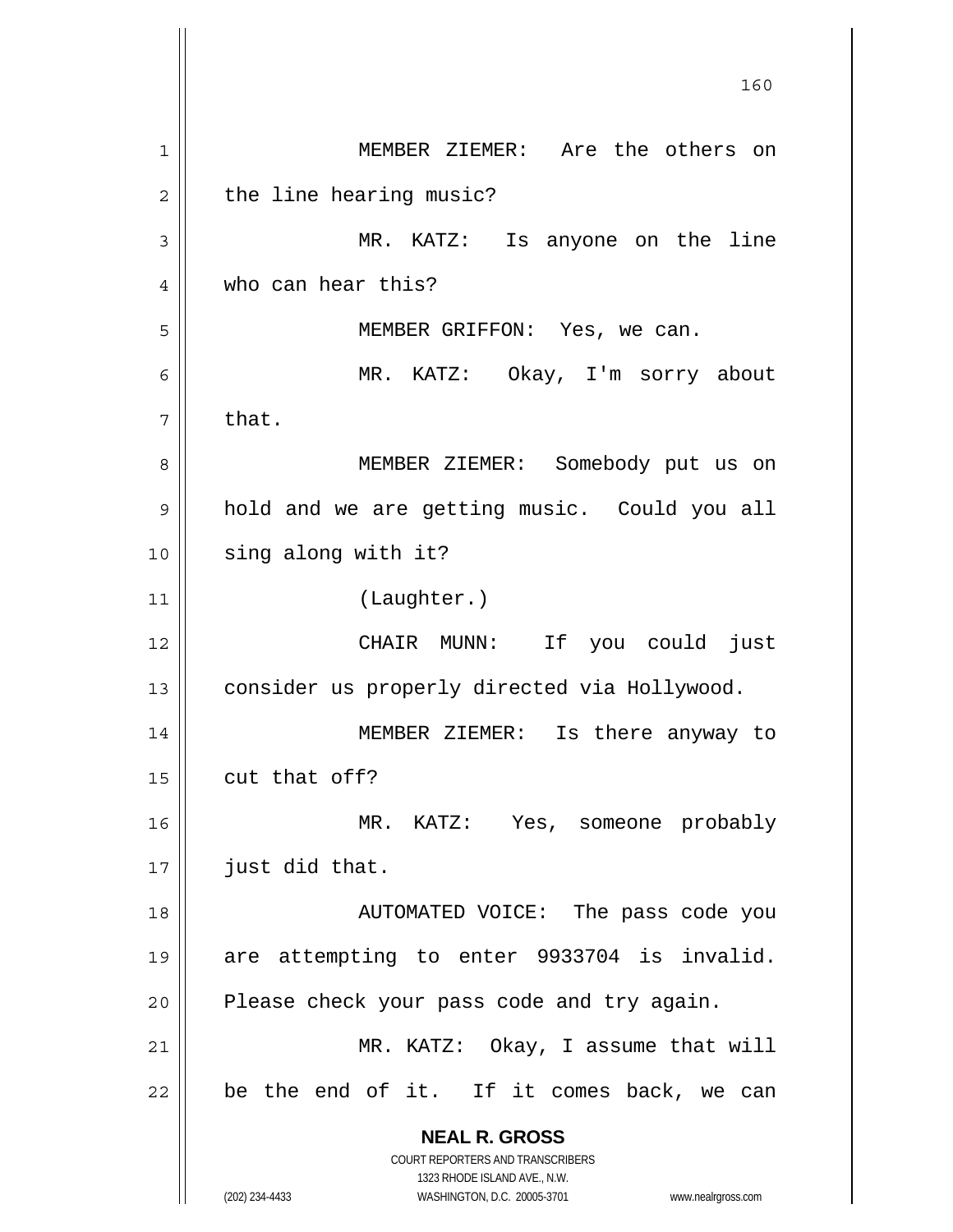**NEAL R. GROSS** COURT REPORTERS AND TRANSCRIBERS 1323 RHODE ISLAND AVE., N.W. (202) 234-4433 WASHINGTON, D.C. 20005-3701 www.nealrgross.com 161 1 2 3 4 5 6 7 8 9 10 11 12 13 14 15 16 17 18 19 20 21 22 get her to cut the line. CHAIR MUNN: So, you should have that on your email. AUTOMATED VOICE: The pass code you are attempting to enter is invalid. Please check your pass code and try again. MR. HINNEFELD: Are we out? Are we going to get thrown out of the conference? MR. KATZ: Folks on the line, can you still hear us? MEMBER GRIFFON: Yes, we can. MR. KATZ: Yes, okay. AUTOMATED VOICE: This entry is invalid. Please confirm your pass code and try your call again. MR. KATZ: I am going to get her to cut that line. AUTOMATED VOICE: Or call your conference leader for assistance. CHAIR MUNN: So the action item is for Paul to clean up my language and send it to Stu.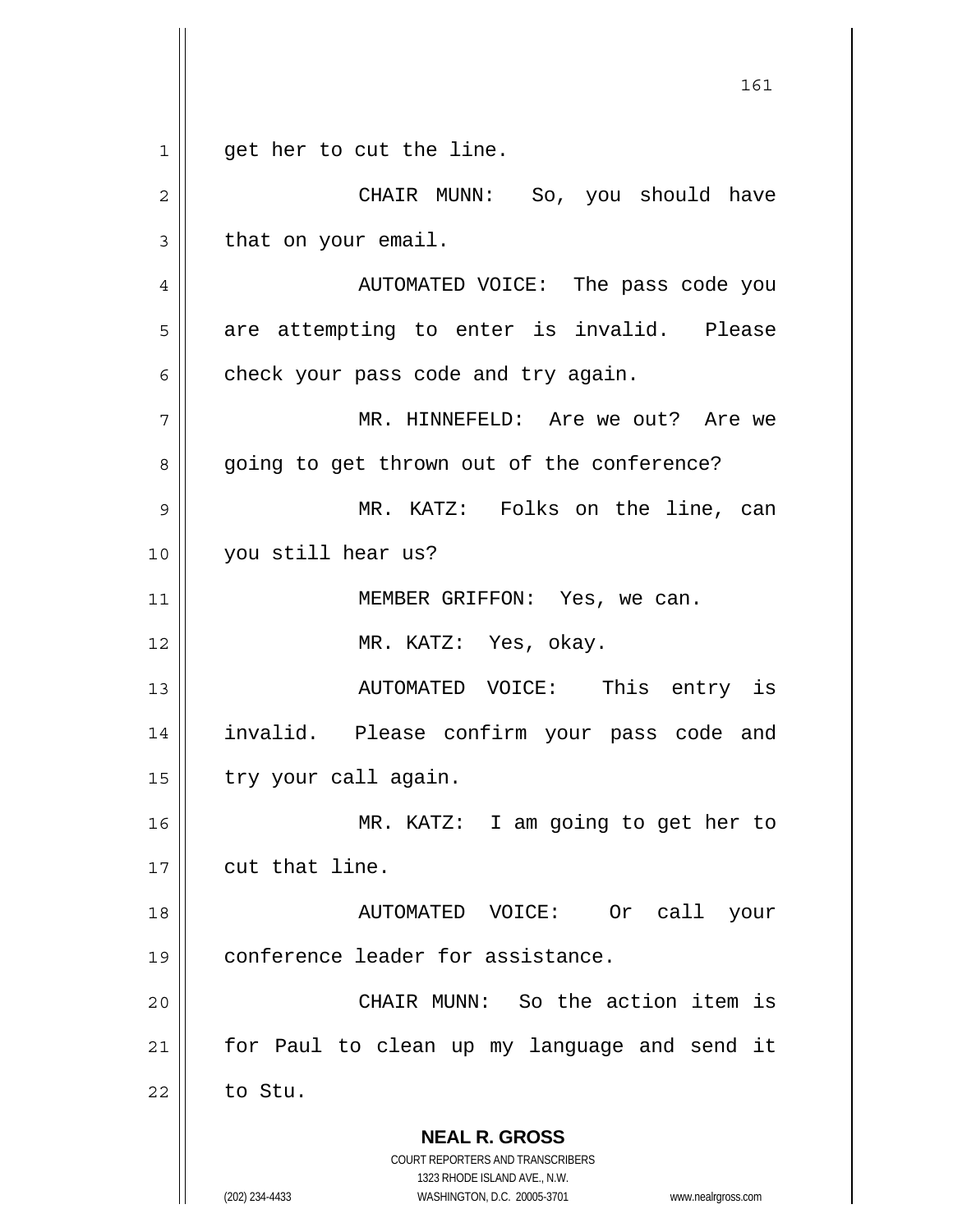**NEAL R. GROSS** COURT REPORTERS AND TRANSCRIBERS 1323 RHODE ISLAND AVE., N.W. (202) 234-4433 WASHINGTON, D.C. 20005-3701 www.nealrgross.com 1 2 3 4 5 6 7 8 9 10 11 12 13 14 15 16 17 18 19 20 21 22 MR. HINNEFELD: Preferably in the proposed revision as it stands. Because -- MEMBER ZIEMER: Okay. MR. HINNEFELD: -- you know, where in there you want it. That kind of thing, the addition. CHAIR MUNN: It is the last two sentences of the second paragraph. MR. HINNEFELD: Yes, but those don't exist any more. Those are gone. The two sentences you objected to, that paragraph is gone. CHAIR MUNN: Is gone. The entire paragraph is gone. MR. HINNEFELD: Okay, the whole thing was rewritten. So, in order to incorporate this language, I would like you to let me know where you want it in there. MEMBER GIBSON: Oh, okay. MR. KATZ: If you look at the rewrite, I just would suggest that this sort of really has been handled already.

<u>162</u>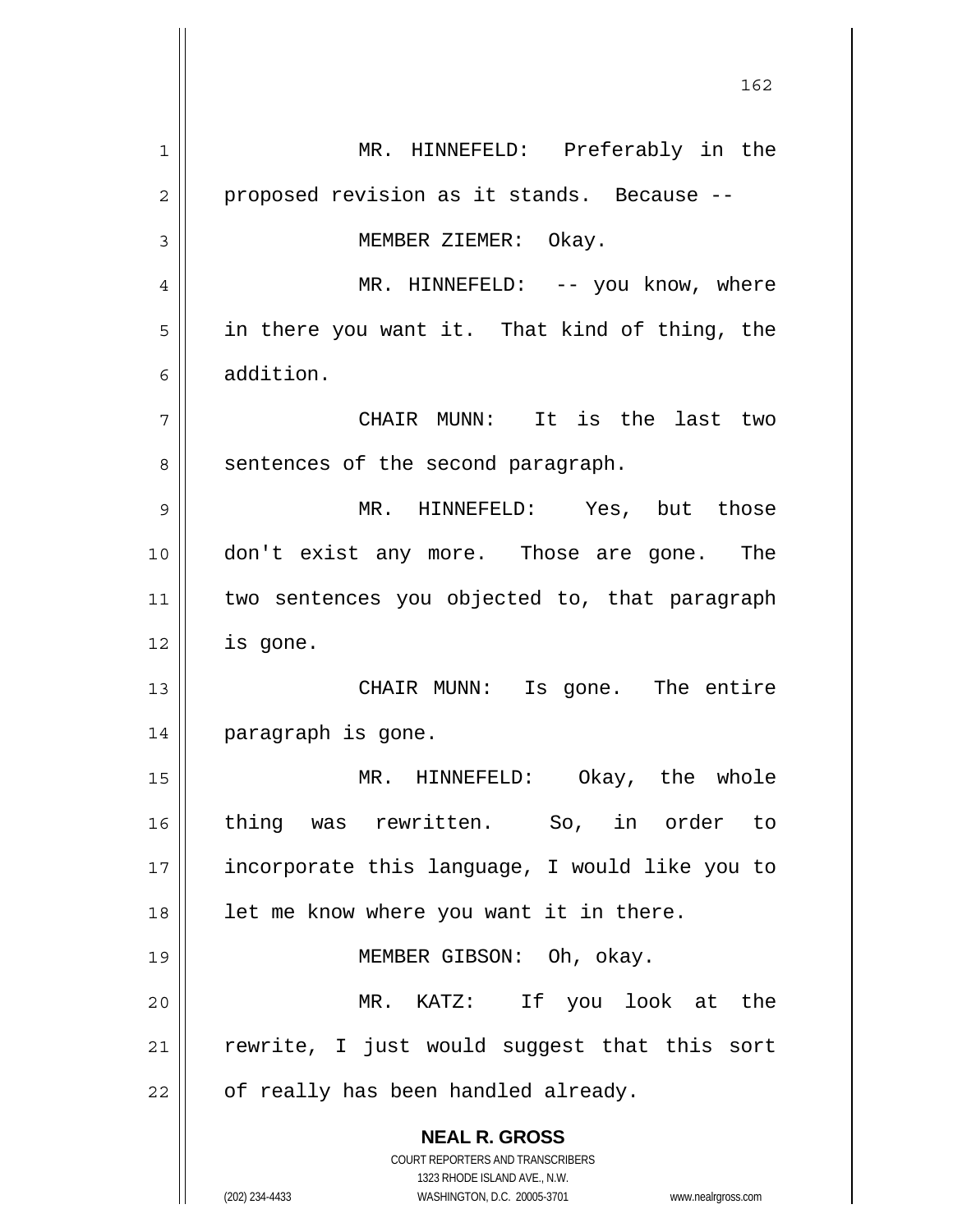|                | 163                                                      |
|----------------|----------------------------------------------------------|
| $\mathbf{1}$   | MR. HINNEFELD: I think it has.                           |
| $\overline{2}$ | MR. KATZ: So, I am not sure that                         |
| 3              | there is anything to be done.                            |
| 4              | CHAIR MUNN: Yes, there may not be.                       |
| 5              | MEMBER GIBSON: The third paragraph                       |
| 6              | in the proposed, I think captured it.                    |
| 7              | In the letter<br>MEMBER ZIEMER:                          |
| 8              | itself?                                                  |
| 9              | MR. HINNEFELD: It is the                                 |
| 10             | introductory, the introduction to the CATI               |
| 11             | script. The introduction to the script.                  |
| 12             | CHAIR MUNN: Now, it is in the                            |
| 13             | third but it really and truly doesn't say.               |
| 14             | MEMBER GIBSON: The first sentence                        |
| 15             | seems to me to real simply just tell it. It              |
| 16             | is voluntary.                                            |
| 17             | CHAIR MUNN: No, you see it hasn't                        |
| 18             | been fixed. Because look at the last sentence            |
| 19             | of the second paragraph. That is, if I am                |
| 20             | looking at the correct introduction to the               |
| 21             | CATI script, the last sentence of the second             |
| 22             | paragraph still says --                                  |
|                | <b>NEAL R. GROSS</b><br>COURT REPORTERS AND TRANSCRIBERS |

1323 RHODE ISLAND AVE., N.W.

 $\prod$ 

 $\mathsf{I}$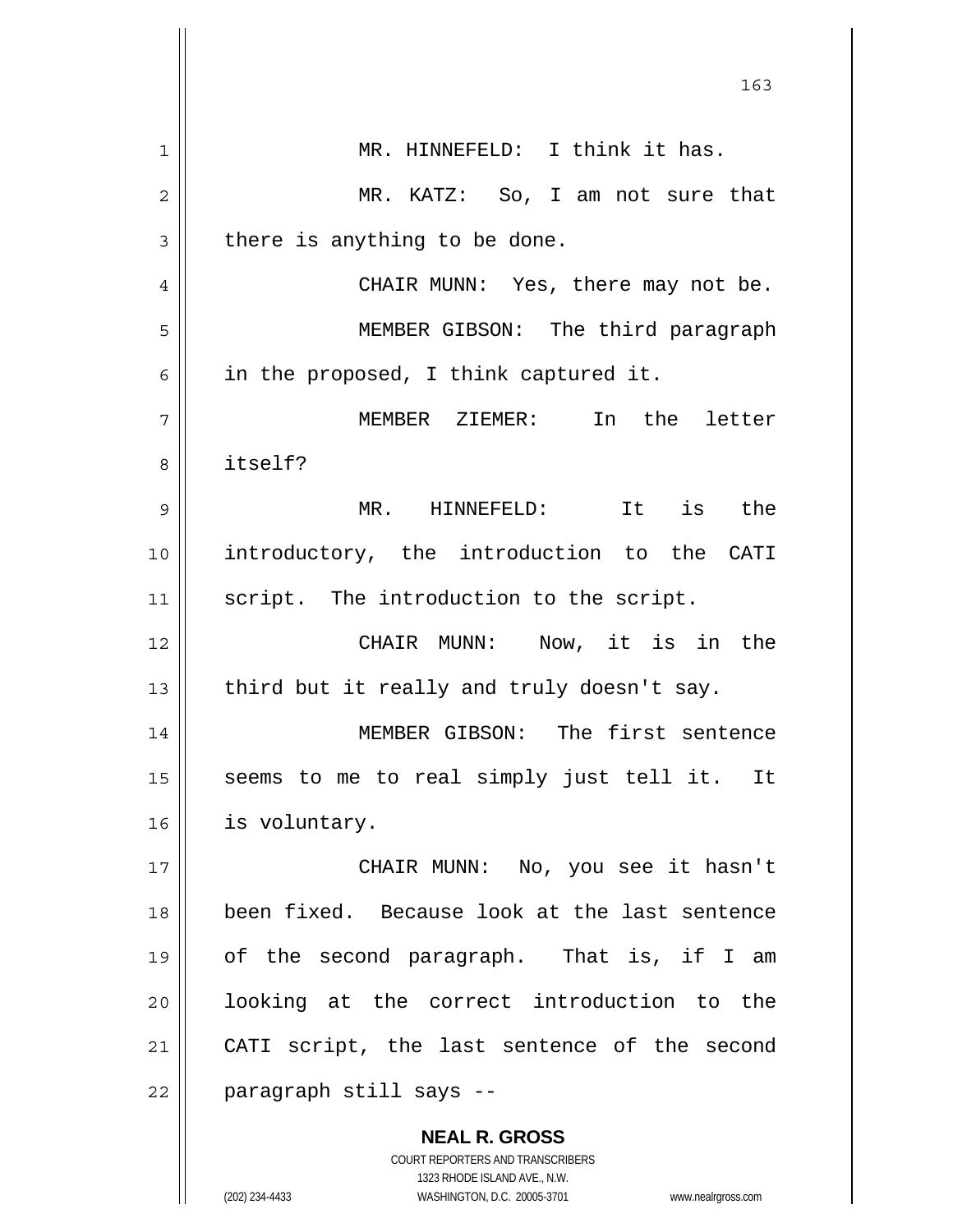**NEAL R. GROSS** COURT REPORTERS AND TRANSCRIBERS 1323 RHODE ISLAND AVE., N.W. (202) 234-4433 WASHINGTON, D.C. 20005-3701 www.nealrgross.com 164 1 2 3 4 5 6 7 8 9 10 11 12 13 14 15 16 17 18 19 20 21 22 MEMBER ZIEMER: That may be the original one. MR. HINNEFELD: The last sentence in the second paragraph says, the one I sent says if we need to divide this interview into a couple of shorter calls, we can do that as well. CHAIR MUNN: Okay. So, I am looking at the wrong CATI introduction. MEMBER ZIEMER: I was looking at the old one. CHAIR MUNN: And the introduction to the CATI script. MR. KATZ: Yes, it is the title of the file is "Introduction to CATI Script Proposed Revision May 1, '09" MEMBER ZIEMER: I've got it. CHAIR MUNN: And why it is not where I want it to be, I don't know. MR. MARSCHKE: Wanda, it was up on the screen a few moments ago. MR. KATZ: Yes, it's there.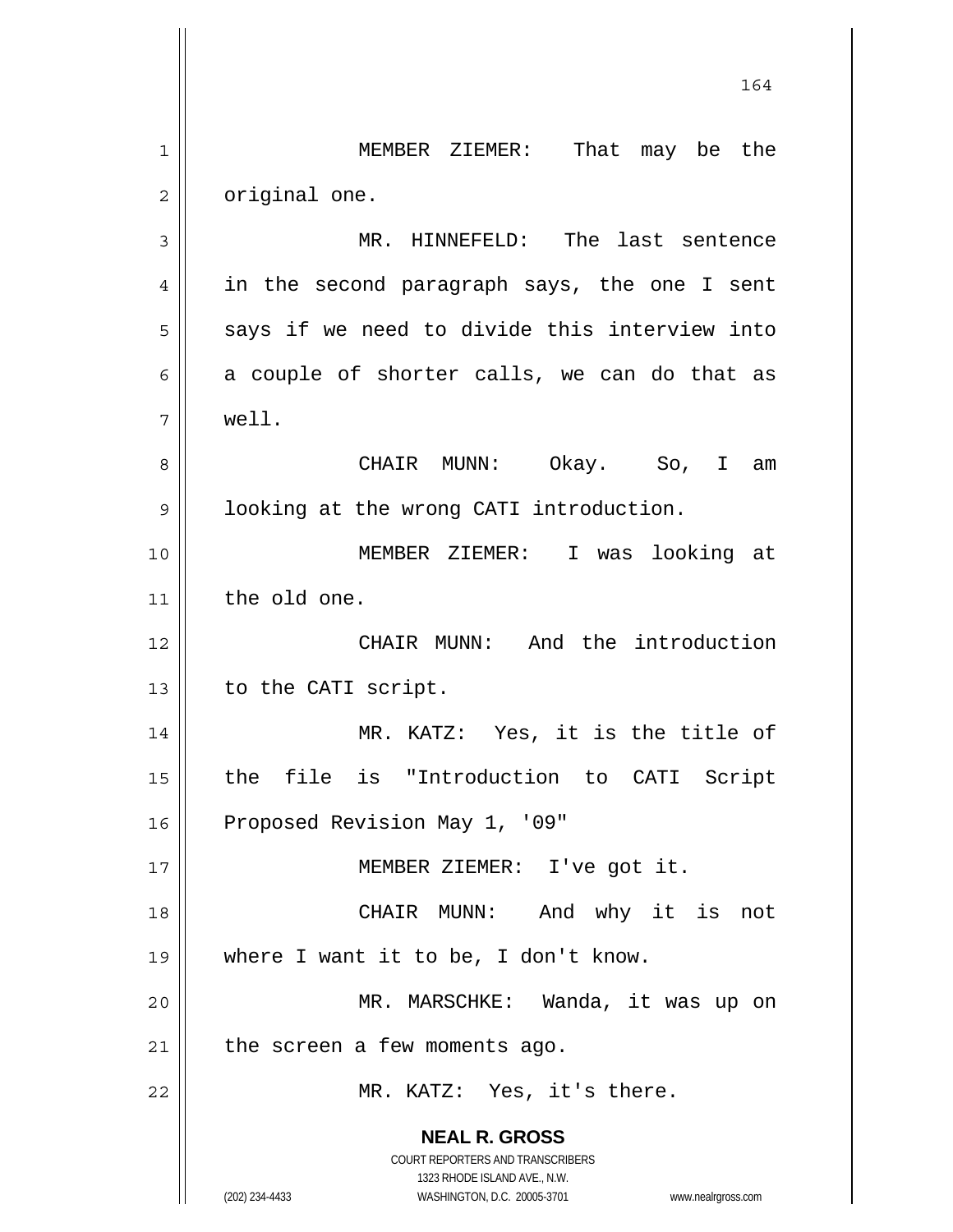**NEAL R. GROSS** COURT REPORTERS AND TRANSCRIBERS 1323 RHODE ISLAND AVE., N.W. (202) 234-4433 WASHINGTON, D.C. 20005-3701 www.nealrgross.com 1 2 3 4 5 6 7 8 9 10 11 12 13 14 15 16 17 18 19 20 21 22 CHAIR MUNN: It doesn't even address the issue. Therefore, it is fine with me. MEMBER GIBSON: I just moved it down to the third paragraph. CHAIR MUNN: Well yes, but it doesn't even -- all it really says is that it is voluntary. That is fine with me. MEMBER ZIEMER: The second paragraph, I think, covers it in the sense it says, "We would like you to help us gather additional information to ensure that what we use is as complete as possible." I think that covers it, doesn't it? CHAIR MUNN: I think so. MEMBER ZIEMER: It is not at all like it is their burden to -- CHAIR MUNN: No, it does not. Mark, are you seeing this? MEMBER GRIFFON: Yes. Yes, I looked at it and I think it is okay. CHAIR MUNN: No grief?

<u>165</u>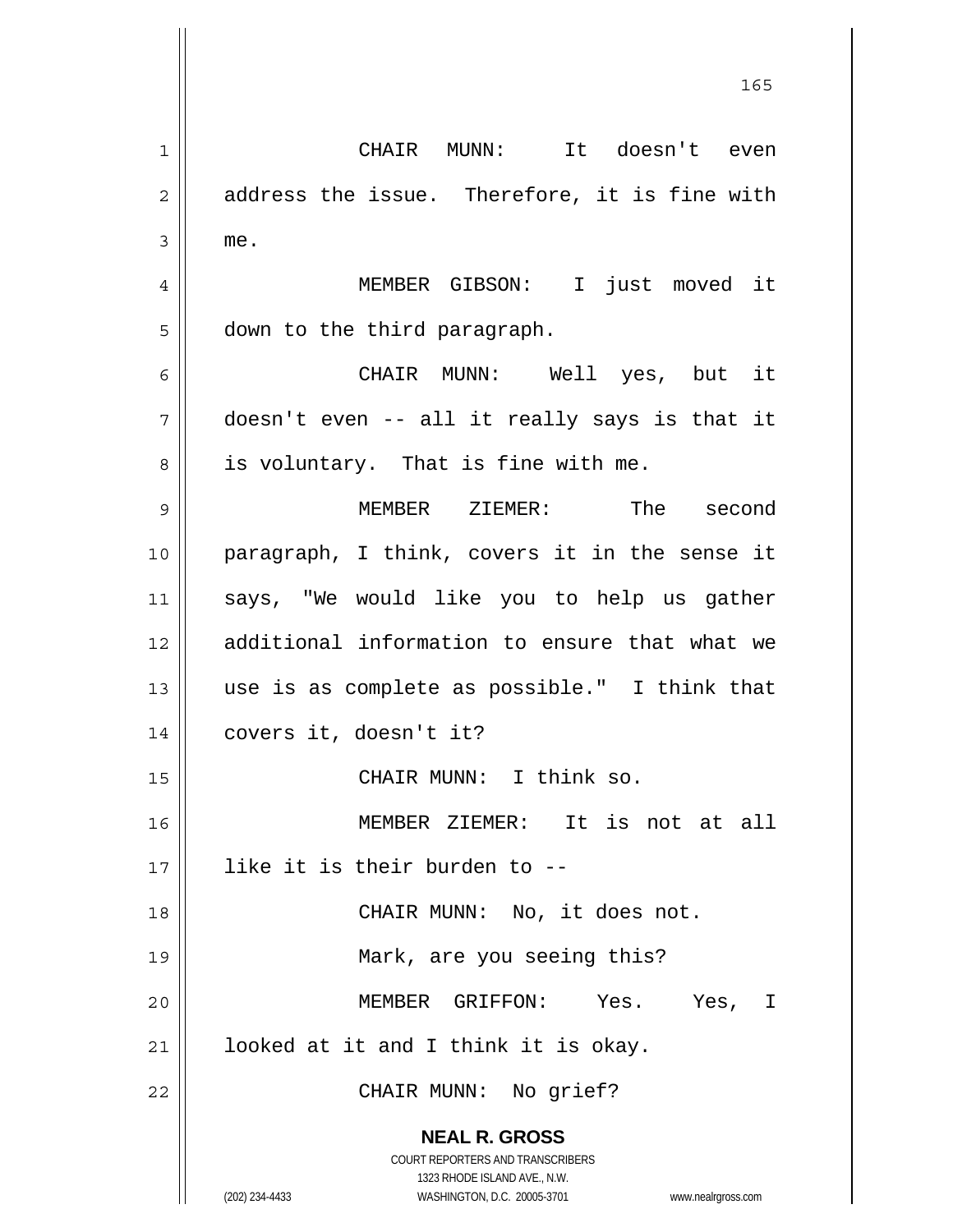**NEAL R. GROSS** COURT REPORTERS AND TRANSCRIBERS 1323 RHODE ISLAND AVE., N.W. 1 2 3 4 5 6 7 8 9 10 11 12 13 14 15 16 17 18 19 20 21 22 MEMBER GRIFFON: No grief. Can we make as a statement that the subcommittee approves the selected, the proposed new introduction to the CATI script? MEMBER GRIFFON: Yes. CHAIR MUNN: Any opposition to that? Stu, you may pass that on. MR. HINNEFELD: Okay. CHAIR MUNN: Okay? MR. HINNEFELD: I was thinking that could have been a little easier. (Laughter.) CHAIR MUNN: All right, do we want to take up any other items? Are we complete with as far as we can go right now on the CATI, absent the action items that we have today? MEMBER ZIEMER: Well what about the other CATI form for the survivors? I think that there are a lot of parallels and maybe to the extent that things apply to both, we can say that they are covered. But are there any

<u>166</u>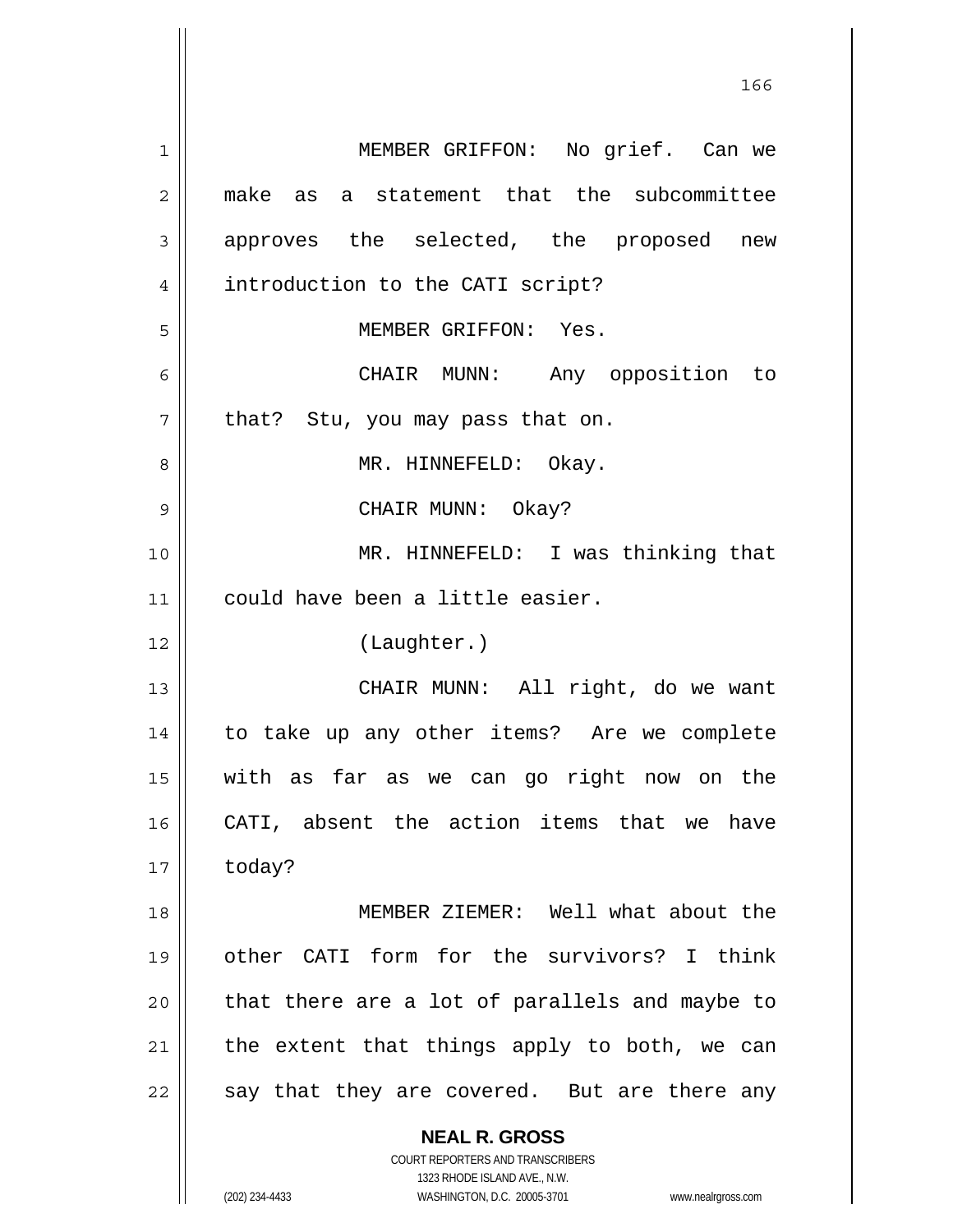| $\mathbf 1$    | differences we need to look at between the EE                                                       |
|----------------|-----------------------------------------------------------------------------------------------------|
| $\overline{c}$ | form and what is the other one?                                                                     |
| 3              | CHAIR MUNN: SV.                                                                                     |
| 4              | MEMBER ZIEMER: SV?                                                                                  |
| 5              | CHAIR MUNN: For survivor.                                                                           |
| 6              | MEMBER ZIEMER: Oh, yes. Or were                                                                     |
| 7              | you going to handle that separately?                                                                |
| 8              | CHAIR MUNN: I did not have any                                                                      |
| 9              | issues with it. We originally undertook to                                                          |
| 10             | look at both of them at the same time. But I                                                        |
| 11             | think the issues that we were discussing with                                                       |
| 12             | the EE form were among those that were                                                              |
| 13             | overlaps for both of them.                                                                          |
| 14             | It has been a couple of months                                                                      |
| 15             | since I, personally have reviewed the language                                                      |
| 16             | on the SV form. Does anyone have any specific                                                       |
| 17             | concerns that they are aware of at this moment                                                      |
| 18             | on the SV form?                                                                                     |
| 19             | MEMBER ZIEMER: Let me ask first,                                                                    |
|                | -- is the letter                                                                                    |
| 20             | the<br>same letter go<br>does                                                                       |
| 21             | itself the same one for both groups?                                                                |
| 22             | MR. HINNEFELD: I think the letter                                                                   |
|                | <b>NEAL R. GROSS</b>                                                                                |
|                | <b>COURT REPORTERS AND TRANSCRIBERS</b>                                                             |
|                | 1323 RHODE ISLAND AVE., N.W.<br>(202) 234-4433<br>WASHINGTON, D.C. 20005-3701<br>www.nealrgross.com |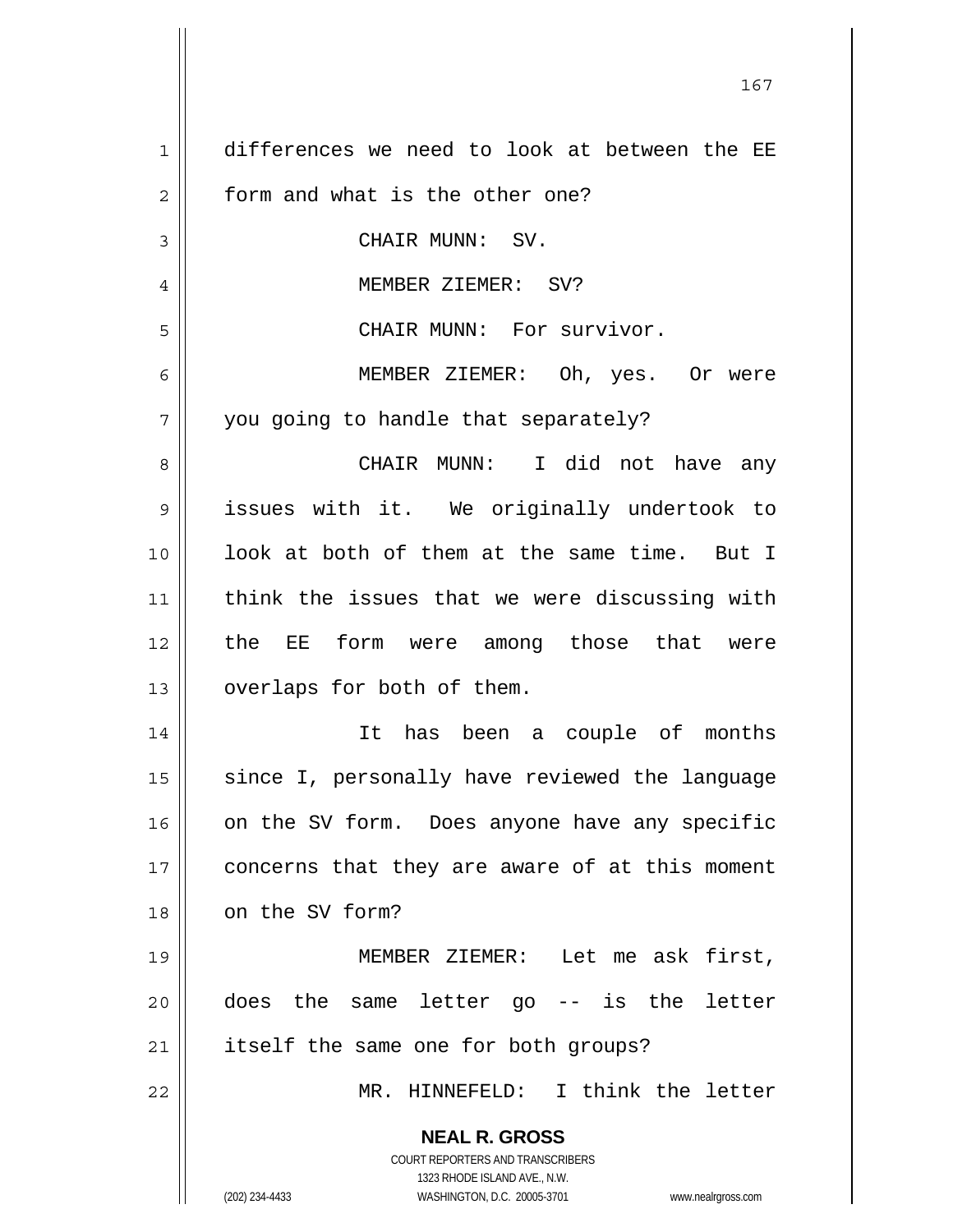**NEAL R. GROSS** COURT REPORTERS AND TRANSCRIBERS 1323 RHODE ISLAND AVE., N.W. (202) 234-4433 WASHINGTON, D.C. 20005-3701 www.nealrgross.com 1 2 3 4 5 6 7 8 9 10 11 12 13 14 15 16 17 18 19 20 21 22 is the same. I think the letter is the same but the questions are somewhat different for the survivor. CHAIR MUNN: The letter says employee/survivor, I believe. MR. HINNEFELD: So we are okay. It is the same letter. There is not a different letter. MR. HINNEFELD: I believe it is the same letter. It is the same text of the letter. Electronically they may be filed differently and they may have different names. MEMBER ZIEMER: Right. MR. HINNEFELD: Just for file handling. CHAIR MUNN: So the question is really do we need to -- MEMBER ZIEMER: Is there anything we have to attend to out in the survivor form or is everything overlapping? CHAIR MUNN: And of course, everything is not overlapping. It is a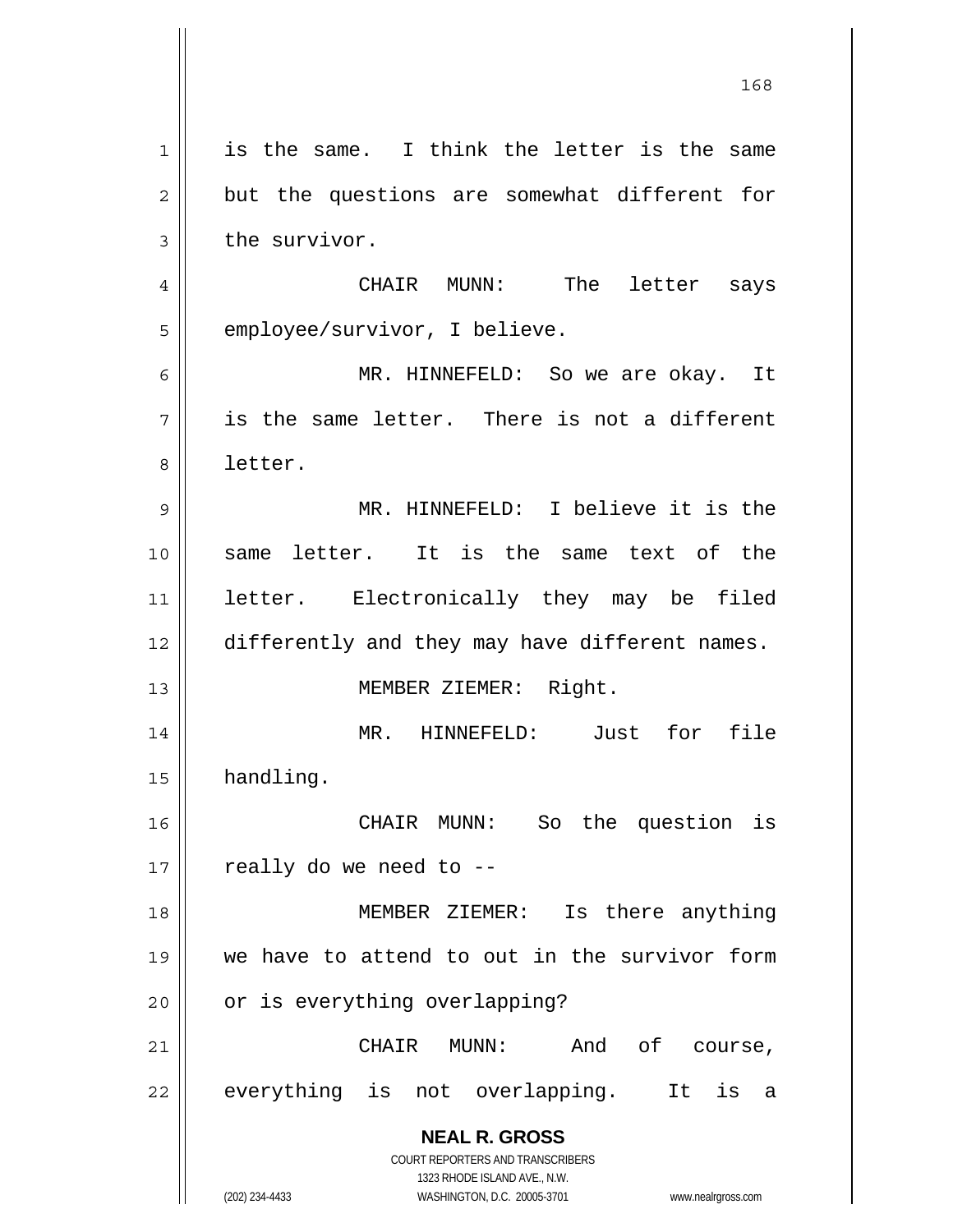**NEAL R. GROSS** COURT REPORTERS AND TRANSCRIBERS 1323 RHODE ISLAND AVE., N.W. (202) 234-4433 WASHINGTON, D.C. 20005-3701 www.nealrgross.com 1 2 3 4 5 6 7 8 9 10 11 12 13 14 15 16 17 18 19 20 21 22 slightly different form, as I repeated earlier. I will repeat what I said earlier. I personally did not identify any problem that I had with that form but if anyone has done so, we should know about it now or we need to make the decision that we will address that form completely separately. DR. MAKHIJANI: I am presuming that this coworker question, parallel things will apply to the earlier comments we made. You are asking for any new comment. CHAIR MUNN: That was my intention, yes. I don't hear any strong feelings with respect to setting aside a time on our next agenda to go through this. MEMBER GRIFFON: To go through it on the next agenda. Is that what you are saying? CHAIR MUNN: Yes, because -- MEMBER GRIFFON: That would be - okay, I was trying to scan through it quickly.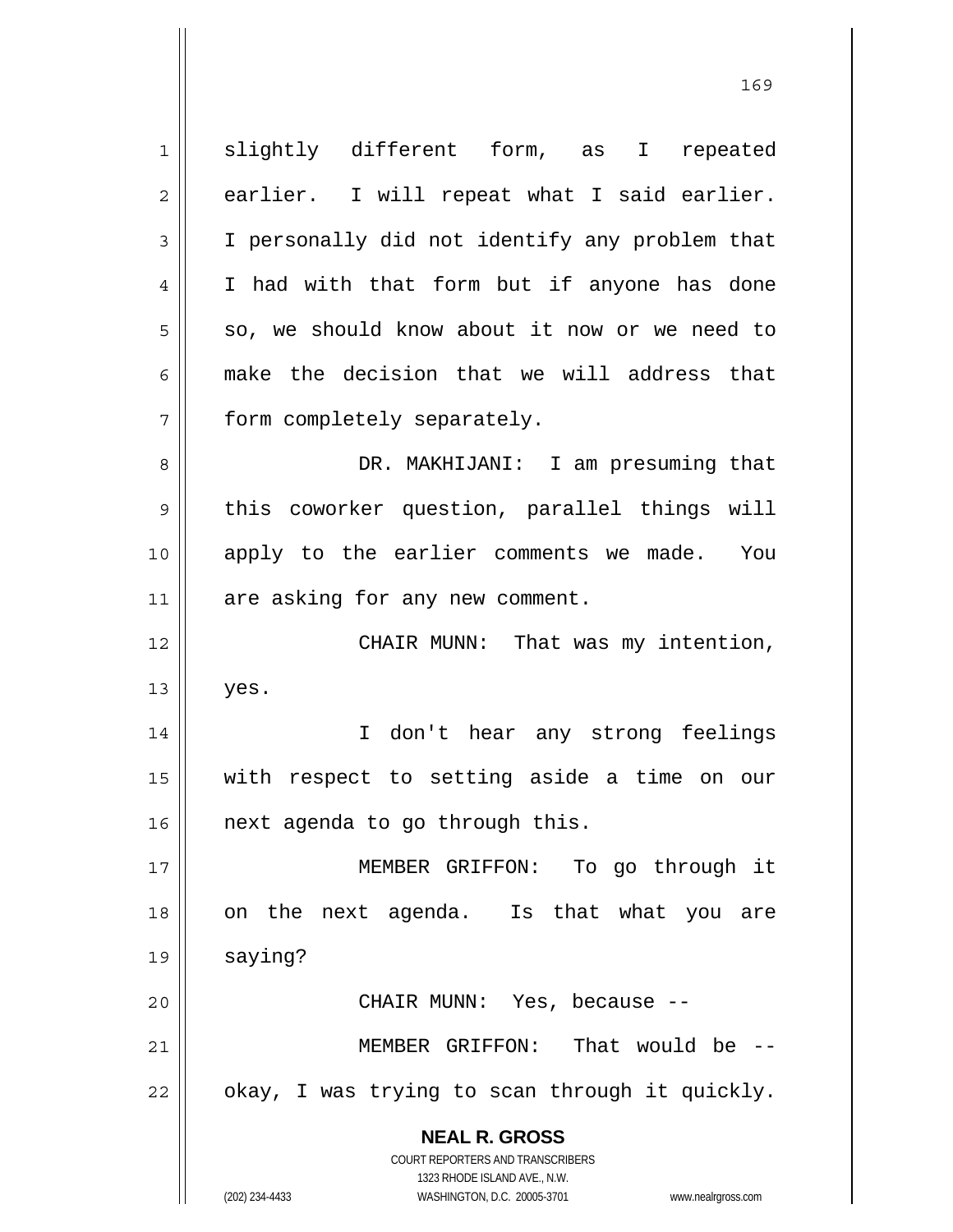**NEAL R. GROSS** COURT REPORTERS AND TRANSCRIBERS 1323 RHODE ISLAND AVE., N.W. (202) 234-4433 WASHINGTON, D.C. 20005-3701 www.nealrgross.com 1 2 3 4 5 6 7 8 9 10 11 12 13 14 15 16 17 18 19 20 21 22 I mean, I agree with Arjun's comment that the coworker comment would still apply here. But I haven't gone through this as much as I did the other one. CHAIR MUNN: Is it the desire of the subcommittee that we accept the changes from the EE questionnaire as being applicable also to the SV questionnaire or do you wish to move this into a separate agenda item for our next meeting? MEMBER GRIFFON: Well, I think, my opinion, Wanda, is that not all the changes we made are applicable. You know, the comments on the first, the EE questionnaire, not all of them will be applicable to this one. CHAIR MUNN: No, of course not. But those that do overlap, will. MEMBER GRIFFON: Oh. CHAIR MUNN: Those that do not, obviously drop off the table. Do I hear any desire to -- yes. MR. KATZ: Let me just ask a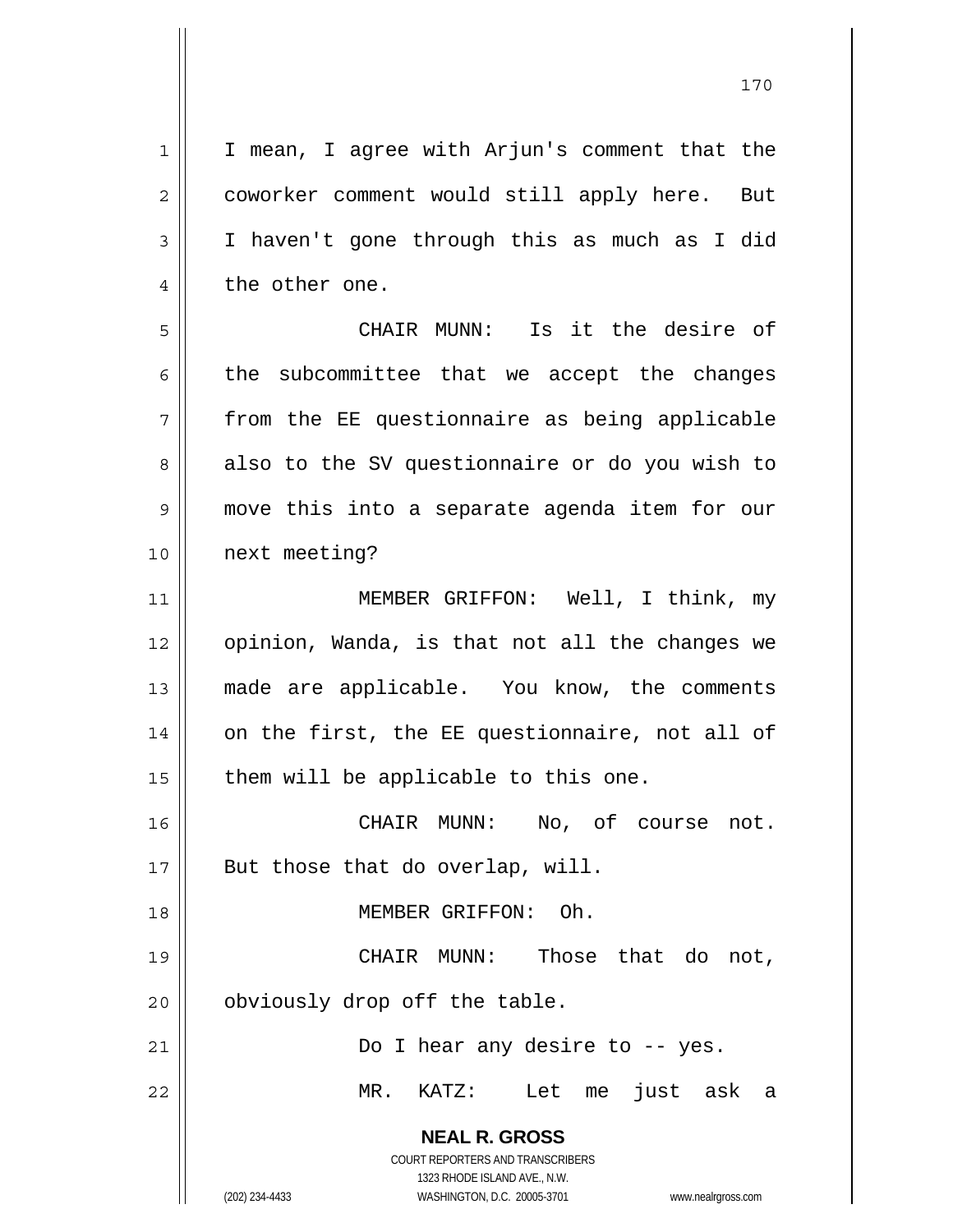**NEAL R. GROSS** 1 2 3 4 5 6 7 8 9 10 11 12 13 14 15 16 17 18 19 20 21 22 procedural question here and I guess Stu may have perspective here about this but I thought our aim was to provide recommendations, whatever they will be, at this next Amarillo meeting. Because then otherwise, we are waiting for another, there is that long gap. And I don't know how quickly OCAS wants to go forward and get the improvements implemented. But the longer it takes for the Board to make its recommendations, the longer that is delayed. So, I just, if this work can get done today, that would be great, I would think, so that you can report out to the full board. CHAIR MUNN: I agree. I would prefer that. MEMBER GRIFFON: Can we go, can we just step through the sections, Wanda? I mean, I think we got the gist of it from the other one and I am willing to just go through this one as I am looking at it, if you want to do it that way, that is fine with me.

171

COURT REPORTERS AND TRANSCRIBERS 1323 RHODE ISLAND AVE., N.W. (202) 234-4433 WASHINGTON, D.C. 20005-3701 www.nealrgross.com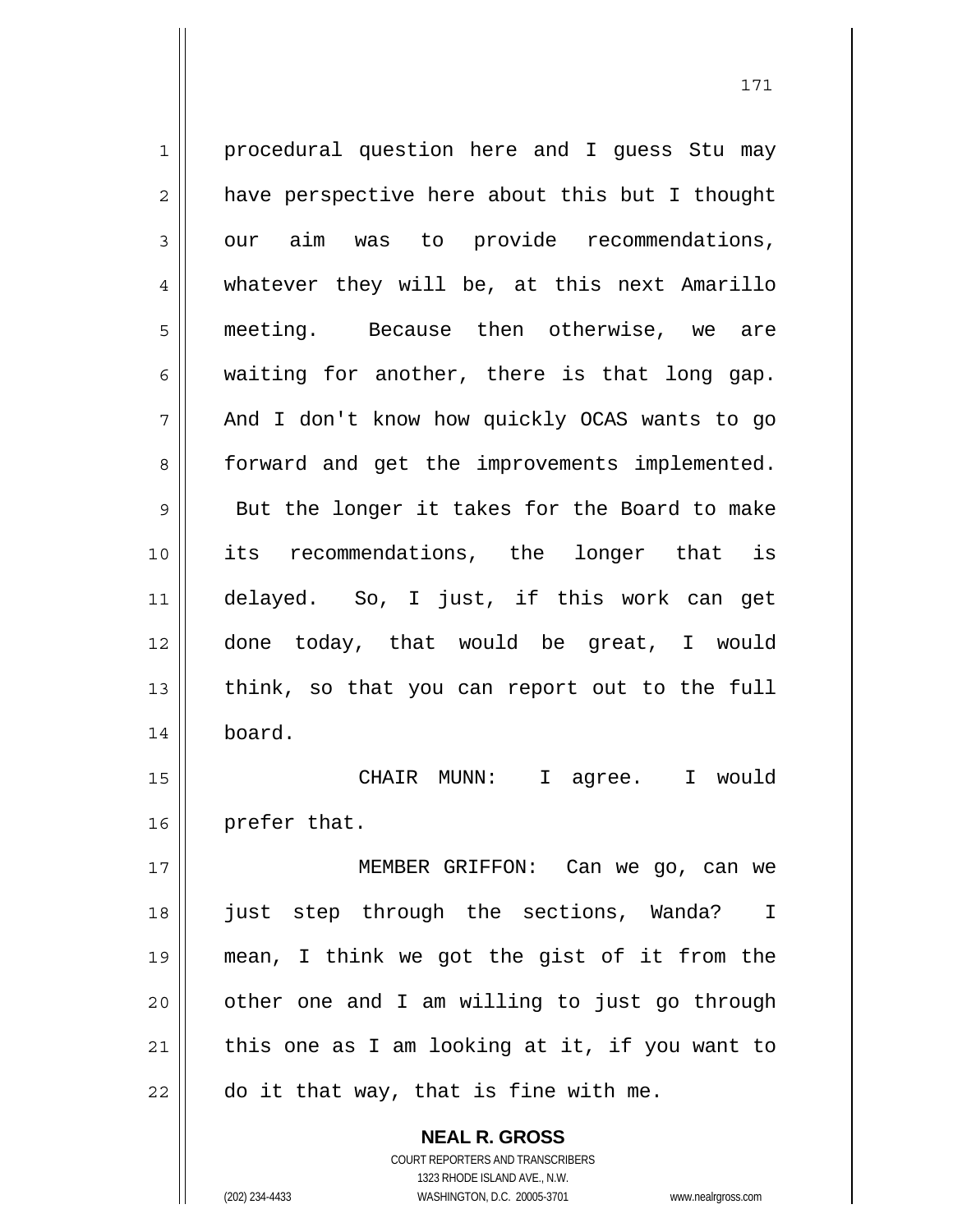**NEAL R. GROSS** COURT REPORTERS AND TRANSCRIBERS 1323 RHODE ISLAND AVE., N.W. (202) 234-4433 WASHINGTON, D.C. 20005-3701 www.nealrgross.com 1 2 3 4 5 6 7 8 9 10 11 12 13 14 15 16 17 18 19 20 21 22 CHAIR MUNN: May I suggest that it is our lunchtime and that if we take ten minutes of lunchtime or so to read through the survivor's questionnaire, as opposed to the one we have just looked at, that may give us the answer that we need. Can we, is that amenable with everyone? MR. KATZ: We could have an hour and 15 minute lunch break if you want and that way, everybody has plenty of time to read and think a little bit about differences. CHAIR MUNN: Any problem with at that? MEMBER GRIFFON: That is fine. CHAIR MUNN: All right, very good. We are going to break for lunch. We will be back at 1:45 Eastern Time. (Whereupon, the above-entitled matter went off the record at 12:31 p.m. and resumed at 1:57 p.m.) A-F-T-E-R-N-O-O-N S-E-S-S-I-O-N 1:57 p.m.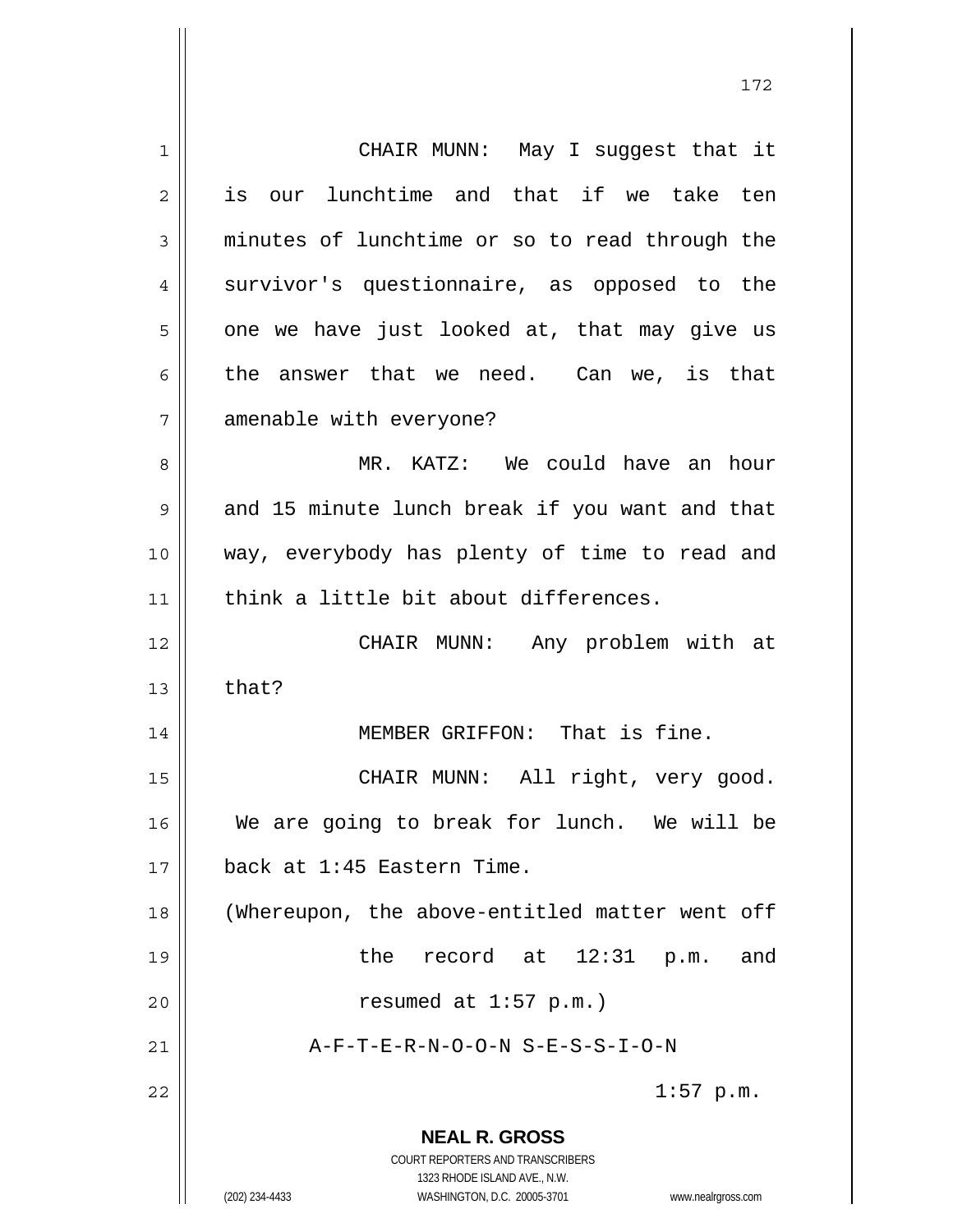| 1  | MR. KATZ: This is Ted Katz with                |
|----|------------------------------------------------|
| 2  | the Advisory Board on Radiation and Worker     |
| 3  | Health Procedures Review Subcommittee and we   |
| 4  | are coming back into session after a break.    |
| 5  | Mark, do we have you on the line?              |
| 6  | MEMBER GRIFFON: I'm here, Ted.                 |
| 7  | MR. KATZ: That's great.                        |
| 8  | CHAIR MUNN: Mark, this is Wanda.               |
| 9  | Do you have anything that you want to call to  |
| 10 | our attention with respect to the survivor     |
| 11 | CATI questionnaire?                            |
| 12 | MEMBER GRIFFON: Yes. Not a lot                 |
| 13 | but there is a few things, I think, in         |
| 14 | addition to the ones that overlap from the     |
| 15 | first one.                                     |
| 16 | CHAIR MUNN: Right.                             |
| 17 | MEMBER GRIFFON: But I<br>had a                 |
| 18 | question as to whether we should have          |
| 19 | somewhere included, and I was thinking maybe   |
| 20 | it was a possibility around question 14 where  |
| 21 | we asked if they had, did the covered employee |
| 22 | receive any biological monitoring. Oh, it      |
|    | <b>NEAL R. GROSS</b>                           |

173

COURT REPORTERS AND TRANSCRIBERS 1323 RHODE ISLAND AVE., N.W.

 $\mathsf{II}$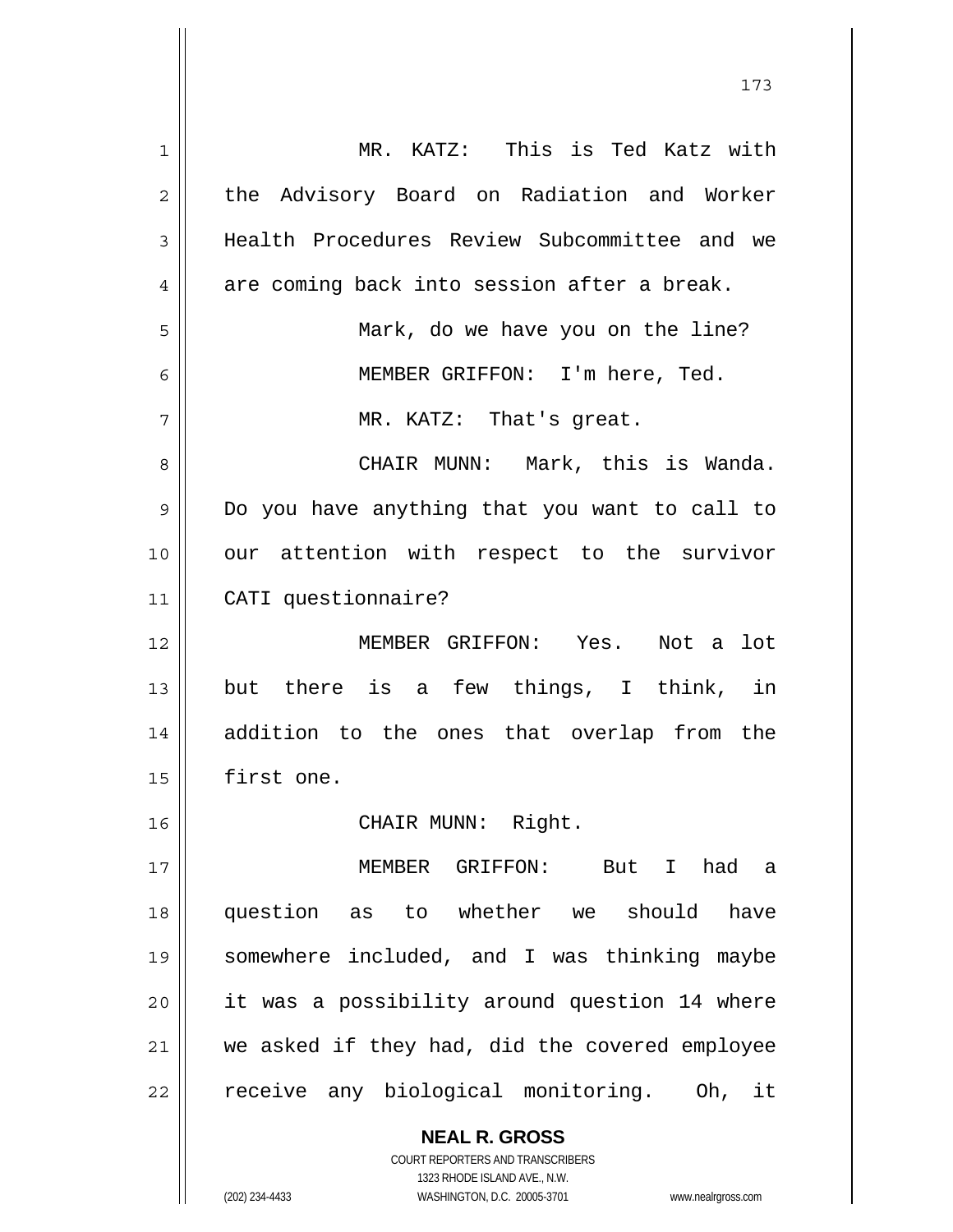**NEAL R. GROSS** COURT REPORTERS AND TRANSCRIBERS 1323 RHODE ISLAND AVE., N.W. (202) 234-4433 WASHINGTON, D.C. 20005-3701 www.nealrgross.com 1 2 3 4 5 6 7 8 9 10 11 12 13 14 15 16 17 18 19 20 21 22 says after an incident, though. I don't know if I like the way that reads either. But anyway, I mean, what I was trying to get at was I know the exposure, the whole list of radionuclides was dropped out for the survivor questionnaire and I agree with that. CHAIR MUNN: Yes. MEMBER GRIFFON: But I wondered if somewhere we wanted to include an opportunity, an open-ended question on like exposures to radiation. And I thought maybe one place to do it was related to biological monitoring where we say if they have biological monitoring and then we could follow up with a question saying if you know, do you know what the monitoring was for or something like that. CHAIR MUNN: Do you not feel that is redundant from question 15? MEMBER GRIFFON: Fifteen, did I miss that? CHAIR MUNN: If yes, tell us everything you know.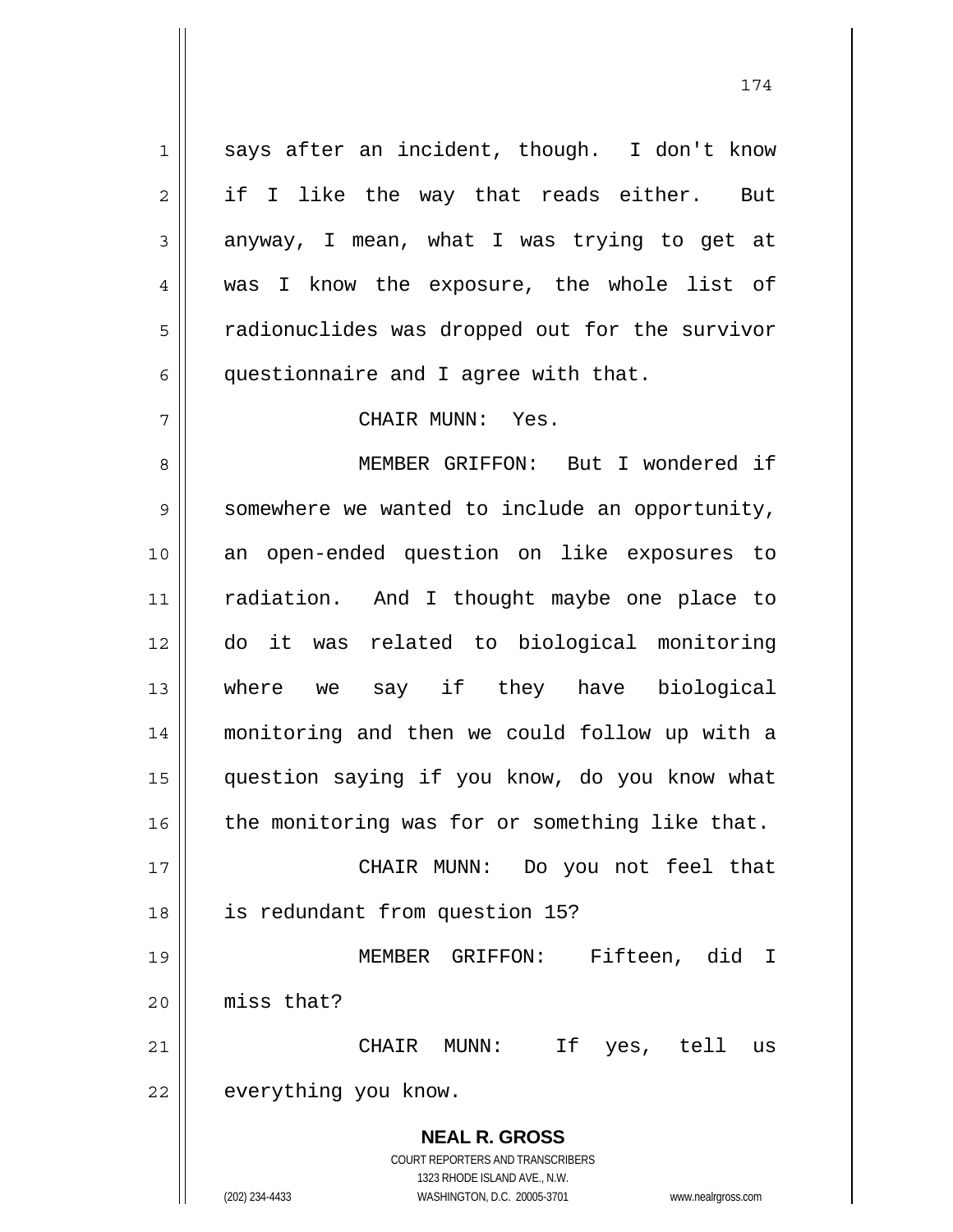**NEAL R. GROSS** 175 1 2 3 4 5 6 7 8 9 10 11 12 13 14 15 16 17 18 19 20 21 22 MEMBER GRIFFON: Well that is kind of asking about conditions, yes. CHAIR MUNN: Situations or practices. MEMBER GRIFFON: Yes. I mean, I think overall it looked good. And I know why you wouldn't. I mean, I don't want to ask them do you know what radionuclides you were exposed to because I think people would say what is a radionuclide. CHAIR MUNN: What is a radionuclide. MEMBER GRIFFON: Yes. CHAIR MUNN: You don't want to go there. MEMBER GRIFFON: But if they had monitoring and if they knew they had urine monitoring they may remember it was for uranium or whatever. That is all I was getting at is some sort of follow-up where we would, you know, an open ended question where you know, if they have that information they

> COURT REPORTERS AND TRANSCRIBERS 1323 RHODE ISLAND AVE., N.W.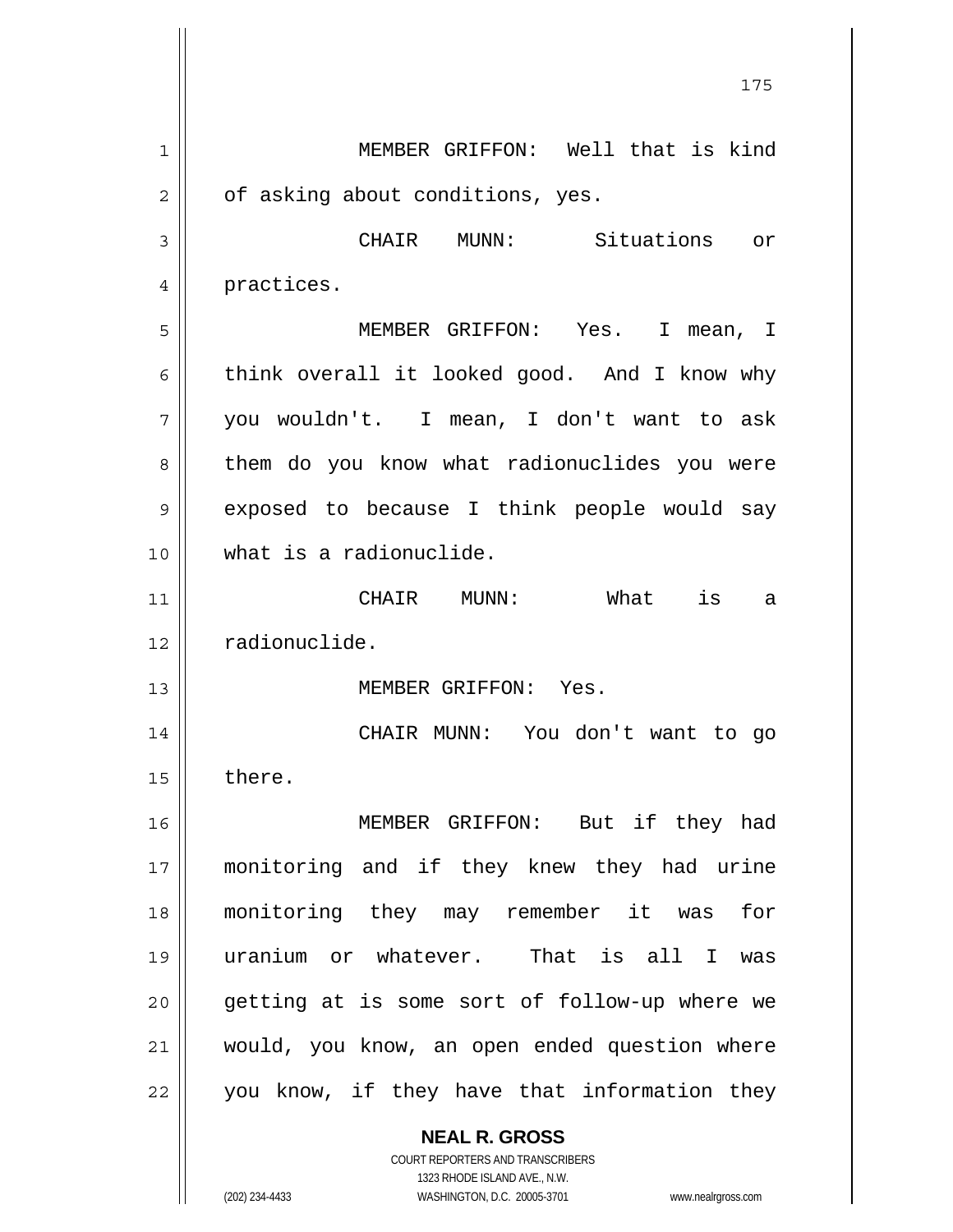**NEAL R. GROSS** COURT REPORTERS AND TRANSCRIBERS 1323 RHODE ISLAND AVE., N.W. 176 1 2 3 4 5 6 7 8 9 10 11 12 13 14 15 16 17 18 19 20 21 22 can include it. CHAIR MUNN: Do you feel strongly - - MEMBER GRIFFON: I'm not sure 15 gets to that part of it. You know, that sort of talks about -- CHAIR MUNN: Would you think 15 covered it if we inserted a word like biological monitoring or situations or practices in there? MEMBER GRIFFON: Have we missed asking about any conditions, situations, or practices where that occurred? CHAIR MUNN: Practices, parenthesis, including monitoring and biological testing practices. MEMBER GRIFFON: Yes, I don't know, I think it would be easier to add it onto 14 and say do you know what they -- if yes to 14.1, do you know what they were testing for, or something like that. CHAIR MUNN: Okay.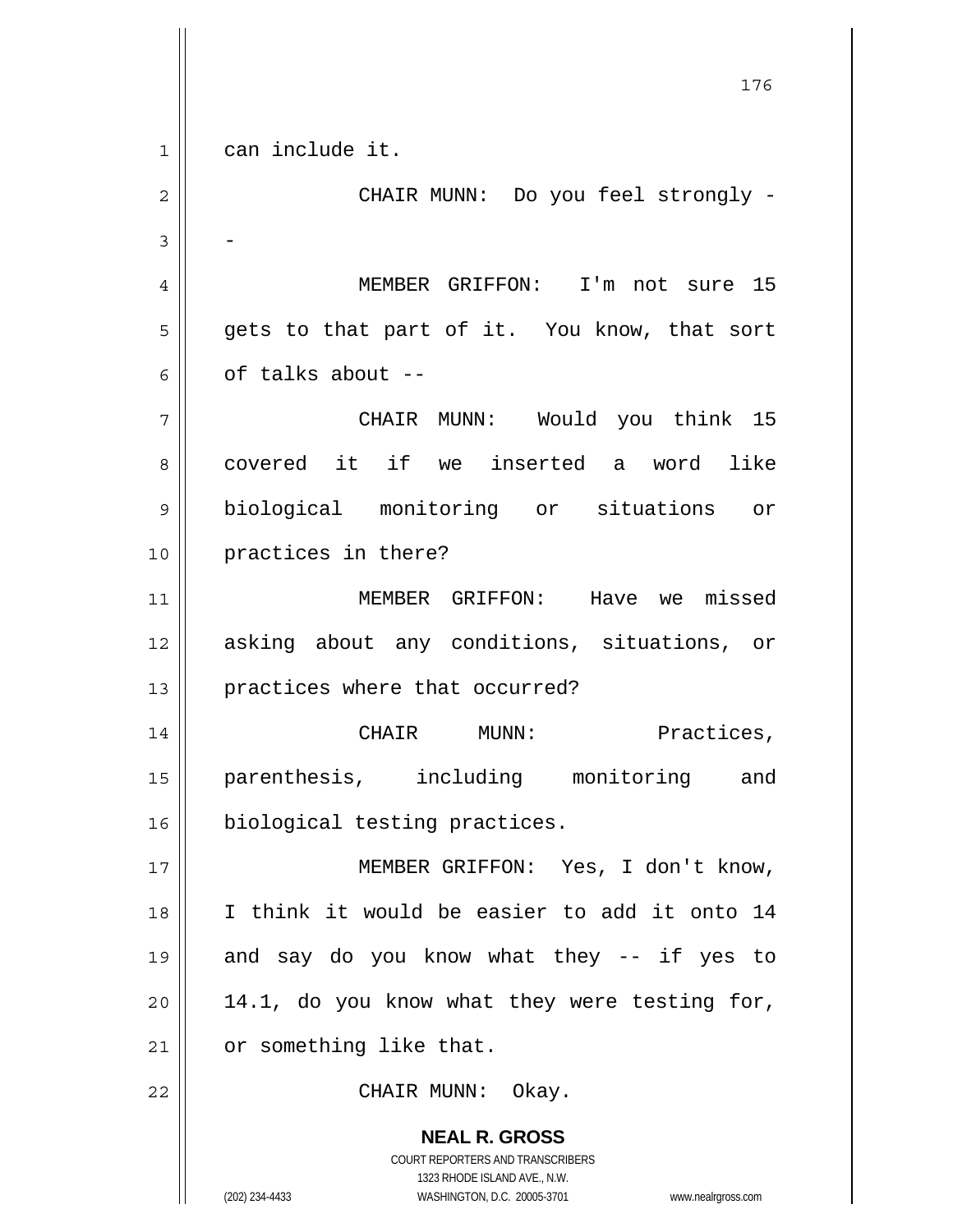**NEAL R. GROSS** COURT REPORTERS AND TRANSCRIBERS 1 2 3 4 5 6 7 8 9 10 11 12 13 14 15 16 17 18 19 20 21 22 MEMBER ZIEMER: How does that help us, Mark? In other words, will it make a difference in record retrieval? I'm trying to think of -- MEMBER GRIFFON: Well it may not make a lot of difference, unless, you know, because you are not asking a lot about exposure anyway. But it is an opportunity for them to add if they knew something about that end of it that, yes, I know -- MEMBER ZIEMER: Well if the person said they took urine samples, it was for a particular nuclide, -- MEMBER GRIFFON: And you don't find any records related to that. MEMBER ZIEMER: Well whether or not they knew what the nuclide is, I am sort of saying how important is it for us to know what nuclide it is, in most particular cases. MEMBER GRIFFON: Well, I guess it depends on where they work. But I will give you an easy example is Fernald and they say,

177

1323 RHODE ISLAND AVE., N.W.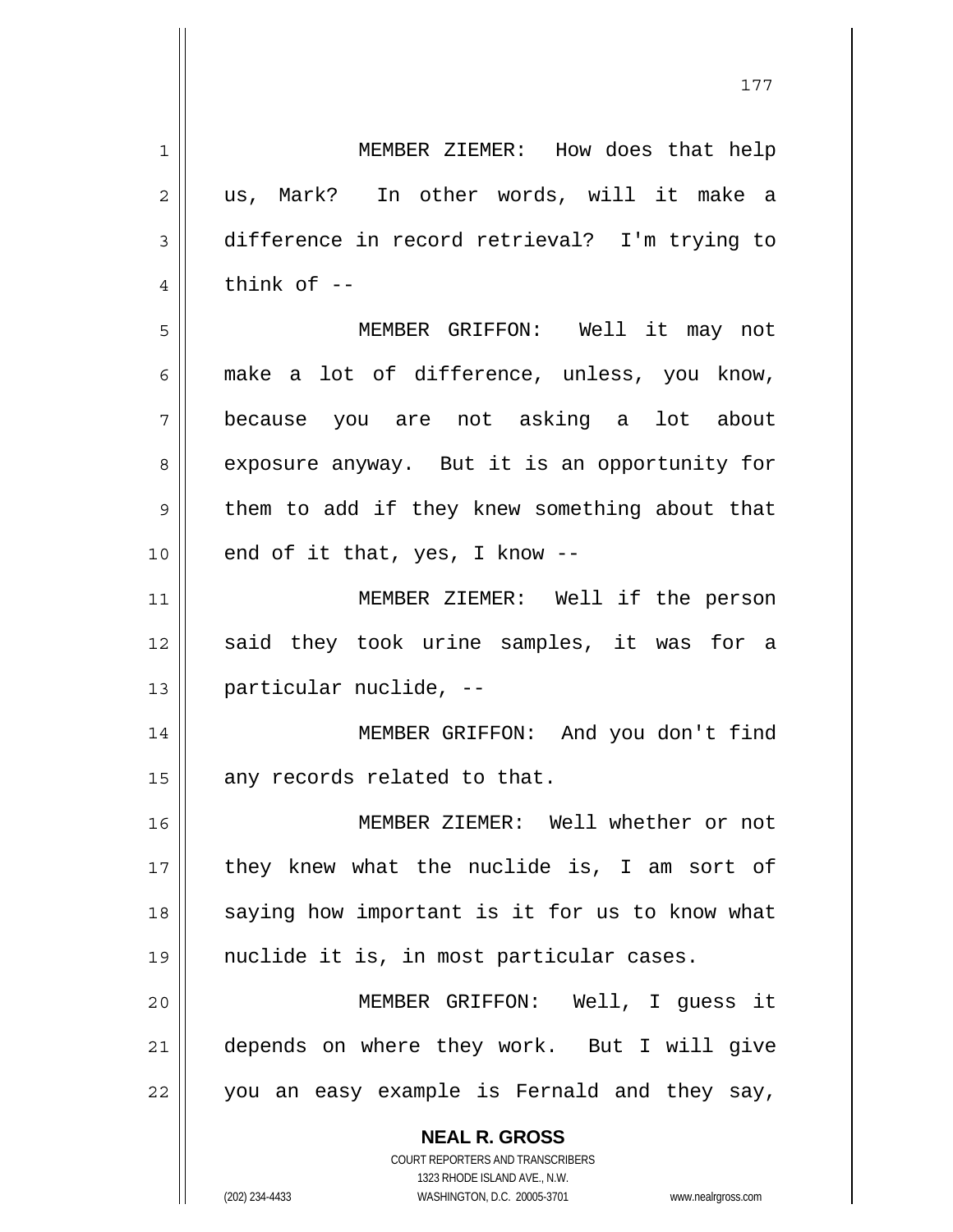yes, they tested urine for uranium but also they did thorium. I remember them talking. I remember them saying some special projects for thorium. And we looked at this list of people that NIOSH has and the person is not included. You know --

MEMBER ZIEMER: Oh, I see.

8 9 10 11 12 13 14 15 MEMBER GRIFFON: So that sort of thing. I doubt that many people are going to have it so I don't want to make it like a big matrix. I agree that that is a good idea dropping that. But I just thought an openended question like that, if they know something that could be helpful. I don't know.

16 17 18 19 20 21 22 That was the only real thing I had. And then as I was reading 14 again, the only other comment I would have is on 14, I guess 14 is lumped under incidents. This section in incidents. And I wonder if we don't want to keep that more generic. In other words, did they monitor --

> **NEAL R. GROSS** COURT REPORTERS AND TRANSCRIBERS 1323 RHODE ISLAND AVE., N.W. (202) 234-4433 WASHINGTON, D.C. 20005-3701 www.nealrgross.com

1

2

3

4

5

6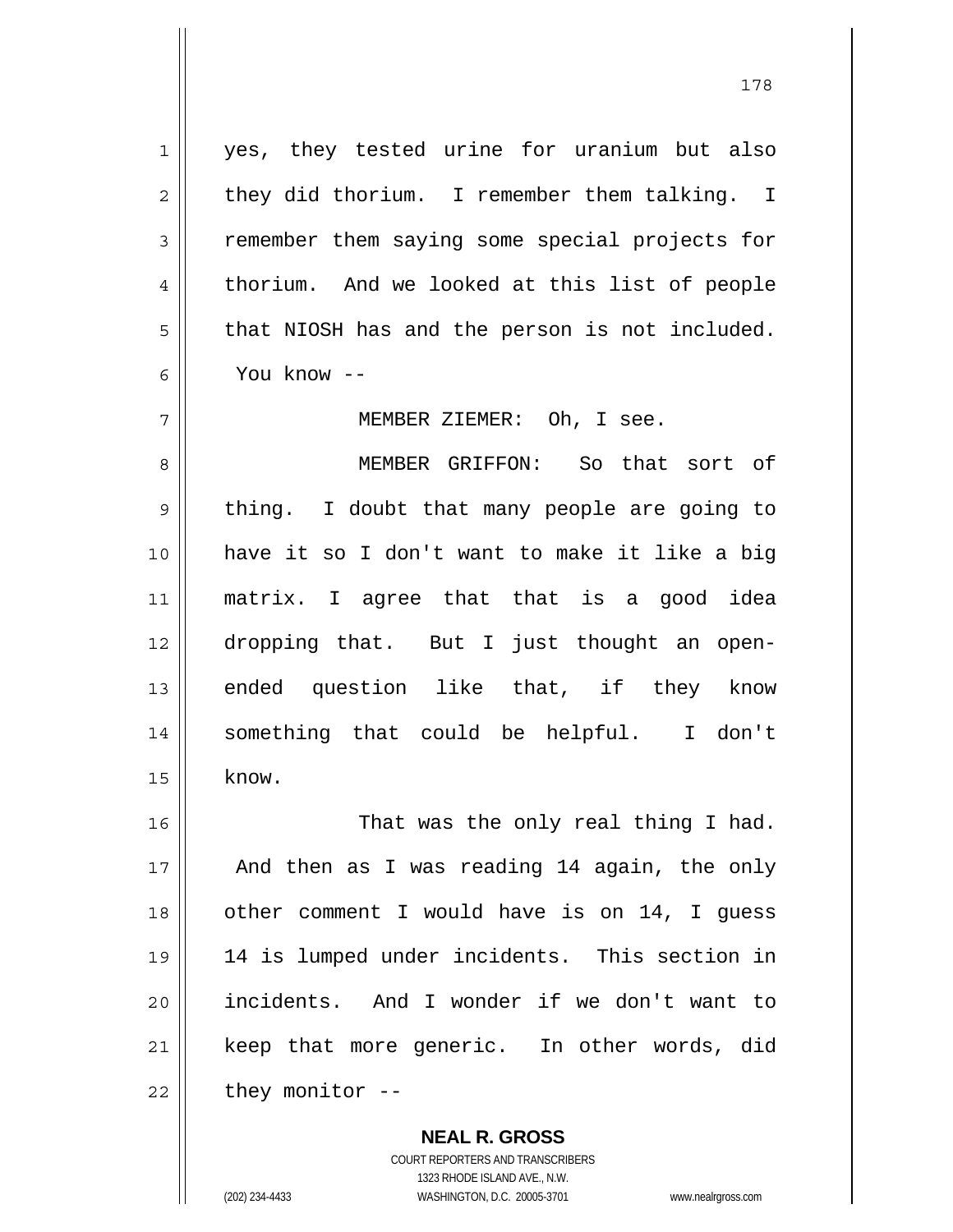**NEAL R. GROSS** COURT REPORTERS AND TRANSCRIBERS 1323 RHODE ISLAND AVE., N.W. 179 1 2 3 4 5 6 7 8 9 10 11 12 13 14 15 16 17 18 19 20 21 22 This is after the incident. MEMBER ZIEMER: Well there is biological monitoring in the general, earlier, under the general monitoring. MEMBER GRIFFON: Oh, did it? Okay, I'm sorry. CHAIR MUNN: Yes, it gets redundant. MEMBER GRIFFON: I'm sorry. I missed that. CHAIR MUNN: Yes, under monitoring, we have the whole thing. MEMBER ZIEMER: Item 9 covers regular monitoring. MEMBER GRIFFON: Oh, okay. MEMBER ZIEMER: Maybe the same comment would hold for you there, though, what nuclides. MEMBER GRIFFON: Yes. Yes, so the same comment would hold there. And then to relate that one to the incidents. And that was really it.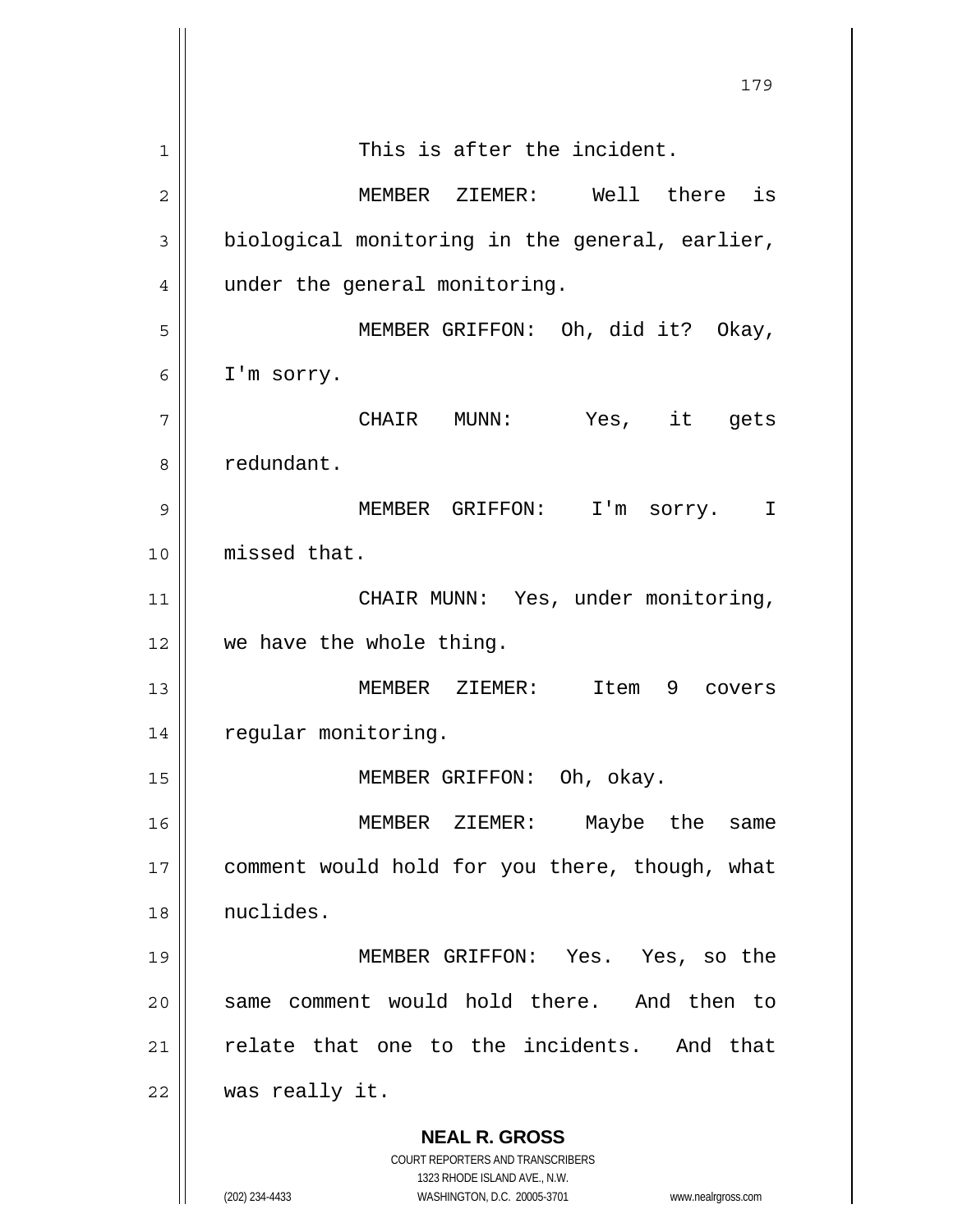**NEAL R. GROSS** COURT REPORTERS AND TRANSCRIBERS 1323 RHODE ISLAND AVE., N.W. 1 2 3 4 5 6 7 8 9 10 11 12 13 14 15 16 17 18 19 20 21 22 MEMBER ZIEMER: And I am not objecting to asking that. I mean, I was just kind of trying to get a feel for whether it is something, in what way that helps NIOSH. MEMBER GRIFFON: yes, I mean, that was the only hypothetical that I could give you, Paul, is that it may help. MEMBER ZIEMER: Yes, maybe it might suggest that they work with something that we don't know. MEMBER GRIFFON: Right. CHAIR MUNN: And from my perspective -- MEMBER GRIFFON: Or that you don't have any urine uranium records for the individual at all. CHAIR MUNN: But my perspective is there are enough open ended questions in there that -- and remember, we have trained people asking the questions. MEMBER GRIFFON: Yes and I felt, and rightly so, I felt like they were focusing

180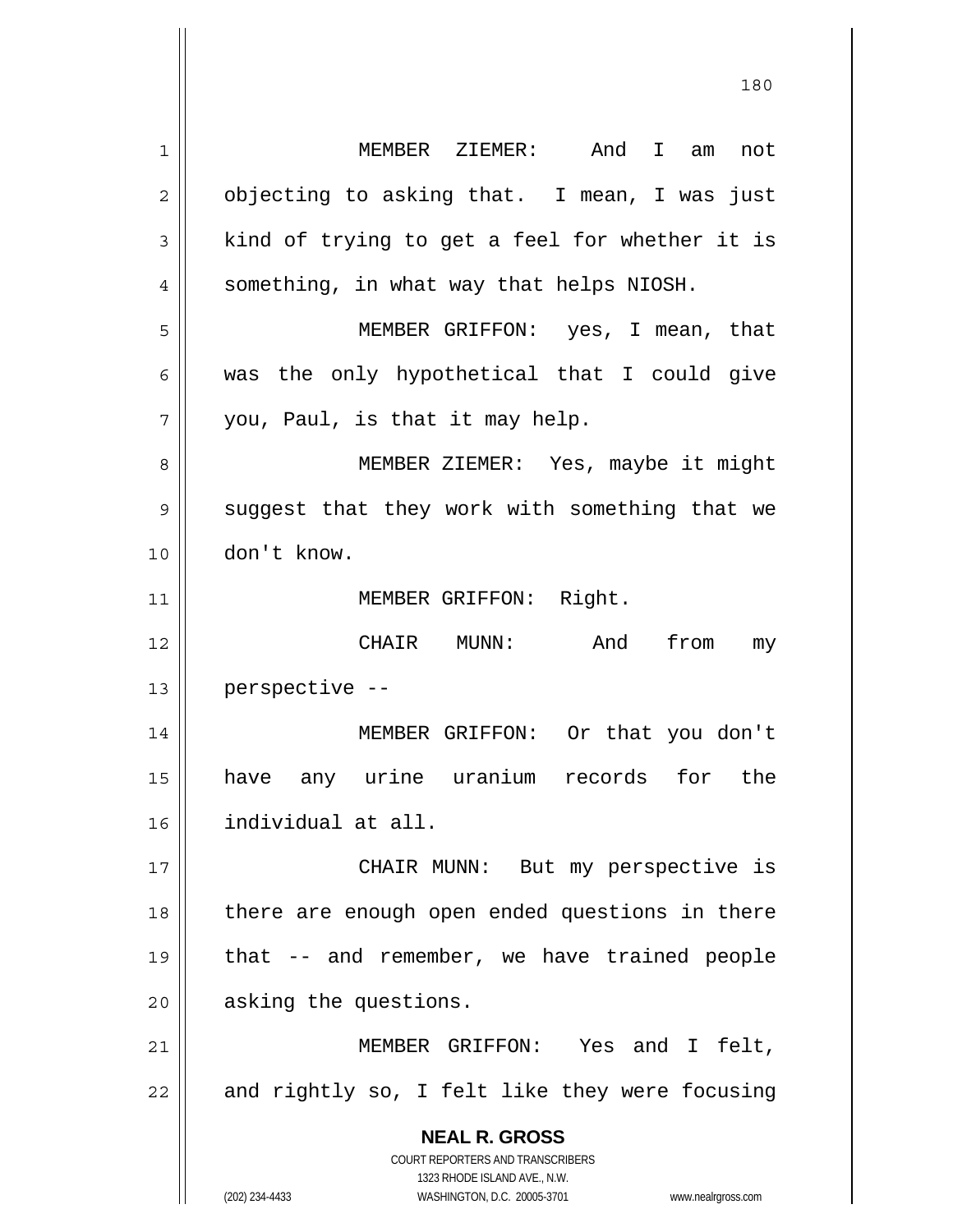| 1              | on duties and process and sort of practices,  |
|----------------|-----------------------------------------------|
|                |                                               |
| $\overline{2}$ | which I think is right. Because there,        |
| 3              | especially a survivor is most likely to know. |
| 4              | CHAIR MUNN: And much more likely              |
| 5              | to get information in that regard, too.       |
| 6              | MEMBER GRIFFON: Right but I                   |
| 7              | thought at least maybe one open-ended on the  |
| 8              | economy sort of that might get into the       |
| 9              | radionuclides would be okay. And I thought it |
| 10             | would be valuable to add in in that section.  |
| 11             | I guess those two sections, now that I am     |
|                |                                               |
| 12             | looking at it again.                          |
| 13             | CHAIR MUNN: Yes.                              |
| 14             | MEMBER GRIFFON: That was my only              |
| 15             | comment, really. Other than that, I thought   |
| 16             | it looked pretty good.                        |
| 17             | CHAIR MUNN: Well I have one thing             |
| 18             | that bothers me as I go through this. And     |
| 19             | that is, there are three or possibly four, I  |
| 20             | can't remember, questions on here, which is   |
| 21             | the very last, when you get to the very tail  |

**NEAL R. GROSS** COURT REPORTERS AND TRANSCRIBERS 1323 RHODE ISLAND AVE., N.W.

(202) 234-4433 WASHINGTON, D.C. 20005-3701 www.nealrgross.com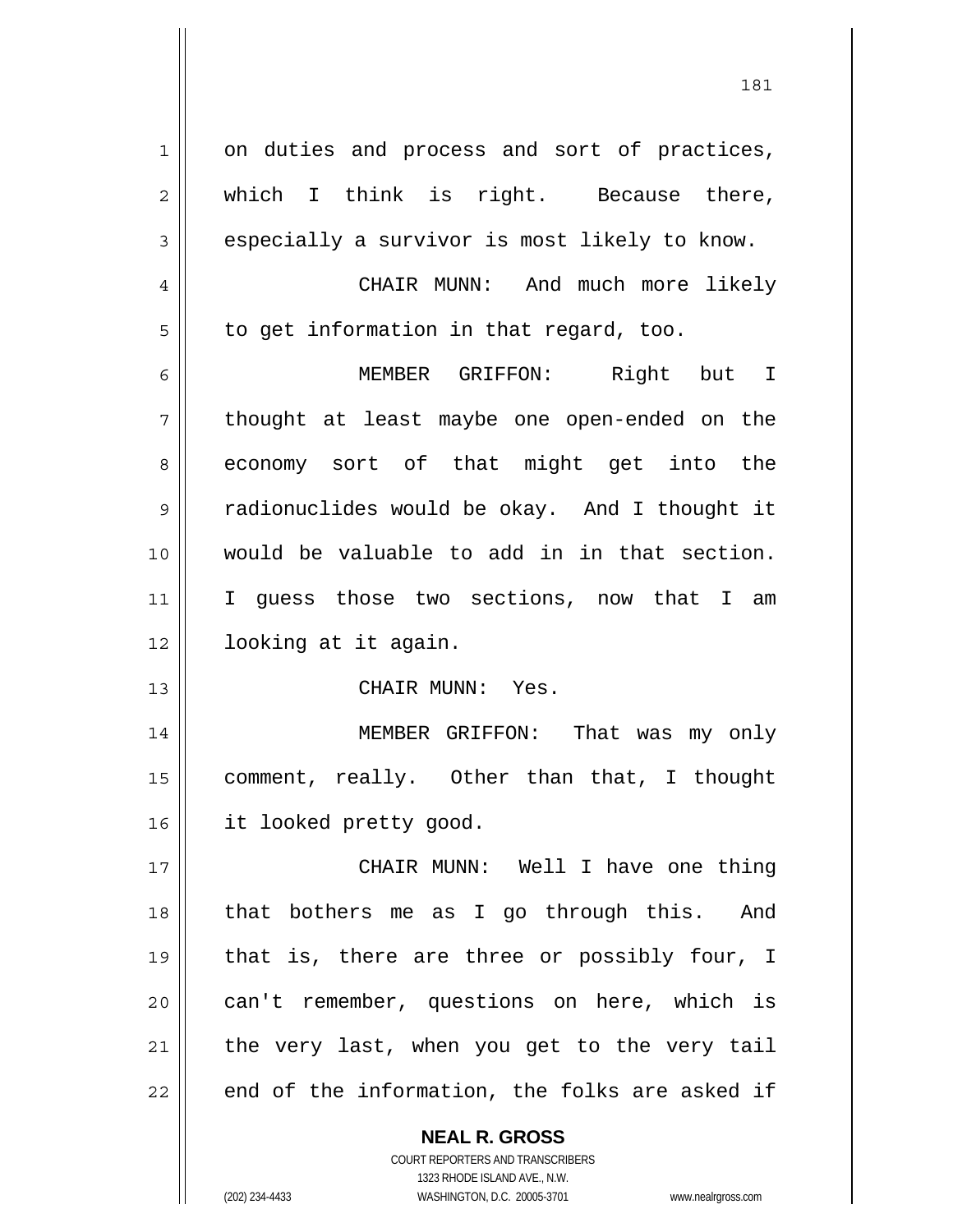**NEAL R. GROSS** COURT REPORTERS AND TRANSCRIBERS 1323 RHODE ISLAND AVE., N.W. 1 2 3 4 5 6 7 8 9 10 11 12 13 14 15 16 17 18 19 20 21 22 they have , and if they do have records, would they be willing to provide copies to us. And then there is the question, if they say no, "Why not?" And if I were a survivor and were getting that question and if somebody asked well why won't you, I think my response would be well it is none of your business. MEMBER GRIFFON: It can't be included on the transcript? CHAIR MUNN: Well, I think it probably wouldn't be wise to include it on the transcript. But I guess that is another one of those questions that what purpose does that serve. Does it get us anything? Does anybody ever say why they wouldn't give you the information? MR. HINNEFELD: I don't know. CHAIR MUNN: If they are not going to give you the information, they are not going to give you the information. MR. HINNEFELD: I think the reason why that is there is they are afraid I won't

(202) 234-4433 WASHINGTON, D.C. 20005-3701 www.nealrgross.com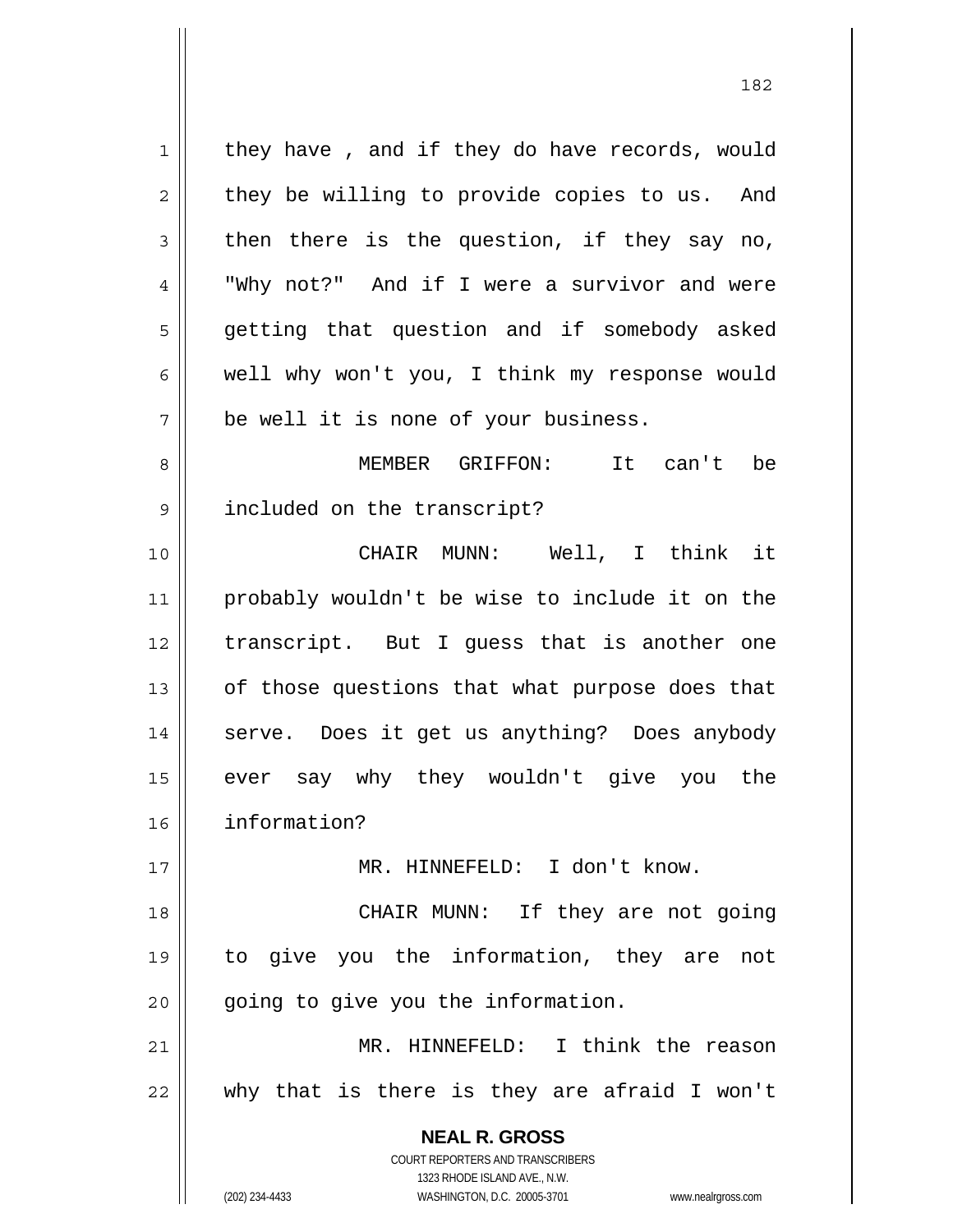**NEAL R. GROSS** COURT REPORTERS AND TRANSCRIBERS 1 2 3 4 5 6 7 8 9 10 11 12 13 14 15 16 17 18 19 20 21 22 get them back. Because I want to keep them or something like that. It would be to reassure them that it would be duplicated and see if they have anything we want. I don't know why it is on there. This survey was drawn up more than six years ago. And I don't know why it was put on there at the time. I will go back and find out if anybody thinks that really needs to be on there. MEMBER ZIEMER: Or maybe somebody thinks it would reveal some classified information that they don't think they can share. MEMBER GRIFFON: That they shouldn't have themselves. MR. HINNEFELD: Yes, if they can't share it, then they shouldn't have it. MEMBER GRIFFON: Yes. CHAIR MUNN: Well, in any case, if that is the case, they are not going to tell you I have classified information and,

1323 RHODE ISLAND AVE., N.W.

(202) 234-4433 WASHINGTON, D.C. 20005-3701 www.nealrgross.com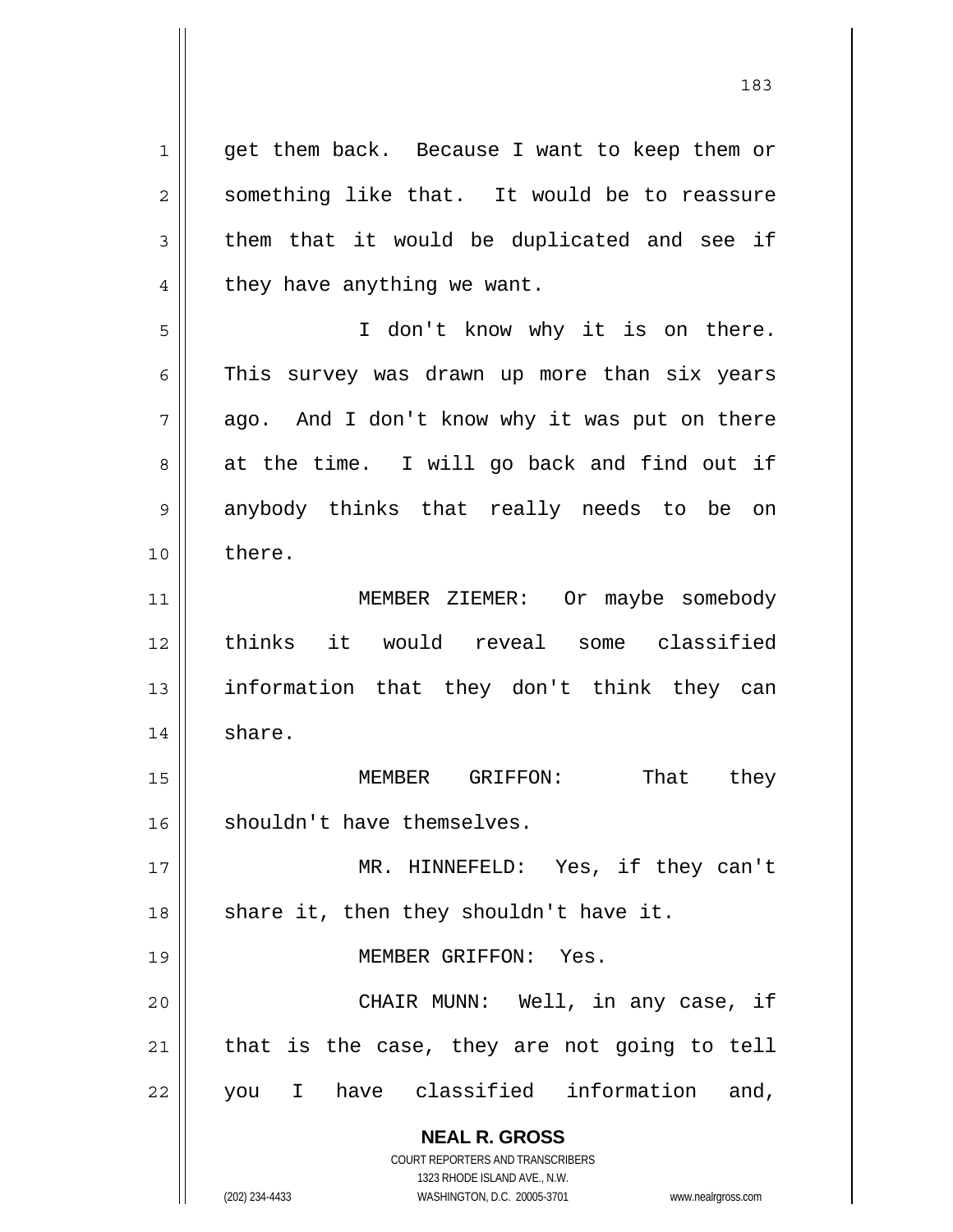**NEAL R. GROSS** COURT REPORTERS AND TRANSCRIBERS 1323 RHODE ISLAND AVE., N.W. 1 2 3 4 5 6 7 8 9 10 11 12 13 14 15 16 17 18 19 20 21 22 therefore, I am not going to share it with you. I think it is highly unlikely. And I can't imagine you are getting anything of value from that question. So my only action that I have then is Stu is going to ask whether that is serving the purpose. MEMBER GRIFFON: Well, I mean I think I agree with you on the no part. Some people have supplied records, I know that. CHAIR MUNN: Well, yes, but those are people that answer yes. MEMBER GRIFFON: Oh, okay. CHAIR MUNN: If they answer no, -- MEMBER GRIFFON: I agree. CHAIR MUNN: -- then they are not going to -- I mean the probability you are going to get an honest answer as to why not is probably remote and what would you do with it after you got the answer? That was my point. MEMBER GRIFFON: Okay. CHAIR MUNN: All right. Then that

(202) 234-4433 WASHINGTON, D.C. 20005-3701 www.nealrgross.com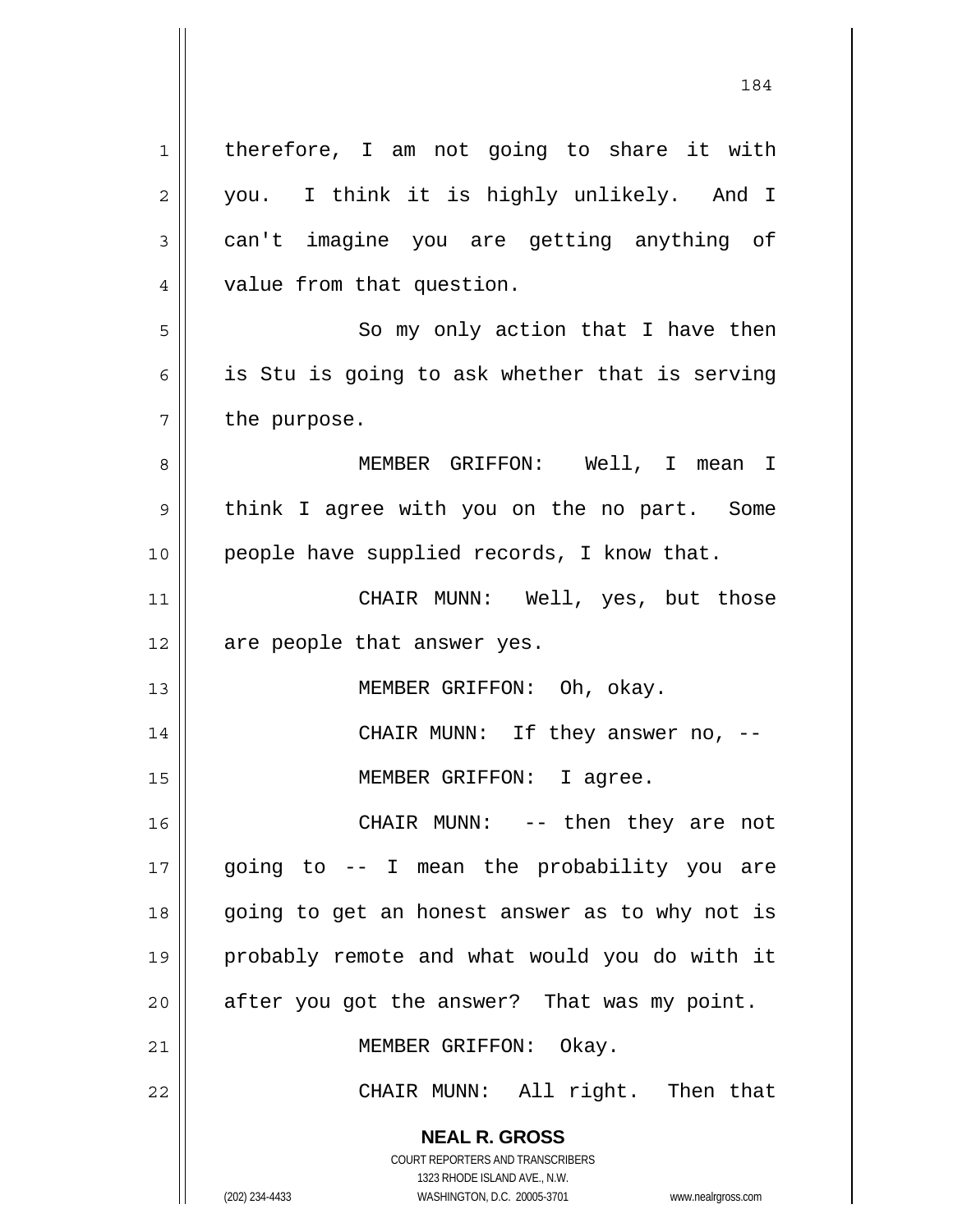**NEAL R. GROSS** COURT REPORTERS AND TRANSCRIBERS 1323 RHODE ISLAND AVE., N.W. (202) 234-4433 WASHINGTON, D.C. 20005-3701 www.nealrgross.com 1 2 3 4 5 6 7 8 9 10 11 12 13 14 15 16 17 18 19 20 21 22 is Stu will get back to us with a response to whether or not that gives us anything. Anything else? MEMBER ZIEMER: What is agreed now going with the March first issue? Are we going to ask for the nuclides or not going to ask for them? CHAIR MUNN: We are not going to ask for nuclides on the SV. MEMBER ZIEMER: Not necessary? CHAIR MUNN: Not necessary. MEMBER GRIFFON: We are not going to ask for them? MR. HINNEFELD: Well, Mark wants a conversation saying that it might be something to ask. Something like that, you know, some additional follow-up. If they say yes, I know my spouse or whatever was monitored. Some more than -- MEMBER ZIEMER: Do you know what they were monitored for or -- MR. HINNEFELD: Or do you know why

<u>185</u>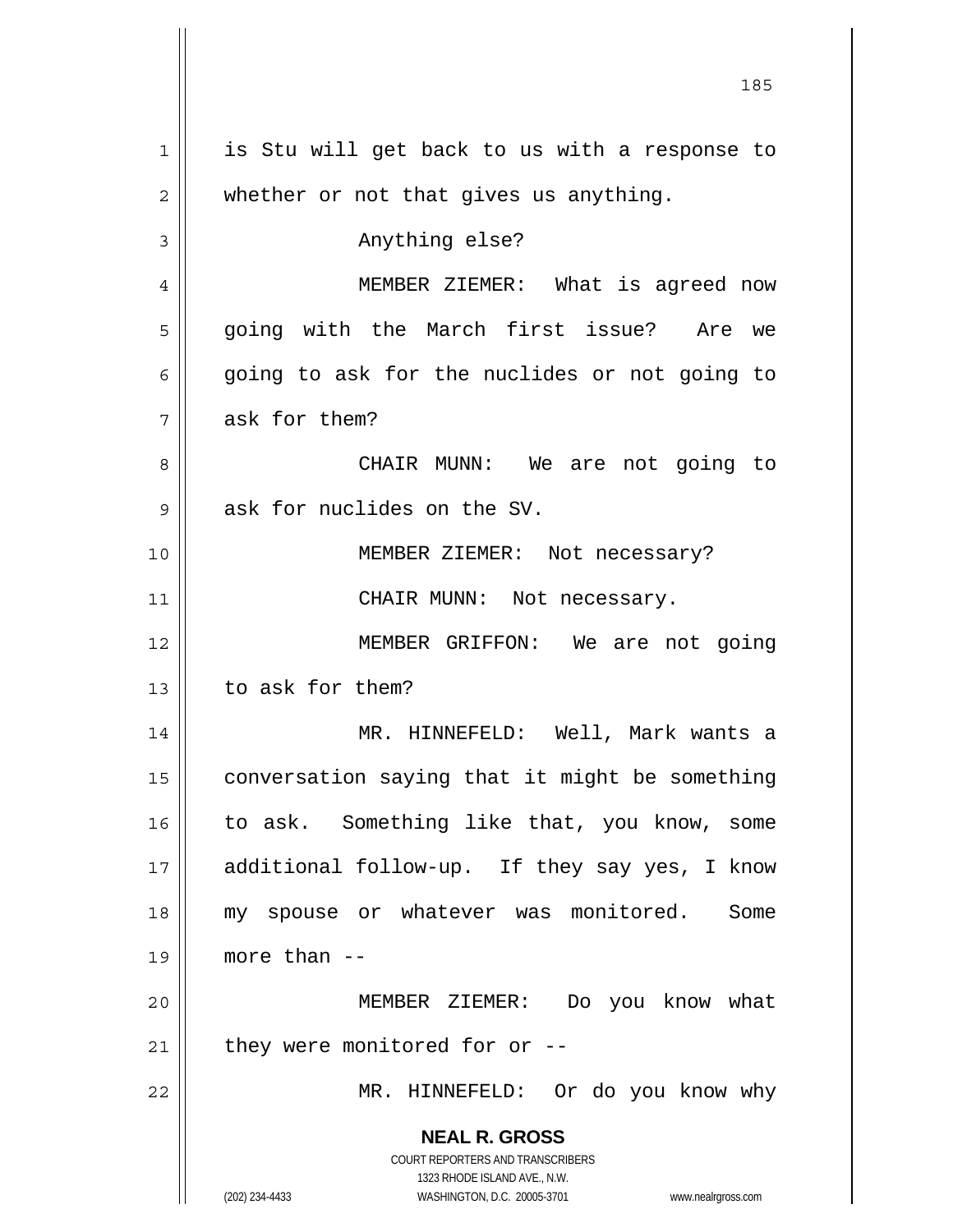|    | 186                                                                     |
|----|-------------------------------------------------------------------------|
| 1  | or do you know what they were monitored for.                            |
| 2  | MEMBER GRIFFON: Yes, something                                          |
| 3  | like that.                                                              |
| 4  | Something like<br>MR. HINNEFELD:                                        |
| 5  | that.                                                                   |
| 6  | MEMBER GRIFFON: I would leave the                                       |
| 7  | wording up to NIOSH.                                                    |
| 8  | MR. HINNEFELD: Yes, that is what                                        |
| 9  | he suggested. I am not advocating it or                                 |
| 10 | arguing against it. I am just trying to                                 |
| 11 | repeat what I believe he has suggested.                                 |
| 12 | CHAIR MUNN: Under the radiation                                         |
| 13 | monitoring section, we were talking. Right?                             |
| 14 | MEMBER GRIFFON: Under Section 9                                         |
| 15 | and 14 I was looking at.                                                |
| 16 | MEMBER ZIEMER: I think 14, it                                           |
| 17 | almost comes out in the description of the                              |
| 18 | incident.                                                               |
| 19 | MEMBER GRIFFON: Well yes, so it                                         |
| 20 | might not be necessary in 14.<br>But<br>for                             |
| 21 | consistency, maybe you just want to put it in                           |
| 22 | both places. And yes, I would keep it very                              |
|    | <b>NEAL R. GROSS</b>                                                    |
|    | <b>COURT REPORTERS AND TRANSCRIBERS</b><br>1323 RHODE ISLAND AVE., N.W. |
|    | (202) 234-4433<br>WASHINGTON, D.C. 20005-3701<br>www.nealrgross.com     |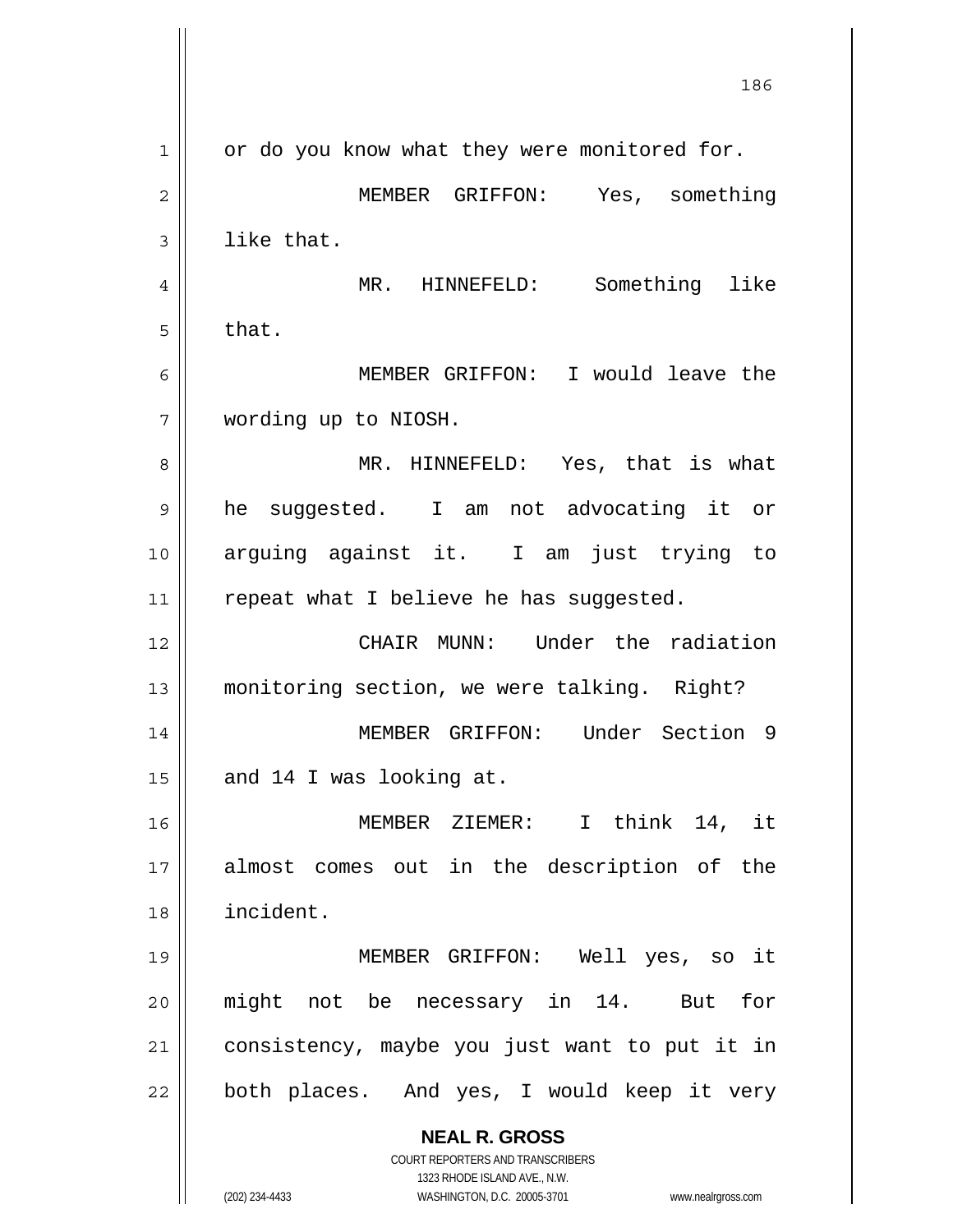**NEAL R. GROSS** COURT REPORTERS AND TRANSCRIBERS 1323 RHODE ISLAND AVE., N.W. 187 1 2 3 4 5 6 7 8 9 10 11 12 13 14 15 16 17 18 19 20 21 22 simple and open-ended. CHAIR MUNN: An open-ended question and it probably along about 9 or 10. MEMBER GRIFFON: Yes, I would make it a subset of that, like 9.1(a) or whatever, under 9.1. But I will leave the formatting up to NIOSH to consider how they want to get that in there or if they want to get that in there. CHAIR MUNN: Okay. MEMBER ZIEMER: And I think Arjun had an item, too, he was going to leave here. MR. HINNEFELD: Did he say he left it with me? MEMBER ZIEMER: Yes. MR. HINNEFELD: What he said, what he left with me was that the survivor does not make any mention of coworkers. And that -- MEMBER GRIFFON: I'm sorry, Stu, I can't hear. MR. HINNEFELD: I'm sorry. I'm behind my screen. MEMBER GRIFFON: Yes, okay.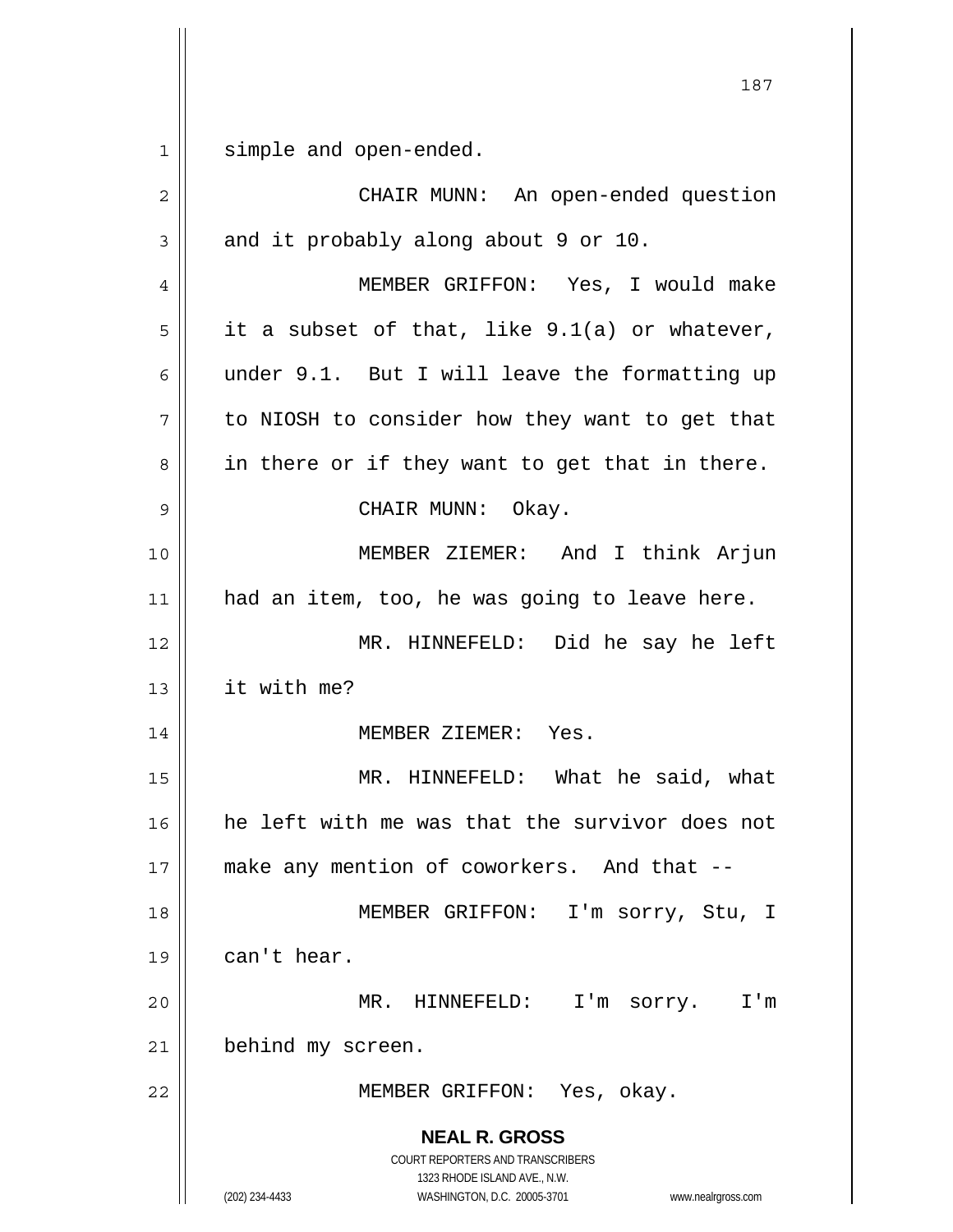**NEAL R. GROSS** COURT REPORTERS AND TRANSCRIBERS 1323 RHODE ISLAND AVE., N.W. (202) 234-4433 WASHINGTON, D.C. 20005-3701 www.nealrgross.com 1 2 3 4 5 6 7 8 9 10 11 12 13 14 15 16 17 18 19 20 21 22 MR. HINNEFELD: He said that the survivor CATI makes no mention of coworker at all. And he thought that the same sort of gentle solicitation of coworkers, if you want to call it that, -- I am only saying what he told me -- would be useful, he thought would be useful there as well, the same thing as in the EEs. MEMBER GRIFFON: Well yes, I agree. I thought we -- MEMBER ZIEMER: Well the end of this form, in the cross-out section, -- MR. HINNEFELD: The same cross-out. MEMBER ZIEMER: -- has the same cross-out as the other one that we thought -- MR. HINNEFELD: Was going back in. MEMBER ZIEMER: -- perhaps could go back in -- MR. HINNEFELD: As modified. MEMBER ZIEMER: -- with some modified wording, so it didn't sound like a legal --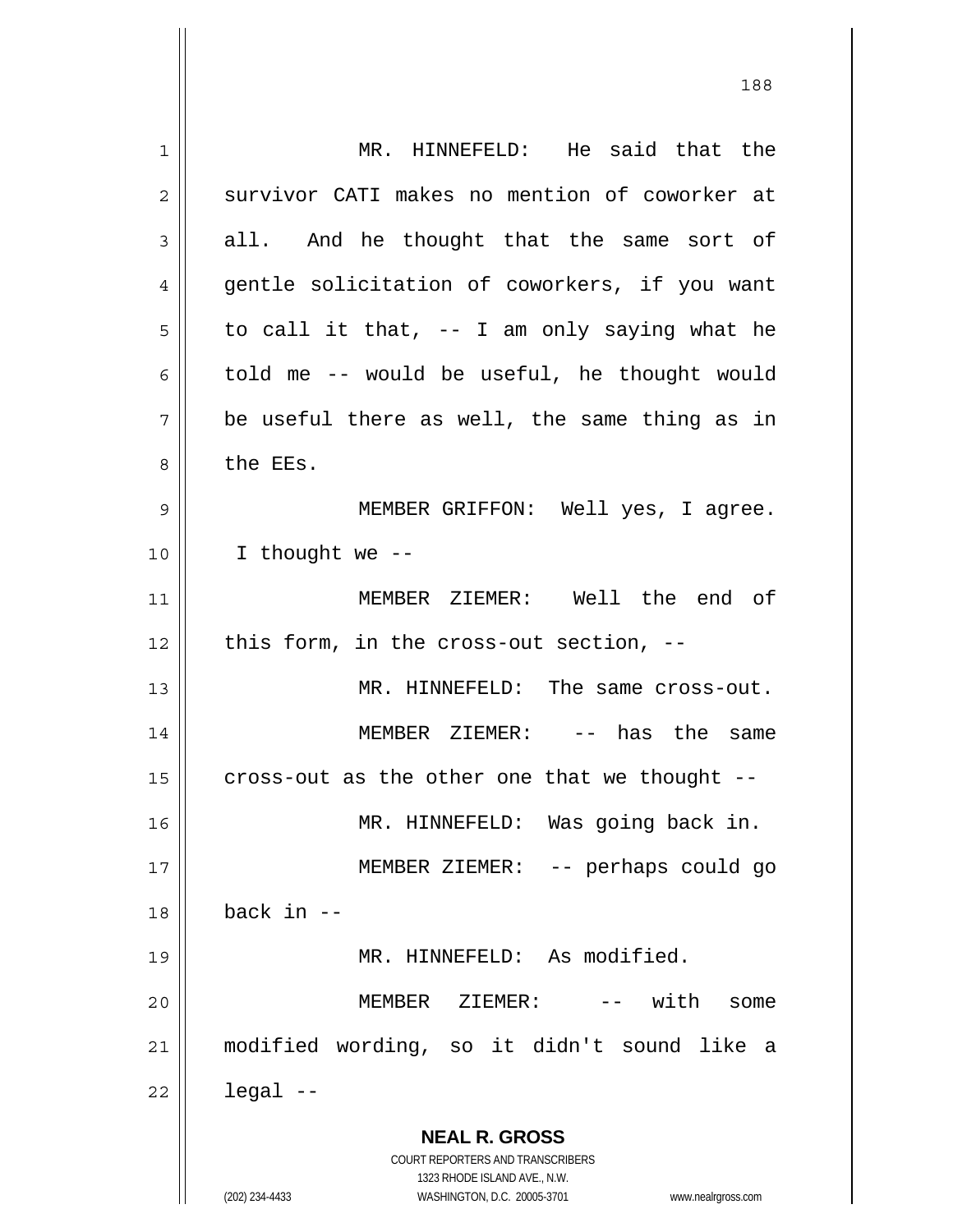**NEAL R. GROSS** COURT REPORTERS AND TRANSCRIBERS 1323 RHODE ISLAND AVE., N.W. 1 2 3 4 5 6 7 8 9 10 11 12 13 14 15 16 17 18 19 20 21 22 MR. HINNEFELD: That is what he told me and he must not have just seen that. Because it is kind of down at the end and crossed out, if I am not mistaken. He just must not have seen it but that is what he told me. MEMBER ZIEMER: Yes, can you name supervisors, coworkers, or and here it had that potential witnesses business. So whenever that wording changed, we probably need to parallel what we did on the other one, I would think. CHAIR MUNN: So that gives us three recommendations. MR. HINNEFELD: Okay and what were the three? Are you counting mine and 14 as a separate one? CHAIR MUNN: I think we should decide that right here. MR. HINNEFELD: Well, I'm trying to figure out what you have as three because I only have two.

(202) 234-4433 WASHINGTON, D.C. 20005-3701 www.nealrgross.com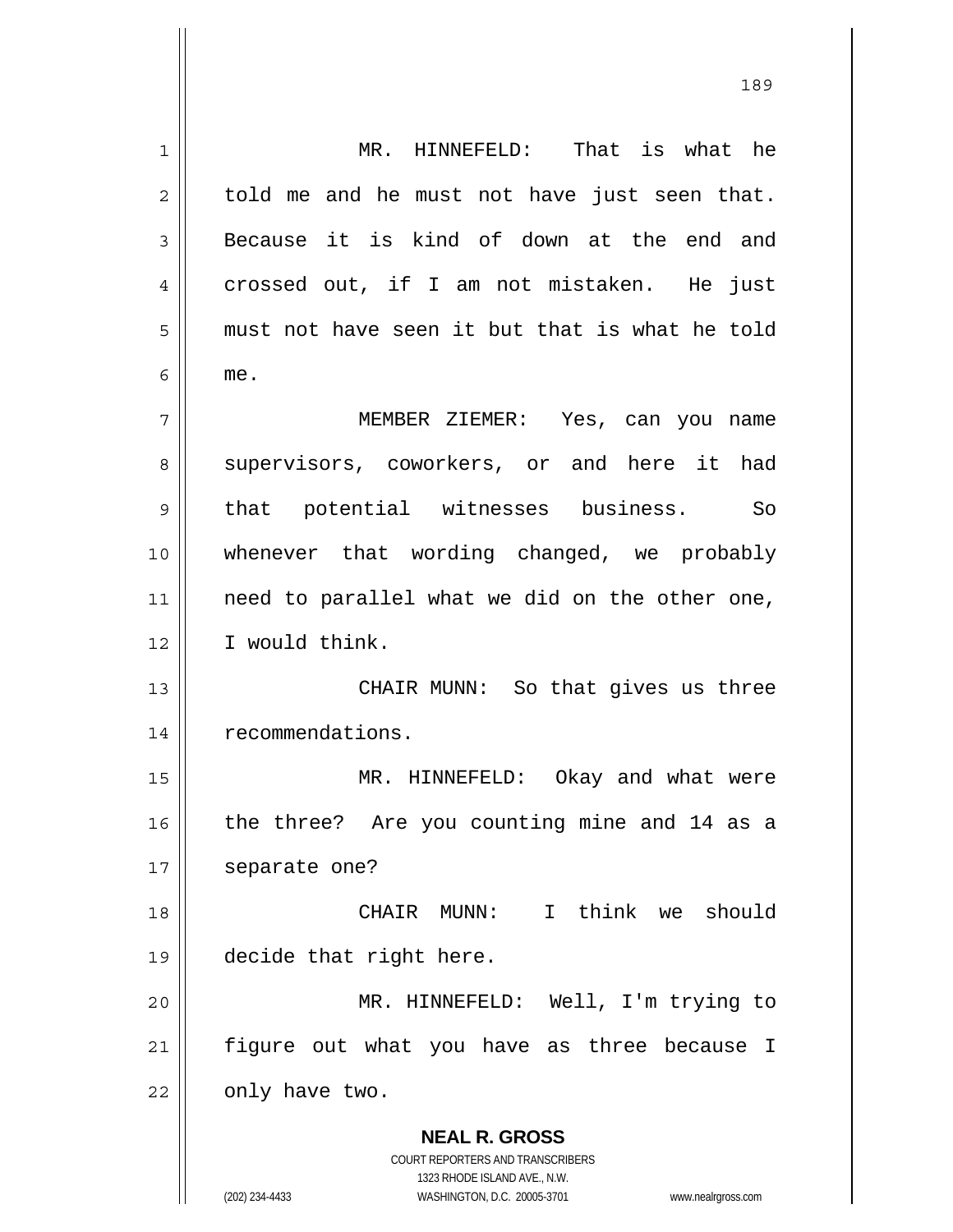**NEAL R. GROSS** COURT REPORTERS AND TRANSCRIBERS 1323 RHODE ISLAND AVE., N.W. (202) 234-4433 WASHINGTON, D.C. 20005-3701 www.nealrgross.com <u>190</u> 1 2 3 4 5 6 7 8 9 10 11 12 13 14 15 16 17 18 19 20 21 22 CHAIR MUNN: Oh. Well, the no answers. MEMBER ZIEMER: One was 12.4, Stu, do we need to ask, or how do we ask why not. MR. HINNEFELD: Yes, that one I got. MEMBER ZIEMER: The earlier bioassay one about nuclides. MR. HINNEFELD: Yes. MEMBER ZIEMER: And then this third one, -- MR. HINNEFELD: Oh, yes, the survivor one. Got you. Thanks. CHAIR MUNN: Yes, but that, "if no, why not" question occurs on more than one of these. Under it is  $10.2$ , and in  $12.4$  -- MEMBER GRIFFON: Oh, yes. CHAIR MUNN: You know, it keeps coming up again. And in 14.3, so it recurs. MR. HINNEFELD: Okay. CHAIR MUNN: All right. Are we content with what we have suggested? Then we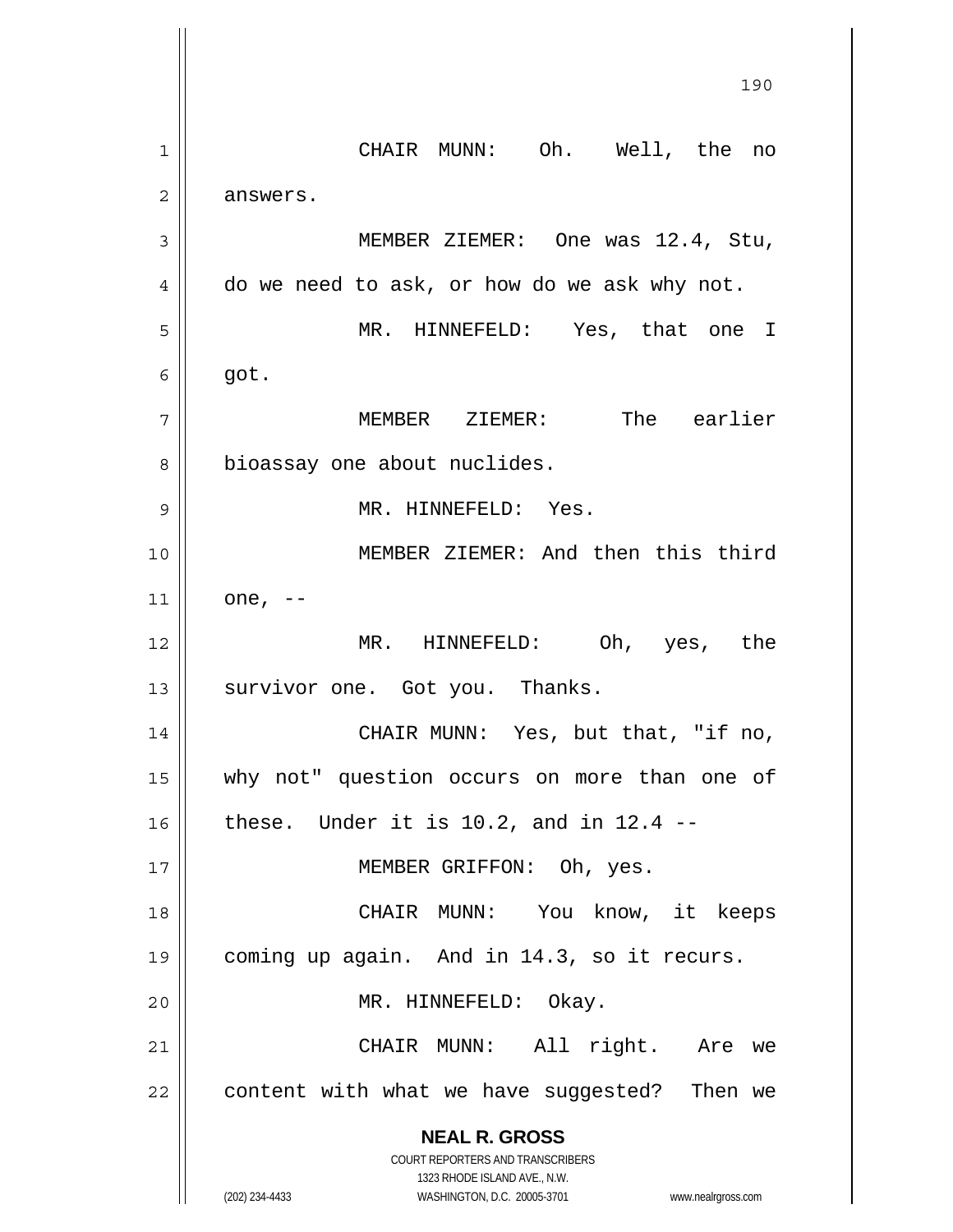| $\mathbf{1}$ | will leave Stu with those three suggestions to                      |
|--------------|---------------------------------------------------------------------|
| 2            | proceed on and we are, unless someone stops us                      |
| 3            | now, going to leave the CATI for the moment.                        |
| 4            | Yes?                                                                |
| 5            | MR. KATZ: For the moment or for                                     |
| 6            | the meeting?                                                        |
| 7            | CHAIR MUNN: No, for the moment.                                     |
| 8            | Unless you feel it is important for us to                           |
| 9            | identify exactly what our recommendation is                         |
| 10           | going to be at this juncture.                                       |
| 11           | MR. KATZ: Well, by the end of this                                  |
| 12           | meeting, I think you need to sort your                              |
| 13           | recommendations. But what order you do that,                        |
| 14           | I don't know.                                                       |
| 15           | CHAIR MUNN: I would like for us to                                  |
| 16           | do that, too, but we have a significant number                      |
| 17           | of items that are going to be involved in that                      |
| 18           | recommendation.                                                     |
| 19           | MEMBER ZIEMER: Before we can make                                   |
| 20           | them.                                                               |
| 21           | CHAIR MUNN: Yes, and I am not at                                    |
| 22           | all sure that we can wordsmith those and get                        |
|              |                                                                     |
|              | <b>NEAL R. GROSS</b><br>COURT REPORTERS AND TRANSCRIBERS            |
|              | 1323 RHODE ISLAND AVE., N.W.                                        |
|              | (202) 234-4433<br>WASHINGTON, D.C. 20005-3701<br>www.nealrgross.com |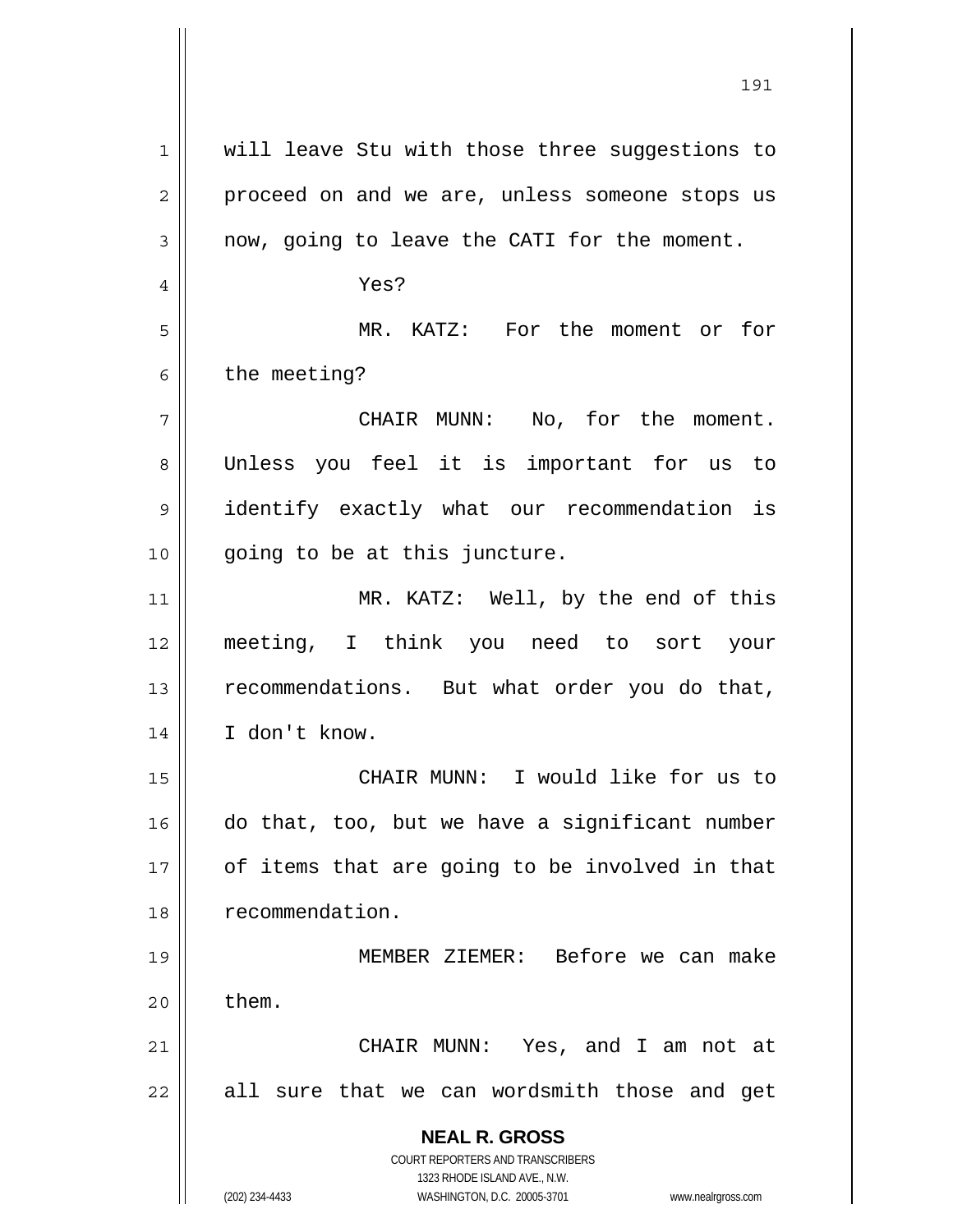1 2 the answers that Stu is going off to get yet this meeting.

3 4 MEMBER ZIEMER: You weren't proposing to get this today.

5 6 MR. HINNEFELD: I'm not going to write anything today.

7 8 9 MR. KATZ: So will there not be recommendations at the Amarillo board meeting from this work group/subcommittee?

10 11 12 13 CHAIR MUNN: The only way we can have a recommendation is if we have some communication between now and then with respect to feedback that Stu gets.

14 15 16 17 18 MR. HINNEFELD: It would be very hard. I am not in the office. I am barely in the office next week until Friday. Monday morning and Friday are my only times in the office next week.

19 20 So, I will not have anything back to you next week.

21 22 MEMBER ZIEMER: Yes, there are a number of NIOSH actions.

> **NEAL R. GROSS** COURT REPORTERS AND TRANSCRIBERS 1323 RHODE ISLAND AVE., N.W.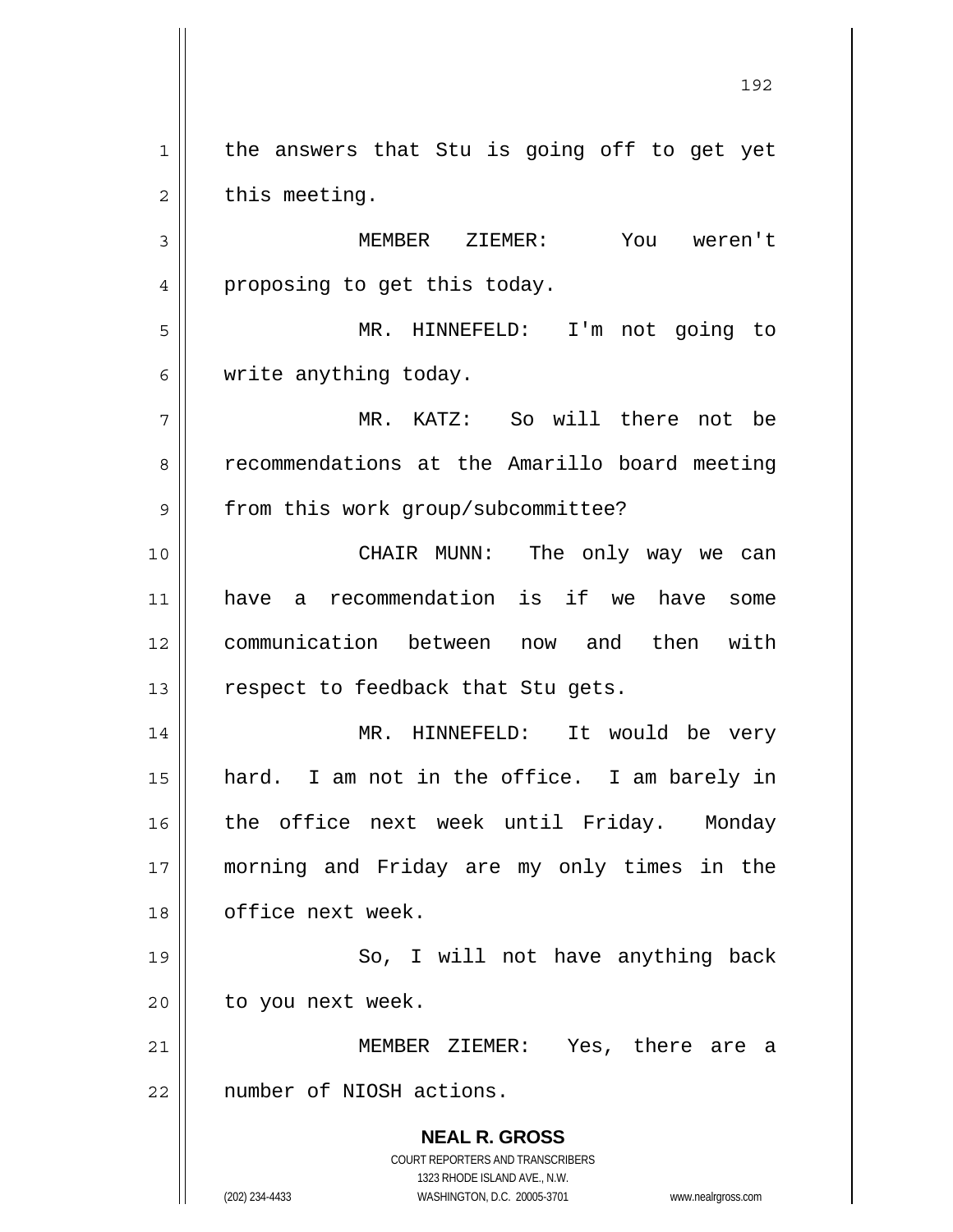| $\mathbf 1$ | CHAIR MUNN: We can indicate we                  |
|-------------|-------------------------------------------------|
| 2           | accepted the language of the letter but I       |
| 3           | don't know how we can proceed otherwise.        |
| 4           | I don't believe we have a choice.               |
| 5           | MEMBER ZIEMER: No.                              |
| 6           | CHAIR MUNN: The next item we have               |
| 7           | on our agenda is Steve reviewing a PDF file     |
| 8           | that tracks OTIB-0027.                          |
| 9           | MR. MARSCHKE: Okay. This came out               |
| 10          | at the last meeting when we were talking about  |
| 11          | some of these OTIBs that we reviewed. I guess   |
| 12          | in the third setup of procedures that we        |
| 13          | reviewed we got a lot of procedures from some   |
| 14          | of the other working groups. For example, in    |
| 15          | this example it is the Rocky Flats working      |
| 16          | group. We were looking at the, I think it was   |
| 17          | the SEC for Rocky Flats and we reviewed a lot   |
| 18          | of procedures. As part of that effort, we       |
| 19          | rolled all those procedures into the third      |
| 20          | report that we prepared. And during the last    |
| 21          | meeting that we had here back in March, we      |
| 22          | were looking at OTIB-0027 and we<br>that<br>saw |

**NEAL R. GROSS** COURT REPORTERS AND TRANSCRIBERS 1323 RHODE ISLAND AVE., N.W.

(202) 234-4433 WASHINGTON, D.C. 20005-3701 www.nealrgross.com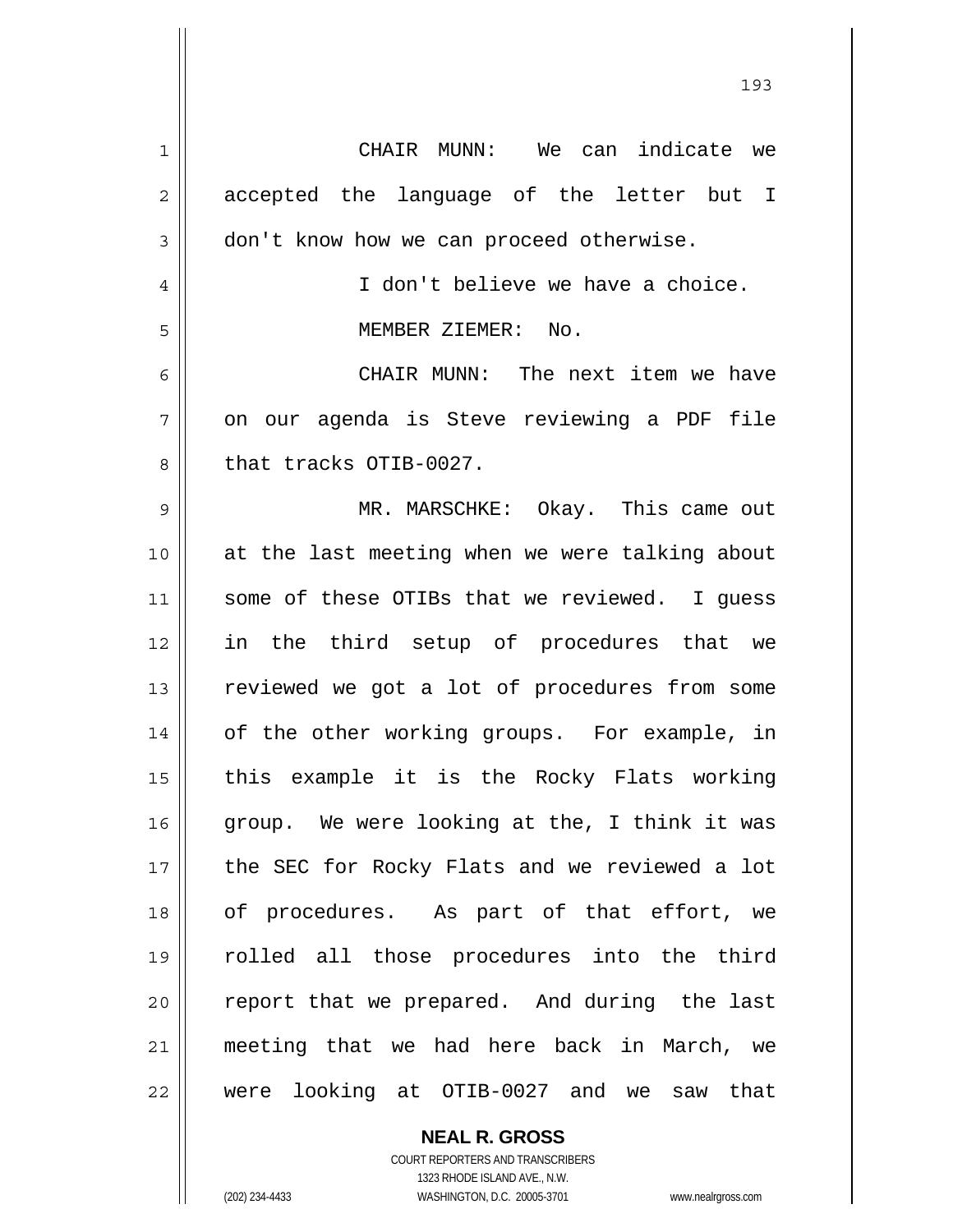**NEAL R. GROSS** COURT REPORTERS AND TRANSCRIBERS 1323 RHODE ISLAND AVE., N.W. (202) 234-4433 WASHINGTON, D.C. 20005-3701 www.nealrgross.com 1 2 3 4 5 6 7 8 9 10 11 12 13 14 15 16 17 18 19 20 21 22 there were four findings associated with OTIB-0027. And I think three of the four we have closed. MEMBER GRIFFON: What is OTIB-0027? MR. MARSCHKE: OTIB-0027, Supplementary External Dose Information for Rocky Flats Plant. CHAIR MUNN: That is the one that I am supposed to give you a formal indication for that we have -- what the status is because it refers to Rocky Flats. MEMBER GRIFFON: Right. CHAIR MUNN: I am supposed to transmit information to you but I have hesitated to do that because I need to draft an email to send it to you. And what Steve, I think, is preparing to do is tell us what that email is going to say. Essentially we closed two, wasn't it? MR. MARSCHKE: Three. CHAIR MUNN: Three?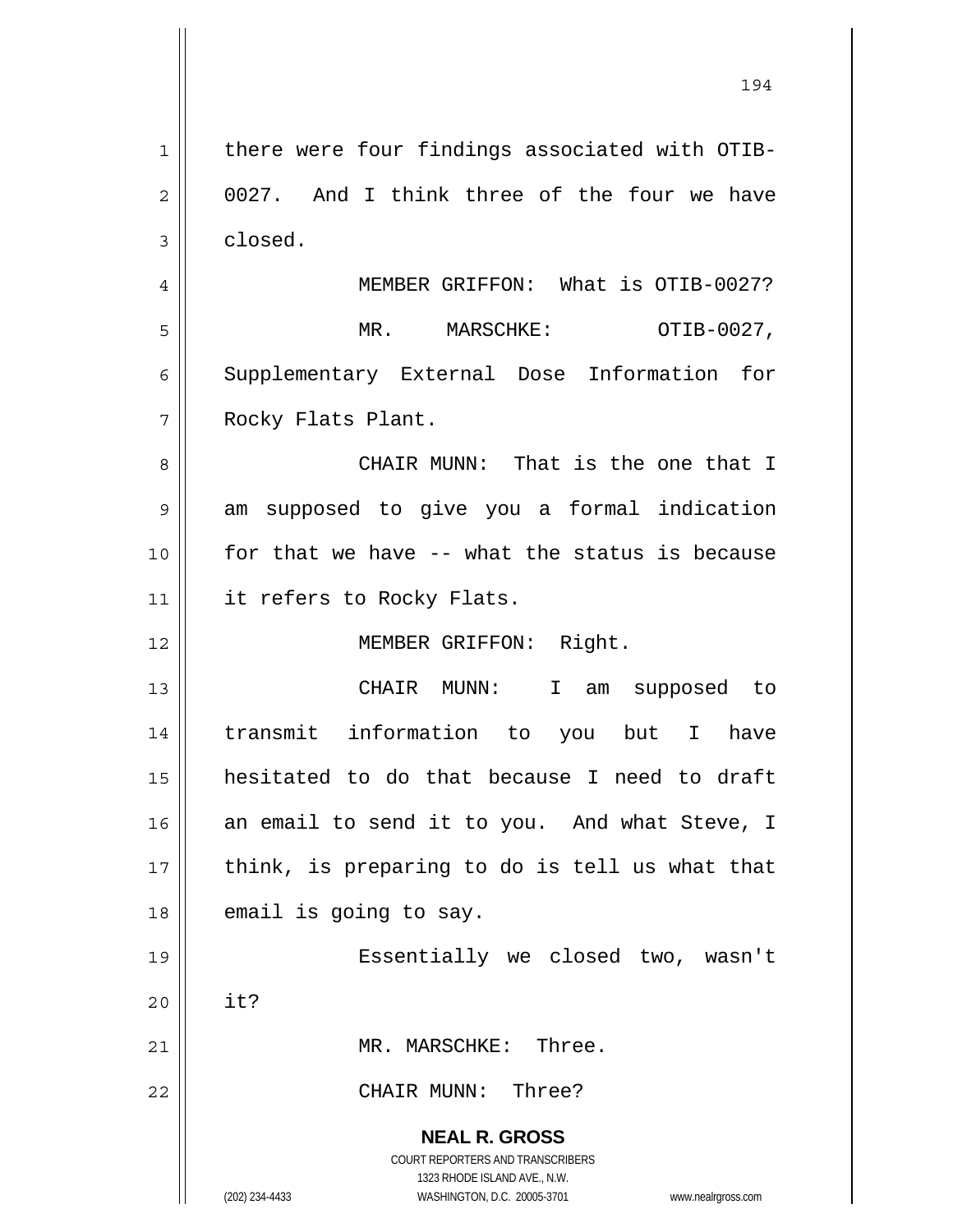**NEAL R. GROSS** COURT REPORTERS AND TRANSCRIBERS 1323 RHODE ISLAND AVE., N.W. (202) 234-4433 WASHINGTON, D.C. 20005-3701 www.nealrgross.com 1 2 3 4 5 6 7 8 9 10 11 12 13 14 15 16 17 18 19 20 21 22 MR. MARSCHKE: We closed three out of the four and the status of the one that is in progress, we can look at and see. I'm not sure -- okay. MEMBER GRIFFON: I guess this is the, my concern was this, and several of these ones in the document that you sent along was shouldn't we just transfer these to the work groups? I mean, there are profile issues in these coworker models, especially the one you are talking about. This neutron coworker model, I mean that TIB that is under discussion, I think, I don't even know if it still exists or does it defer to the CIB profile? I mean, I don't even know if that TIB is still being used. CHAIR MUNN: Twenty-seven? MEMBER GRIFFON: Maybe I was looking at the wrong one. MR. MARSCHKE: Yes, Mark, it says basically -- yes.

<u>195</u>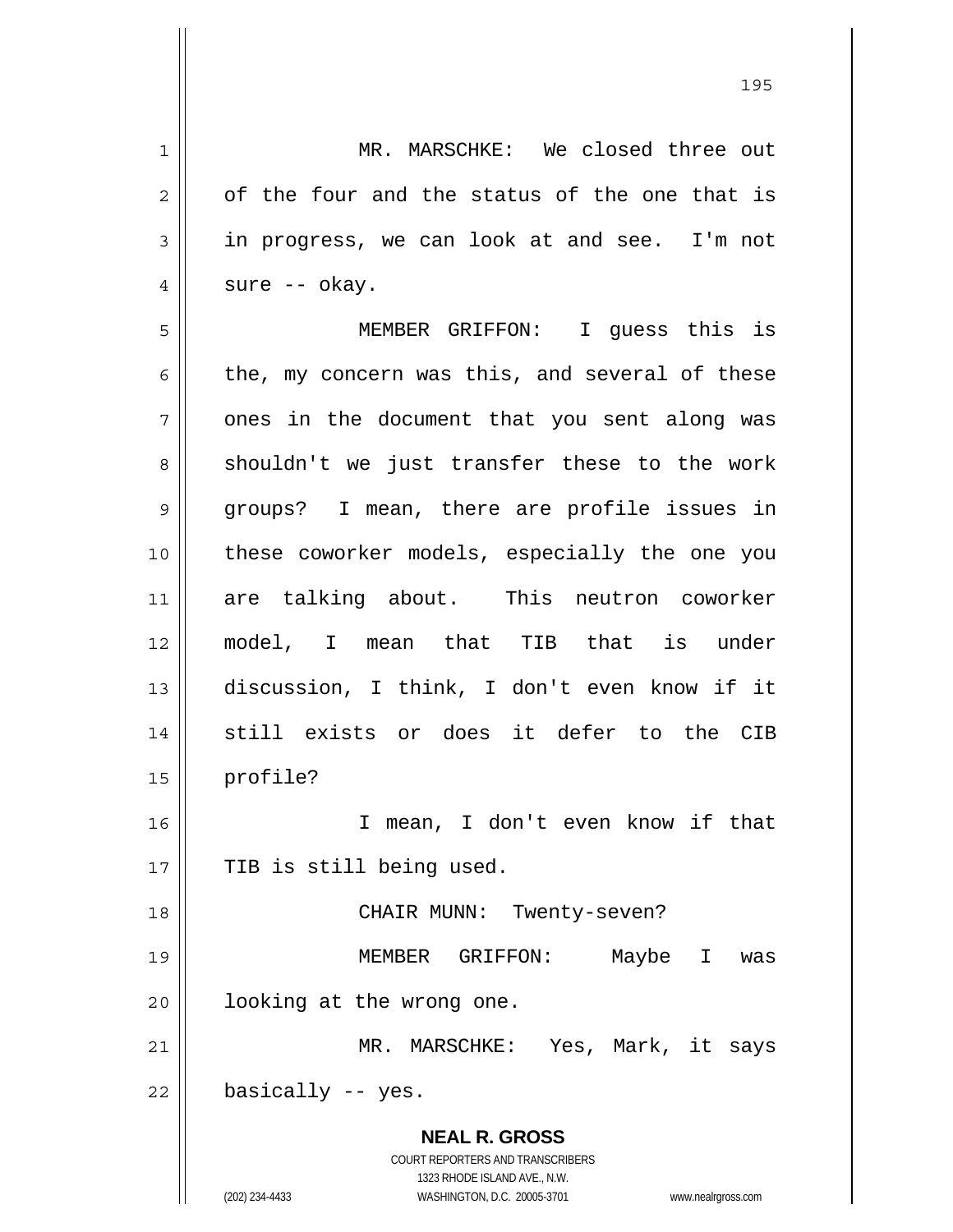1 2 3 4 5 6 7 8 9 10 11 12 13 14 15 16 17 18 19 20 21 22 CHAIR MUNN: Supplementary External Dose Information for the Rocky Flats Plant. MR. MARSCHKE: That was the, actually Mark, that was the NIOSH response was the information in this ORAUT had been transferred to the Rocky Flats site profile document. And then what we did is we asked Ron Buchanan to track down or go into the Rocky Flats site profile document and follow this issue into the site profile. And for the first one anyways, he went in there and he felt that the issue had been resolved. MEMBER GRIFFON: Right, I guess my feeling with any of these, these kind of, you know, they are procedures but they are all, almost, you know, well a lot of these ones in the package that you sent are coworker models. And I am not sure they even belong in the procedures review. You know, because I mean, maybe I missed the discussion at the last meeting but I think this one is because

<u>1962 - Johann Stein, Amerikaansk politiker (</u>† 196

**NEAL R. GROSS** COURT REPORTERS AND TRANSCRIBERS 1323 RHODE ISLAND AVE., N.W.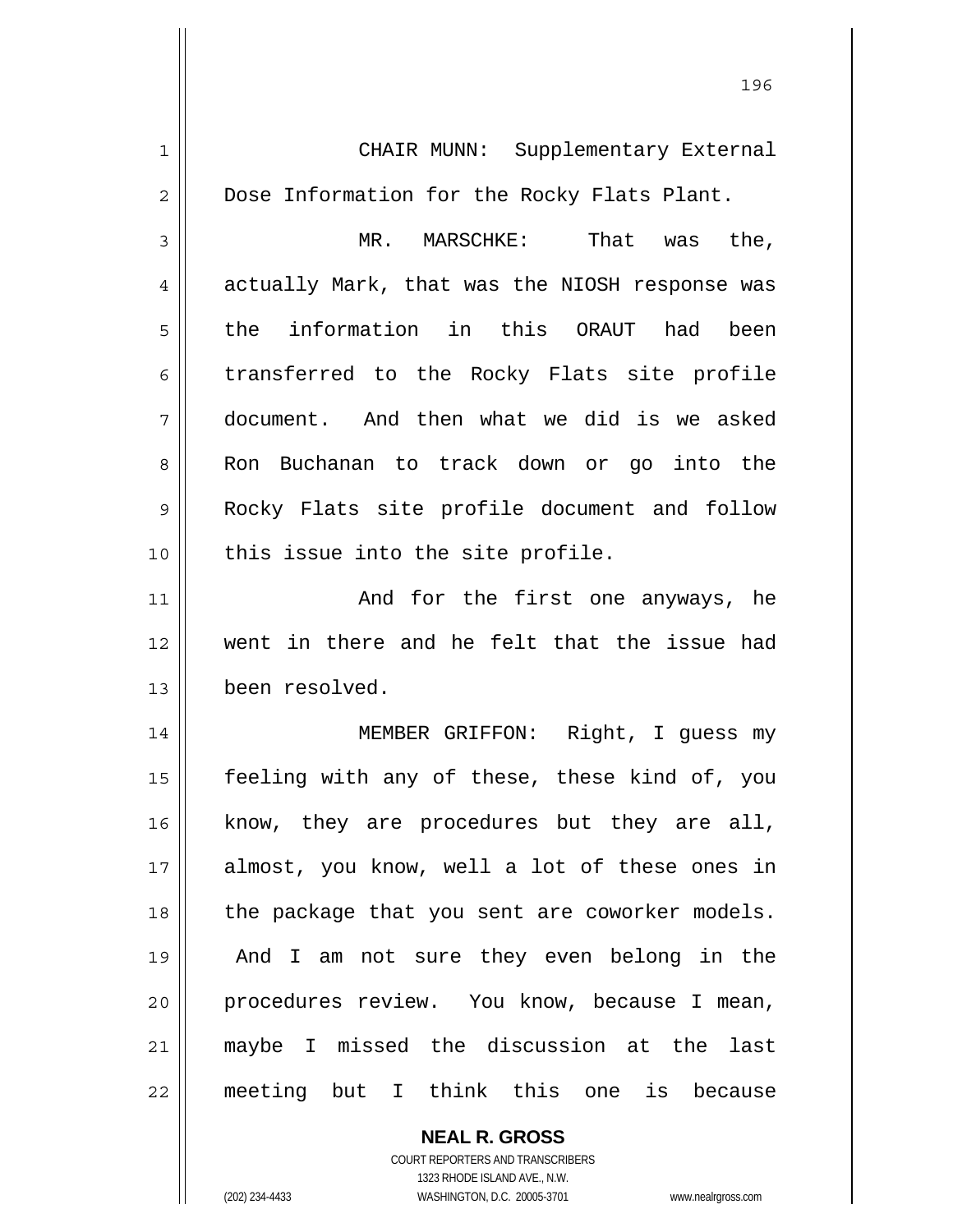**NEAL R. GROSS** COURT REPORTERS AND TRANSCRIBERS 1 2 3 4 5 6 7 8 9 10 11 12 13 14 15 16 17 18 19 20 21 22 neutrons, assigned neutron for exposures for coworkers. Is that correct or am I wrong? MR. MARSCHKE: I am not sure. MR. HINNEFELD: Does 27 involve neutrons? MEMBER GRIFFON: If Ron Buchanan was reviewing it, I am assuming it is neutrons. MR. HINNEFELD: I have to look at our historic. It is not current. So I believe it has been canceled. MEMBER GRIFFON: So it is canceled, it is deferred? MR. HINNEFELD: It is not on my list of active ones. I will tell you that. MR. MARSCHKE: It has been canceled, yes. MEMBER GRIFFON: It is canceled. It is deferred to the site profile and then you have got someone looking at the -- I still think these should be on the site profile review and I say that not only because I am

197

1323 RHODE ISLAND AVE., N.W.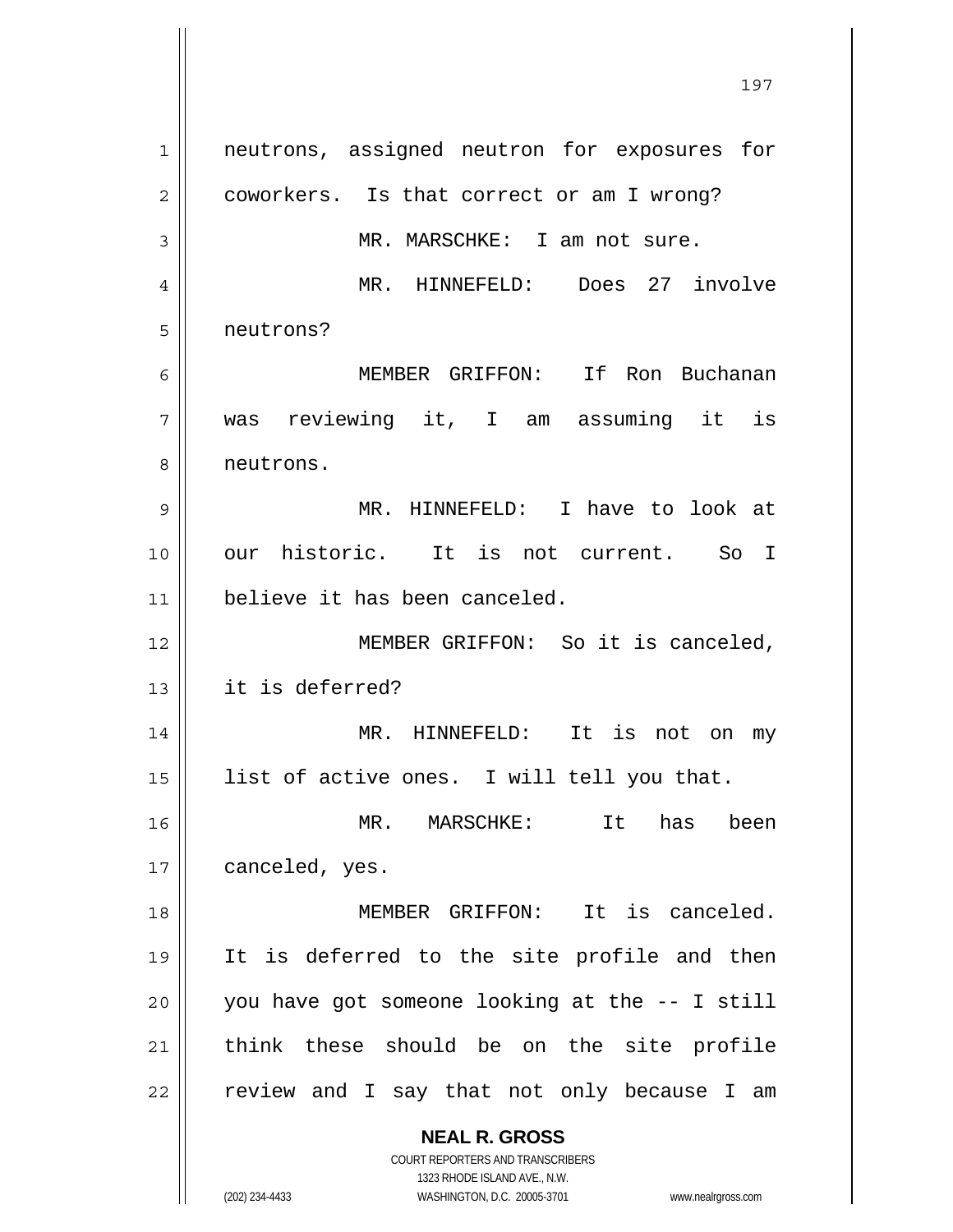**NEAL R. GROSS** COURT REPORTERS AND TRANSCRIBERS 1323 RHODE ISLAND AVE., N.W. (202) 234-4433 WASHINGTON, D.C. 20005-3701 www.nealrgross.com 1 2 3 4 5 6 7 8 9 10 11 12 13 14 15 16 17 18 19 20 21 22 sharing Rocky Flats but because I have got this Ruttenber database hanging out there with Rocky Flats, which may or may not have different neutron information. I mean, there are a lot of other tangential issues that I am afraid to, you know, if we say this is closed and I get on the site profile work group and we disagree with what we have done here in the procedures, it is going to create problems down the line. You know? So I don't know how to deal with it. But the same thing with all these coworker models. You know, I am not sure it makes sense to go into them on the Procedures Work Group and you do have to go into them to really -- MEMBER ZIEMER: Well weren't we, in effect, doing that, we were -- was this a transfer, do you call? MEMBER GRIFFON: Well that is the question. MEMBER ZIEMER: Well only in the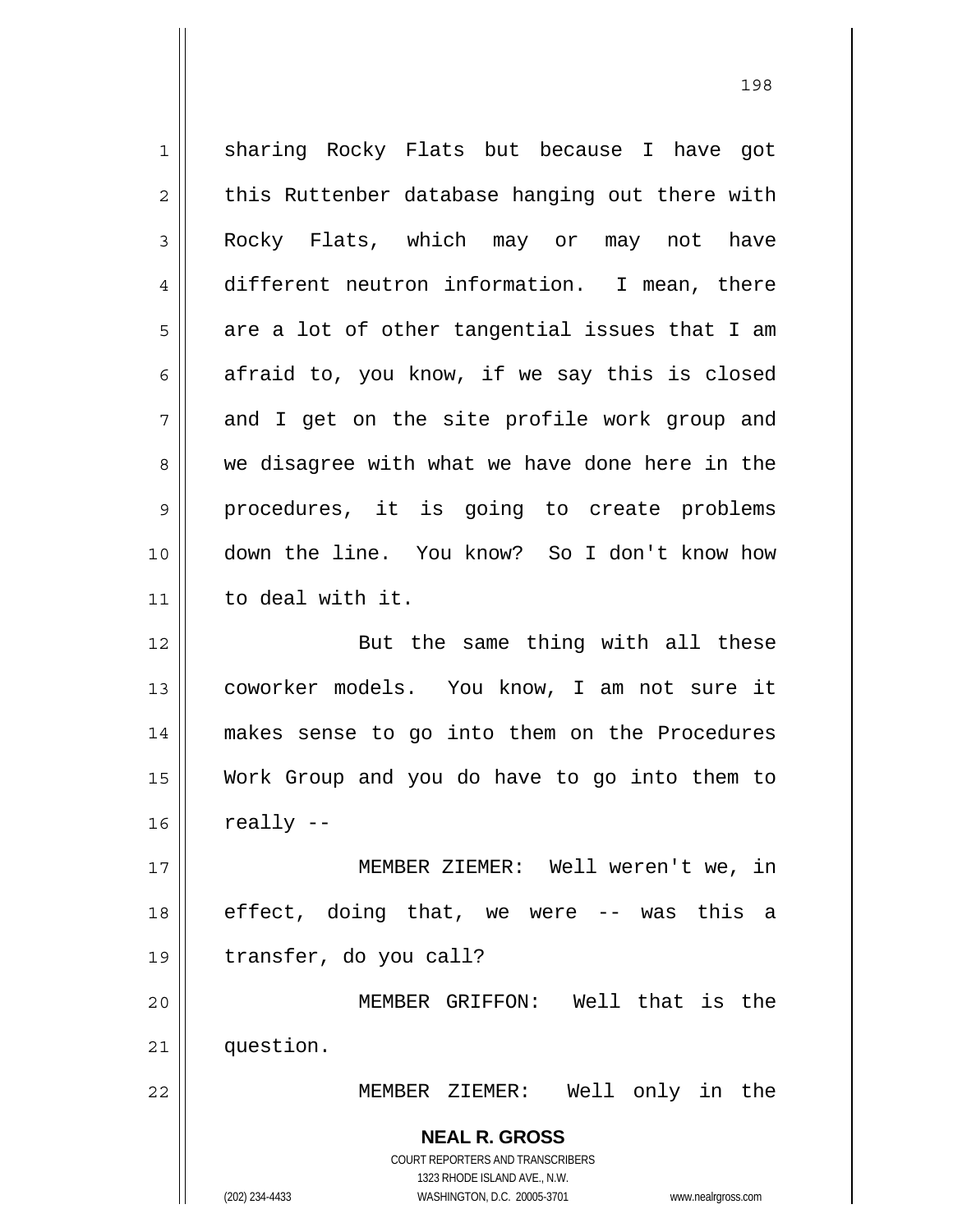**NEAL R. GROSS** 1 2 3 4 5 6 7 8 9 10 11 12 13 14 15 16 17 18 19 20 21 22 sense that we basically said you guys have already closed it. Wasn't that what you were saying? MR. MARSCHKE: No. We closed it in the -- I mean, Ron Buchanan is going to look at it from SC&A's point of view. He is going to look at it whether it comes in through the Rocky Flats work group or whether it comes in through this work group. Now, he has looked at it -- so, he has looked at it and his recommendation is that it be closed. He presented that recommendation, I guess, to the procedures subcommittee last time and the procedures subcommittee on three out of four of these OTIB-0027 issues agreed with that they should be closed. And the fourth one, Ron recommended that it remain in progress. And so the subcommittee agreed with Ron's recommendations and closed three of them, left one in progress. Now again, out of the and I am just trying to remember here, but

> COURT REPORTERS AND TRANSCRIBERS 1323 RHODE ISLAND AVE., N.W.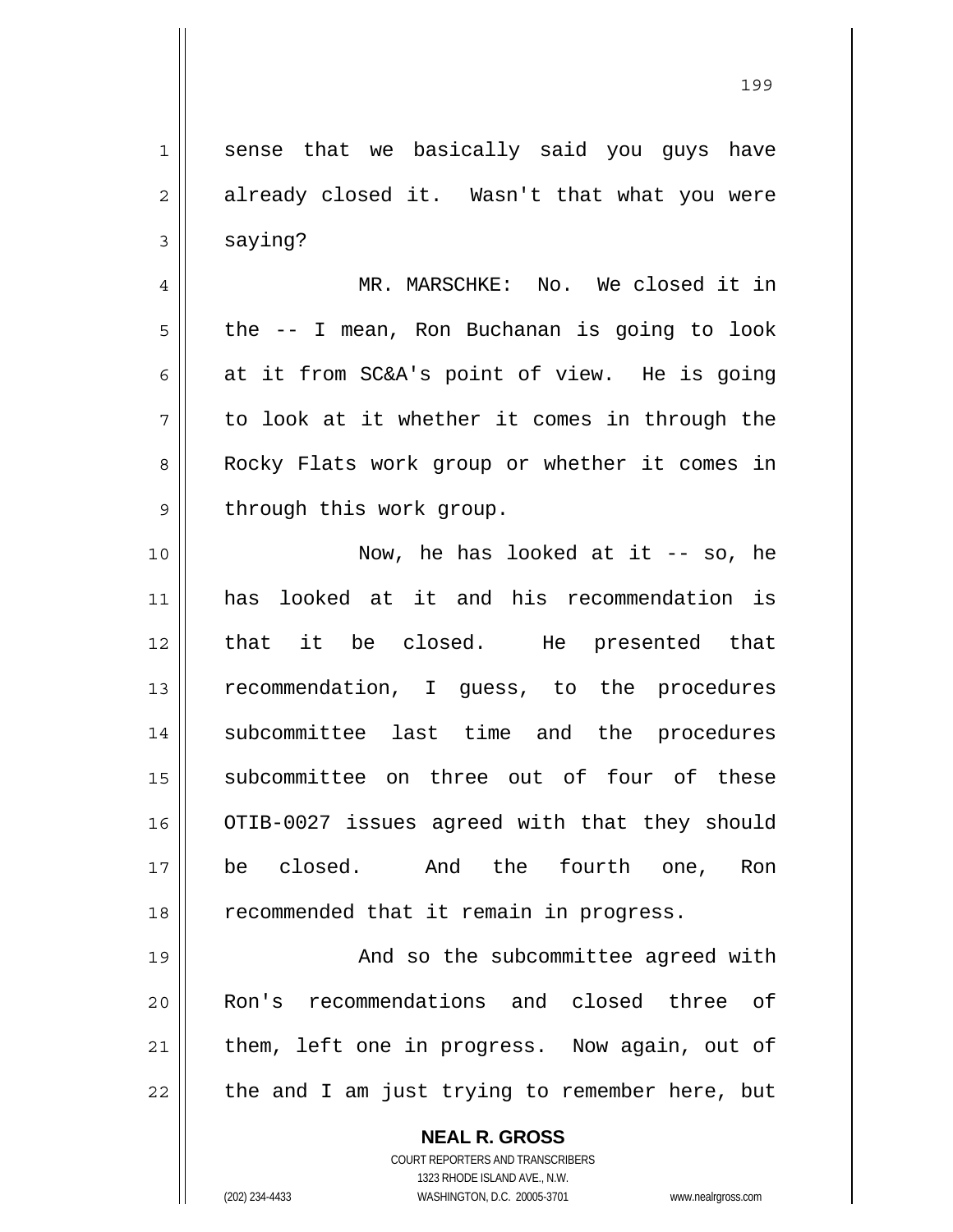1 2 3 4 5 6 7 8 as I recall, the last time we got together, it was decided that we shouldn't be doing this stuff in a vacuum because these are sitespecific OTIBs and so let's inform the work group chair of that site-specific work group chair of what our status is and how we have changed this. MEMBER ZIEMER: But what was Ron's

9 10 11 12 basis for recommending that it be closed? He went into what the Rocky Flats site profile folks had done and basically said they have dealt with this issue. Did he not?

13 14 15 16 17 18 19 20 21 22 MR. MARSCHKE: That is correct. He opened up the revised site profile that had taken the information from OTIB-0027 and now incorporated it into the site profile. He went -- this was under our, what we perceived to be our charter to track the issues to their closures. And so he went into the site profile, looked for where this information was being presented in the revised site profile, you know, looked at it, and he was satisfied

> COURT REPORTERS AND TRANSCRIBERS 1323 RHODE ISLAND AVE., N.W. (202) 234-4433 WASHINGTON, D.C. 20005-3701 www.nealrgross.com

**NEAL R. GROSS**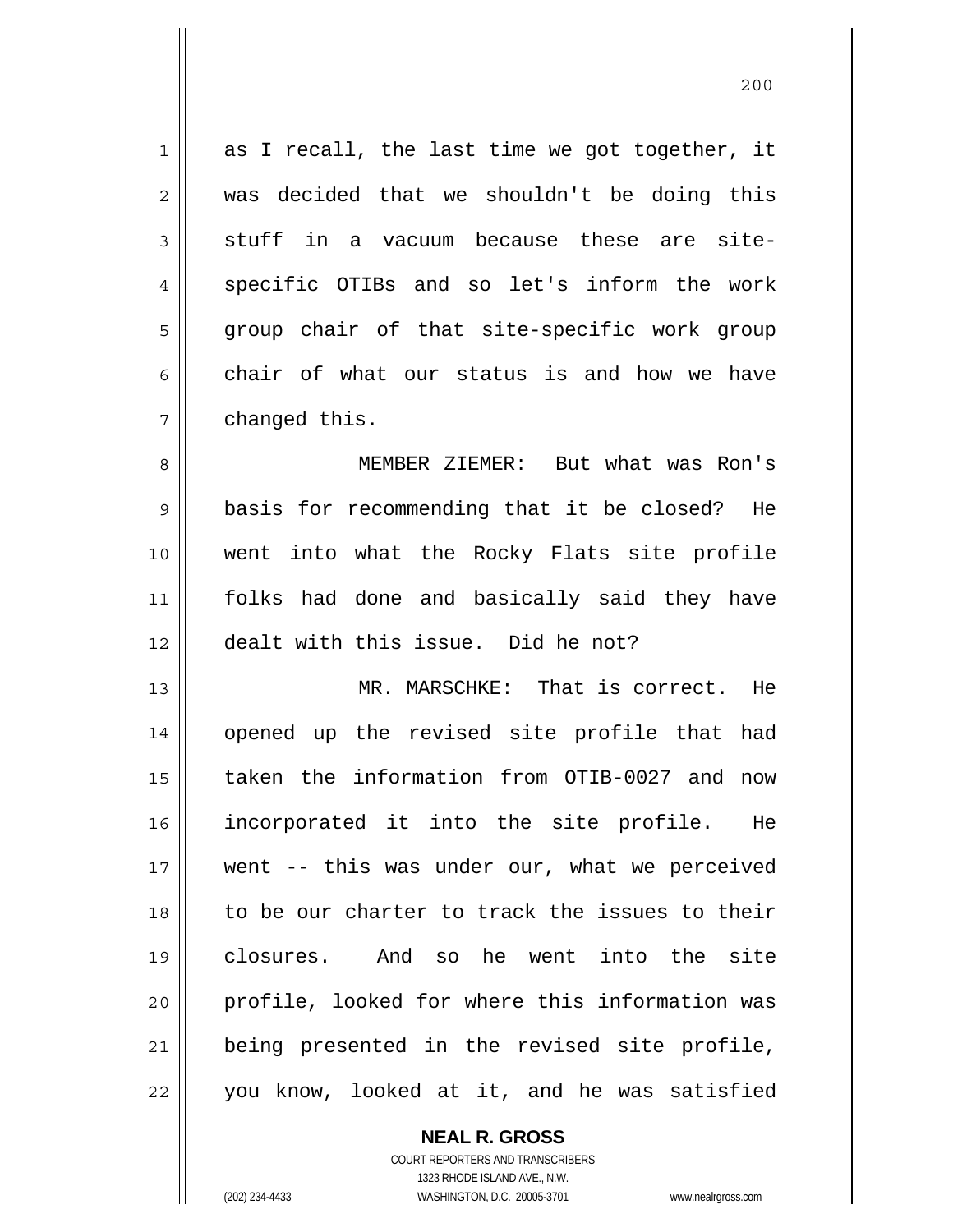$1|$ that the issue was resolved.

| $\overline{2}$ | MEMBER ZIEMER: Yes, and maybe                                                            |
|----------------|------------------------------------------------------------------------------------------|
| 3              | Mark, maybe what you are saying is does the                                              |
| 4              | work group agree that the issue was resolved.                                            |
| 5              | MEMBER GRIFFON: Well yes,                                                                |
| 6              | MEMBER ZIEMER: Because I don't                                                           |
| 7              | think we are saying we resolved it here. We                                              |
| 8              | are saying that it was resolved by your work                                             |
| 9              | group but maybe you don't agree with that.                                               |
| 10             | MEMBER GRIFFON: Well I just heard                                                        |
| 11             | Stu say that the subcommittee agreed that                                                |
| 12             | these things were closed. And I don't know                                               |
| 13             | that $-$                                                                                 |
| 14             | MEMBER ZIEMER: Only in the sense                                                         |
| 15             | that it appeared that your group had closed                                              |
| 16             | them, I believe.                                                                         |
| 17             | MEMBER GRIFFON: Well, no. I think                                                        |
| 18             | Ron looked at the site profile and it would be                                           |
| 19             | his opinion.                                                                             |
| 20             | MEMBER ZIEMER: Oh.                                                                       |
| 21             | MEMBER GRIFFON: But I don't think                                                        |
| 22             | the work group --                                                                        |
|                | <b>NEAL R. GROSS</b><br>COURT REPORTERS AND TRANSCRIBERS<br>1323 RHODE ISLAND AVE., N.W. |
|                | WASHINGTON, D.C. 20005-3701<br>(202) 234-4433<br>www.nealrgross.com                      |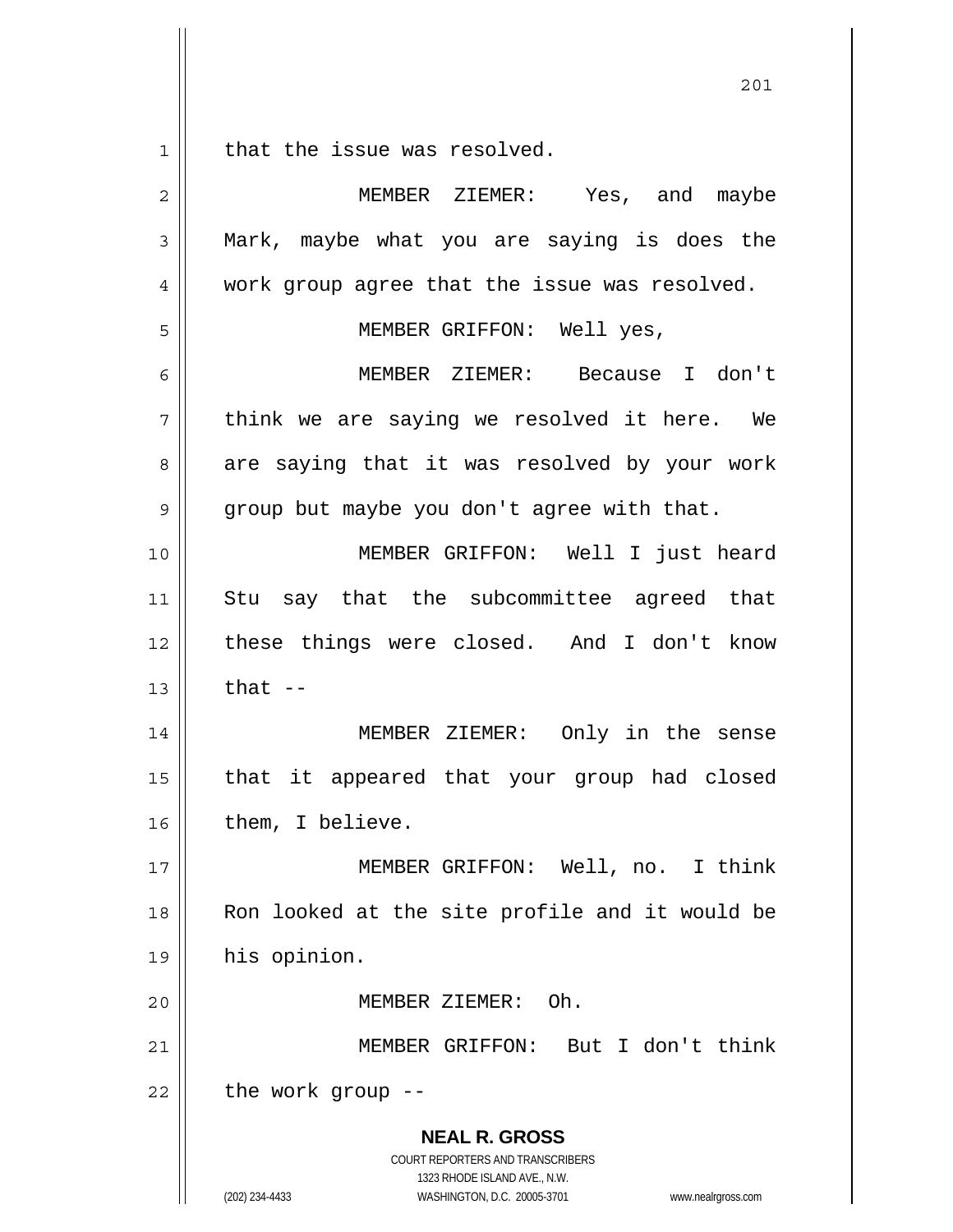|                | 202                                            |
|----------------|------------------------------------------------|
| 1              | MEMBER ZIEMER: The work group                  |
| $\overline{c}$ | didn't necessarily.                            |
| 3              | MEMBER GRIFFON: No, the Rocky                  |
| 4              | Flats Group didn't.                            |
| 5              | MR. MARSCHKE: No, Ron just looked              |
| 6              | at it for his own self. And because SC&A, we   |
| 7              | don't close issues. We make a recommendation   |
| 8              | that an issue be closed. And in the past, it   |
| 9              | has been this subcommittee who basically had   |
| 10             | been closing, or at least on issues that I     |
| 11             | have been associated with, it has been this    |
| 12             | subcommittee who has closed, you know, acted   |
| 13             | upon our recommendation.                       |
| 14             | Either accept them or to come<br>up            |
| 15             | with some different status.                    |
| 16             | MEMBER GRIFFON: I am suggesting, I             |
| 17             | mean, this is a blanket suggestion that, it is |
| 18             | site-specific, if we have site-specific        |
| 19             | procedures, we should just defer them back to, |
| 20             | if a site-specific work group exists. And if   |
| 21             | it doesn't exist, that is a different issue.   |
| 22             | I mean, we should keep them here, probably.    |
|                | <b>NEAL R. GROSS</b>                           |

COURT REPORTERS AND TRANSCRIBERS 1323 RHODE ISLAND AVE., N.W.

 $\mathsf{II}$ 

 $\mathbf{\mathbf{\mathsf{I}}}\mathbf{\mathsf{I}}$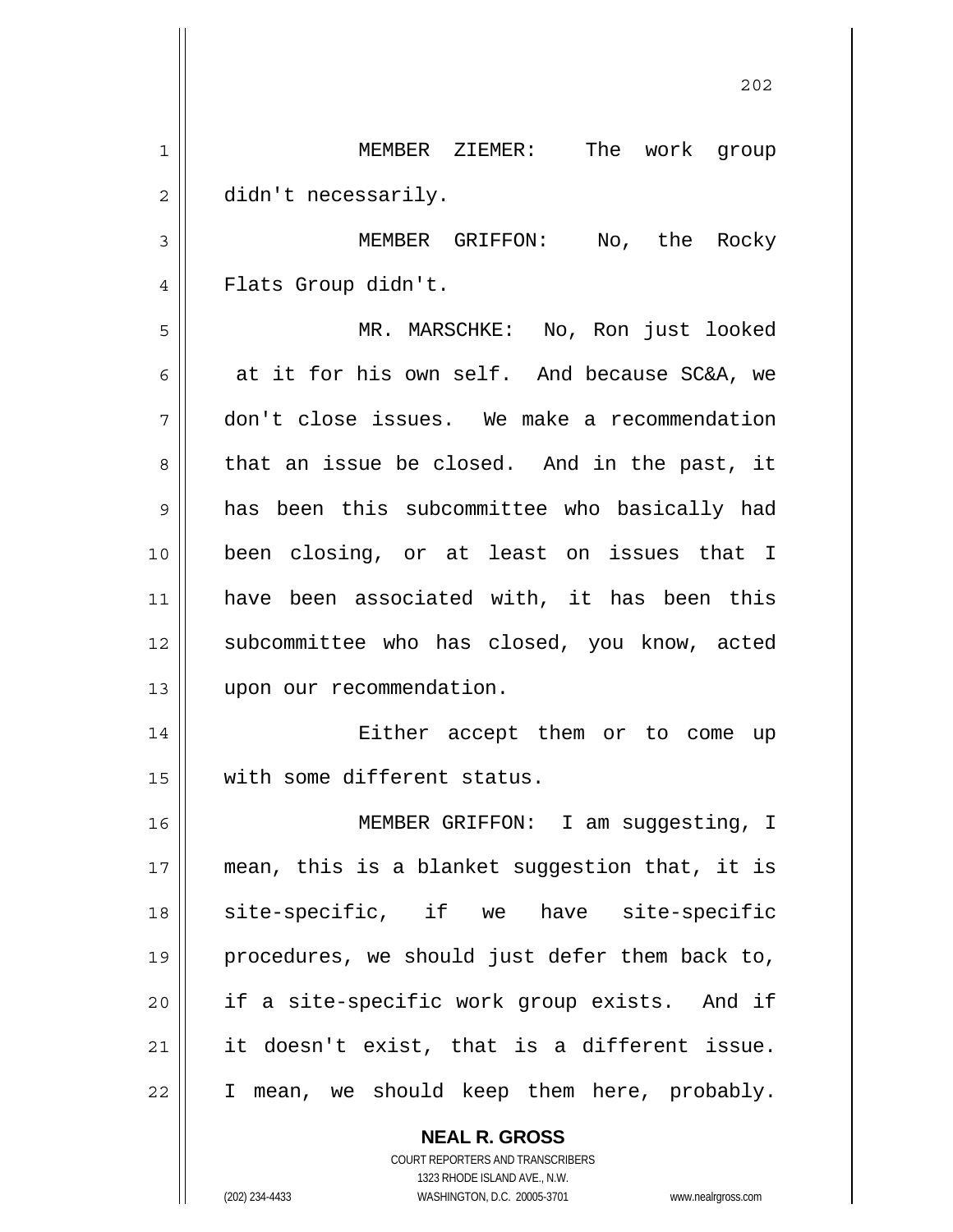1 2 But if a site-specific work group exists, then I think we should refer them back.

3 4 5 6 7 8 9 10 11 12 Because in this version I have here is that, you know, it may be that Ron's analysis is fine but Ron hasn't looked at this Ruttenber stuff that we have got in. And that is kind of on the table and everybody is curious of whether that is going to make any difference or not. And I don't know one way or the other. I mean, I am assuming all the original data is the same and these conclusions are likely to be fine.

13 14 15 16 17 18 19 20 But, you know, we did tell the petitioner and the public and everybody that we would look at this Ruttenber data. It is all the neutron data related to Rocky Flats. So, before we jump the gun and close the coworker model, I think we should, you know, I think I would like to keep it in the loop with the site profile.

21 22 CHAIR MUNN: Well you are correct, Mark that this would be a change in process.

> **NEAL R. GROSS** COURT REPORTERS AND TRANSCRIBERS 1323 RHODE ISLAND AVE., N.W. (202) 234-4433 WASHINGTON, D.C. 20005-3701 www.nealrgross.com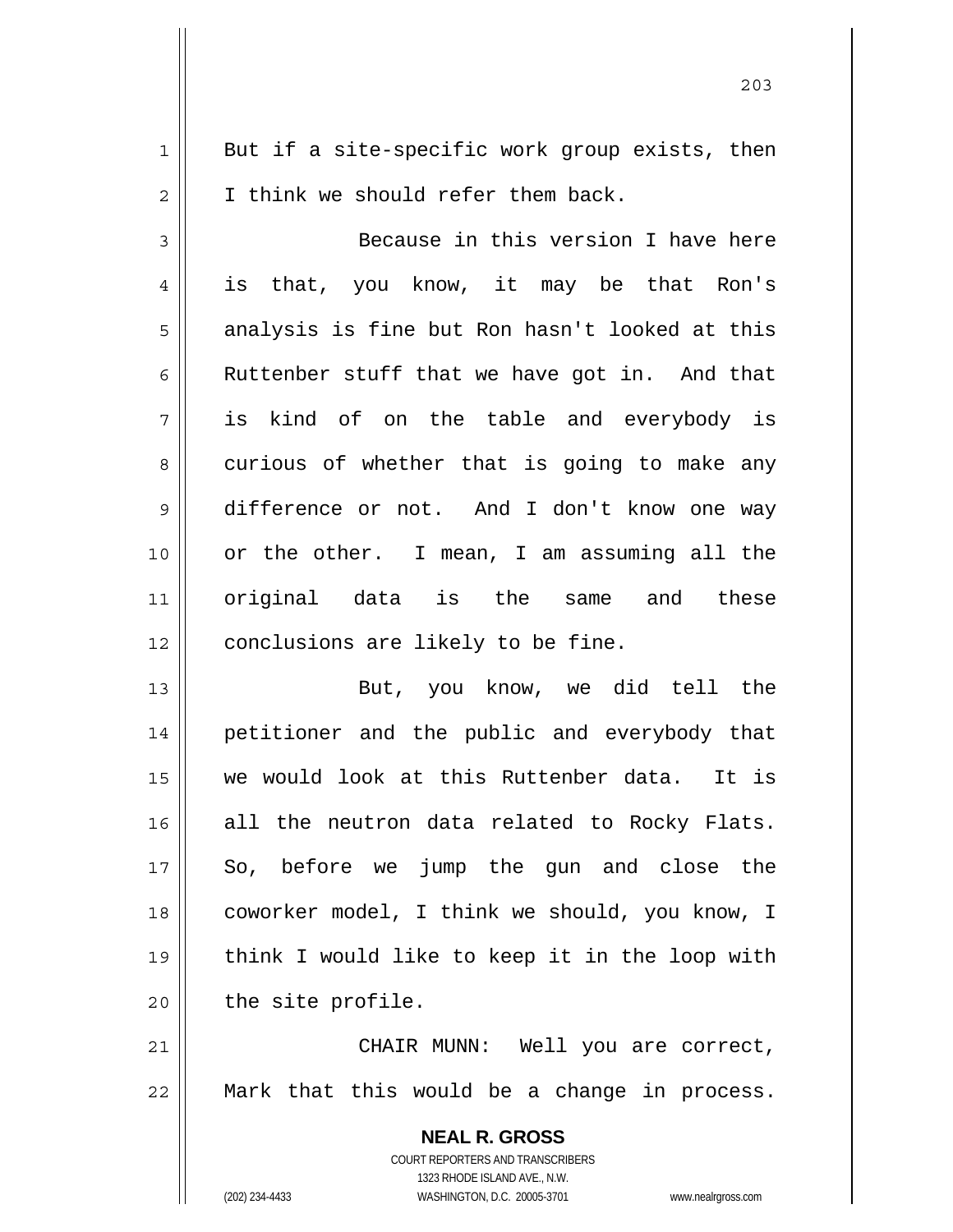Our process in the past has been this subcommittee gets only what the Board has recommended that we get. It doesn't just magically appear to us.

5 6 7 8 9 10 11 12 13 14 15 16 17 18 19 20 The Board has recommended that we get these things and following your recommendation that any procedure which is directly relevant to a specific site should not be dealt with in this committee, should be dealt with in the work group, if that exists, and in almost all cases, I believe it would exist, then we need to probably ask the Board that question, since we never get anything that the Board hasn't already presented to us. MR. MARSCHKE: Well is John Mauro, John Mauro, are you on the line? DR. MAURO: Yes, I think I can help out here because and this came up the last time we had this work group meeting and it actually came up in the context of OTIB-0029.

21 22 The reason we have this dilemma is about two years ago we were all working hard

> **NEAL R. GROSS** COURT REPORTERS AND TRANSCRIBERS

1

2

3

4

1323 RHODE ISLAND AVE., N.W. (202) 234-4433 WASHINGTON, D.C. 20005-3701 www.nealrgross.com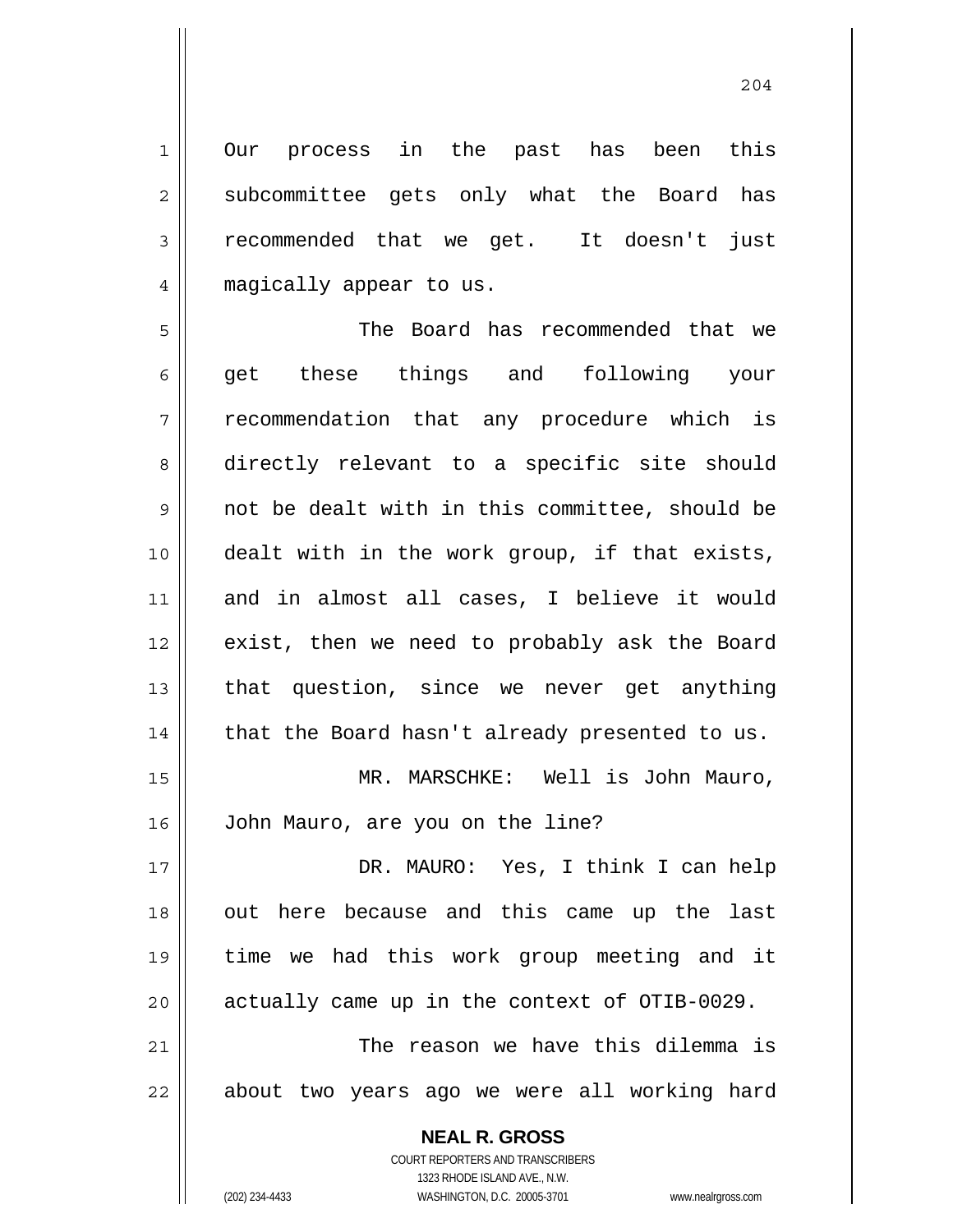1 2 3 4 5 6 7 8 9 10 11 on reviewing site profiles and part of that work very often ended up reviewing OTIBs. And we did prepare white papers related to various OTIBs or various site profiles, which stood alone. And what happened was, we were also simultaneously reviewing lots of generic procedures, which are also OTIBs. And our mandate originally, this goes right back to the beginning of the first contract, was the procedures group was primarily focused on generic procedures.

12 13 14 15 16 17 18 19 20 21 22 But what happened was along the way, I had mentioned before the full Board, I said listen, we are putting together our next package of procedures, review documents, big three-ring binders and by the way, we also have about ten OTIBs that are site-specific and they are all written up more like white papers. And I asked would it be appropriate for us to simply take those and it was at a modest marginal cost, and convert those into the standard format and content of a procedure

> COURT REPORTERS AND TRANSCRIBERS 1323 RHODE ISLAND AVE., N.W. (202) 234-4433 WASHINGTON, D.C. 20005-3701 www.nealrgross.com

**NEAL R. GROSS**

<u>205</u>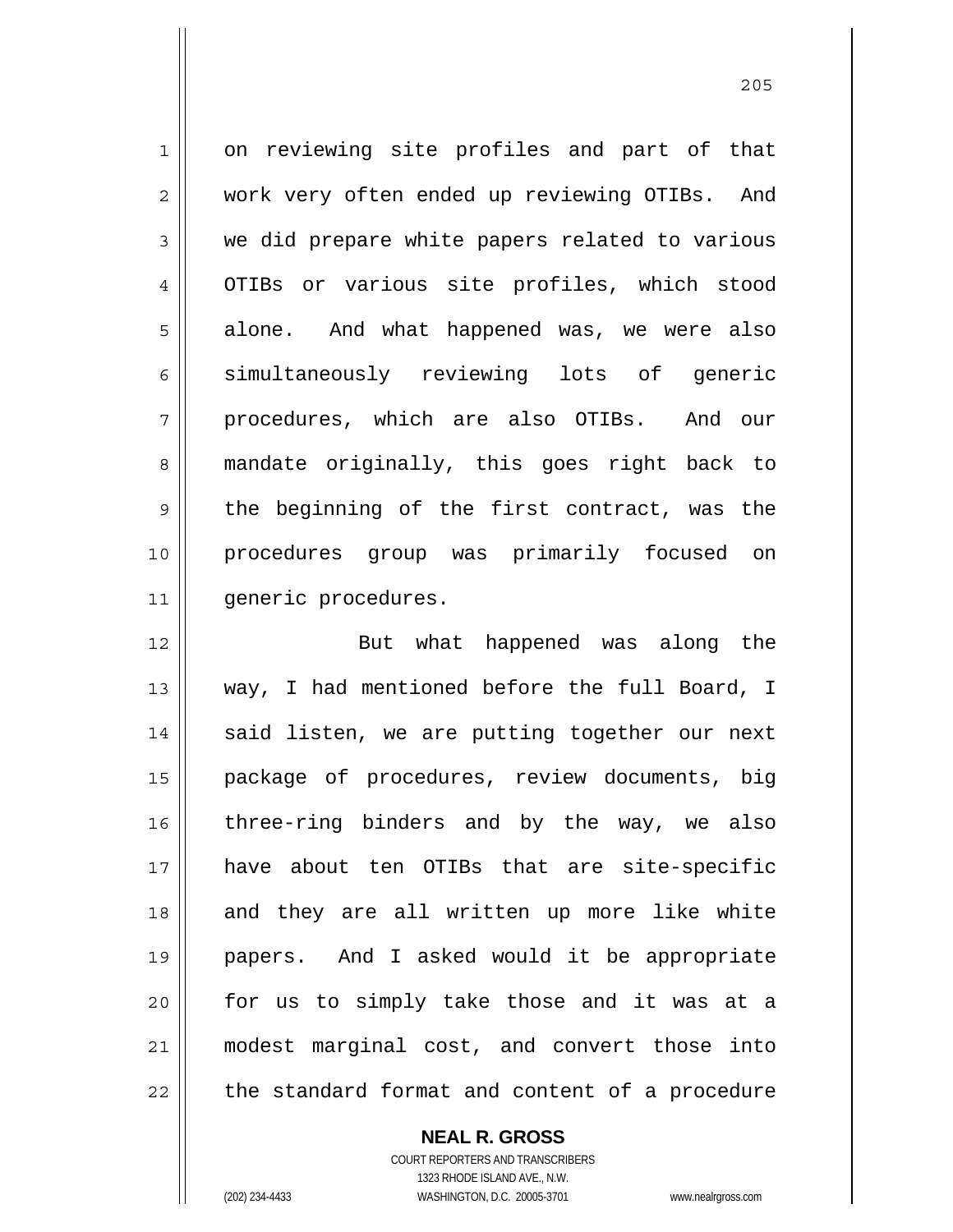206

2 3 4 5 6 7 8 9 10 11 12 13 14 15 16 17 18 19 20 21 22 other generic procedures that were undergoing review. So, it was a good intention that now has created an administrative dilemma. What we have now is a number of site-specific OTIB reviews that are commingled with a large number of generic OTIB and PROC reviews. And it has created this administrative problem. So I think that this issue, when the subcommittee received its mandate from the Board, quite frankly, we didn't really give it much thought that there were these two different types of procedure that were in the package. And there is certainly room for discussion here how best to proceed from here. So, I don't think there is any real problem other than agreeing on administratively how would you like to move forward. It sounds like that Mark has certainly a reasonable approach. That is, you

review and package it along with all of the

**NEAL R. GROSS** COURT REPORTERS AND TRANSCRIBERS 1323 RHODE ISLAND AVE., N.W. (202) 234-4433 WASHINGTON, D.C. 20005-3701 www.nealrgross.com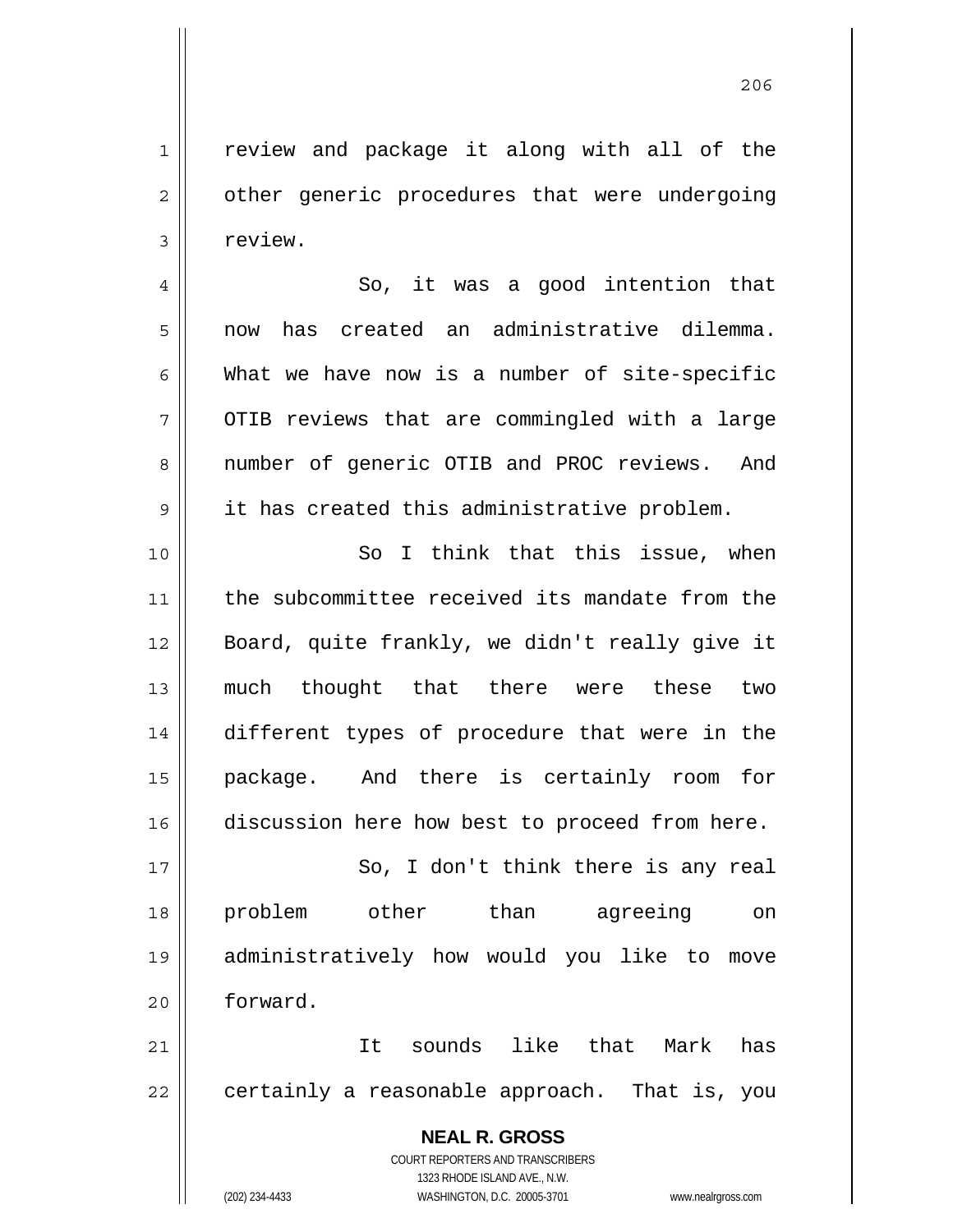1 2 3 4 5 6 7 8 9 10 11 12 13 14 15 16 17 18 19 20 21 22 can transfer the ones that are active and not transfer others. We could theoretically do them here but not close them and make this almost like a service being provided to a work group. For example on Y-12, which we will get to in a minute, I don't think there is an active work group. And it is possible that if we could make some progress in closing OTIB-0029 issues, at least from the perspective of the Procedures Work Group, we can use that process and documentation of it, as a service being provided to a Y-12 work group that may or may not formulate some time in the future. With regard to Rocky, which has an active work group, I sort of agree with Mark. In fact, I agree with the Mark that it does create a bit of a dilemma and that transfer probably would be a reasonable thing to do in that case. I hope that helps. MR. MARSCHKE: Maybe we should transfer it with a recommendation or something like that. If the subcommittee agrees with

> **NEAL R. GROSS** COURT REPORTERS AND TRANSCRIBERS 1323 RHODE ISLAND AVE., N.W.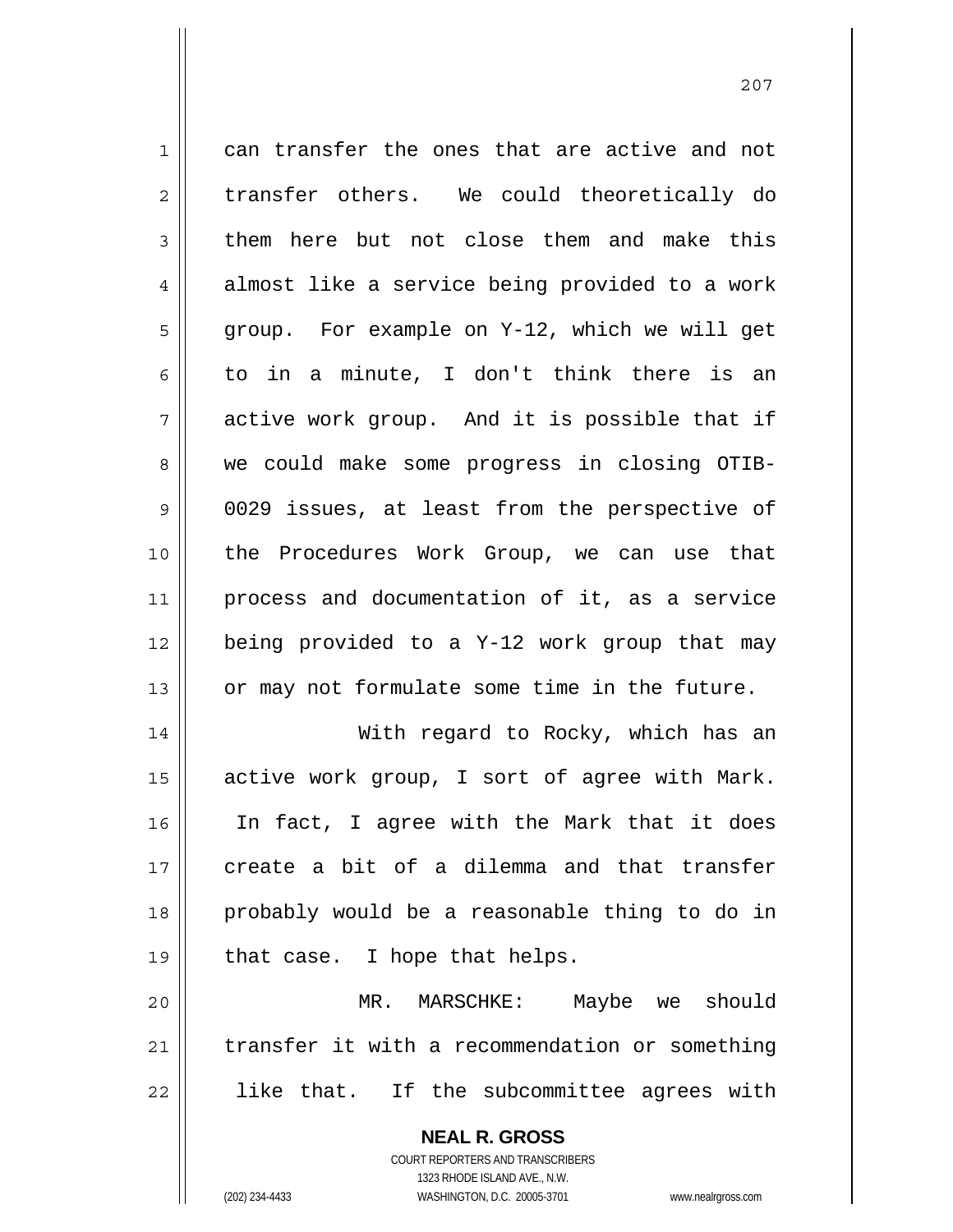1 2 3 4 5 6 Ron's recommendation, SC&A's recommendation, maybe we could transfer back to the work group and say we have finished our work on this. We recommend that it be closed but we are leaving it open until we hear from the Rocky Flats work group chairman. MEMBER ZIEMER: Steve, could you

7 8 9 10 11 follow up a minute on that? The work group meeting was 3/24. And it says Wanda is to inform the Rocky Flats chair that the issue is in progress.

12 13 MR. MARSCHKE: Yes, that's for issue number three. There was --

14 15 16 MEMBER GRIFFON: The work group meeting? You mean the subcommittee meeting was 3/24.

17 18 CHAIR MUNN: Well, yes at the time we were a work group.

MEMBER GRIFFON: Oh, okay.

20 21 22 MEMBER ZIEMER: Now below that is a follow-up action. Is that on the same item? MR. MARSCHKE: Yes, this follow-up

**NEAL R. GROSS**

19

COURT REPORTERS AND TRANSCRIBERS 1323 RHODE ISLAND AVE., N.W. (202) 234-4433 WASHINGTON, D.C. 20005-3701 www.nealrgross.com

<u>208</u>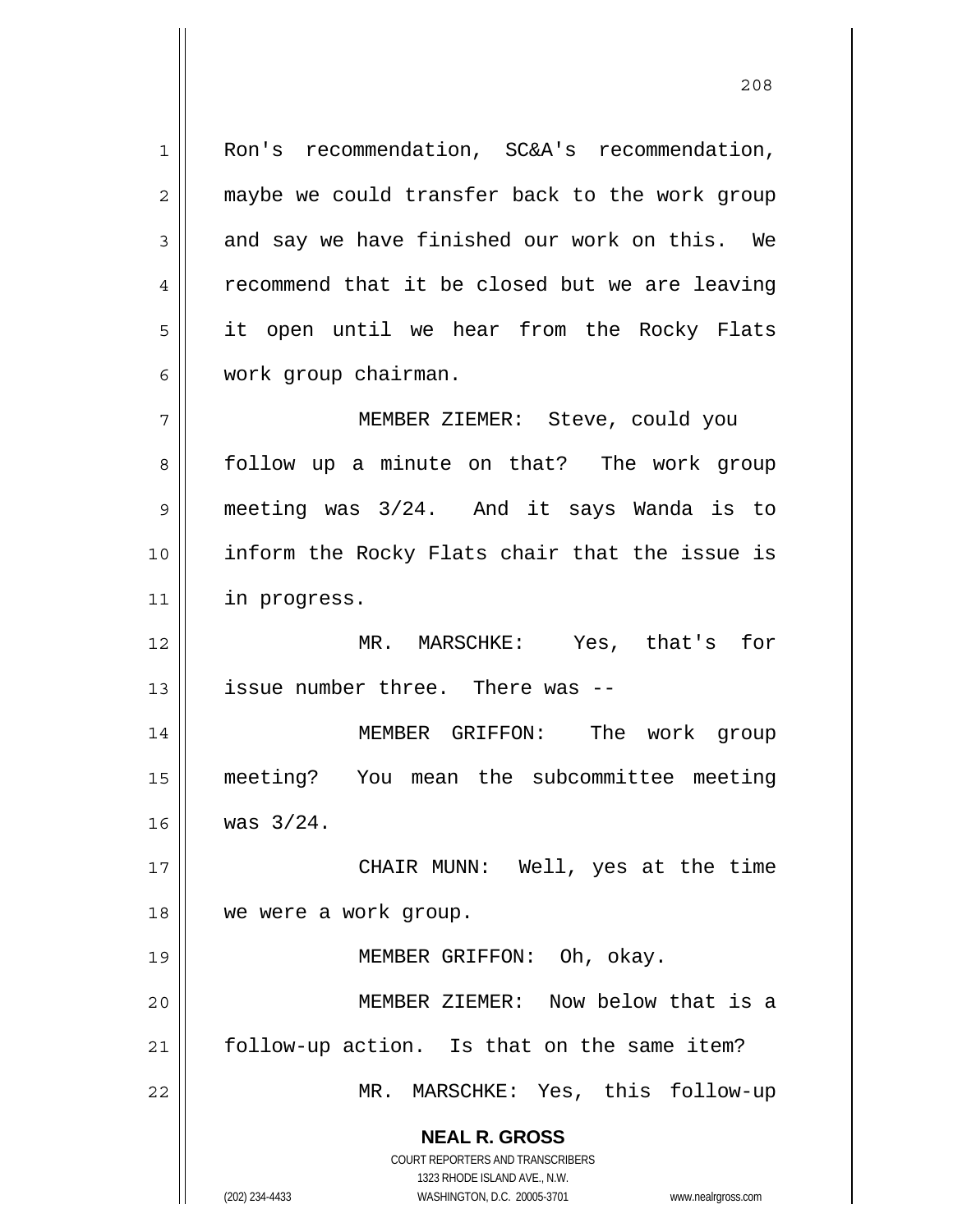$\begin{array}{c|c|c|c} 1 & 1 \end{array}$ action is on the same item.

| $\overline{2}$ | MEMBER ZIEMER: Follow-up to what?                        |
|----------------|----------------------------------------------------------|
| 3              | MR. MARSCHKE: It is a follow up to                       |
| 4              | actually it is NIOSH response. Then SC&A                 |
| 5              | follows up NIOSH response. So we are a little            |
| 6              | bit off --                                               |
| 7              | MEMBER ZIEMER: So that follow-up                         |
| 8              | was before the work group meeting?                       |
| 9              | CHAIR MUNN: Yes.                                         |
| 10             | MR. MARSCHKE: -- follow-up was                           |
| 11             | before the work group meeting, and the work              |
| 12             | group meeting gave us this direction based               |
| 13             | upon SC&A's recommendation that it be closed,            |
| 14             | the subcommittee agreed with that, and we                |
| 15             | agreed also that Wanda would contact Mark to             |
| 16             | let them know that this is the action we had             |
| 17             | taken on this particular -- and this is what I           |
| 18             | entered into the database based upon our, what           |
| 19             | was it, March meeting, March 9th meeting.                |
| 20             | MR. KATZ: Yes, can I -- I can just                       |
| 21             | remind you of what was discussed, although you           |
| 22             | are fresher, you read the transcript. I                  |
|                | <b>NEAL R. GROSS</b><br>COURT REPORTERS AND TRANSCRIBERS |

1323 RHODE ISLAND AVE., N.W.

 $\prod_{i=1}^{n}$ 

(202) 234-4433 WASHINGTON, D.C. 20005-3701 www.nealrgross.com

<u>209</u>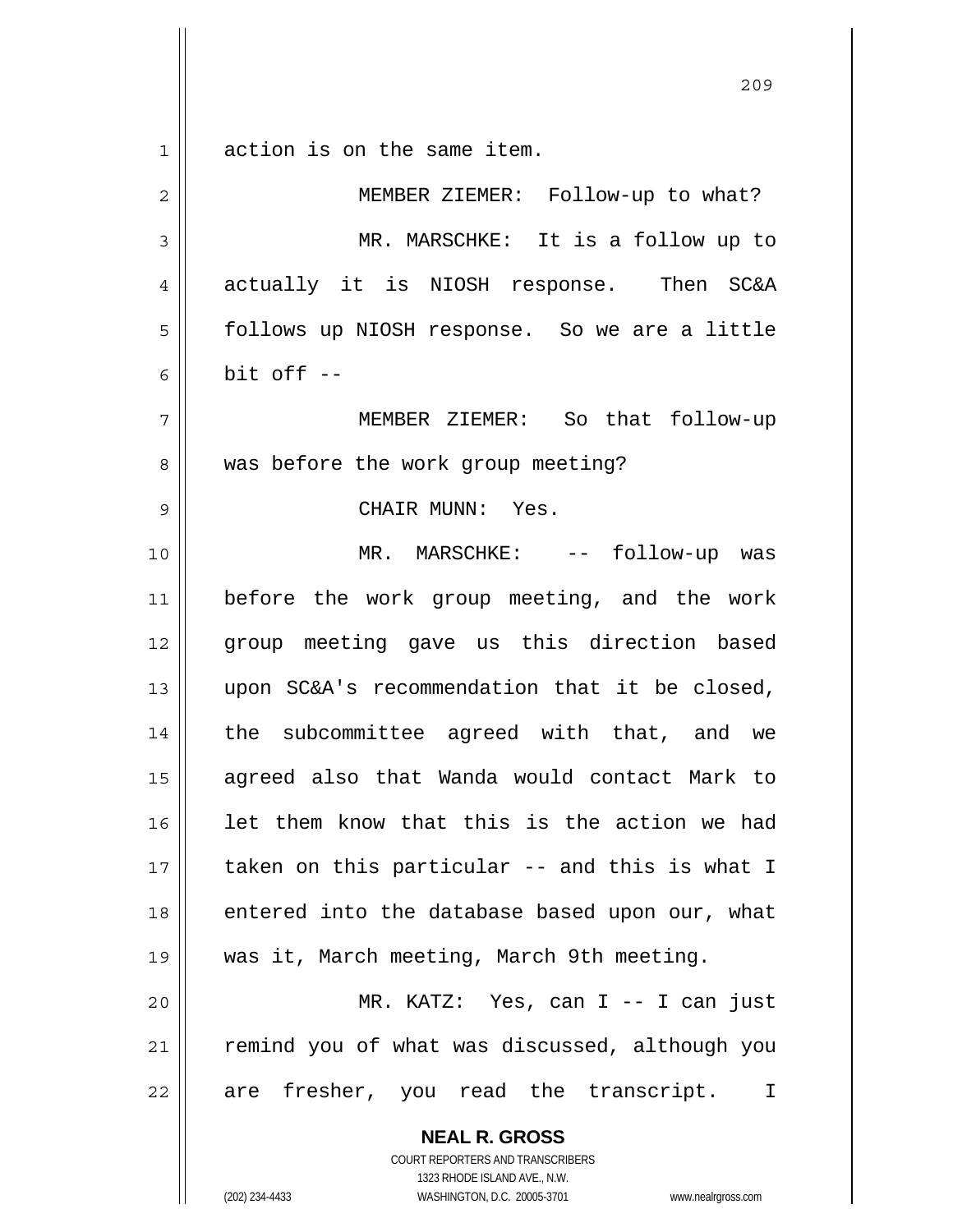**NEAL R. GROSS** COURT REPORTERS AND TRANSCRIBERS 1323 RHODE ISLAND AVE., N.W. (202) 234-4433 WASHINGTON, D.C. 20005-3701 www.nealrgross.com 1 2 3 4 5 6 7 8 9 10 11 12 13 14 15 16 17 18 19 20 21 22 didn't actually read the transcript, but I recall this discussion. And we went around on this, what the procedure would be for a little bit, but the resolution was that this procedures committee, when it was dealing with a site-specific issue and resolving it, that the procedures subcommittee would close it, if necessary, whatever, if it decided it was ready to close it but that it would inform, just as it is shown in this matrix, that it would inform the working group chair that it had closed it. That would not prevent the working group chair from continuing with the issue itself, but it would be closed as far as the procedures subcommittee. MEMBER ZIEMER: It is out of our hands. MR. KATZ: Out of the procedures subcommittee's hands. So that was, at least that was the thinking at that meeting as how we would go forward with these because the

<u>210</u>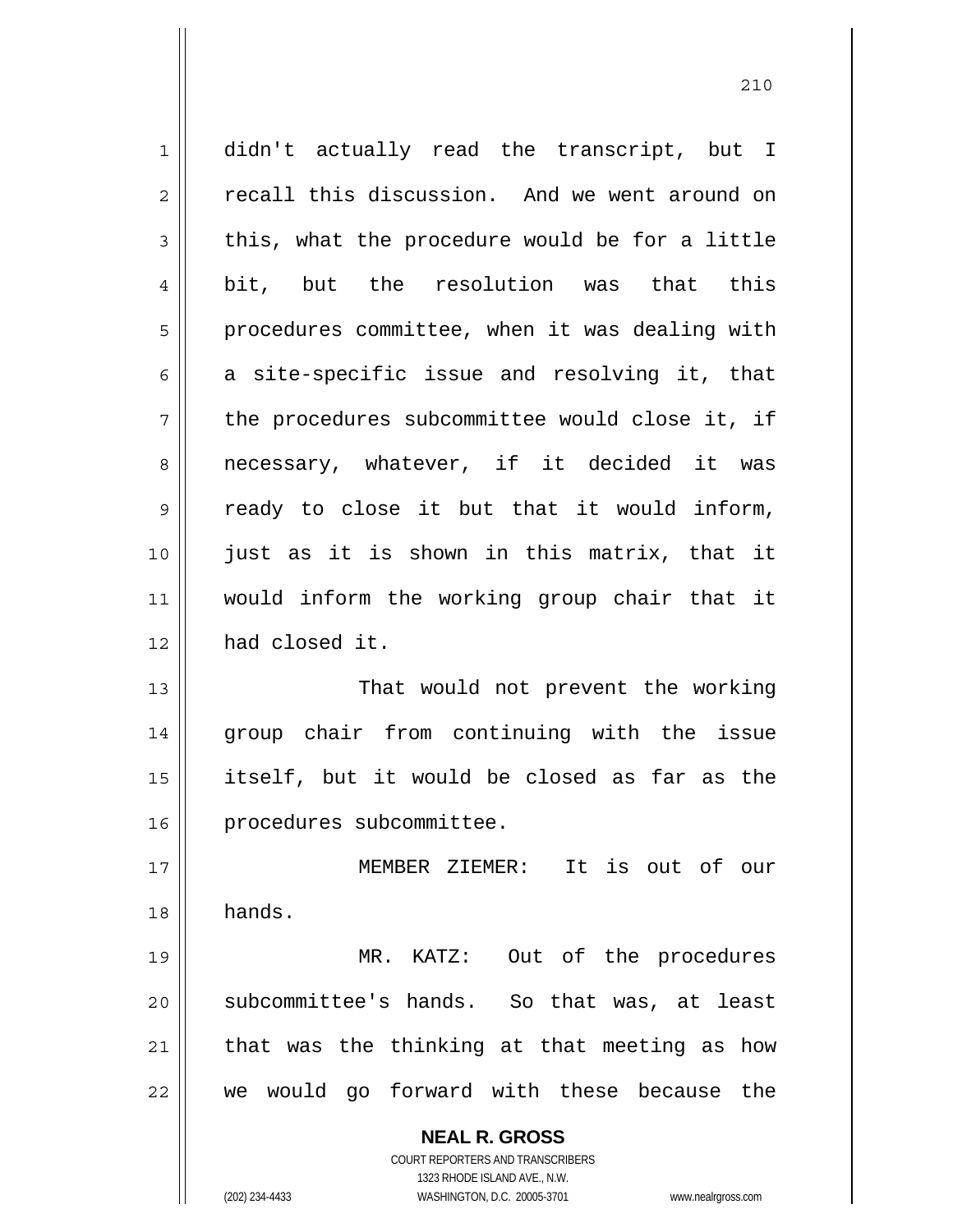**NEAL R. GROSS** COURT REPORTERS AND TRANSCRIBERS 211 1 2 3 4 5 6 7 8 9 10 11 12 13 14 15 16 17 18 19 20 21 22 procedures subcommittee, at this point, is finished with it. MEMBER ZIEMER: That doesn't close it necessarily -- MR. KATZ: It doesn't close it for the Board. MEMBER ZIEMER: -- for the Board or -- MR. KATZ: Right. MEMBER ZIEMER: -- the other work group. CHAIR MUNN: But my interpretation was that this information was going to be communicated from me -- MR. KATZ: Absolutely. CHAIR MUNN: -- directly to Mark and give him what we, from our perspective, what the status is now, including that item number three is still in progress not closed. But from this subcommittee's point of view, all of these items are now closed and transferred to him. And that was going to be

1323 RHODE ISLAND AVE., N.W.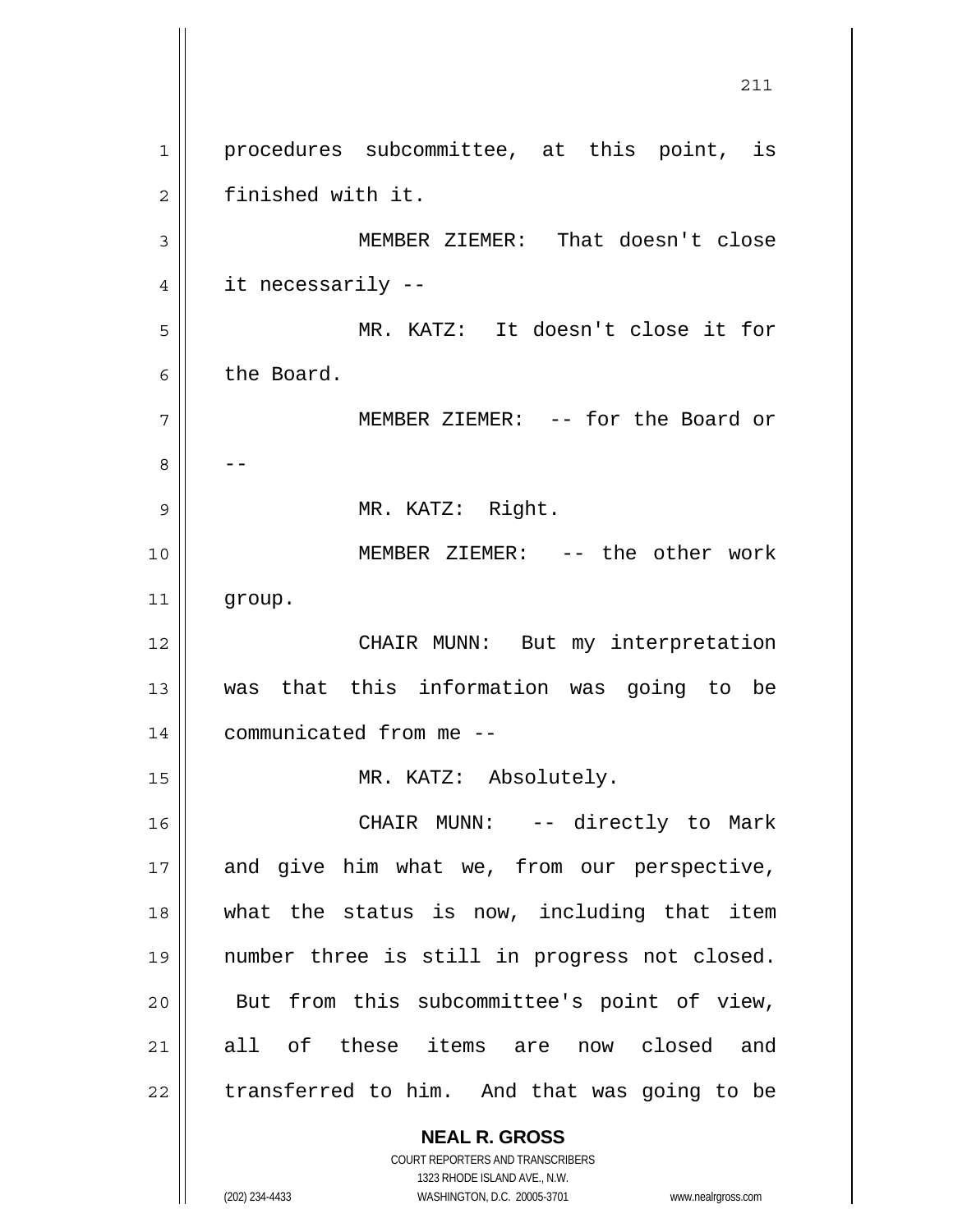1 2 the thrust and actually the content of my email.

3 4 5 6 7 8 9 10 11 12 13 14 15 16 17 18 19 20 You know, this, as you pointed out, we keep going around this what is the process when we come to these things, especially with respect to transferring things. And since we are not going to be transferring our responsibility, we are going to say our responsibility is closed and we are not going to be dealing with this anymore. MEMBER GRIFFON: Okay. CHAIR MUNN: Is that making sense to you? MEMBER GRIFFON: Well, yes, I guess. To me, it just creates a little confusion because if, you know, what if we pick it up in the work group and then we decide that, no, the issue wasn't resolved and yet it was posed in the procedures -- I just as soon transfer it right away and not deal

22

21

**NEAL R. GROSS**

with it in two places. I mean, I think we are

going to have similar people handling it from

COURT REPORTERS AND TRANSCRIBERS 1323 RHODE ISLAND AVE., N.W. (202) 234-4433 WASHINGTON, D.C. 20005-3701 www.nealrgross.com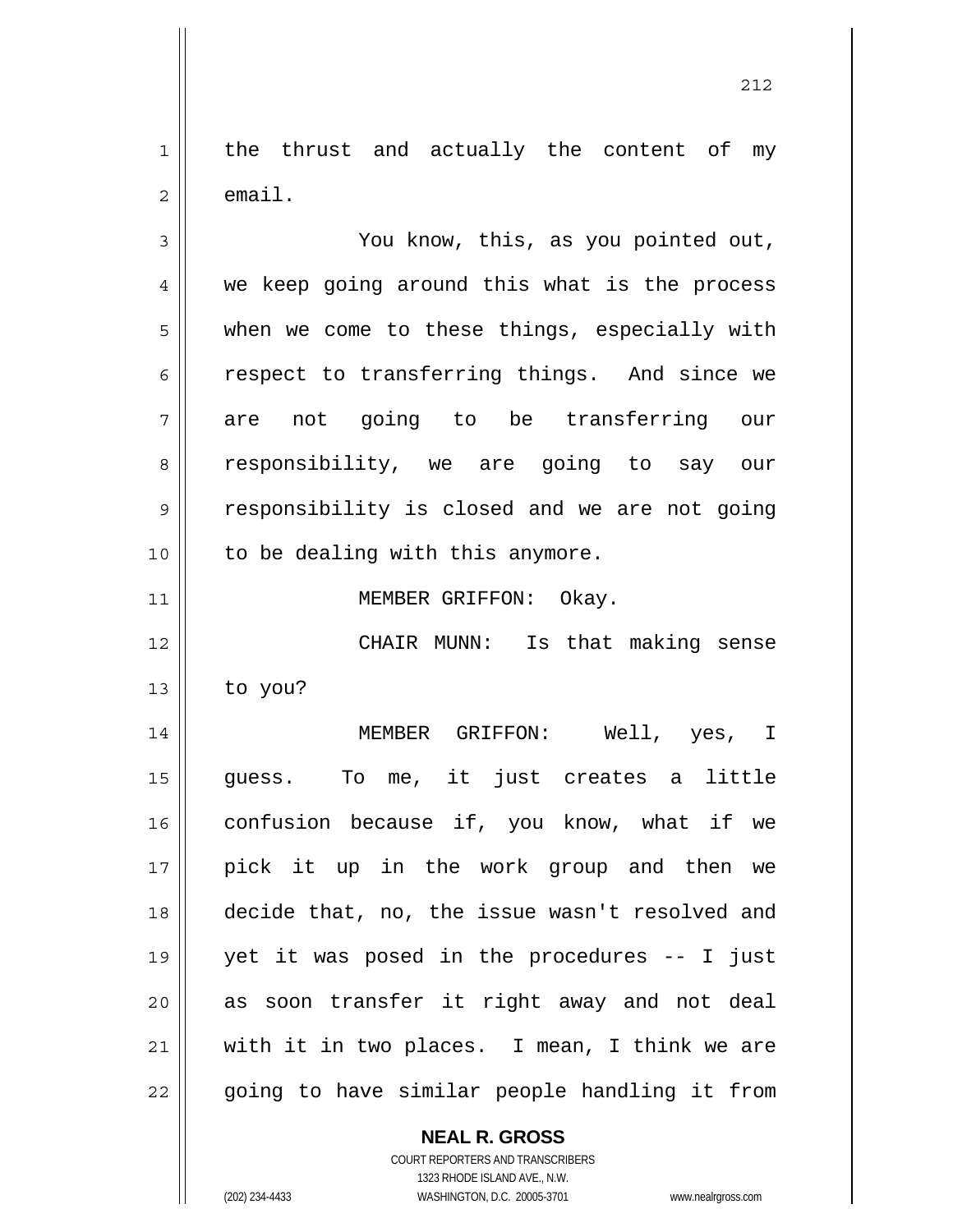1 SC&A's standpoint.

| is that procedures<br>subcommittee has nowhere to go with it. But<br>in notifying the work group chair, you in this<br>case, with Rocky Flats, that the Procedures<br>Work Group has done its work on this and this<br>is what it has found, you are certainly, as a |
|----------------------------------------------------------------------------------------------------------------------------------------------------------------------------------------------------------------------------------------------------------------------|
|                                                                                                                                                                                                                                                                      |
|                                                                                                                                                                                                                                                                      |
|                                                                                                                                                                                                                                                                      |
|                                                                                                                                                                                                                                                                      |
|                                                                                                                                                                                                                                                                      |
|                                                                                                                                                                                                                                                                      |
| work group chair for Rocky Flats, you are                                                                                                                                                                                                                            |
| welcome to keep this as a live issue for the                                                                                                                                                                                                                         |
|                                                                                                                                                                                                                                                                      |
| MEMBER GRIFFON: Then why just                                                                                                                                                                                                                                        |
| transfer it all? We are not going to lose the                                                                                                                                                                                                                        |
| work. I agree that any work that was done                                                                                                                                                                                                                            |
| could be transferred but just transfer it                                                                                                                                                                                                                            |
| instead of saying closed and transferred.                                                                                                                                                                                                                            |
|                                                                                                                                                                                                                                                                      |
| MR. KATZ: But Mark, if you agree                                                                                                                                                                                                                                     |
| that it should be closed, there is no reason                                                                                                                                                                                                                         |
|                                                                                                                                                                                                                                                                      |
| to adopt this open issue and have to close it                                                                                                                                                                                                                        |
| in your work group. I mean, if you were to                                                                                                                                                                                                                           |
|                                                                                                                                                                                                                                                                      |

**NEAL R. GROSS** COURT REPORTERS AND TRANSCRIBERS

1323 RHODE ISLAND AVE., N.W.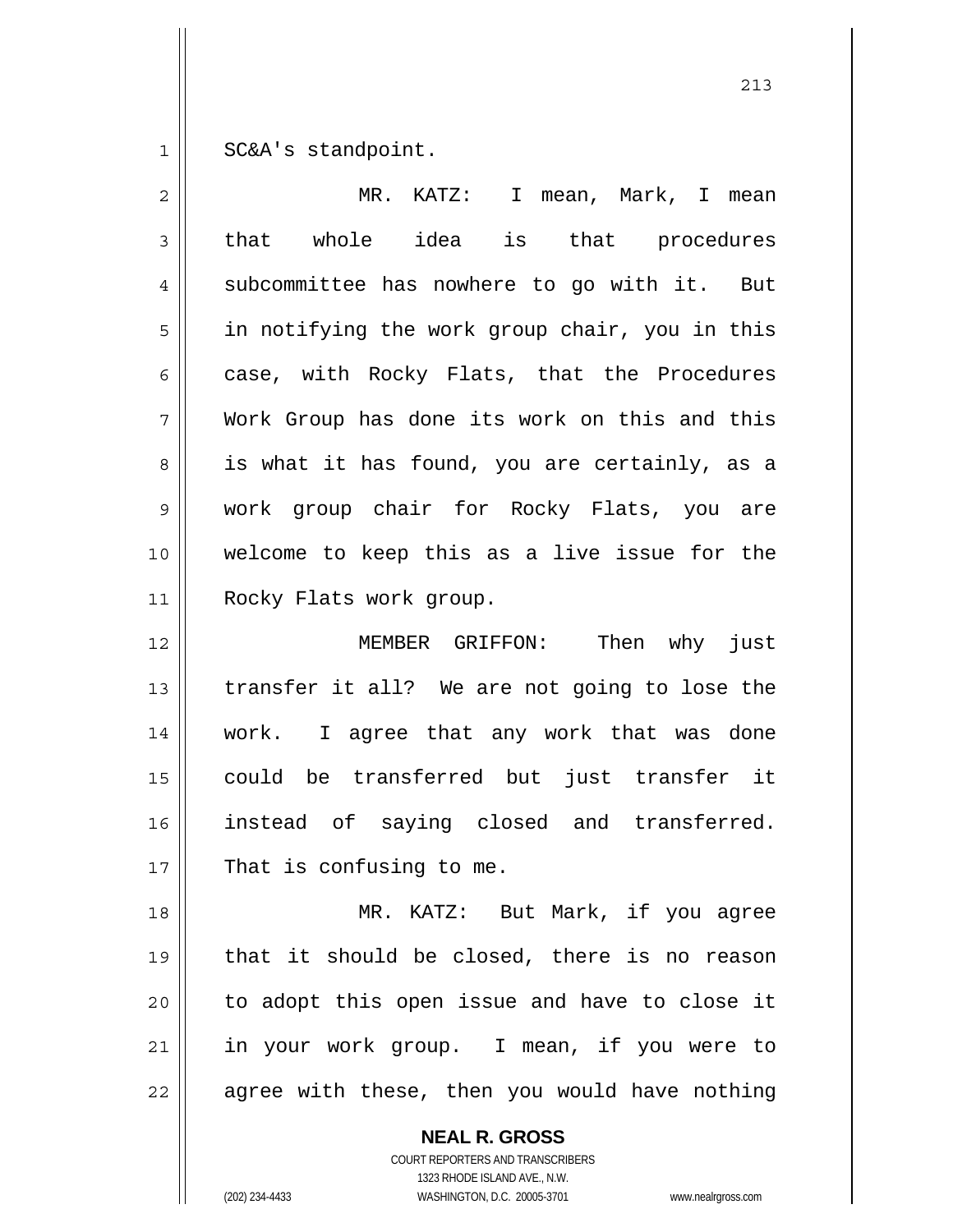$1|$ to do.

| $\overline{c}$ | MR. MARSCHKE: I kind of agree with            |
|----------------|-----------------------------------------------|
| 3              | Mark, actually. I would recommend, I would    |
| $\overline{4}$ | like to see it transferred to the Rocky Flats |
| 5              | work group with a recommendation that it be   |
| 6              | closed. Because once it gets closed, you      |
| 7              | know, if they disagree with our               |
| 8              | recommendation, then basically they have to   |
| 9              | reopen it or something like that. It becomes  |
| 10             | confusing to people who are looking at the    |
| 11             | record.                                       |
| 12             | Because if all of a sudden we have            |
| 13             | an issue that is going along, going along, it |
| 14             | is closed, and now all of a sudden it is      |
| 15             | reopened, you know, I think it would be       |
| 16             | cleaner if we went along, went along, and     |
| 17             | transferred it with a recommendation to be    |
| 18             | closed and then it was either closed in the   |
| 19             | work group.                                   |
| 20             | MEMBER ZIEMER: How did we handle              |
| 21             | TBD-6000 stuff? Did<br>we show it just as     |
| 22             | transferred?                                  |

**NEAL R. GROSS** COURT REPORTERS AND TRANSCRIBERS 1323 RHODE ISLAND AVE., N.W. (202) 234-4433 WASHINGTON, D.C. 20005-3701 www.nealrgross.com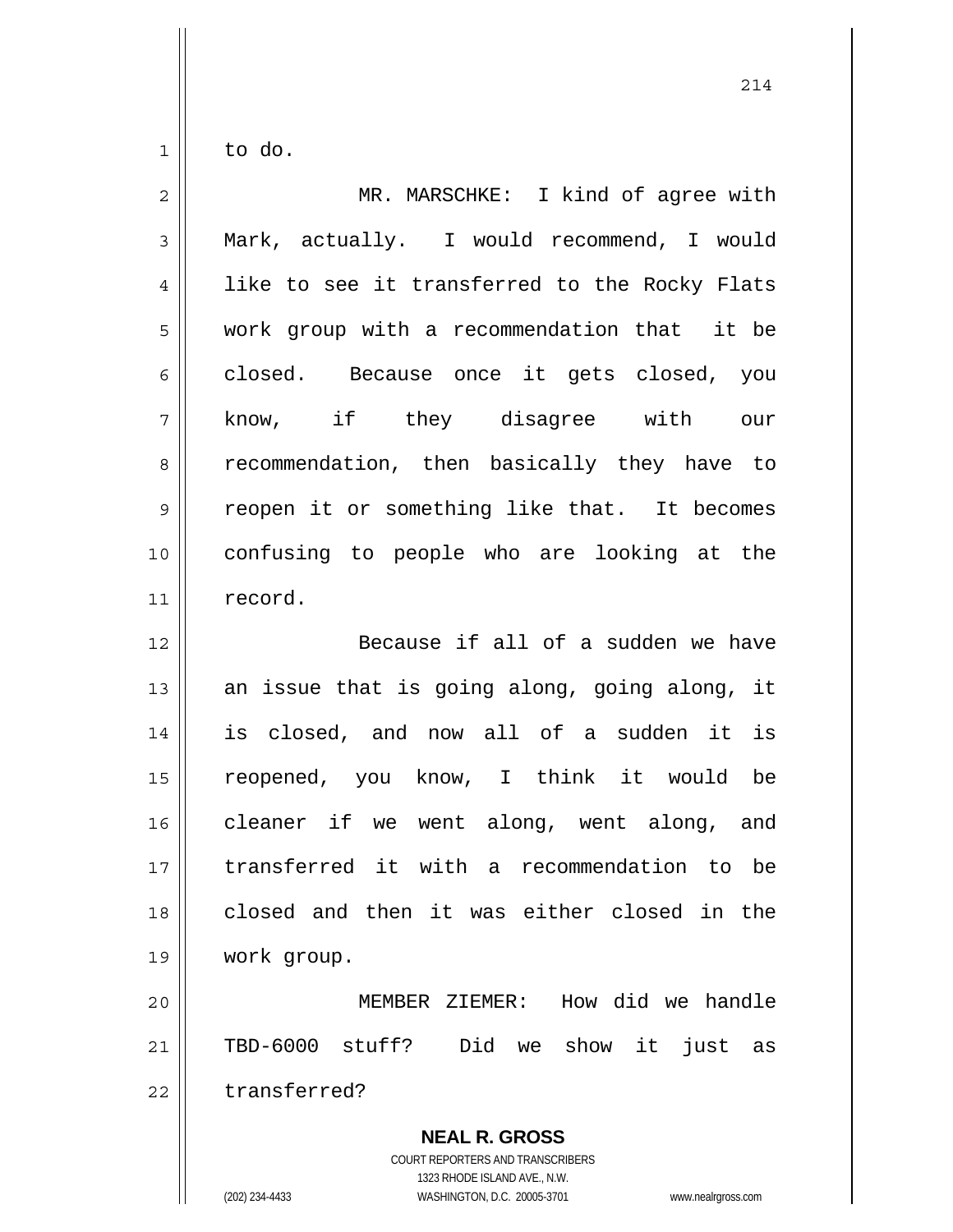**NEAL R. GROSS** COURT REPORTERS AND TRANSCRIBERS 1323 RHODE ISLAND AVE., N.W. (202) 234-4433 WASHINGTON, D.C. 20005-3701 www.nealrgross.com <u>215</u> 1 2 3 4 5 6 7 8 9 10 11 12 13 14 15 16 17 18 19 20 21 22 MEMBER GRIFFON: Yes, just transferred. MR. MARSCHKE: Yes, those are all just transferred. CHAIR MUNN: It was my intention that this would show simply transferred and that the communication would say we closed this, we closed this, but it doesn't necessarily -- MEMBER ZIEMER: But that's on TBD. Did we show it as closed -- MR. MARSCHKE: No. MEMBER ZIEMER: -- or simply transferred and that is it? MR. MARSCHKE: Basically, we didn't -- MEMBER ZIEMER: Or is it out of our hands as a transfer? MR. MARSCHKE: On the TBDs we didn't get into, well, we did get into some discussion on it. But we just transferred it. MEMBER ZIEMER: Well, they had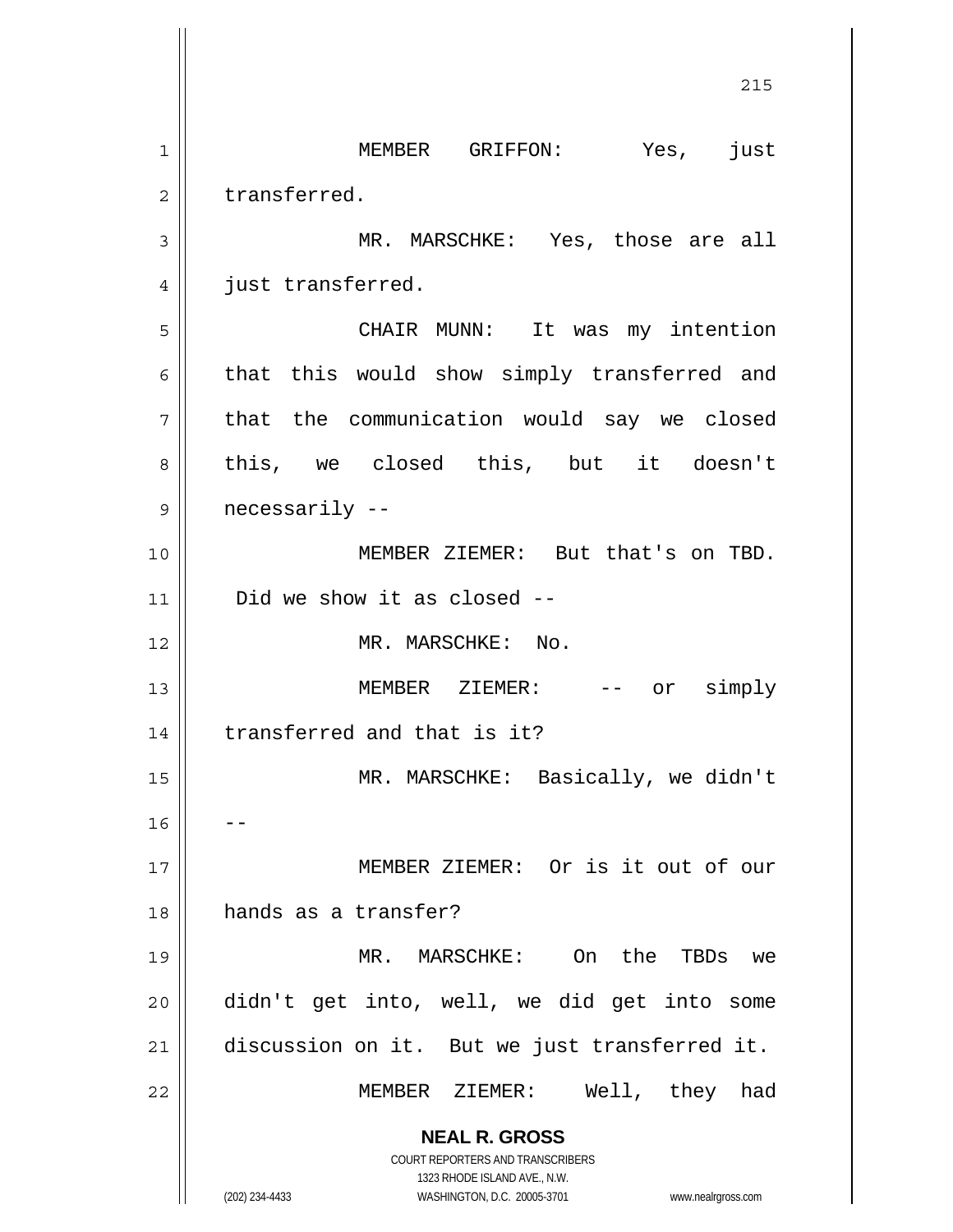|    | 216                                            |
|----|------------------------------------------------|
| 1  | started to resolve the --                      |
| 2  | MR. MARSCHKE: Right, but in the                |
| 3  |                                                |
| 4  | MEMBER ZIEMER: In fact, some of                |
| 5  | the items were resolved in this work group,    |
| 6  | not on the appendix BB but on TBD-6000, I      |
| 7  | think some of them had been dealt with before  |
| 8  | the transfer.                                  |
| 9  | MEMBER GRIFFON: You know, I just               |
| 10 | think as a long as -- I don't think it's good  |
| 11 | to close it because then -- I agree with       |
| 12 | exactly what Steve was saying. Then if we get  |
| 13 | it on the Rocky Flats Work Group and something |
| 14 | -- we find something else and then we decide,  |
| 15 | you know, that it is a problem or whatever.    |
| 16 | And then what do you do?                       |
| 17 | Do I contact Wanda and it is                   |
| 18 | reopened? I think that creates confusion. I    |
| 19 | think it would be easier just to say, you      |
| 20 | know, we have got this initial findings, we    |
| 21 | have got initial comments from or response     |
| 22 | from NIOSH and then transfer them on ones      |
|    | <b>NEAL R. GROSS</b>                           |

COURT REPORTERS AND TRANSCRIBERS 1323 RHODE ISLAND AVE., N.W.

(202) 234-4433 WASHINGTON, D.C. 20005-3701 www.nealrgross.com

 $\mathsf{II}$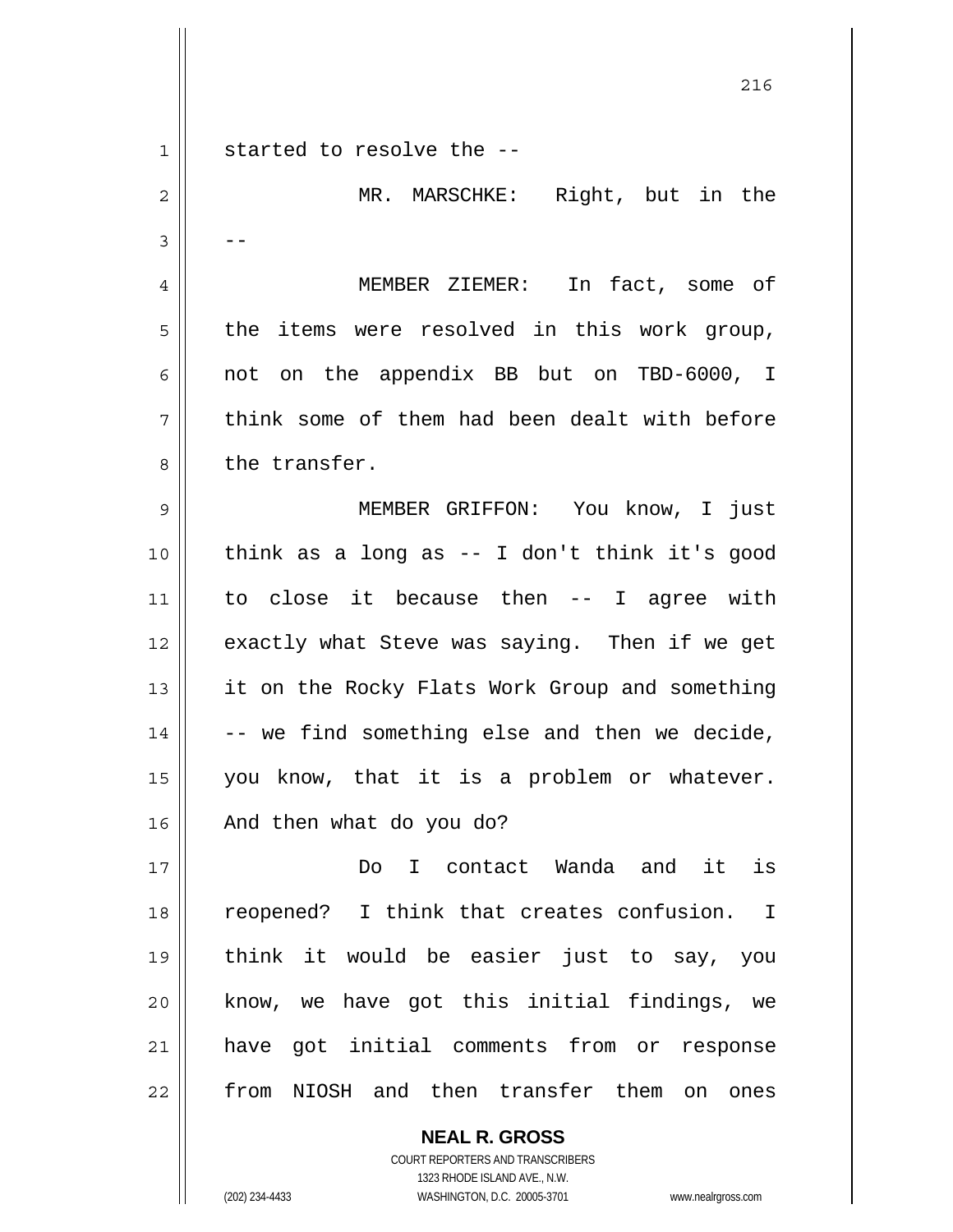1 where the work groups exist.

| $\overline{2}$ | I mean, there are several, like Y-             |
|----------------|------------------------------------------------|
| 3              | 12, I would say arguably it should stay here   |
| 4              | because we don't have an active work group,    |
| 5              | and I don't think there was actually ever a Y- |
| 6              | 12 work group. I mean, it was always done in   |
| 7              | a larger subcommittee. So the ones where we    |
| 8              | don't have any, just keep them here. I think   |
| 9              | K-25 is another example that we don't have an  |
| 10             | active work group so we could handle that      |
| 11             | under procedures, for lack of a better place   |
| 12             | to handle it. You know? But I think that       |
| 13             | would be cleaner just overall.                 |
| 14             | CHAIR MUNN: Well<br>my concern                 |
| 15             | remains the one that I stipulated earlier. We  |
| 16             | don't get these things unless they have been   |
| 17             | given to us by the Board. And if this is the   |
| 18             | way that we are going to handle it, then it is |
| 19             | fairly clear to me that the Board needs to be  |
| 20             | made aware of what the issue is and, in the    |
| 21             | future, simply avoid selecting any site-       |
| 22             | specific procedure for which a work group of   |

217

**NEAL R. GROSS**

COURT REPORTERS AND TRANSCRIBERS 1323 RHODE ISLAND AVE., N.W. (202) 234-4433 WASHINGTON, D.C. 20005-3701 www.nealrgross.com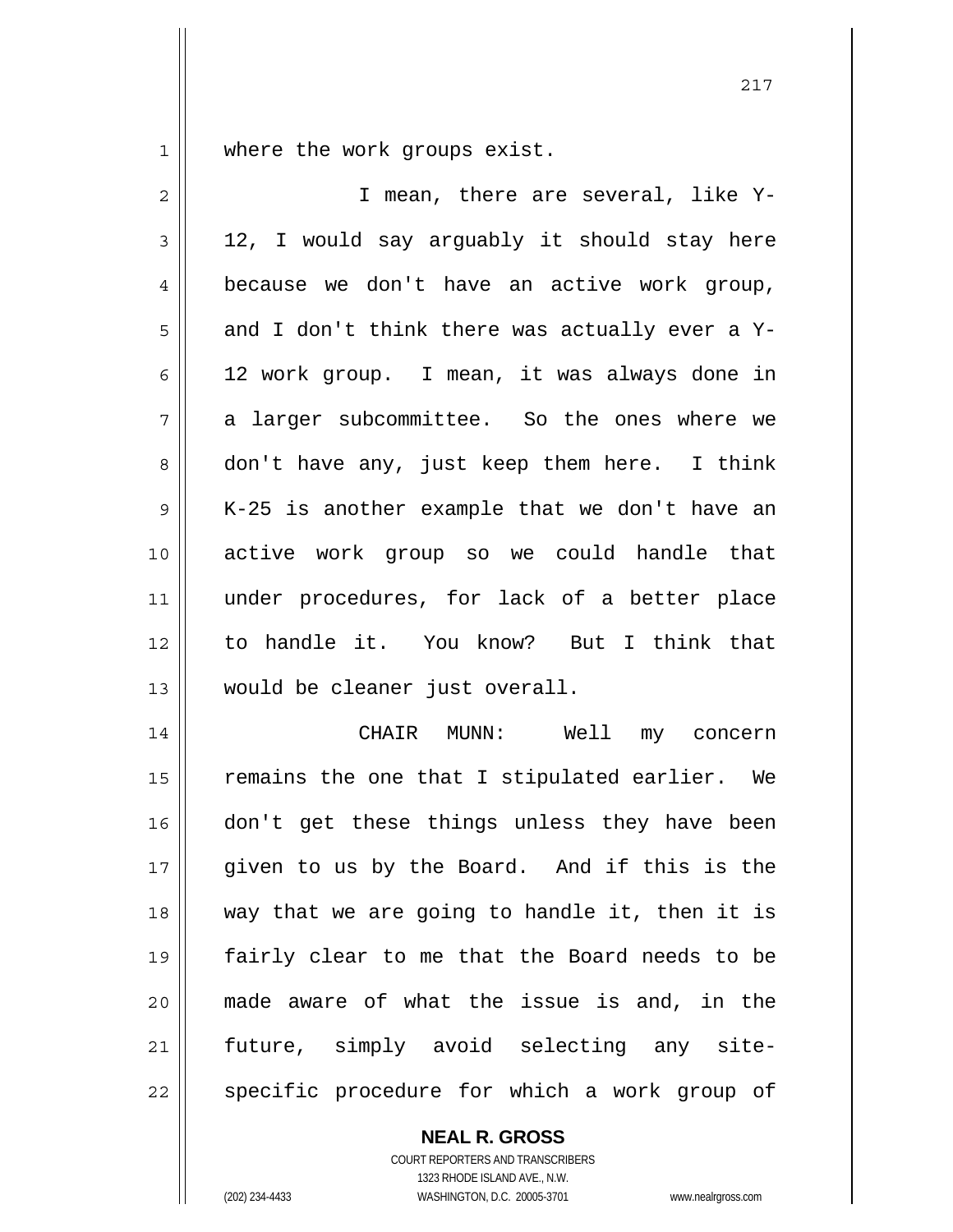1 any kind exists.

| $\mathbf{2}$ | MEMBER GRIFFON: Right. I think it                 |
|--------------|---------------------------------------------------|
| 3            | was sort of a mistake. But I think part of        |
| 4            | what we were was trying to do, if I remember      |
| 5            | right, was SC&A needed a workload and we were     |
| 6            | in the process of tasking and we assigned a       |
| 7            | lot of these procedures and nobody really,        |
| 8            | like John said, we didn't really look that        |
| $\mathsf 9$  | closely at the facts or the implications down     |
| 10           | the line that they were $--$ DR. MAURO:           |
| 11           | Yes, Mark, it really was something that we        |
| 12           | thought would be, this was way before the         |
| 13           | workload, we had already done all of this         |
| 14           | review work, and we really -- it didn't really    |
| 15           | have a home other than white papers and as        |
| 16           | part of the work group meetings that were         |
| 17           | addressing site-specific issues. And we said,     |
| 18           | why not convert, in order to get a nice, clean    |
| 19           | complete record, let's turn these reviews into    |
| 20           | procedure reviews and package them and deliver    |
| 21           | official deliverables because<br>it<br>them<br>as |
| 22           | really didn't have much of a cost impact.         |

**NEAL R. GROSS** COURT REPORTERS AND TRANSCRIBERS

1323 RHODE ISLAND AVE., N.W. (202) 234-4433 WASHINGTON, D.C. 20005-3701 www.nealrgross.com

<u>218</u>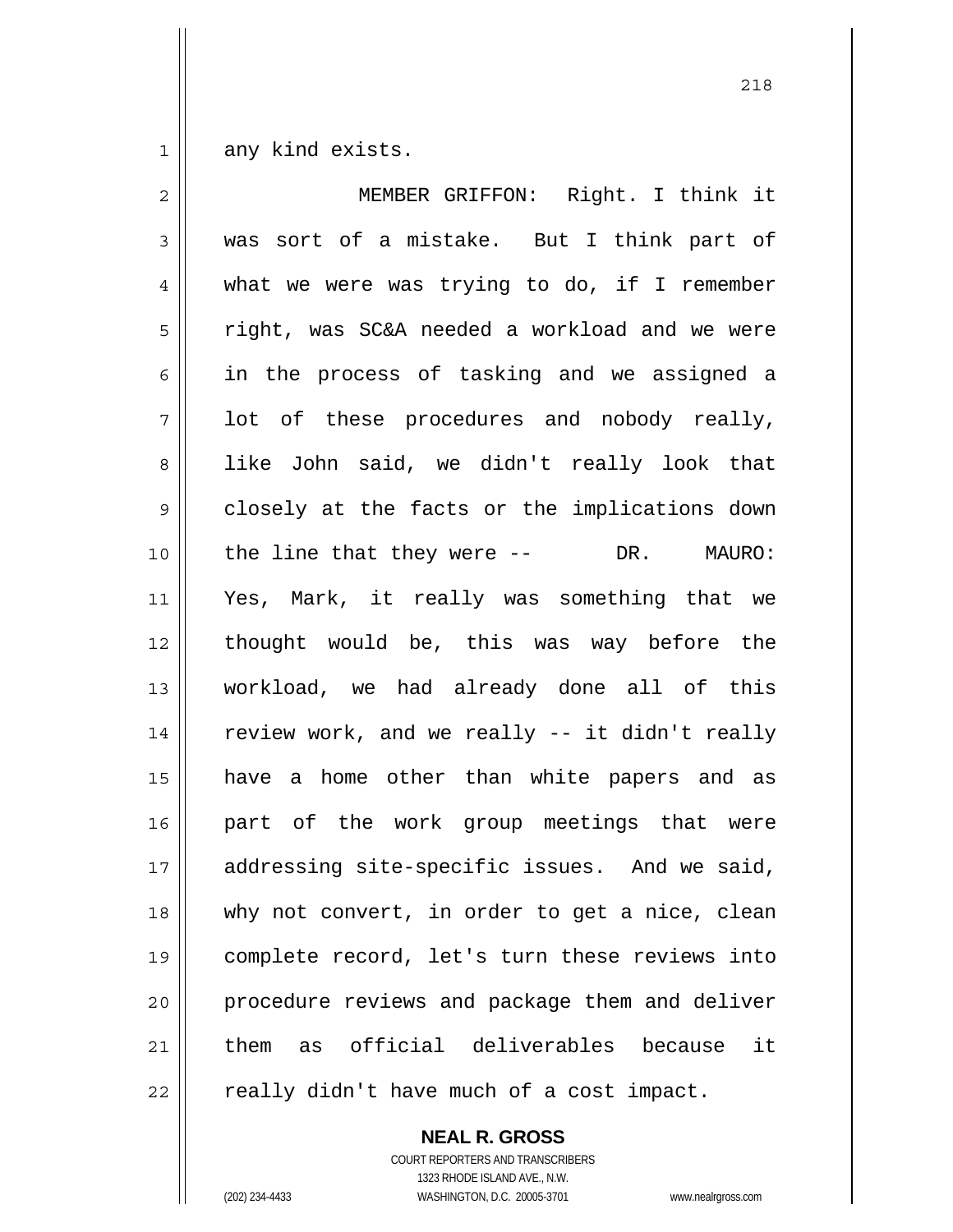| $1\,$ | MEMBER GRIFFON: Right.                                                                              |
|-------|-----------------------------------------------------------------------------------------------------|
| 2     | DR. MAURO: And it was really well-                                                                  |
| 3     | intended. But now we are here, and I think                                                          |
| 4     | that whatever decision the subcommittee makes                                                       |
| 5     | on how you would like to proceed, you know,                                                         |
| 6     | that is fine. Please, go ahead.                                                                     |
| 7     | MEMBER GRIFFON: I mean, Wanda, if                                                                   |
| 8     | you want to bring it back to the Board, that                                                        |
| 9     | is fine. I am not sure, Paul, how you feel,                                                         |
| 10    | if we need to vote as a board, I mean --                                                            |
| 11    | MEMBER ZIEMER: Well, I think                                                                        |
| 12    | Wanda's point is appropriate, --                                                                    |
| 13    | MEMBER GRIFFON: Yes.                                                                                |
| 14    | MEMBER ZIEMER: -- in a general                                                                      |
| 15    | sense. And in a sense we did that on TBD-6000                                                       |
| 16    | because the Board established a new work group                                                      |
| 17    | to specifically handle those.                                                                       |
| 18    | CHAIR MUNN: Right.                                                                                  |
| 19    | MEMBER ZIEMER: And I think it                                                                       |
| 20    | would be fairly simple to mandate as we<br>go                                                       |
| 21    | forward, and then the transfer could be done                                                        |
| 22    | but to mandate that site-specific procedures                                                        |
|       | <b>NEAL R. GROSS</b>                                                                                |
|       | COURT REPORTERS AND TRANSCRIBERS                                                                    |
|       | 1323 RHODE ISLAND AVE., N.W.<br>(202) 234-4433<br>WASHINGTON, D.C. 20005-3701<br>www.nealrgross.com |

<u>219</u>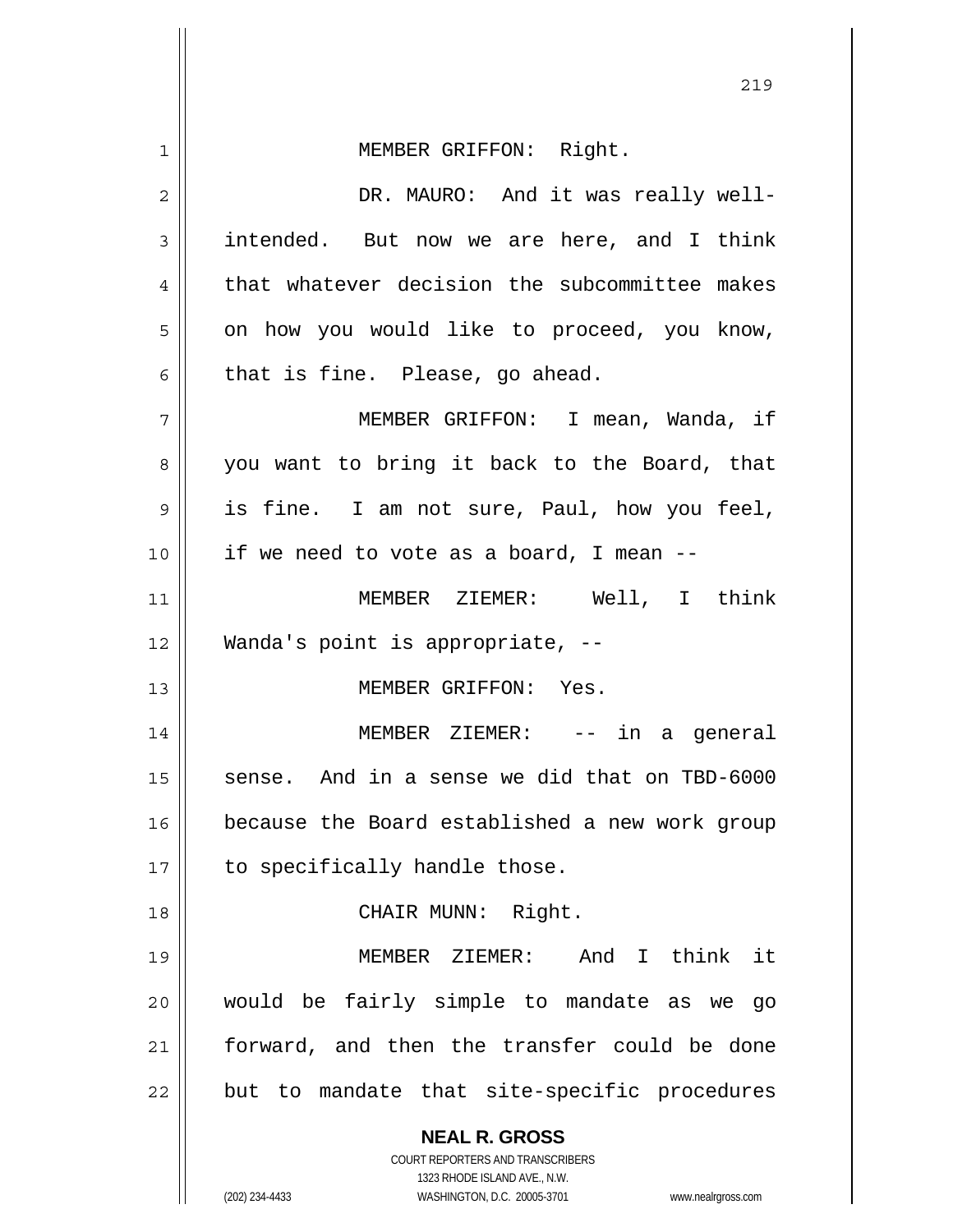**NEAL R. GROSS** COURT REPORTERS AND TRANSCRIBERS 1 2 3 4 5 6 7 8 9 10 11 12 13 14 15 16 17 18 19 20 21 22 for which there is a work group should be, as a matter of course, turned over to that group. And it seems to me we can still track them here and show the transfer as having occurred, so that we are still tracking the procedures -- MEMBER GRIFFON: Right. MEMBER ZIEMER: -- as a procedure work group and then just show it in the table as having been transferred. And that way we still have it in the starting database and then show where it is going. So, I think we can do that in a formal way. I think that was Wanda's concern. Otherwise, we are doing something that was not mandated by the Board to start with. CHAIR MUNN: Correct. MEMBER GRIFFON: That is fine. MEMBER ZIEMER: And perhaps it would be appropriate for the chair of the subcommittee to make such a recommendation to the full Board as a method or a way of going

<u>220</u>

1323 RHODE ISLAND AVE., N.W.

(202) 234-4433 WASHINGTON, D.C. 20005-3701 www.nealrgross.com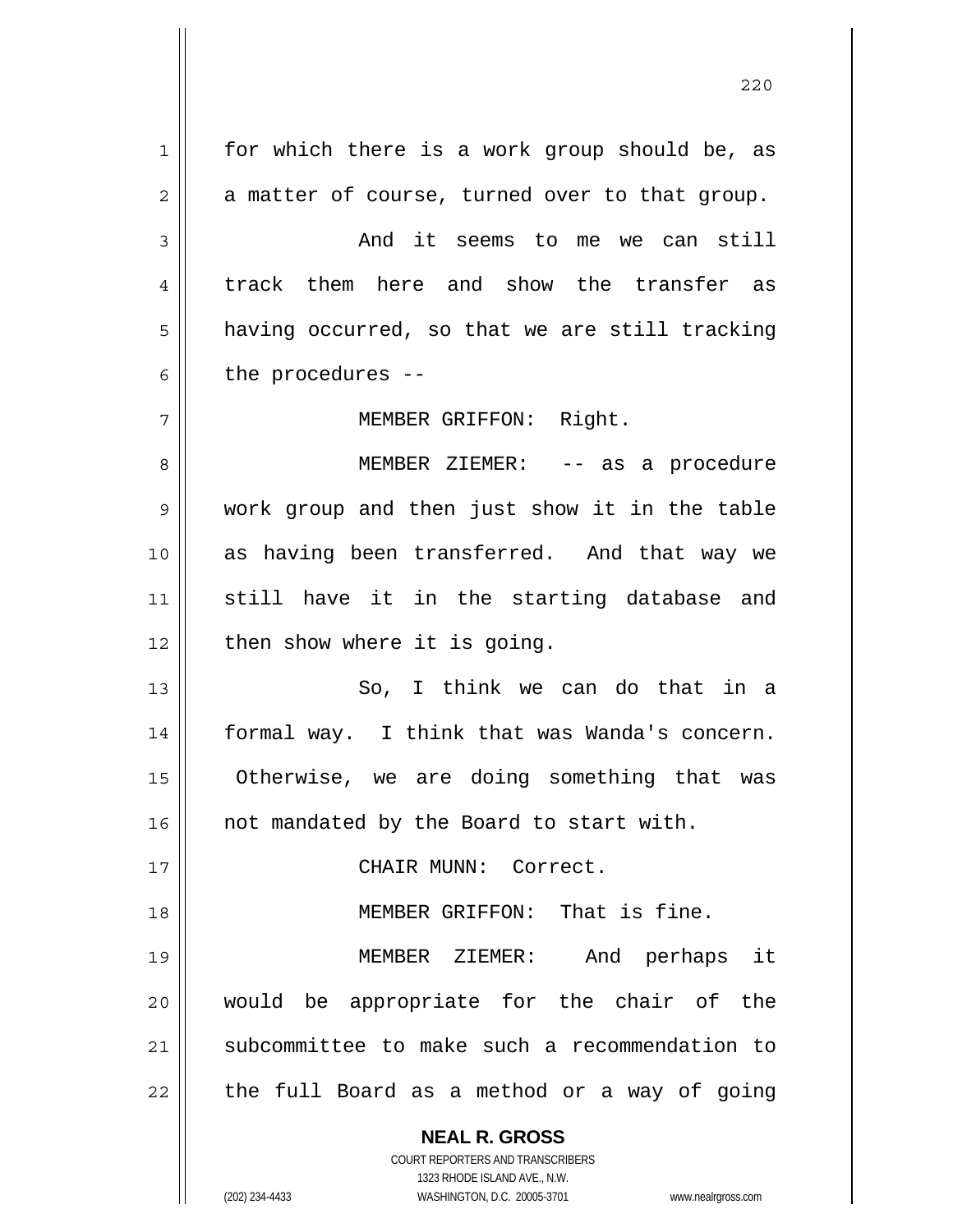**NEAL R. GROSS** COURT REPORTERS AND TRANSCRIBERS 1323 RHODE ISLAND AVE., N.W. (202) 234-4433 WASHINGTON, D.C. 20005-3701 www.nealrgross.com 1 2 3 4 5 6 7 8 9 10 11 12 13 14 15 16 17 18 19 20 21 22 forward on these things. And if that passed, then I think what would happen here, is we would just revert to that as the policy and then we would show it as transferred. MR. MARSCHKE: So right now basically we are -- MEMBER ZIEMER: And we wouldn't close it then. MR. MARSCHKE: Yes, right. MEMBER ZIEMER: It would be their job to close it. Because once we show it as transferred, in a sense, it is out of our hands. CHAIR MUNN: Yes, correct. MEMBER ZIEMER: It has the effect of closing it for further work by this work group. MR. KATZ: Just for clarification, does that mean, will procedures subcommittee continue to track it until the work group closes it or does the work group have its own tracking then? What happens in tracking?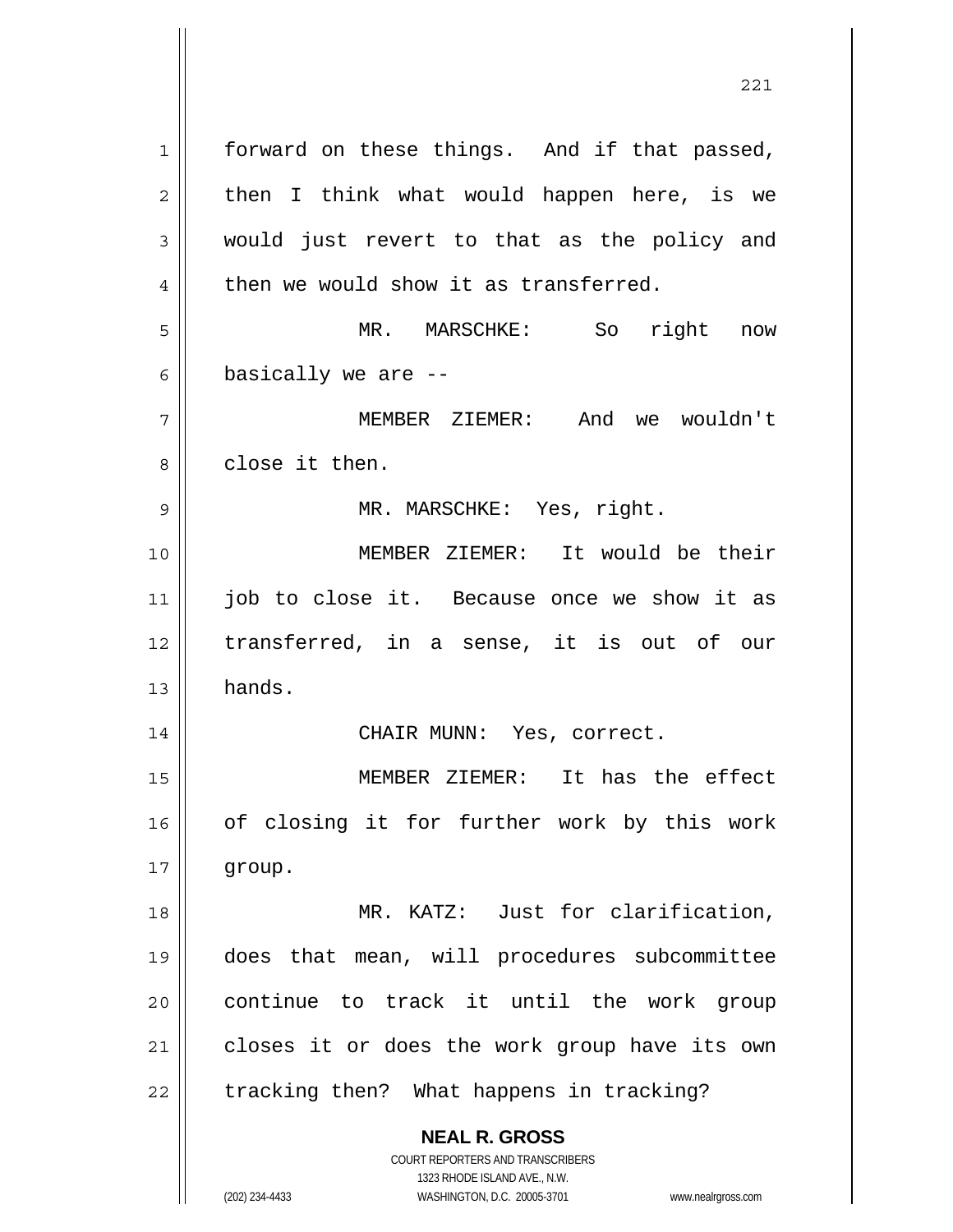**NEAL R. GROSS** COURT REPORTERS AND TRANSCRIBERS 1323 RHODE ISLAND AVE., N.W. (202) 234-4433 WASHINGTON, D.C. 20005-3701 www.nealrgross.com 1 2 3 4 5 6 7 8 9 10 11 12 13 14 15 16 17 18 19 20 21 22 MEMBER ZIEMER: Well one thing that we could ask for as part of your recommendation is that the appropriate work group inform us when they have closed it and then we could show it as having been closed by them. That is one way of handling it. MEMBER GRIFFON: Yes, that would work. MEMBER ZIEMER: If you want to close the loop here within the Procedures Work Group. MR. MARSCHKE: If you look at the one that we talked about there, this is the TBD. MEMBER ZIEMER: Right. MR. MARSCHKE: It is basically, it is still being tracked. MEMBER ZIEMER: Right. MR. MARSCHKE: But it is being tracked, and it is showing that all 13 of them have been transferred. MEMBER ZIEMER: Right.

<u>222</u>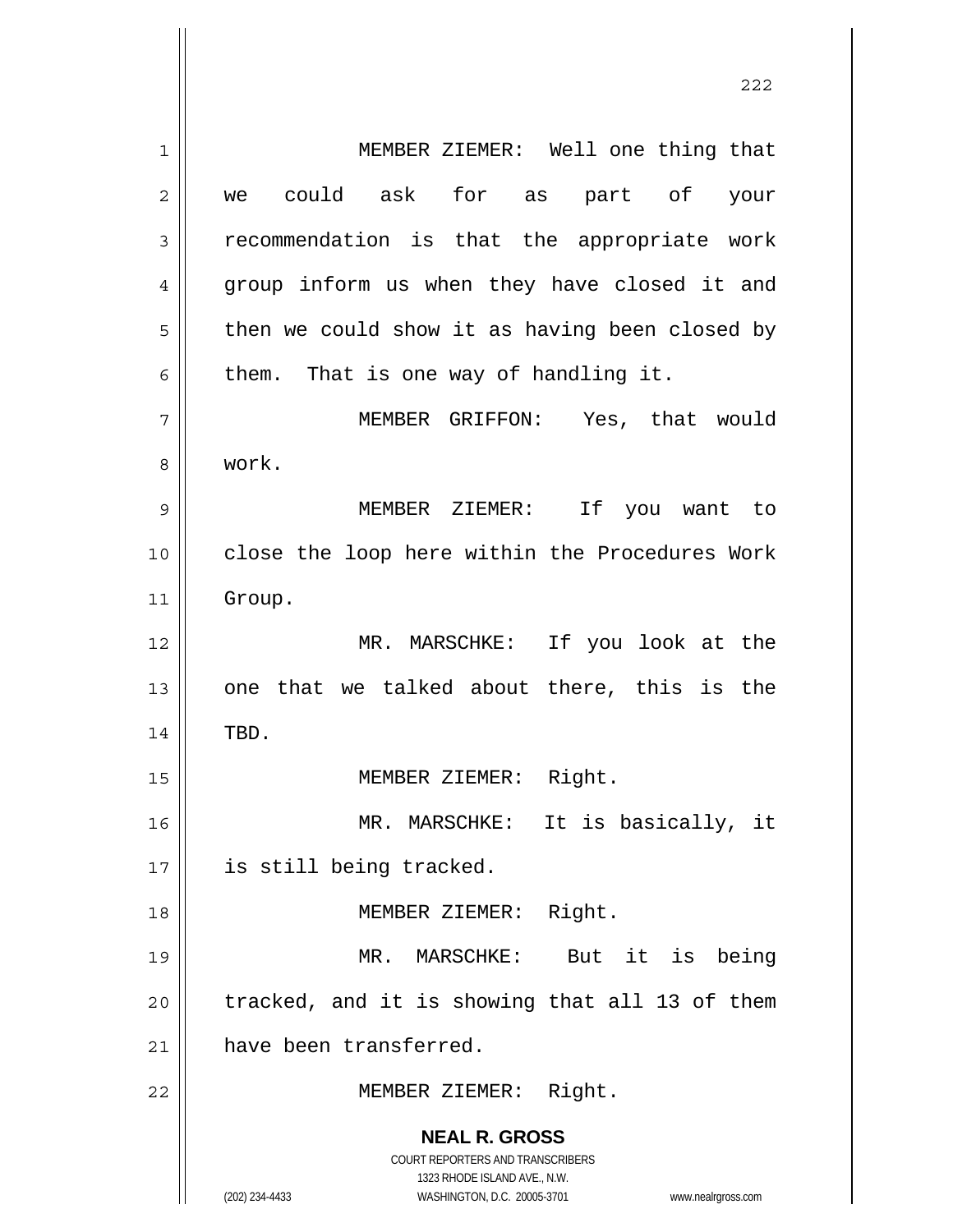**NEAL R. GROSS** COURT REPORTERS AND TRANSCRIBERS 1323 RHODE ISLAND AVE., N.W. (202) 234-4433 WASHINGTON, D.C. 20005-3701 www.nealrgross.com 1 2 3 4 5 6 7 8 9 10 11 12 13 14 15 16 17 18 19 20 21 22 MR. MARSCHKE: Now essentially, maybe the TBD work group will come back and say we have looked at these 13 and we have closed them all out and basically they can move over into this column. MEMBER ZIEMER: Right, and if the Board so mandates that whenever a transfer occurs that the appropriate work group report back. MR. MARSCHKE: Report back to the, yes, with an email saying that yes, we have closed these out. And so that would be, but to answer your question, Ted, right now, we are still carrying them on the books. MEMBER ZIEMER: As a transfer. MR. MARSCHKE: As a transfer. MEMBER ZIEMER: They are tracked but only tracked out, right, and then that's - - right now we don't have a formal follow-up on these. MR. MARSCHKE: That's right. Like I said, I mean, once it gets transferred, it

<u>223</u>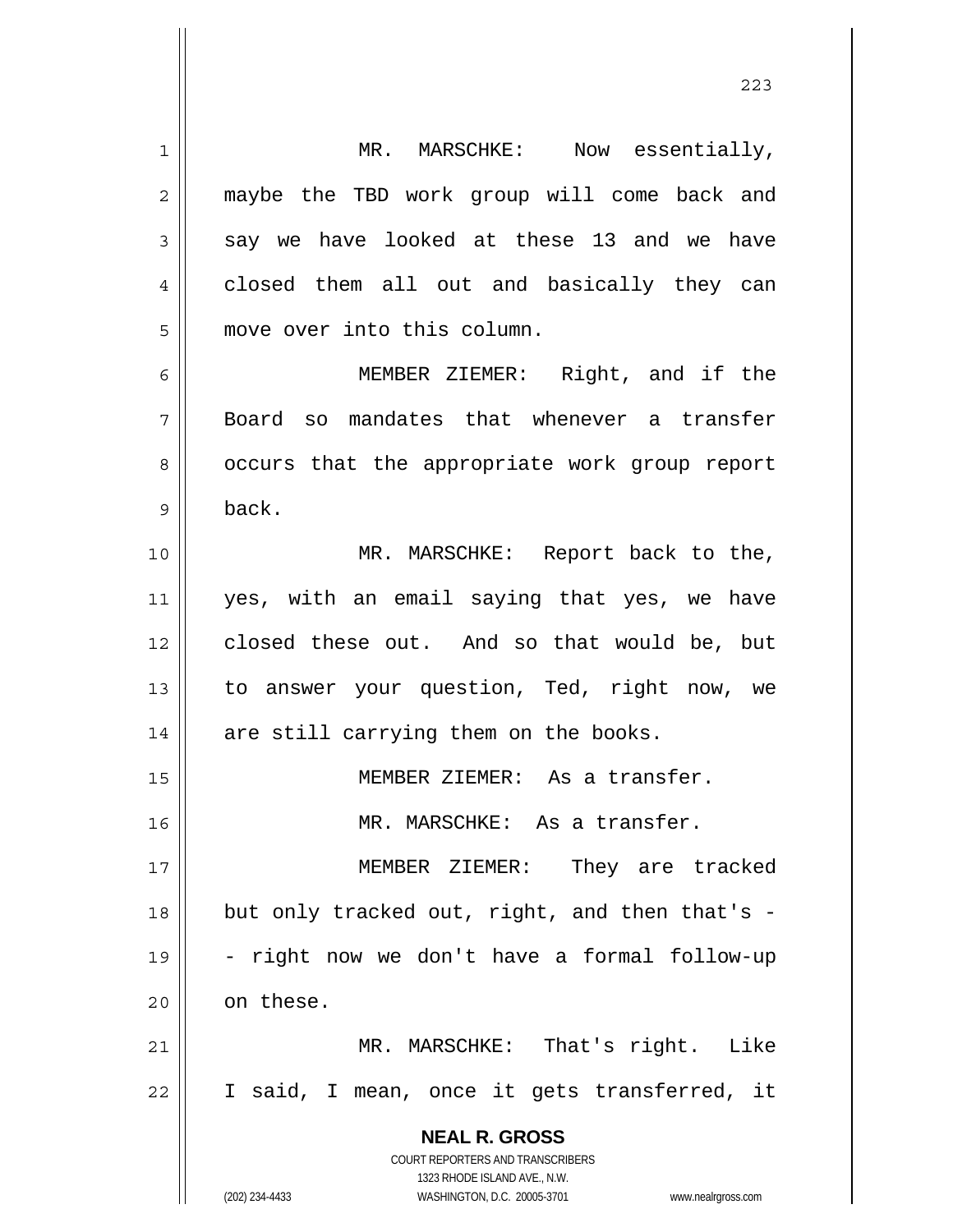**NEAL R. GROSS** 1 2 3 4 5 6 7 8 9 10 11 12 13 14 15 16 17 18 19 20 21 22 's more or less off the subcommittee's books. CHAIR MUNN: It is off our books. Right. We will not take further action on it. And so, unless we are advised by the work group at a later time, it remains forever simply a transferred item for us. MR. KATZ: Right, so we will want the work group to advise -- CHAIR MUNN: To advise. MR. KATZ: -- to advise the subcommittee when it has closed the issue. CHAIR MUNN: Yes. This is the -- MR. KATZ: That is the piece of instruction that is needed. CHAIR MUNN: -- feedback loop that we have not even discussed in the past. MR. HINNEFELD: This is Stu Hinnefeld. I have just one thing to offer on this. If we could have the transfers occur quickly rather than after a while because we would readily rather avoid going through a resolution process in one forum and having it

224

COURT REPORTERS AND TRANSCRIBERS 1323 RHODE ISLAND AVE., N.W.

(202) 234-4433 WASHINGTON, D.C. 20005-3701 www.nealrgross.com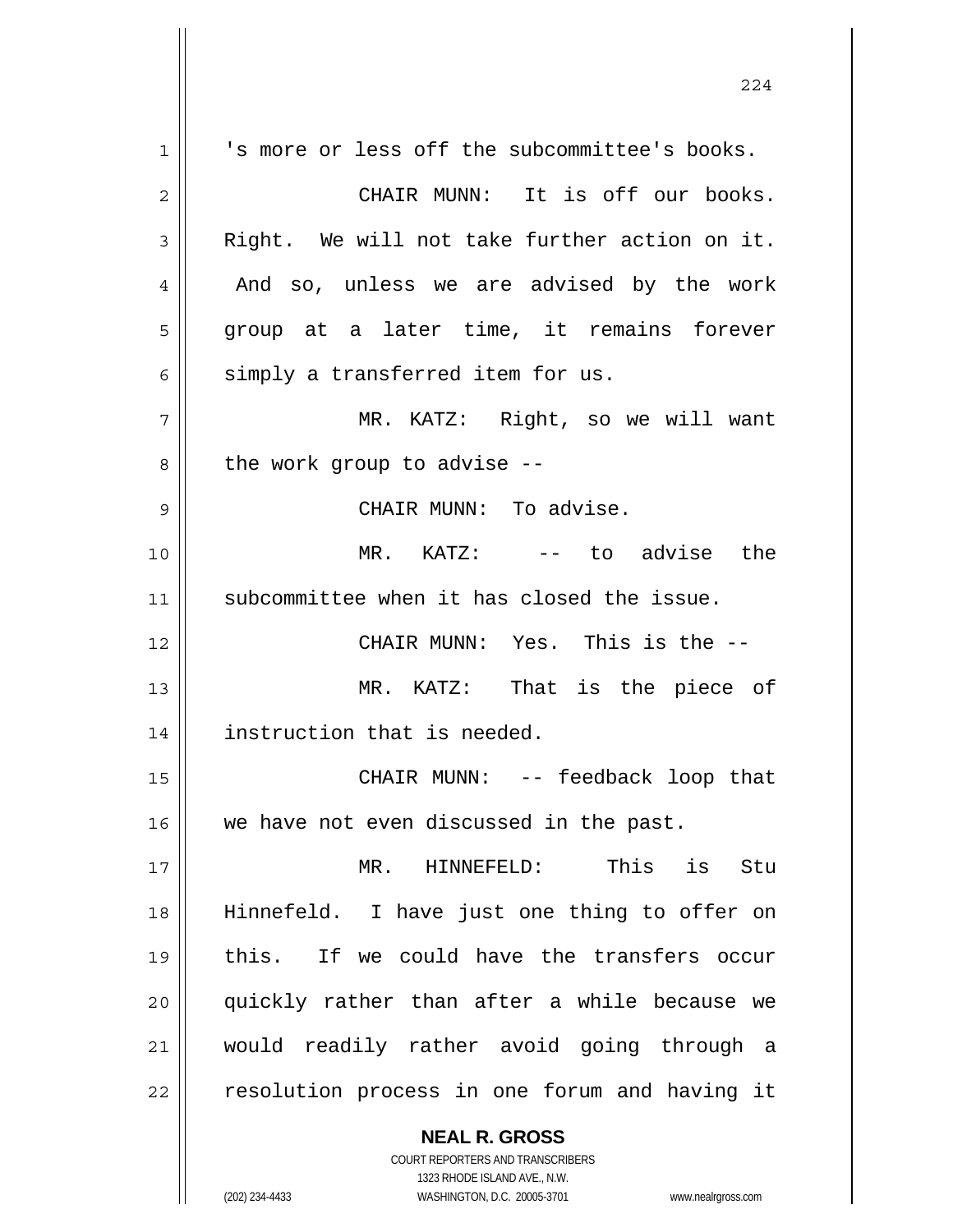1 2 transferred to another forum for another resolution process.

**NEAL R. GROSS** COURT REPORTERS AND TRANSCRIBERS 1323 RHODE ISLAND AVE., N.W. 3 4 5 6 7 8 9 10 11 12 13 14 15 16 17 18 19 20 21 22 MEMBER ZIEMER: I think if we take this action, it becomes automatic. If it is a site-specific procedure for which a subcommittee or a work group exists, it goes. CHAIR MUNN: It does directly to the work group. MEMBER ZIEMER: Right. And that can show up immediately and -- MR. MARSCHKE: I can go through and make a list of the procedures which are sitespecific that are currently in the database and  $--$  MEMBER ZIEMER: That are sitespecific for which we have work groups. MR. MARSCHKE: Yes, site-specific. It would be, well, if you look at the list of procedures, you can go down, there is one with SRS in it here. MEMBER ZIEMER: Right. MR. MARSCHKE: A couple with SRS on

(202) 234-4433 WASHINGTON, D.C. 20005-3701 www.nealrgross.com

<u>225</u>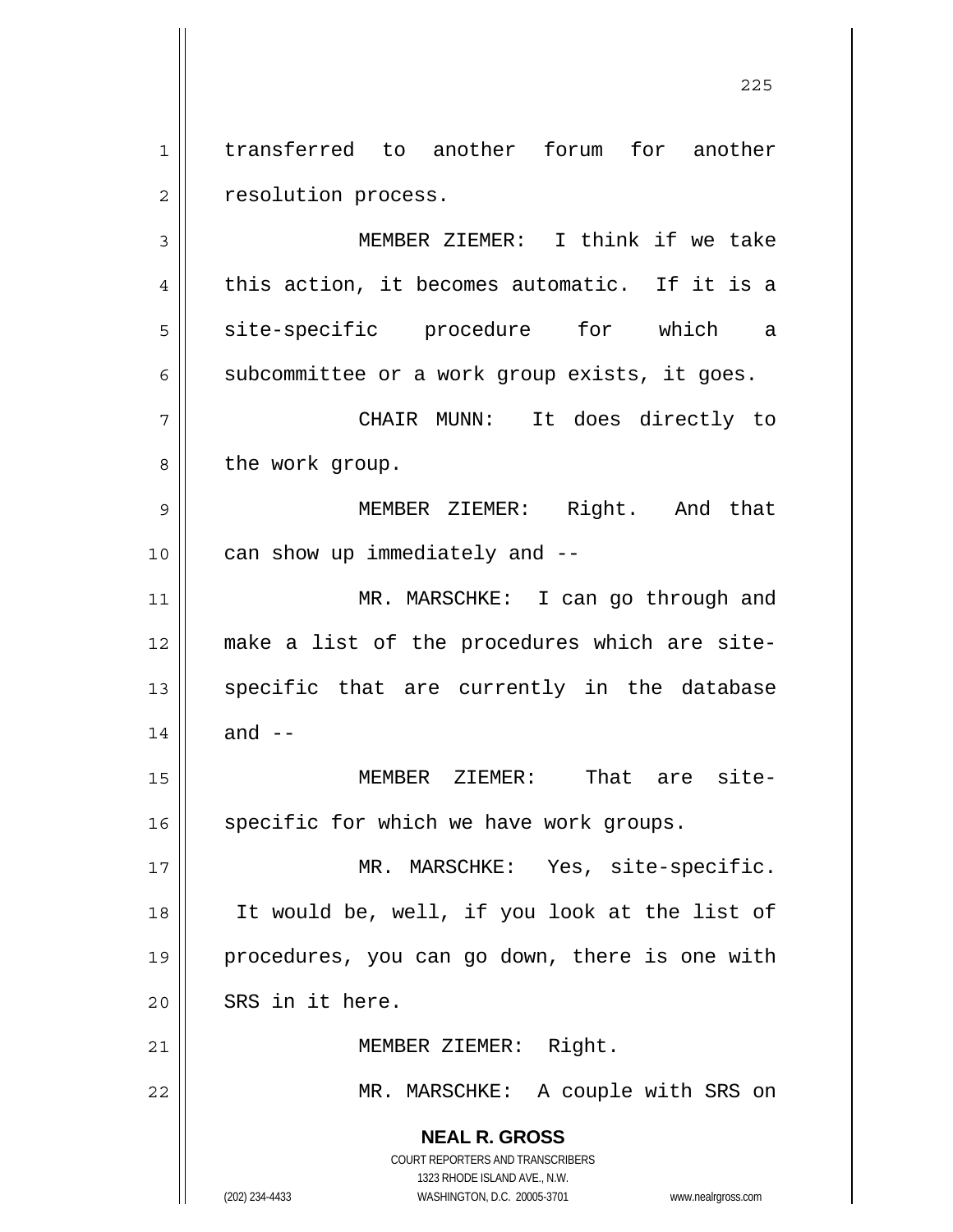that screen. Y-12, but there doesn't seem to be a work group for Y-12; X-10; K-25; Rocky Flats, there is one Rocky which is the 27 that we are talking about; Hanford, Savannah River; Paducah.

6 7 8 9 10 11 12 13 14 15 16 I can go through this rather quickly and pull out the procedures that have a specific site in their title, and I can work with John or somebody who can tell me whether or not these are, there are work groups associated with these procedures and then let the subcommittee know via email that these are the ones that have work groups associated with them and do we want to transfer all the issues associated with these procedures to those work groups.

17 18 19 20 21 22 CHAIR MUNN: If you will provide me with that list when you have completed it, so that it identifies specifically work groups exist, work groups do not exist for those specific procedures, I will include that in my discussion to the full Board at Amarillo when

> **NEAL R. GROSS** COURT REPORTERS AND TRANSCRIBERS 1323 RHODE ISLAND AVE., N.W. (202) 234-4433 WASHINGTON, D.C. 20005-3701 www.nealrgross.com

1

2

3

4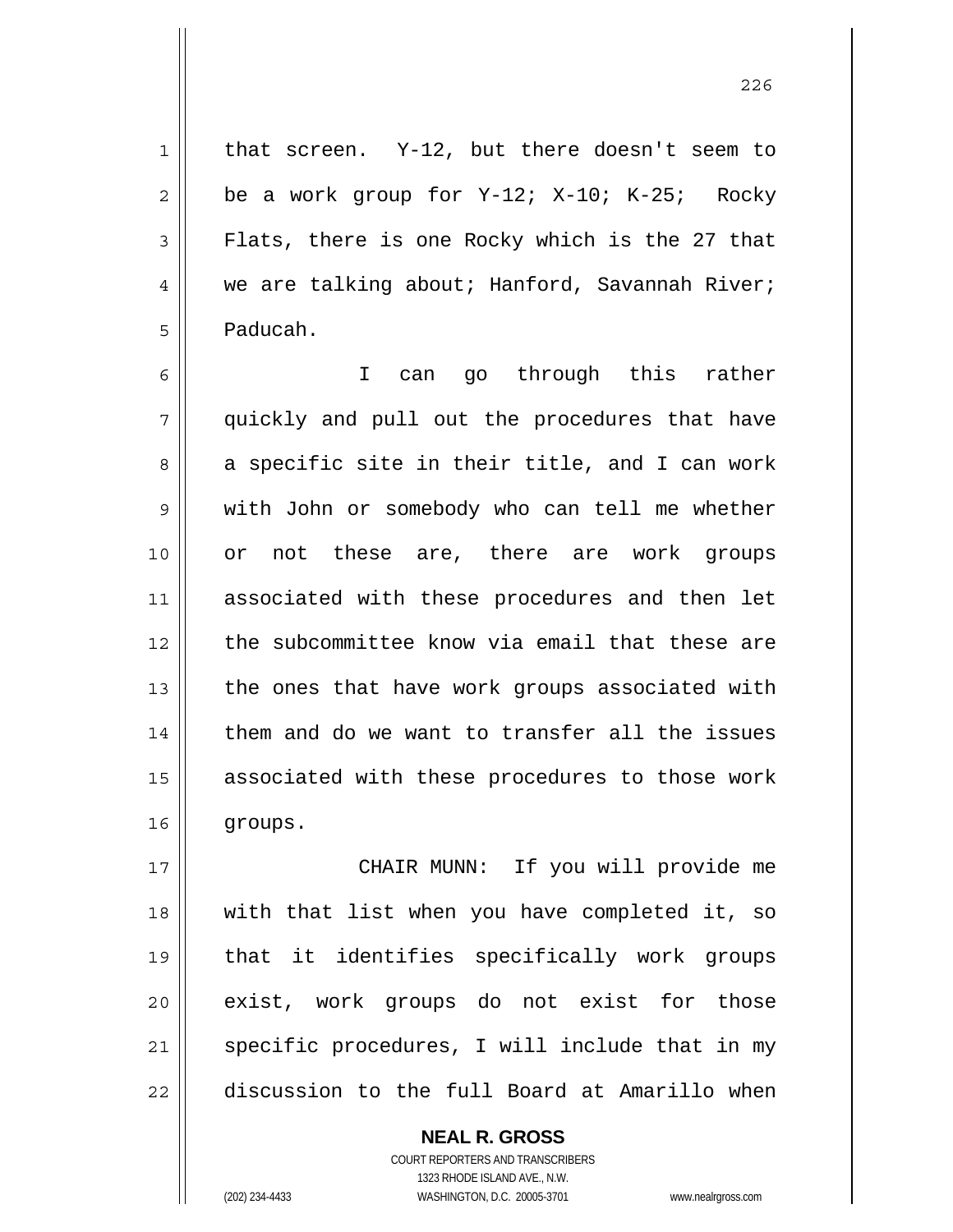1 I am giving our report.

| $\overline{c}$ | MEMBER ZIEMER: And that would be                                                                |
|----------------|-------------------------------------------------------------------------------------------------|
| 3              | important for the Board to make the decision                                                    |
| 4              | because it is shifting workload --                                                              |
| 5              | CHAIR MUNN: Yes.                                                                                |
| 6              | MEMBER ZIEMER: -- to other work                                                                 |
| 7              | groups, too.                                                                                    |
| 8              | CHAIR MUNN: Yes, it is.                                                                         |
| 9              | MEMBER ZIEMER: They need to know                                                                |
| 10             | that in advance.                                                                                |
| 11             | CHAIR MUNN: Yes.                                                                                |
| 12             | MS. BRACKETT: In some cases, I am                                                               |
| 13             | thinking particularly the internal dosimetry                                                    |
| 14             | coworker study, since that is what I am most                                                    |
| 15             | involved in, where there is multiple                                                            |
| 16             | documents, several of the issues are not site-                                                  |
| 17             | They are related to<br>specific.<br>how<br>the                                                  |
| 18             | coworker studies are done.                                                                      |
| 19             | MEMBER ZIEMER: Across the complex.                                                              |
| 20             | MS. BRACKETT: And even within this                                                              |
| 21             | group, we get conflicting comments because                                                      |
| 22             | different people have reviewed them and they                                                    |
|                | <b>NEAL R. GROSS</b><br><b>COURT REPORTERS AND TRANSCRIBERS</b><br>1323 RHODE ISLAND AVE., N.W. |
|                | (202) 234-4433<br>WASHINGTON, D.C. 20005-3701<br>www.nealrgross.com                             |

<u>227</u>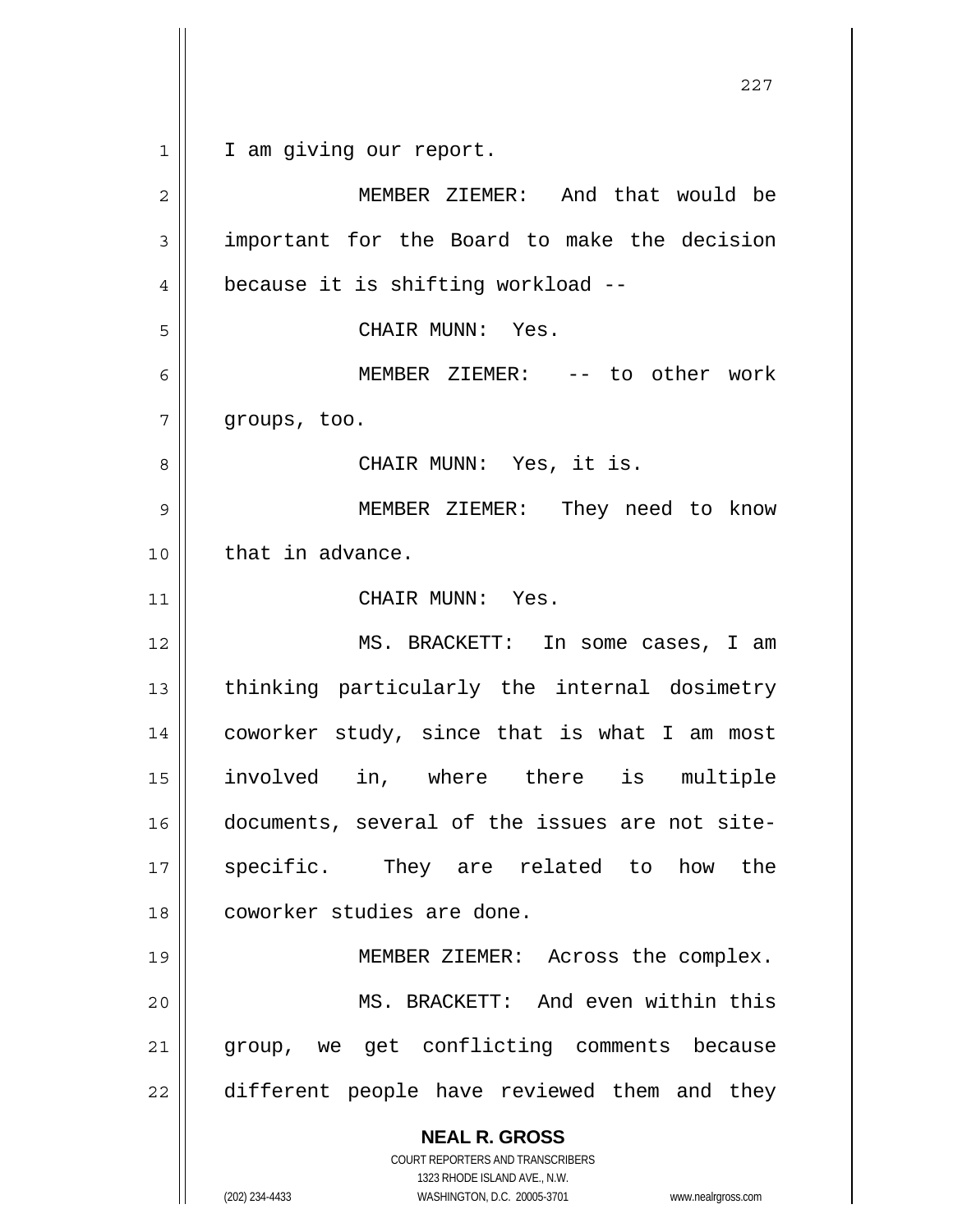1 2 3 4 5 6 7 8 9 10 11 12 13 14 15 16 17 18 19 20 21 22 give, you know, kind of opposite comments. And I am concerned that if they start going to different groups, they will be even more divergent than they are now. It is very difficult to answer questions when you have different opinions coming in. MR. KATZ: That sort of relates to what Stu was saying earlier. MR. HINNEFELD: Yes, she said it better than I did. MR. KATZ: Yes, about recovering ground that one thought was resolved. MR. HINNEFELD: Even more so though, I think, having heard her say it now is if these are very similar, the approach on these internal coworker studies, even though it says coworker for Y-12 or coworker for Paducah, the approach that is done to build that coworker model tends to be the same. And so when you have one review group look at it, now I think we would have the benefit of having SC&A be the constant, would be the

> **NEAL R. GROSS** COURT REPORTERS AND TRANSCRIBERS

> > 1323 RHODE ISLAND AVE., N.W.

(202) 234-4433 WASHINGTON, D.C. 20005-3701 www.nealrgross.com

<u>228</u>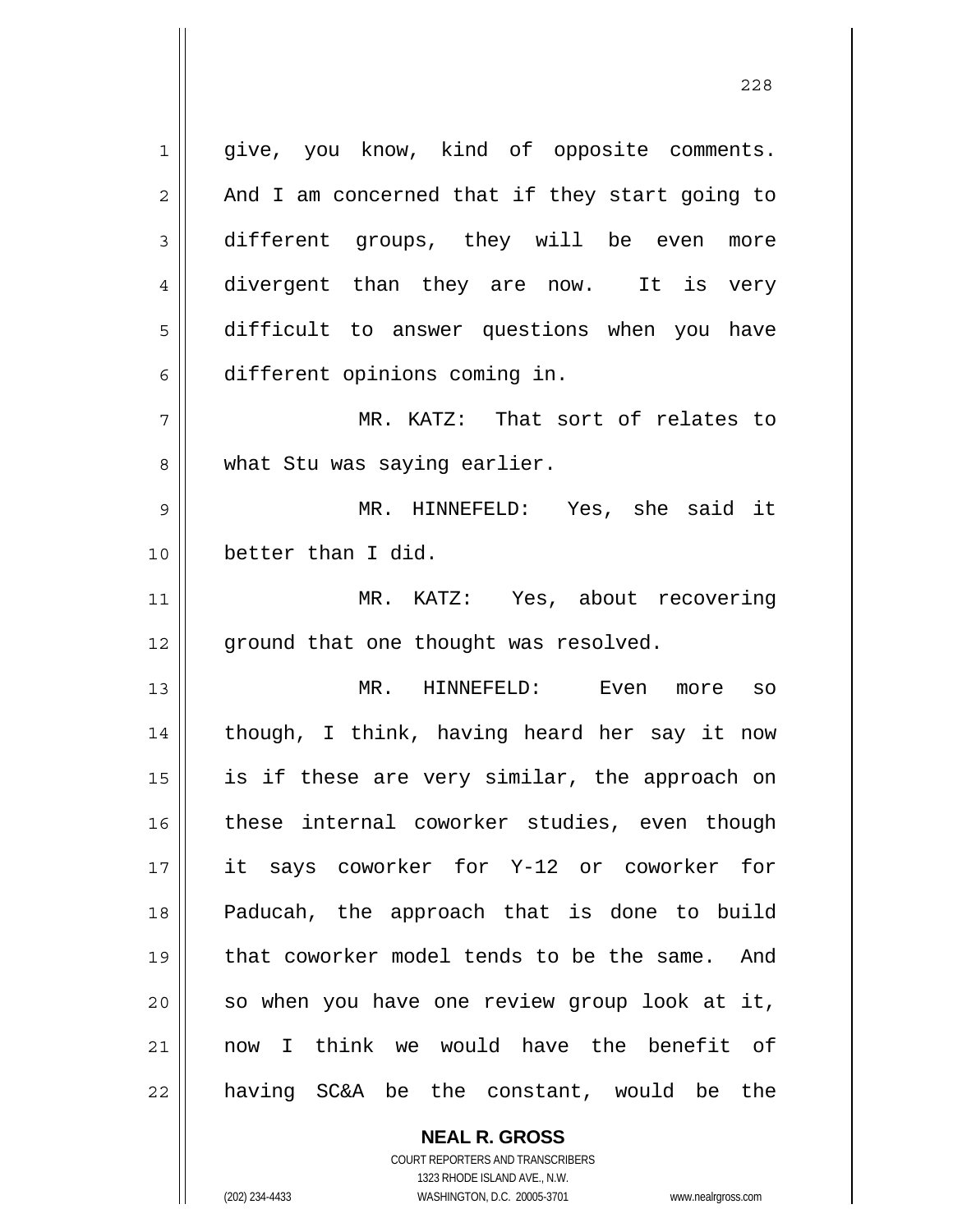1 constant.

2 3 MEMBER ZIEMER: Well both NIOSH and SC&A are a constant.

4 5 6 7 8 9 10 11 12 13 14 15 16 MR. HINNEFELD: Yes, so then you would have that as a constant, but now you have one body with comments and resolutions to resolve and then another body with a very similar document with comments and resolutions. And so the difficulty here will be will we get the same type of resolution on comments from these two different resolution bodies since it will be the work groups and not SC&A who actually determines the status and when a case is closed or not. So that is just going to be, you know, somewhat difficult. I mean, is that --

17 18 19 20 21 22 MEMBER ZIEMER: Well, it seems to me that that is the point at which both SC&A and NIOSH need to point out to whatever work groups are working on this to say this was the approach done at this particular facility and if some other approach is completely out of

**NEAL R. GROSS**

COURT REPORTERS AND TRANSCRIBERS 1323 RHODE ISLAND AVE., N.W. (202) 234-4433 WASHINGTON, D.C. 20005-3701 www.nealrgross.com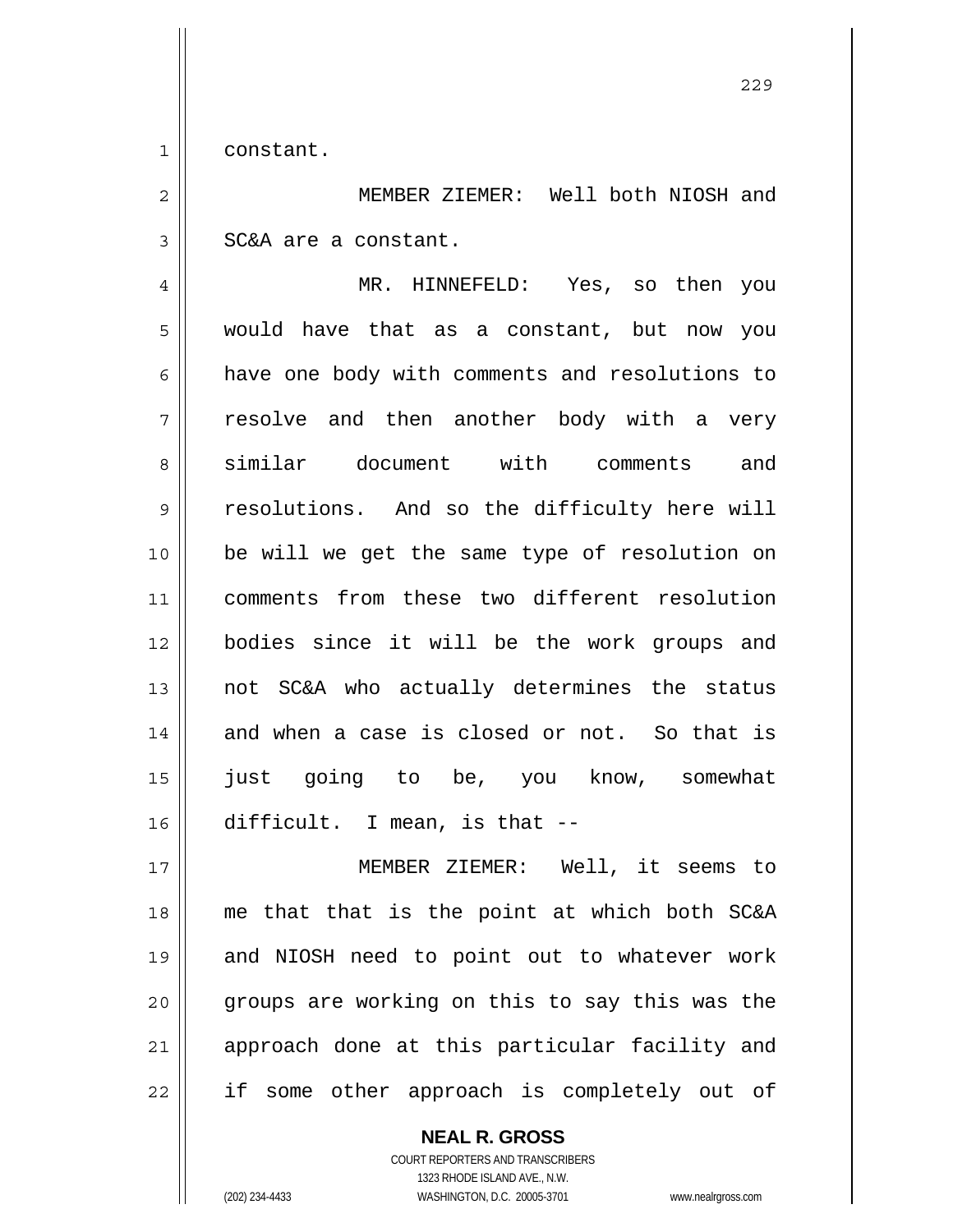**NEAL R. GROSS** COURT REPORTERS AND TRANSCRIBERS 1323 RHODE ISLAND AVE., N.W. (202) 234-4433 WASHINGTON, D.C. 20005-3701 www.nealrgross.com 1 2 3 4 5 6 7 8 9 10 11 12 13 14 15 16 17 18 19 20 21 22 whack with that, they need to know that those two things are not sort of in parallel. Now I don't know the resolution to that, if we have strongly held views on one or the other, but it would seem to me it would be important for people to be involved who have a more detailed knowledge of a particular site who have been looking at all the related documents. MEMBER GRIFFON: Can I ask Liz a question? Isn't there a, I mean, looking at many of these internal coworker models, I can't remember the procedure number but there is a procedure for, a generic procedure on how to develop these internal coworker models, isn't there? MS. BRACKETT: There is OTIB-0019 and there is procedure 95. MEMBER GRIFFON: Yes, 19 is the one I was remembering. MS. BRACKETT: That is not extremely detailed. It gives kind of the high

<u>230</u>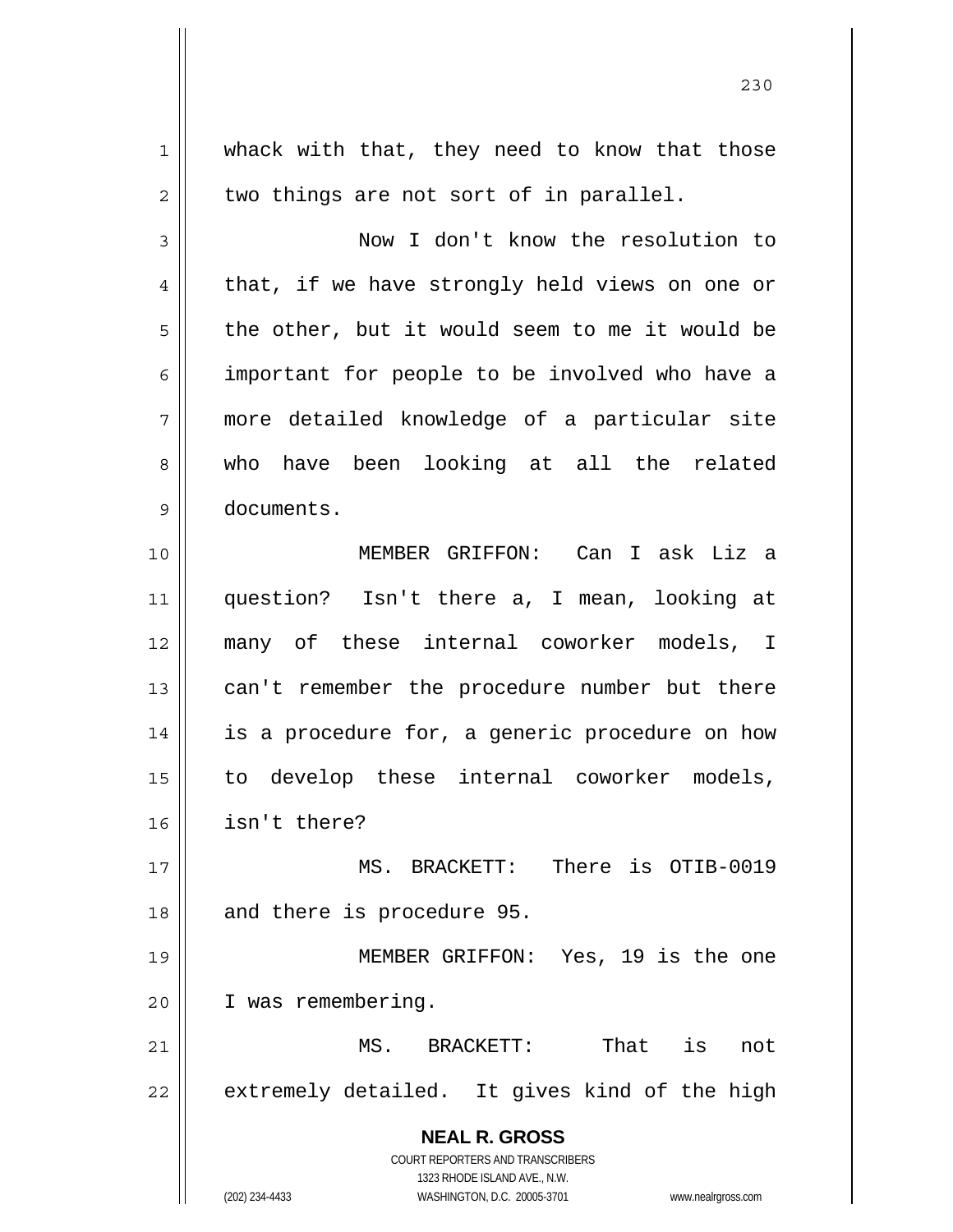1 2 3 4 5 6 7 8 9 10 11 12 13 14 15 16 17 18 19 20 21 22 level view of how they are done. Well, and maybe -- you're right. Maybe the resolution is to move some of the comments that are on the individual coworker studies to that OTIB because some of them are more geared towards what would come from following OTIB-19. It is just that there are conflicting comments on some of the individual coworker OTIBs. MEMBER GRIFFON: Yes. DR. MAURO: I think we have, this is John, a dilemma on both sides. Namely, I could envision that you would have conflicting comments coming in from SC&A, if different groups of people are involved. We also noticed that the implementation of, I have noticed in being involved in many of these groups that on some occasions, one approach would be used and one application at a site, and another approach would be used at another application at a site. And it's not always immediately apparent why two different approaches were taken.

231

**NEAL R. GROSS** COURT REPORTERS AND TRANSCRIBERS 1323 RHODE ISLAND AVE., N.W. (202) 234-4433 WASHINGTON, D.C. 20005-3701 www.nealrgross.com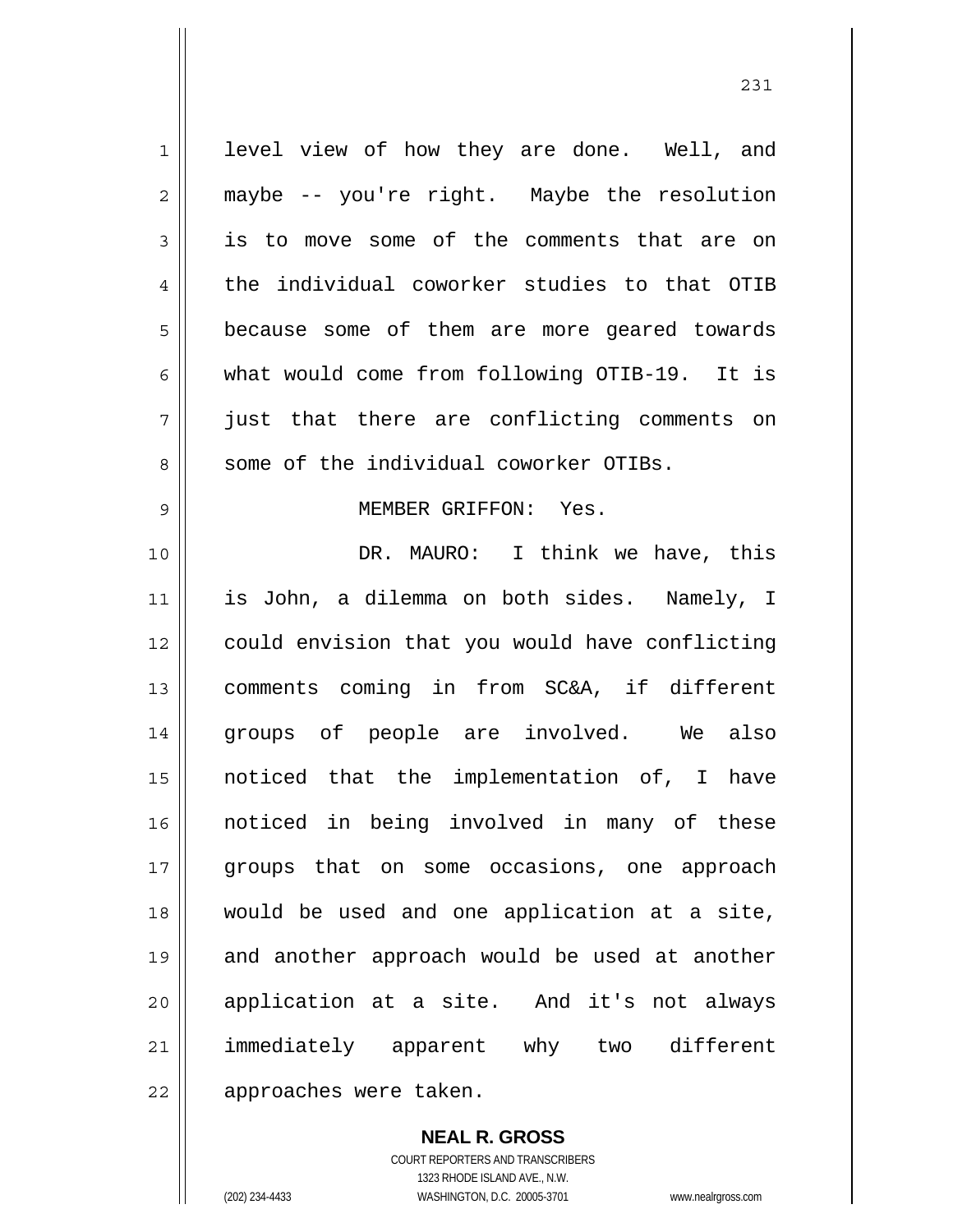1 2 3 4 5 6 7 8 9 10 11 12 13 14 15 16 17 18 So I think we are all -- it is difficult to keep things in a very consistent manner, especially when we are talking many years of work, where there is a maturation process, where the approaches are evolving. So I think this is something that we have to deal with, and it is really a matter of crosstalk between the different groups of people involved, whether we keep them here or if everything is distributed to separate work groups dealing with site-specific, there is still the issue that each of those work groups must resolve their issues in a consistent manner, if there are site-specific work groups, separate ones. So, I mean, this problem with consistency is going to always be a challenge.

19 20 21 22 And so I think the way in which this issue is handled, whatever you decide administratively, we are still going to have to struggle with the consistency issue because it will exist amongst different work groups dealing with

> **NEAL R. GROSS** COURT REPORTERS AND TRANSCRIBERS 1323 RHODE ISLAND AVE., N.W. (202) 234-4433 WASHINGTON, D.C. 20005-3701 www.nealrgross.com

<u>232</u>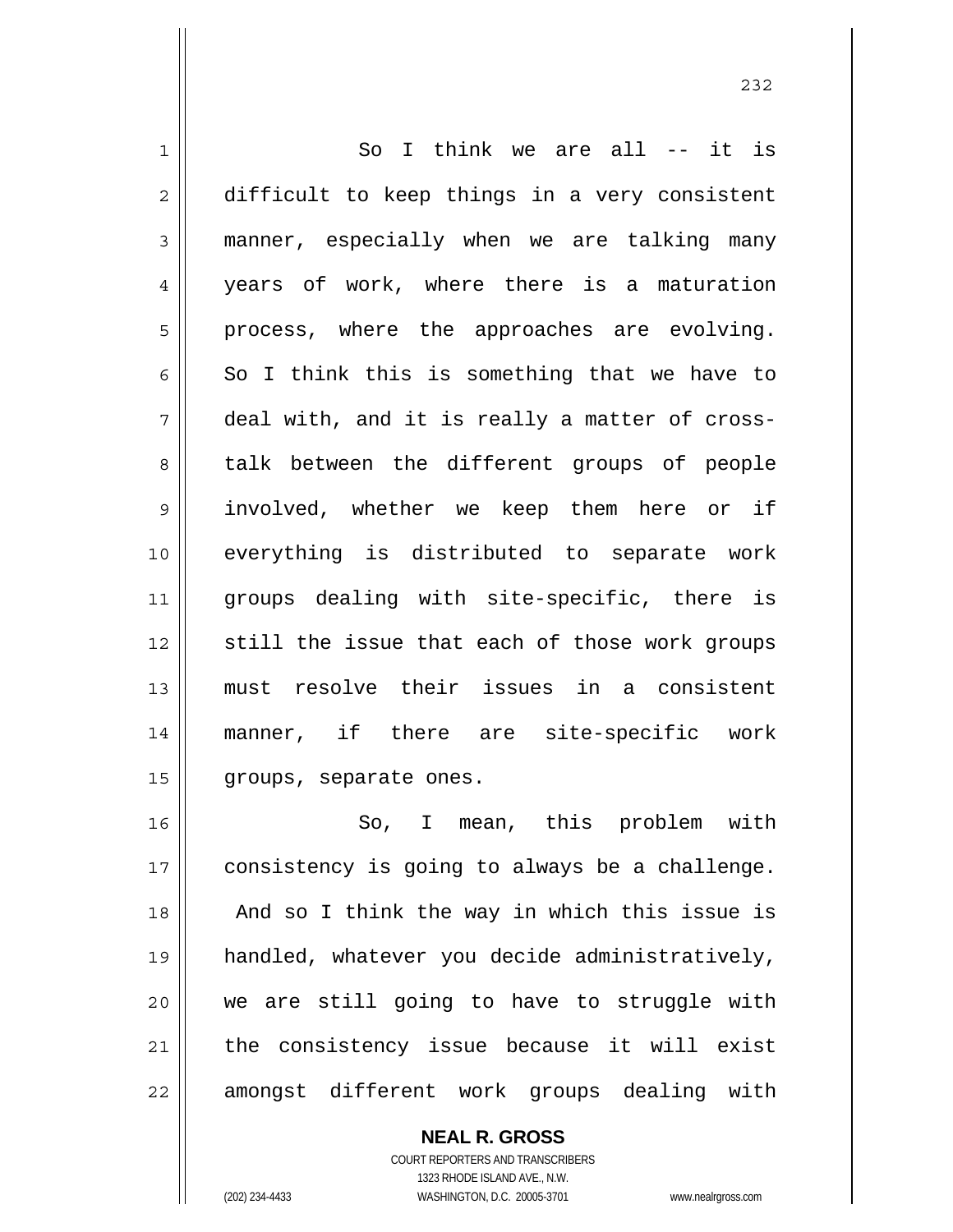1 different site profiles.

2 3 4 5 6 7 8 9 10 11 12 13 14 15 16 17 18 19 20 21 22 CHAIR MUNN: It is a shame we didn't have this thorny issue a little more completely fleshed out. We could have very easily spent that third day in Amarillo dealing with this. MEMBER ZIEMER: Well, I think the third day is already -- MR. HINNEFELD: The third day in Amarillo has been spoken for. CHAIR MUNN: Yes, yes, I know it has been gone. I am not suggesting that. I am just saying I do not see any simple way to work through these issues. It appears to me that it is going to take a significant meeting of the minds and a rather large group of people. MEMBER GRIFFON: Well, I mean, one possibility for cutting through it, and this is difficult but we do have, you know, our procedures review, the one thing that we could look at is, just reflecting on what Liz said,

> **NEAL R. GROSS** COURT REPORTERS AND TRANSCRIBERS 1323 RHODE ISLAND AVE., N.W.

(202) 234-4433 WASHINGTON, D.C. 20005-3701 www.nealrgross.com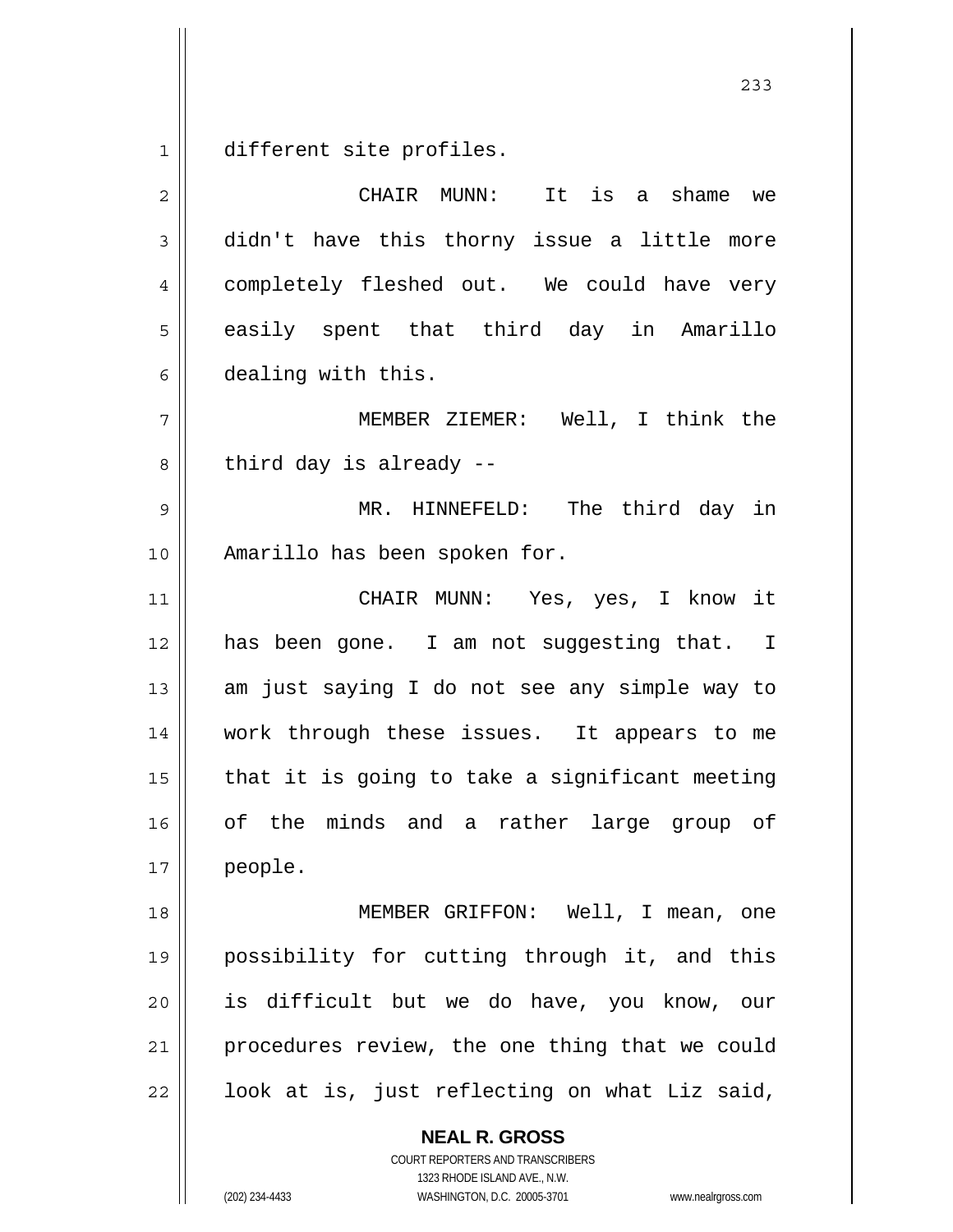| $\mathbf 1$    | is we have the benefit of seeing all of these  |
|----------------|------------------------------------------------|
| $\overline{2}$ | coworker internal models in front of us and we |
| $\mathfrak{Z}$ | could say, you know, finding number 1.1, 2.1,  |
| $\overline{4}$ | 2.4, are all sort of generic, you know,        |
| 5              | overriding issues. We are going to look into   |
| 6              | that on our Procedures Work Group because we   |
| 7              | want consistency on the generic policy going   |
| 8              | forward, you know, application of the coworker |
| $\mathsf 9$    | models. And then these other findings get      |
| 10             | more data-specific or site-specific and we are |
| 11             | going to transfer those immediately. So we     |
| 12             | may discuss some of the more -- I don't know.  |
| 13             | That gets complicated, too, I know.            |
| 14             | As I am saying it, I realize that. But it      |
| 15             | may be a way to maintain sort of some level of |
| 16             | consistency on the $-$ I can see that point. I |
| 17             | mean, TIB-0019 is an overriding document but   |
| 18             | it is a little bit, you know -- so there could |
|                |                                                |
| 19             | be some findings that come up that may benefit |
| 20             | from you know, we want to have<br>some         |
| 21             | consistency. But there is definitely a         |

**NEAL R. GROSS** COURT REPORTERS AND TRANSCRIBERS 1323 RHODE ISLAND AVE., N.W.

 $\prod$ 

(202) 234-4433 WASHINGTON, D.C. 20005-3701 www.nealrgross.com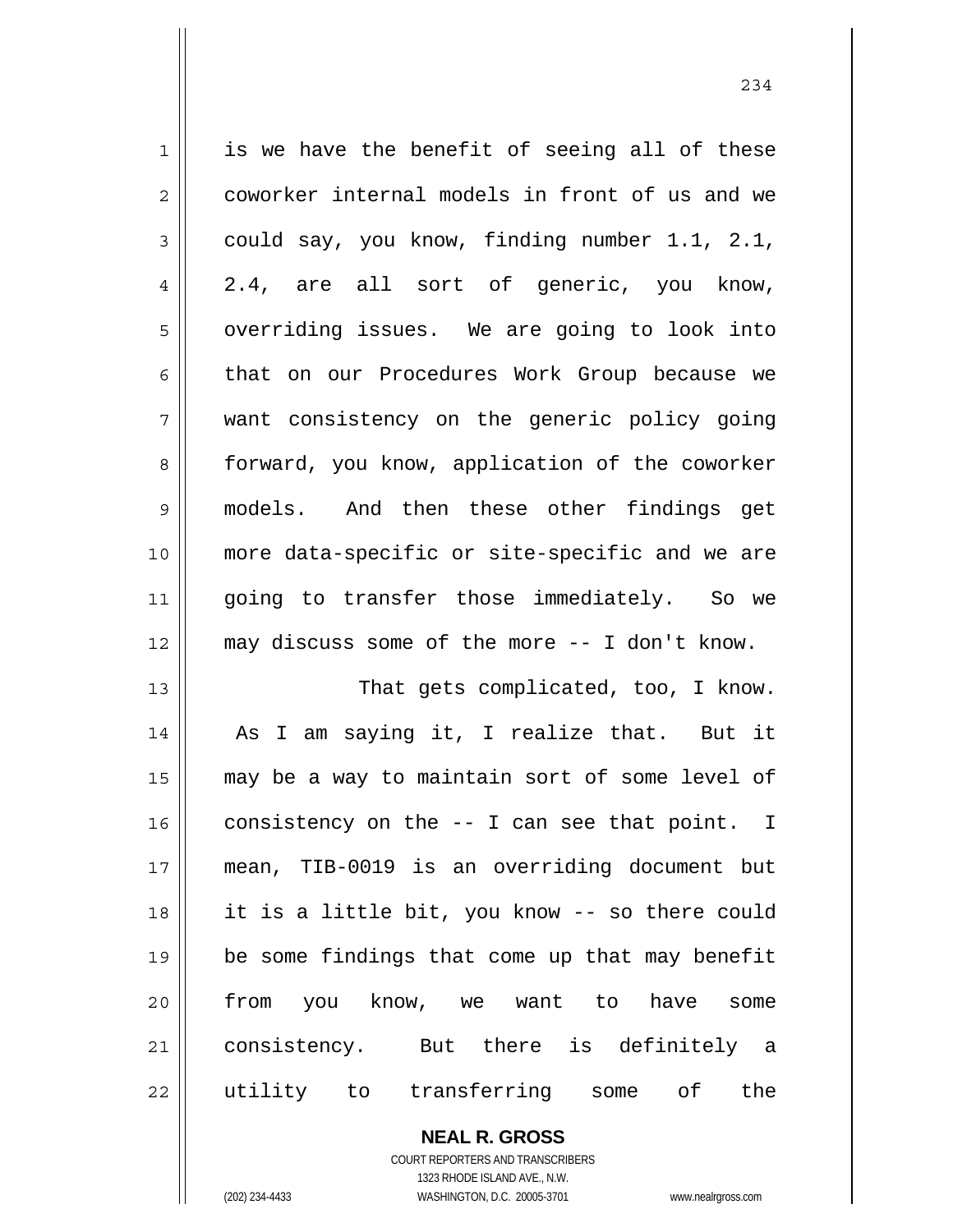1

information to the site-specific work groups.

2 3 4 5 6 7 8 9 10 11 12 13 14 15 16 17 18 19 20 21 MEMBER ZIEMER: Here is another thought. If it becomes evident, let's say, to NIOSH or ORAU or to SC&A that a couple of work groups are quite divergent in addressing some sort of issues and maybe neutron related issue or whatever it may be, it would be quite in order to ask two work groups to get together to have a joint meeting to address how we approach this particular issue that in one sense is common to both sides. They will have some individuality but why not, and you know, ask the Designated Federal Official to ask both work groups to get together, and we have to work that out, in terms of -- MR. KATZ: We have a numbers issue. MEMBER ZIEMER: Well often, it is the same people. We are making one recommendation here. No, I mean, we would have to work that out and if it is a quorum, it is a public

22

**NEAL R. GROSS** COURT REPORTERS AND TRANSCRIBERS

meeting. We can take care of that, too, I

1323 RHODE ISLAND AVE., N.W.

(202) 234-4433 WASHINGTON, D.C. 20005-3701 www.nealrgross.com

<u>235</u>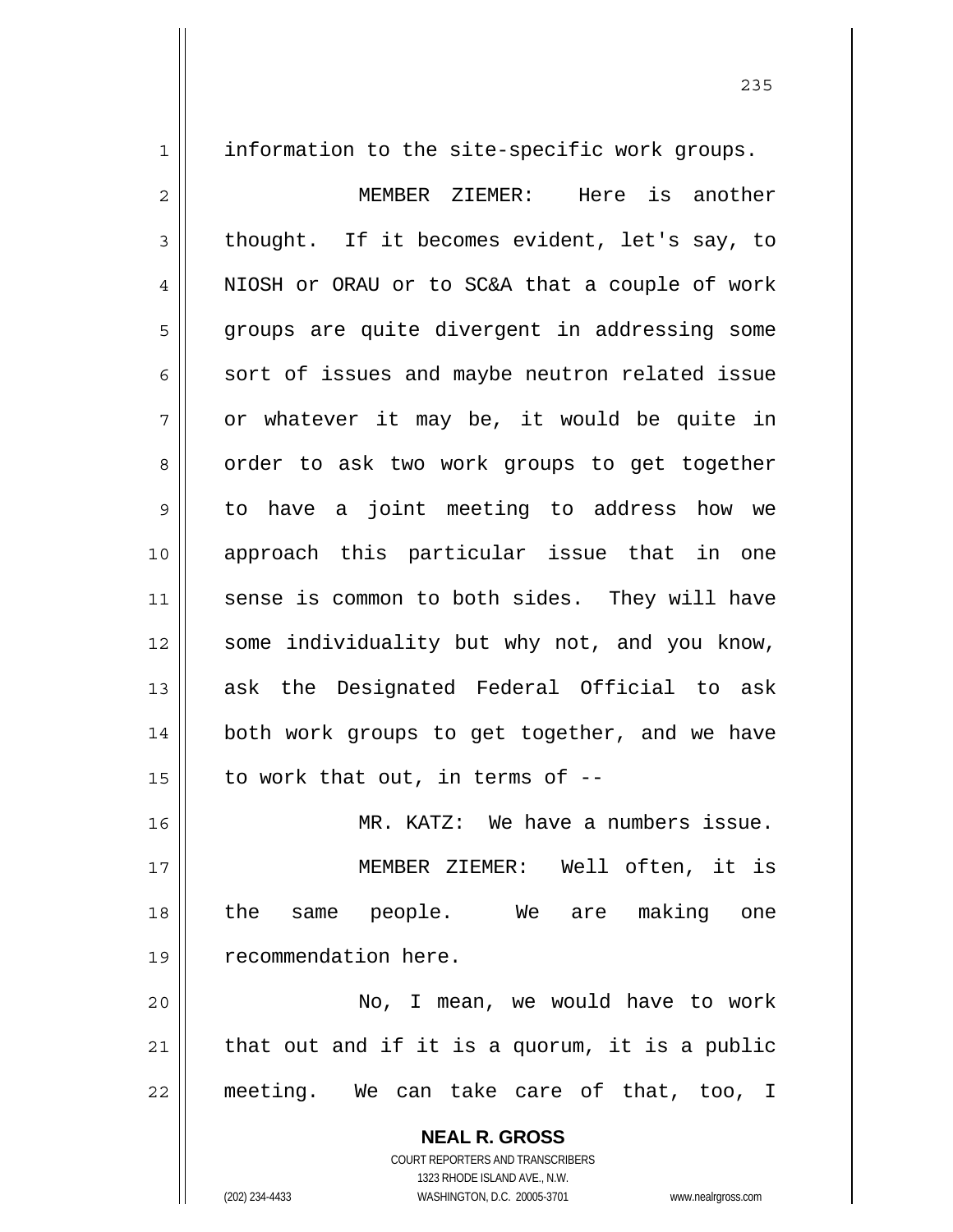1 suppose but --

| $\overline{2}$ | MR. MARSCHKE: Or just have the                                          |
|----------------|-------------------------------------------------------------------------|
| $\mathfrak{Z}$ | chairmen of the work groups get together.                               |
| $\overline{4}$ | MEMBER ZIEMER: Or the chairmen or                                       |
| 5              | a couple of people from each work group.                                |
| 6              | Maybe a work group of the work group.                                   |
| 7              | MR. KATZ: Right. I mean, we could                                       |
| 8              | hold a Board meeting where not all Board                                |
| 9              | members have to come to every Board meeting.                            |
| 10             | You could --                                                            |
| 11             | MEMBER ZIEMER: I am just saying I                                       |
| 12             | think there are ways to address this if it                              |
| 13             | becomes evident that we are going off on                                |
| 14             | tangents. We can get the appropriate folks                              |
| 15             | together.                                                               |
| 16             | MEMBER GRIFFON: I guess I will                                          |
| 17             | restate what I was saying, Paul, maybe and --                           |
| 18             | MEMBER ZIEMER: And I heard what                                         |
| 19             | you were saying, there are some issues very                             |
| 20             | site-specific and some more generic anyway.                             |
| 21             | MEMBER GRIFFON: Yes, but<br>T<br>was                                    |
| 22             | thinking what we would do in the procedures                             |
|                | <b>NEAL R. GROSS</b>                                                    |
|                | <b>COURT REPORTERS AND TRANSCRIBERS</b><br>1323 RHODE ISLAND AVE., N.W. |
|                | (202) 234-4433<br>WASHINGTON, D.C. 20005-3701<br>www.nealrgross.com     |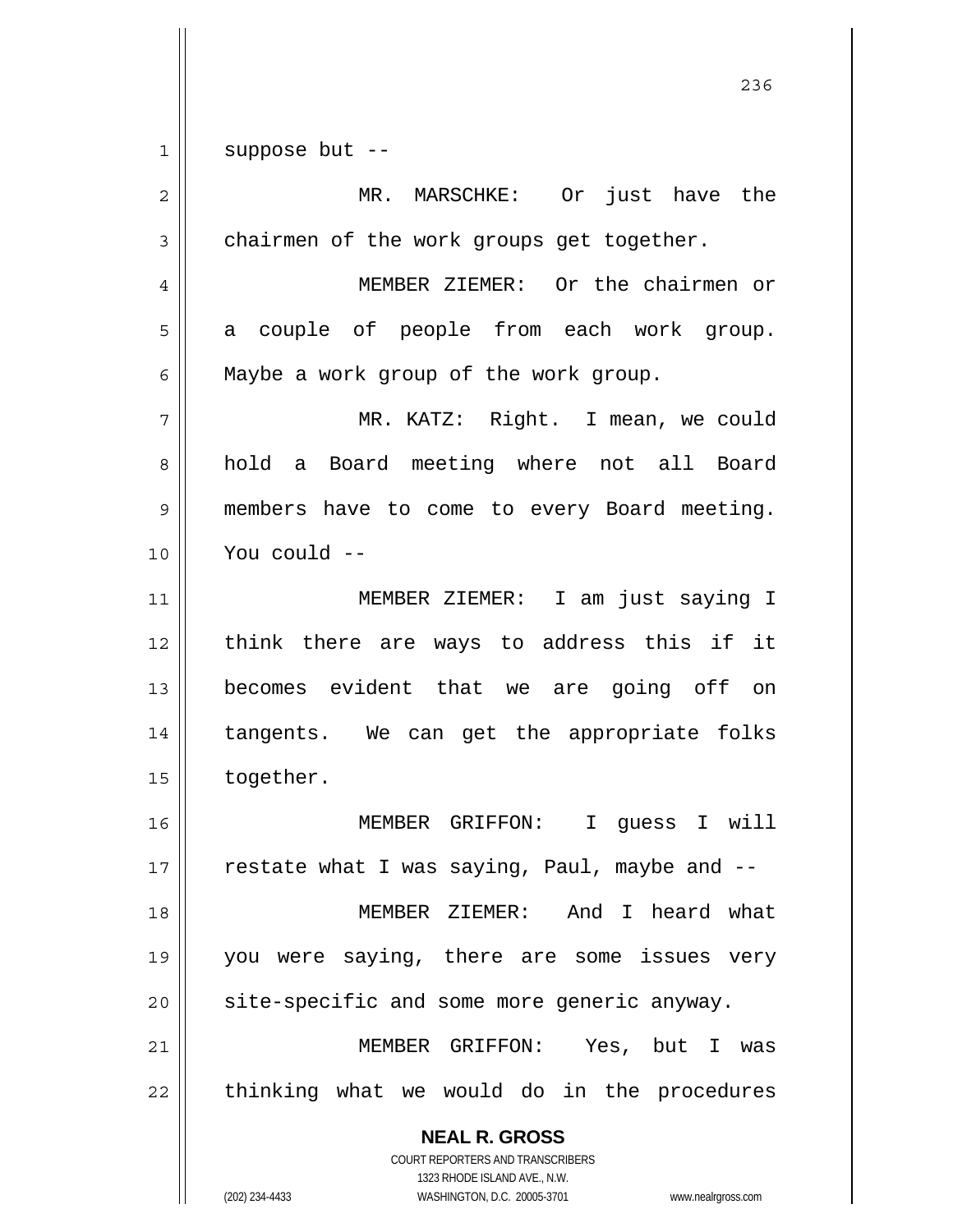1 2 3 4 5 6 7 8 9 10 11 12 review, you know, maybe instead of, you know, you said going forward immediately transferring them to a work group. Maybe we can provide sort of a triage function on the procedures review process that we -- MEMBER ZIEMER: Once Steve identifies all the -- MEMBER GRIFFON: Right, well, we look through and we say, you know, procedures review looked at finding number one, three, and seven, because we felt they were generic and we don't trust many of the coworker type

14 15 16 17 18 19 20 21 22 Two, four, six and eight we didn't address at all. We will transfer them all to your work group for consideration but hear their input on one, three, and five, or whatever, you know. So we do sort of a triage approach where we defer the obviously sitespecific issues and we discuss and try to resolve the more generic issues on the procedures review work group before we

> **NEAL R. GROSS** COURT REPORTERS AND TRANSCRIBERS 1323 RHODE ISLAND AVE., N.W. (202) 234-4433 WASHINGTON, D.C. 20005-3701 www.nealrgross.com

procedure.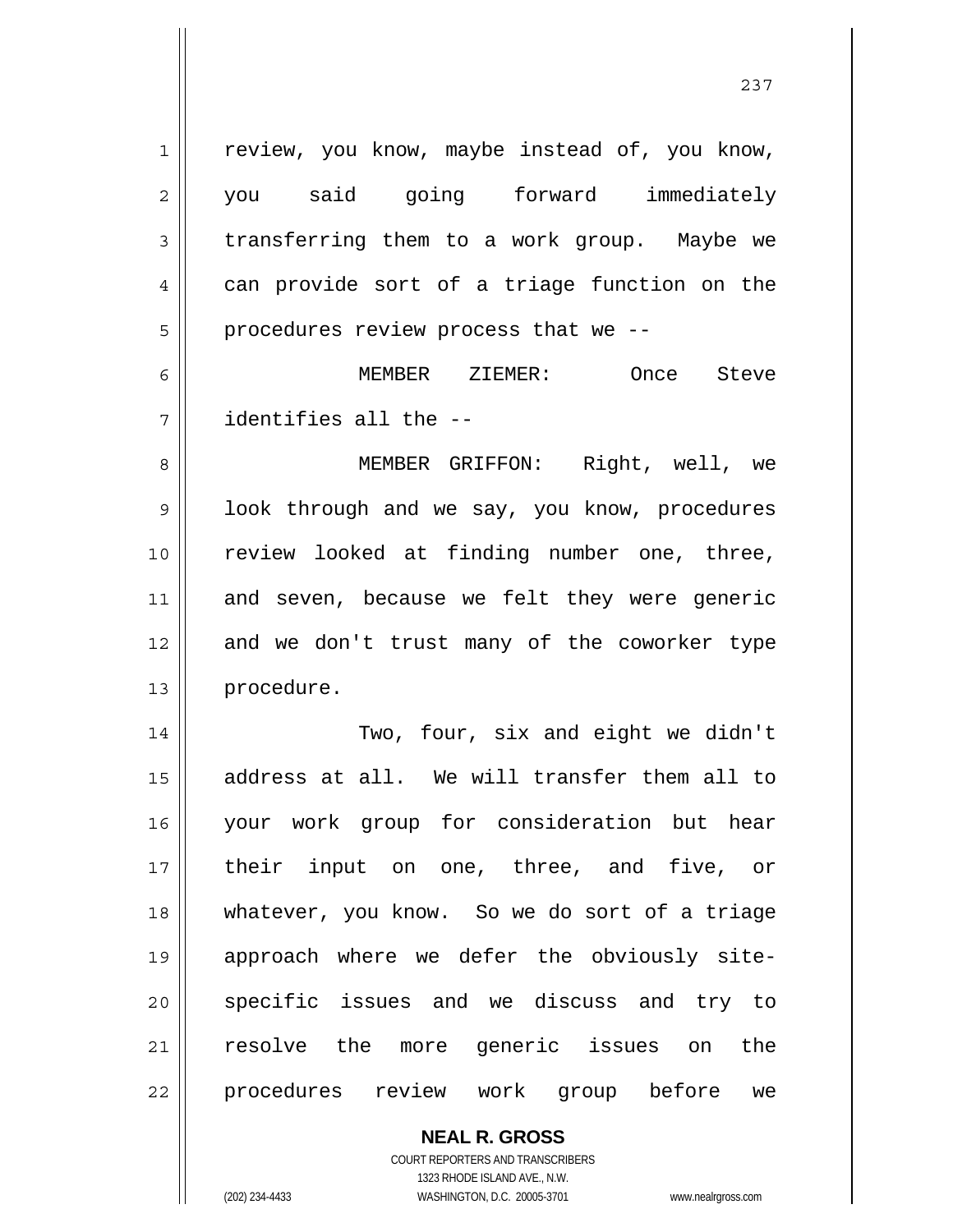1 transfer, if that makes any sense.

| 2  | But then the work<br>CHAIR MUNN:               |
|----|------------------------------------------------|
| 3  | group chair, if they react as you just did and |
| 4  | say I am not so sure I am enthusiastic about   |
| 5  | accepting your recommendation, then --         |
| 6  | MEMBER GRIFFON: Well, yes at least             |
| 7  | we let it out for consideration and maybe we   |
| 8  | can, I don't know. Yes, I know what you mean,  |
| 9  | Wanda. It is more of, you know in an attempt   |
| 10 | to try to get some consistency, you know for   |
| 11 | some findings, we would just say, well, we     |
| 12 | look at this and you can tell right away that  |
| 13 | it belongs in said profile group. I am not     |
| 14 | even sure what I am saying. I'm not even sure  |
| 15 | what an example of that is.                    |
| 16 | CHAIR MUNN: Well, --                           |
| 17 | MEMBER GRIFFON: But then another               |
| 18 | finding clearly looks more generic and we try  |
| 19 | to at least say -- and then we give it to the  |
| 20 | other work group you know, here is -- we       |
| 21 | looked into this a bit. Here is what our       |
| 22 | subcommittee identified. And you can consider  |

**NEAL R. GROSS**

COURT REPORTERS AND TRANSCRIBERS 1323 RHODE ISLAND AVE., N.W. (202) 234-4433 WASHINGTON, D.C. 20005-3701 www.nealrgross.com

<u>238</u>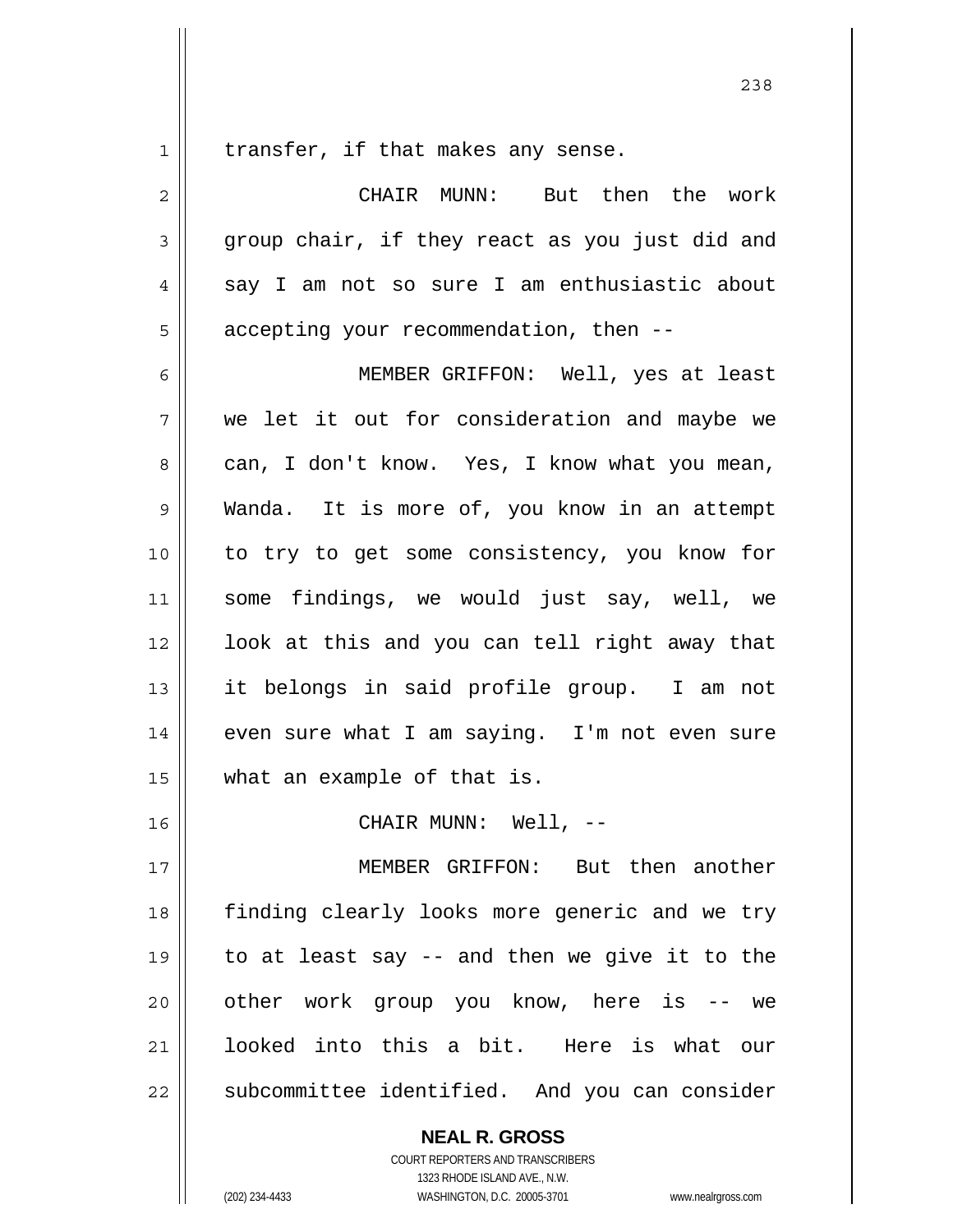this and agree or not agree with it, but here it is. So, we try to do some work ahead of time for you.

4 5 6 7 8 9 10 11 CHAIR MUNN: My concern continues to be how many times we reinvent which wheel. We have gotten into this early on in our program by, for example, going through the whole list of radionuclides. Have you considered this, have you considered, have you considered this, at each and every site that we encountered.

12 13 14 15 16 17 18 But there is, I don't have a recommendation and I certainly don't have a resolution. But if we are going to pursue the possibility of what you have referred to as a triage function, then there needs to be, seems to me, some sort of agreement by the full Board as to --

19 20 21 22 MEMBER ZIEMER: Well you might even work something into your recommendation Wanda but one concern I have, if you make the analogy with medical triage, medical triage,

> **NEAL R. GROSS** COURT REPORTERS AND TRANSCRIBERS 1323 RHODE ISLAND AVE., N.W. (202) 234-4433 WASHINGTON, D.C. 20005-3701 www.nealrgross.com

1

2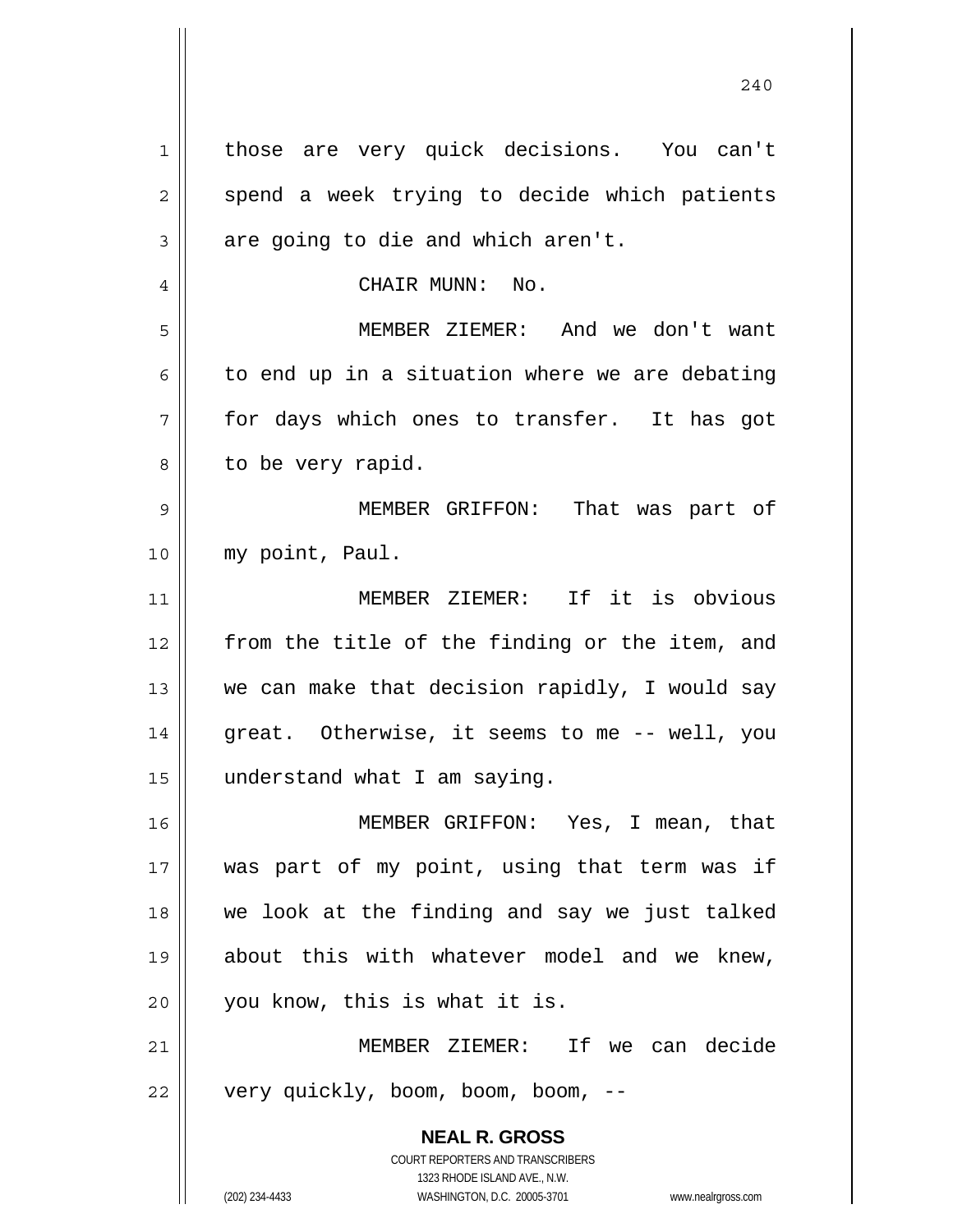241 1 2 3 4 5 6 7 8 9 10 11 12 13 14 15 16 17 18 19 20 21 22 MEMBER GRIFFON: Yes. MEMBER ZIEMER: -- then I think that is great. DR. MAURO: This is John. I could offer a perspective. I see the process of the Board, the concept of the Board, the concept of the subcommittee and the concept of work groups as a hierarchy of organization where the subcommittee, the procedures subcommittee, maybe we should think about the procedure subcommittee as a vehicle to help ensure that all the work groups are consistent in the way in which they make their decisions regarding technical issues. So, in other words, we never talked about this before but the very fact that there would be work groups working problems at particular sites, they are doing their job as best they can for that site. I see the Procedures Work Group as a higher level organization whose part of its mandate certainly should be to make sure that those

> COURT REPORTERS AND TRANSCRIBERS 1323 RHODE ISLAND AVE., N.W. (202) 234-4433 WASHINGTON, D.C. 20005-3701 www.nealrgross.com

**NEAL R. GROSS**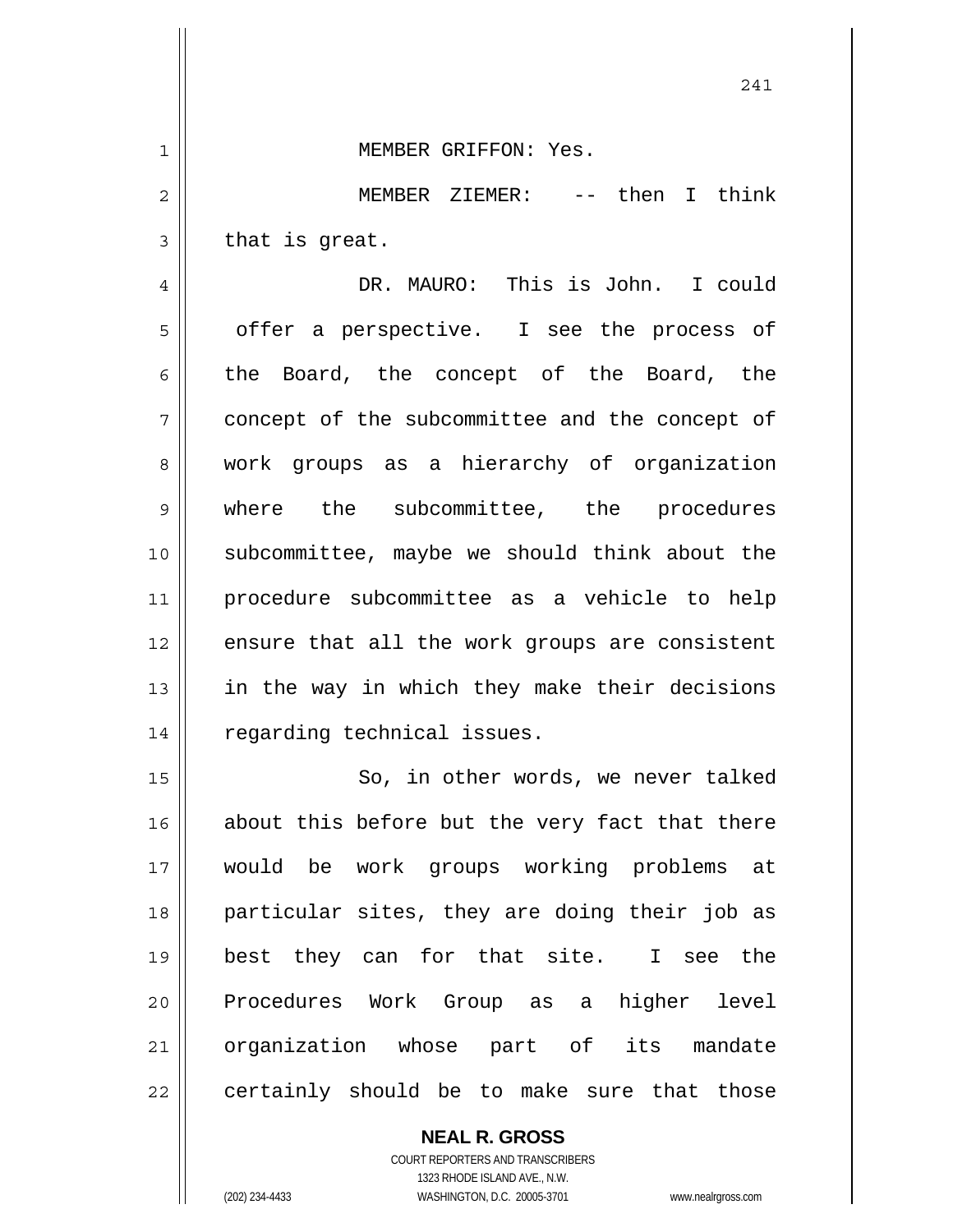1 2 3 4 5 6 7 8 9 10 11 12 13 14 15 16 17 18 decisions and judgments that are being made amongst all the different work groups are consistent. So, I mean, it is a different way to think about what we are doing here in the Procedures Work Group. We never talked about it that way. So the very fact that we may, because of the way things unfolded on this subcommittee, let's say we do start to transfer, particular OTIBs over, I still believe the Procedures Work Group has a mandate to make sure that whatever is going on in the individual work groups, with the way they are dealing with a particular issue is in fact consistent and compatible, not only amongst the different sites, but also consistent and compatible with the generic procedures, the ones that Liz had mentioned before.

19 20 21 22 So in other words, I see us as an integrating function across the program. And that may help in terms of thinking through the best way to move forward.

> **NEAL R. GROSS** COURT REPORTERS AND TRANSCRIBERS 1323 RHODE ISLAND AVE., N.W. (202) 234-4433 WASHINGTON, D.C. 20005-3701 www.nealrgross.com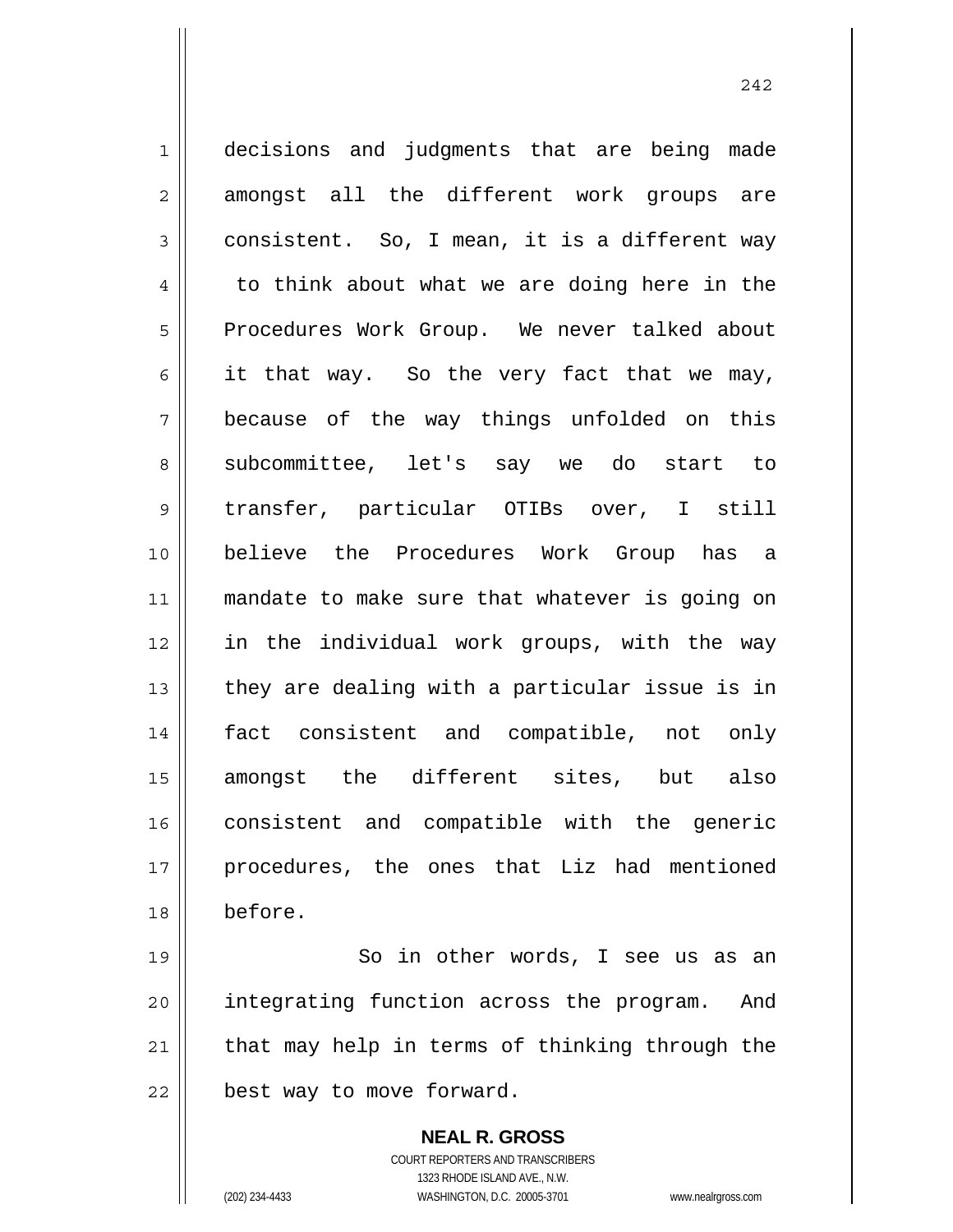1 2 3 4 5 6 7 8 9 10 11 12 13 14 15 16 17 18 19 20 21 MR. MARSCHKE: Well I think also, John, along the same lines, if you look at, just looking at what I have got on the screen, we have half a dozen internal dosimetry coworker data procedures that are in the procedures database. And we can go through - the next step that we can take when we look at these is identify those as being site-specific procedures. But then we can go through and take an action item to look at the issues in each one of those and compare them. Like compare the issues that are in the Y-12 associated with OTIB-0029 for Y-12 and compare those with the issues that we have raised in OTIB-0034 for X-10 and see whether or not there are similar issues or whether they are a completely different set of issues. Because if we find out that we look at all six of these internal dosimetry coworker procedures and we find out that nine out of ten of the issues that we raised in

243

22

**NEAL R. GROSS**

each one of these are the same, then we have,

COURT REPORTERS AND TRANSCRIBERS 1323 RHODE ISLAND AVE., N.W. (202) 234-4433 WASHINGTON, D.C. 20005-3701 www.nealrgross.com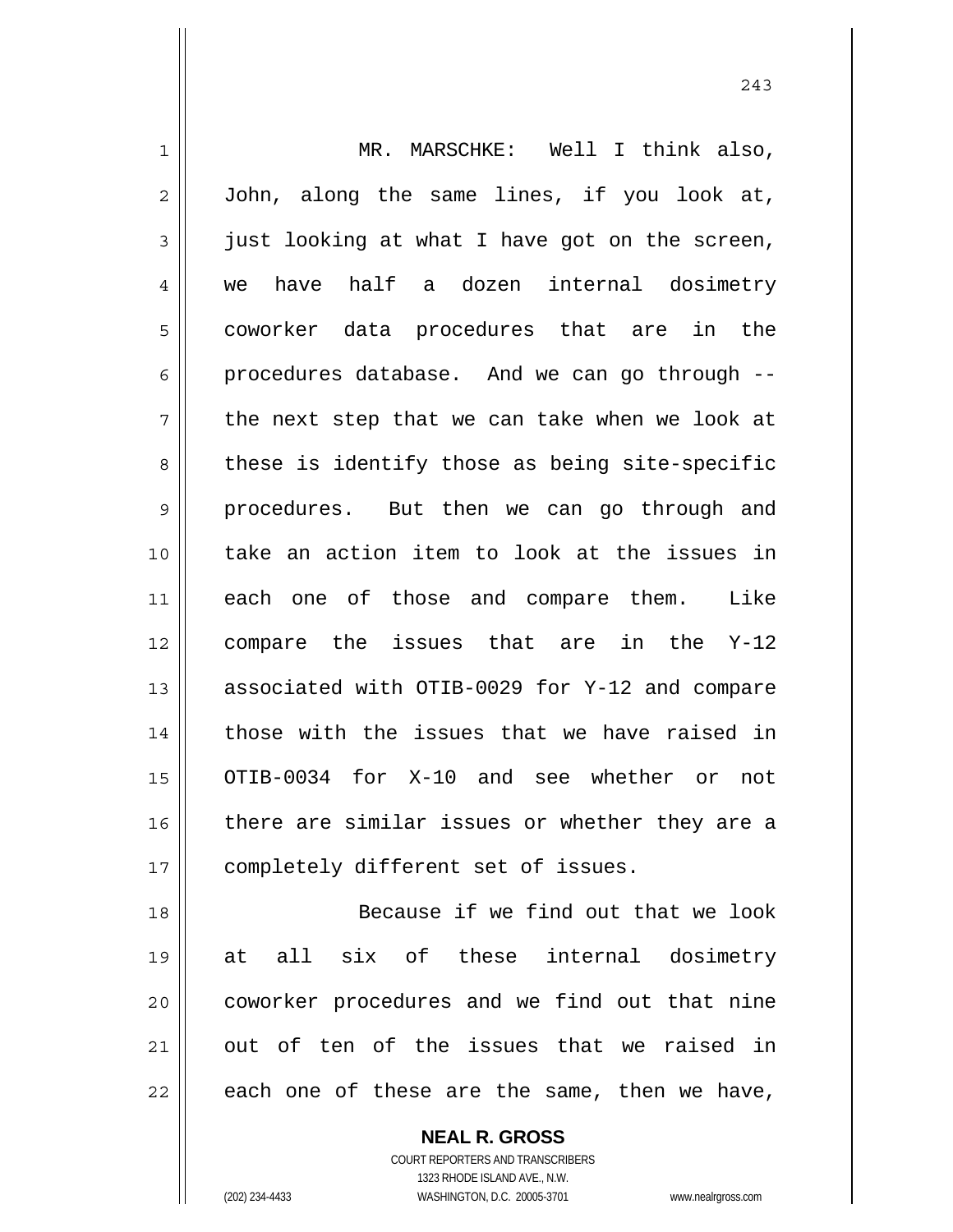**NEAL R. GROSS** COURT REPORTERS AND TRANSCRIBERS 1323 RHODE ISLAND AVE., N.W. 1 2 3 4 5 6 7 8 9 10 11 12 13 14 15 16 17 18 19 20 21 22 basically we come back and we have generic issues that maybe need to be addressed by an overall body like the subcommittee. But if all of the issues that are in these individual site-specific procedures are more or less site-specific issues, then I think, you know, transferring them back to the site-specific work group would be the right thing to do. Does that make any sense? CHAIR MUNN: Yes, it does, to a degree. But like you, when I run my eye down that list and I see internal dosimetry coworker, external dosimetry coworker, internal, external, internal, external, the instinct is to make an assumption up front that a significant number of these issues is going to be duplicative. MR. MARSCHKE: That is what we want to confirm. CHAIR MUNN: Yes, and how we go about doing that without putting them all out on the table at the same time and looking at

(202) 234-4433 WASHINGTON, D.C. 20005-3701 www.nealrgross.com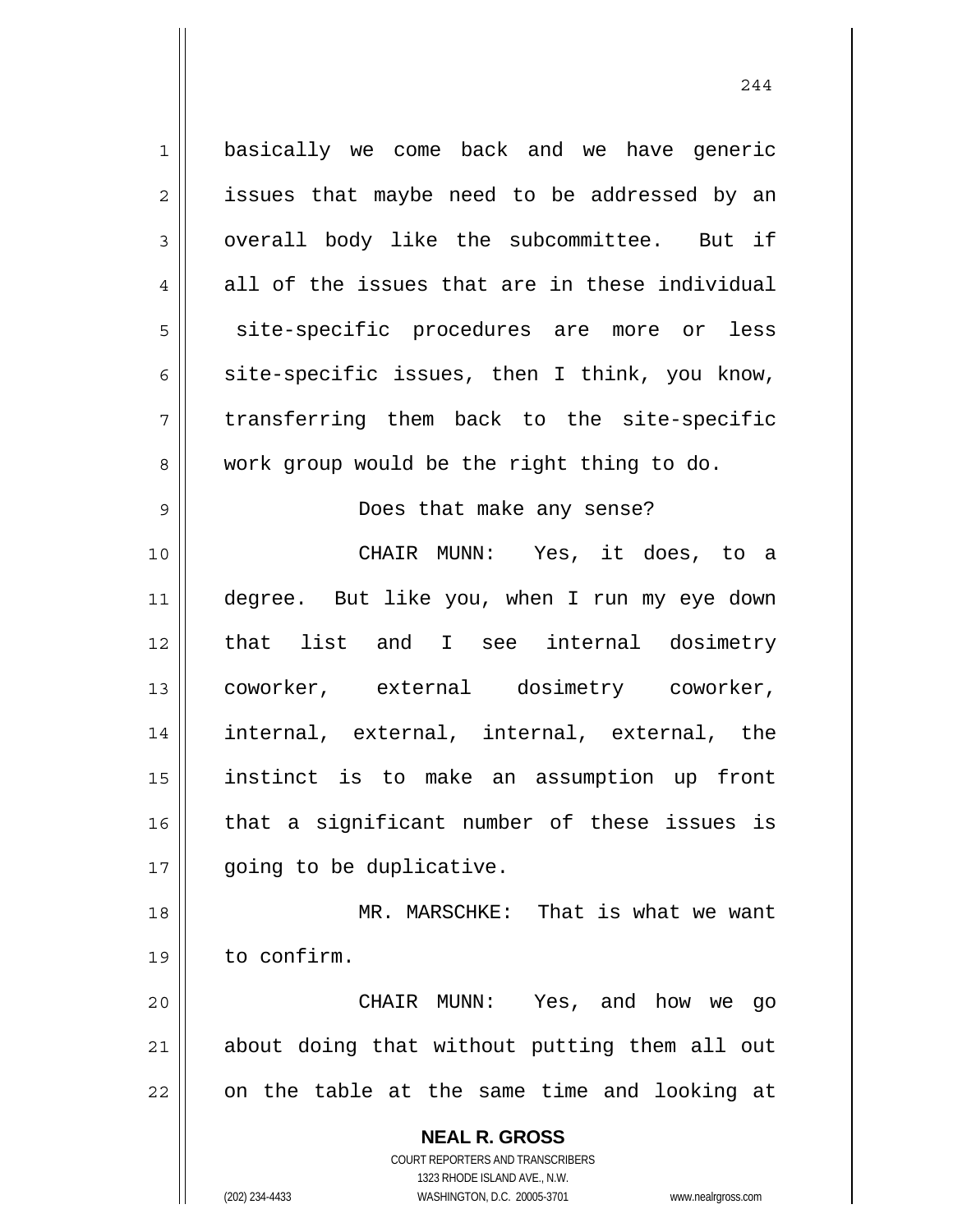them issue by issue, I don't know. Being a slacker by nature, it is the amount of work that might be involved in that seems rather large to me. I don't know how else to do it. I can't think of any other approach.

6 7 8 9 10 11 12 13 MR. MARSCHKE: That is why I would suggest that, you know, we can, somebody here at SC&A, we can do that for the subcommittee. At least take a first shot at doing that for the subcommittee. I don't know if we would have it ready for the, that portion of it ready for the Board meeting because like you say, it would be a rather large undertaking.

14 15 16 17 18 19 CHAIR MUNN: That would be too much to ask, I believe. But maybe definitely by the time this subcommittee gets together again and I think it is in about a month or so, we might be able to have something that we would be able to put on the table and discuss.

20 21 22 MEMBER ZIEMER: Well I think after we look at it, we will get a better feel for what direction we might have to go and a feel

> **NEAL R. GROSS** COURT REPORTERS AND TRANSCRIBERS

1

2

3

4

5

1323 RHODE ISLAND AVE., N.W. (202) 234-4433 WASHINGTON, D.C. 20005-3701 www.nealrgross.com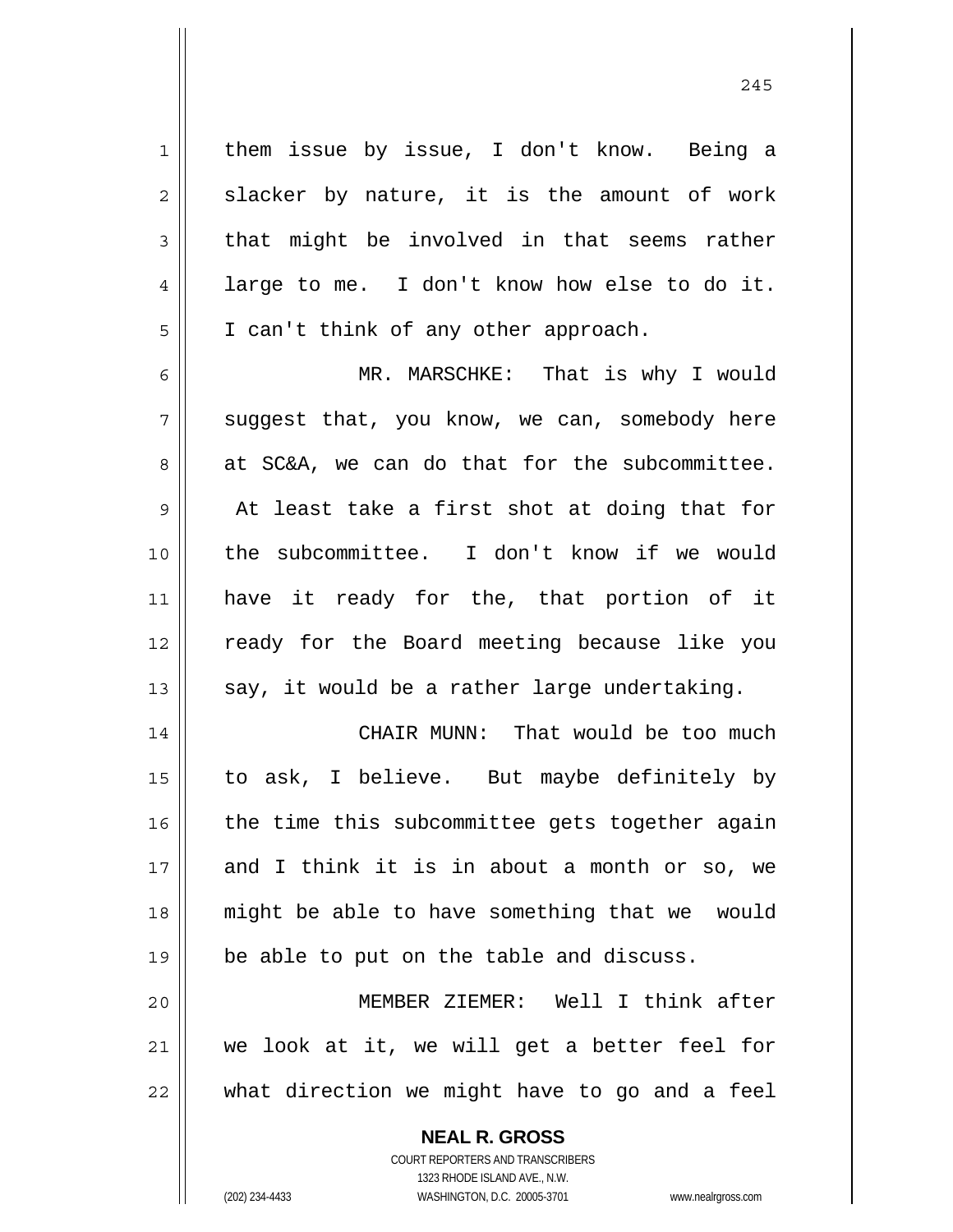1 2 for how much commonality there is from siteto-site, on these findings.

3 4 5 6 7 8 9 10 11 12 MR. MARSCHKE: If we do that, we can bring some examples and say, you know, these are from Y-12, X-10, K-25. We think, you know, these are three or four different, these are three or four issues from these, we think they are all basically the same issue, show them to the Board and say or show them to the subcommittee and the subcommittee says yes, we agree with you or no we disagree with you or what.

13 14 15 But we can get that piece of work for the subcommittee probably by the next time we get together in June.

16 17 18 19 20 21 22 CHAIR MUNN: This discussion just keeps moving into deeper and deeper water from my point of view. For example, when we started this discussion, it was my expectation that I was going to recommend to the full Board that anything, any procedure which was site-specific and had an existing work group

> **NEAL R. GROSS** COURT REPORTERS AND TRANSCRIBERS 1323 RHODE ISLAND AVE., N.W. (202) 234-4433 WASHINGTON, D.C. 20005-3701 www.nealrgross.com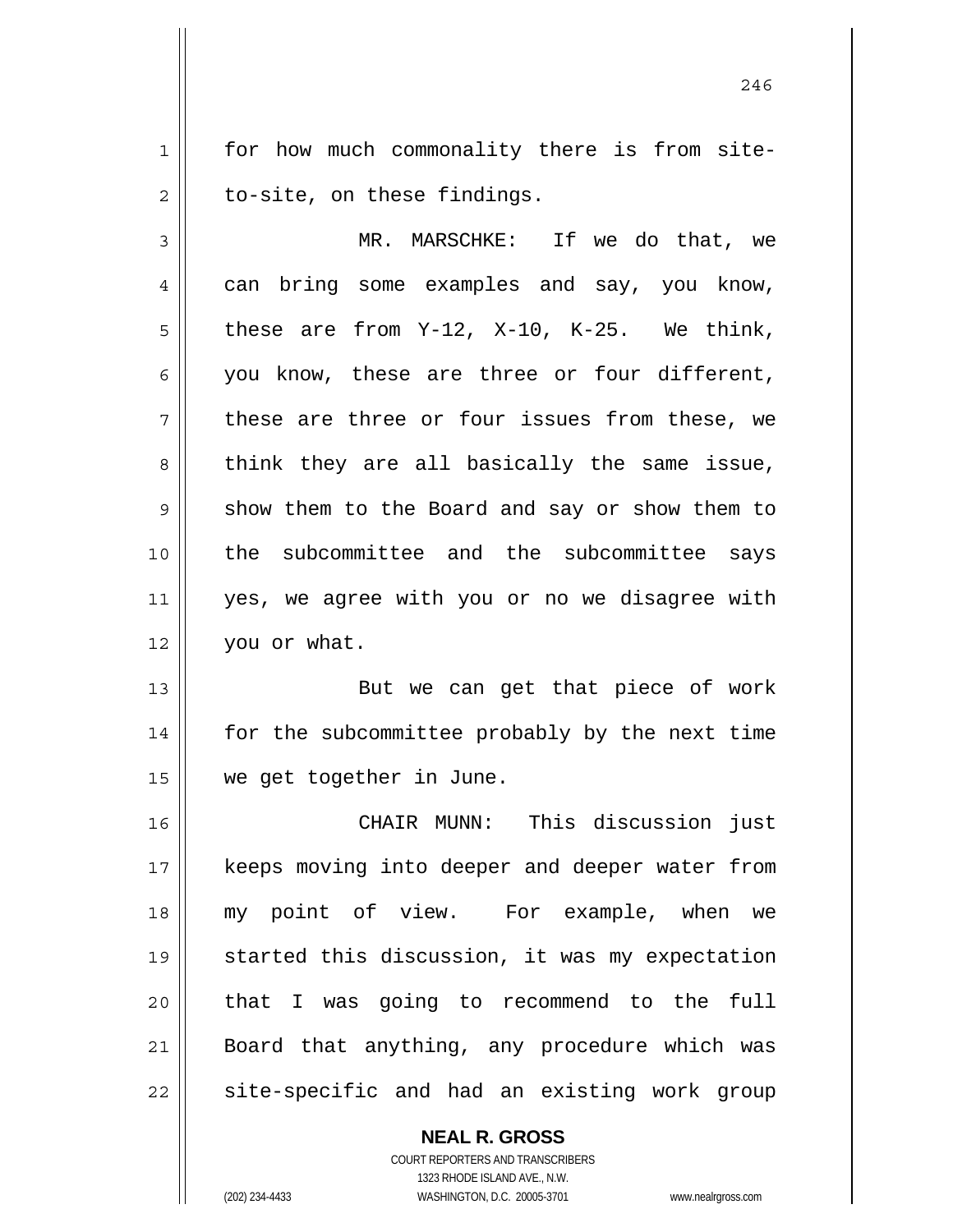1 2 3 4 5 6 7 8 9 10 11 12 13 14 15 16 17 18 19 20 21 22 not be recommended to the subcommittee to begin with. Now, I look at this and I see up there are several items which have subcommittees, I mean which have work groups, several items which do not have work groups. The identifying title is the very same for them, except for the name of the site. And if we are going to perform this function we were just discussing with respect to commonality, then I cannot make this recommendation to the Board because if we are going to address the commonality issue, then we must see each of these procedures as they come to us, whether there is a work group attached or not. So, this becomes stickier and stickier. MEMBER GIBSON: And then there is also the point that once we look at these similar documents from different sites, then we are going to have this, discuss some common issues, separate procedures, so it is, even at

> **NEAL R. GROSS** COURT REPORTERS AND TRANSCRIBERS 1323 RHODE ISLAND AVE., N.W.

(202) 234-4433 WASHINGTON, D.C. 20005-3701 www.nealrgross.com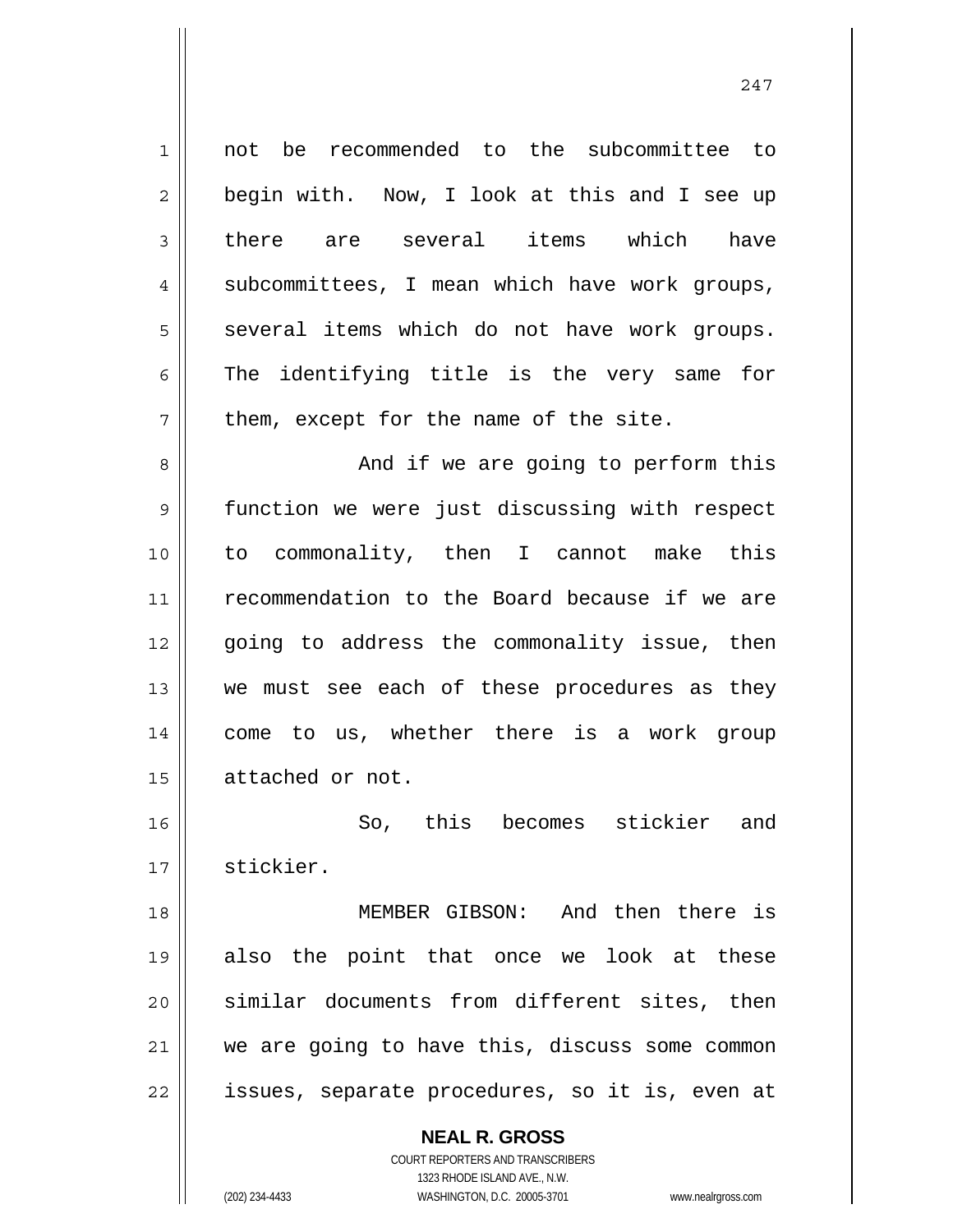| $\mathbf{1}$ | that level, down in the weeds and it is --     |
|--------------|------------------------------------------------|
| 2            | CHAIR MUNN: Stickier and stickier.             |
| 3            | Paul?                                          |
| 4            | MEMBER ZIEMER: And it is going to              |
| 5            | turn out that for some sites, such as Y-12,    |
| 6            | the procedure defaults back here. So, we are   |
| 7            | going to have the same discussion as some of   |
| 8            | the other work groups, just not on their site- |
| 9            | specific issue. So, it is almost hard to make  |
| 10           | the recommendation until we see what we have   |
| 11           | have.                                          |
| 12           | CHAIR MUNN: It is.                             |
| 13           | DR. MAURO: I think this -- when we             |
| 14           | do get to OTIB-0029, item 3. We are going to   |
| 15           | find out something interesting that what is    |
| 16           | happening there, and it goes right to what you |
| 17           | just said Paul, there is the implementation of |
| 18           | the generic approach has taken a special form  |
| 19           | on Y-12. And there is reasons for it that      |
| 20           | need to be discussed and whether or not the    |
| 21           | judgments, the way in which OTIB-0029          |
| 22           | implements its coworker model, is especially   |

**NEAL R. GROSS** COURT REPORTERS AND TRANSCRIBERS 1323 RHODE ISLAND AVE., N.W.

<sup>(202) 234-4433</sup> WASHINGTON, D.C. 20005-3701 www.nealrgross.com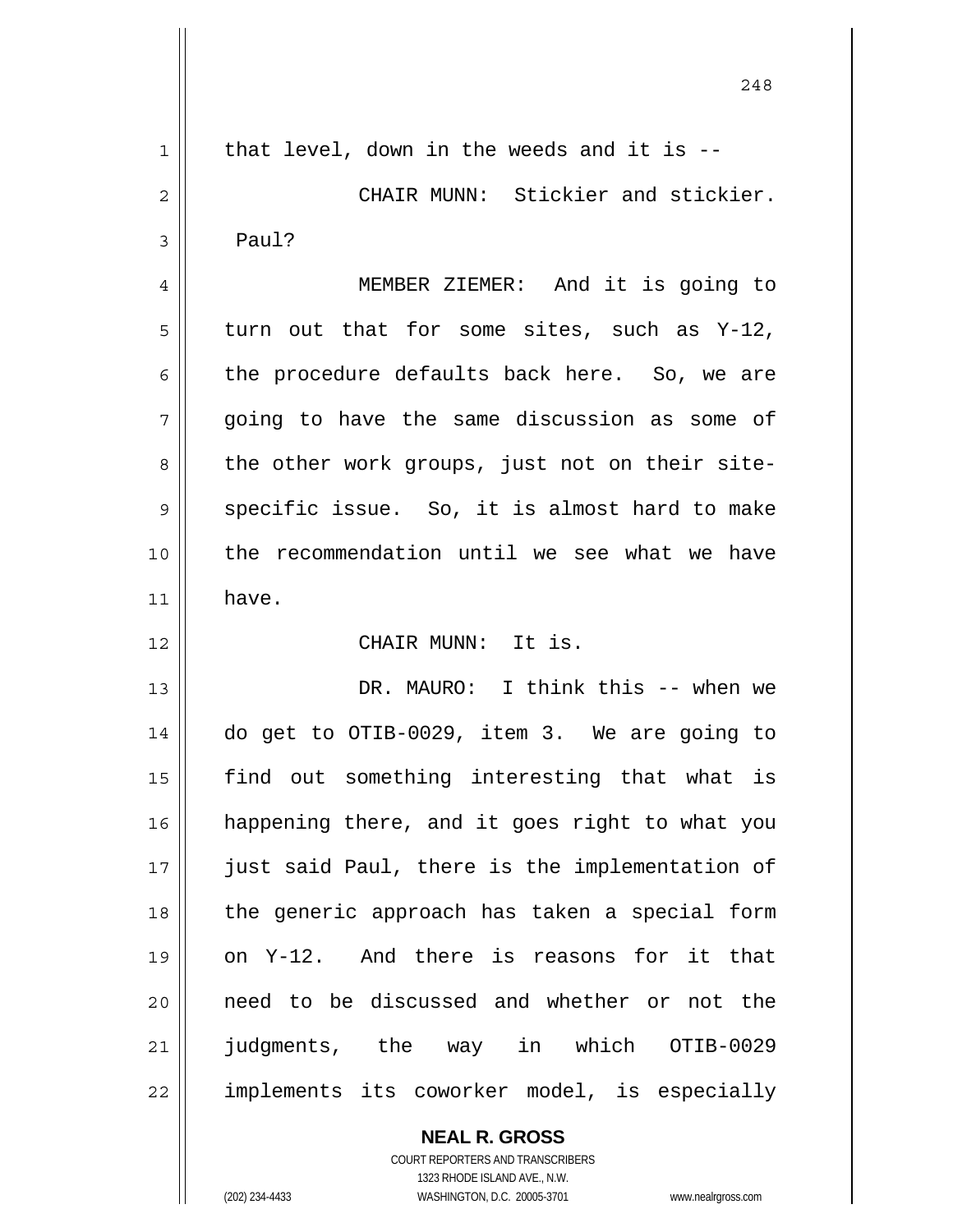**NEAL R. GROSS** COURT REPORTERS AND TRANSCRIBERS 1323 RHODE ISLAND AVE., N.W. 1 2 3 4 5 6 7 8 9 10 11 12 13 14 15 16 17 18 19 20 21 22 designed for Y-12, for a variety of reasons. So, you know, what I am getting at is that in the end, I think that, and this is something you know, I will say it again, I think that the procedures subcommittee does have a mandate to help ensure consistency across the Board. And I am not quite sure of the vehicle by which it will do, perform that service. And one of the things that is going to happen when we do get to OTIB-0029 is we will see it in action. But still, we really never discussed the role of the Procedures Work Group in ensuring consistency across the board and how it will do that. I can't see any other place, except at the Board level, where there is the machinery in place to make sure that everything is being implemented in a consistent way. CHAIR MUNN: But if it is tough here, it is impossible at the Board level. DR. MAURO: Yes.

249

(202) 234-4433 WASHINGTON, D.C. 20005-3701 www.nealrgross.com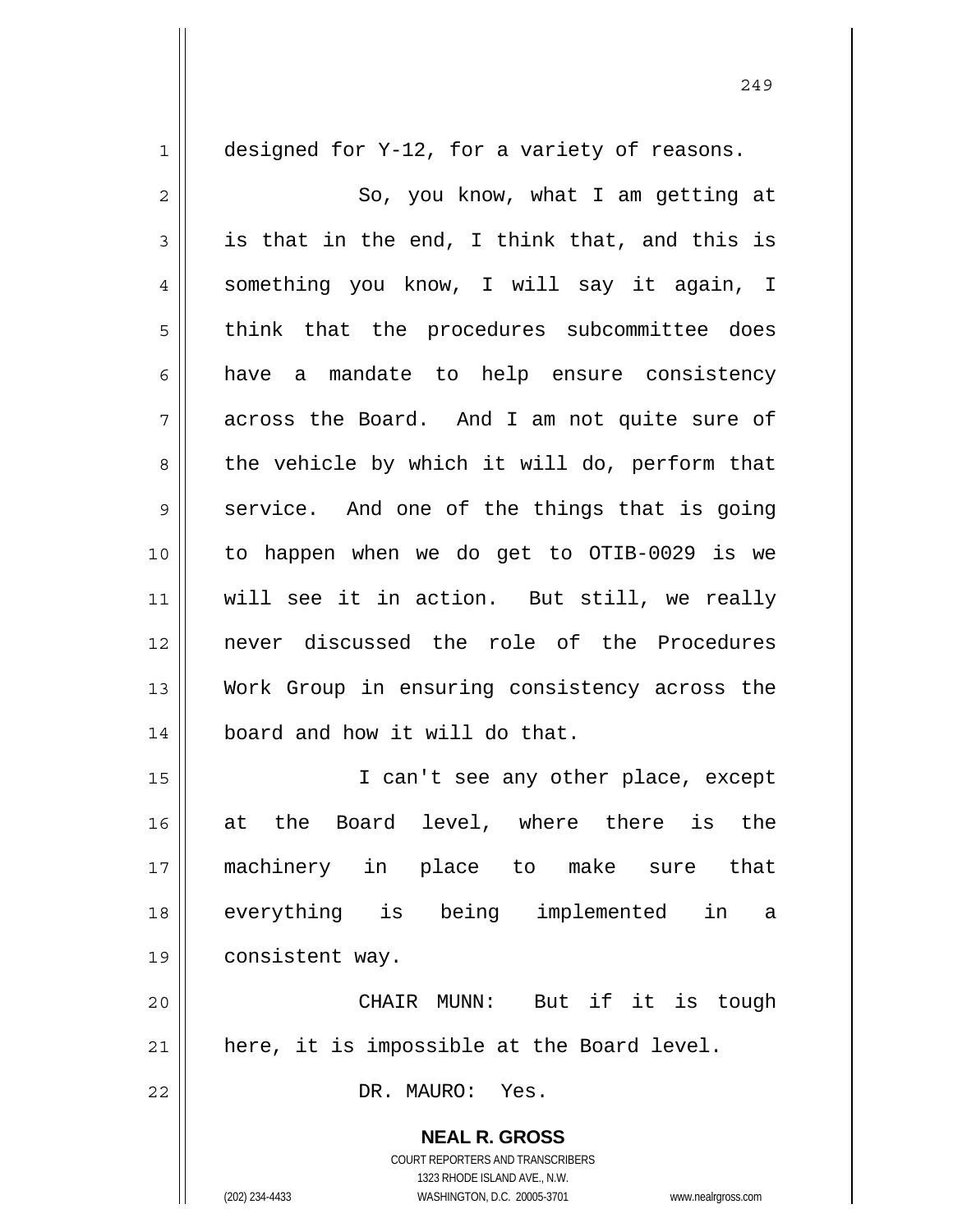CHAIR MUNN: And if you are suggesting that there is something OTIB-0029 item 3 that might lighten the load of this batch of albatrosses that we have around our neck, perhaps we should go directly there.

1

2

3

4

5

6 7 8 9 10 11 12 13 14 15 16 DR. MAURO: Well you will see very quickly what was done there and why, for that item 3 in particular. There are other items that have different problems. And I think that it goes right toward consistency and there will be a very nice example. Whether you want to continue this or move on and try that out and see what happens but I just want to let you know that OTIB-0029 number 3 is going to be a very nice example of the very problem that we are talking about.

17 18 CHAIR MUNN: Thank you for the heads up. Paul?

19 20 21 22 MEMBER ZIEMER: I have a suggestion for moving forward here. And that is, why don't we take specific action on Rocky Flats. My suggestion would be that we simply change

> **NEAL R. GROSS** COURT REPORTERS AND TRANSCRIBERS 1323 RHODE ISLAND AVE., N.W. (202) 234-4433 WASHINGTON, D.C. 20005-3701 www.nealrgross.com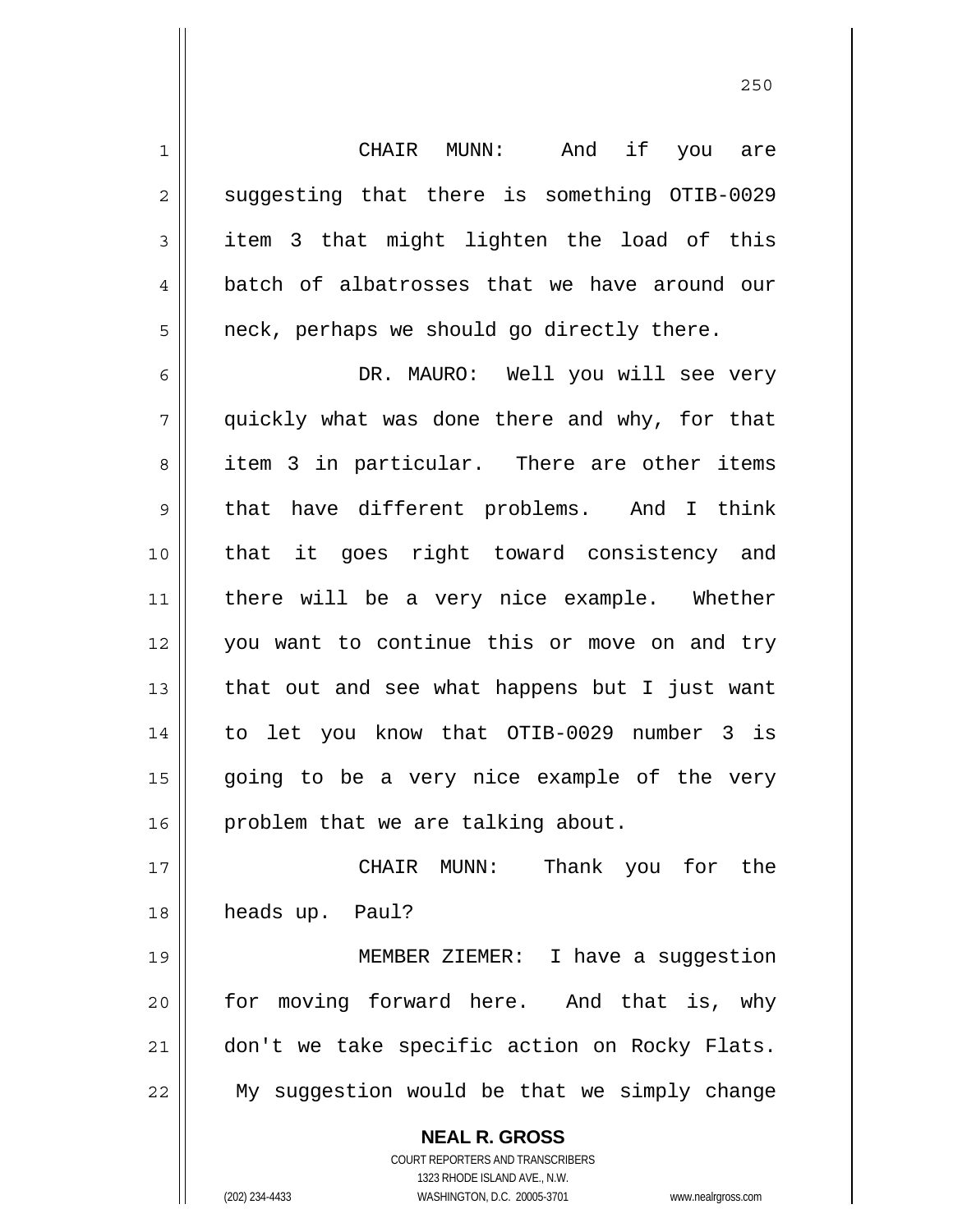1 2 3 4 5 6 7 8 9 10 11 12 13 14 15 16 17 18 19 that status to transfer to the Rocky Flats group and delay the other recommendation that we talked about that you described where you were going to recommend -- CHAIR MUNN: To the Board. MEMBER ZIEMER: -- to the Board, until we see the outcome of what Steve prepares on kind of the breakdown of these. And then we can have that discussion in more detail. I don't think there is an urgency today to get that recommendation to the Board. I think we can deal with the Rocky Flats issue for Mark if we have that right before us. We need to get the rest of the information as to what these look like in more detail. And then in relation to that, we can discuss John's idea of our responsibility. I don't like the idea that we are going to be

21

20

22

**NEAL R. GROSS** COURT REPORTERS AND TRANSCRIBERS 1323 RHODE ISLAND AVE., N.W. (202) 234-4433 WASHINGTON, D.C. 20005-3701 www.nealrgross.com

the policemen for the other work groups but we

do want to ensure consistency in the review of

the procedures not on how they do their work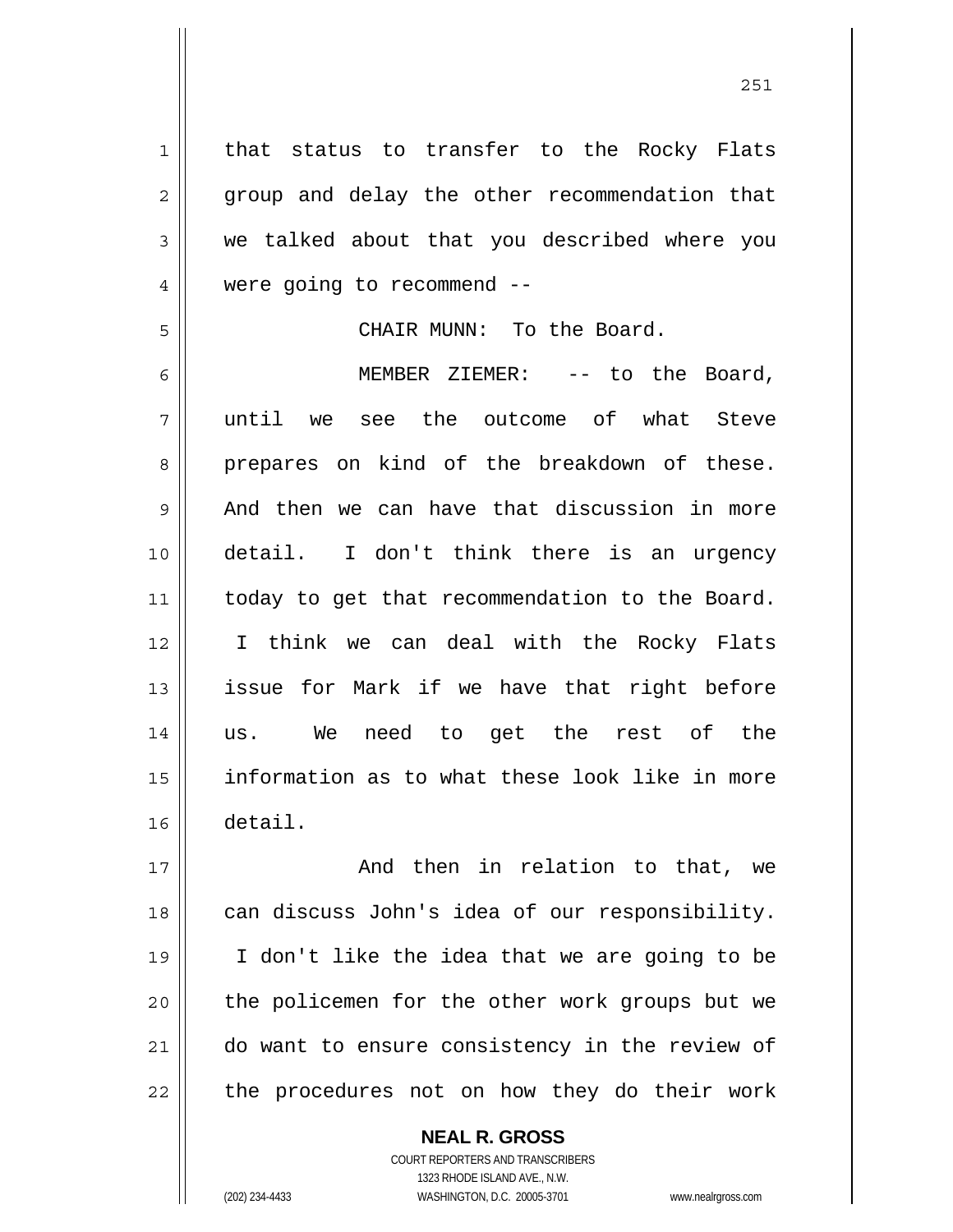1 2 3 4 5 6 7 8 9 10 11 12 13 14 15 16 17 18 19 20 21 22 but on how they evaluate their procedures. So my suggestion is that we only take an action on the Rocky Flats thing and defer action on this Board recommendation until we have a chance to look at more detail on these other items. CHAIR MUNN: If we are seriously going to consider performing an integrating function then clearly we have to -- MEMBER ZIEMER: I don't feel like we are ready to go to the Board with the big picture yet until we see this. CHAIR MUNN: No. I have no idea where the frame is, much less the picture. And we don't even know how big it is. So, we really can't do that. Mark, do you have any problem at all with our just simply showing 27 as transferred and sending you -- you have all of the information with respect to what the recommendation of this group was regarding the respective items.

<u>252</u>

COURT REPORTERS AND TRANSCRIBERS 1323 RHODE ISLAND AVE., N.W. (202) 234-4433 WASHINGTON, D.C. 20005-3701 www.nealrgross.com

**NEAL R. GROSS**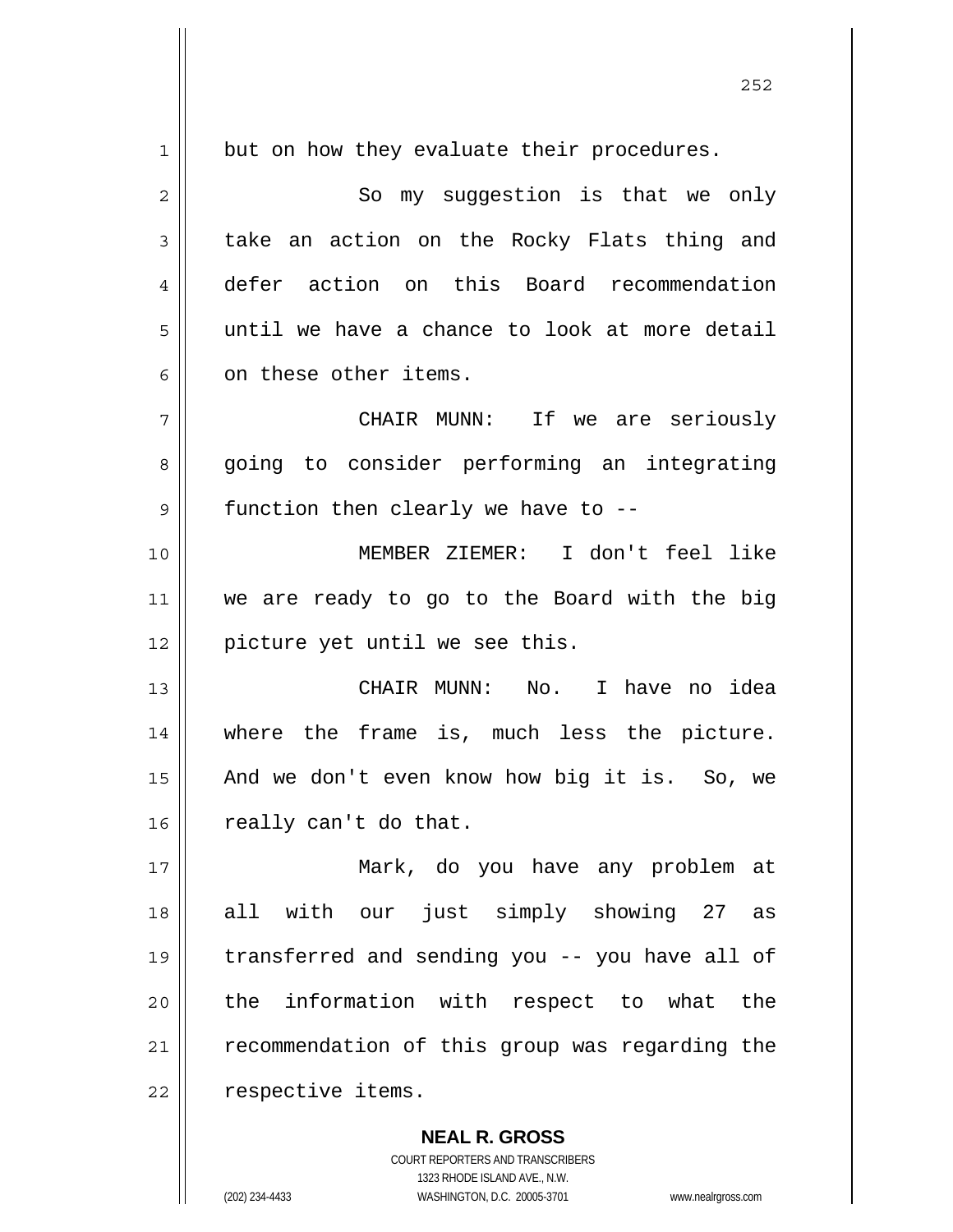**NEAL R. GROSS** <u>253</u> 1 2 3 4 5 6 7 8 9 10 11 12 13 14 15 16 17 18 19 20 21 22 MEMBER GRIFFON: That is fine, Wanda. CHAIR MUNN: All right. I will in fact  $--$  MEMBER GRIFFON: I opened up this can of worms but -- CHAIR MUNN: Well yes, it is, -- MEMBER GRIFFON: -- we had to deal with it. You know? CHAIR MUNN: It is a can of worms. Yes, Mike? MEMBER GIBSON: We could also think about possibly continuing to operate as we do currently. And if the work group, chair sees a particular procedure that he feels should be in their domain rather than this one, to make that request, to give his reasons why, just like Mark just did. And then that way, it might put some of the worms back in the can. MEMBER ZIEMER: In the meantime, yes, sure. Or if we see something that should be transferred.

> COURT REPORTERS AND TRANSCRIBERS 1323 RHODE ISLAND AVE., N.W.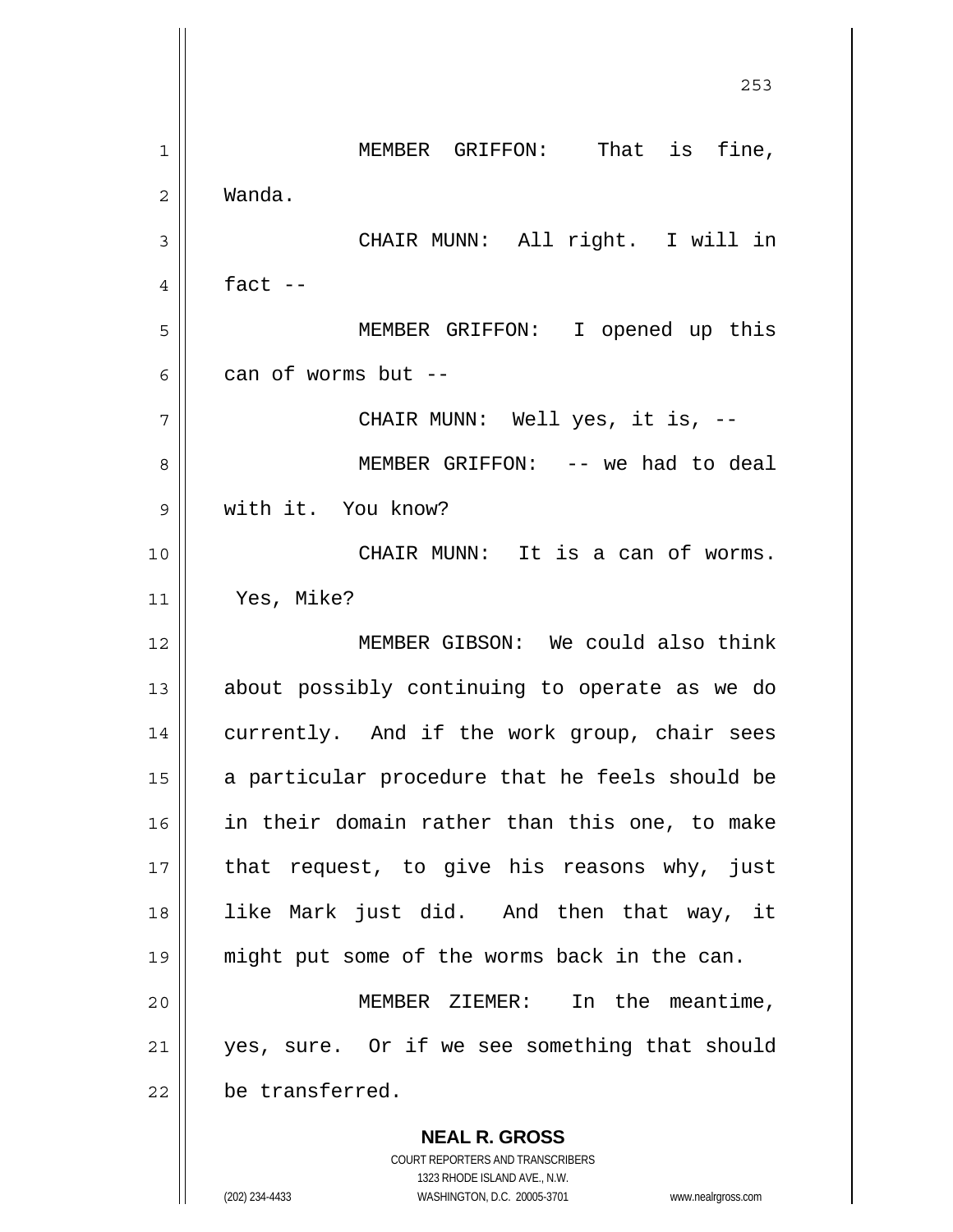| $\mathbf 1$    | MEMBER GIBSON: It is obvious.                                                                       |
|----------------|-----------------------------------------------------------------------------------------------------|
| $\overline{2}$ | MR. KATZ: I was thinking along the                                                                  |
| 3              | same lines, Mike. I mean this is a natural                                                          |
| 4              | place because of the consistency issue for                                                          |
| 5              | these things to have a home base, in effect,                                                        |
| 6              | but that in every case where there are                                                              |
| 7              | particulars that might matter to the work                                                           |
| 8              | group, where there is a work group, that there                                                      |
| 9              | is that opportunity to send it to them, for                                                         |
| 10             | them to address their issues. It can still                                                          |
| 11             | come back here for consistency manner, if                                                           |
| 12             | there is any final closure.                                                                         |
| 13             | MEMBER GIBSON: Or for the work                                                                      |
| 14             | chair to request the procedure.                                                                     |
| 15             | MR. KATZ: Right. Absolutely.                                                                        |
| 16             | Either way, whether this group sees that it                                                         |
| 17             | needs to go there or the work group chair                                                           |
| 18             | requests it. I think that makes a lot of                                                            |
| 19             | sense in sort of simplifying it away about                                                          |
| 20             | having to do all of this analysis.                                                                  |
| 21             | CHAIR MUNN: And probably it doesn't                                                                 |
| 22             | have to be formalized, as long as all of the                                                        |
|                | <b>NEAL R. GROSS</b>                                                                                |
|                | <b>COURT REPORTERS AND TRANSCRIBERS</b>                                                             |
|                | 1323 RHODE ISLAND AVE., N.W.<br>(202) 234-4433<br>WASHINGTON, D.C. 20005-3701<br>www.nealrgross.com |

254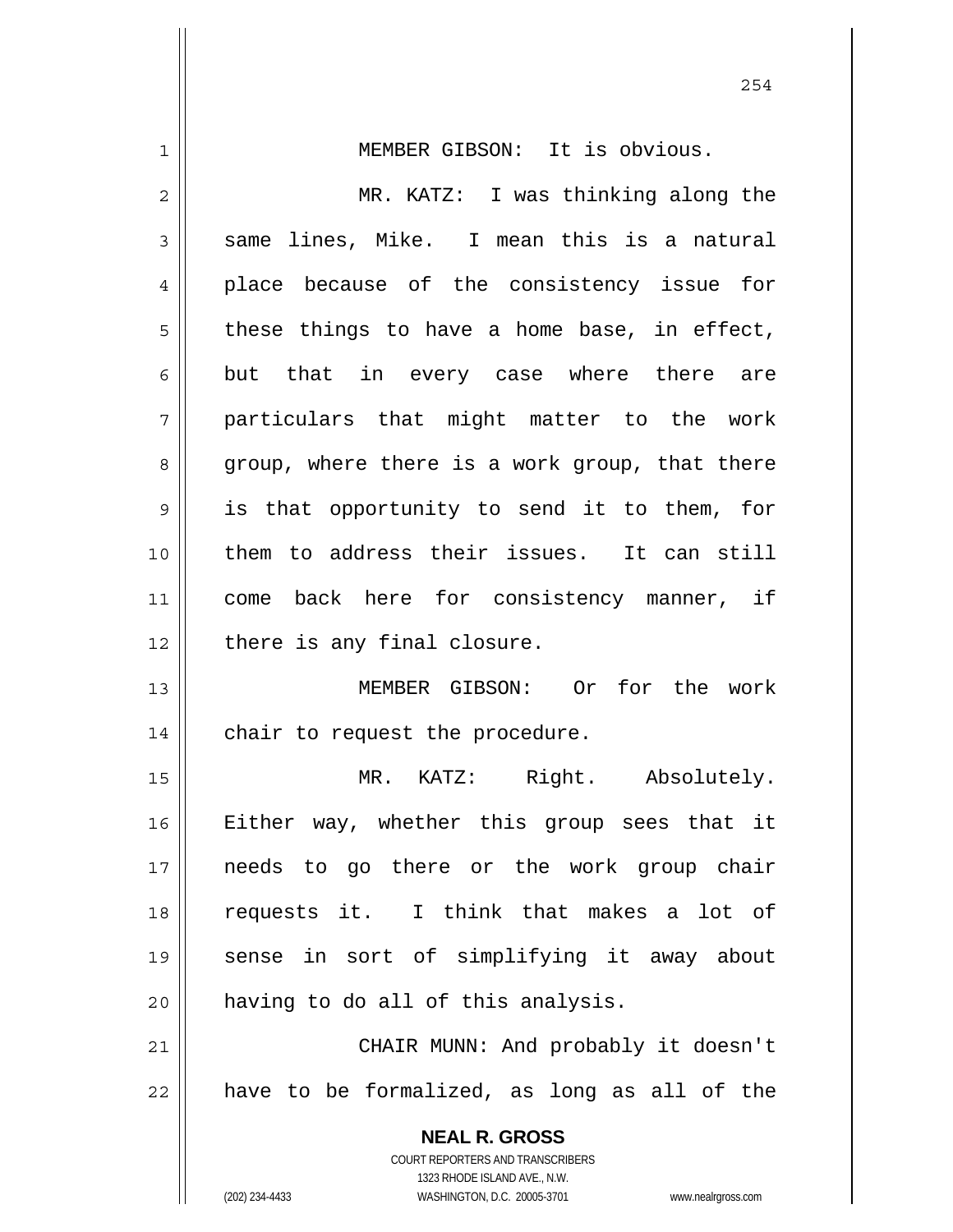1 2 parties involved understand what the general process would be.

3 4 5 6 Nevertheless, it requires a full Board discussion, so that all involved will have some understanding of what the general consensus appears to be.

7 8 And I am still going to need the list from you, Steve, definitely.

9 10 11 MR. MARSCHKE: Are we talking just about the one list where we identify the procedures or the detailed list?

CHAIR MUNN: Yes.

MR. MARSCHKE: Okay.

14 15 16 CHAIR MUNN: Yes. My, I didn't expect that to happen. Do we need to plow on here or do we need a five minute break?

17 18 19 MR. HINNEFELD: A break would be helpful to me because I have a phone call I need to make.

20 21 CHAIR MUNN: Okay, let's do five minutes.

MR. KATZ: Is five minutes enough,

**NEAL R. GROSS** COURT REPORTERS AND TRANSCRIBERS

1323 RHODE ISLAND AVE., N.W.

12

13

22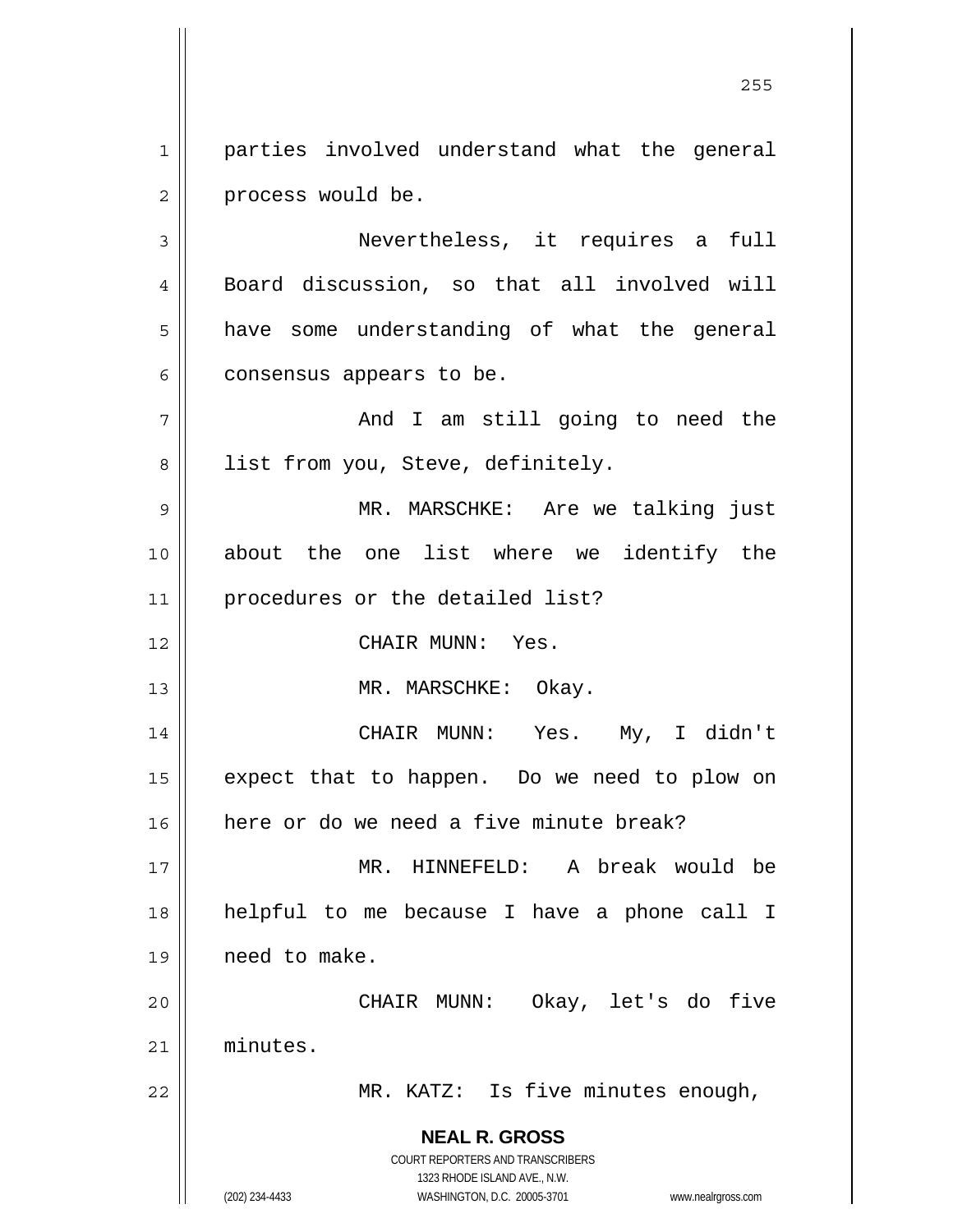**NEAL R. GROSS** COURT REPORTERS AND TRANSCRIBERS 1323 RHODE ISLAND AVE., N.W. (202) 234-4433 WASHINGTON, D.C. 20005-3701 www.nealrgross.com <u>256 میں اس کا 17 مئی میں اس کا 17 مئی میں اس کا 17 مئی میں اس کا 17 مئی میں اس کا 17 مئی میں اس کا 256 مئی می</u> 1 2 3 4 5 6 7 8 9 10 11 12 13 14 15 16 17 18 19 20 21 22 Stu? CHAIR MUNN: Well let's be realistic, ten minutes. (Whereupon, the above-entitled matter went off the record at 3:18 p.m. and resumed at 3:32 p.m.) MR. KATZ: Okay, folks on the phone, we are back, or most of us are back. Mark, do we have you? MEMBER GRIFFON: Yes, I am here. MR. KATZ: Okay, great. CHAIR MUNN: We are going to take a look at new OCAS-IG-004, review findings. So, Steve, would you like to do that for us? MR. MARSCHKE: Okay. I will start anyways. And John and Hans, I think are both on the phone and they were the ones who actually did the review so if they want to jump in, they can jump in. Back on March 30th, we sent to NIOSH our review of OCAS-IG-004 in the draft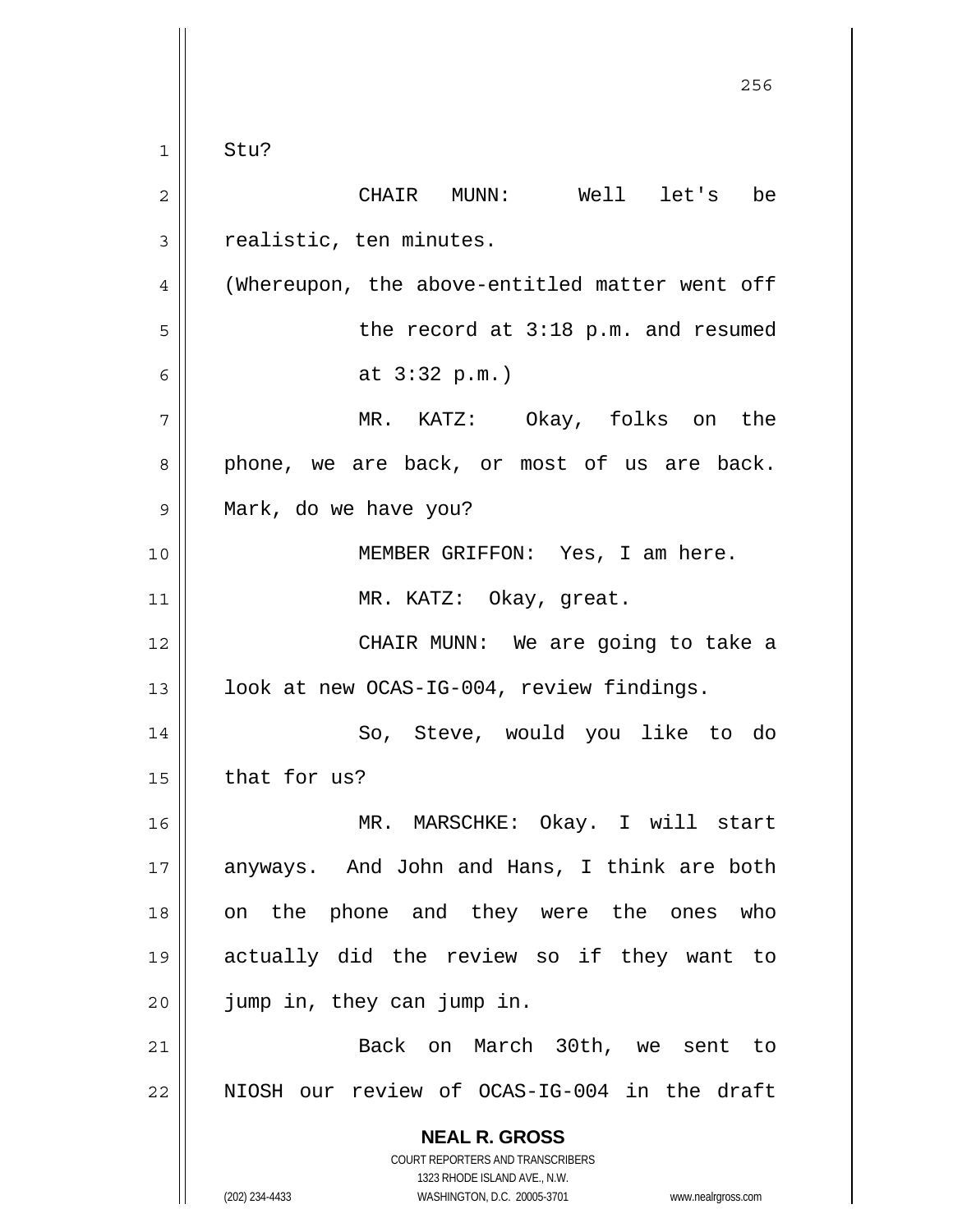1 2 3 4 5 6 7 8 9 10 11 12 13 14 15 16 17 18 19 20 21 22 report. And there were, if you look in the executive summary, there were seven findings that we identified and they have been entered into the database. Actually, when I looked at it, I found there were six findings and one really observation which was, basically, SC&A was in agreement. We put it in based upon previous items, similar type items, I did enter that into the database as well. If we want to look at the -- if we want to walk through all seven of these items, we can do it here on the database or we can do it in the report itself. I'm not sure it might be easier to read in the report because we can get more on the screen at one time. CHAIR MUNN: It probably is, yes. MR. MARSCHKE: The first one is Part 82 has no explicit language permitting the use of data from other sites for the purpose of performing dose reconstructions. And I don't know if you want to read the whole thing or if we just want to --

> COURT REPORTERS AND TRANSCRIBERS 1323 RHODE ISLAND AVE., N.W. (202) 234-4433 WASHINGTON, D.C. 20005-3701 www.nealrgross.com

**NEAL R. GROSS**

<u>257 and 257</u>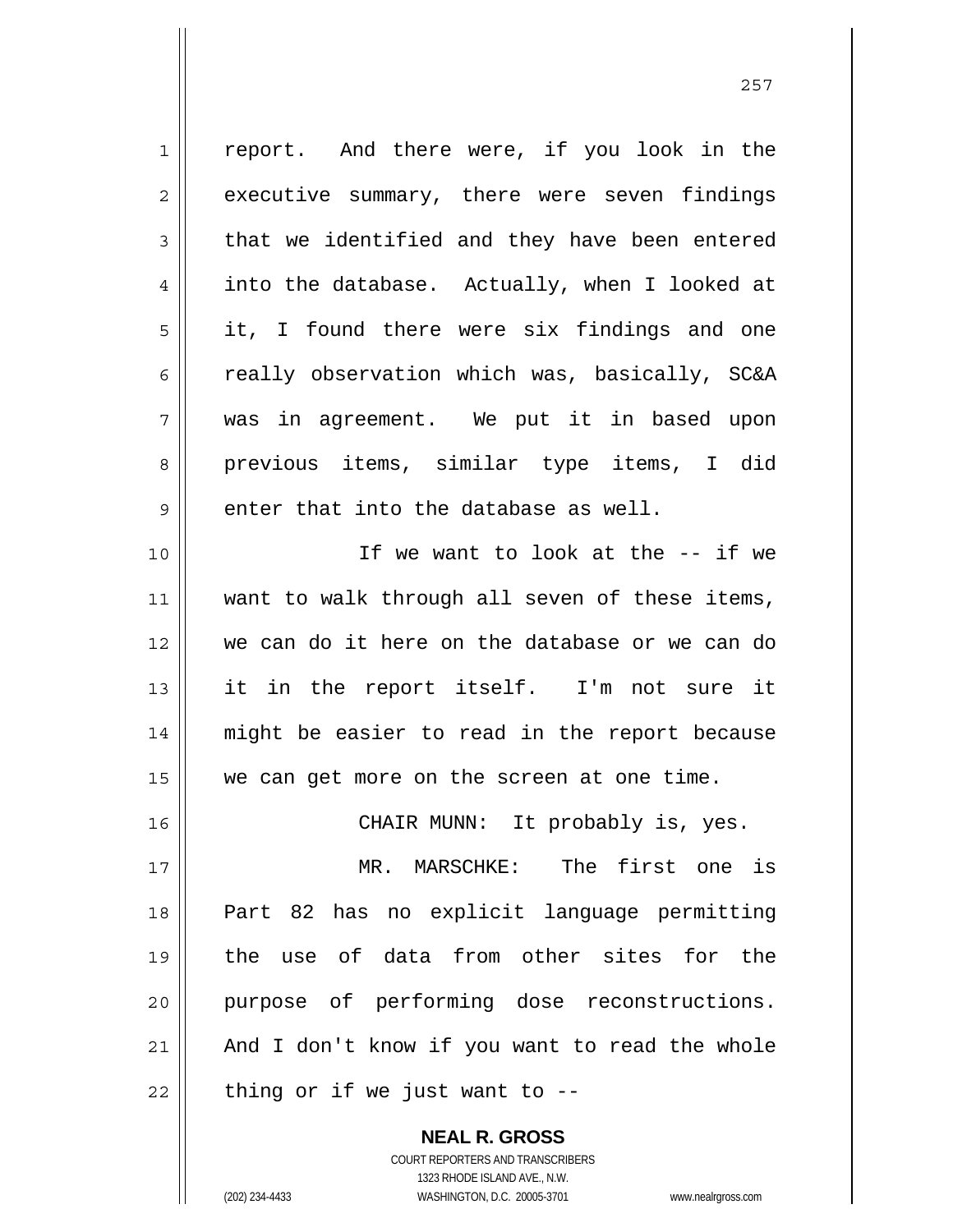| 1  | CHAIR MUNN: No, just the gist of                                                                    |
|----|-----------------------------------------------------------------------------------------------------|
| 2  | it.<br>Just the sense of what the finding is.                                                       |
| 3  | MR. MARSCHKE: We believe that this                                                                  |
| 4  | ambiguity in Part 82 should be brought to the                                                       |
| 5  | attention of the Board because the manner in                                                        |
| 6  | which Part 82 is interpreted with respect to                                                        |
| 7  | this matter has profound implications with                                                          |
| 8  | respect to SEC petitions, evaluation of the                                                         |
| 9  | Board site profiles, dose reconstructions.                                                          |
| 10 | So that is really, I guess this                                                                     |
| 11 | issue is, was brought forward so that the                                                           |
| 12 | Board would be aware that there is no explicit                                                      |
| 13 | language in Part 82 about permitting the use                                                        |
| 14 | of other site data.                                                                                 |
| 15 | And John<br>Hans, you want to<br>or                                                                 |
| 16 | expand on that at all?                                                                              |
| 17 | MR. KATZ: Let me just suggest                                                                       |
| 18 | first, $--$                                                                                         |
| 19 | MR. MARSCHKE: Okay.                                                                                 |
| 20 | MR. KATZ: $--$ I think, because I am                                                                |
| 21 | not even sure this is properly characterized                                                        |
| 22 | as a finding if findings are actionable items.                                                      |
|    | <b>NEAL R. GROSS</b>                                                                                |
|    | <b>COURT REPORTERS AND TRANSCRIBERS</b>                                                             |
|    | 1323 RHODE ISLAND AVE., N.W.<br>(202) 234-4433<br>WASHINGTON, D.C. 20005-3701<br>www.nealrgross.com |
|    |                                                                                                     |

<u>258</u>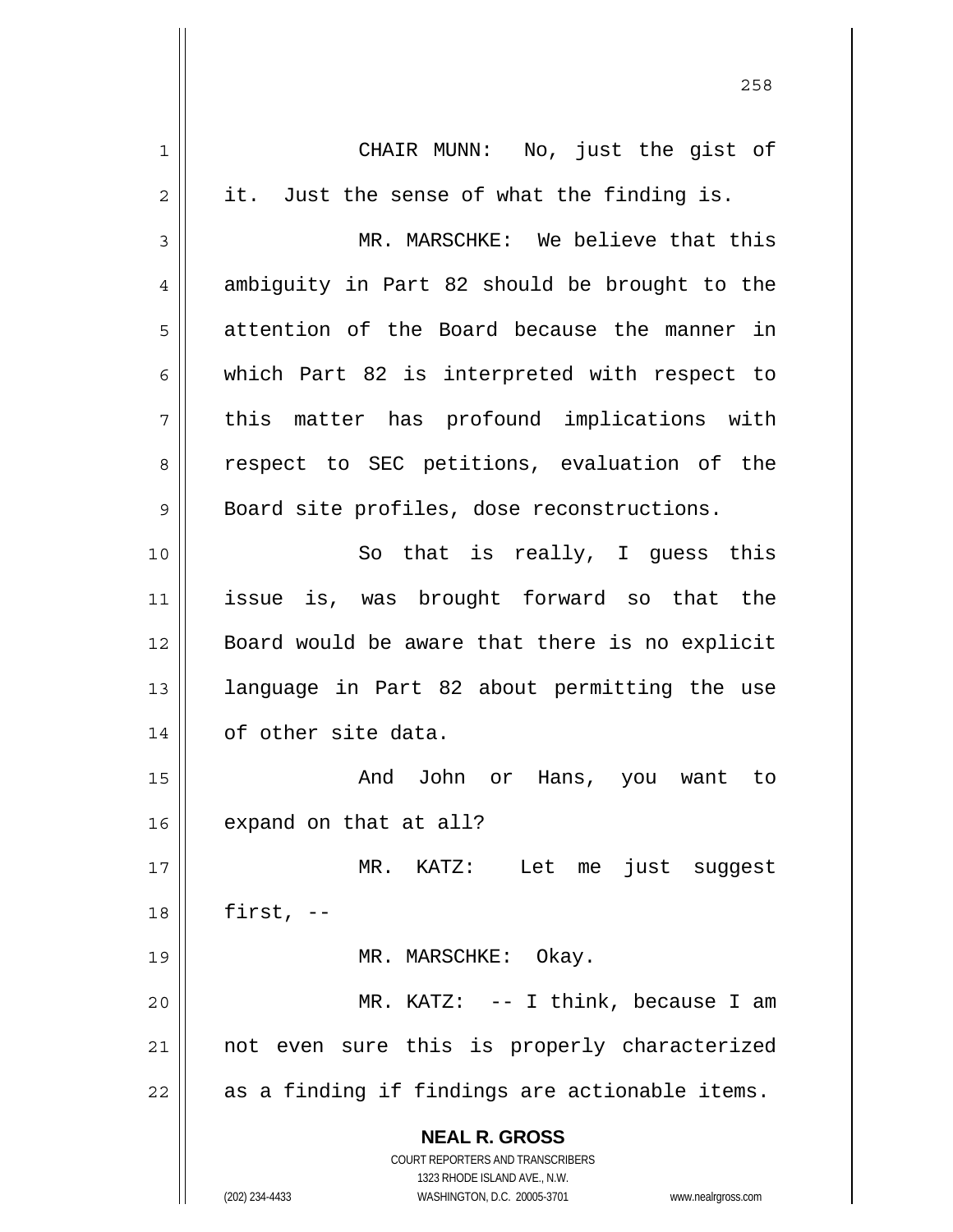| $\mathbf{1}$   | I mean, the Office of General                  |
|----------------|------------------------------------------------|
| $\overline{2}$ | has already given a legal<br>Counsel           |
| 3              | interpretation that surrogate data is          |
| 4              | allowable under Part 82 and has informed the   |
| 5              | Board of that. I mean, it notified the Board   |
| 6              | that it has made that finding. And really, to  |
| 7              | me, it is sort of out of scope.                |
| 8              | The Board, of course, already was              |
| 9              | engaged on that issue but it out of scope for  |
| 10             | SC&A to be questioning this as an ambiguity    |
| 11             | because it is not ambiguous anymore. It is a   |
| 12             | matter of HHS interpretation which governs all |
| 13             | legal interpretations of EEOICPA, as far as    |
| 14             | the OCAS work is concerned and the Secretary's |
| 15             | work, under the Secretary's responsibilities   |
| 16             | is concerned.                                  |
| 17             | CHAIR MUNN: That being the case,               |
| 18             | there really is not anything that this body    |
| 19             | can do with respect to that finding, other     |
| 20             | than to make a notation, which seems           |
| 21             | appropriate, that the content of this finding  |
| 22             | has been covered by a legal interpretation.    |

**NEAL R. GROSS** COURT REPORTERS AND TRANSCRIBERS 1323 RHODE ISLAND AVE., N.W.

 $\mathsf{II}$ 

(202) 234-4433 WASHINGTON, D.C. 20005-3701 www.nealrgross.com

<u>259 میں اس کا اعتبار اور اس کا اعتبار اور اس کا اعتبار اور اس کا اعتبار اور اس کا اعتبار اور اس کا اعتبار اور ا</u>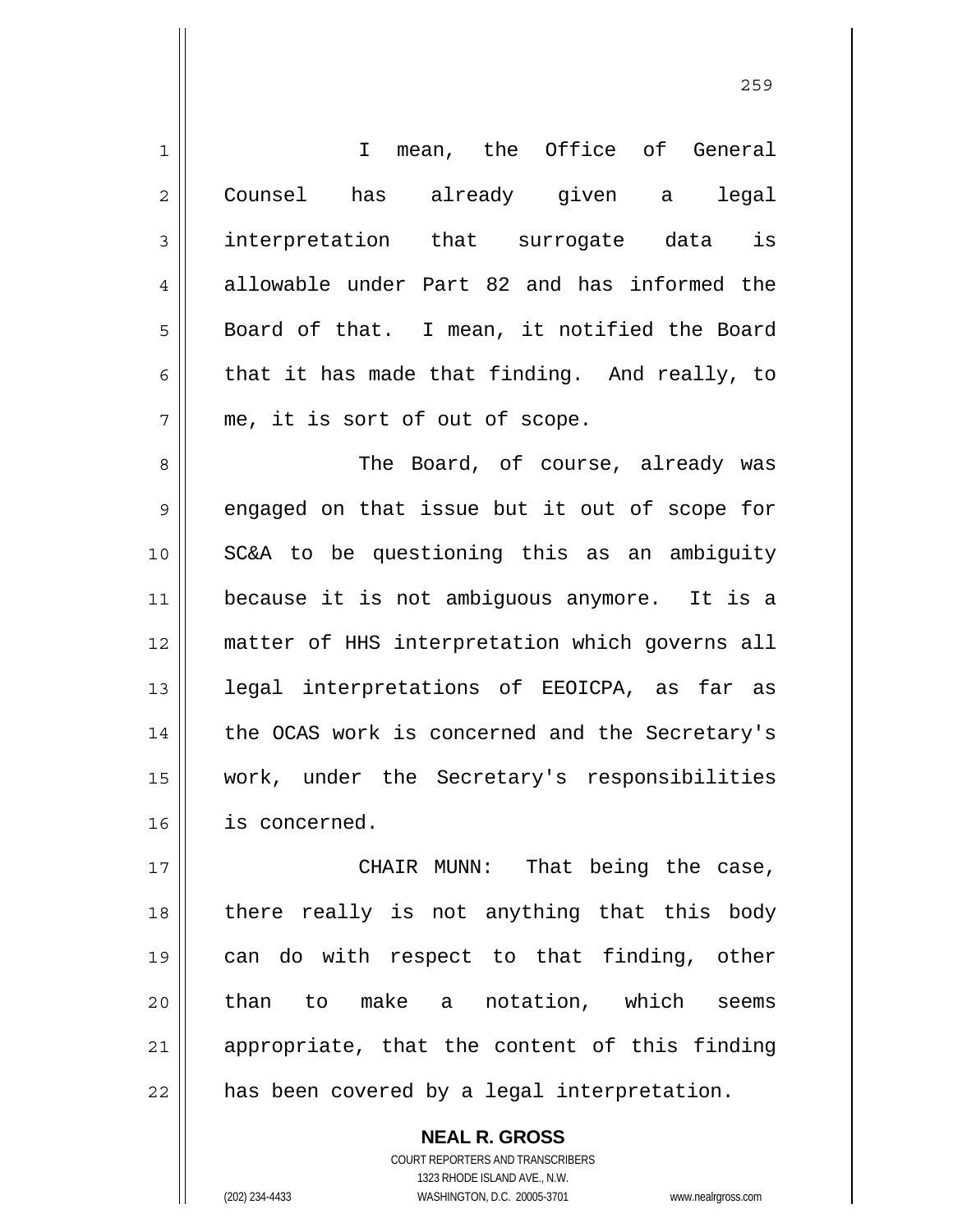**NEAL R. GROSS** COURT REPORTERS AND TRANSCRIBERS 1323 RHODE ISLAND AVE., N.W. (202) 234-4433 WASHINGTON, D.C. 20005-3701 www.nealrgross.com 1 2 3 4 5 6 7 8 9 10 11 12 13 14 15 16 17 18 19 20 21 22 MEMBER ZIEMER: Yes, and I think we should maybe even identify that the Designated Federal Official has informed the work group or reminded the work group -- CHAIR MUNN: Sure. MEMBER ZIEMER: -- of what you said. CHAIR MUNN: Of what he said. MR. KATZ: That the Office of General Counsel of HHS has rendered a legal guidance on this matter, which is that surrogate data-- MEMBER ZIEMER: My 004 isn't matching up with his 004. MR. KATZ: -- is allowable under Part 82. MEMBER ZIEMER: His shows 0011, IG. CHAIR MUNN: IG-004. MEMBER ZIEMER: I got the wrong one. It is the wrong one, I guess. It's task three, it says that. MR. MARSCHKE: The Designated

<u>260</u>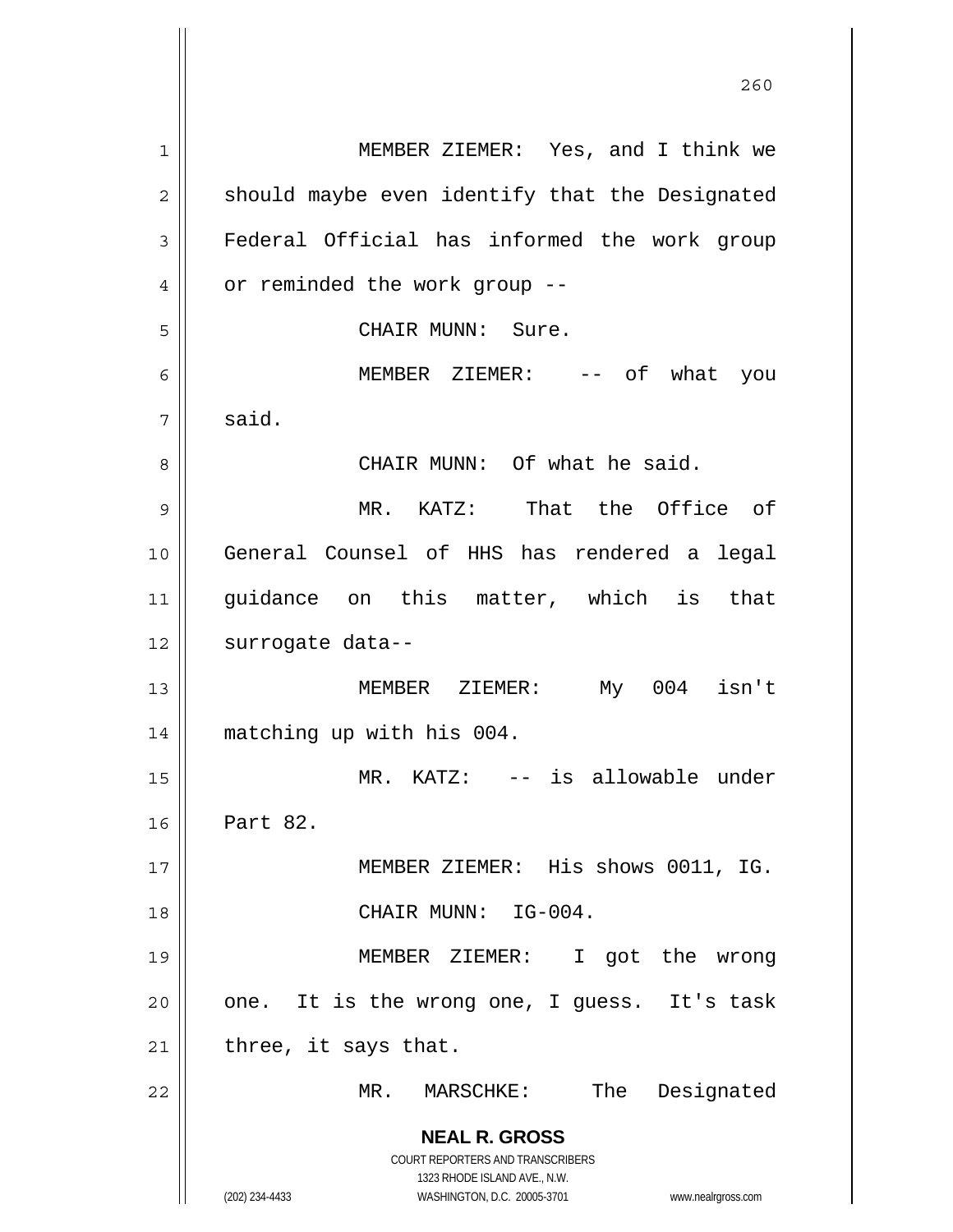**NEAL R. GROSS** COURT REPORTERS AND TRANSCRIBERS 1323 RHODE ISLAND AVE., N.W. (202) 234-4433 WASHINGTON, D.C. 20005-3701 www.nealrgross.com 261 1 2 3 4 5 6 7 8 9 10 11 12 13 14 15 16 17 18 19 20 21 22 Federal Official has stated that the HHS IG has rendered his opinion. MR. KATZ: Office of General Counsel. MR. MARSCHKE: The Office of General Counsel. MR. KATZ: The OGC is the acronym. MR. MARSCHKE: OGC. MR. KATZ: -- has rendered its opinion. MR. MARSCHKE: Its opinion. Its opinion that Part --  $MR. KATZ: -- 82.$  $MR.$  MARSCHKE:  $--$  82  $--$ MR. KATZ: -- allows --MR. MARSCHKE: -- allows for the -- MR. KATZ: -- the use of surrogate data. MR. MARSCHKE: -- the use of data. CHAIR MUNN: From other sites, right? MR. KATZ: Yes, which is by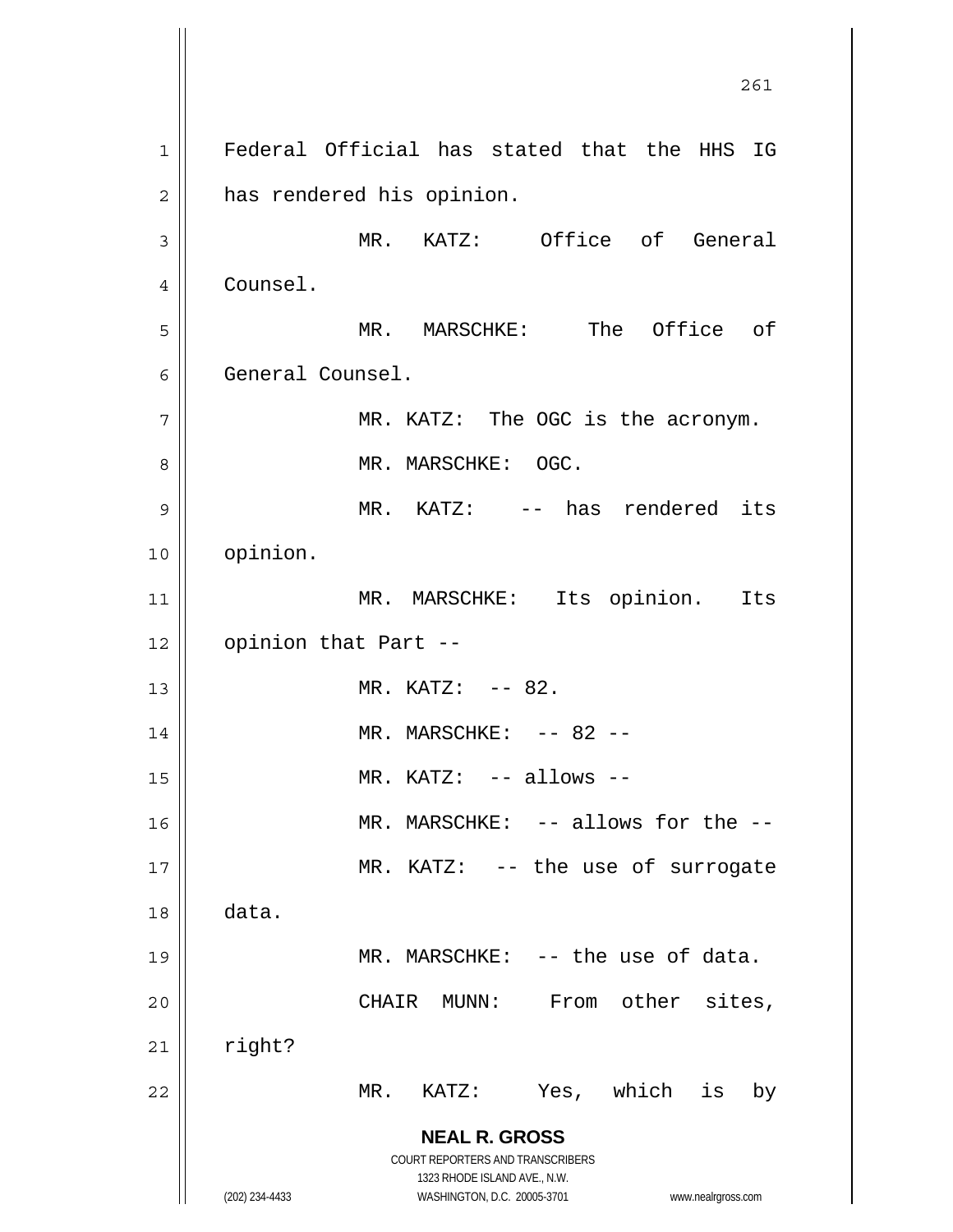$\begin{array}{c|c} 1 & 1 \end{array}$ definition from other sites.

| 2  | MR. MARSCHKE: Do we need to add                                                                                                                                 |
|----|-----------------------------------------------------------------------------------------------------------------------------------------------------------------|
| 3  | that or is that just understood with                                                                                                                            |
| 4  | surrogate?                                                                                                                                                      |
| 5  | MR. KATZ: I think it -- well, you                                                                                                                               |
| 6  | can. Either way. You can be redundant if you                                                                                                                    |
| 7  | want to be, for clarity.                                                                                                                                        |
| 8  | CHAIR MUNN: Yes, redundancy is                                                                                                                                  |
| 9  | sometimes a good thing.                                                                                                                                         |
| 10 | MR. MARSCHKE: Therefore, this is                                                                                                                                |
| 11 | a non-issue and closed.                                                                                                                                         |
| 12 | MR. KATZ: Not an issue.                                                                                                                                         |
| 13 | MR. MARSCHKE: Not an issue and is                                                                                                                               |
| 14 | closed. And today's date is $5/1/2009$ .                                                                                                                        |
| 15 | CHAIR MUNN: That is very good.                                                                                                                                  |
| 16 | Can we do as well for two, three, four, five,                                                                                                                   |
| 17 | and six?                                                                                                                                                        |
| 18 | Item 2.                                                                                                                                                         |
| 19 | MR. MARSCHKE: Item 2 is, you know,                                                                                                                              |
| 20 | if we go back and read from the --                                                                                                                              |
| 21 | DR. MAURO: Maybe I can help out on                                                                                                                              |
| 22 | Item 2. Because the finding on Item 1 and its                                                                                                                   |
|    | <b>NEAL R. GROSS</b><br>COURT REPORTERS AND TRANSCRIBERS<br>1323 RHODE ISLAND AVE., N.W.<br>(202) 234-4433<br>WASHINGTON, D.C. 20005-3701<br>www.nealrgross.com |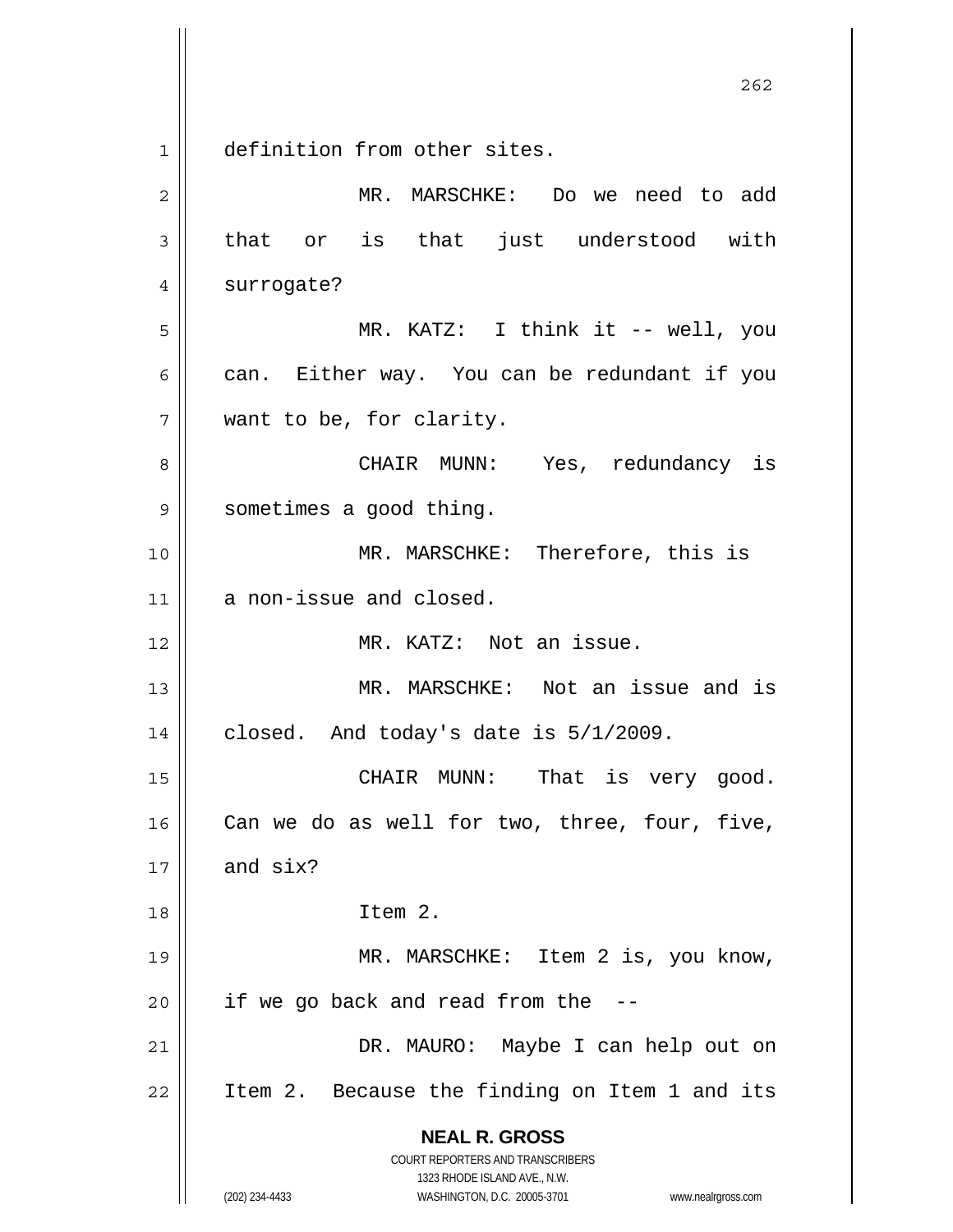1 2 closure basically makes Item 2 moot. I will explain why.

263

3 4 5 6 7 8 9 10 11 Item 2 simply states that the arguments made in OCAS-004, whereby the statements are made that precedent regarding surrogate data that they draw upon, basically this is a section of IG-004 that describes the reason they feel it is appropriate to use surrogate data is by drawing from experience in other venues, mainly, the use in epidemiological studies.

12 13 14 15 16 17 We find the arguments made in 004 not to be convincing. Mainly, the use of surrogate data in epidemiological studies for the reasons discussed at length in our report really are not applicable to the use of surrogate data in dose reconstructions.

18 19 20 21 22 So but nevertheless, the issue, number 2, only goes toward one, namely, we do not find the arguments made related to epidemiological studies and the use of surrogate data to be convincing.

**NEAL R. GROSS**

COURT REPORTERS AND TRANSCRIBERS 1323 RHODE ISLAND AVE., N.W. (202) 234-4433 WASHINGTON, D.C. 20005-3701 www.nealrgross.com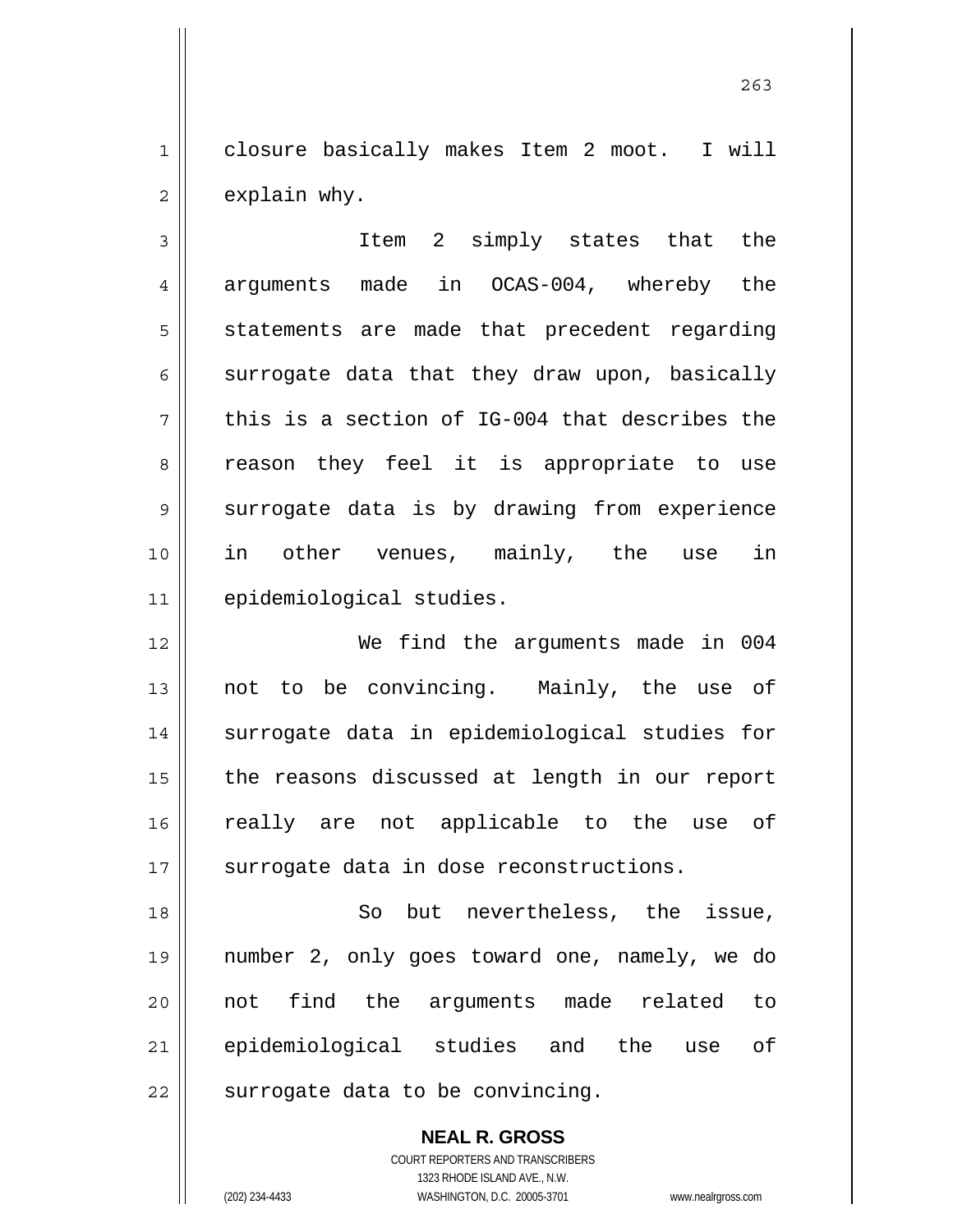| $\mathbf 1$    | So it really is not important any                                   |
|----------------|---------------------------------------------------------------------|
| $\overline{c}$ | longer in terms of the judgment that the                            |
| 3              | interpretation of the regulations of 82 are in                      |
| 4              | fact embracing and provide for the use of                           |
| 5              | surrogate data.                                                     |
| 6              | MR. MARSCHKE: So John, as I                                         |
| 7              | understand what you are saying, basically we                        |
| 8              | are going to retract or withdraw issue number                       |
| 9              | two, in view of --                                                  |
| 10             | MEMBER GRIFFON: Well let me -- can                                  |
| 11             | I weigh in? Can we slow down on that one?                           |
| 12             | DR. BEHLING: The reason I                                           |
| 13             | obviously went through a lengthy discussion                         |
| 14             | regarding the use of surrogate data that is                         |
| 15             | defined under epidemiologic studies, radiation                      |
| 16             | compensation program, and general exposure                          |
| 17             | modeling, those are the three areas that I                          |
| 18             | discussed at length because it was<br>really                        |
| 19             | those three areas that were used to justify                         |
| 20             | the use of surrogate data in 29 or<br>in                            |
| 21             | implementation guide 004.                                           |
| 22             | And<br>result of<br>that, I<br>as<br>a                              |
|                | <b>NEAL R. GROSS</b>                                                |
|                | COURT REPORTERS AND TRANSCRIBERS                                    |
|                | 1323 RHODE ISLAND AVE., N.W.                                        |
|                | (202) 234-4433<br>WASHINGTON, D.C. 20005-3701<br>www.nealrgross.com |

264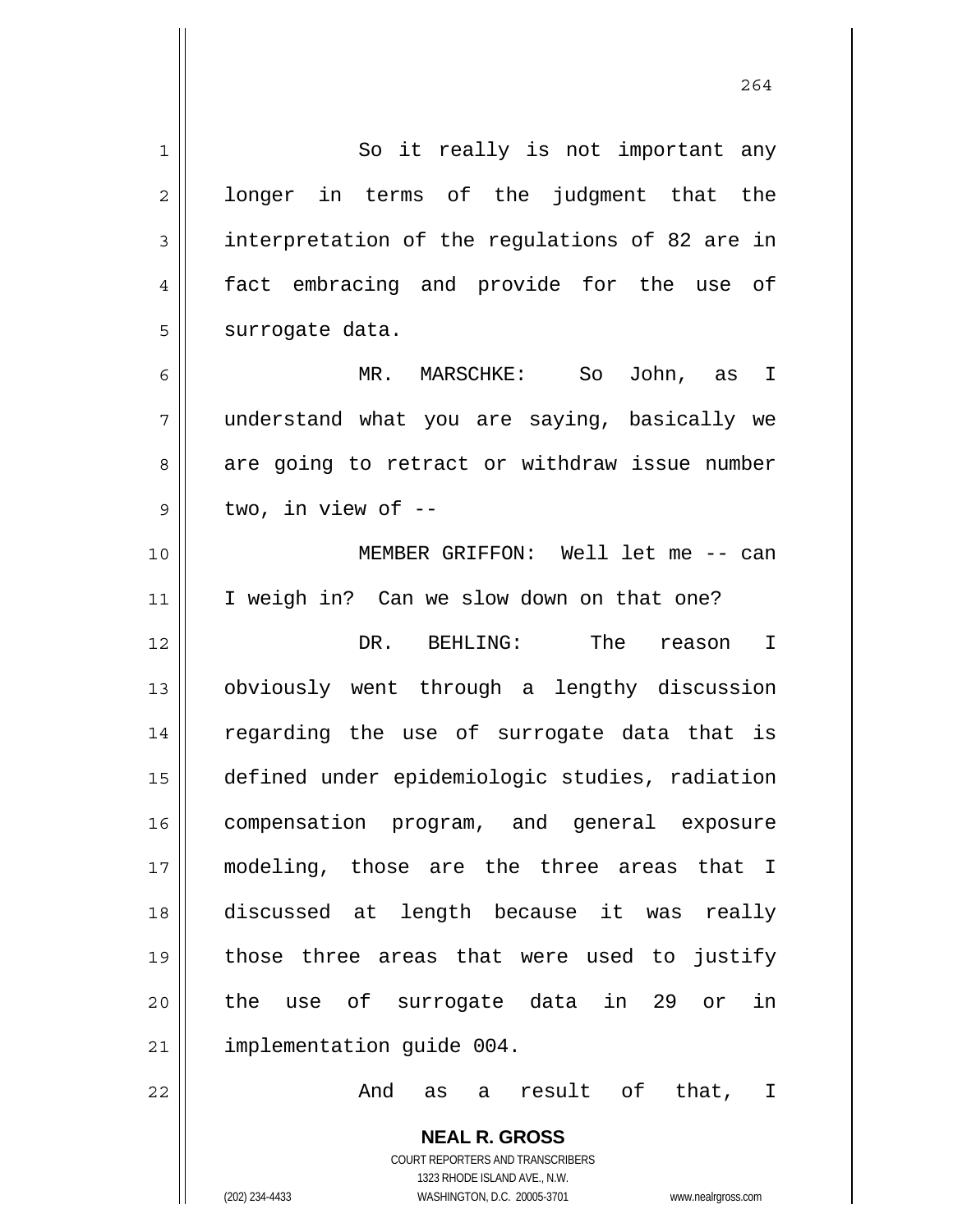1 2 3 4 5 6 7 8 9 10 11 12 13 14 15 16 17 18 19 20 21 22 basically went through each of those and said I can't buy in on the justification but as has already been said on behalf of finding number one, if the Office of General Counsel has decreed that surrogate data are okay, you don't need to justify on the basis of the use of epidemiologic studies, radiation compensation programs, or general exposure modeling. And so it doesn't go away. It just simply has no value left in terms of its own justification for being binding. MEMBER GRIFFON: Can I weigh in on this one? I think it does have some value, Hans and John. I think that the first item is a legal question. Ted answered that correctly that the regulation, I mean interpretation from counsel was that it is allowed. Allowed doesn't necessarily mean that we believe it is -- I mean, we can still question the basis for it. It is allowed. I think that is what

> COURT REPORTERS AND TRANSCRIBERS 1323 RHODE ISLAND AVE., N.W.

**NEAL R. GROSS**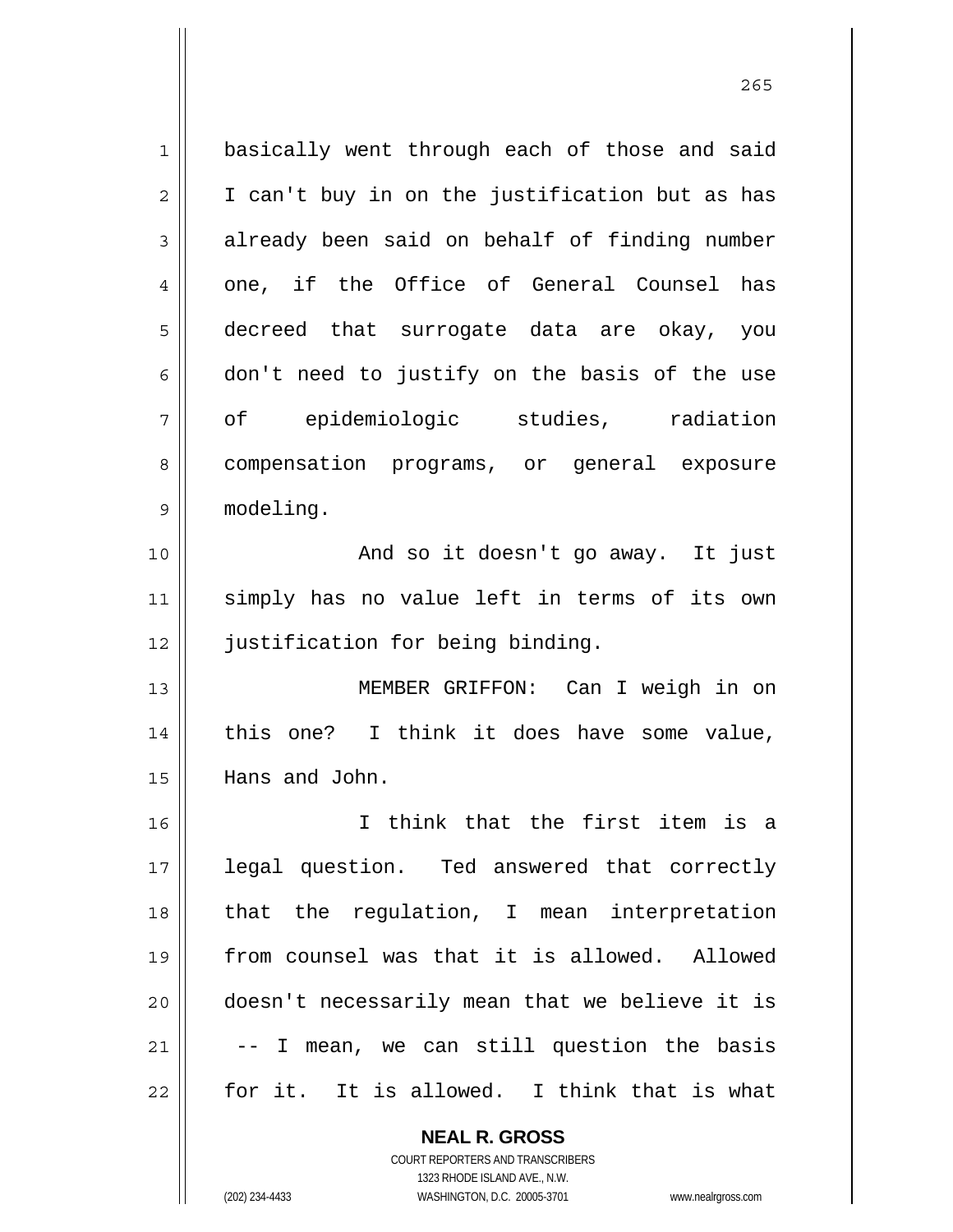**NEAL R. GROSS** COURT REPORTERS AND TRANSCRIBERS 1 2 3 4 5 6 7 8 9 10 11 12 13 14 15 16 17 18 19 20 21 22 our surrogate work in the subcommittee is looking at actually, surrogate work or work group, whatever, that you know, we don't dispute the fact that NIOSH has that interpretation but we are questioning what kind and what circumstances would allow for or should we have some ground rules on this when a surrogate worker can and cannot be used or at least in terms of our recommendation. I mean, NIOSH can or cannot accept those. So I think this is still relevant, a relevant discussion. I don't think it necessarily goes away because it gets to the sort of background of when do we think it is prudent to use surrogate workers and when do we think it is not so scientifically defensible. And I would like to hear more discussion on this, quite frankly, because I think it is important. MR. KATZ: Thanks, Mark. And I just want to confirm completely that your interpretation, that is exactly right. The

1323 RHODE ISLAND AVE., N.W.

(202) 234-4433 WASHINGTON, D.C. 20005-3701 www.nealrgross.com

проставляют производите в 266 году в 266 году в 266 году в 266 году в 266 году в 266 году в 266 году в 266 год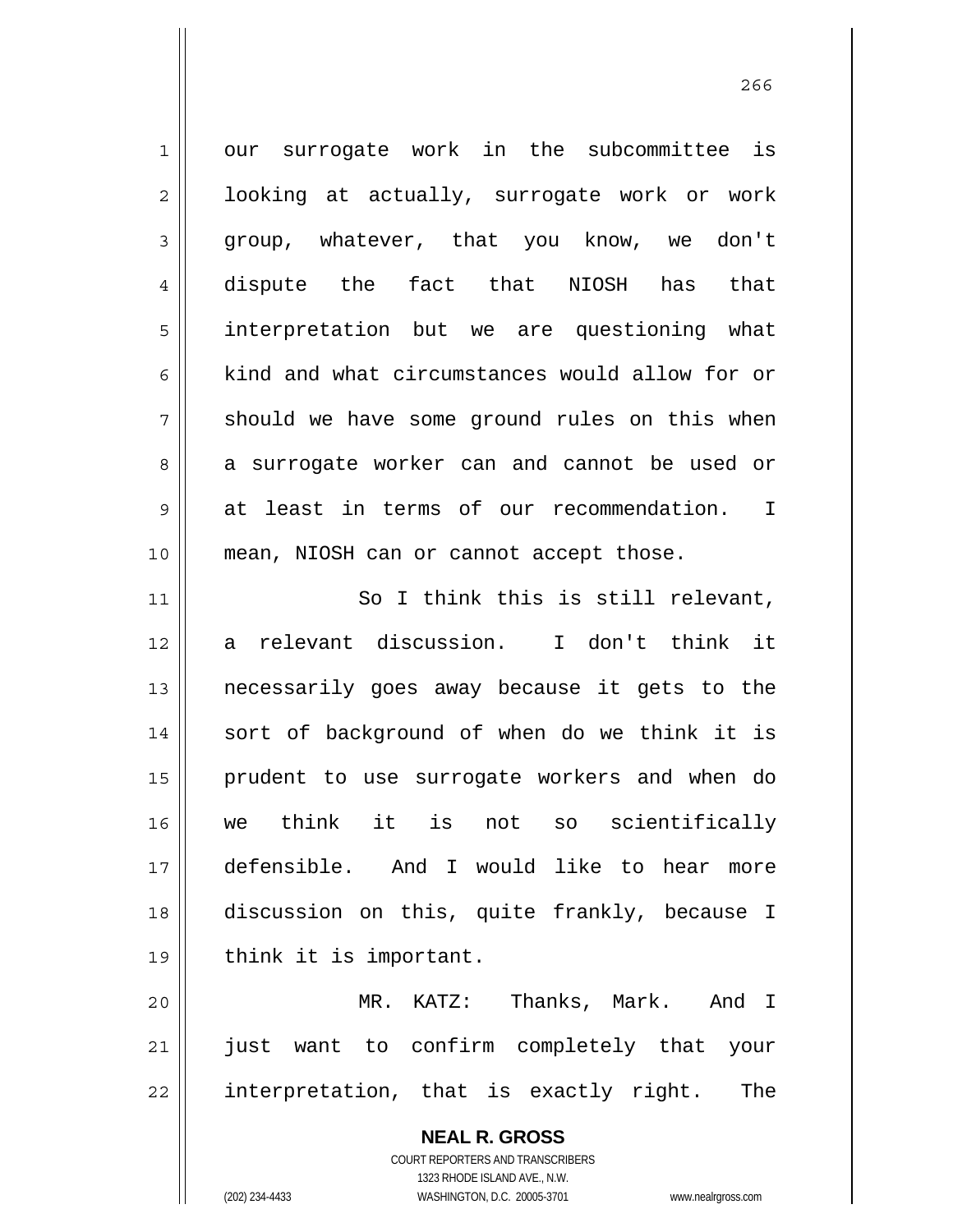SC&A certainly is charged with helping the Board think through when it is scientifically and technically defensible to use surrogate data. That is absolutely intended to be sort of the subject for discussion. And HHS' legal interpretation is limited just to that, as to whether it can be used, not how it is to be used.

9 10 11 12 13 14 15 16 17 18 19 CHAIR MUNN: That certainly is under discussion by the surrogate data work group. And Dr. Melius has already presented the group with his hierarchy of data and plenty of thought-provoking information is available to that work group, which has been unable to meet. Unfortunately, there has been too many conflicts among the members but for whom we do have a scheduled teleconference coming up prior to the upcoming Amarillo meeting.

20 21 22 So that group will be meeting by telephone and I am quite sure that this issue will be part of that discussion.

> **NEAL R. GROSS** COURT REPORTERS AND TRANSCRIBERS 1323 RHODE ISLAND AVE., N.W. (202) 234-4433 WASHINGTON, D.C. 20005-3701 www.nealrgross.com

1

2

3

4

5

6

7

8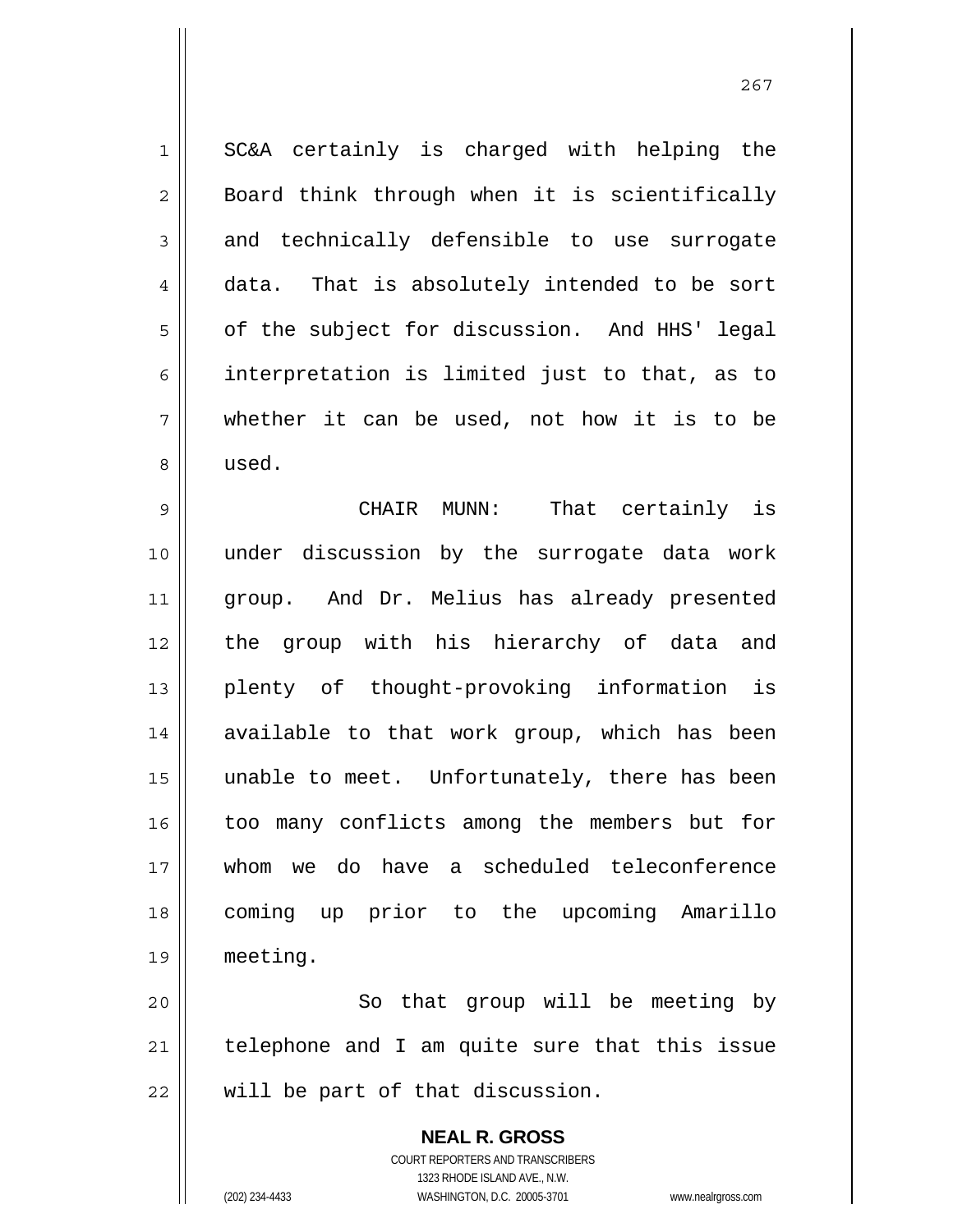**NEAL R. GROSS** COURT REPORTERS AND TRANSCRIBERS 1323 RHODE ISLAND AVE., N.W. (202) 234-4433 WASHINGTON, D.C. 20005-3701 www.nealrgross.com 1 2 3 4 5 6 7 8 9 10 11 12 13 14 15 16 17 18 19 20 21 22 MR. KATZ: Well, let me just update you on that surrogate data. Jim is convening the meeting next Friday but that meeting is not going to take up this issue of looking at this IG and the surrogate data in general. CHAIR MUNN: Oh, it isn't. MR. KATZ: It is limited to addressing one site where he wants to get some resolution as to what technically needs to be done to go forward with one of [Identifying Information Redacted] sites. MR. HINNEFELD: Texas City. MR. KATZ: Texas City, thank you. That is the limit, the scope of it. It is just going to be a several hour meeting, I believe. CHAIR MUNN: All right. I didn't realize that. Thank you, Ted. MEMBER ZIEMER: But Texas City is kind of a test case on the draft criteria for which the surrogate data can be applied. MR. KATZ: That is correct.

<u>268</u>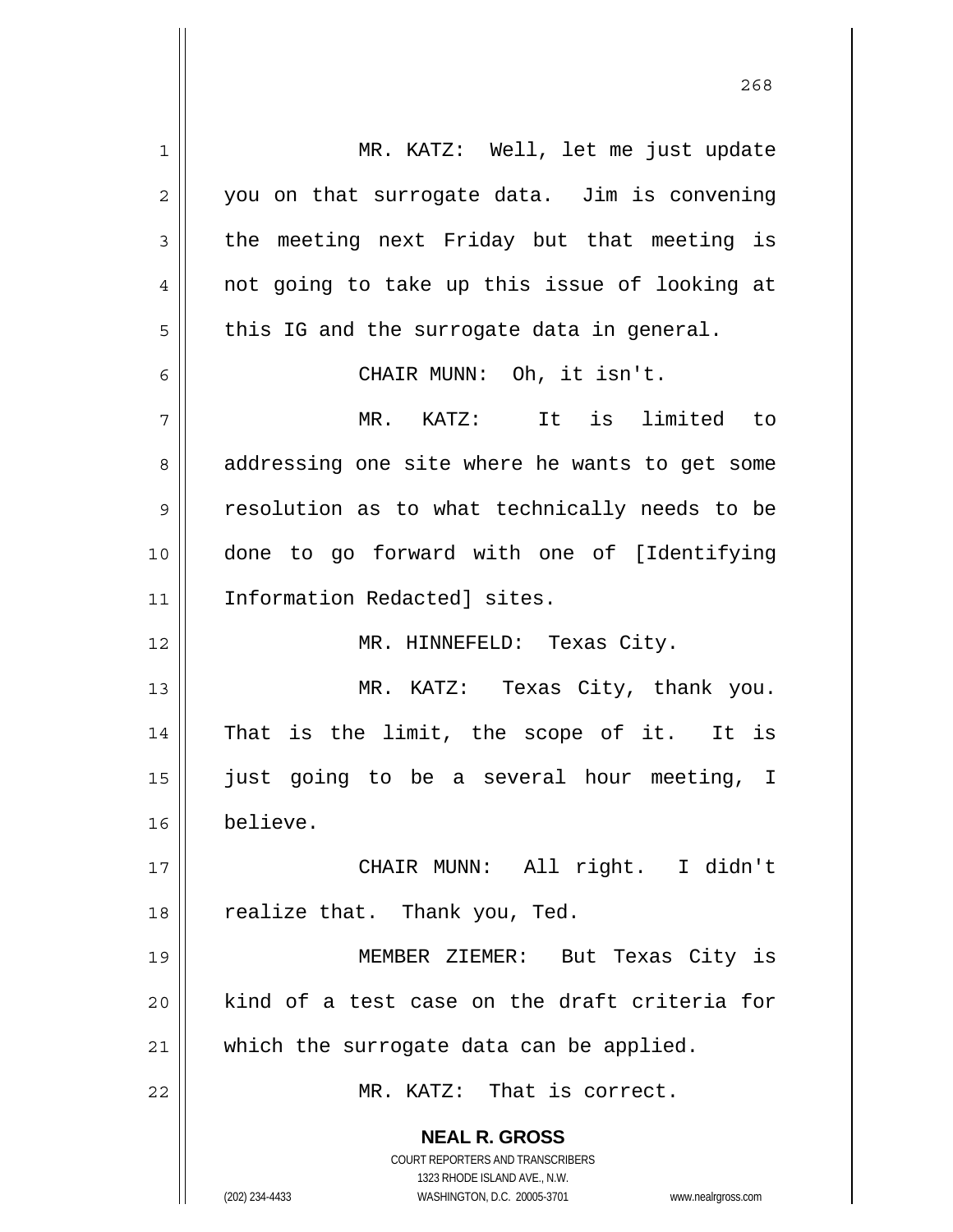**NEAL R. GROSS** COURT REPORTERS AND TRANSCRIBERS 1323 RHODE ISLAND AVE., N.W. 1 2 3 4 5 6 7 8 9 10 11 12 13 14 15 16 17 18 19 20 21 22 MEMBER ZIEMER: Because there are currently four criteria that are being looked at. But this one, Hans, your argument is that it is inappropriate to base surrogate data on epi studies. Is that -- DR. BEHLING: No, no, no. MEMBER ZIEMER: No. DR. BEHLING: It is not inappropriate. What I was, the central theme here is to say that the reasons for surrogate data, just because they are used in epidemiologic studies or in the other radiation compensation programs, do not necessarily, they are not transportable to the Energy employee issue. And as I have mentioned before, the exact write-up that I had written, and I elaborate extensively as to why. In epidemiologic studies oftentimes there is no alternative because you really start out with a premise that there is a correlation or that

(202) 234-4433 WASHINGTON, D.C. 20005-3701 www.nealrgross.com

<u>269</u>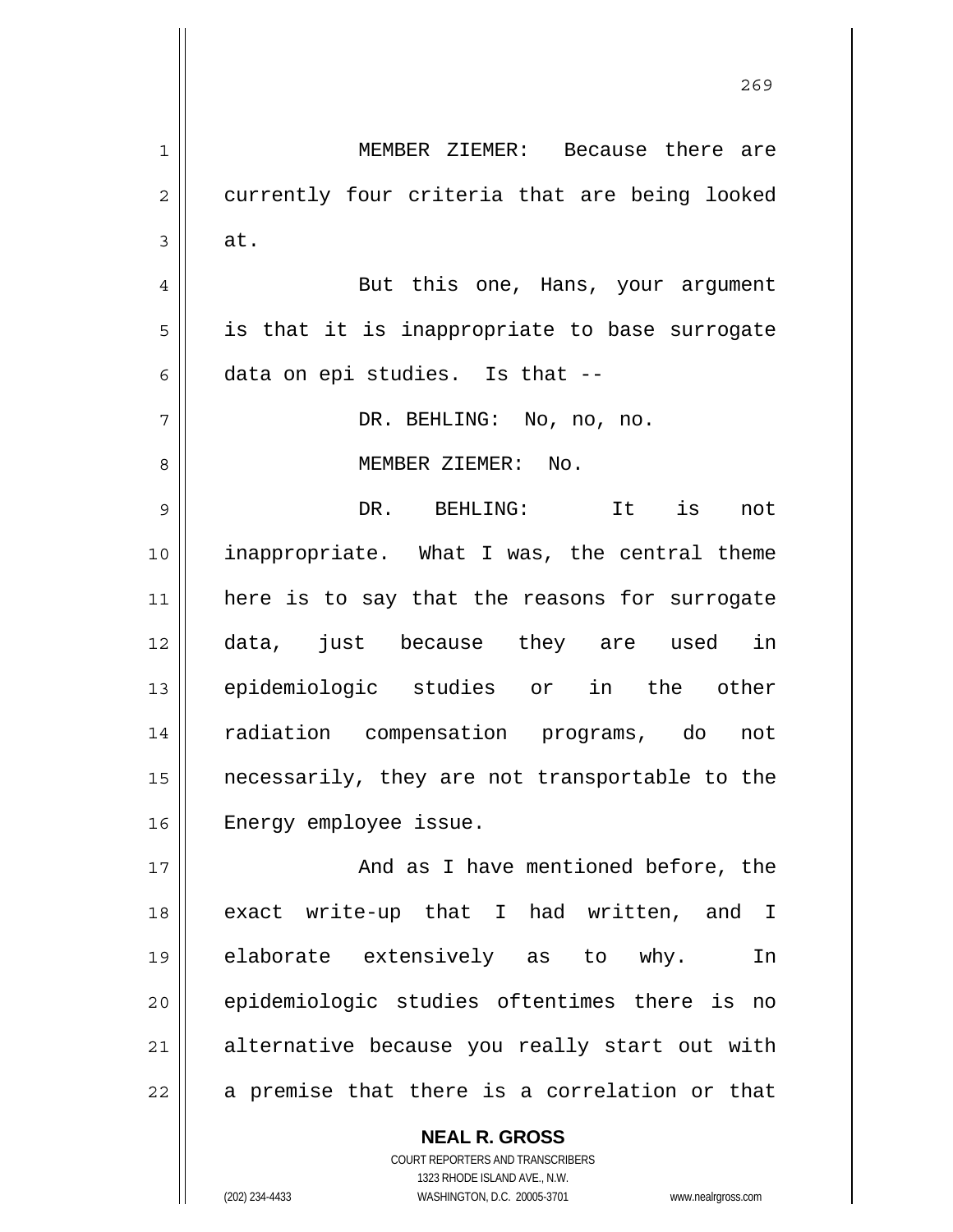1 2 3 4 5 6 7 8 9 10 11 there may be a correlation between a given agent, whether the physical, chemical, or radiological agent and a certain health impact that we are looking to study. But the intent is never to reconstruct an individual dose. It is just to show a dose-response relationship so that if you have a positive dose-response relationship, you can reasonably conclude that there must be a causal effect between an agent and what it is that you are looking at.

12 13 14 15 16 17 18 19 20 21 22 And as I mentioned in my final statement with regard to epidemiologic studies, which is if there is any of the three categories, this is still the one that has the largest or highest level of credence. But even in the case of epidemiologic studies, we know that there was very early indication that as you increase the dose, so you increase the cancer risk. But it never really mattered whether or not the early leukemia risk coefficients were off by a factor of two or

> **NEAL R. GROSS** COURT REPORTERS AND TRANSCRIBERS 1323 RHODE ISLAND AVE., N.W. (202) 234-4433 WASHINGTON, D.C. 20005-3701 www.nealrgross.com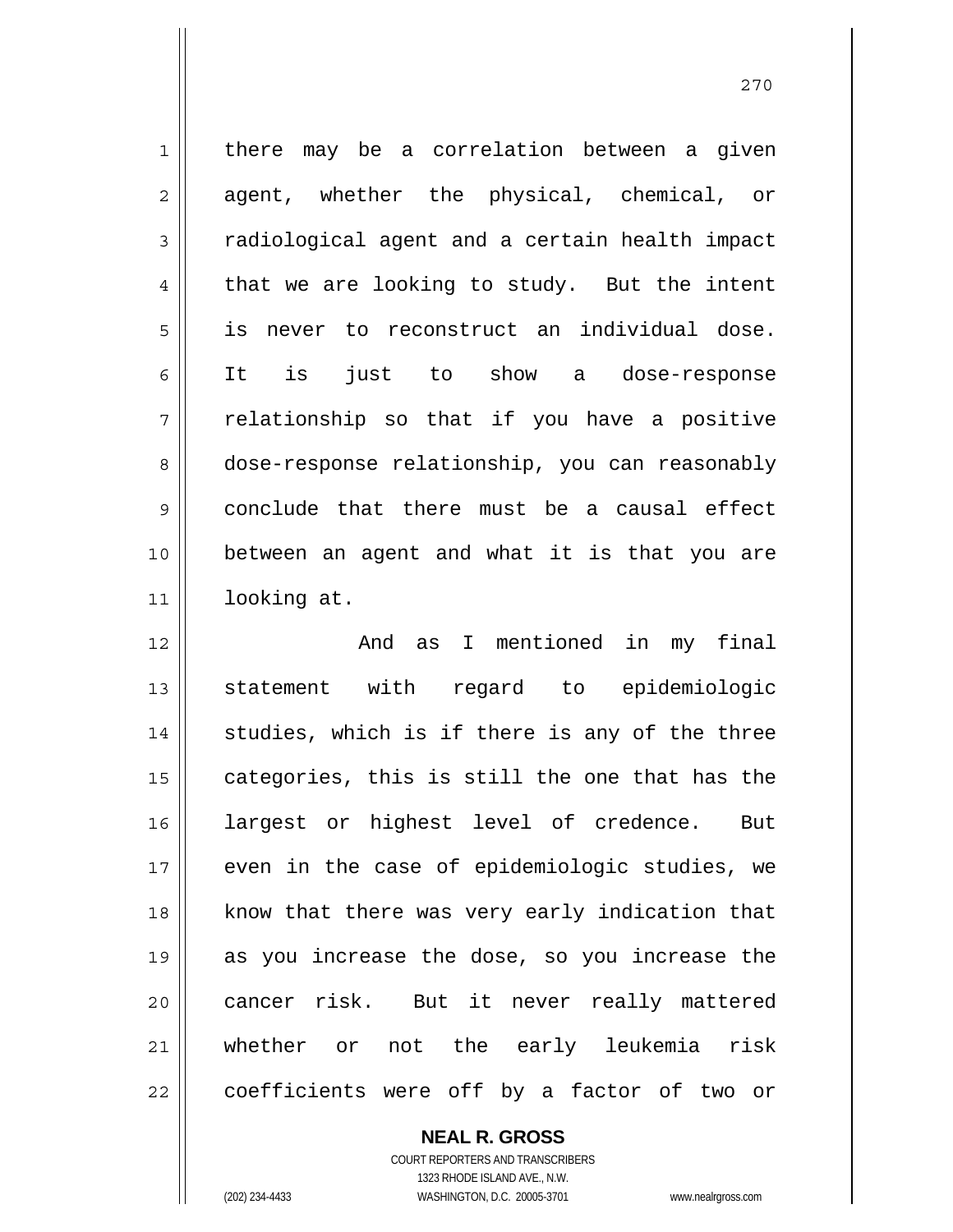| $\mathbf 1$    | three, as long as you showed a positive trend.                      |
|----------------|---------------------------------------------------------------------|
| $\overline{c}$ | So my argument here was that the                                    |
| $\mathfrak{Z}$ | epidemiologic studies don't have it as their                        |
| $\overline{4}$ | principal incentive or objective to do a                            |
| 5              | reconstruction of individual doses other than                       |
| 6              | to show a positive correlation between a given                      |
| 7              | agent and a studied health effect. And as I                         |
| 8              | said, this is the best of it.                                       |
| 9              | The worst of it is obviously the                                    |
| 10             | last one, which is the general exposure                             |
| 11             | modeling. And in the case of the RESRAD                             |
| 12             | building, you are looking at facilities that                        |
| 13             | essentially have been completely or an attempt                      |
| 14             | was made to completely clean these up. And so                       |
| 15             | when you use some of these surrogate numbers                        |
| 16             | or data, this has very little to do with the                        |
| 17             | reconstruction of doses on behalf of Energy                         |
| 18             | employees.                                                          |
| 19             | So I found all three categories to                                  |
| 20             | be of limited value in convincing me that this                      |
| 21             | can serve as a justification.                                       |
| 22             | DR.<br>MAURO:<br>So in a way, it goes                               |
|                |                                                                     |
|                | <b>NEAL R. GROSS</b><br>COURT REPORTERS AND TRANSCRIBERS            |
|                | 1323 RHODE ISLAND AVE., N.W.                                        |
|                | (202) 234-4433<br>WASHINGTON, D.C. 20005-3701<br>www.nealrgross.com |

271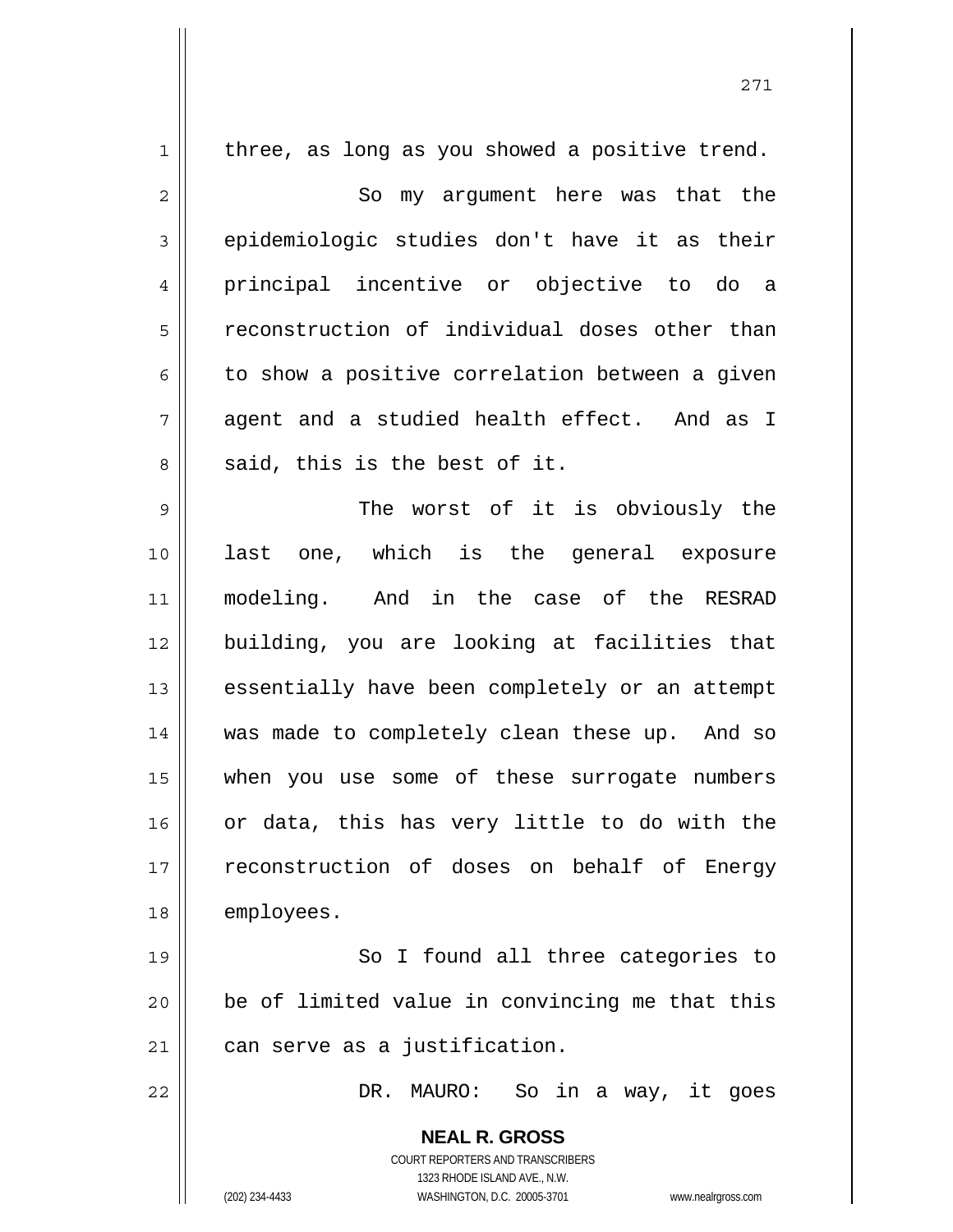1 2 3 4 5 back to the statement I was saying before. This doesn't go toward the implementation of surrogate data and how to go about when it is being used properly and when it is not. I think other findings go toward that.

6 7 8 This particular Item 2 went more toward the use, the arguments being made that it is okay to use surrogate data --

MEMBER GRIFFON: Exactly.

10 11 12 13 14 DR. MAURO: -- because we did elsewhere. And felt that that argument, that it is okay to use surrogate data because of these other places where it is used because it was an inappropriate justification.

15 16 17 18 19 20 21 So you see the distinction between Item 2 being an item that goes toward when you use surrogate data and when you don't within the context of this program and the use of Item 2 as being more of a critique of using those examples as a rationale for why you can use surrogate data.

22

9

So that is why I think Item 2 goes

272

COURT REPORTERS AND TRANSCRIBERS 1323 RHODE ISLAND AVE., N.W. (202) 234-4433 WASHINGTON, D.C. 20005-3701 www.nealrgross.com

**NEAL R. GROSS**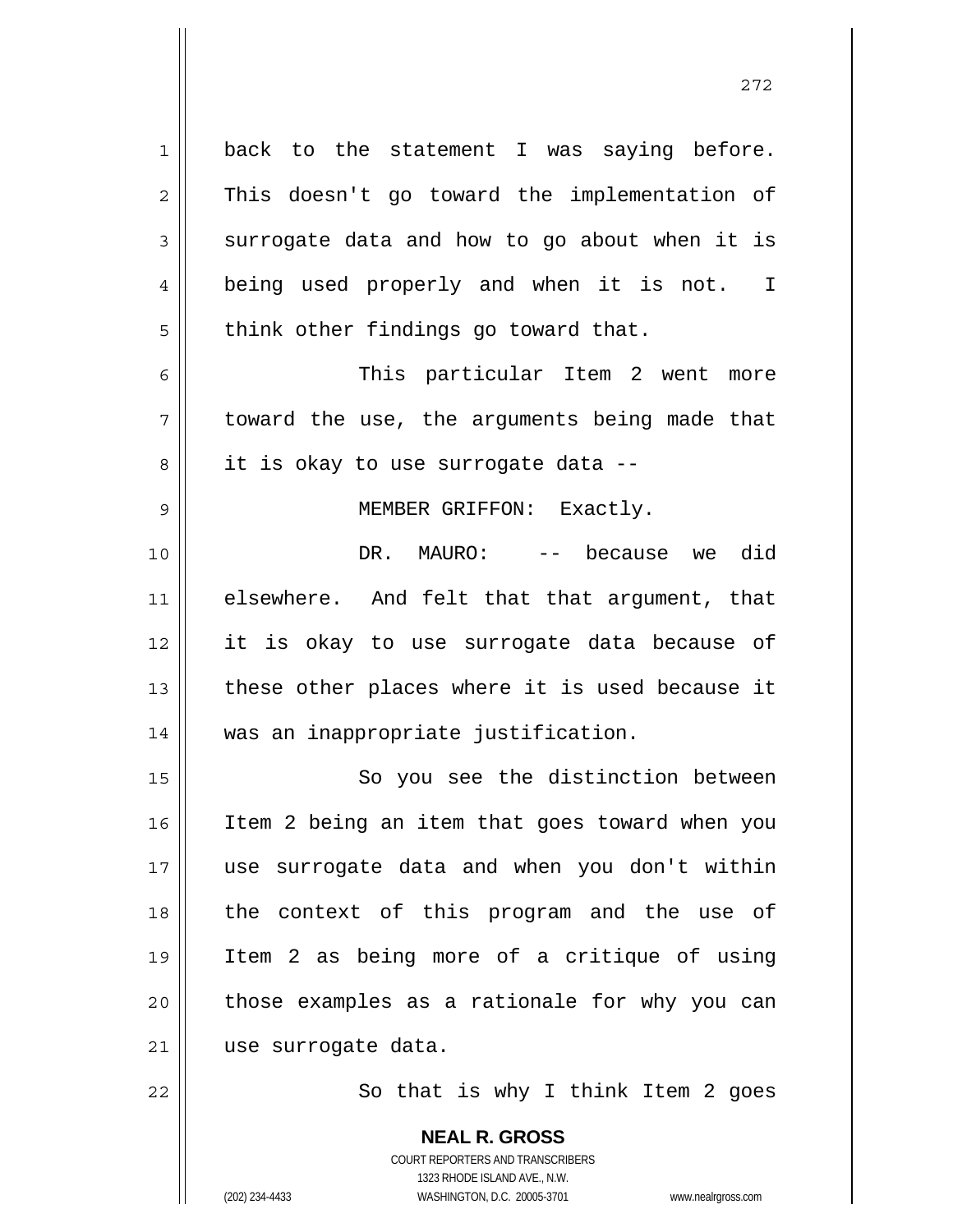away.

1

| $\overline{2}$ | CHAIR MUNN: Okay, folks, I am                  |
|----------------|------------------------------------------------|
| 3              | going to interject something here. And that    |
| 4              | is, I don't know what the intent of the other  |
| 5              | members of the subcommittee was, but my intent |
| 6              | in putting this item on the agenda was to have |
| 7              | us take a quick look at what those specific    |
| 8              | findings were, so that we would know they were |
| 9              | out there. Bear in mind that NIOSH has had no  |
| 10             | opportunity to respond to any of these.        |
| 11             | It was not my expectation that we              |
| 12             | would attempt to resolve them here today. I    |
| 13             | simply wanted them to be covered so that we    |
| 14             | would be aware of what NIOSH is looking at,    |
| 15             | with respect to this particular procedure.     |
| 16             | So rather than discuss this at                 |
| 17             | length, although we appreciate your rationale, |
| 18             | my personal feeling is that we need to move    |
| 19             | quickly through these items because we aren't  |
| 20             | prepared to discuss them today and until NIOSH |
| 21             | provides some response to them, it is probably |
| 22             | inappropriate for us to discuss them at too    |

**NEAL R. GROSS** COURT REPORTERS AND TRANSCRIBERS 1323 RHODE ISLAND AVE., N.W. (202) 234-4433 WASHINGTON, D.C. 20005-3701 www.nealrgross.com

273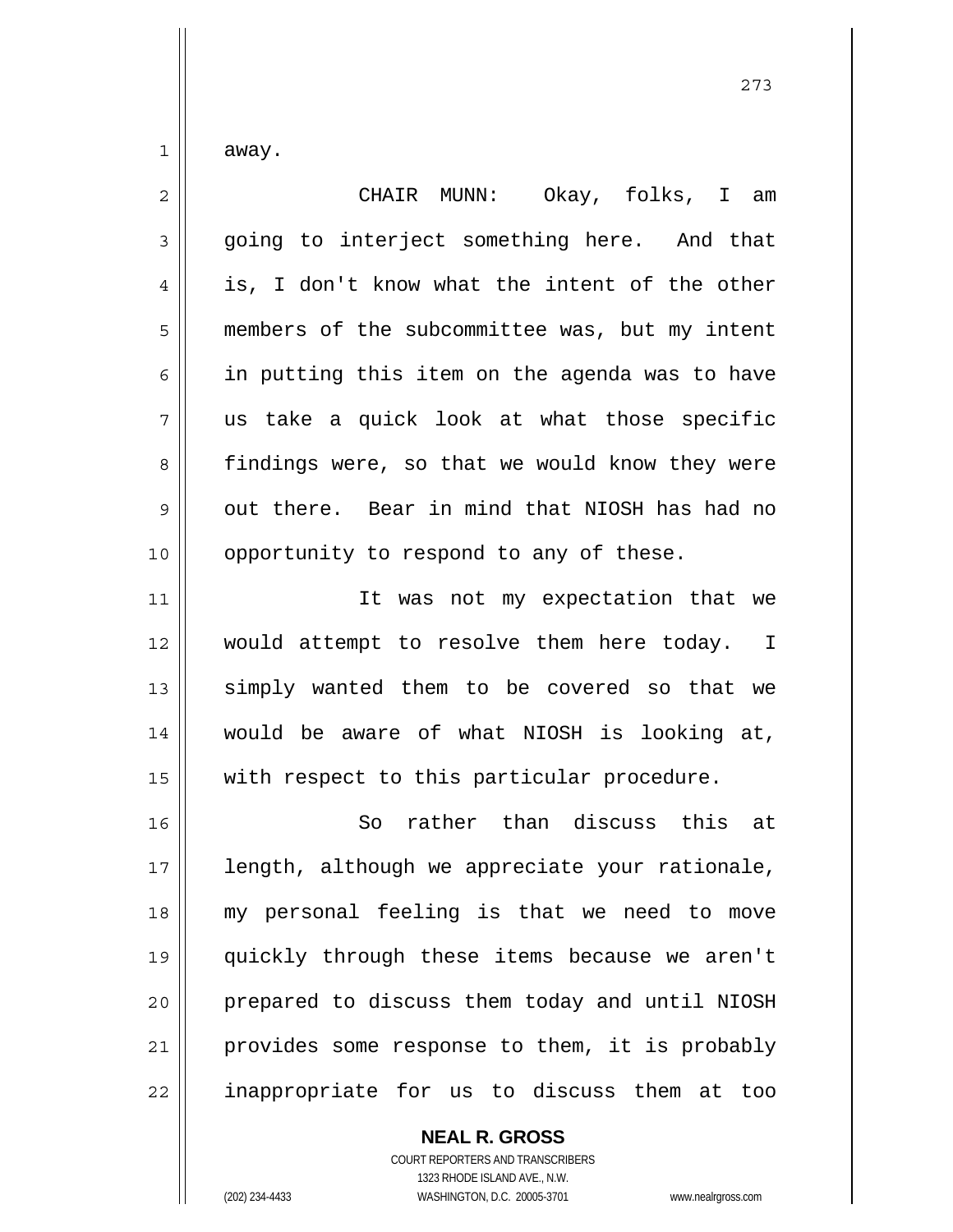| $\mathbf 1$    | great a length.                                          |
|----------------|----------------------------------------------------------|
| $\overline{c}$ | Does anybody find any fault with                         |
| 3              | that reasoning?                                          |
| 4              | MR. HINNEFELD: We won't be able to                       |
| 5              | provide a detailed response. Some things come            |
| 6              | to mind but I would rather really get a                  |
| 7              | response from the organization.                          |
| 8              | I think I should tell you, though,                       |
| 9              | that today I was getting, I had some update              |
| 10             | done to my computer and an automatic restart.            |
| 11             | And since it restarted, I can't get back onto            |
| 12             | my account. I can get back onto the internet             |
| 13             | but I can't get back onto the CITGO and get              |
| 14             | back to my stuff.                                        |
| 15             | So I will be able to speak from                          |
| 16             | what I can recall but I can't look up any                |
| 17             | references that I submitted. Sorry.                      |
| 18             | CHAIR MUNN: Well it is<br>not                            |
| 19             | expected that we would do so for 004.                    |
| 20             | MEMBER GRIFFON: Wanda, I don't                           |
| 21             | have a problem with what you said, I just                |
| 22             | would say just in response to what John said,            |
|                | <b>NEAL R. GROSS</b><br>COURT REPORTERS AND TRANSCRIBERS |

1323 RHODE ISLAND AVE., N.W.

274

 $\prod$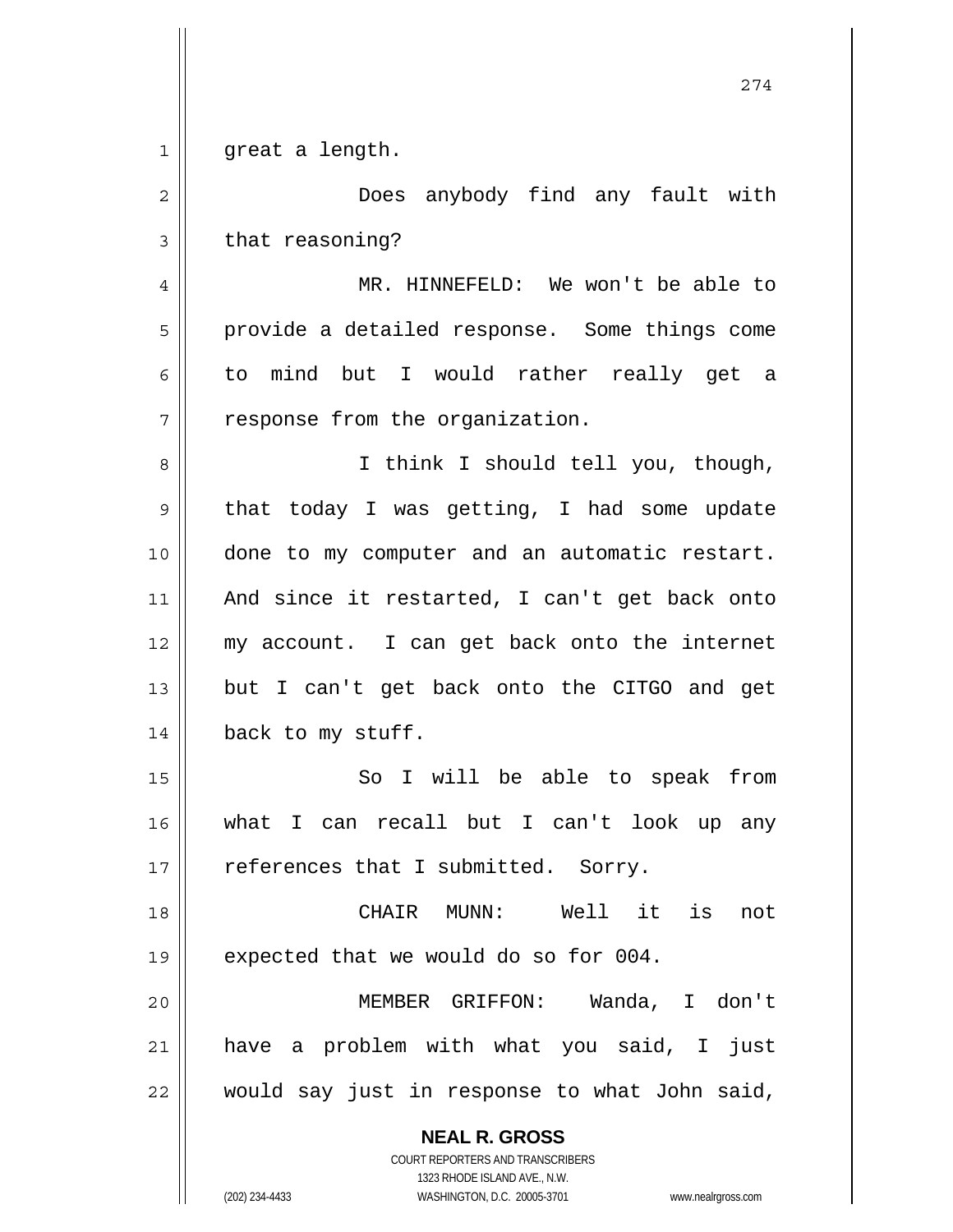1 2 3 4 5 6 7 8 9 10 11 12 13 14 15 16 17 18 19 20 21 22 I mean, I see that last one as more of an observation. I don't think it should go away because it is good information on how SC&A views the IG. But maybe an observation. CHAIR MUNN: We will have NIOSH make a response to it at a later time. MEMBER GRIFFON: Okay. CHAIR MUNN: Let's move on to take a look at Items 3, 4, 5, 6, and 7. DR. MAURO: I'm going to be very brief. Three simply says it is going to be very difficult to implement. That is, in order to implement the protocols, procedures, requires a great deal of judgment to know when you can and when you can't apply the criteria. So I mean, it is really not -- if anything it is really an implementation issue that will not come to life until we try to apply it. And that is why I think the Texas City example is interesting and other places, where surrogate data are applied. Bethlehem Steel and the list goes on.

> COURT REPORTERS AND TRANSCRIBERS 1323 RHODE ISLAND AVE., N.W. (202) 234-4433 WASHINGTON, D.C. 20005-3701 www.nealrgross.com

**NEAL R. GROSS**

<u>275</u>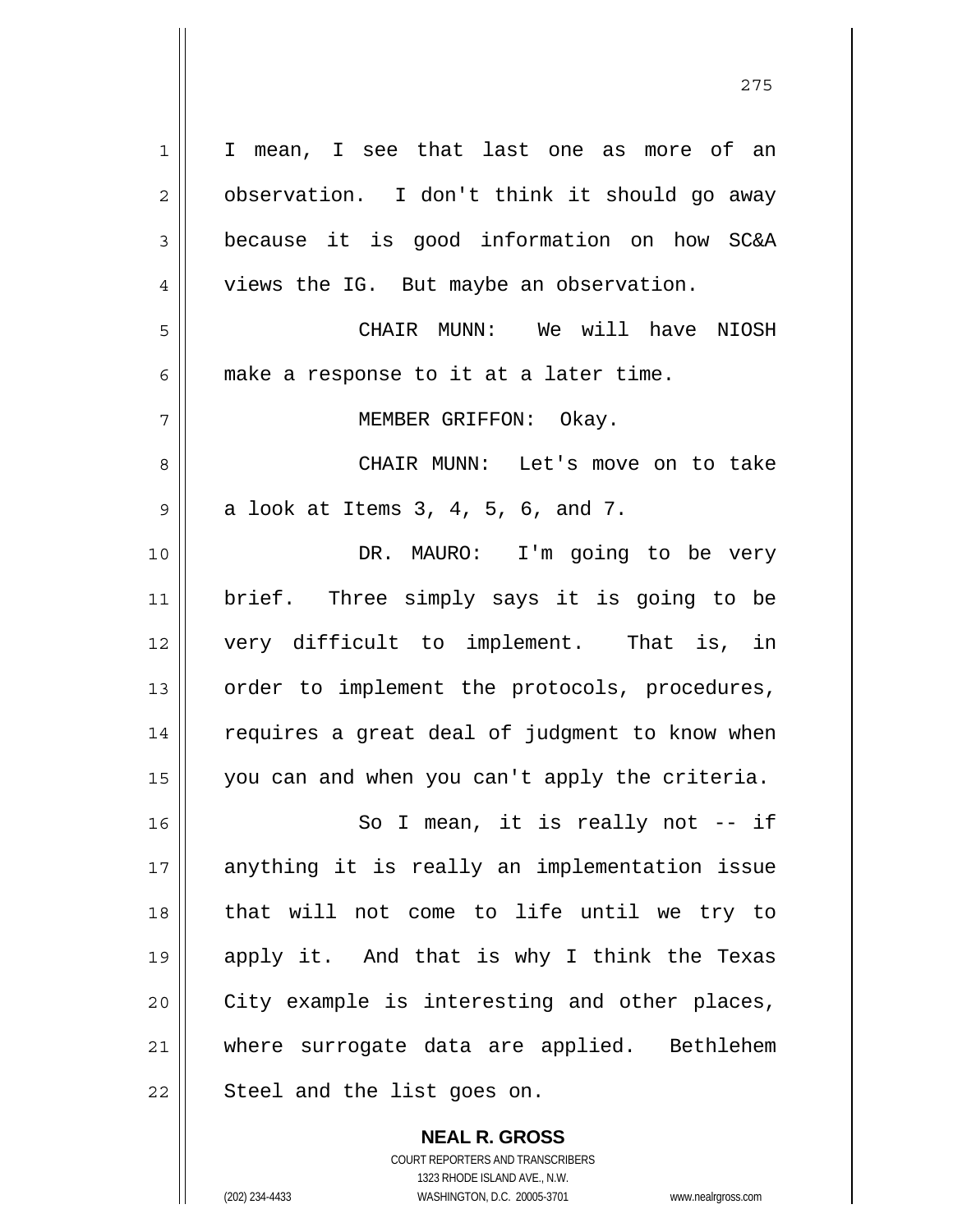1 2 3 4 5 6 7 8 9 10 11 12 13 14 15 16 17 18 19 20 21 22 So I don't know, you know, just to alert you that all really number 3 says is that it is going to be a challenge for the reasons given there. MEMBER ZIEMER: It is more of an observation, then. DR. MAURO: It is more of an observation, yes. The next item, number 4 is interesting. Our sense is that when you read OCAS-IG-004, it appears that it really was written for AWE facilities. In other words, when you get into the more technical substance of it, it is clear that it goes toward the application of surrogate data to AWE facilities. And number 4 simply says if that is the case, then do you really need OCAS-IG-004? Because you have got TBD-6000 and TBD-6001, which does a much better job in terms of building a matrix of surrogate data from a perform range, a vast amount of information

276

**NEAL R. GROSS** COURT REPORTERS AND TRANSCRIBERS 1323 RHODE ISLAND AVE., N.W.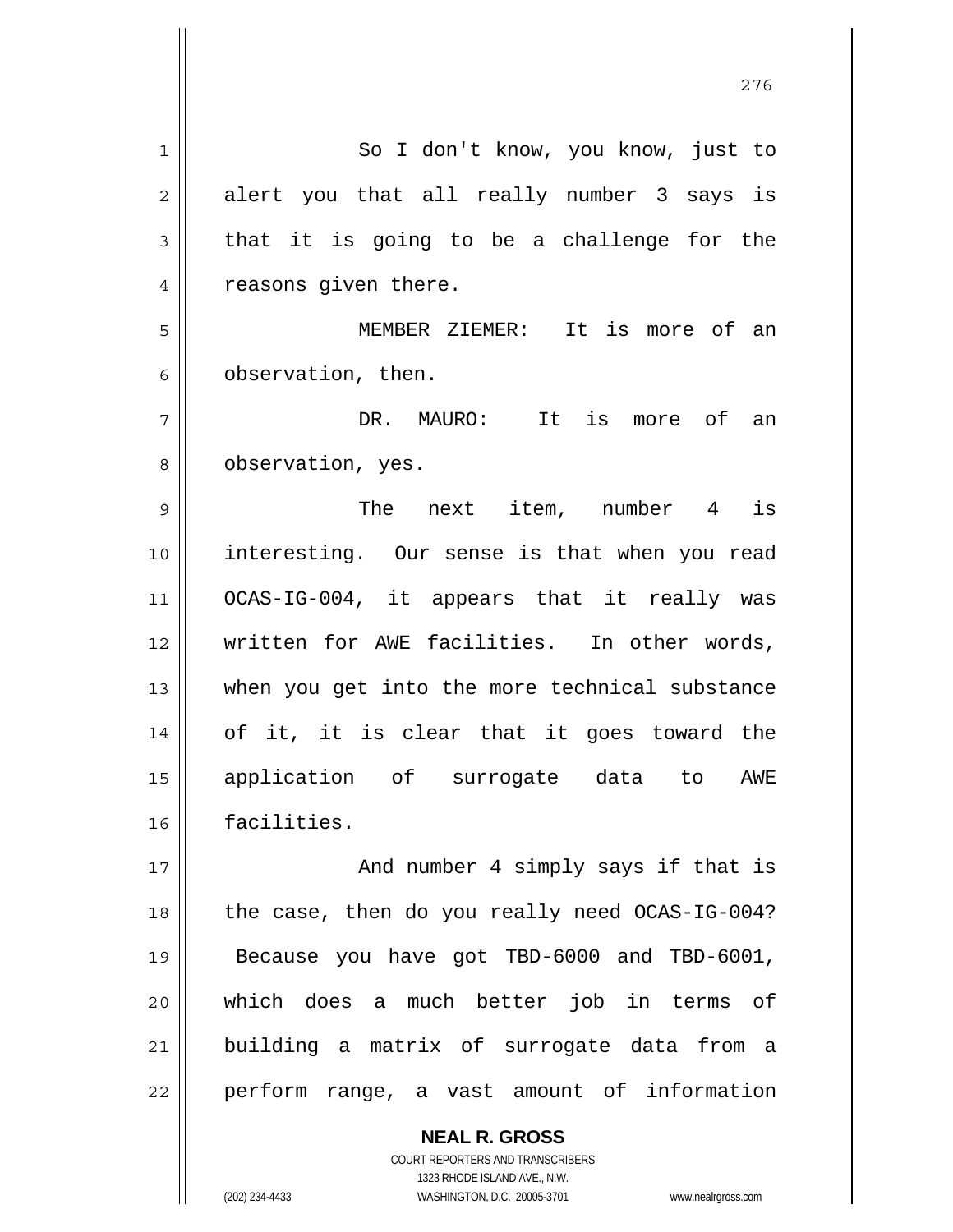that is out there and a construct for applying that data from other uranium handling and processing facilities to other facilities of the same nature.

1

2

3

4

16

277

5 6 7 8 9 10 11 12 13 So in a funny sort of way, what we have here is an IG-004 that is written as if it were generically to be used across the board to all types of facilities when in fact, when you look closely at it, it clearly seems to be more applicable to AWE facilities. And then given that, you don't really need it because you have got TBD-6000 and TBD-6001 and its associated appendices.

14 15 So perhaps that is an observation also. I will move on.

17 Five, we are in agreement. I think six we are in agreement.

18 19 20 21 22 There is a little qualifier there, where we just make a suggestion with respect to the discussion of using other site film badge data. It is one thing to use models as a surrogate in Item 6 for external exposure.

**NEAL R. GROSS**

COURT REPORTERS AND TRANSCRIBERS 1323 RHODE ISLAND AVE., N.W. (202) 234-4433 WASHINGTON, D.C. 20005-3701 www.nealrgross.com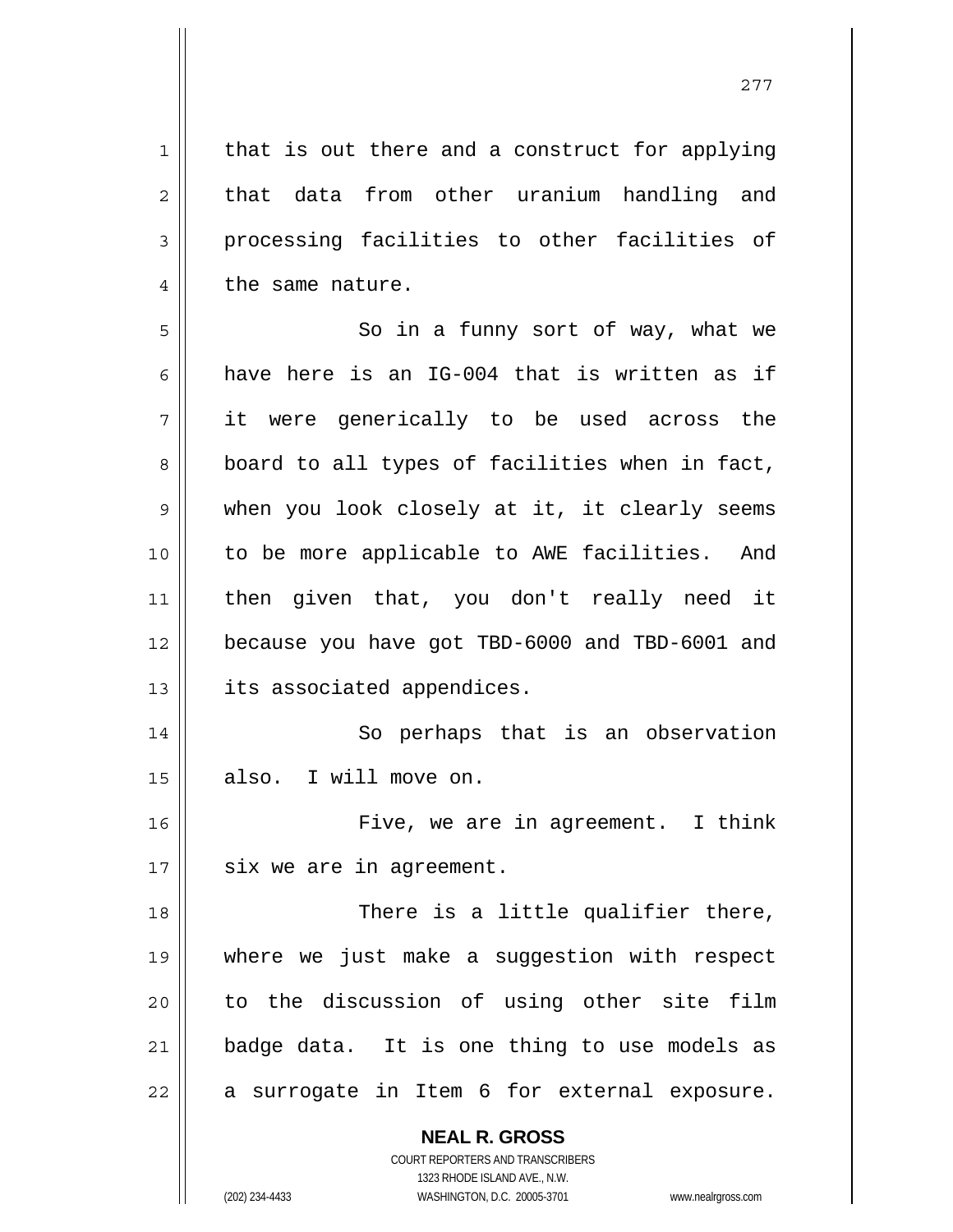We believe it is a lot easier to use surrogate data and models for external than it is for internal. But we also recommend that if you are going to use, and here it goes toward an example, the examples of when using film badge data is appropriate and perhaps when it is not.

8 9 10 11 12 13 14 So that will get you a little bit more into the granularity of the use of surrogate data. There are certain conditions under which film badge data might work well for you and certain conditions where it won't. And that is the point that we are making in number 6.

15 16 17 18 19 20 21 Finally, what we did in number 7 is prepare a table comparing the four draft criteria prepared by the surrogate work group against the criteria prepared in OCAS-004. And we found them to be entirely consistent, with the exception of one that has to do with the time frame.

22

1

2

3

4

5

6

7

In OCAS-004, the statement is made

**NEAL R. GROSS** COURT REPORTERS AND TRANSCRIBERS 1323 RHODE ISLAND AVE., N.W. (202) 234-4433 WASHINGTON, D.C. 20005-3701 www.nealrgross.com

278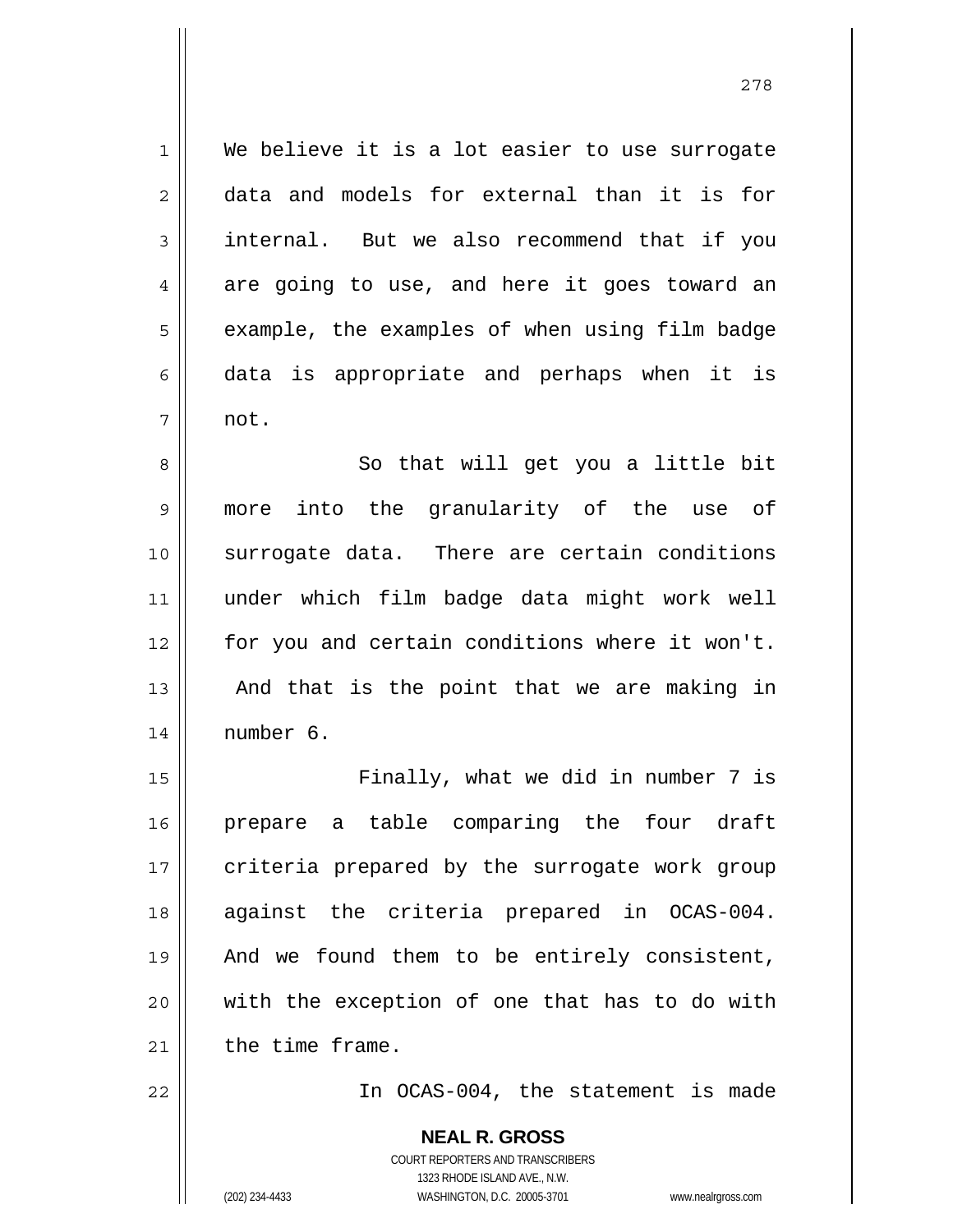1 2 3 4 5 6 7 8 9 10 11 12 that it is okay to use data from one facility to another, even if they are in different time frames. That is, the data may have been gathered much earlier here, much later here, but it is being applied to another facility for an earlier date. And the point is made that we have to do that very carefully and of course we agree with that. However, our interpretation of reading the guidance provided by the surrogate work group is that you really can't do that. That is, you have got to make sure that the

13 14 15 16 data set from the surrogate site comes from a time that is about the same time as the time period for the facility that you are going to apply it to.

17 18 19 So there is a bit of, I guess, incompatibility between that criteria. Just to alert the work group to that.

20 21 22 And finally, there is the issue of plausibility. OCAS-004 has adopted the concept of plausibility. However, the four

> **NEAL R. GROSS** COURT REPORTERS AND TRANSCRIBERS 1323 RHODE ISLAND AVE., N.W. (202) 234-4433 WASHINGTON, D.C. 20005-3701 www.nealrgross.com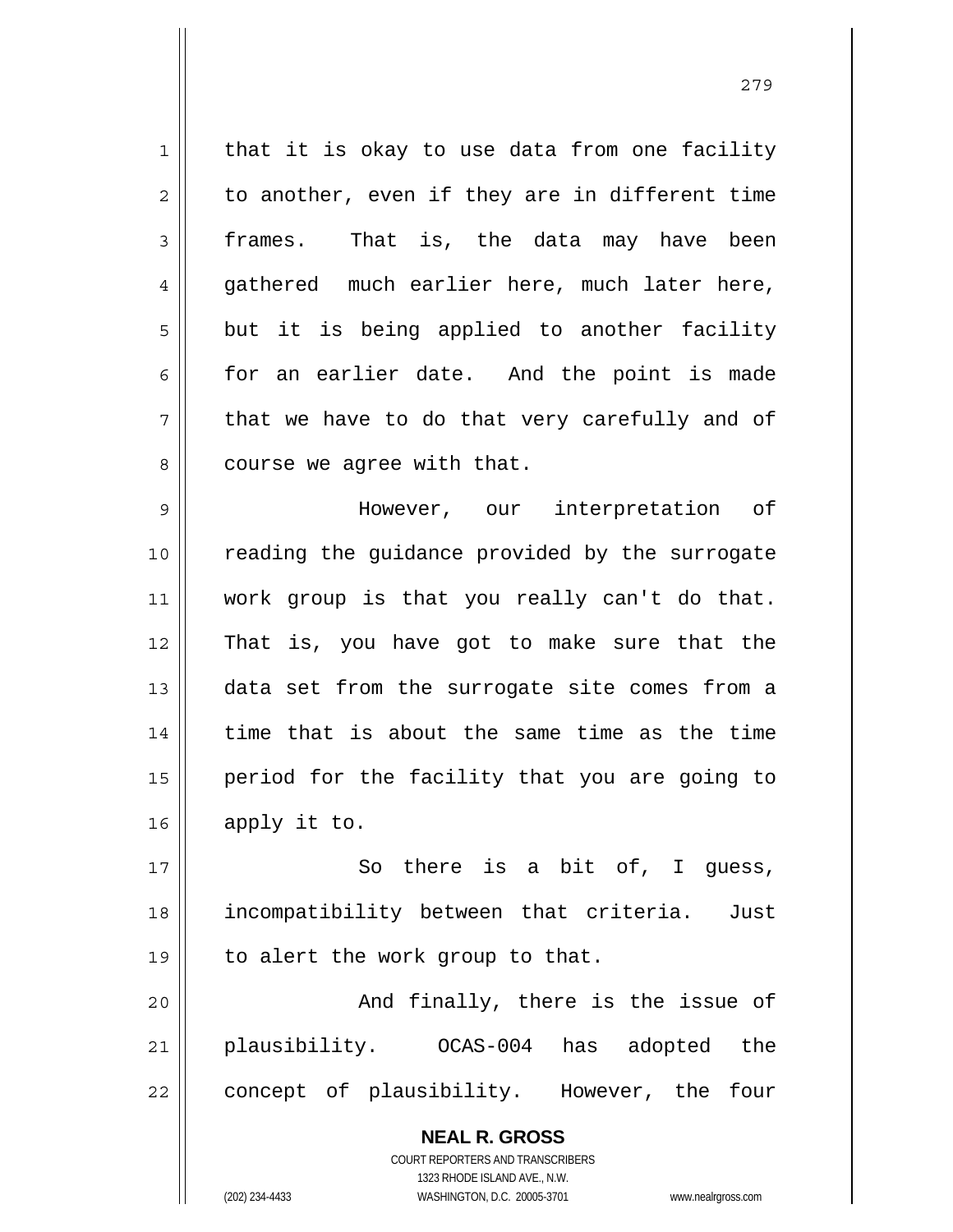criteria by the surrogate data work group does not explicitly include plausibility.

1

2

<u>280</u>

3 4 5 6 7 8 9 10 11 12 Plausibility is going to become an important subject when we talk about Texas City and when we talk about a number of other sites where surrogate data is used in the various capacities and they are used in a way where one could argue that they are bounding. And the surrogate data is clearly bounding. But in some cases it is bounding to the point where it is really not a plausible exposure scenario.

13 14 15 16 17 In other words, the doses that you would get from the surrogate data as applied to the site of interest overestimates by orders of magnitude. You know, not by two or three but by orders of magnitude.

18 19 20 21 22 So there is some point, and plausibility is a word that is actually used in the regulations, Item 3. And so we believe it is important that the Surrogate Data Work Group and this, the Procedures Work Group

> **NEAL R. GROSS** COURT REPORTERS AND TRANSCRIBERS 1323 RHODE ISLAND AVE., N.W. (202) 234-4433 WASHINGTON, D.C. 20005-3701 www.nealrgross.com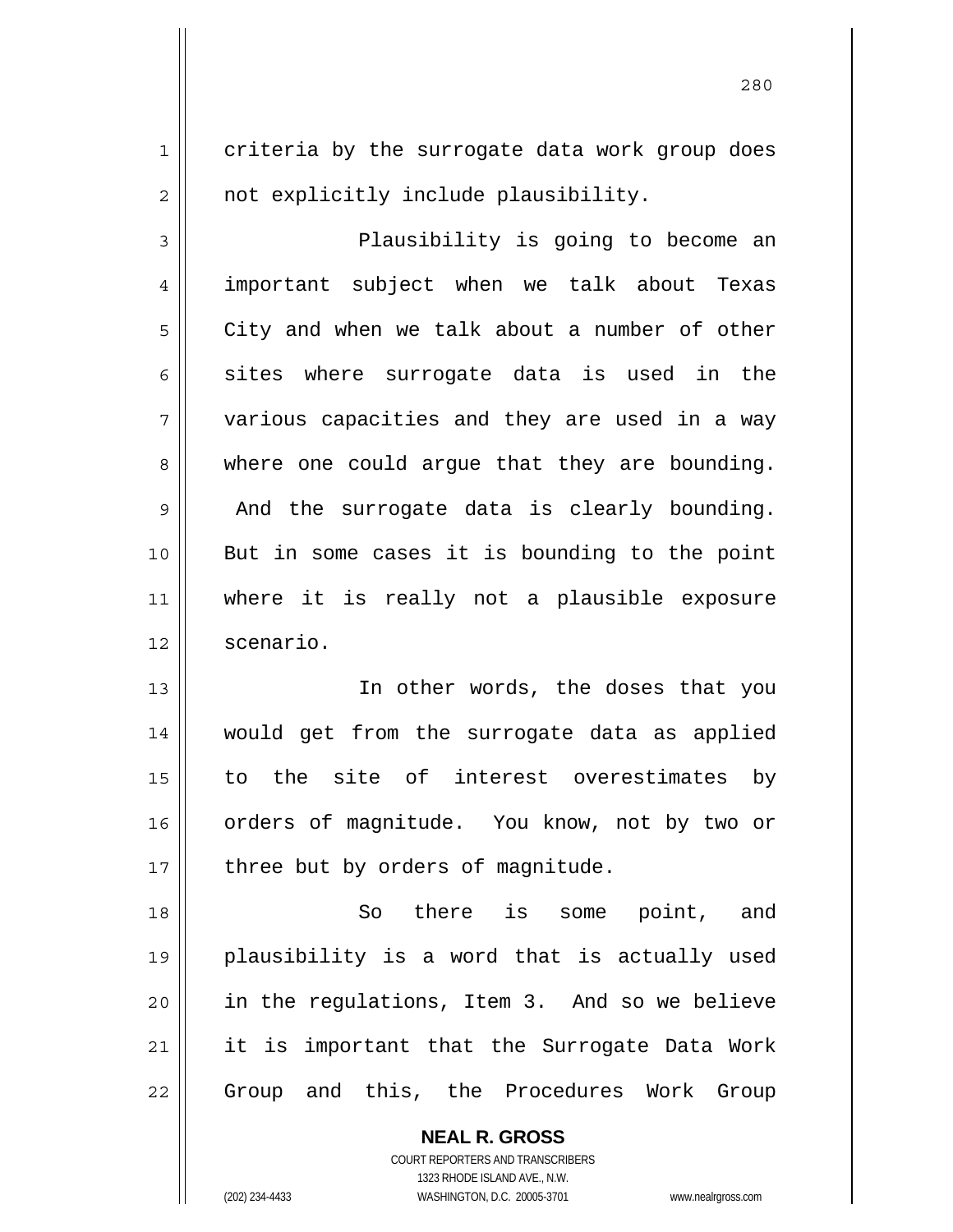1 2 engage the issue of plausibility when discussing surrogate data.

3 4 And that really covers the scope of what we have to say on OCAS-IG-004.

5 6 7 8 9 10 11 12 CHAIR MUNN: Thank you very much John and Hans, we appreciate that. Now we know better what to expect and NIOSH knows what needs to be responded to, I think. And we will move forward from IG-004 to our next item. But before we do that, even, I understand Mark is going to be leaving us here very quickly.

13 14 15 MEMBER GRIFFON: Yes, I am sorry. I planned around the adjourn time of 4:00 p.m. for another call.

CHAIR MUNN: Well --

 MEMBER GRIFFON: Oh, I know, things run over. I understand that.

19 20 21 CHAIR MUNN: Yes, and I tried to get that across in my preliminary statement before the draft agenda.

MEMBER GRIFFON: I mean, I just

**NEAL R. GROSS** COURT REPORTERS AND TRANSCRIBERS 1323 RHODE ISLAND AVE., N.W.

16

17

18

22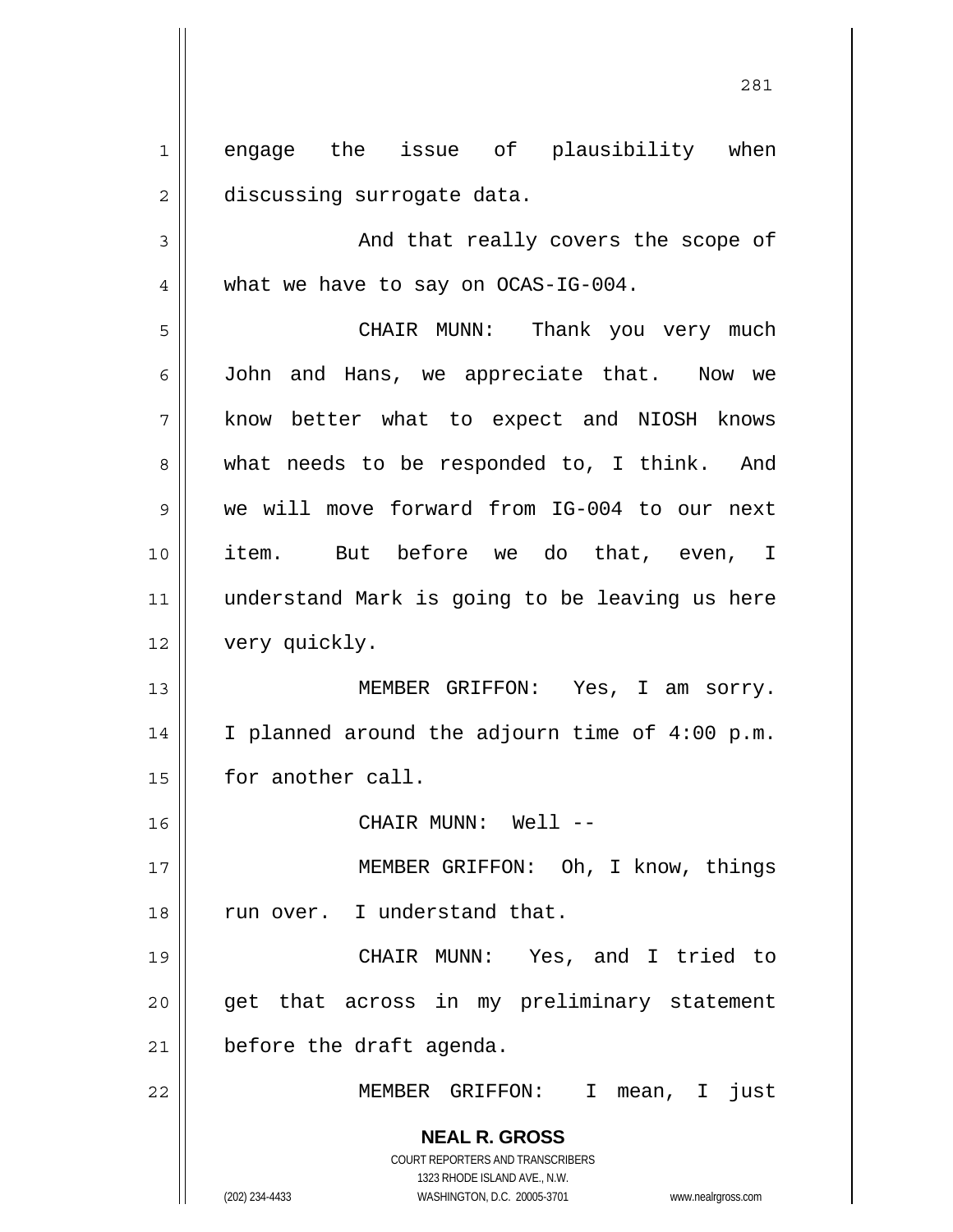1 2 3 4 5 6 7 8 wanted to stay on if we were going to try to get some summary statement for the CATI. Or I just didn't know how you were going to handle that in terms of having something to say at the upcoming meeting. CHAIR MUNN: I am going to provide you with some notes. I am going to provide the entire subcommittee with notes from what

9 10 11 I understand we can and cannot bring to the Board in my report. And you will have an opportunity to comment on that.

12 13 But I am not going to try to do it tonight.

MEMBER GRIFFON: Okay.

15 16 17 CHAIR MUNN: It takes too much wordsmithing. There is too much involved in what we have discussed today.

18 19 20 21 The other issue that I wanted to make sure to touch base with you about, Mark, is your availability for Procedures meeting on June 9th. You are okay with that. Right?

MEMBER GRIFFON: June 9th?

**NEAL R. GROSS** COURT REPORTERS AND TRANSCRIBERS

1323 RHODE ISLAND AVE., N.W.

14

22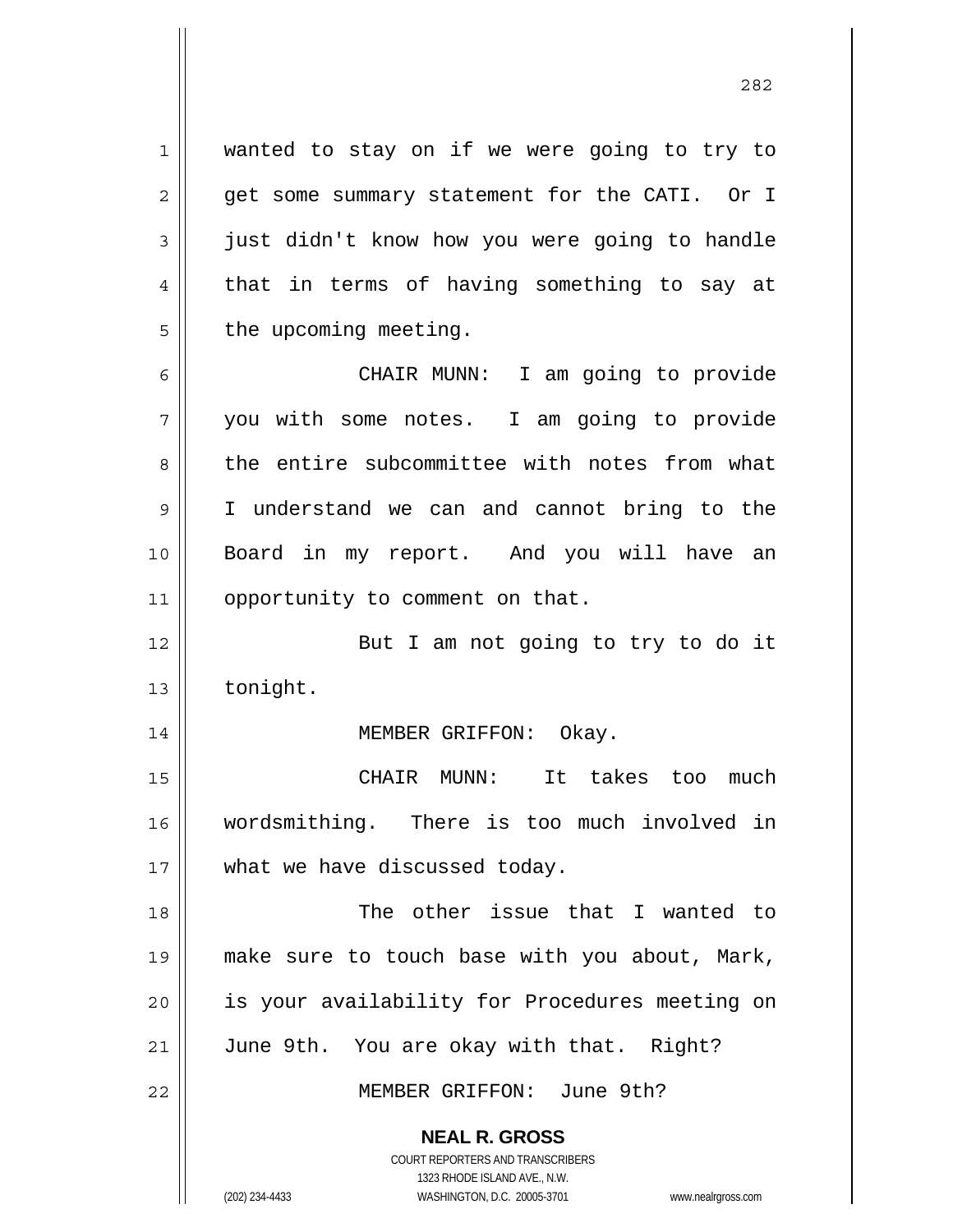1 2 3 4 5 6 7 8 9 10 11 12 13 14 15 16 17 18 19 20 21 22 CHAIR MUNN: Yes, we had set aside June 10th and 11th -- I mean 9th, 10th and 11th as possible dates. And the LANL Work Group has taken the 10th. The 9th is my preferred date. MEMBER GRIFFON: June 9th I have the Procedures on my calendar already. CHAIR MUNN: Very good. So hopefully you can plan to be in Cincinnati on the 9th. MEMBER GRIFFON: Yes, I will try to actually make it out there. I am sorry I didn't make it out there this time. CHAIR MUNN: Okay, very good. MR. KATZ: The last thing before you go, Mark, is just, if he is leaving right now, is we will need an agenda for that June meeting because I am going to need to do a Federal Register notice. So Mark, if you have any particulars you want to contribute towards that agenda, this would be a good time for me to know that.

> **NEAL R. GROSS** COURT REPORTERS AND TRANSCRIBERS

> > 1323 RHODE ISLAND AVE., N.W.

(202) 234-4433 WASHINGTON, D.C. 20005-3701 www.nealrgross.com

<u>283</u>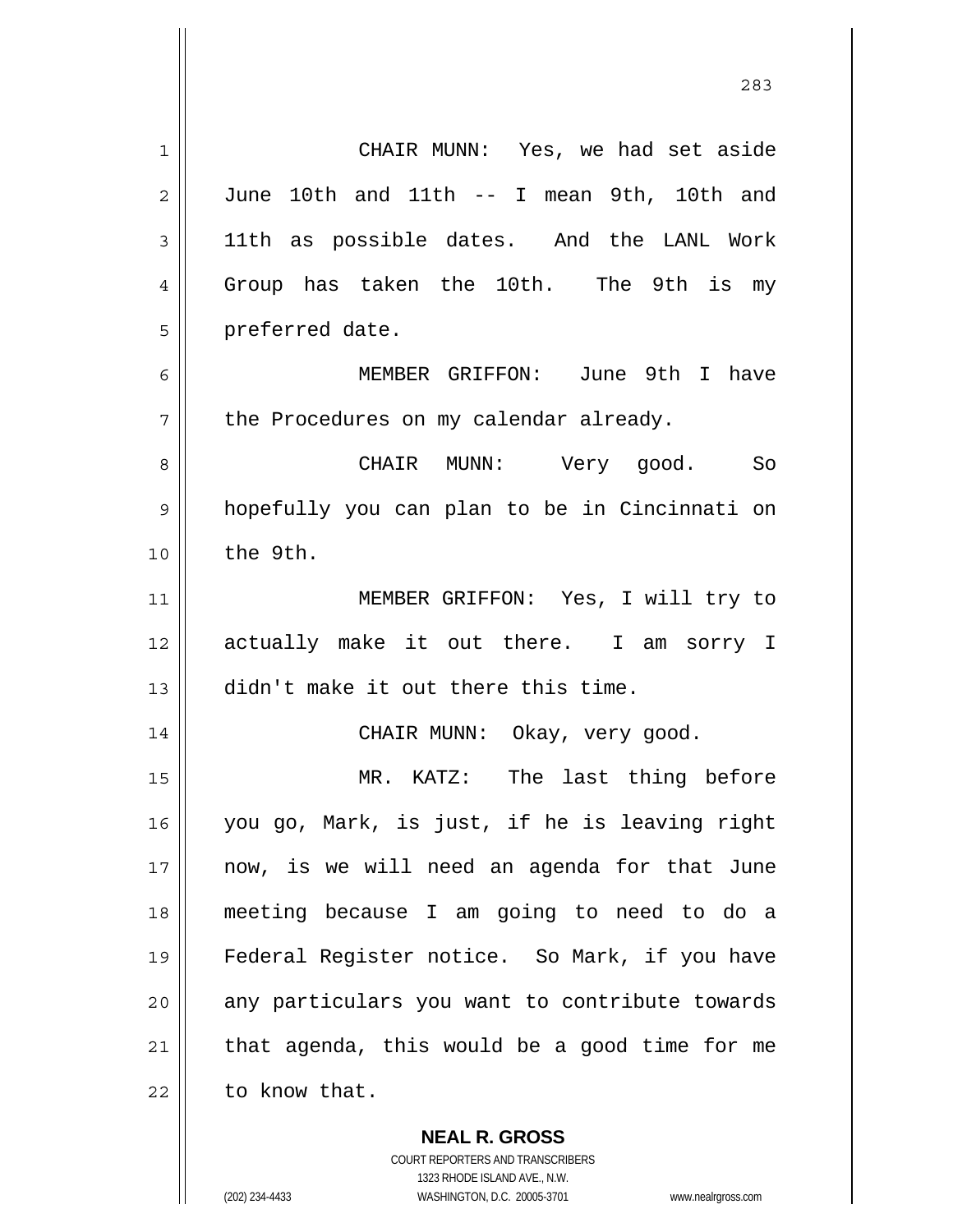**NEAL R. GROSS** COURT REPORTERS AND TRANSCRIBERS 284 1 2 3 4 5 6 7 8 9 10 11 12 13 14 15 16 17 18 19 20 21 22 MEMBER GRIFFON: I will email them to Wanda and let her -- MR. KATZ: That's good. CHAIR MUNN: Very good. Thank you. MEMBER GRIFFON: Thank you. CHAIR MUNN: All right. MR. HINNEFELD: Okay, I have got the internet up. MR. KATZ: Bye, Mark. CHAIR MUNN: Bye, bye. And now we are going to look at 0029-03. MR. MARSCHKE: 0029-03 -- do you want  $--$  CHAIR MUNN: Yes, please, Steve. MR. MARSCHKE: 0029-03 was one that we discussed again back in March, the last time we got together and it was one item which SC&A and NIOSH have kind of come to an agreement to disagree at this point. And the subcommittee instructed us to get together and have a technical teleconference to resolve the issue.

1323 RHODE ISLAND AVE., N.W.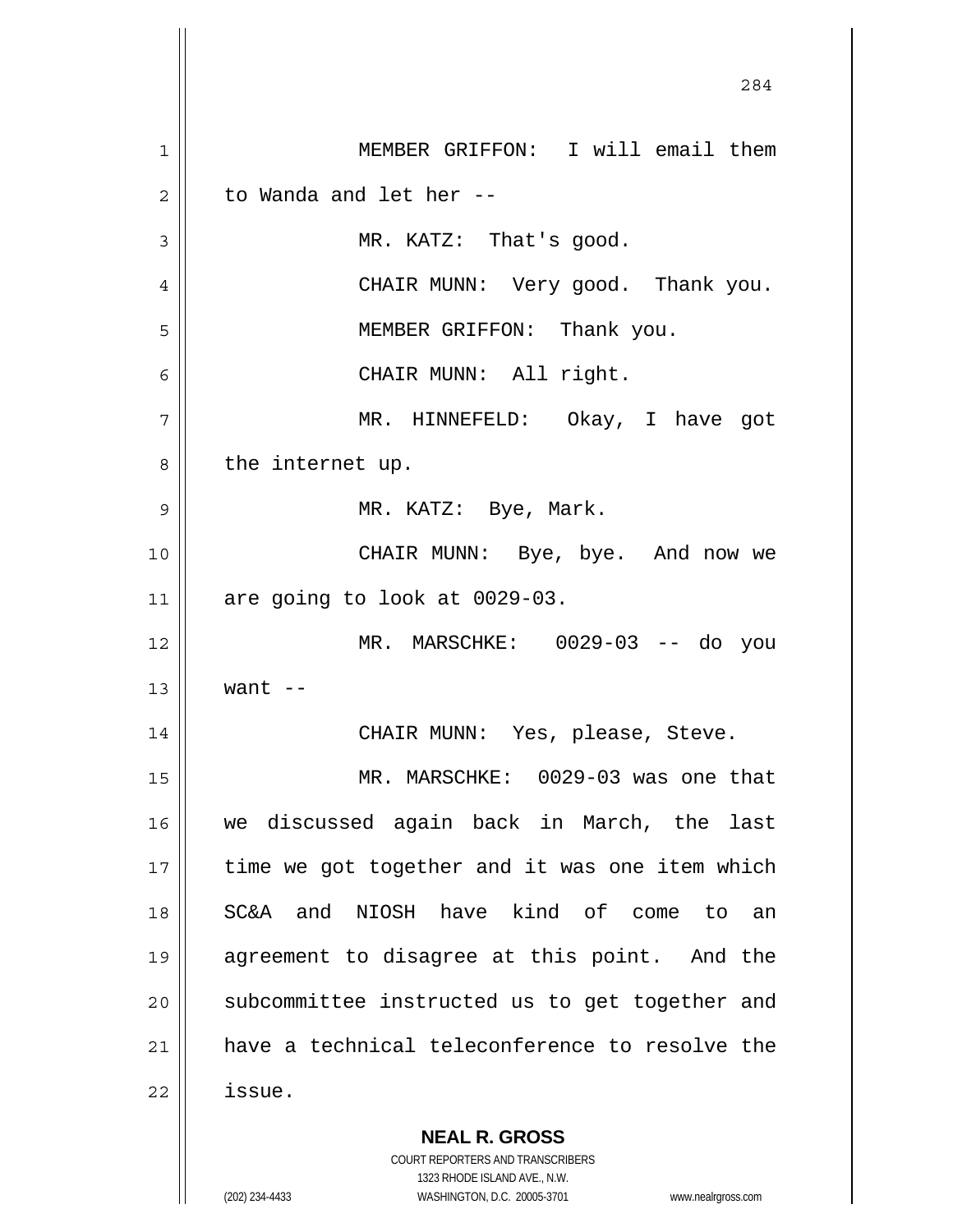| 1  | That teleconference has<br>not                           |
|----|----------------------------------------------------------|
| 2  | occurred due to a number of reasons. It                  |
| 3  | hasn't occurred but as I understand it, there            |
| 4  | was a meeting of the Fernald Work Group that             |
| 5  | occurred back on April 22nd. And at that                 |
| 6  | meeting, I guess John Mauro and Jim Neton both           |
| 7  | attended that work group meeting. And many of            |
| 8  | the same issues that are being discussed in              |
| 9  | OTIB-0029-03 were discussed at the Fernald               |
| 10 | Work Group meeting.                                      |
| 11 | And I think John, if you want to                         |
| 12 | help me out here a little bit?                           |
| 13 | DR. MAURO: Yes, I would be glad to                       |
| 14 | and now I am going to ask Hans to help me out.           |
| 15 | I will introduce it in the broadest of<br>So             |
| 16 | terms.                                                   |
| 17 | On Y-12, the fourth model for                            |
| 18 | internal exposure basically says we have all             |
| 19 | this data for, bioassay data<br>for                      |
| 20 | reconstructing internal dose and to build a              |
| 21 | coworker model. And for those workers who do             |
| 22 | not have any bioassay data and want to                   |
|    | <b>NEAL R. GROSS</b><br>COURT REPORTERS AND TRANSCRIBERS |

1323 RHODE ISLAND AVE., N.W.

 $\mathsf{I}$  $\prod_{i=1}^{n}$ 

(202) 234-4433 WASHINGTON, D.C. 20005-3701 www.nealrgross.com

<u>285</u>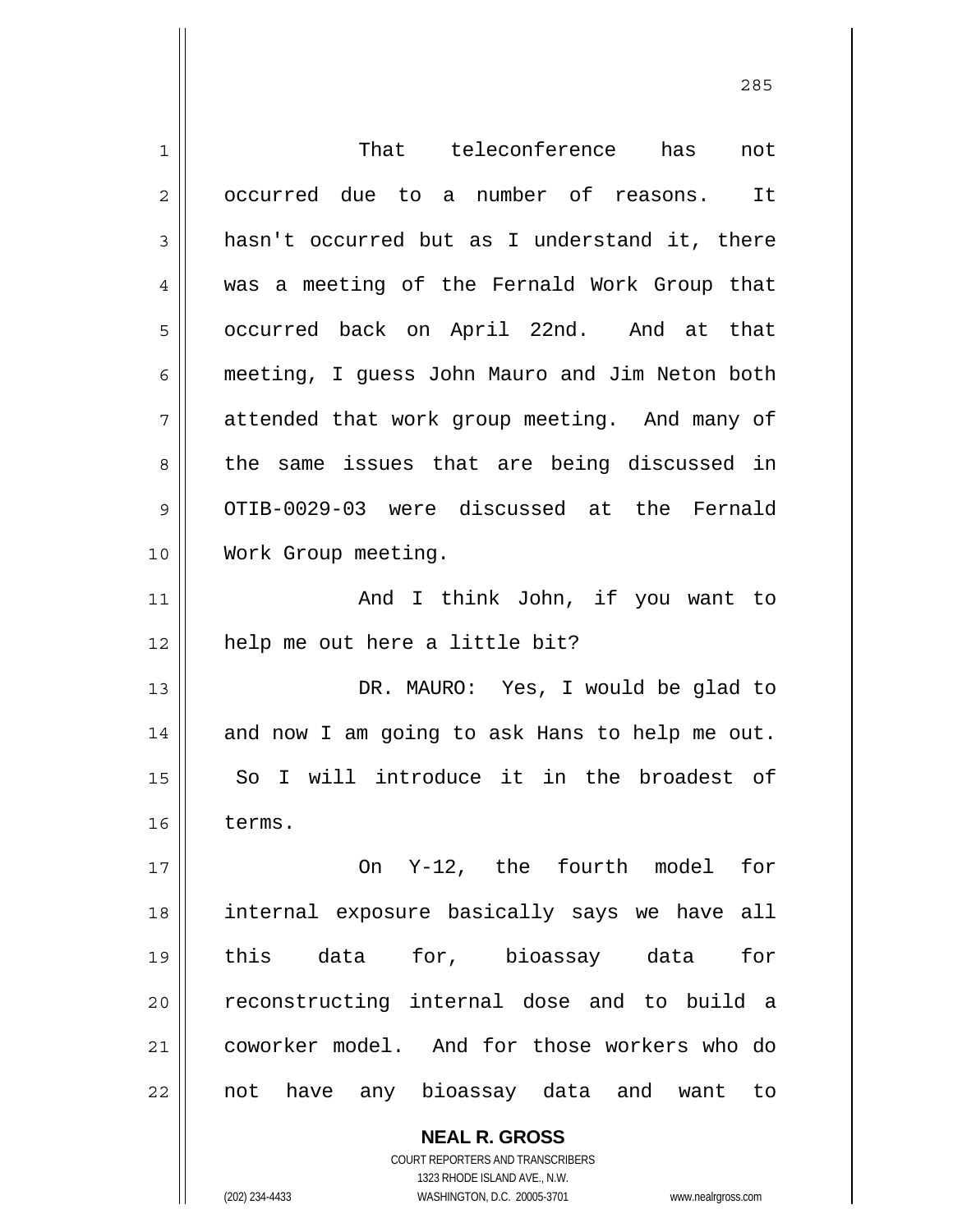1 2 reconstruct their internal dose, we will simply use that distribution.

3 4 5 6 7 8 9 10 11 Our position is well, there is more to the story. We argue that there are times when the whole distribution doesn't really, isn't necessarily claimant favorable. In fact, we would argue it is claimant neutral. And there are times when it may be more appropriate to use the upper end distribution. And Jim and I agree on that philosophy. So in that regard we agree.

12 13 14 15 16 17 18 19 20 21 22 And then it comes down to, and here is where it becomes -- remember earlier I said here is where the application of this particular concept is where we differ as it applies to Y-12. It is Jim's position that because of the extensive nature of the bioassay program, one can argue generically, one can argue that those workers who would not monitor, were not part of the bioassay program at Y-12, by definition means they probably had a low potential for exposure. And as a

**NEAL R. GROSS**

COURT REPORTERS AND TRANSCRIBERS 1323 RHODE ISLAND AVE., N.W. (202) 234-4433 WASHINGTON, D.C. 20005-3701 www.nealrgross.com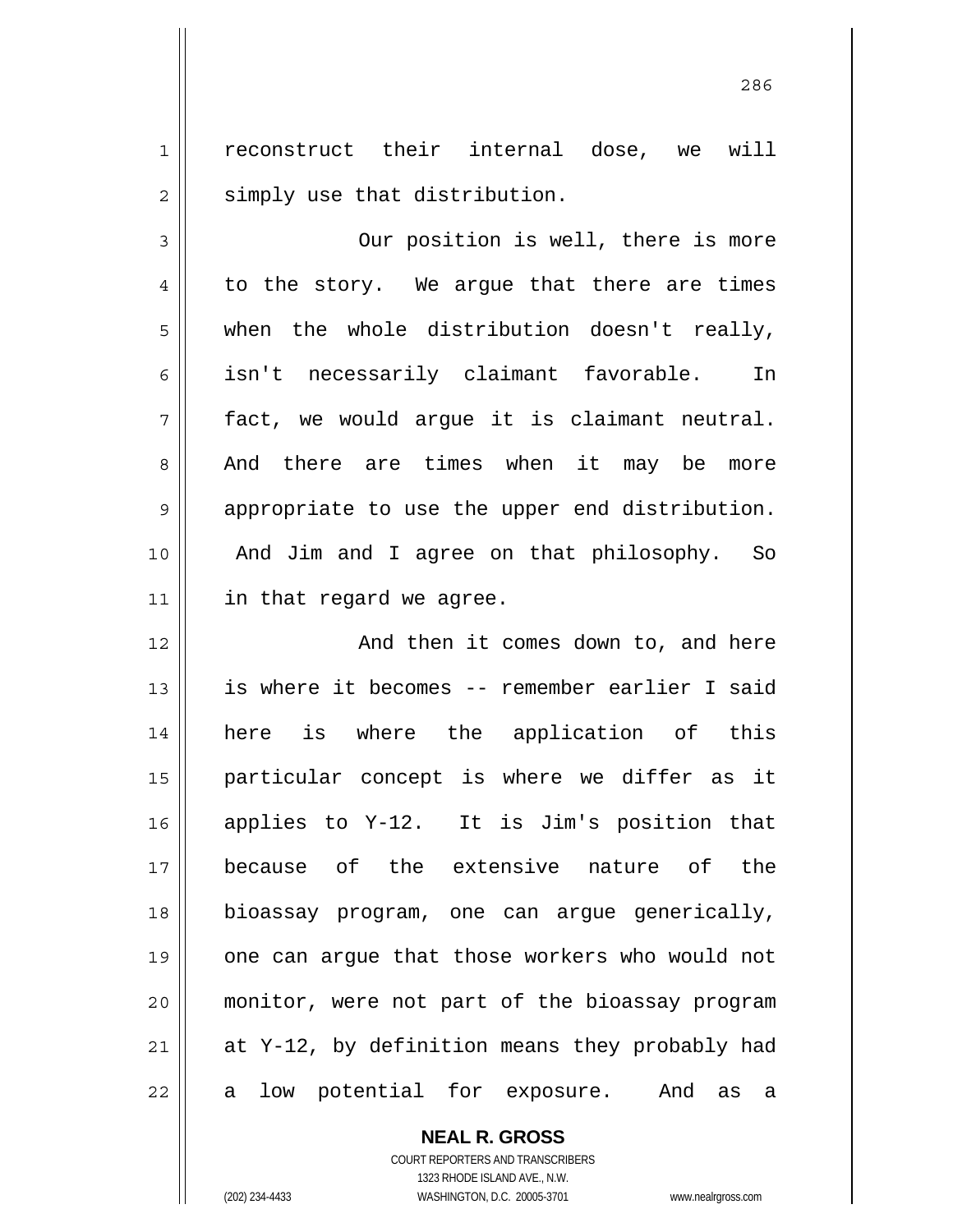1 2 result, universally, we will apply a full distribution.

3 4 5 6 7 8 9 10 11 And Jim's argument is, and it is understandable, given that is the case, given you accept yes, the people who were not part of the bioassay program, you accept that as correct, probably add little potential for internal exposure, then using the full distribution is certainly claimant favorable. And for a variety of reasons, we believe that that may not be the case.

12 13 14 15 And Hans, here is where I pass the baton off to you, where you have a couple of examples of where that may not really be appropriate.

16 17 18 19 20 21 22 DR. BEHLING: Yes, I will start out with actually the section one purpose in the implementation guide 29, which states the following. There are instances of Energy employees who, for a variety of reasons, were not monitored for internal exposures due to the course of their employment at the U.S.

> **NEAL R. GROSS** COURT REPORTERS AND TRANSCRIBERS 1323 RHODE ISLAND AVE., N.W. (202) 234-4433 WASHINGTON, D.C. 20005-3701 www.nealrgross.com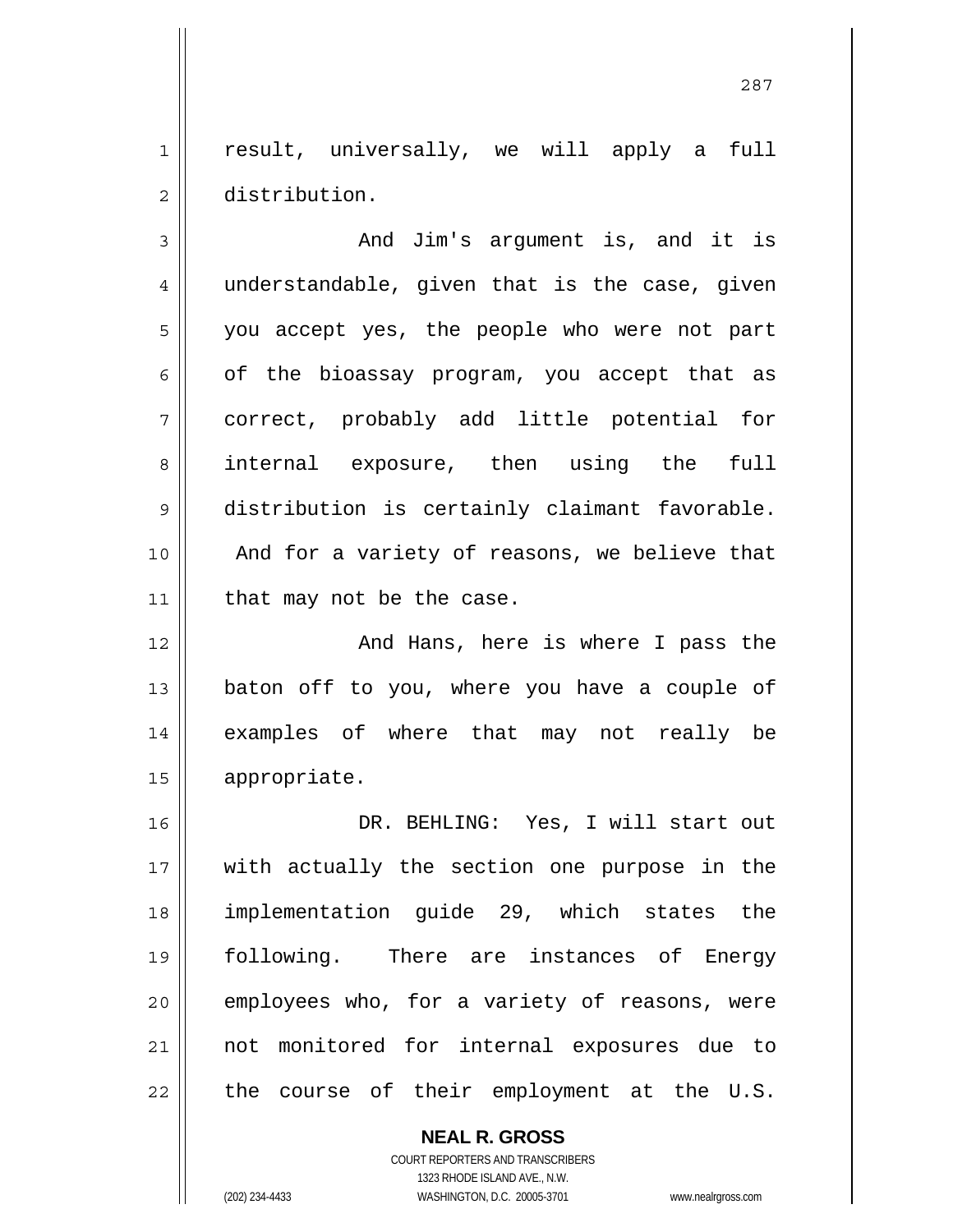Department of Energy facility or whose records of such monitoring are incomplete or unavailable. And those three words, either they were not monitored or whose records are incomplete or unavailable, those are not necessarily identical.

7 8 9 10 11 12 13 14 15 16 17 18 19 And for instance, as John already pointed out, you have a situation where there was a conscious decision to say let's focus on people who have a reasonable chance of being exposed to uranium and we will monitor everyone who has a reasonable chance. And forget, for instance, office workers, or someone who carries a document through a facility on occasion and we will not monitor them. I will be the first to say let's use the 50th percentile as a full distribution and assign that and consider that a very claimant favorable assumption.

20 21 22 On the other hand, the potential exists, and I will give you an example because I am also reviewing the Harshaw TBD, where

> **NEAL R. GROSS** COURT REPORTERS AND TRANSCRIBERS 1323 RHODE ISLAND AVE., N.W. (202) 234-4433 WASHINGTON, D.C. 20005-3701 www.nealrgross.com

1

2

3

4

5

6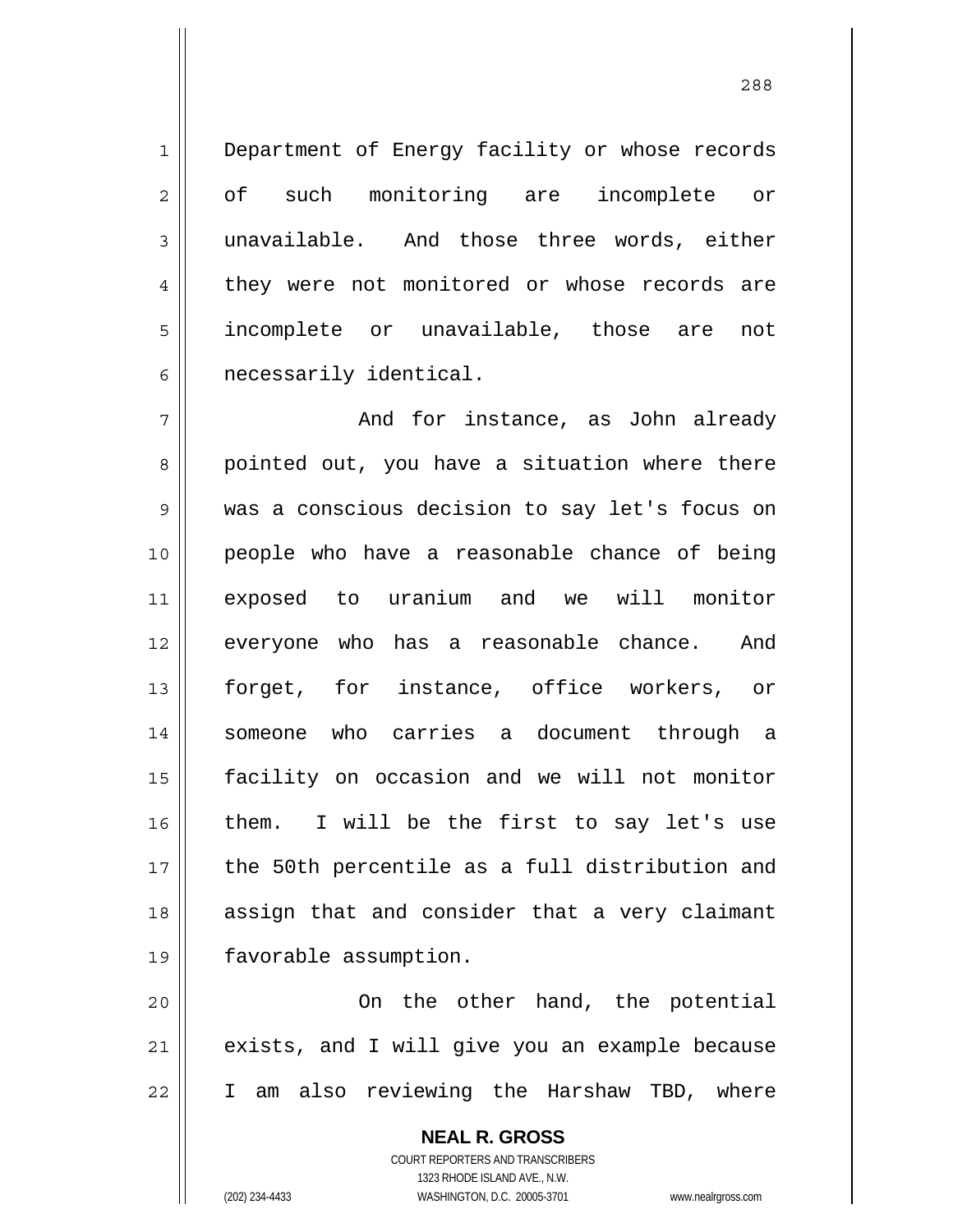1 2 3 4 5 6 7 8 9 10 11 12 13 14 15 16 17 18 especially for early years, the people who may not have been monitored do not necessarily fall in the category of an office worker or a secretary or something like that but may very well have been process workers who were simply not part of the sampling program. Much like the practice in the early days was to cohort badging of people where you have ten people going into the same location with the potential for almost identical exposures but you would only assign one person a badge and assume that that particular value would be applied to everyone who was not badged. And I will give you an example of this because I am reading and I will give you the actual section in the Harshaw TBD. It occurs in section five for internal dosimetry and in section 5.3.1.2 and it is under the

19 heading of routine urine program.

20 21 22 And I will read to you just a couple of sections that basically points to that issue. In the first paragraph under that

> **NEAL R. GROSS** COURT REPORTERS AND TRANSCRIBERS 1323 RHODE ISLAND AVE., N.W. (202) 234-4433 WASHINGTON, D.C. 20005-3701 www.nealrgross.com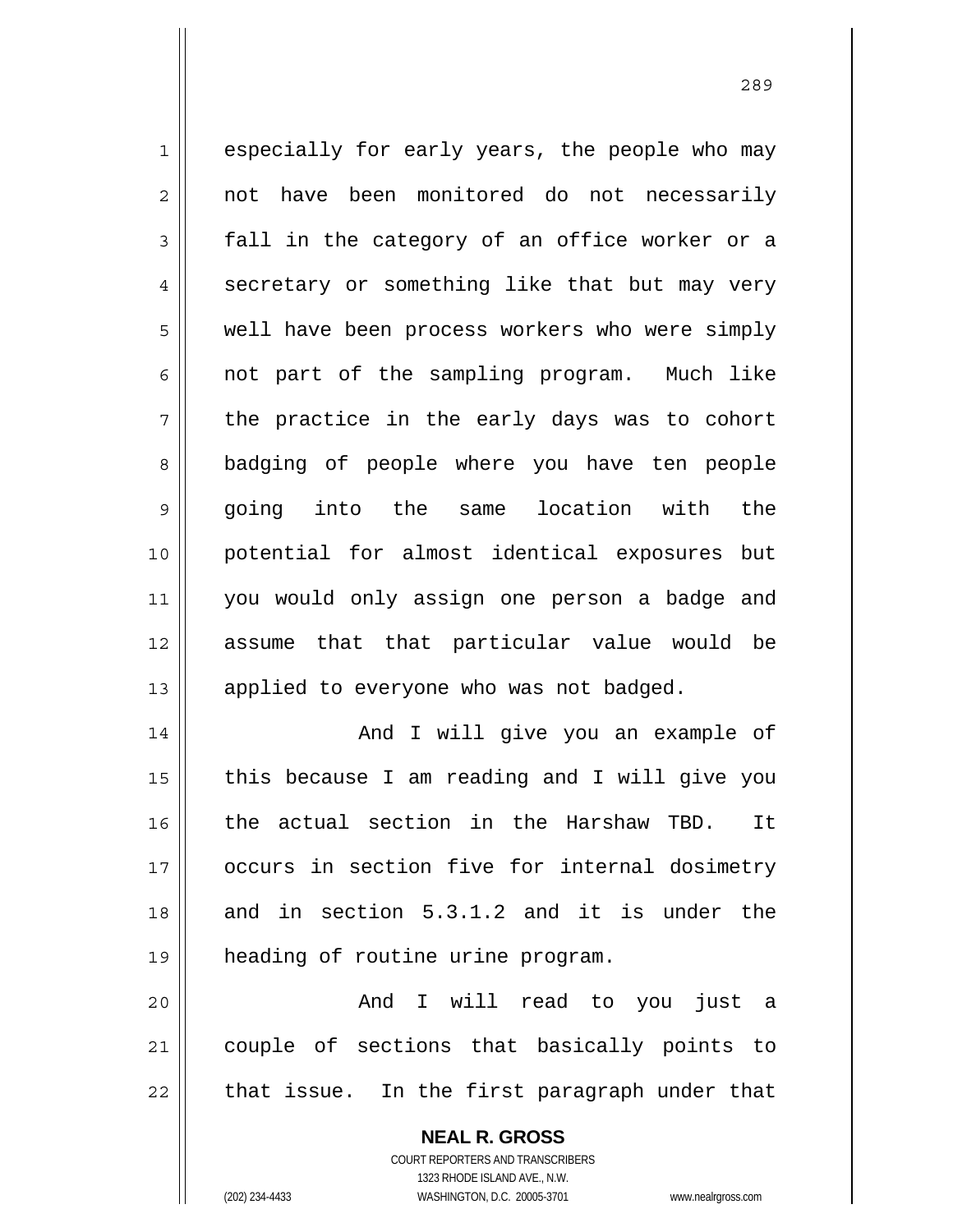1 2 3 4 5 6 7 8 9 10 11 12 13 14 15 16 17 18 19 20 21 22 section, it says Sergeant, an attorney, somebody who worked for the NRC, 1950 he gives a sample. And it is a reference that says while it referred to a previous line of sampling program as of late of December 1949, Sergeant -- no, I'm sorry. I misread the line. While it referred to a previous line of urine samples, also requested that Harshaw institute a urine sampling program on a running basis to sample about 100 workers per month, including occupations that the AEC specified. Thus, the January 1950 time point could represent an acceleration of urine sampling rather than its start. And then it goes on to say it starts in 1958, another reference, stated that 200 workers were subject to urinalysis which appears to have included workers in all three major areas of Plant C. While there was no tally kept by Harshaw, the number of people exposed to uranium who had left their employment in November 1951, Harshaw provided an AEC

**NEAL R. GROSS**

COURT REPORTERS AND TRANSCRIBERS 1323 RHODE ISLAND AVE., N.W. (202) 234-4433 WASHINGTON, D.C. 20005-3701 www.nealrgross.com

<u>290</u>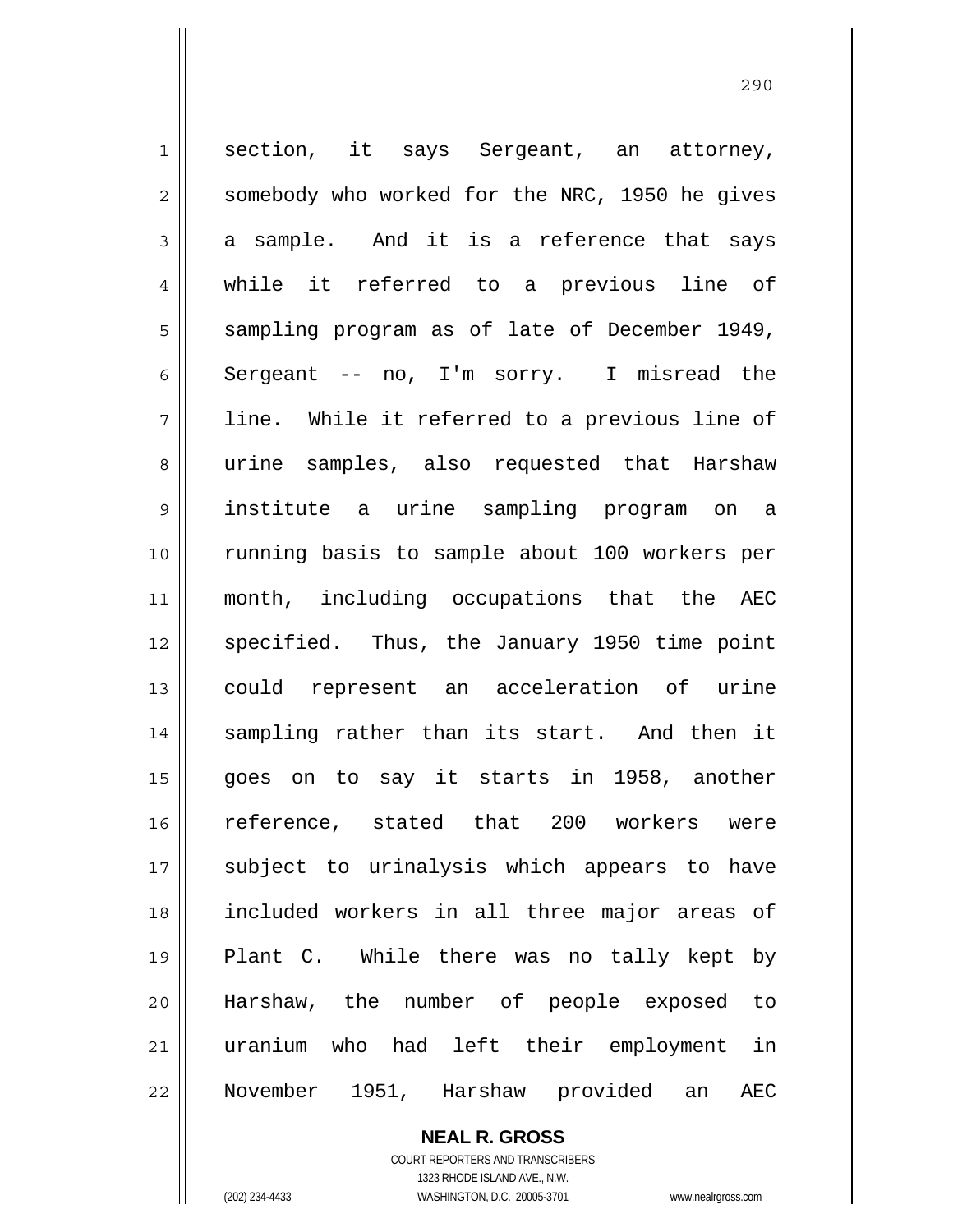| $\mathbf 1$    | estimate of several hundred of such people who                      |  |
|----------------|---------------------------------------------------------------------|--|
| $\overline{2}$ | had been exposed for more than a year.                              |  |
| 3              | What it means, how I interpret that                                 |  |
| 4              | to mean, is that the initial phase in 1950 at                       |  |
| 5              | Harshaw was obviously looking to sample people                      |  |
| 6              | who were exposed to uranium. But it was not a                       |  |
| 7              | comprehensive sampling program.                                     |  |
| 8              | And so you have people who may all                                  |  |
| 9              | have been process workers and out of that pool                      |  |
| 10             | of several hundred, a hundred people were                           |  |
| 11             | sampled; which means that if you are now a                          |  |
| 12             | member of that group who was not sampled, and                       |  |
| 13             | you have no particular information on your                          |  |
| 14             | bioassay available to you to be judged as a                         |  |
| 15             | 50th percentile value using a<br>full                               |  |
| 16             | distribution, will clearly not be a claimant                        |  |
| 17             | favorable assumption because you could have                         |  |
| 18             | also been a member at the 95th percentile but                       |  |
| 19             | you were just not part of that sample who was                       |  |
| 20             | in fact monitored during that time.                                 |  |
| 21             | think that the whole<br>T.<br>issue                                 |  |
| 22             | not monitored<br>centers around who was<br>as                       |  |
|                | <b>NEAL R. GROSS</b>                                                |  |
|                | <b>COURT REPORTERS AND TRANSCRIBERS</b>                             |  |
|                | 1323 RHODE ISLAND AVE., N.W.                                        |  |
|                | (202) 234-4433<br>WASHINGTON, D.C. 20005-3701<br>www.nealrgross.com |  |

<u>291</u>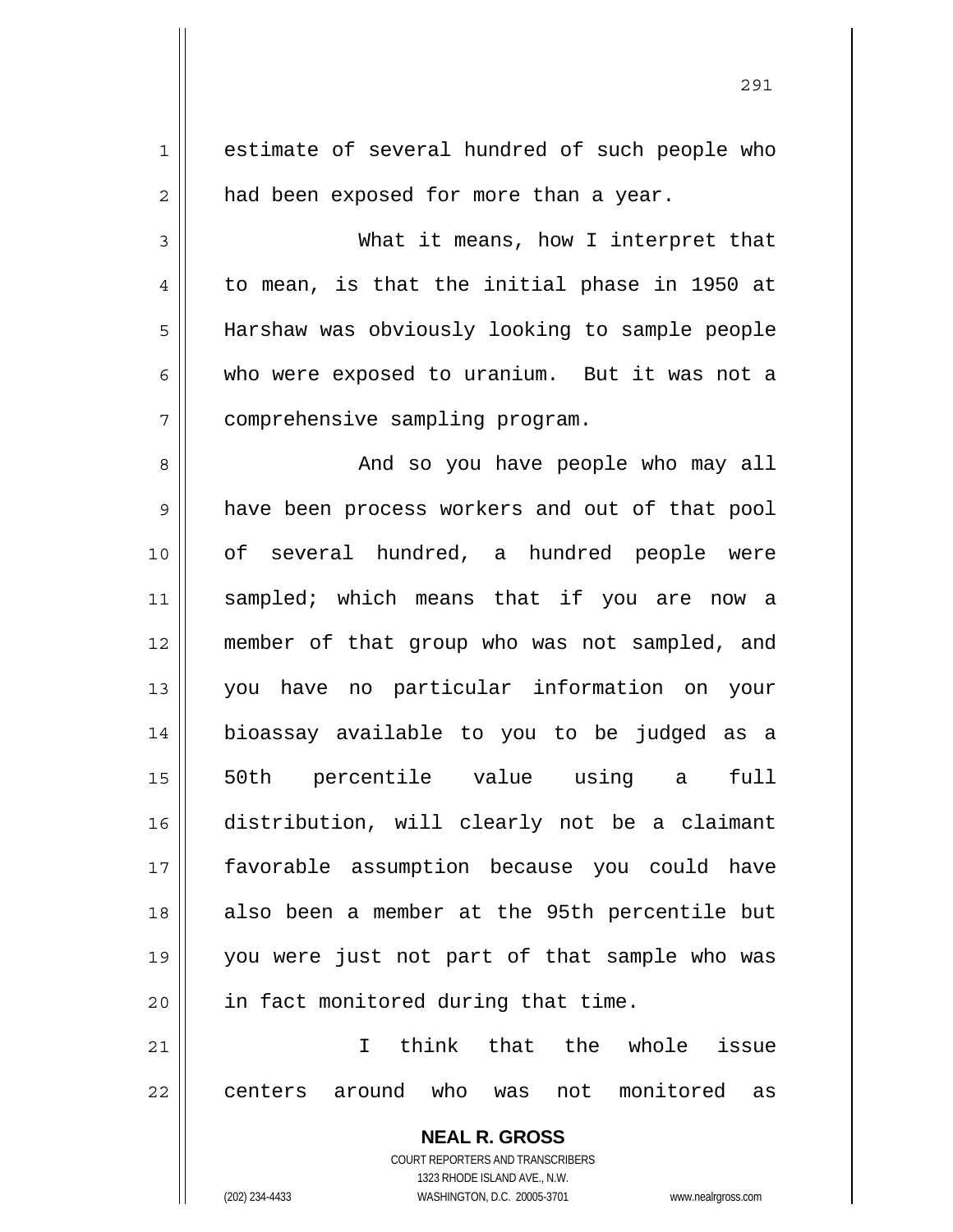1 2 3 4 5 6 7 8 9 10 11 12 13 14 opposed to people whose data are perhaps incomplete or there was only a sampling protocol in place where other people who were equally exposed to the high level were simply not monitored. And I think the collective argument that John had started to talk about is that the 50th percentile in full distribution may not be claimant favorable to those people under that condition. MR. MARSCHKE: Hans, just listening to what you said, it seems to me like the issue is still open and the teleconference is still necessary and we have got to get basically the right people involved. And I

16 17 don't think we have the right people involved at this particular point in time because Jim is not here. So I think --

18 19 20 21 22 MR. HINNEFELD: Well Jim and I did talk about this. I can comment a little bit here. First of all our conversation, our finding moved from Y-12 to Harshaw during the course of the discussion. And I don't know

> **NEAL R. GROSS** COURT REPORTERS AND TRANSCRIBERS 1323 RHODE ISLAND AVE., N.W. (202) 234-4433 WASHINGTON, D.C. 20005-3701 www.nealrgross.com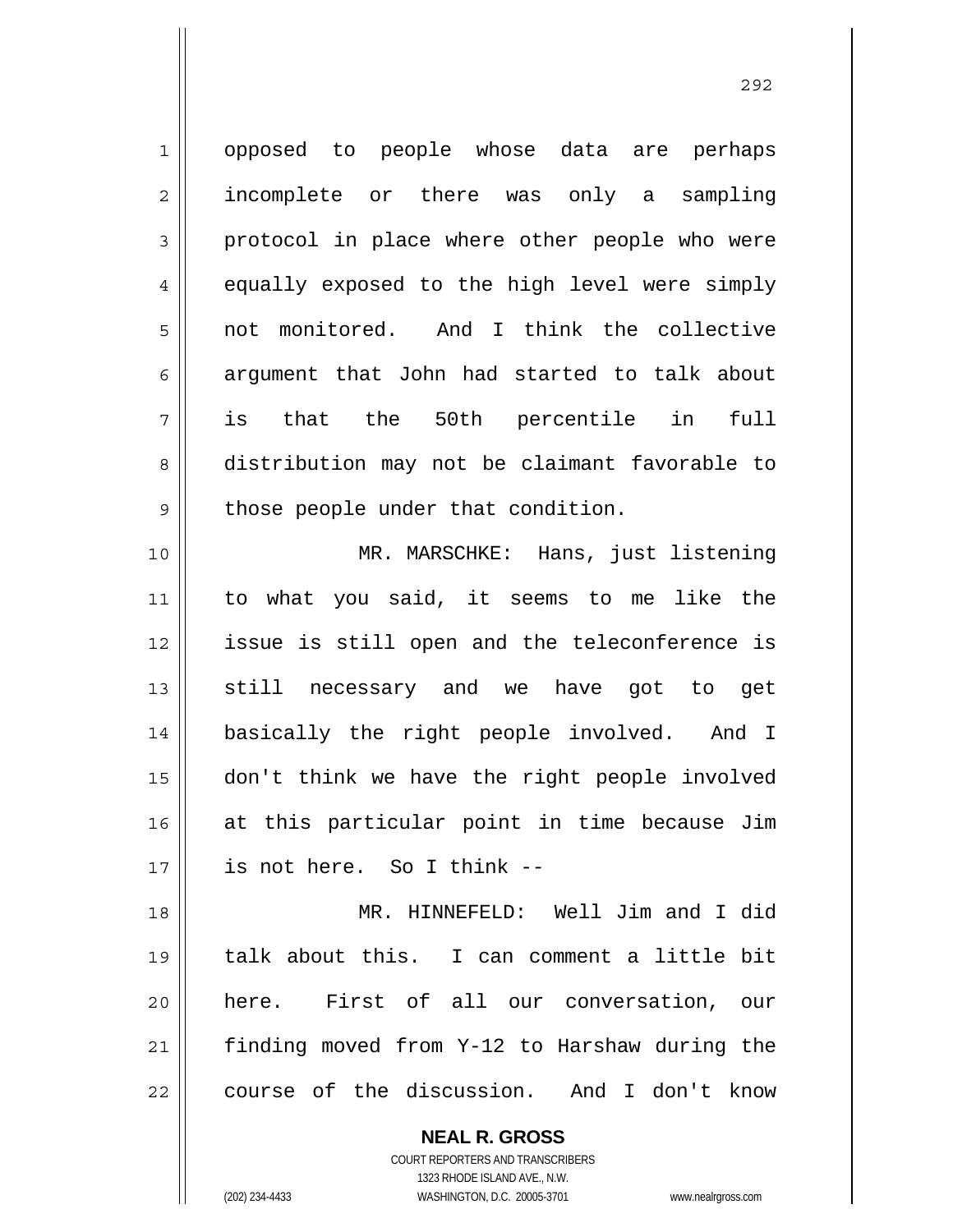| $\mathbf 1$  | that you should judge the sampling practices   |
|--------------|------------------------------------------------|
| 2            | at Y-12 by the sampling practices at Harshaw.  |
| $\mathbf{3}$ | There is evidence that there were              |
| 4            | cohort sampling done early at Y-12 and in      |
| 5            | fact, this storage database of data doesn't    |
| 6            | include what appears to be a comprehensive     |
| 7            | sampling but is in fact a cohort sampling,     |
| 8            | then I think that would call into question the |
| 9            | use of the 50th percentile for those years     |
| 10           | when cohort sampling was done.                 |
| 11           | Now, as far as I know, that is not             |
| 12           | the case. And if in fact the Harshaw site      |
| 13           | profile describes a coworker approach that     |
| 14           | uses the full distribution, I think there is   |
| 15           | probably evidence that there should be some    |
| 16           | changes made to the Harshaw site profile. But  |
| 17           | with respect to the Y-12 site profile, I don't |
| 18           | see any particular evidence in here of that.   |
| 19           | DR. BEHLING: Well, I am<br>not                 |
| 20           | saying. I was using that strictly, Stu, as an  |
| 21           | example. And of course, we are talking a few   |
| 22           | minutes ago about surrogate data. And it is    |
|              | <b>NEAL R. GROSS</b>                           |

COURT REPORTERS AND TRANSCRIBERS 1323 RHODE ISLAND AVE., N.W.

 $\mathsf{I}$ 

(202) 234-4433 WASHINGTON, D.C. 20005-3701 www.nealrgross.com

<u>293</u>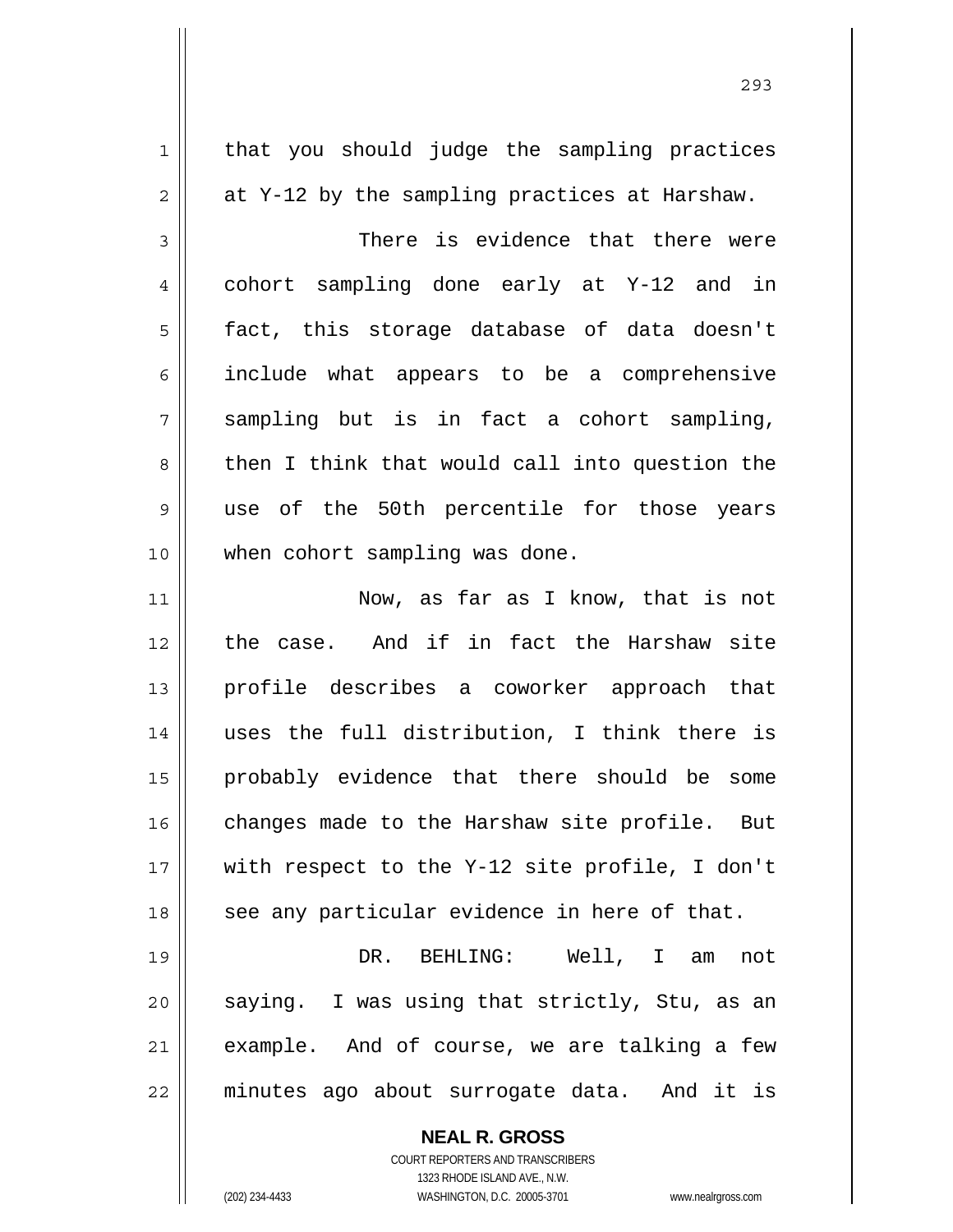possible that somebody may make reference to that. But it does occur in the same time frames. We are talking about 1950, 51 and that is also the time frame that this OTIB provides surrogate or coworker data for.

6 7 8 9 10 11 12 13 14 15 16 17 18 19 20 21 But there are a host of other questions. In fact, just to jump the gun, we did try to establish a technical discussion between SC&A and NIOSH that would include Jim Neton, you, and Liz Brackett. And we made that request back on March 30th and we never got a firm date for doing so. So, we may be jumping the gun here in discussing things that should be best left for a reduced technical discussion among SC&A people, and the NIOSH, and ORAU people. And perhaps include people like members of the work group because we did in fact contact Wanda and others so that if they chose to participate in that luminary technical discussion, they would be more than welcome to do so.

22

1

2

3

4

5

DR. MAURO: One more thing, Stu, I

COURT REPORTERS AND TRANSCRIBERS 1323 RHODE ISLAND AVE., N.W. (202) 234-4433 WASHINGTON, D.C. 20005-3701 www.nealrgross.com

**NEAL R. GROSS**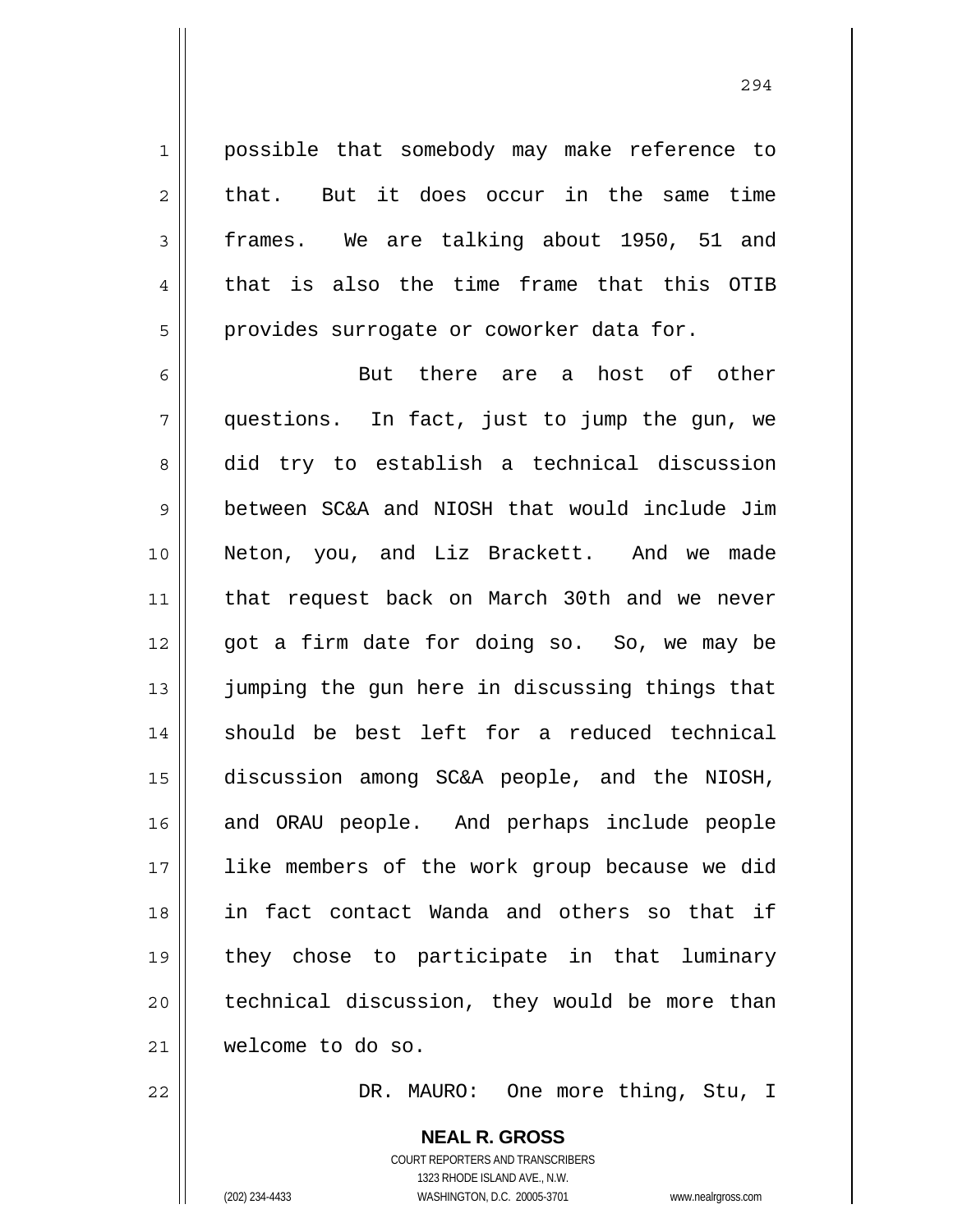**NEAL R. GROSS** COURT REPORTERS AND TRANSCRIBERS 1323 RHODE ISLAND AVE., N.W. 1 2 3 4 5 6 7 8 9 10 11 12 13 14 15 16 17 18 19 20 21 22 think that we are not that far apart. I think that in fact we may not be far apart at all. Our main concern is that if you are going to use a full distribution, I think you have to make an affirmative argument why it applies to a worker when you can't. Then I think you have go with a more conservative approach. Your argument is that you could make the universal affirmative statement for all workers. I don't know if you are saying this but that is how we are interpreting it. MR. HINNEFELD: That is not how I tried to make the argument. DR. MAURO: Okay and let me say, I will be the first to say if it is the intent of 0029 to implement the full distribution only when it appears to be appropriate to a given worker at a given time, that is exactly, we are in full agreement and I think that has been the intent of NIOSH all along. But I didn't read it that way. But when we reviewed Y-12, it looked as it was

<u>295</u>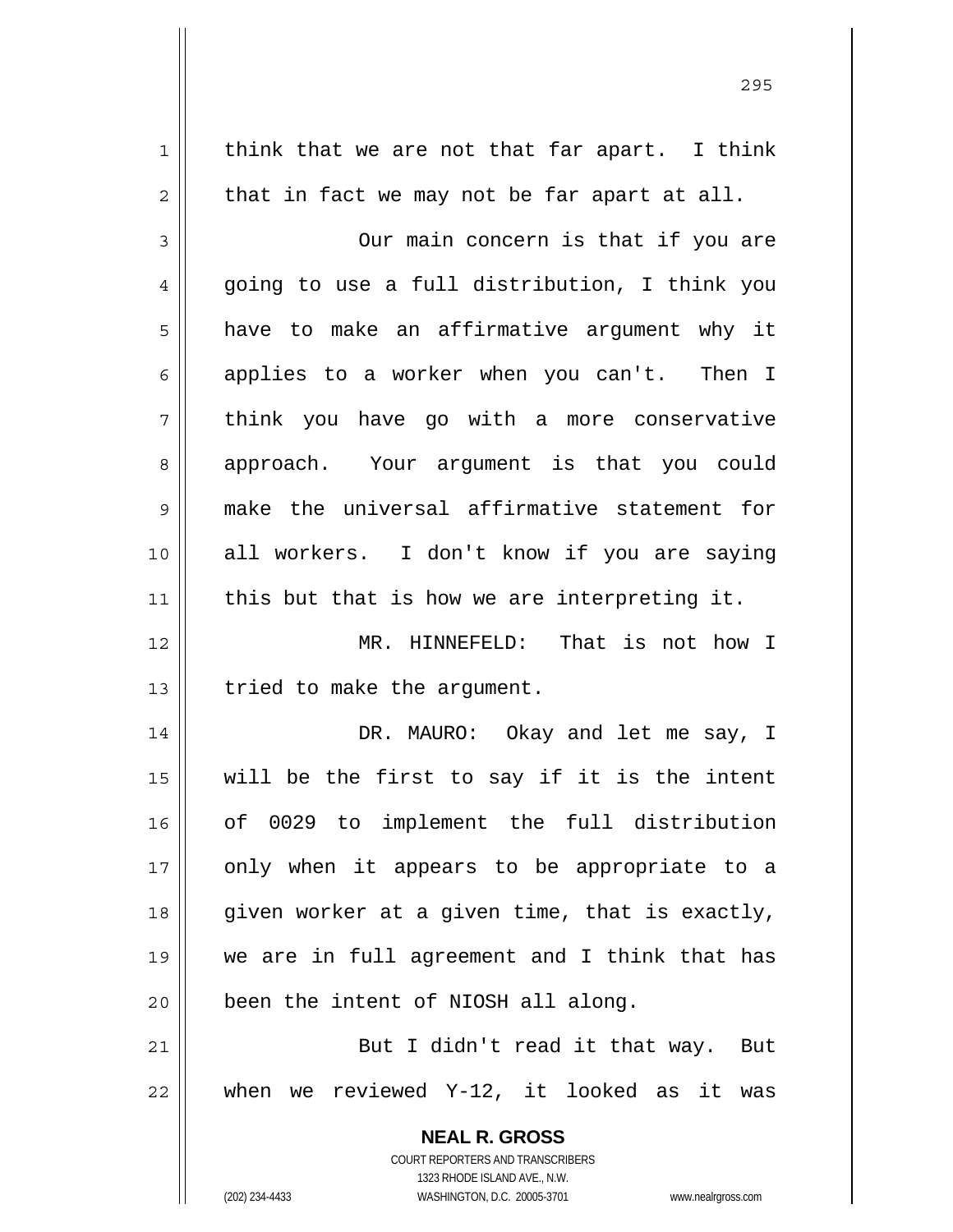1 2 3 4 going to be a universal. And if the appropriate qualifiers are in the OTIB of the nature that for example Hans just pointed out, I think we are in agreement.

5 6 7 8 9 10 11 12 13 14 15 16 17 18 19 20 21 22 MR. HINNEFELD: Yes, I think Jim's point was, I talked to Jim about that, and his point was the judgment almost has to be made on a dose reconstruction-specific basis and the information, and do you have sufficient information about this person who has no data, has no bioassay data, to understand that while there is a reason why they had no bioassay data, he wasn't probably heavily exposed. Or if there is not that evidence or if there is evidence that they were in fact a heavily exposed person, a chemical operator, at Fernald it would be a chemical operator, someone who would be in one of the higher exposed categories, then what you are saying is that there should be a statement to that effect in the TIB that in that situation you just can't go ahead and apply this coworker as

## **NEAL R. GROSS**

COURT REPORTERS AND TRANSCRIBERS 1323 RHODE ISLAND AVE., N.W. (202) 234-4433 WASHINGTON, D.C. 20005-3701 www.nealrgross.com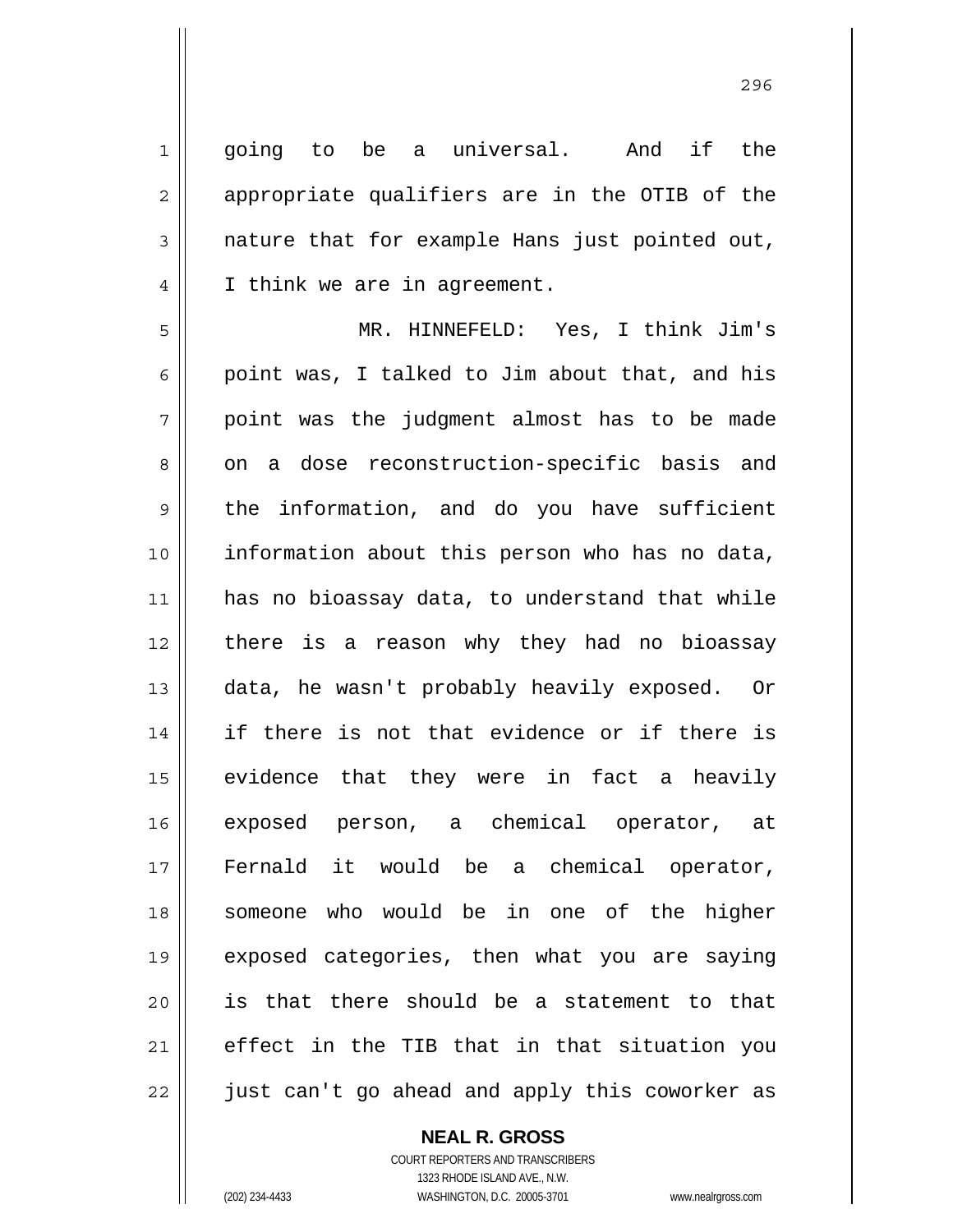| $\mathbf 1$  | it is described. You would have to have some   |
|--------------|------------------------------------------------|
| $\mathbf{2}$ | other application to provide that.             |
| $\mathsf 3$  | I think that is what you said. And             |
| 4            | I think Jim is onboard with that.              |
| 5            | MEMBER ZIEMER: I thought Jim said              |
| 6            | that at the last meeting.                      |
| 7            | DR. MAURO: Yes. Now of course now              |
| 8            | the question becomes $--$ so we agree in       |
| 9            | principle on all levels here. The only         |
| 10           | question becomes when it comes to Y-12, it has |
| 11           | a universal position to take it there. You     |
| 12           | know, we really don't have to go through that  |
| 13           | step. That is, if we are going to reconstruct  |
| 14           | a person's dose at Y-12, we are automatically  |
| 15           | going to use the full distribution.<br>That is |
| 16           | the way in which I interpreted it.             |
| 17           | MR. HINNEFELD: Okay if we were to              |
| 18           | say, for instance, if we were to come back and |
| 19           | say this is valid that we should point this    |
| 20           | out in the OTIB so that someone just didn't    |
| 21           | pick it up and use it regardless of the        |
| 22           | situation of the dose reconstruction, then     |
|              |                                                |

297

**NEAL R. GROSS** COURT REPORTERS AND TRANSCRIBERS 1323 RHODE ISLAND AVE., N.W.

 $\mathsf{II}$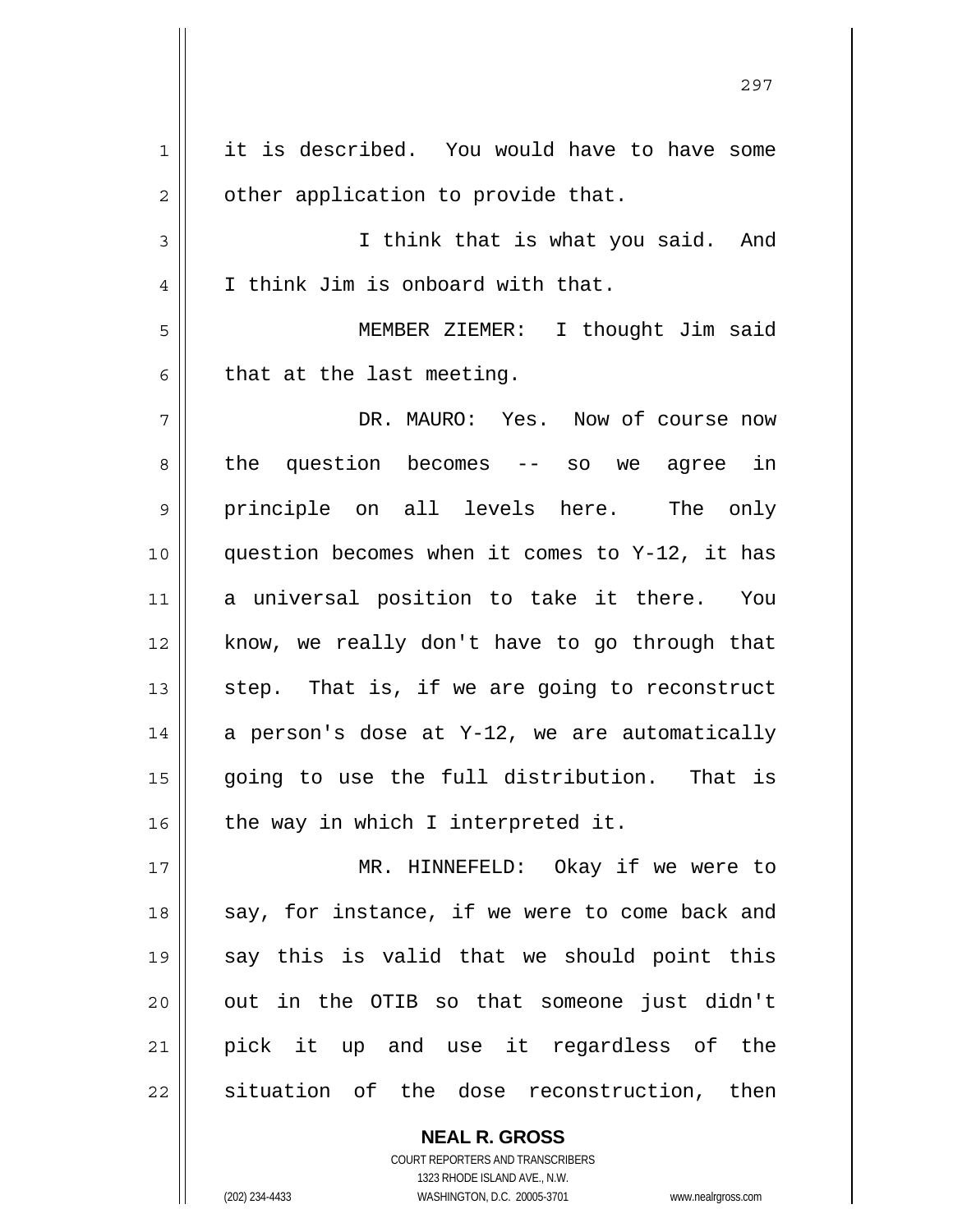**NEAL R. GROSS** COURT REPORTERS AND TRANSCRIBERS 1323 RHODE ISLAND AVE., N.W. (202) 234-4433 WASHINGTON, D.C. 20005-3701 www.nealrgross.com 1 2 3 4 5 6 7 8 9 10 11 12 13 14 15 16 17 18 19 20 21 22 that would essentially resolve this without the technical conversation? DR. MAURO: Yes. MR. HINNEFELD: Okay. DR. BEHLING: Well, I think there are a couple of other issues, John. MR. HINNEFELD: Okay, well maybe we better have a technical conversation but not today. DR. MAURO: Well we are only to Item 3 here now. I mean it is important that there are other items here that still need some discussion. But anyway, Hans, was there any other -- DR. BEHLING: Yes, I mean, the real second issue and maybe even a much more important one and that is the issue of the Monday morning versus Friday afternoon samples. DR. MAURO: I just want to point out, now we are leaving Item 3.

<u>298</u>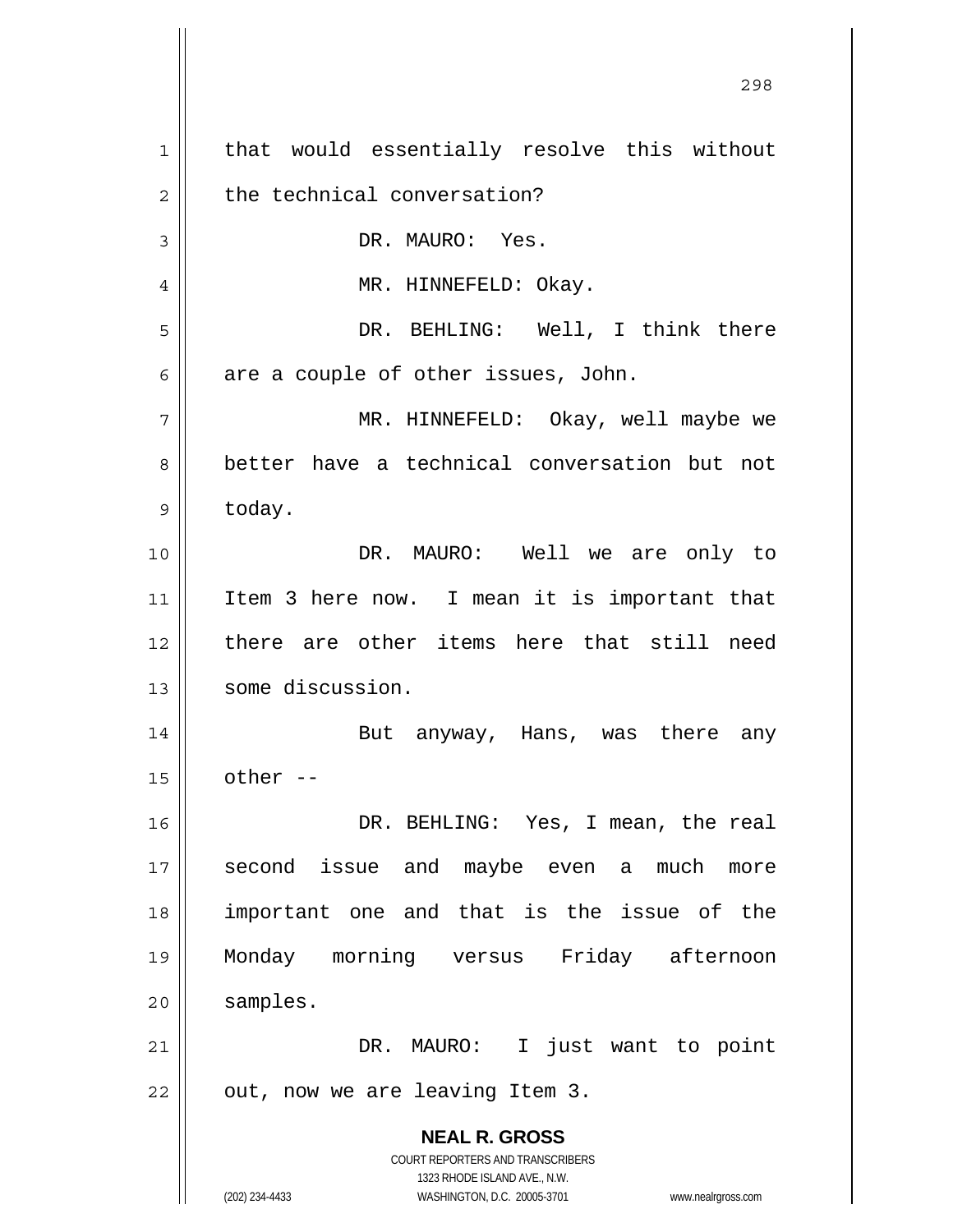**NEAL R. GROSS** COURT REPORTERS AND TRANSCRIBERS 1323 RHODE ISLAND AVE., N.W. <u>299 - Andre Sterne Barbara, amerikan pendadaran pendada personal dan personal dan personal dan personal dan p</u> 1 2 3 4 5 6 7 8 9 10 11 12 13 14 15 16 17 18 19 20 21 22 MR. HINNEFELD: Okay, so this is a different finding. DR. MAURO: Yes. MR. HINNEFELD: Okay. So I could still resolve 3. DR. MAURO: I believe we have agreement that Item 3 is in abeyance. MR. HINNEFELD: Well, I will send you something -- until I send the subcommittee something promising that we are going to make some sort of change to the TIB, I wouldn't put it in abeyance. DR. MAURO: Okay, then we will keep it in process. But I think we both understand each other and I think we are in agreement in concept that that kind of language would resolve our concern on Item 3. CHAIR MUNN: Right. DR. MAURO: Okay. CHAIR MUNN: That is good. We are -- Steve, can you capture that? That we are not -- the ball is --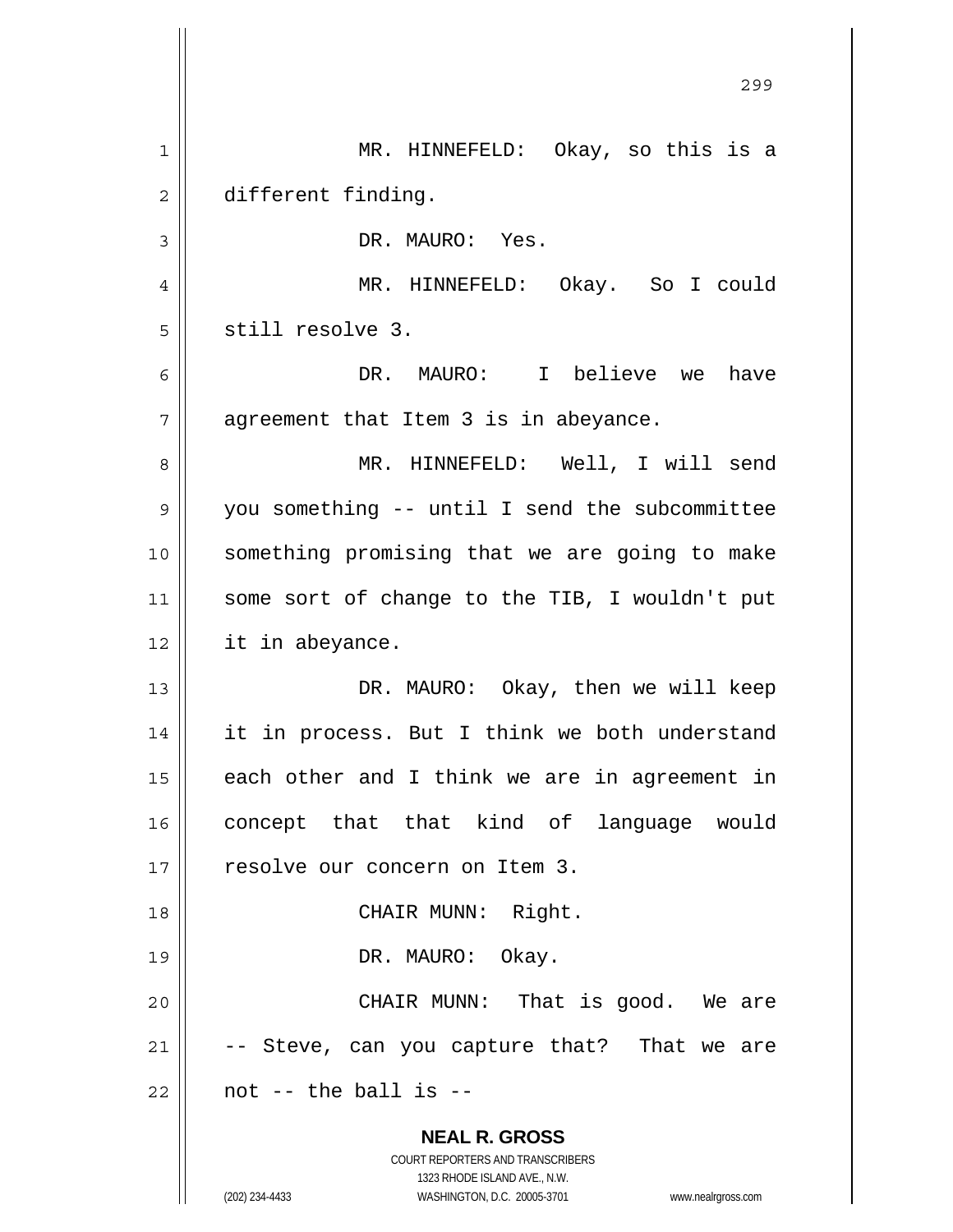|    | 300                                                                 |  |  |
|----|---------------------------------------------------------------------|--|--|
| 1  | MEMBER ZIEMER: Or it just stays.                                    |  |  |
| 2  | MR. MARSCHKE: Basically it just                                     |  |  |
| 3  | states that, well okay, the one to capture                          |  |  |
| 4  | here, what did we talk about and I will see if                      |  |  |
| 5  | I can go to it.                                                     |  |  |
| 6  | CHAIR MUNN: No, I just wanted to                                    |  |  |
| 7  | point out that it was discussed at this                             |  |  |
| 8  | meeting but still awaiting technical                                |  |  |
| 9  | discussion and resolution.                                          |  |  |
| 10 | DR. MAURO: Confirmation. I guess                                    |  |  |
| 11 | that is the word.                                                   |  |  |
| 12 | CHAIR MUNN: Technical confirmation                                  |  |  |
| 13 | from NIOSH.                                                         |  |  |
| 14 | MR. KATZ: OCAS is going to provide                                  |  |  |
| 15 | some qualifying language --                                         |  |  |
| 16 | MR. HINNEFELD: I think we are.                                      |  |  |
| 17 | MR. KATZ: Yes, thanks. We think                                     |  |  |
| 18 | you are.                                                            |  |  |
| 19 | I don't want to<br>MR. HINNEFELD:                                   |  |  |
| 20 | promise to do that yet, is what I said.                             |  |  |
| 21 | MR. KATZ: That's right.<br>Okay.                                    |  |  |
| 22 | Okay.                                                               |  |  |
|    | <b>NEAL R. GROSS</b>                                                |  |  |
|    | COURT REPORTERS AND TRANSCRIBERS<br>1323 RHODE ISLAND AVE., N.W.    |  |  |
|    | (202) 234-4433<br>WASHINGTON, D.C. 20005-3701<br>www.nealrgross.com |  |  |

 $\mathsf{I}$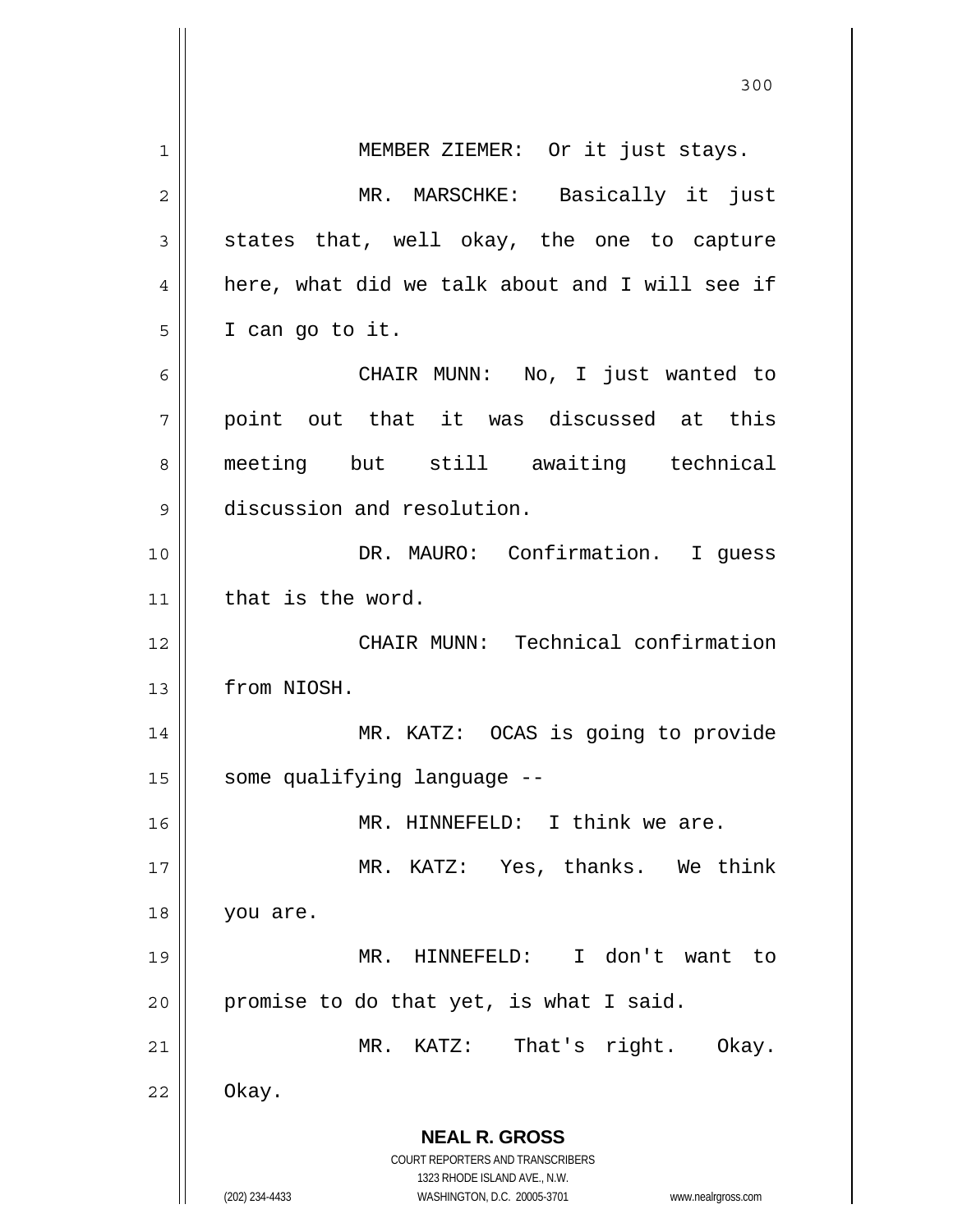|    | 301                                                                 |  |
|----|---------------------------------------------------------------------|--|
| 1  | (Pause.)                                                            |  |
| 2  | CHAIR MUNN: We are typing. Just a                                   |  |
| 3  | So NIOSH is going to pursue and<br>moment.                          |  |
| 4  | respond.                                                            |  |
| 5  | All right, that is the only action                                  |  |
| 6  | we are going to take on OTIB-29. Now it is                          |  |
| 7  | time for lunch.                                                     |  |
| 8  | MR. HINNEFELD: I'm really not                                       |  |
| 9  | hungry.                                                             |  |
| 10 | MEMBER ZIEMER: Let's waive lunch                                    |  |
| 11 | and go ahead.                                                       |  |
| 12 | CHAIR MUNN: Let's see if we can                                     |  |
| 13 | press through that.                                                 |  |
| 14 | I was going to discuss, get some                                    |  |
| 15 | feelings from this subcommittee with respect                        |  |
| 16 | to when we might be reporting next to the                           |  |
| 17 | Secretary and the scope of that report but I                        |  |
| 18 | think that can wait until our June meeting so                       |  |
| 19 | that we will take that up then.                                     |  |
| 20 | We verified our next meeting date                                   |  |
| 21 | for June 9th but we have not<br>identified                          |  |
| 22 | anything any further than that.                                     |  |
|    | <b>NEAL R. GROSS</b>                                                |  |
|    | COURT REPORTERS AND TRANSCRIBERS<br>1323 RHODE ISLAND AVE., N.W.    |  |
|    | (202) 234-4433<br>WASHINGTON, D.C. 20005-3701<br>www.nealrgross.com |  |

 $\overline{\phantom{a}}$ 

 $\mathbb{I}$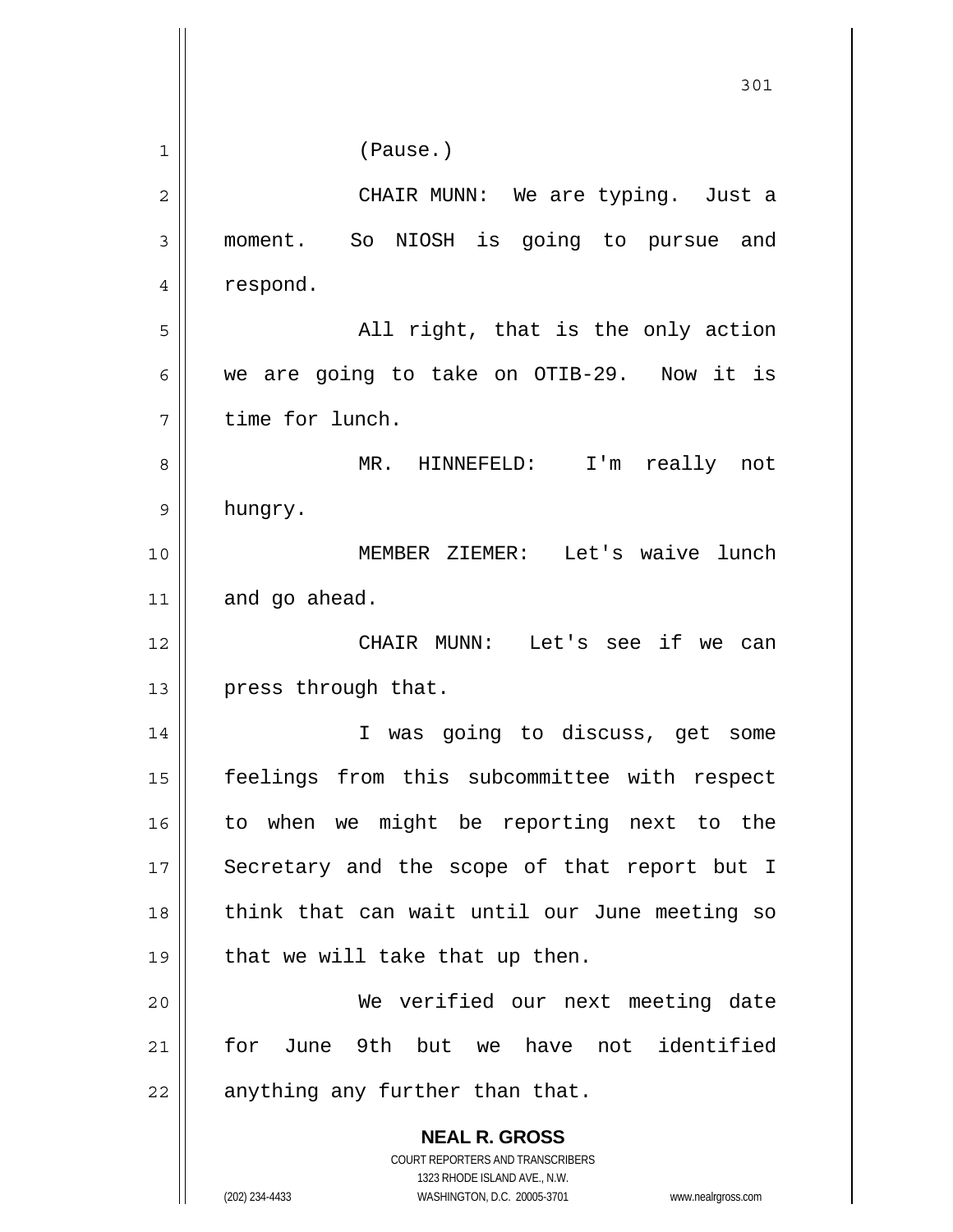|                | 302                                                                     |  |
|----------------|-------------------------------------------------------------------------|--|
| 1              | MR. KATZ: Agenda items.                                                 |  |
| $\overline{2}$ | CHAIR MUNN: Agenda items for our                                        |  |
| 3              | June 9th. Yes. Anyone who has agenda items                              |  |
| $\overline{4}$ | for June 9th, please let me know. I will be                             |  |
| 5              | compiling --                                                            |  |
| 6              | MEMBER ZIEMER: You mean other than                                      |  |
| 7              | what -- we already know the CATI stuff is                               |  |
| 8              | going to be there.                                                      |  |
| 9              | CHAIR MUNN: We know the CATI stuff                                      |  |
| 10             | will be there.                                                          |  |
| 11             | MEMBER ZIEMER: We already know                                          |  |
| 12             | that $--$                                                               |  |
| 13             | MR. MARSCHKE: My stuff, whatever                                        |  |
| 14             | you want to call that stuff will be there.                              |  |
| 15             | CHAIR MUNN: Yes.                                                        |  |
| 16             | MR. KATZ: I will need to send out                                       |  |
| 17             | a Federal Register notice Monday.                                       |  |
| 18             | CHAIR MUNN: Monday?                                                     |  |
| 19             | MR. KATZ: Yes. So, I can make it                                        |  |
| 20             | up? So the CATI will happen --                                          |  |
| 21             | MR. MARSCHKE: Site-specific                                             |  |
| 22             | procedures, disposition or something like that                          |  |
|                | <b>NEAL R. GROSS</b>                                                    |  |
|                | <b>COURT REPORTERS AND TRANSCRIBERS</b><br>1323 RHODE ISLAND AVE., N.W. |  |
|                | (202) 234-4433<br>WASHINGTON, D.C. 20005-3701<br>www.nealrgross.com     |  |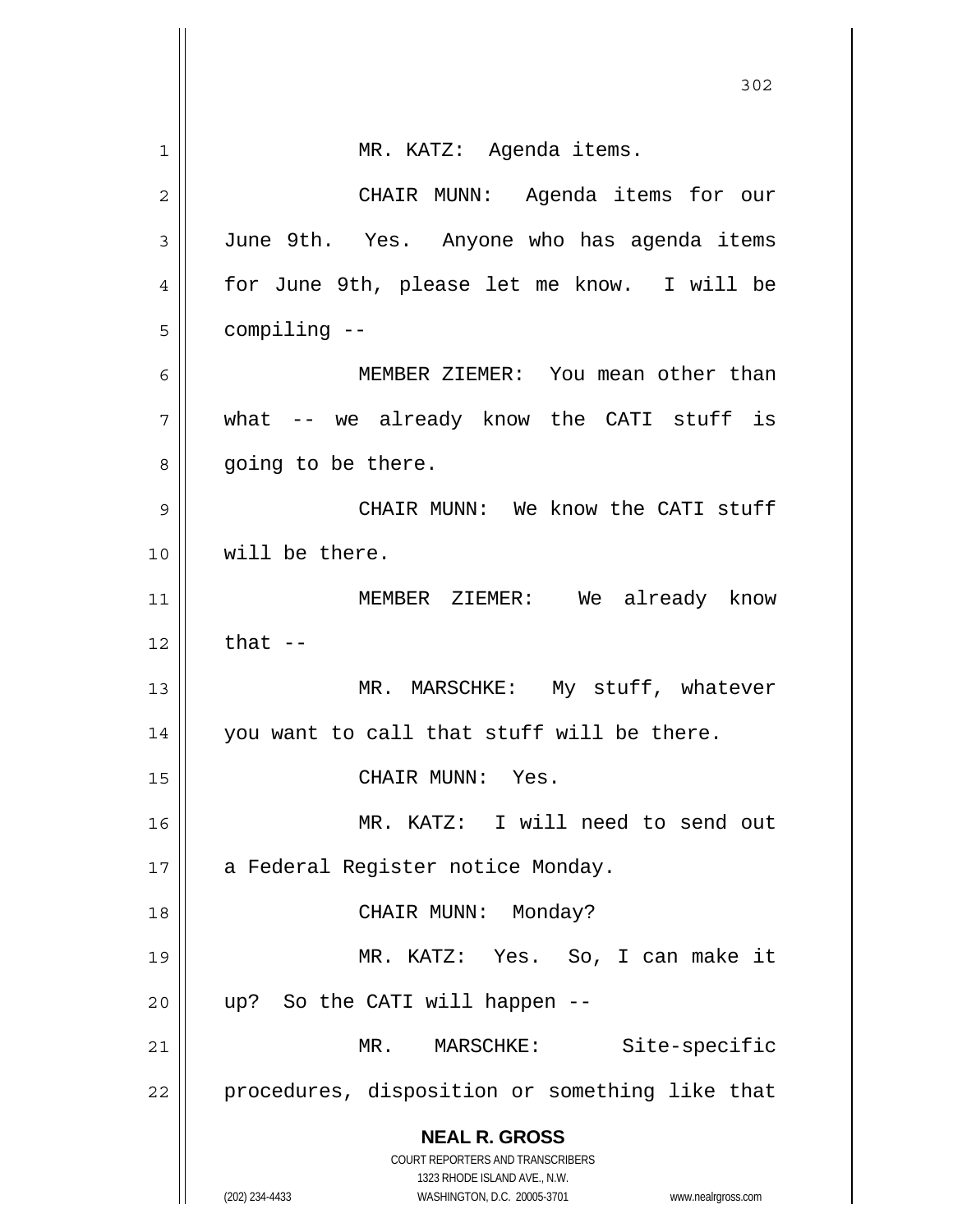**NEAL R. GROSS** COURT REPORTERS AND TRANSCRIBERS 1323 RHODE ISLAND AVE., N.W. 303 1 2 3 4 5 6 7 8 9 10 11 12 13 14 15 16 17 18 19 20 21 22 creative word. CHAIR MUNN: And -- MEMBER ZIEMER: I assume we will come back to this item. Right, or will we by then? MR. HINNEFELD: Well, it could be. I mean, it kind of fits in a broader category of discussion of additional responses. CHAIR MUNN: We would hope that that would have gotten over with. MEMBER ZIEMER: How about responses on the surrogate data stuff? Will that be ready by then? MR. HINNEFELD: I don't know. I don't know. That is kind of surrogate data stuff. I mean, unless we are going to just transfer everything to certain date. CHAIR MUNN: We are not going to do that yet. MEMBER ZIEMER: No, no, these ones that just went through, the OTIB -- oh, no what was it? No, OCAS-IG-004.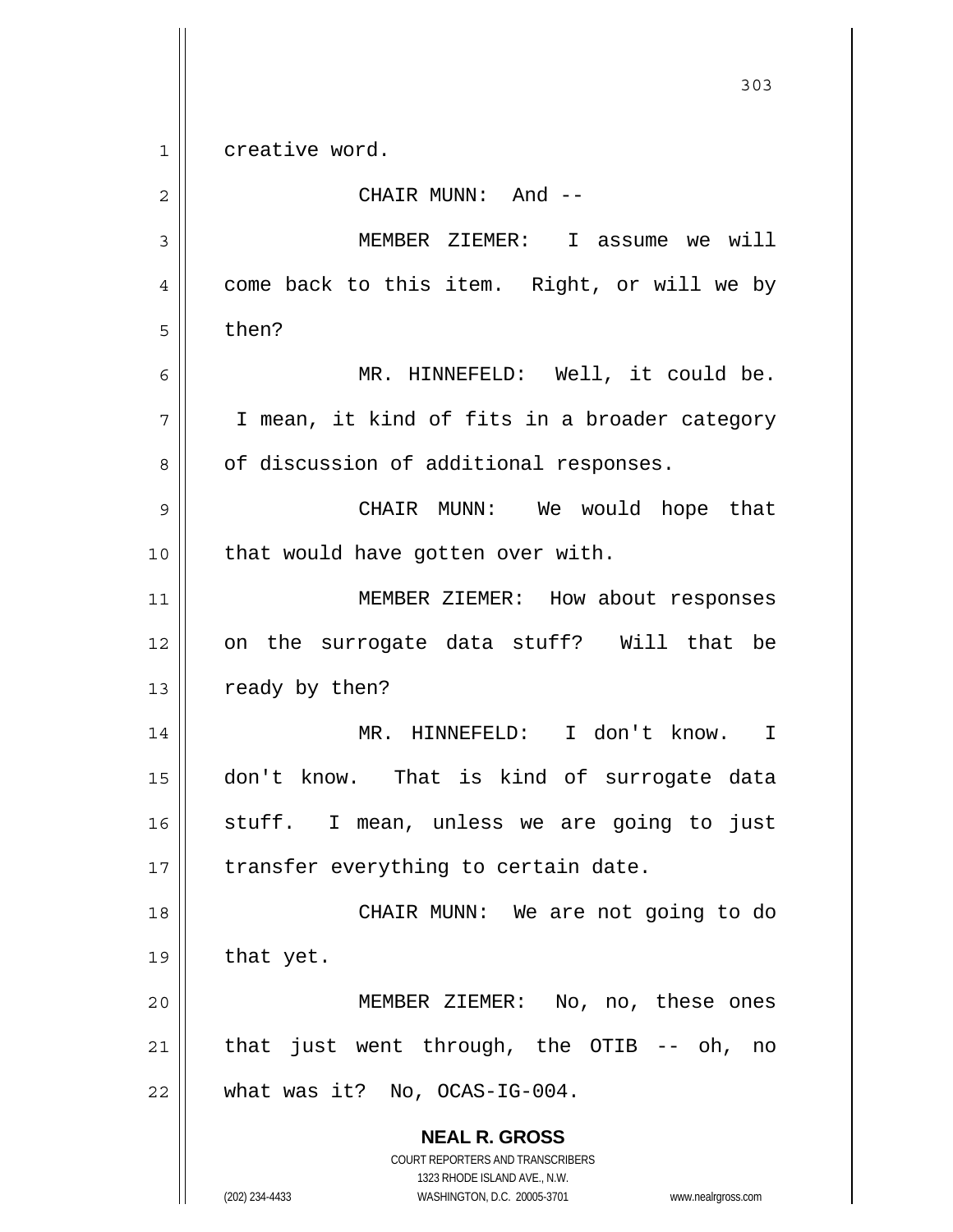**NEAL R. GROSS** COURT REPORTERS AND TRANSCRIBERS 1323 RHODE ISLAND AVE., N.W. (202) 234-4433 WASHINGTON, D.C. 20005-3701 www.nealrgross.com 1 2 3 4 5 6 7 8 9 10 11 12 13 14 15 16 17 18 19 20 21 22 CHAIR MUNN: Yes, we will, whether there will be any responses from NIOSH by then? It is June. MR. HINNEFELD: Well, I mean how about fitting in the general category of discussion of new responses? Because responses haven't been discussed yet. CHAIR MUNN: Yes. MR. HINNEFELD: Because I did submit some just this past, in the last couple of days that are essentially our second back and forth on some findings. CHAIR MUNN: Yes. Actually we did get those. MR. HINNEFELD: So those are out there. Those will be with Steven -- I think we can actually load those now. So I will have to do some of that stuff. And then there may be other things out there where we have written like an initial response or SC&A has written a reaction to our response. I don't know if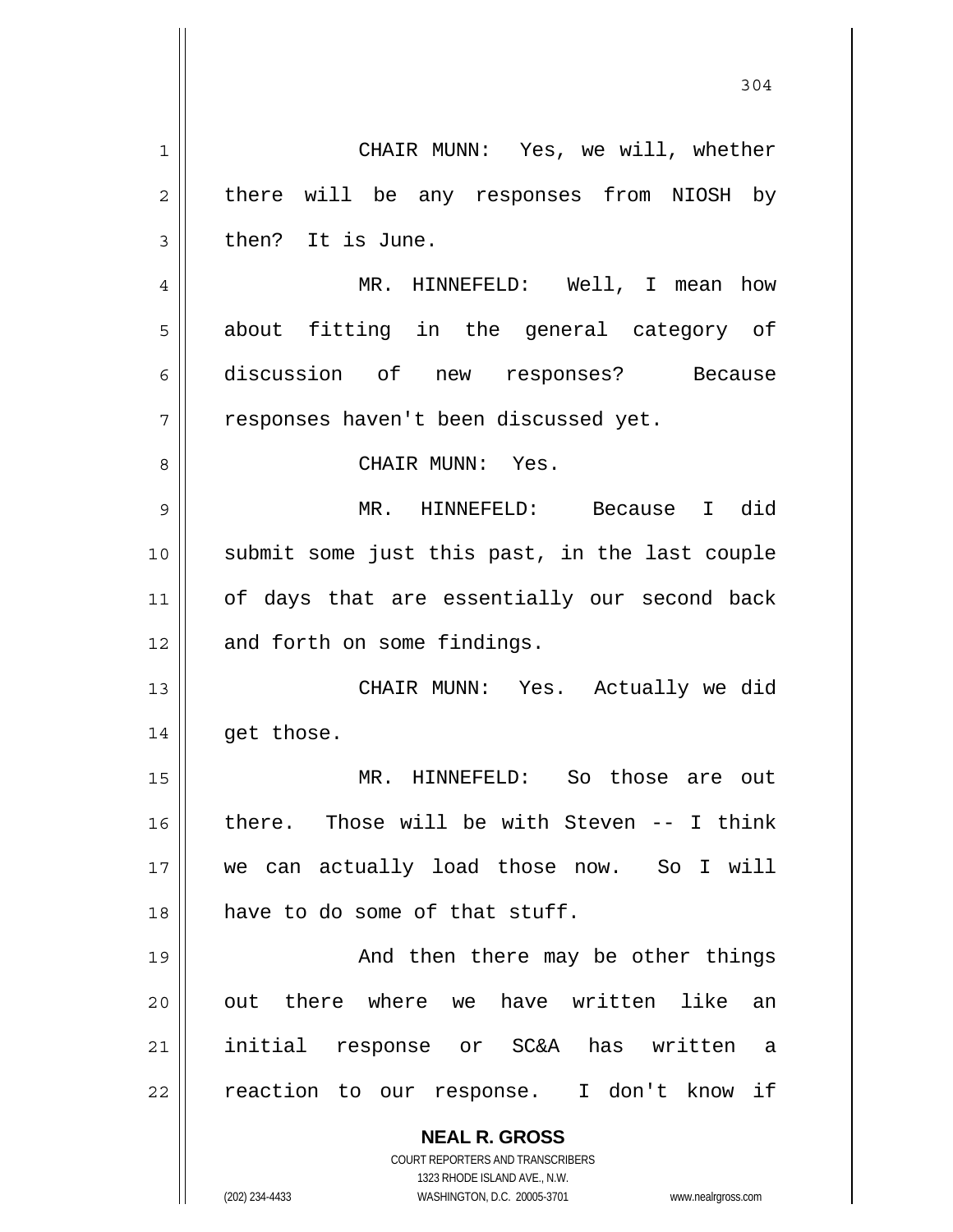**NEAL R. GROSS** COURT REPORTERS AND TRANSCRIBERS 1323 RHODE ISLAND AVE., N.W. (202) 234-4433 WASHINGTON, D.C. 20005-3701 www.nealrgross.com 305 1 2 3 4 5 6 7 8 9 10 11 12 13 14 15 16 17 18 19 20 21 22 there are or not -- MR. MARSCHKE: There are some. MR. HINNEFELD: -- that we haven't had sorted through. MR. MARSCHKE: We basically, at the end of last March, we didn't make it all the way through the third set. CHAIR MUNN: No, we didn't. MR. MARSCHKE: So that is the item that you have here that was supposed to start at 1:30 this afternoon. CHAIR MUNN: Correct. MR. HINNEFELD: Yes, that item can go on there. Yes, I mean, that essentially covers everything, everything I just described kind of falls into that, including the IG-004 falls into that. Yes, IG-004 is in the database so IG-004 falls into that, too. CHAIR MUNN: Okay. So essentially three.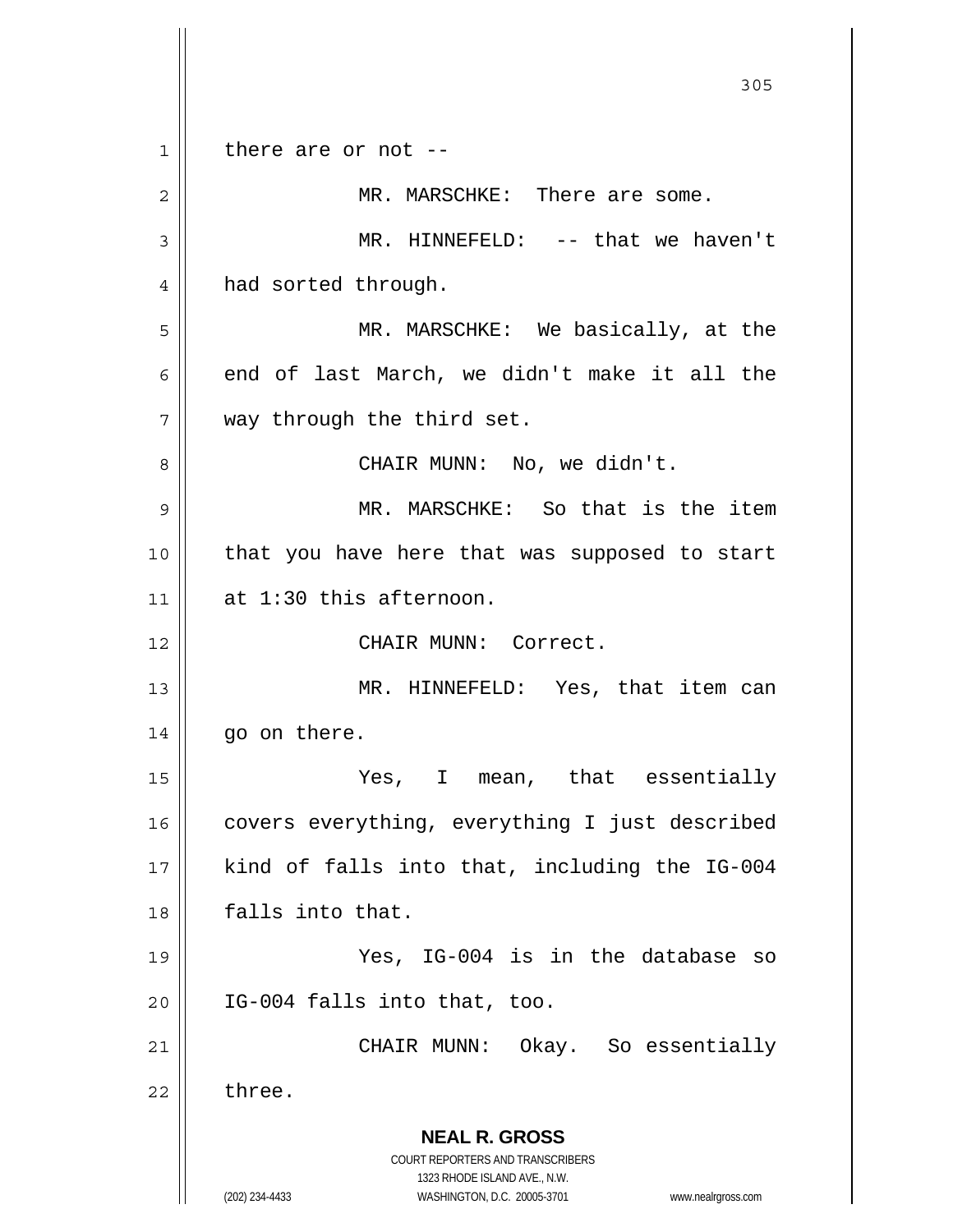**NEAL R. GROSS** COURT REPORTERS AND TRANSCRIBERS 1323 RHODE ISLAND AVE., N.W. (202) 234-4433 WASHINGTON, D.C. 20005-3701 www.nealrgross.com <u>306</u> 1 2 3 4 5 6 7 8 9 10 11 12 13 14 15 16 17 18 19 20 21 22 MR. KATZ: So we have three items, then. CHAIR MUNN: Three items and anything else that happens between now and then. So do you need anything from me or will you just -- MR. KATZ: No. So I am square. And we will start at 10:00. CHAIR MUNN: Excellent. MR. KATZ: And we will go to 8:00 at night. CHAIR MUNN: We will start at 10:00 and we will go until at least 5:00. We will use the 10:00 to 5:00. MR. HINNEFELD: I do have to catch a plane the day after that. MR. KATZ: There is another work group the next day. MR. HINNEFELD: I can just drive by the airport, just work overnight and I will just driver over there and catch it the next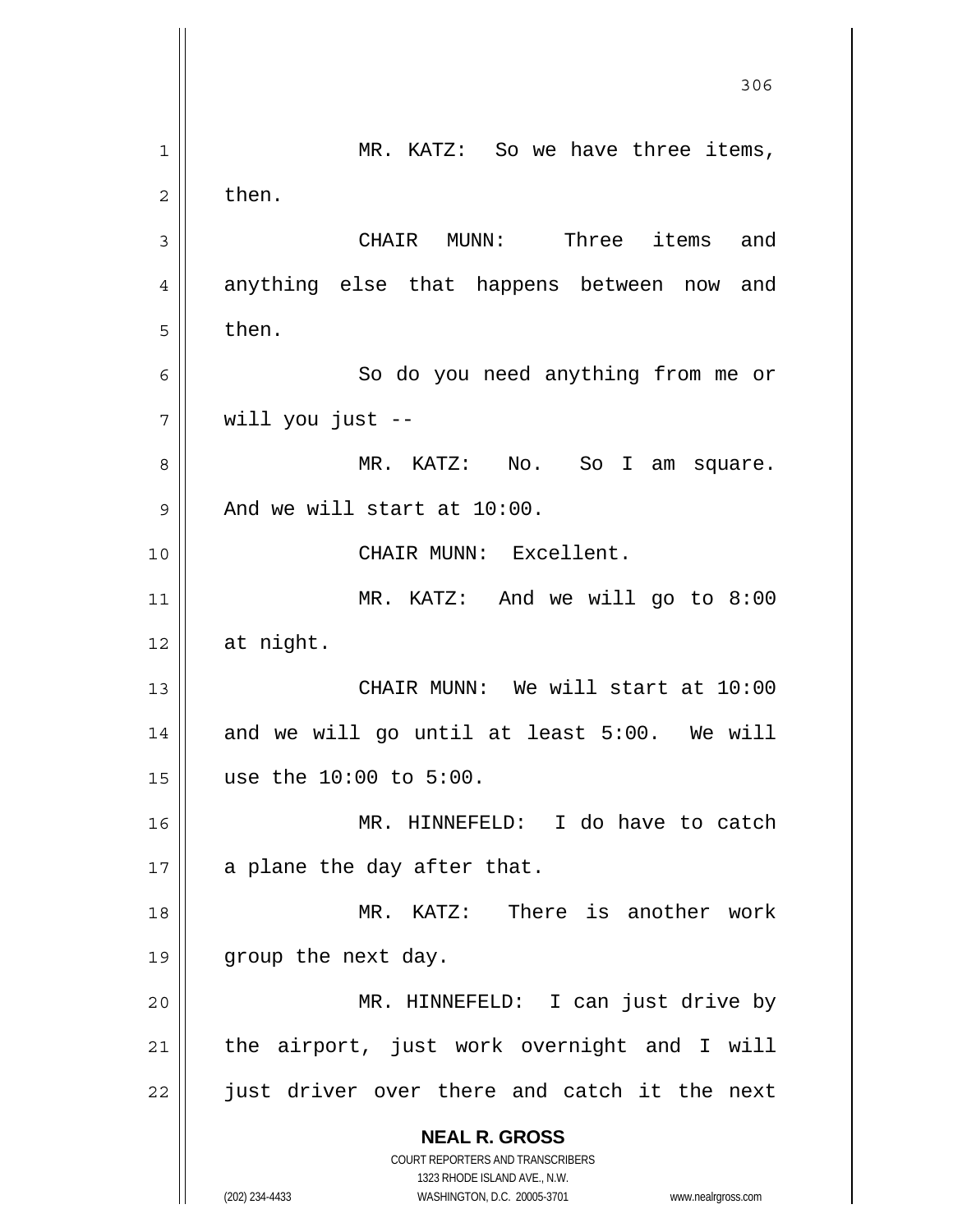1 morning.

| $\overline{2}$ | CHAIR MUNN: You might just as well                                                                                                                              |  |  |  |
|----------------|-----------------------------------------------------------------------------------------------------------------------------------------------------------------|--|--|--|
| 3              | stay. It will be much more convenient if you                                                                                                                    |  |  |  |
| 4              | do that.                                                                                                                                                        |  |  |  |
| 5              | MR. HINNEFELD: My wife is going.                                                                                                                                |  |  |  |
| 6              | I have a date night.                                                                                                                                            |  |  |  |
| 7              | CHAIR MUNN: Anyone, although that                                                                                                                               |  |  |  |
| 8              | satisfies the need for the public record                                                                                                                        |  |  |  |
| 9              | notice, that doesn't change my need for any                                                                                                                     |  |  |  |
| 10             | additional items that any other subcommittee                                                                                                                    |  |  |  |
| 11             | members may wish to see for sure on the                                                                                                                         |  |  |  |
| 12             | agenda. Please get those to me so that I will                                                                                                                   |  |  |  |
| 13             | know that.                                                                                                                                                      |  |  |  |
| 14             | My item with respect to the impact                                                                                                                              |  |  |  |
| 15             | and timing of the new security measures, we                                                                                                                     |  |  |  |
| 16             | may not have enough information to even know                                                                                                                    |  |  |  |
| 17             | how that is going to affect us. I don't think                                                                                                                   |  |  |  |
| 18             | we have enough people with a system up and                                                                                                                      |  |  |  |
| 19             | running yet to even talk about what the<br>new                                                                                                                  |  |  |  |
| 20             | computer security system is going to mean for                                                                                                                   |  |  |  |
| 21             | us.                                                                                                                                                             |  |  |  |
| 22             | Well, I don't<br>MEMBER ZIEMER:                                                                                                                                 |  |  |  |
|                | <b>NEAL R. GROSS</b><br>COURT REPORTERS AND TRANSCRIBERS<br>1323 RHODE ISLAND AVE., N.W.<br>(202) 234-4433<br>WASHINGTON, D.C. 20005-3701<br>www.nealrgross.com |  |  |  |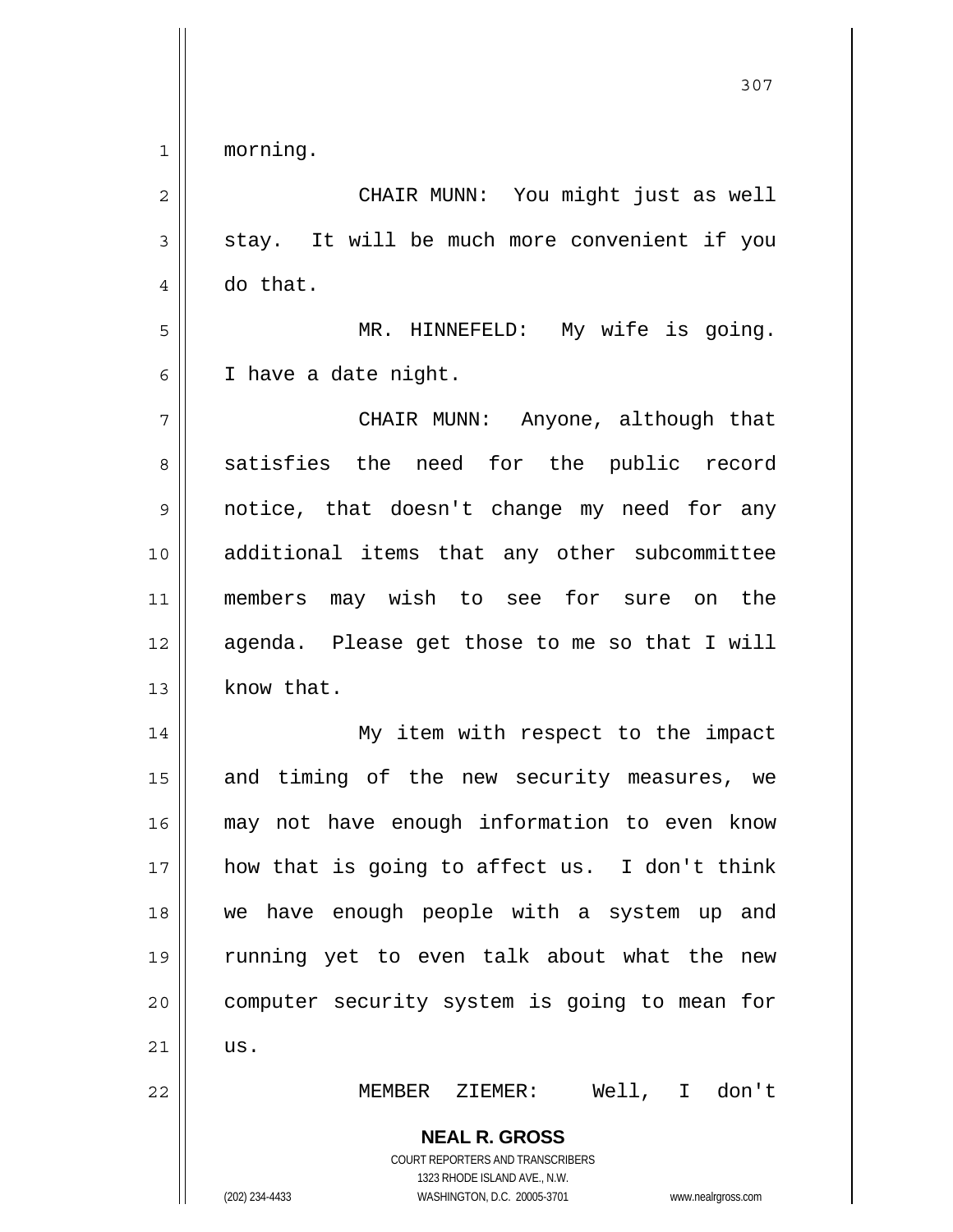$1$ 

think, the Agency is not ready either.

| $\overline{2}$ | CHAIR MUNN: No.                                                                                                                                                 |  |
|----------------|-----------------------------------------------------------------------------------------------------------------------------------------------------------------|--|
| 3              | MR. KATZ: So what I said is I                                                                                                                                   |  |
| $\overline{4}$ | would poll the Board members in Amarillo to                                                                                                                     |  |
| 5              | see if everybody is set up in terms of having                                                                                                                   |  |
| 6              | the wherewithal. I think everybody should                                                                                                                       |  |
| 7              | have their computers but for example, Mike                                                                                                                      |  |
| 8              | notified me that he doesn't have his key fob                                                                                                                    |  |
| $\mathsf 9$    | yet. So that I will pull. And I will also be                                                                                                                    |  |
| 10             | consulting with Stu to see what stage OCAS is                                                                                                                   |  |
| 11             | in getting the website ready for paperwork.                                                                                                                     |  |
| 12             | CHAIR MUNN: Yes, the most recent                                                                                                                                |  |
| 13             | communication that I had was essentially hold.                                                                                                                  |  |
| 14             | I had my computer. I had my key fob. But it                                                                                                                     |  |
| 15             | runs but I don't know what anybody wants me to                                                                                                                  |  |
| 16             | do with it.                                                                                                                                                     |  |
| 17             | MR.<br>KATZ:<br>Well<br>you<br>have                                                                                                                             |  |
| 18             | instructions for how to -- did you receive --                                                                                                                   |  |
| 19             | CHAIR MUNN:<br>No.                                                                                                                                              |  |
| 20             | MR. KATZ:<br>Paul, you said<br>you                                                                                                                              |  |
| 21             | received instructions for how to get to CDC?                                                                                                                    |  |
| 22             | MEMBER ZIEMER: No. No, they told                                                                                                                                |  |
|                | <b>NEAL R. GROSS</b><br>COURT REPORTERS AND TRANSCRIBERS<br>1323 RHODE ISLAND AVE., N.W.<br>(202) 234-4433<br>WASHINGTON, D.C. 20005-3701<br>www.nealrgross.com |  |
|                |                                                                                                                                                                 |  |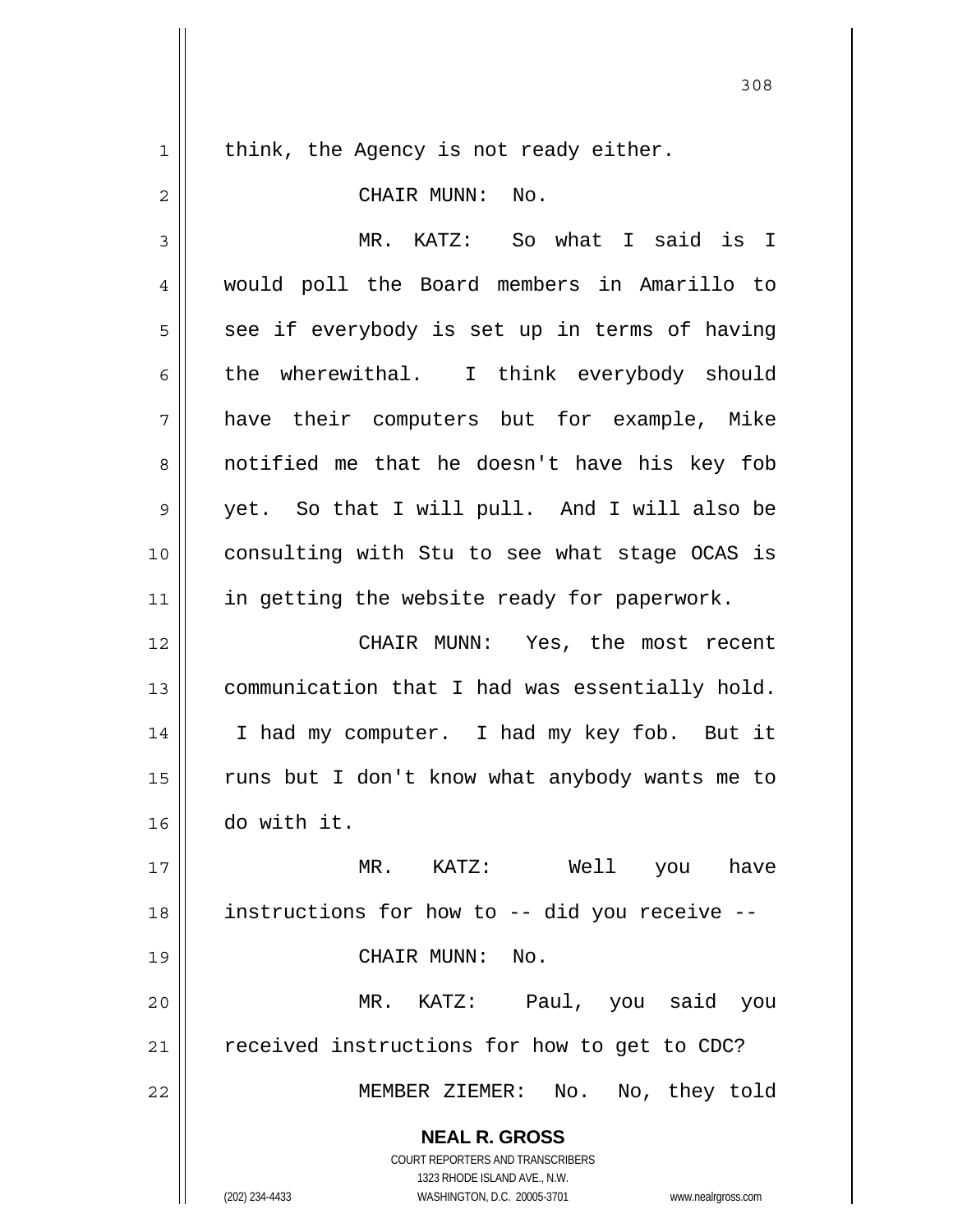**NEAL R. GROSS** COURT REPORTERS AND TRANSCRIBERS 1323 RHODE ISLAND AVE., N.W. (202) 234-4433 WASHINGTON, D.C. 20005-3701 www.nealrgross.com <u>309</u> 1 2 3 4 5 6 7 8 9 10 11 12 13 14 15 16 17 18 19 20 21 22 us they would let us know. They are not ready. MR. KATZ: Okay. MEMBER ZIEMER: I talked to the girl yesterday. MR. KATZ: They are not ready to have you. MEMBER ZIEMER: They are not ready. I have my PIN number now. You have to have a PIN number. MR. KATZ: Right. MR. HINNEFELD: With your old flashing, yes. You have your own four-digit PIN number that you enter into the same -- MEMBER ZIEMER: Right. You have to call them by phone to get that. CHAIR MUNN: I called them but I don't recall having received a PIN number but that is all right. MR. KATZ: Right, everybody will need a PIN number. MR. HINNEFELD: Yes, that is your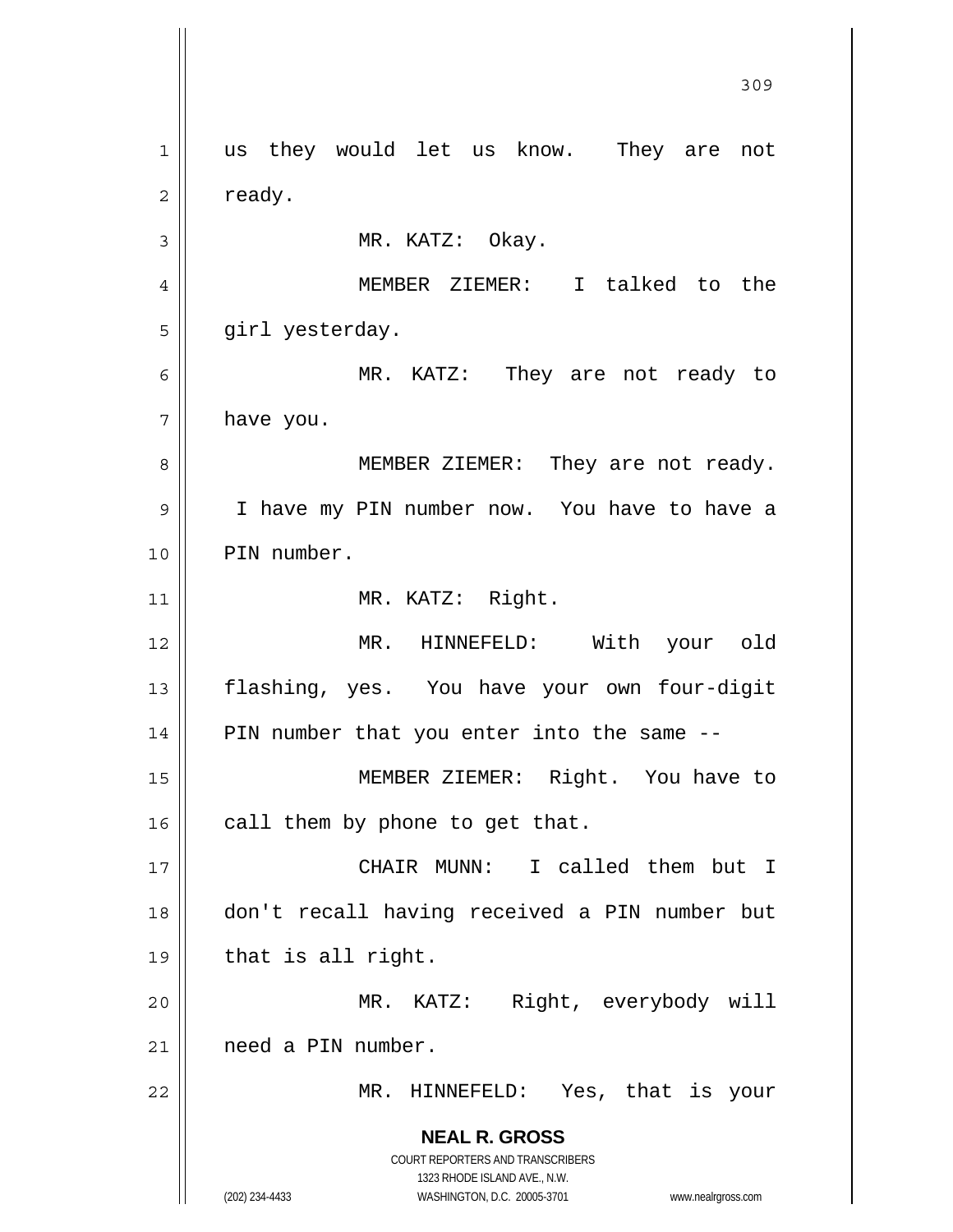**NEAL R. GROSS** COURT REPORTERS AND TRANSCRIBERS 1323 RHODE ISLAND AVE., N.W. (202) 234-4433 WASHINGTON, D.C. 20005-3701 www.nealrgross.com 1 2 3 4 5 6 7 8 9 10 11 12 13 14 15 16 17 18 19 20 21 22 only need it does not change it goes in front of the digits that go on here. CHAIR MUNN: Yes, well -- MEMBER ZIEMER: In any event, she told me that they are not ready yet, that we will hear from them with instructions at some point. I got the feeling it may be several weeks or more. MR. KATZ: Do you know who you spoke with? MEMBER ZIEMER: Yes. Her name is on the -- I think I brought the sheet. MR. KATZ: We can do that offline. CHAIR MUNN: Yes, we can do that offline. MR. KATZ: But that would be helpful for me to know. CHAIR MUNN: I had the impression that Amarillo was going to be too soon for us to put that in full motion. So we probably will have that as another item on our --MEMBER ZIEMER: Until they are up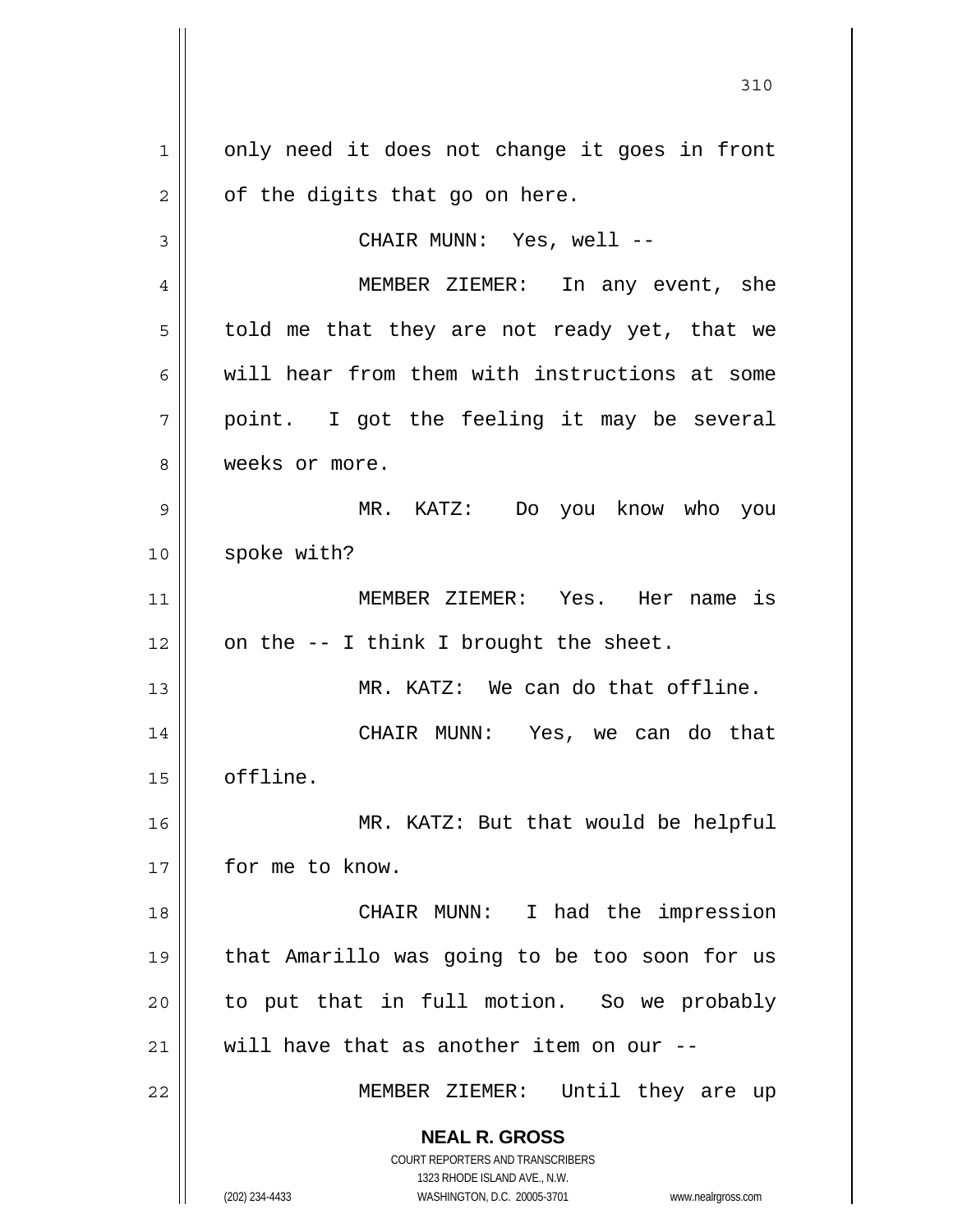**NEAL R. GROSS** COURT REPORTERS AND TRANSCRIBERS 1323 RHODE ISLAND AVE., N.W. (202) 234-4433 WASHINGTON, D.C. 20005-3701 www.nealrgross.com 1 2 3 4 5 6 7 8 9 10 11 12 13 14 15 16 17 18 19 20 21 22 and running, we are to operate as we are. I mean, we have access to the O: drive -- CHAIR MUNN: Yes. MEMBER ZIEMER: -- as normal. CHAIR MUNN: Yes, we do. DR. MAURO: By the way, this is John, it is my understanding that the current system and the new system will be running in parallel for some time, so that the transition going from what we are doing now and what we would be doing in the future by using the computer will be online at the same time, to ease the transition. CHAIR MUNN: Well, I got that impression but I wasn't quite sure exactly how that was going to work. So we will just have to put our faith in the electronic gurus that surround us and hope that they have a better understanding of what they are doing than I do. Is there any other item that we must bring before us before we adjourn? If